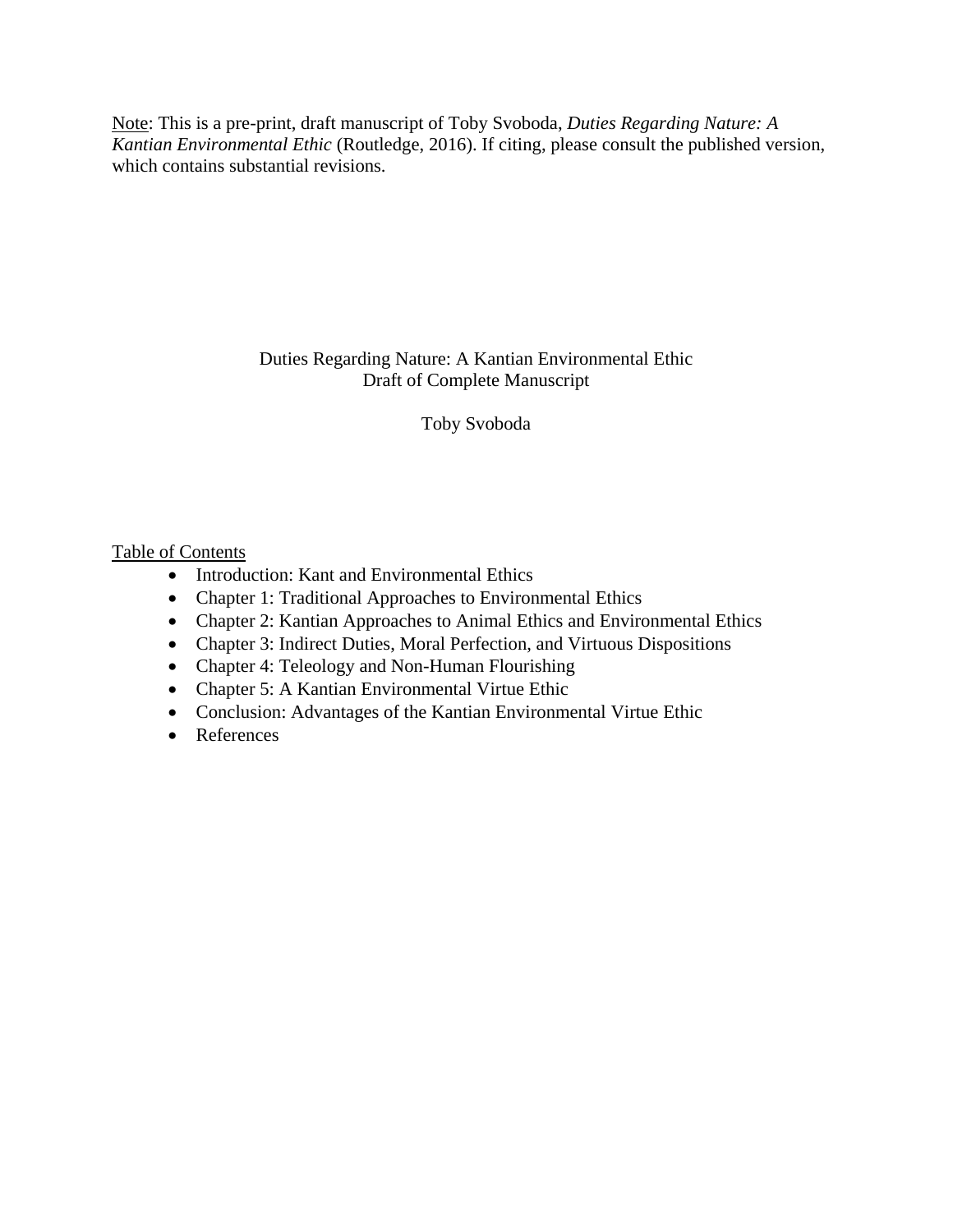## Introduction: Kant and Environmental Ethics

## Why Environmental Ethics?

I have set out in this book to develop and defend a Kantian approach to environmental ethics. This immediately raises a question: why should we want an environmental ethic at all, much less a Kantian one?

Human beings face serious environmental problems, such as those associated with climate change, loss of biodiversity, and air pollution.<sup>[1](#page-1-0)</sup> It seems clear that these problems have various ethical dimensions, given that they threaten to increase human mortality rates, cause substantial harm to present and future generations, and exacerbate socio-economic injustice. $2^2$  $2^2$ Moreover, the impact of human activities on the environment, such as ocean acidification due to anthropogenic emissions of greenhouse gases, threatens to cause substantial harm to many non-human natural entities, such as individual organisms, species, and ecosystems.<sup>[3](#page-1-2)</sup> Presumably, it is imperative that human beings respond in appropriate ways to these various environmental problems. This need is perhaps best expressed by two questions: (1) what environmental policies should human beings collectively adopt, and (2) how should individuals lead their lives with respect to the environment? Unfortunately, it is not immediately obvious how to answer these questions, and there is substantial disagreement regarding what particular policies or actions ought to be taken.

<span id="page-1-0"></span><sup>&</sup>lt;sup>1</sup> See Osvaldo E. Sala et al., "Global Biodiversity Scenarios for the Year 2100," *Science* 287, no. 5459 (2000); C. Arden Pope, Majid Ezzati, and Douglas W. Dockery, "Fine-Particulate Air Pollution and Life Expectancy in the United States," *New England Journal of Medicine* 360, no. 4 (2009); Tom Regan, "Broadie and Pybus on Kant,"

<span id="page-1-1"></span><sup>&</sup>lt;sup>2</sup> See John Broome, "The Ethics of Climate Change," *Scientific American* 298, no. 6 (2008); Beate Ritz et al., "Ambient Air Pollution and Risk of Birth Defects in Southern California," *American Journal of Epidemiology* 155, no. 1 (2002); Susan L. Cutter, "Race, class and environmental justice," *Progress in Human Geography* 19, no. 1 (1995).

<span id="page-1-2"></span><sup>3</sup> O. Hoegh-Guldberg et al., "Coral Reefs Under Rapid Climate Change and Ocean Acidification," *Science* 318, no. 5857 (2007).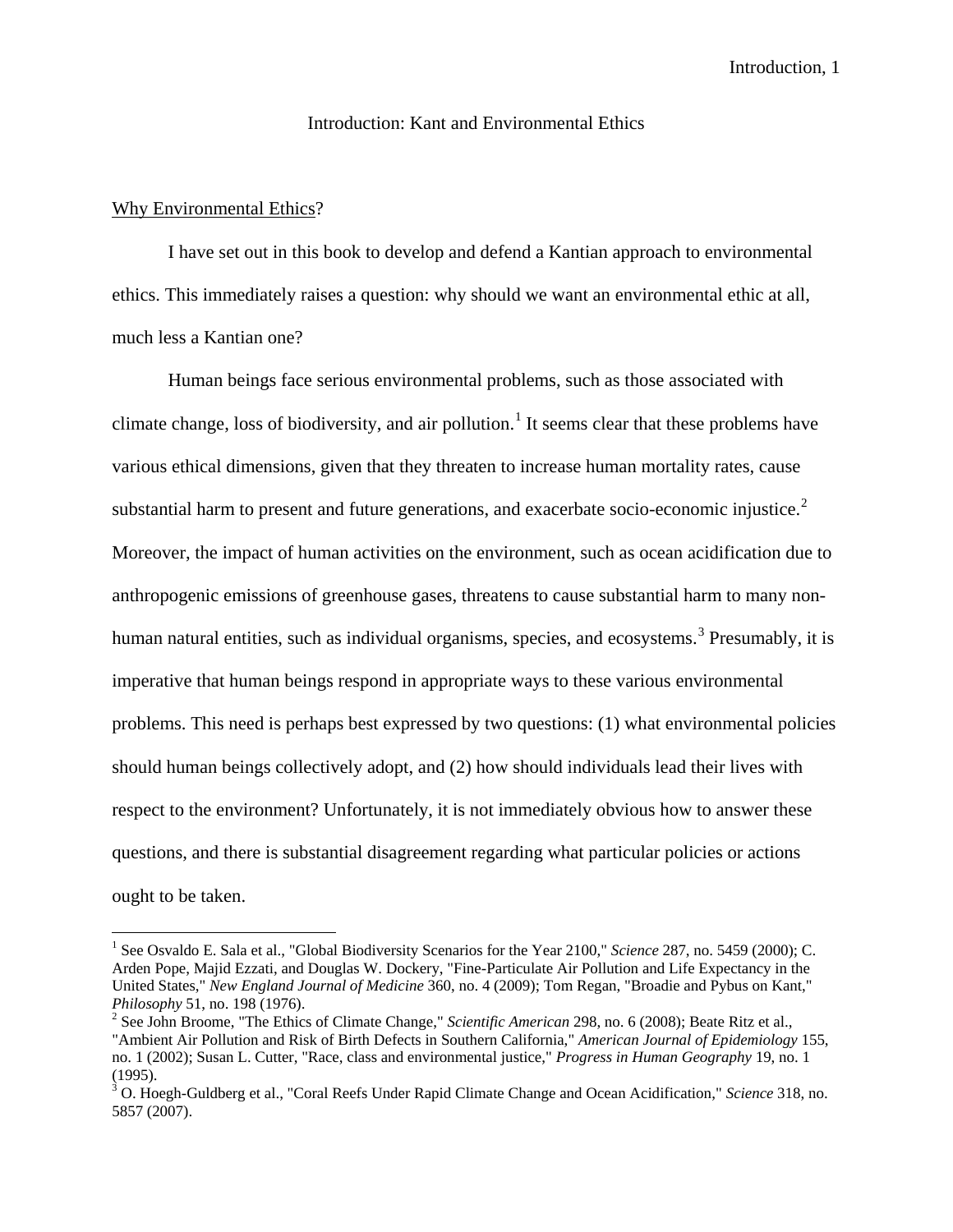An environmental ethic provides a framework for thinking through our moral obligations vis-à-vis the natural environment, thus providing resources to address both (1) and (2). Such a framework seems desirable given uncertainty about how to address the many environmental problems we currently face. Potentially, a well-crafted environmental ethic can assist us in answering difficult questions, such as who bears moral responsibility for certain kinds of environmental impacts, whether we have duties regarding non-human entities, what weight such duties have compared to duties to human beings, and so on. Such an ethic could provide helpful guidance both in policy-making and in leading an ethical life as an individual. Careful consideration about our obligations vis-à-vis the natural environment could help us *both* to craft ethically informed environmental policies and to make individual choices that are ethically conscious. It is, for example, a pressing question what policies ought to be adopted collectively for responding to climate change, but it is also a pressing question whether it is morally permissible to consume meat as part of one's diet. An environmental ethic provides a way to think through the various normative and evaluative dimensions of both kinds of question.

While the environmental ethic I develop in this book is plausibly taken to be relevant for matters of environmental policy, I shall focus on the question of how one ought to live with respect to non-human nature. As I discuss below, it is intuitively plausible to think that one's interaction with non-human nature has moral significance of some kind, even when that interaction has no impact on human interests. It is difficult to deny, for example, that animal cruelty or wanton destruction of plant-life is morally problematic, and in a way that is not reducible to some indirect harm to human beings or interference with human interests. Many environmental ethicists seek to make sense of intuitions of this kind. As we shall see, one approach is to claim that human beings have direct moral obligations to certain non-human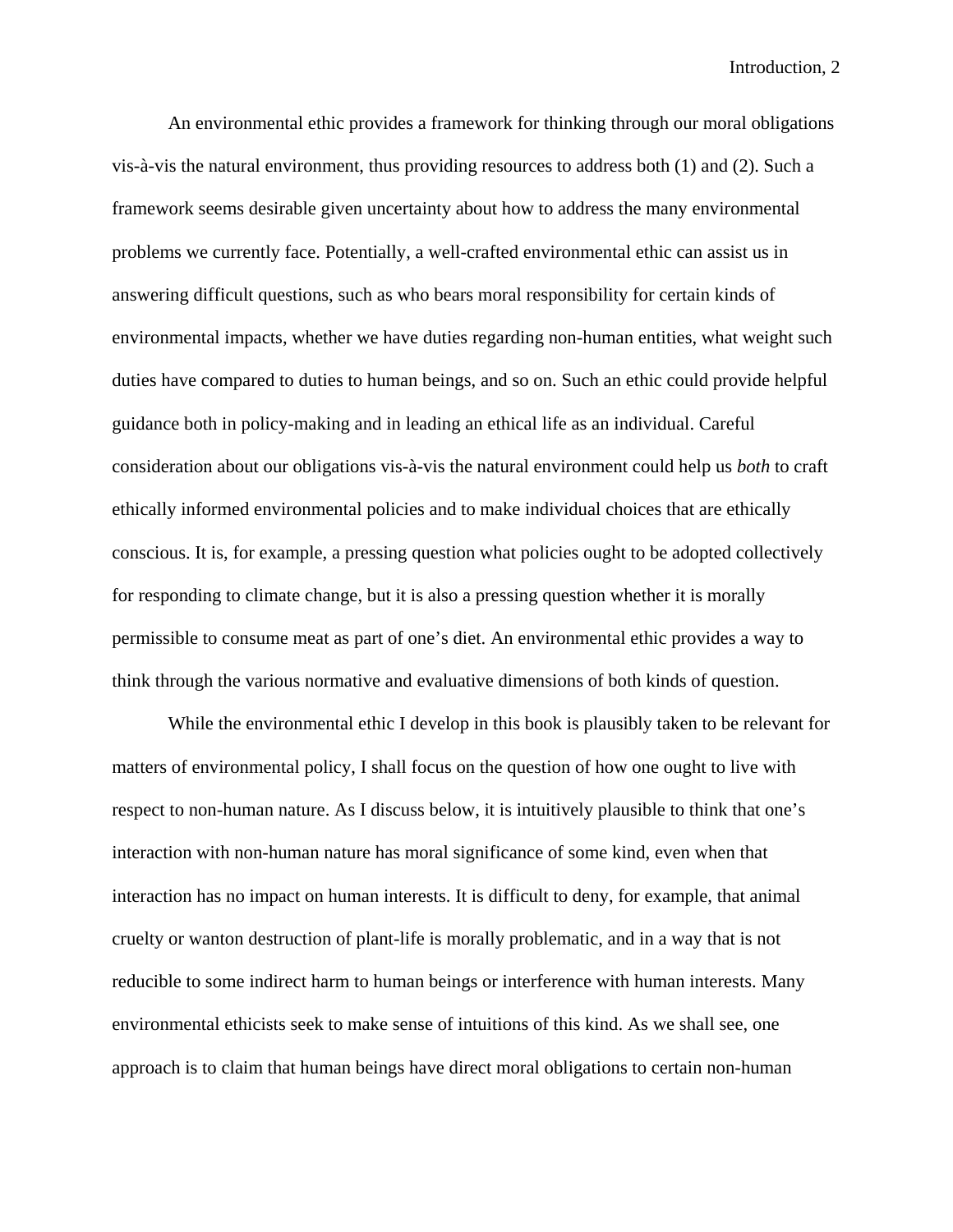entities, such that cruelty to animals or wanton destruction of plant-life involves wrong-doing to those organisms themselves. This is certainly one way to make sense of the intuition that there is something morally problematic about such actions. However, as we shall also see, such direct duty views face some very difficult problems. We should therefore ask whether there is some way to make sense of the intuition that our interaction with non-human nature is morally significant while avoiding the problems encountered by direct duty views. The central claim for this book is that a certain indirect duty view can accomplish this goal, avoiding the problems of direct duty views while nonetheless grounding the intuitively plausible belief that our interaction with non-human nature is morally significant. Despite our lack of direct moral duties to nonhuman entities, I shall argue that we nonetheless have robust moral duties to treat them in certain ways, as well as excellent moral reason to value and promote their flourishing regardless of whether doing so also promotes human interests.

## Why Kant?

Kantian approaches are notably absent within the environmental ethics literature.<sup>[4](#page-3-0)</sup> While some environmental ethical theories might be deemed Kantian in a minimal sense,<sup>[5](#page-3-1)</sup> very few explicitly engage with Kant's moral philosophy. This seems strange, at least initially. In virtually any other field of ethics, explicit appeals to Kant's moral theory are frequent, and some Kantian positions are influential.[6](#page-3-2) This is not to deny, of course, that Kant and Kantianism have critics in ample supply within these fields. Nonetheless, among the various sub-disciplines of ethics, the

<span id="page-3-0"></span> <sup>4</sup> For a rare exception, see Holly Wilson, "The Green Kant: Kant's Treatment of Animals," in *Environmental Ethics: Readings in Theory and Application, fourth edition*, ed. Louis Pojman (Wadsworth, 2004). See also Thomas Hill, "Ideals of Human Excellence and Preserving Natural Environments," in *Environmental Virtue Ethics*, ed. Philip Cafaro and Ronald Sandler (Lanham: Rowman and Littlefield, 2005).

<span id="page-3-1"></span><sup>5</sup> See, for example, Paul Taylor, *Respect for Nature: A Theory of Environmental Ethics* (Princeton: Princeton University Press, 1986).

<span id="page-3-2"></span><sup>6</sup> See, for example, Onora O'Neill, *Autonomy and Trust in Bioethics* (Cambridge University Press, 2002).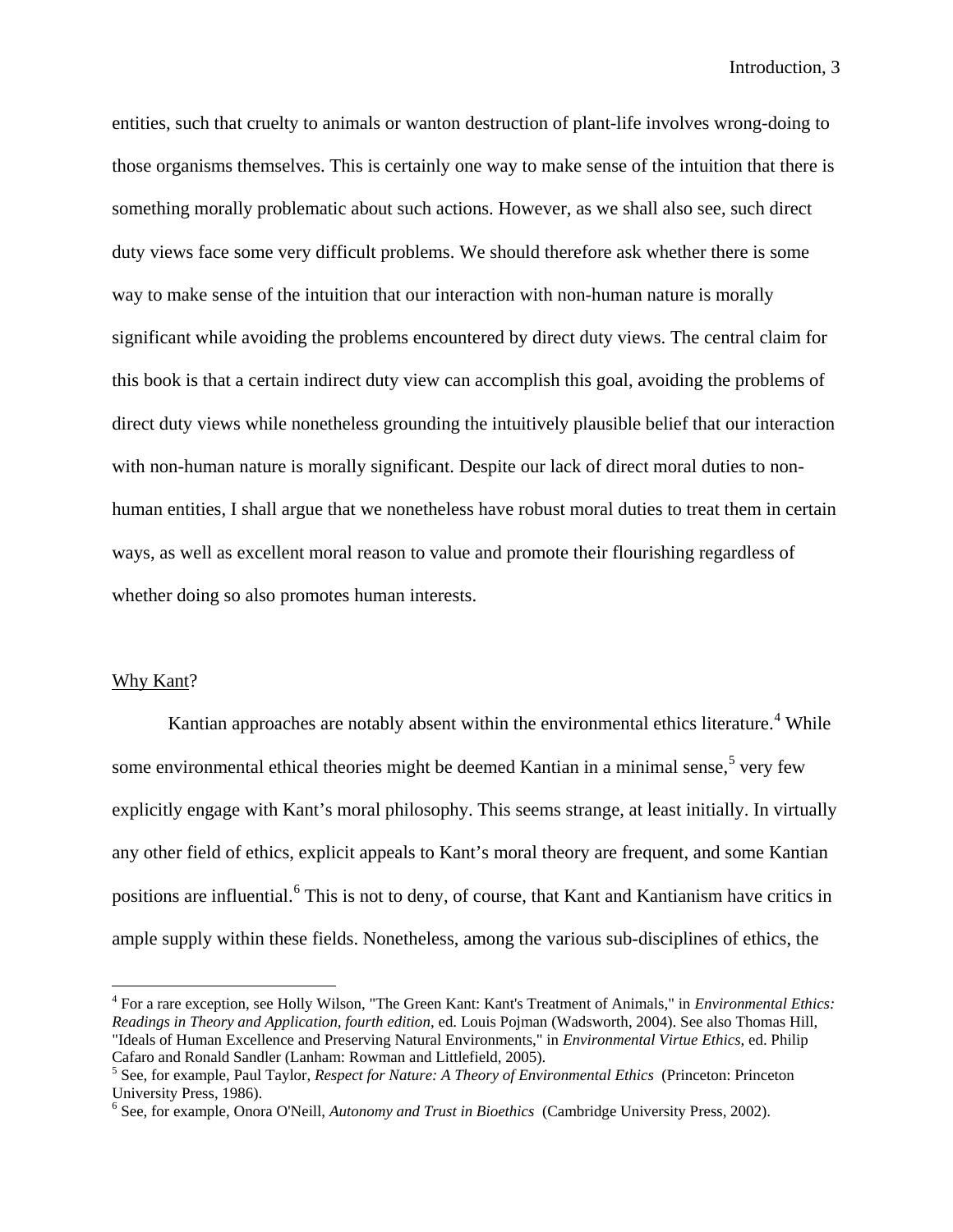virtual absence of Kant in environmental ethics seems to be unique. This absence is perhaps best explained due to the fact that Kant's moral theory, particularly its account of indirect duties regarding nature  $(6:442-3)$ , is often taken to be inimical to the goal of grounding adequate moral concern for non-human natural entities.<sup>[8](#page-4-1)</sup> Specifically, since it limits the sphere of moral standing or considerability to rational entities alone, the project of developing a Kantian approach to anything but a narrowly anthropocentric environmental ethic might seem hopeless.

One goal of this book is to show that, contrary to a widely held view, Kant's moral theory does have the resources to ground a coherent and robust environmental ethic, and one that is not objectionably anthropocentric. Further, the Kantian environmental ethic I defend has substantial advantages over other environmental ethics. While the details on why a Kantian approach to environmental ethics is attractive must wait until the fifth chapter and conclusion of this book, I note now that pessimism regarding a Kantian approach to environmental ethics often rests on a traditional but faulty interpretation of Kant's account of indirect duties regarding nature. According to this interpretation, Kant's view is that it is advisable to abstain from animal cruelty and wanton destruction of flora, but only because such actions make us more likely to fail in our duties to human beings.<sup>[9](#page-4-2)</sup> On this account, there is nothing morally problematic in its own right about animal cruelty or destroying plant-life—rather, it is merely the case that such actions allegedly increase one's propensity to violate duties to humans. Alternatively, I argue that Kant's account sanctions much stronger moral requirements vis-à-vis non-human nature. In particular, I

<span id="page-4-0"></span> $7$  Throughout this work, all parenthetical citations are to the volume and page numbers of the Academy edition of Kant's collected works (Immanuel Kant, *Akademie-Ausgabe: I. Kant, Gesammelte Werke*, ed. königlich preußische (später deutsche) Akademie der Wissenschaften, 29 vols. (Berlin: Georg Reimer (later Walter de Gruyter), 1900-). English translations of Kant's work are taken from the *Cambridge Edition of the Works of Immanuel Kant*, in this case, ———, *Practical Philosophy*, trans. Mary J. Gregor (Cambridge: Cambridge University Press, 1999). <sup>8</sup> See Andrew Brennan and Yeuk-Sze Lo, "Environmental Ethics," in *Stanford Encyclopedia of Philosophy*, ed.

<span id="page-4-1"></span>Edward N. Zalta (Stanford: Metaphysics Research Lab, 2008); Rosalind Hursthouse, "Environmental Virtue Ethics," in *Working virtue: virtue ethics and contemporary moral problems*, ed. R.L. Walker and P.J. Ivanhoe (Clarendon Press, 2007), 159.

<span id="page-4-2"></span><sup>9</sup> Russ Shafer-Landau, ed. *Ethical Theory: An Anthology* (Malden: Blackwell, 2007), 391.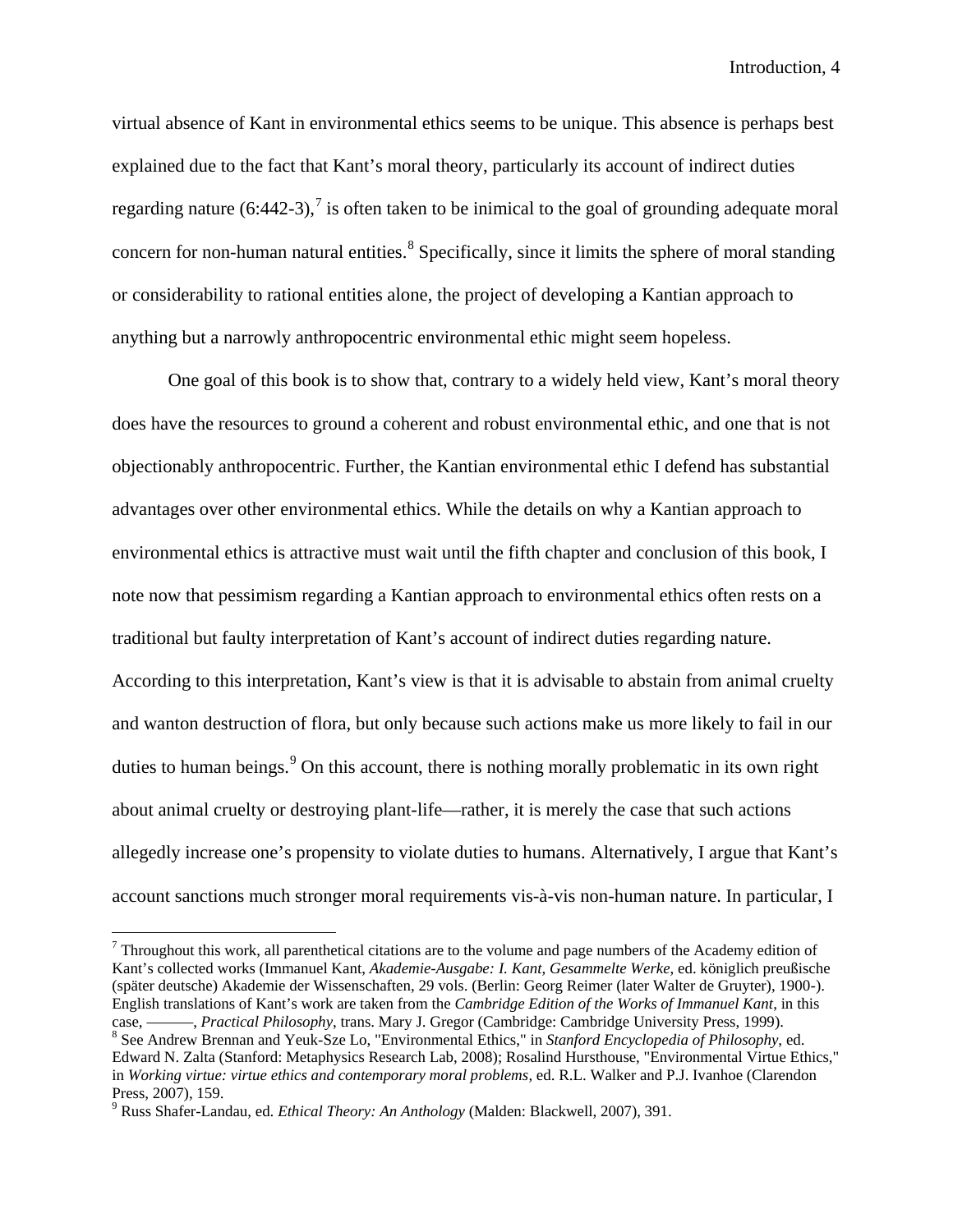defend a reading of Kant that strictly prohibits causing unnecessary harm to non-human organisms, given that doing so weakens or erodes our virtuous dispositions and hence violates what Kant identifies as a duty to increase one's own moral perfection. Moreover, we also have good moral reason to benefit organisms, since doing so is a way to cultivate or strengthen virtuous dispositions. In fact, as I will show, Kant's account directs us both to care about nonhuman organisms in their own right and to value their flourishing independently of human needs and interests. This perhaps surprising implication of Kant's position renders a Kantian environmental ethic much more plausible and attractive than is often supposed. A Kantian approach to environmental ethics is worth reconsidering both because the traditional interpretation of duties regarding nature is flawed and because the Kantian environmental ethic I develop has serious theoretical advantages over other environmental ethics. I shall argue that we have good reason to accept this Kantian environmental ethic.

My account of duties regarding nature raises questions about what it is to harm or benefit a non-human organism, questions that arise for any environmental ethic that takes the well-being or flourishing of non-humans seriously. First, we might ask how it is possible to harm or benefit non-human entities. Second, if we grant that harming or benefiting non-humans is possible, we might ask whether and how judgments to that effect are warranted. Answering these questions requires some plausible theory specifying what constitutes such harm or benefit. I provide answers to both questions by drawing upon Kant's theory of teleological judgment, which although overlooked by philosophers interested in non-human well-being—can ground a very attractive account of the flourishing of non-human organisms. In particular, in chapter four I develop an account of the "natural goods" of non-human organisms, where natural goods are those features that are taken to be constitutive of some end toward which the organism in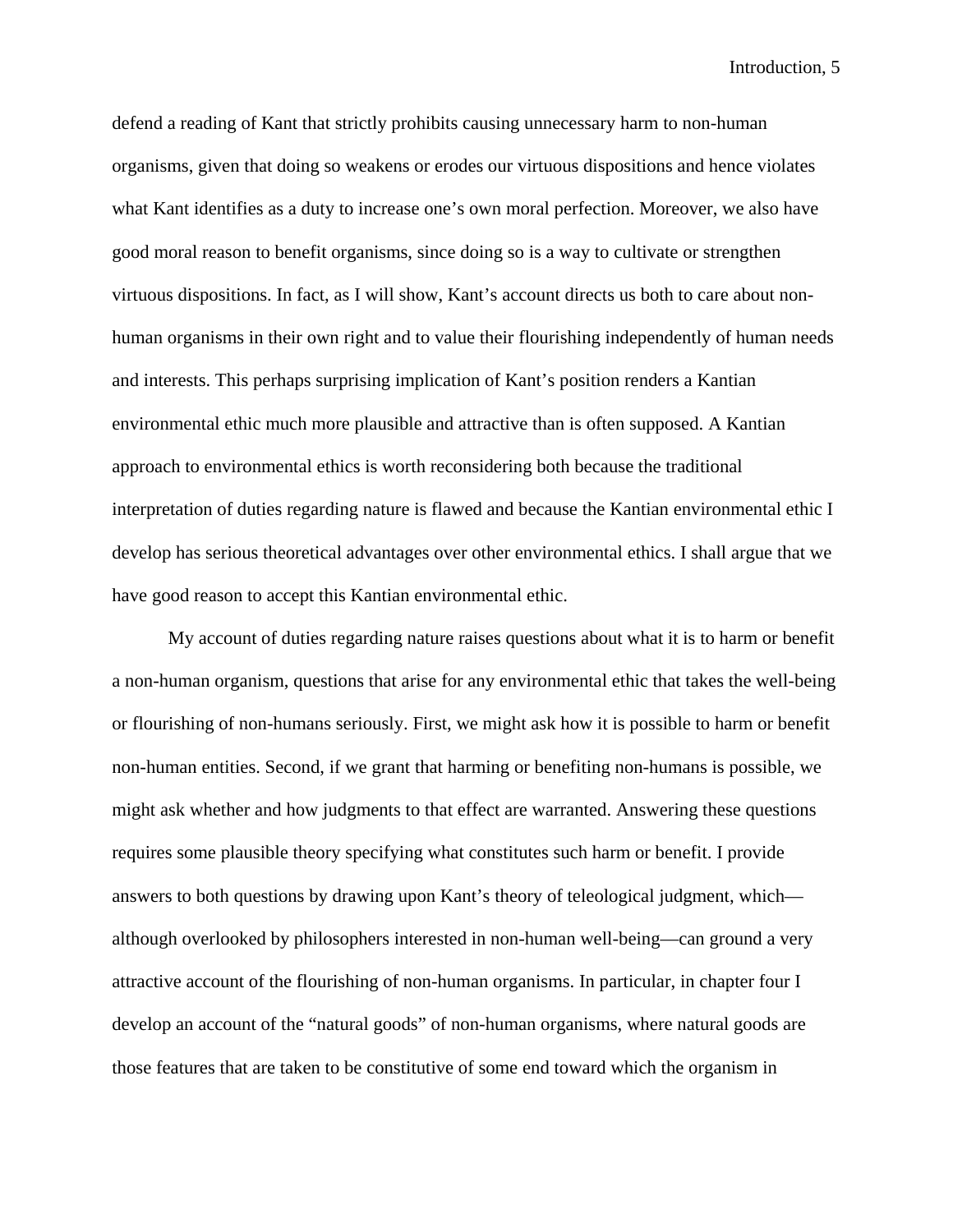question is teleologically directed. I argue that teleological judgments pertaining to the flourishing of non-humans—familiar from both common-sense and expert appraisals of organisms—are warranted because they are needed in order to make sense of our experience of organisms. This account can help determine what actions affecting non-humans count as harmful or beneficial: to harm an organism is to inhibit the achievement of its natural goods, whereas to benefit an organism is to promote the achievement of its natural goods.

Taken together, my accounts of duties regarding nature and of non-human flourishing are important pieces of the environmental virtue ethic<sup>[10](#page-6-0)</sup> I defend in chapter five, in which I argue that the ways in which one treats non-human organisms are intimately tied to one's virtuous or vicious dispositions (or lack thereof). Since human beings have a duty not to act in ways that weaken their virtuous dispositions, they have a duty to abstain from causing unnecessary harm to non-human organisms. Given that this environmental virtue ethic is grounded in Kant's moral philosophy and his account of teleological judgment, I take it that a Kantian approach can deliver a robust and coherent environmental ethic, contrary to what is usually supposed.

Moreover, I argue that this Kantian environmental virtue ethic is plausible and attractive in its own right. First, it accounts well for moral intuitions regarding environmental cases, such as that certain actions harming non-humans (e.g., animal cruelty) are impermissible and that we have moral reasons to benefit non-humans and value their flourishing. Second, the Kantian environmental virtue ethic has significant advantages over other approaches to environmental ethics. To mention one example, since it recognizes only indirect duties regarding non-humans, my approach does not give rise to apparently conflicting duties. This contrasts with those approaches holding that human beings have direct duties to all living entities, such as the

<span id="page-6-0"></span> $10$  Environmental virtue ethics has received much attention in the recent literature. See Philip Cafaro and Ronald Sandler, eds., *Environmental Virtue Ethics* (Lanham: Rowman and Littlefield, 2005). In chapter five, I shall explain how the environmental virtue ethic I defend differs from others that recently have been defended.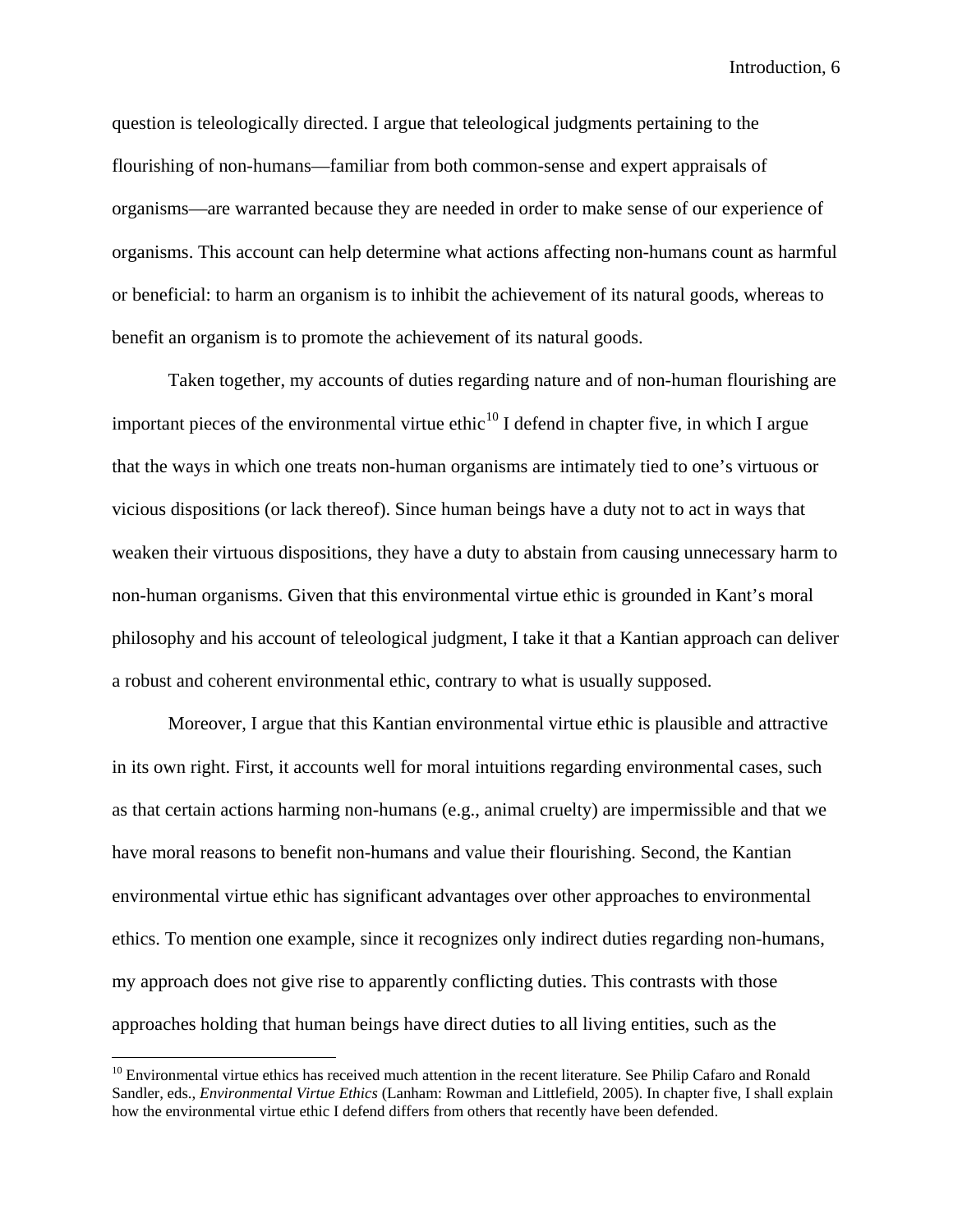biocentrism of Paul Taylor.<sup>[11](#page-7-0)</sup> Of course, Kant's moral theory does recognize direct duties to human persons, so one may wonder if a Kantian approach is better off in this respect. However, as we shall see, the prospect for deontic conflict on my Kantian approach is at least greatly reduced compared to that of an approach recognizing direct duties to human persons *and* to all living entities. Even if deontic conflict sometimes arises for Kantianism, we can reasonably expect it to be less frequent and more tractable than it will be for an approach that takes moral agents to have direct obligations to a much larger population of entities.<sup>[12](#page-7-1)</sup> To deal with such cases of apparent deontic conflict, Taylor suggests principles for prioritizing some direct duties over others, but such principles are often *ad hoc*. As we shall see, my Kantian approach has the advantage of straightforwardly avoiding deontic conflict. I return to this matter in much greater detail in the conclusion to this book.

The strategy for presenting my positive argument is as follows. In chapters three, four, and part of five I develop a Kantian environmental ethic. Along the way, I argue that this ethic is coherent, entails far-reaching obligations vis-à-vis non-human organisms, and embarks from plausible starting points. This is not sufficient to show that we ought to accept that ethic, of course. In chapter five and the conclusion, I show that this Kantian environmental ethic has substantial advantages over its competitors, because it provides clear action guidance, avoids frequent deontic conflict, does not rely on metaphysically suspect phenomena (e.g., mindindependent intrinsic value), $^{13}$  $^{13}$  $^{13}$  all while fitting with intuitions regarding how we ought to treat non-human nature. Like many other environmental ethics, my approach accounts for why we

<span id="page-7-1"></span>

<span id="page-7-0"></span><sup>&</sup>lt;sup>11</sup> Taylor, *Respect for Nature: A Theory of Environmental Ethics*.<br><sup>12</sup> To take one obvious example, deontic conflict seems likely to arise if I have direct duties (say) to respect individual organisms and to provide suitable nourishment for my children. Typically, satisfying the latter duty requires harming or killing plants or animals, and it is difficult to see how killing plants or animals would be consistent with any plausible account of a direct duty to respect them.

<span id="page-7-2"></span><sup>13</sup> See Thomas Hill, "Finding value in nature," *Environmental Values* 15, no. 3 (2006).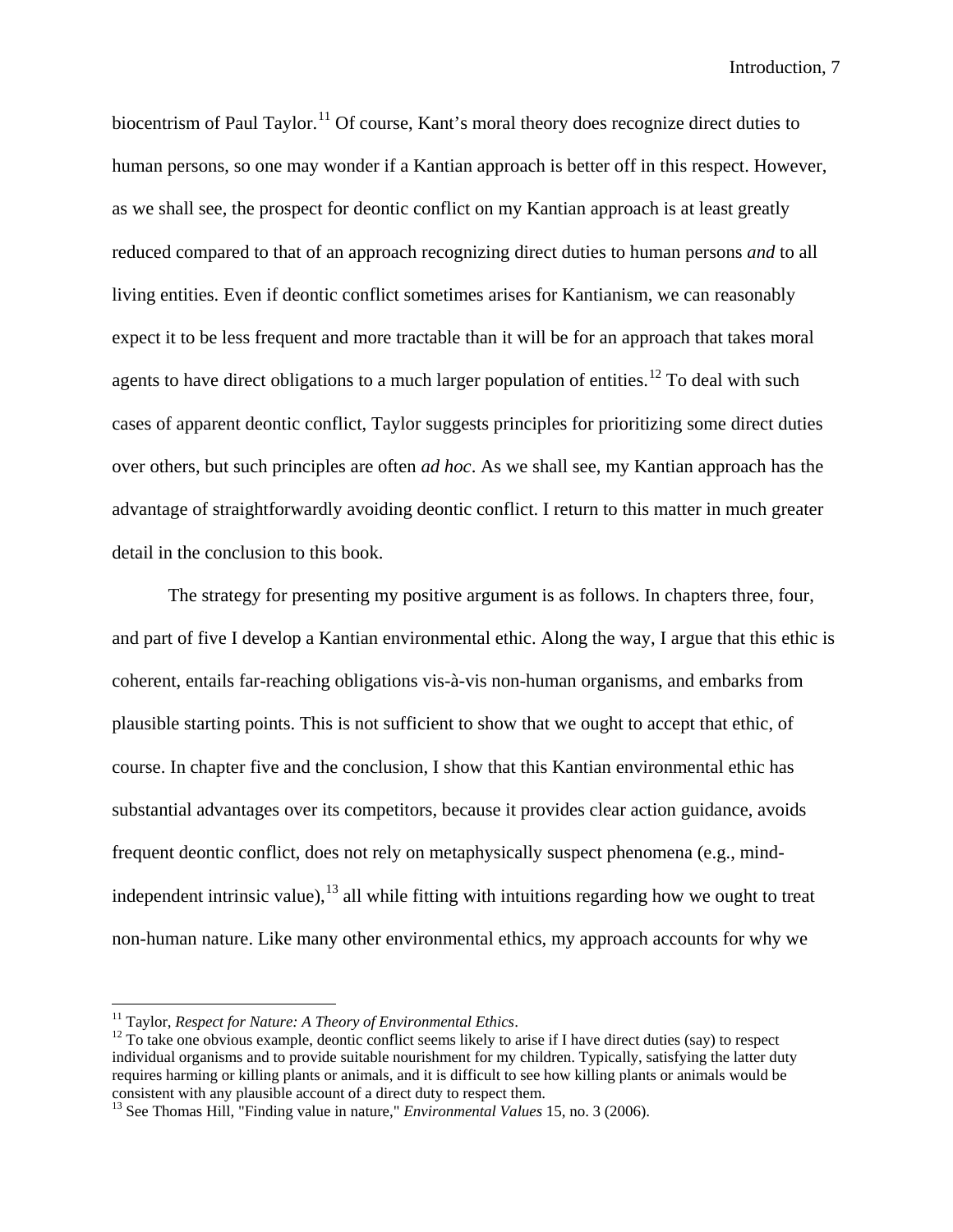ought to treat non-human organisms in certain ways, but unlike various competitors my approach avoids the problems just mentioned. If this overall argument is successful, then I will have established not only that a robust Kantian environmental ethic is possible, but also that we have good reason to accept this account over competing ones.

Finally, it is important to note that accepting my Kantian environmental ethic does not require one to accept Kant's moral theory as a whole, although it is compatible with doing so. The crucial component of Kant's philosophy upon which I rely is that human moral agents have a direct duty to themselves to cultivate virtues. In order to accept this, one need not accept the more controversial components of Kant's moral philosophy, such as the phenomena/noumena distinction, the fact of reason, or the claim that we must practically postulate God, freedom, and immortality. These elements do not serve as starting points or assumptions for my account, even though Kant himself was committed to them. This is an advantage of my position, since accepting it is open not only to committed Kantians but also those who find it plausible that we have a duty to develop virtuous dispositions.

## Working with Moral Intuitions

Although it is quite common in environmental ethics (and ethical theory more generally) to defend some position by appealing to moral intuitions that seem to support that position, some philosophers have questioned whether intuitions should be taken to play such an evidential role.<sup>[14](#page-8-0)</sup> Since I appeal to moral intuitions throughout this book, something must be said about the methodology I shall employ. In developing and arguing for my own position, I rely on a method

<span id="page-8-0"></span> <sup>14</sup> See, for example, Peter Singer, "Ethics and Intuitions," *The Journal of Ethics* 9, no. 3-4 (2005).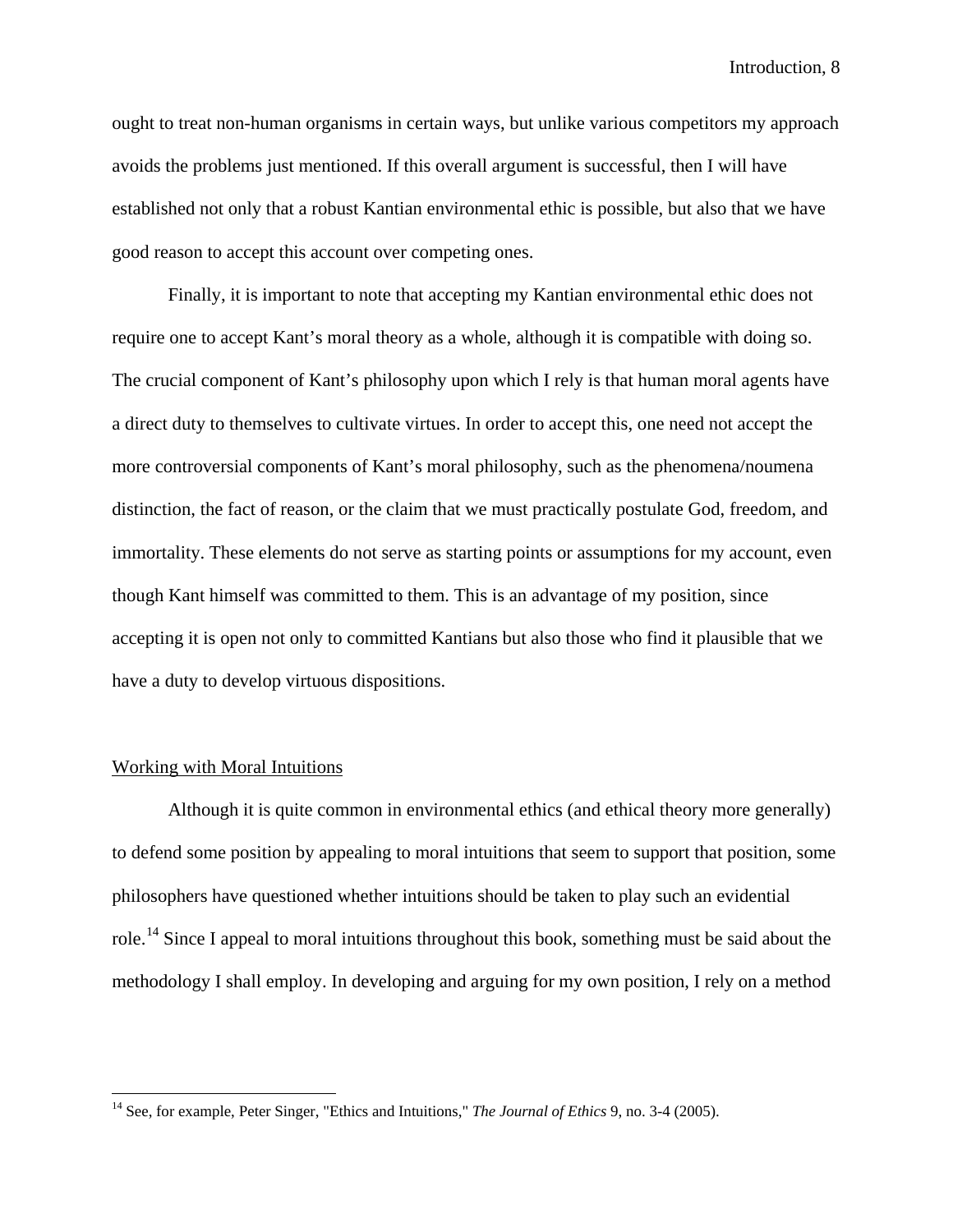of reflective equilibrium.<sup>[15](#page-9-0)</sup> Specifically, I begin with intuitions regarding both the moral status of particular cases and the plausibility of general moral principles. However, instead of adopting the foundationalist method of taking some set of such intuitions to be foundational and then defending my position by referring to that set, I treat these rather as working intuitions subject to revision or rejection. Thus, the criteria for evaluating intuitions about cases and principles include not only their initial plausibility—although this provides a reasonable starting point—but also for how well they cohere with one another. Following Norman Daniels, I hold, "An acceptable coherence requires that our beliefs not only be consistent with each other (a weak requirement), but that some of these beliefs provide support or provide a best explanation for others."[16](#page-9-1) The idea here is that our various moral commitments should not merely avoid contravening one another, but also that they should mutually support or ground one another, such as when some intuition about the wrongness of a particular action is explained well by some moral principle that we accept.

The method of reflective equilibrium seems to offer an attractive way to deal with the various intuitions that are countenanced in environmental and animal ethics. These include intuitions about cases held by some people: that torturing animals is wrong, that the last person on Earth ought not to destroy the biosphere, that conserving wilderness is praiseworthy, and the like. But these also include intuitions about principles held by some people: that human beings have a duty to be beneficent, that all living entities are morally equal, that humility is a virtue, and so on. What is needed is an account that reaches reflective equilibrium by providing a coherent organization of these various intuitions, a task that may well require modifying or

<span id="page-9-0"></span> <sup>15</sup> See Norman Daniels, "Wide Reflective Equilibrium and Theory Acceptance in Ethics," *The Journal of Philosophy* 76, no. 5 (1979); ———, "Reflective Equilibrium and Archimedean Points," *Canadian Journal of Philosophy* 10, no. 1 (1980).<br><sup>16</sup>  $\frac{1}{2}$  "R

<span id="page-9-1"></span><sup>16</sup> ———, "Reflective Equilibrium," in *The Stanford Encyclopedia of Philosophy*, ed. Edward N. Zalta (Stanford: Metaphysics Research Lab, 2003).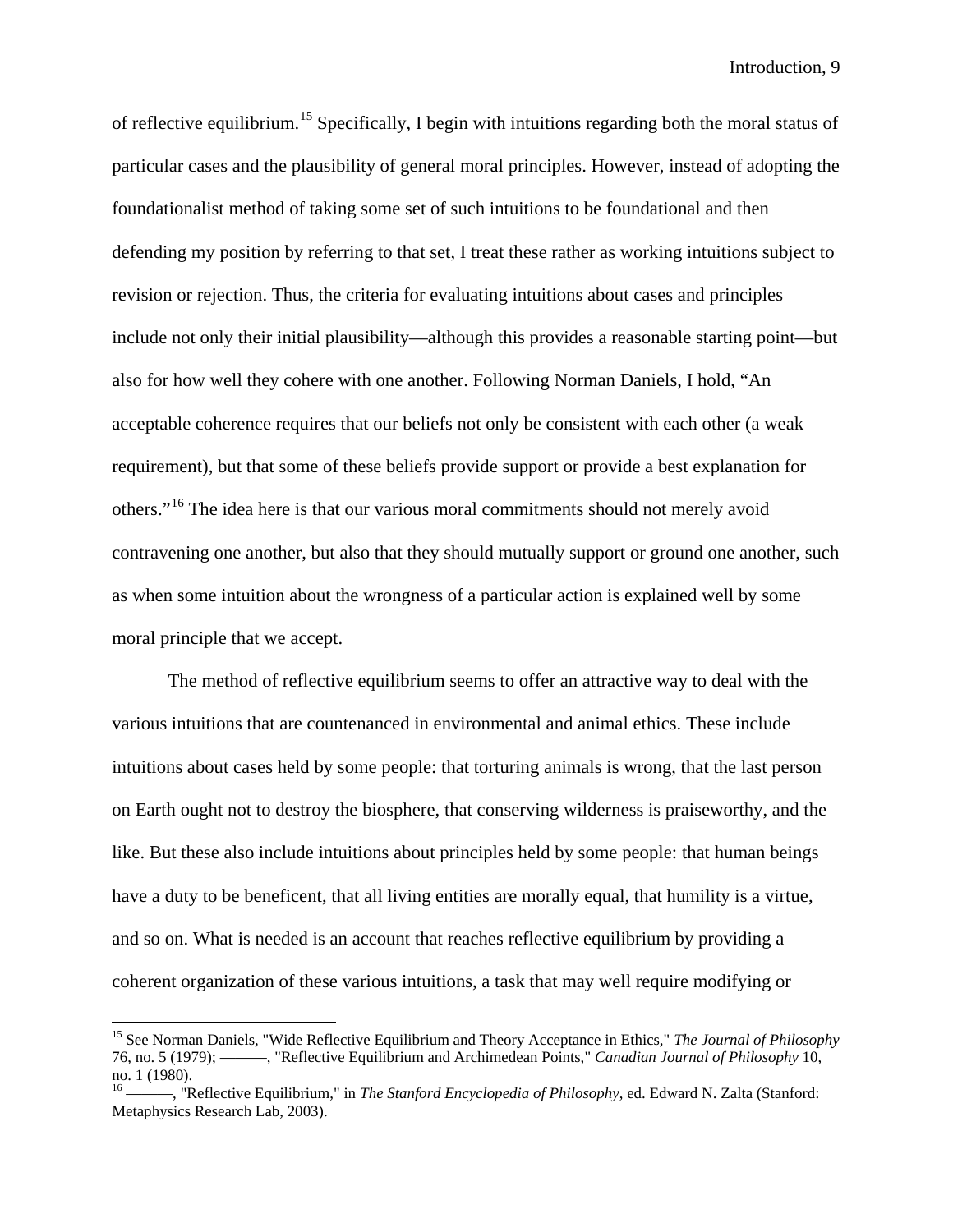rejecting some of them. Importantly, this method need not treat any intuition or set thereof as privileged with respect to the others.

This is not the place to engage in detailed consideration of the comparative merits and deficiencies of reflective equilibrium and foundationalism, but I will mention an advantage of the former.<sup>[17](#page-10-0)</sup> A position dependent on a foundationalist method rests on tenuous grounds. Suppose that some position is argued for solely in terms of a small set of intuitions. Should those intuitions come to be discredited, then the justification for that position seems to crumble. By drawing support from a greater number of intuitions, a position arrived at via the method of reflective equilibrium is arguably more secure, given that it can survive losing support from some small set of intuitions—assuming, of course, that there are other intuitions in place that continue to lend the position sufficient support.

Consider intuitions about the so-called last person, which I shall discuss in greater detail in chapters one and five. On the basis of the intuition that it would be morally wrong for the last survivor of some global cataclysm to destroy the biosphere, despite the fact that doing so would involve no harm to human beings, Richard Routley concludes that we need a radically new, environmental ethic, given that traditional ethics are allegedly unable to account for the wrongness of this last person's actions.<sup>[18](#page-10-1)</sup> Yet the connection between this intuition and Routley's position is tenuous, given that the intuition might be explained away or accounted for via alternative means. John O'Neill opts for this approach, noting that the wrongfulness of the last person's actions can be accounted for by a traditional, Aristotelian ethic, given that those actions

<span id="page-10-0"></span> $17$  For further discussion and debate, see Stephen Stich, "Reflective equilibrium, analytic epistemology and the problem of cognitive diversity," *Synthese* 74, no. 3 (1988); Singer, "Ethics and Intuitions."<br><sup>18</sup> Richard Sylvan, "Is There a Need for a New, an Environmental Ethic?," in *Environmental Ethics: An Anthology*,

<span id="page-10-1"></span>ed. Andrew Light and Holmes Rolston (Malden: Blackwell, 2003).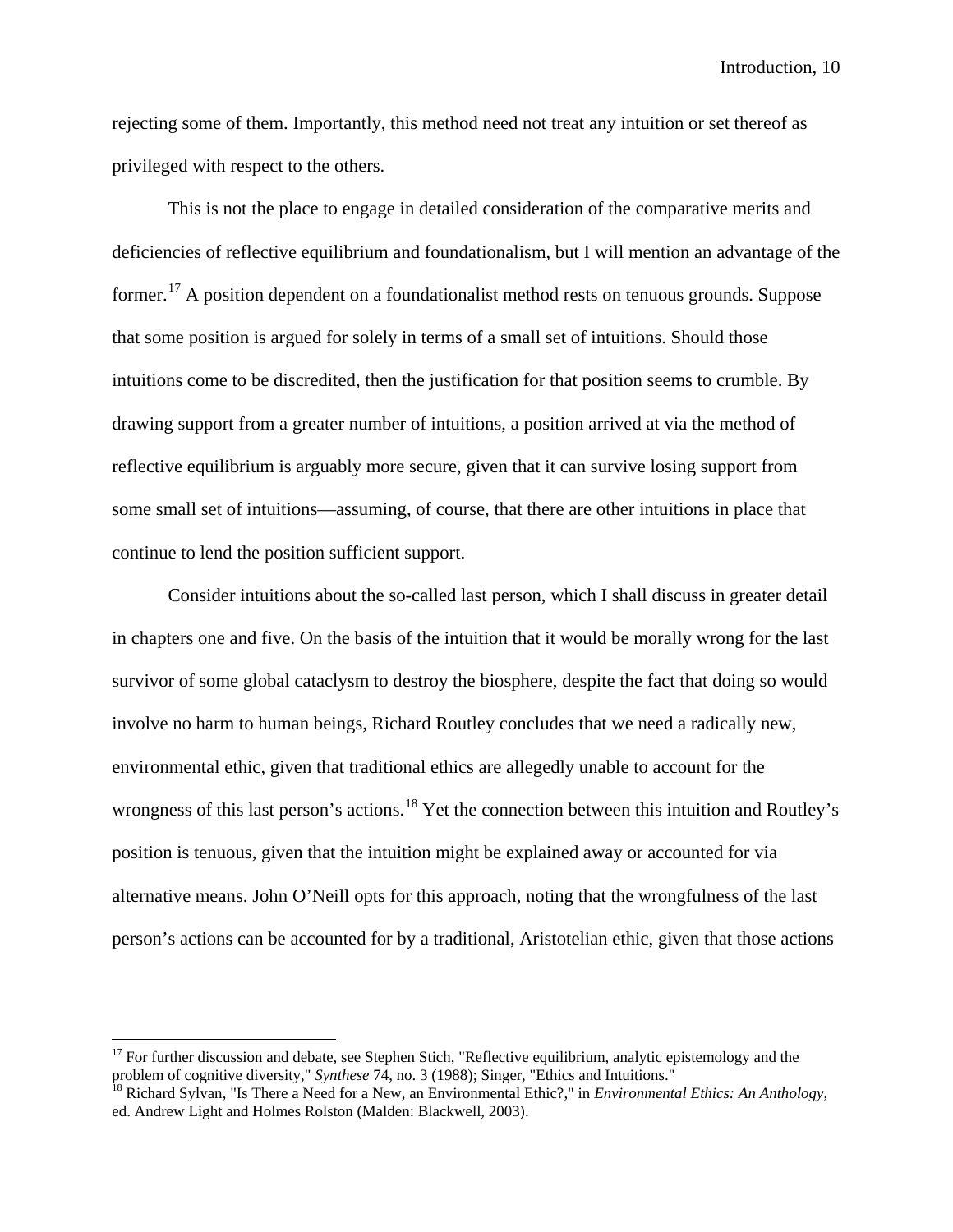exhibit vicious character traits.<sup>[19](#page-11-0)</sup> Thus, Routley's position seems vulnerable, because its foundation, namely an intuition regarding the last person, might not support his position after all. $^{20}$  $^{20}$  $^{20}$ 

Conversely, my own approach rests on various intuitions about both cases and principles. On the one hand, I take intuitions about certain cases, such as that of the last person, to indicate that both actions and dispositions vis-à-vis non-human nature are morally assessable, such that actions of this sort can be morally praiseworthy or blameworthy and that particular dispositions toward non-humans can be genuinely virtuous or vicious. On the other hand, I also take it that intuitions about certain moral principles carry weight. In particular, I appeal to the principle that human moral agents have an obligation to cultivate virtuous dispositions, or that what Kant calls the duty to moral perfection (6:446) is a genuine moral obligation for human beings. The notion that we ought to cultivate morally good dispositions seems to be amenable not only to Kantians but also to virtue ethicists, care ethicists, and perhaps even consequentialists,  $2<sup>1</sup>$  thus widening the potential appeal my position. Moreover, I argue that my position on duties regarding nature coheres well with other moral commitments, such as a duty to promote the happiness of other persons. Thus, the general methodology of my approach is to seek a state in which intuitions about cases and principles cohere with one another and provide mutual support. A position dependent upon such an approach need not crumble if some small subset of the intuitions should be cast into doubt.

<span id="page-11-1"></span>

<span id="page-11-0"></span><sup>&</sup>lt;sup>19</sup> See John O'Neill, "The Varieties of Intrinsic Value," *Monist* 75, no. 2 (1992): 132.<br><sup>20</sup> Further, a foundationalist method will not be persuasive to those who do not already share some or all of the intuitions that support the position in question, thus limiting the appeal of this method.

<span id="page-11-2"></span><sup>21</sup> See Onora O'Neill, "Kant's Virtues," *How Should One Live?* 1, no. 9 (1998); Raja Halwani, "Care Ethics and Virtue Ethics," *Hypatia* 18, no. 3 (2003); Michael Slote, *From Morality to Virtue* (Oxford University Press, 1995); ———, "Utilitarian Virtue," *Midwest Studies In Philosophy* 13, no. 1 (1988).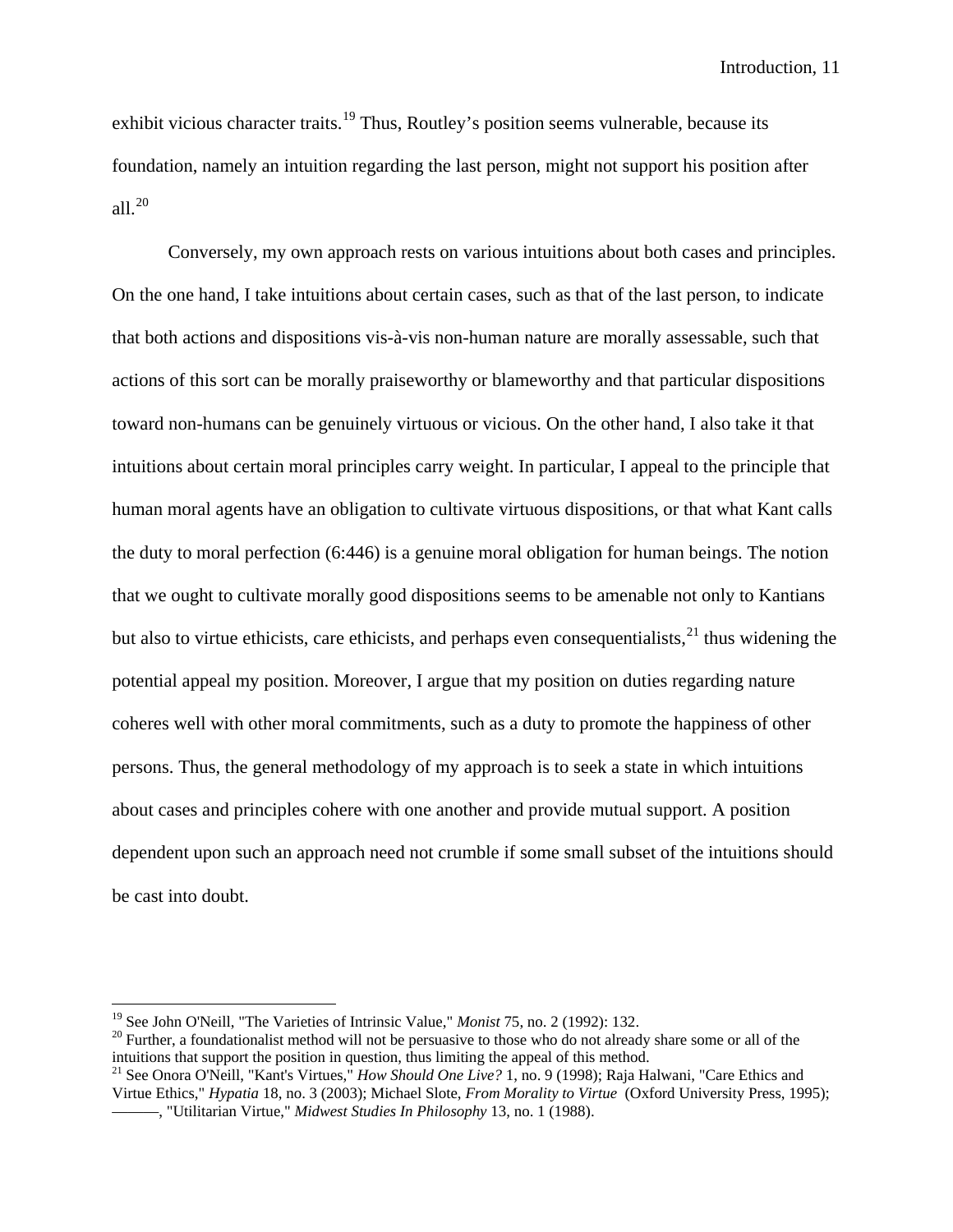This method of reflective equilibrium will guide much of the work done in subsequent chapters. I begin by critically examining influential approaches to environmental ethics, including non-anthropocentric theories that attribute intrinsic value to non-human entities while also recognizing direct duties to such entities. After raising some objections and concerns regarding these approaches, I turn in chapter two to a critical examination of attempts by contemporary Kantians to ground moral consideration for non-human entities in Kant's moral philosophy. I suggest that some of these attempts are problematic while others are promising, although the latter are in need of much further development. In the conclusion, I explicitly argue that the Kantian environmental virtue ethic fares better than its competitors in reaching a state of reflective equilibrium. While this argument must wait for my position to be developed first, I will show in that my Kantian environmental ethic is able to preserve widespread intuitions about environmental cases while also relying on intuitively plausible moral principles. This strengthens the case for accepting this ethic over competing positions.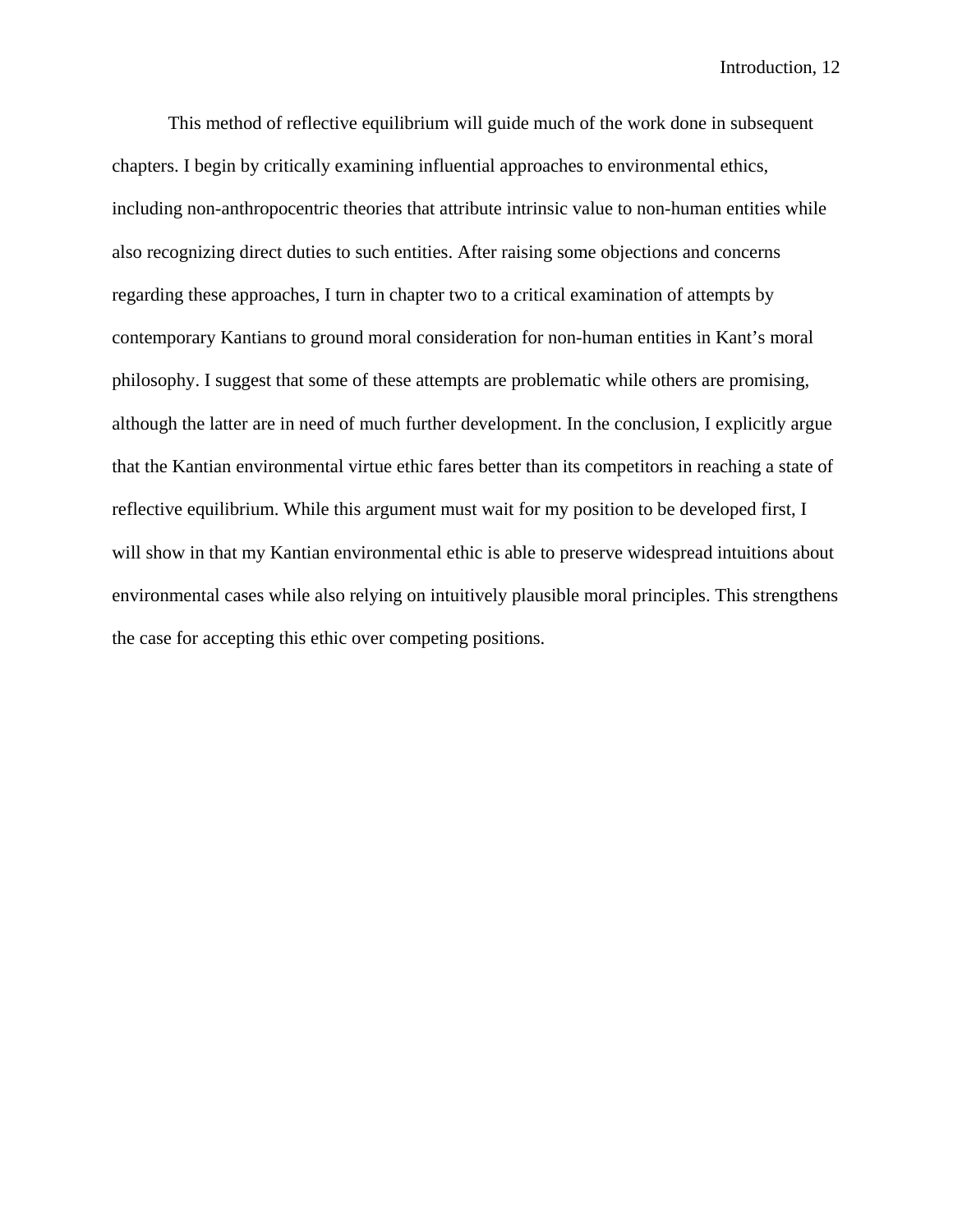## Chapter One: Traditional Approaches to Environmental Ethics

Historically, many environmental ethicists have been non-anthropocentrists who hold that human moral agent have direct duties to some non-human natural entities, and this commitment is often closely related to claims regarding the intrinsic value and moral standing of such entities. But as I argue in this chapter, these non-anthropocentric positions are problematic, for they depend on the alleged existence of metaphysically suspect value properties and entail farreaching deontic conflict. However, it would be a mistake to turn toward certain kinds of anthropocentrism, insofar as many anthropocentric views run contrary to intuitions regarding the evidently moral features of actions and attitudes vis-à-vis non-human nature. What is needed, I suggest, is an environmental ethic that avoids the problems of traditional non-anthropocentric views yet accounts in a plausibly way for the moral salience of actions and attitudes regarding non-human nature.

#### The Turn to Non-Anthropocentrism

At the 15<sup>th</sup> World Congress of Philosophy in 1973, Richard Routley (later Richard Sylvan) presented a paper entitled, "Is There a Need for a New, an Environmental Ethic?" Routley argued that traditional ethical approaches should be abandoned because they are committed to a principle he called "basic human chauvinism." According to this principle, a human being is morally permitted to act however he wishes provided that (1) he does not harm other humans and (2) he does not harm himself.<sup>[1](#page-13-0)</sup> Routley attempted to refute this principle by offering his so-called "last person argument." He asks us to imagine a scenario in which a single person has survived a global cataclysm, leaving him the only remaining human on Earth,

<span id="page-13-0"></span><sup>&</sup>lt;sup>1</sup> Sylvan, "Is There a Need for a New, an Environmental Ethic?," 49.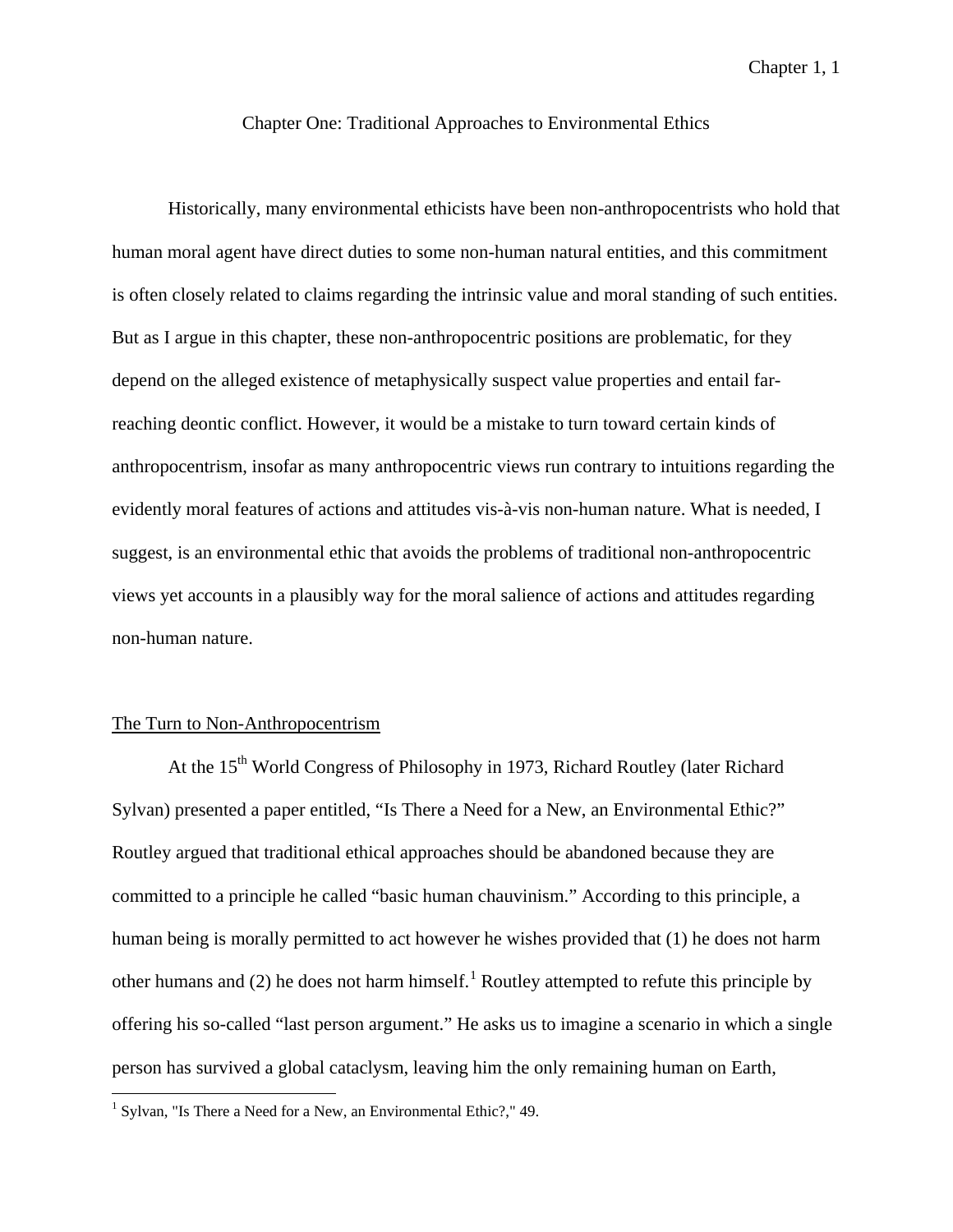although numerous non-human organisms and ecosystems have also survived intact. For recreational purposes, this last person proceeds to destroy every living entity he can find, eliminating vast numbers of flora and non-human animals.<sup>[2](#page-14-0)</sup> Since he is careful to avoid harming himself in this process, and since there are no other humans alive, the last person's actions cause no harm for either himself or other human beings. Moreover, since there is no prospect for the last person to reproduce,<sup>[3](#page-14-1)</sup> there will be no future generations of humans, and thus his actions will not have any harmful effect for future human beings.

This scenario is designed to provide a case in which it is intuitively plausible to hold that a person's actions are morally wrong despite the fact that they do not violate the principle of basic human chauvinism. According to this principle, the last person's actions are morally permissible, given that they harm only non-human entities. Yet most are likely to have a strong intuition that the last person's actions are morally wrong despite the fact that they cause no harm to himself or other humans. Routley inferred from this that the principle of basic human chauvinism should be rejected. Further, since traditional ethical approaches are allegedly based on this principle, he argued that these approaches should likewise be abandoned and replaced with one that can account for the moral wrongness of the last person's actions. Hence the need for a new, an environmental ethic.

Of course, even if we limit consideration to approaches defended throughout the history of western philosophy, it is an exaggeration to hold that all traditional ethical approaches are committed the principle that humans are permitted to act however they wish, so long as their actions harm neither themselves or other humans. First, even prior to the twentieth century, some

<span id="page-14-0"></span><sup>&</sup>lt;sup>2</sup> Throughout this and other chapters, I shall use the term "animals" always to refer to non-human animals. <sup>3</sup> We may add that there are no reproductive technologies available to the last person that would allow him to

<span id="page-14-1"></span>about more humans via unconventional means.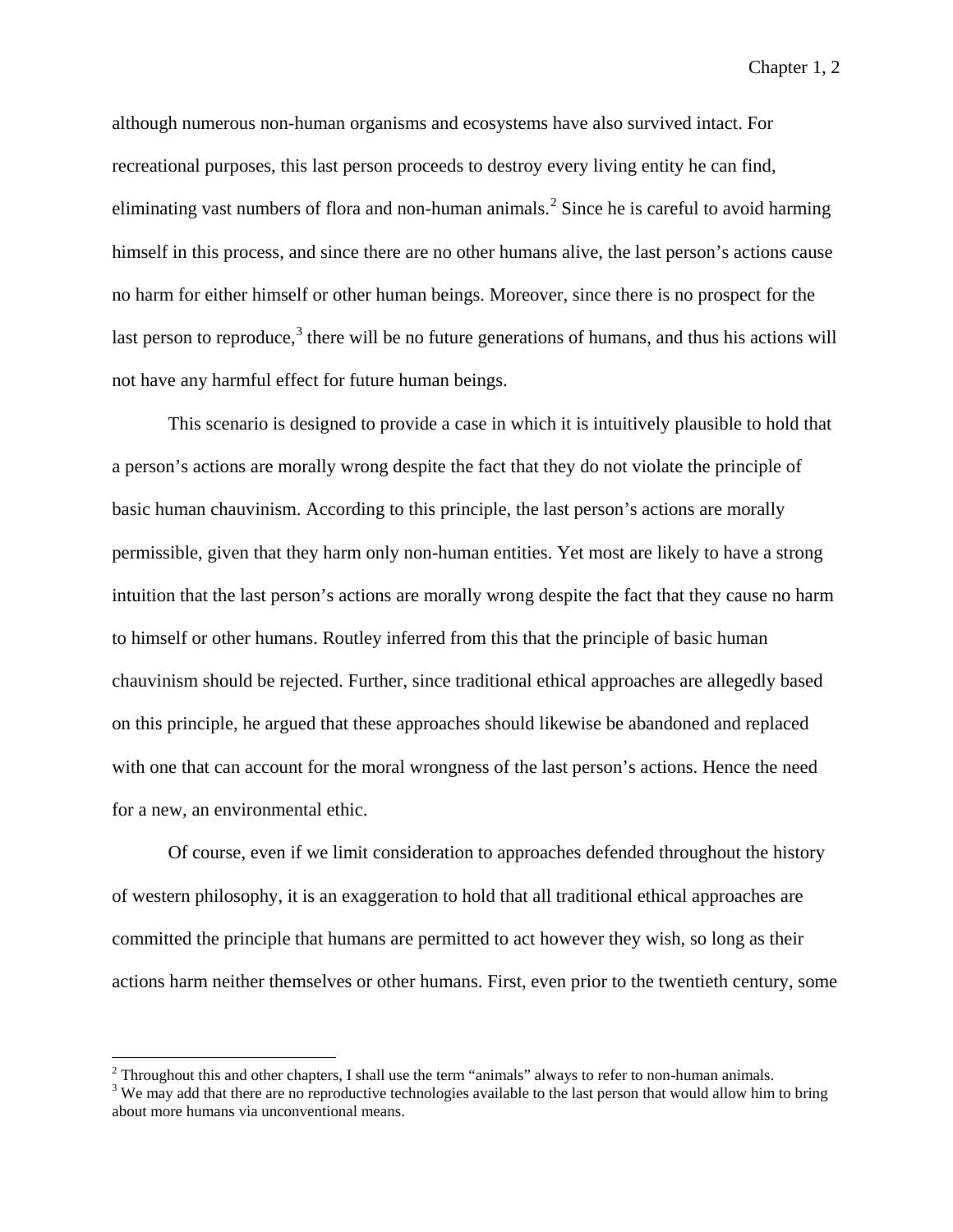utilitarians viewed harm to animals as relevant for whether an action is morally right or wrong.<sup>[4](#page-15-0)</sup> Second, various non-utilitarian philosophers presumably would object to the implication that the harmlessness of some action vis-à-vis humans is a sufficient condition for the permissibility of that action. That is, on some ethical theories, whether an action results in harm or benefit to oneself or others is not the only factor determining whether that action is permissible. For example, Kantians could hold that a harmless lie is nonetheless morally wrong, given that it violates the categorical imperative.

This exaggeration notwithstanding, Routley's paper signaled the rise of an influential trajectory in environmental ethics, constituted by approaches seeking to develop non-anthropocentric ethics. Although critiqued by environmental pragmatists and anthropocentrists,<sup>[5](#page-15-1)</sup> non-anthropocentric approaches remain influential in the environmental ethics literature, with many non-anthropocentrists impressed by Routley's last person argument.<sup>[6](#page-15-2)</sup> We may define anthropocentrism as the position that all and only human beings deserve moral consideration.<sup>[7](#page-15-3)</sup> The principle of "basic human chauvinism" that Routley critiques is, of course, an anthropocentric one. Conversely, we may define non-anthropocentrism as the position that at least some non-human entities deserve moral consideration.

In the wake of Routley's paper, Kenneth Goodpaster argued for the non-anthropocentric position that moral consideration, or "basic forms of practical respect," ought to be given to all

<span id="page-15-1"></span><span id="page-15-0"></span>

<sup>&</sup>lt;sup>4</sup> John Stuart Mill, "Utilitarianism," in *Utilitarianism and on Liberty* (Blackwell Publishing Ltd, 2008).<br><sup>5</sup> Bryan Norton, "Epistemology and Environmental Values," *Monist: An International Quarterly Journal of Genera* 

<span id="page-15-2"></span><sup>&</sup>lt;sup>6</sup> Katie McShane, "Why Environmental Ethics Shouldn't Give Up on Intrinsic Value," *Environmental Ethics: An Interdisciplinary Journal Dedicated to the Philosophical Aspects of Environmental Problems* 29, no. 1 (2007); Christopher J. Preston, "Epistemology and Intrinsic Values: Norton and Callicott's Critiques of Rolston," *Environmental Ethics: An Interdisciplinary Journal Dedicated to the Philosophical Aspects of Environmental Problems* 20, no. 4 (1998).<br><sup>7</sup> For discussion regarding definitions of anthropocentrism, see Tim Hayward, "Anthropocentrism: A Misunderstood

<span id="page-15-3"></span>Problem," *Environmental Values* 6, no. 1 (1997).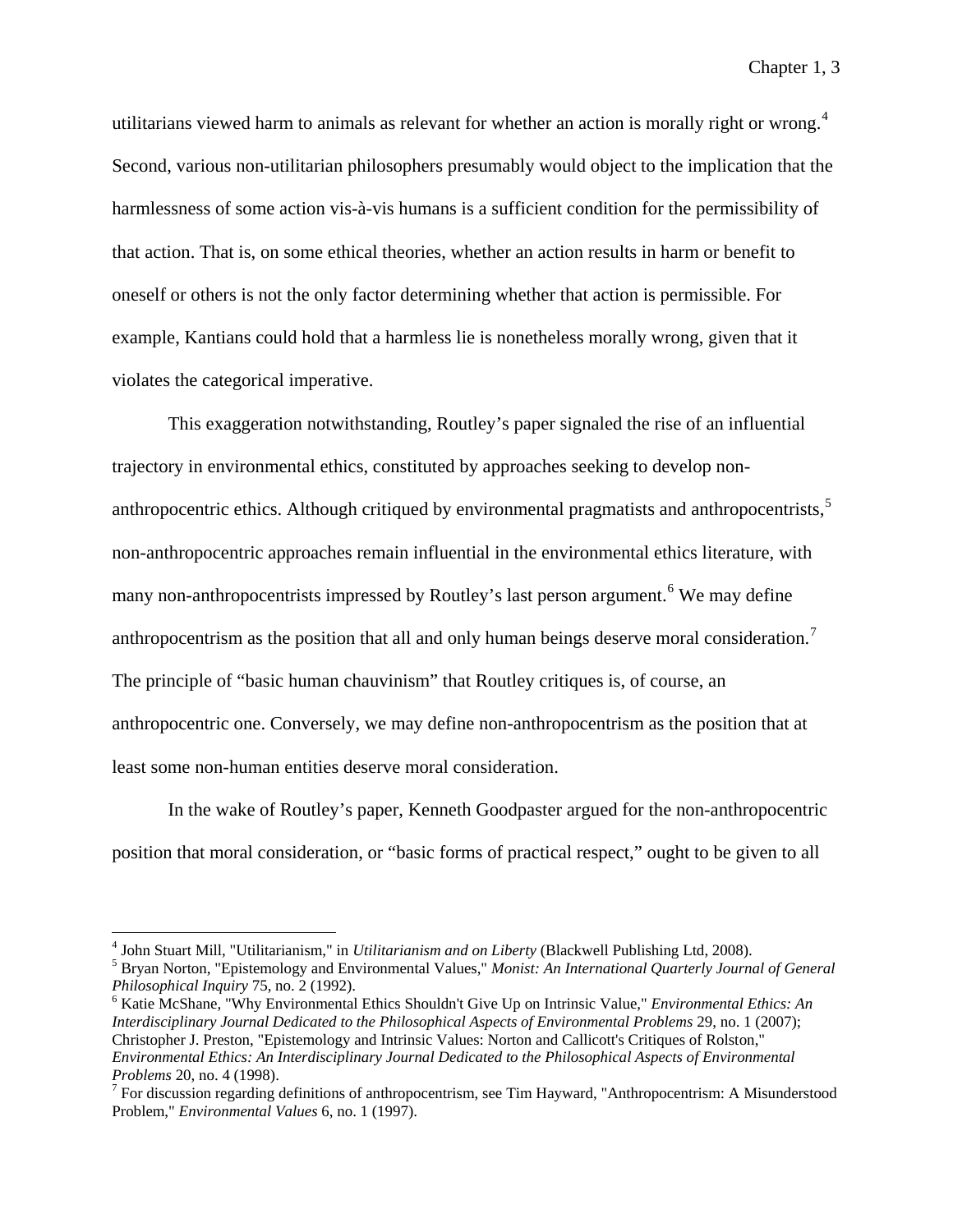living entities.<sup>[8](#page-16-0)</sup> This means that human moral agents ought to have practical respect for humans, animals, and flora. Those who accept this position reject what Routley called the principle of basic human chauvinism, replacing it with a biocentric principle that treats all living entities as having moral standing—or, as Goodpaster puts it, as "being morally considerable"—and thus making moral claims on human beings. Such a position can account for the intuition that the last person's actions are morally wrong, since he presumably fails to respect the entities with moral standing that he harms and destroys. The position of Goodpaster and many other nonanthropocentrists may be classified as a direct duty view, or the position that human moral agents have obligations to non-human entities themselves. This can be contrasted with anthropocentric views that hold human moral agents have direct duties only to human beings. I use the terms "moral standing" and "moral considerability" synonymously throughout this work. In general, an entity has moral standing if and only if it deserves moral consideration from moral agents. For example, if a non-human animal has moral standing, then moral agents (e.g., humans) have moral obligations to that animal. There are different ways in which to fill in the content of such obligations, of course. For example, they could be understood as duties to respect entities with moral standing (as Goodpaster holds), or they could be understood as duties to promote the wellbeing of such entities.

One worry about Goodpaster's and other non-anthropocentric approaches, however, is that it is unclear what grounds the claim that non-human entities deserve moral consideration. What is it about animals, flora, or microorganisms that makes them morally considerable? Goodpaster suggests that restricting moral standing to some subset of living entities would be arbitrary, but we might wonder whether it is less arbitrary to restrict moral standing to living

<span id="page-16-0"></span> <sup>8</sup> Unfortunately, Goodpaster has little to say about what exactly counts as a "basic form of practical respect." Kenneth Goodpaster, "On Being Morally Considerable," *The Journal of Philosophy* 75, no. 6 (1978): 309.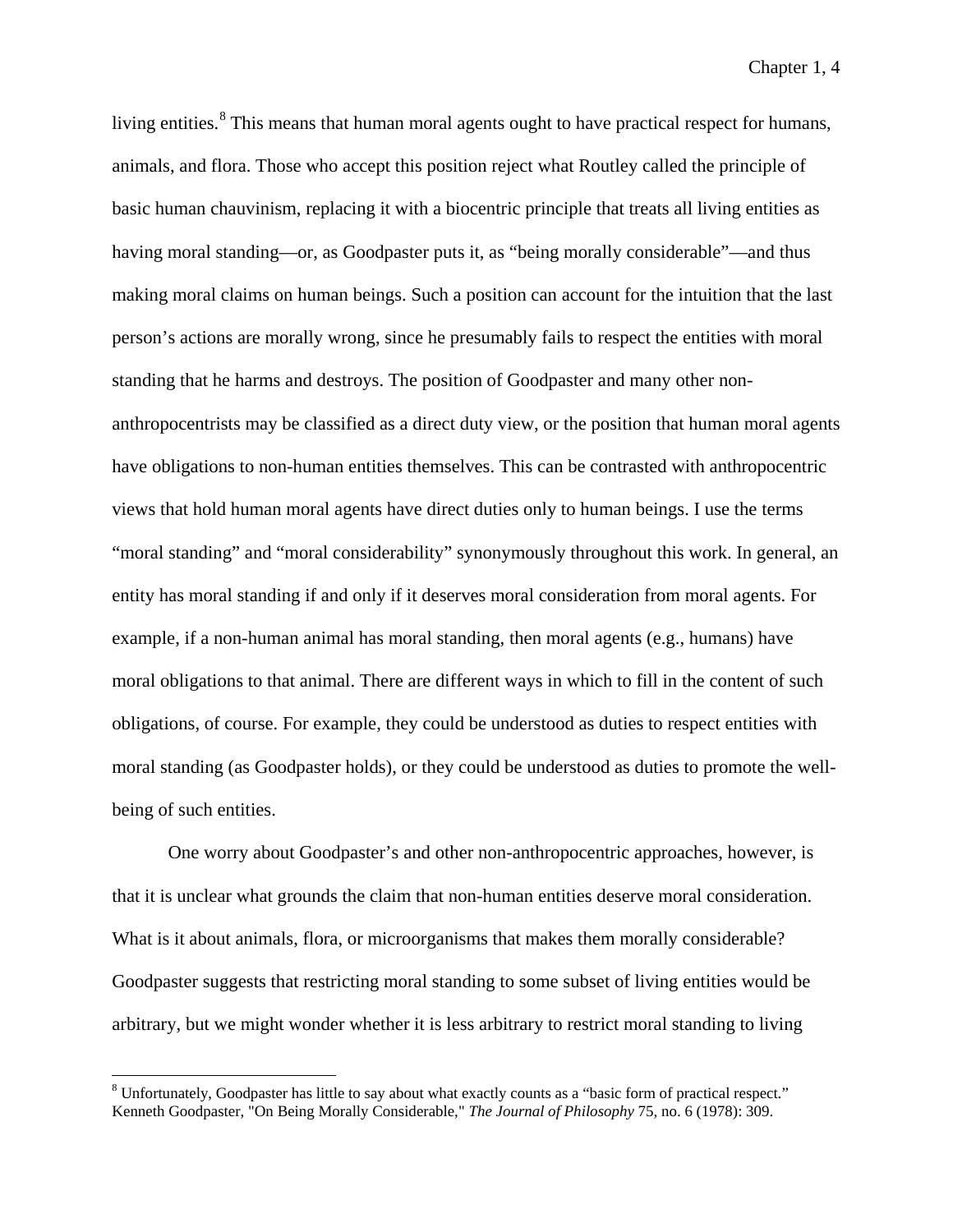entities alone. For example, David Schmidtz takes a more expansive view, arguing that all entities, including inanimate objects, have moral standing.<sup>[9](#page-17-0)</sup> Conversely, Peter Singer takes a less expansive view, limiting moral standing to sentient entities.<sup>[10](#page-17-1)</sup> It is a challenge for a nonanthropocentrist to establish non-arbitrarily that some (or, in the case of Schmidtz, all) nonhuman entities deserve moral consideration. One way of doing this is to formulate criteria for moral standing, such that an entity deserves moral consideration if and only if it meets these criteria. It might be thought that intrinsic value provides such a criterion and that some nonhuman entities have intrinsic value.

## Non-Human Entities and Intrinsic Value

Although many environmental ethicists argue that non-human natural entities have moral standing,<sup>[11](#page-17-2)</sup> they differ on both the question of what the necessary and sufficient conditions are for an entity to deserve moral consideration and the question of which entities in fact satisfy these conditions. In answering the first question, some environmental ethicists rely on concepts of intrinsic value.[12](#page-17-3) Those who do so argue both that an entity's possession of intrinsic value is a sufficient condition (if not a necessary *and* sufficient condition) for it to be morally considerable and that at least some non-human entities in fact possess intrinsic value.

<span id="page-17-1"></span><span id="page-17-0"></span><sup>&</sup>lt;sup>9</sup> David Schmidtz, "Respect for Everything\*," *Ethics, Policy & Environment* 14, no. 2 (2011).<br><sup>10</sup> Peter Singer, *Animal Liberation* (New York: Harper Perennial, 2009); ———, "Not for Humans Only: The Place of Nonhumans in Environmental Issues," in *Environmental Ethics: An Anthology*, ed. Andrew Light and Holmes Rolston (Malden: Blackwell, 2003).

<span id="page-17-2"></span><sup>&</sup>lt;sup>11</sup> See Holmes Rolston, *Environmental Ethics: Duties to and Values in the Natural World* (Philadelphia: Temple University Press, 1989), 45-93, 126-59, 60-91; Taylor, *Respect for Nature: A Theory of Environmental Ethics*;

<span id="page-17-3"></span><sup>&</sup>lt;sup>12</sup> See Rolston, *Environmental Ethics: Duties to and Values in the Natural World*; Taylor, *Respect for Nature: A Theory of Environmental Ethics*; Attfield, *A Theory of Value and Obligation*.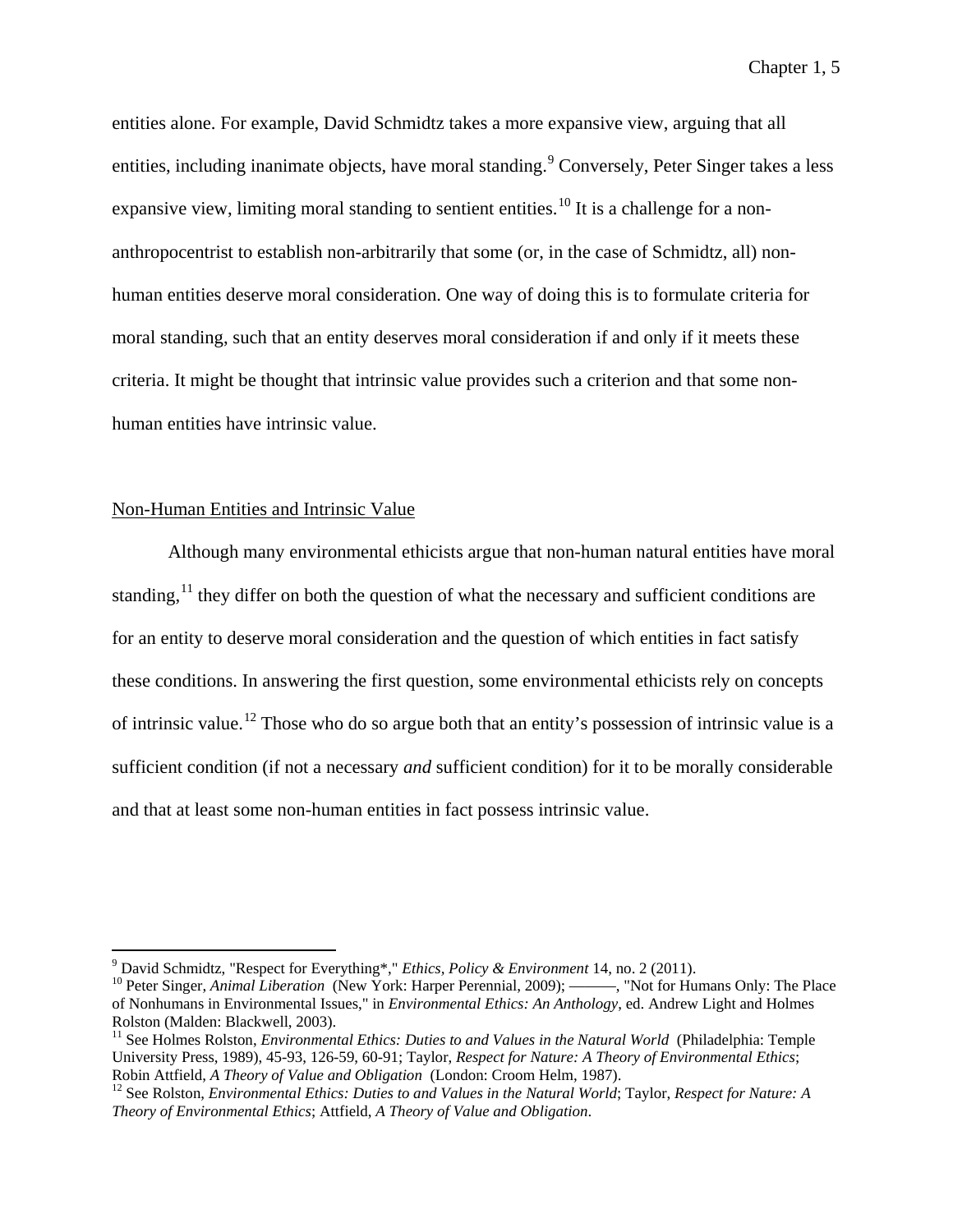However, "intrinsic value" remains an ambiguous term subject to equivocation in the literature.<sup>[13](#page-18-0)</sup> It is important to have a clear understanding of what particular proponents mean by "intrinsic value." I distinguish between two broad categories of intrinsic value as employed by environmental ethicists, namely what I call "realist intrinsic value" and "mind-dependent intrinsic value." I shall begin with a discussion and critique of realist intrinsic value, turning to the question of mind-dependent intrinsic value later in this chapter. The concept of realist intrinsic value is that of a mind-independent property possessed by entities irrespectively of any actual or possible valuer. Those who hold that realist intrinsic value is instantiated in some nonhuman entities thus deny that all value is human-dependent (i.e., anthropogenic), contending that some non-human entities have the property of intrinsic value in their own right and would retain this property even if there were no humans in the world to recognize it. Proponents of realist intrinsic value are committed to the existence of real value properties in the universe. Accordingly, theirs is a species of value realism, i.e. the view that there exist mind-independent moral facts in the actual world. The most influential proponent of the view that realist intrinsic value is instantiated in some non-human entities is Holmes Rolston.<sup>[14](#page-18-1)</sup> In order to defend their position, proponents of realist intrinsic value must show that some non-human entities in the actual world possess intrinsic value as a mind-independent property.

### Arguing for Realist Intrinsic Value

In defending this position, Rolston relies on a modified version of the last person argument. He asks us to imagine that nuclear war has sterilized all humans while leaving other animals and plant-life unscathed. After the current generation of humans dies, there will continue

<span id="page-18-0"></span> $^{13}$  For a characterization of the various kinds of intrinsic value operative in environmental ethics, see O'Neill, "The Varieties of Intrinsic Value," 119-37.

<span id="page-18-1"></span><sup>&</sup>lt;sup>14</sup> See especially Rolston, *Environmental Ethics: Duties to and Values in the Natural World.*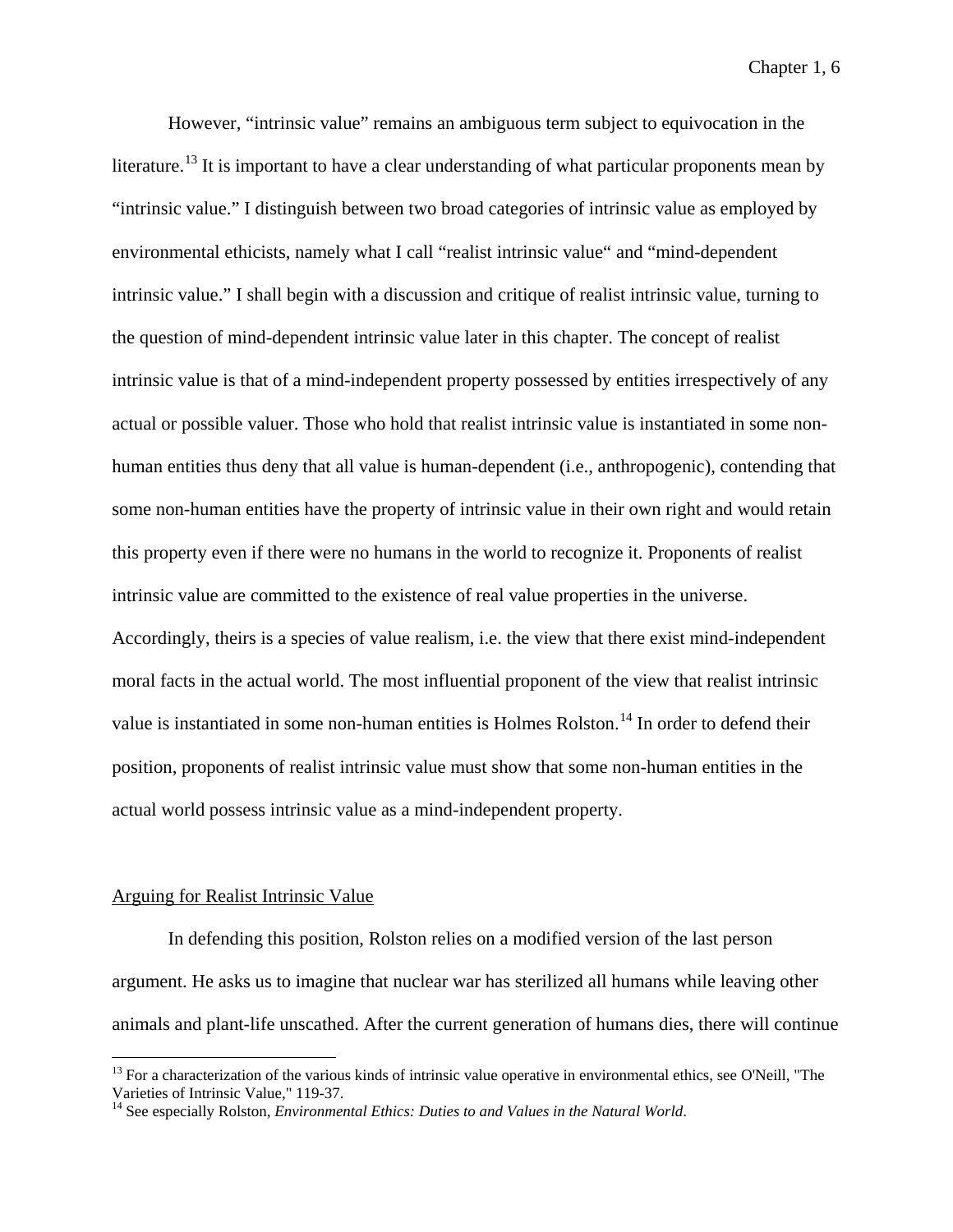to be a biosphere, but a one that lacks human "valuers." Rolston appeals to two distinct intuitions about this case: (1) that the last generation ought not to destroy the biosphere, and (2) that after the last generation of valuers perishes, it would be better for this biosphere to continue to exist than not to exist.<sup>[15](#page-19-0)</sup> The first intuition is familiar from Routley's last person argument, namely that it seems morally wrong to destroy non-human entities even if such destruction involves no harm to present or future humans.<sup>[16](#page-19-1)</sup> However, the second intuition is slightly different from any intuition appealed to in Routley's version of the argument, insofar as it pertains to the alleged value of non-human entities. Rolston takes intuitions (1) and (2) as evidence that there is some value in non-human entities that is valuer-independent, and he holds that this value is realist intrinsic value.

Yet even if both these intuitions are widely shared, it is far from clear that they provide evidence that some non-humans have realist intrinsic value. It seems that both could be accounted for without appealing to realist intrinsic value. As for intuition (1), there are many possible reasons why we might hold that the last generation of humans ought not to destroy the biosphere. For example, as John O'Neill holds, such an intuition might rest on beliefs about what kinds of actions make a person virtuous or vicious, such that destroying the biosphere fosters (and/or indicates) a morally bad character and thus ought not be done.<sup>[17](#page-19-2)</sup> Thus, one might affirm (1) without any reference to the alleged realist intrinsic value of non-human entities. Hence, this intuition by itself provides no particular reason to believe that non-human entities have realist intrinsic value.

<span id="page-19-1"></span><span id="page-19-0"></span><sup>&</sup>lt;sup>15</sup> <sup>15</sup> <sup>15</sup> <sup>16</sup> T focus primarily on the last person scenario because it is the most prominently discussed example in the literature. However, one could substitute analogous scenarios, such as a researcher who destroys ecological communities on a distant planet. Such an action involves no harm to human beings, but if it seems counter-intuitive to treat such an action as morally permissible, then this suggests that actions can be morally problematic even if they do not harm oneself or other humans.

<span id="page-19-2"></span> $17$  I return to O'Neill's view in much greater detail in chapter five. See O'Neill, "The Varieties of Intrinsic Value," 132.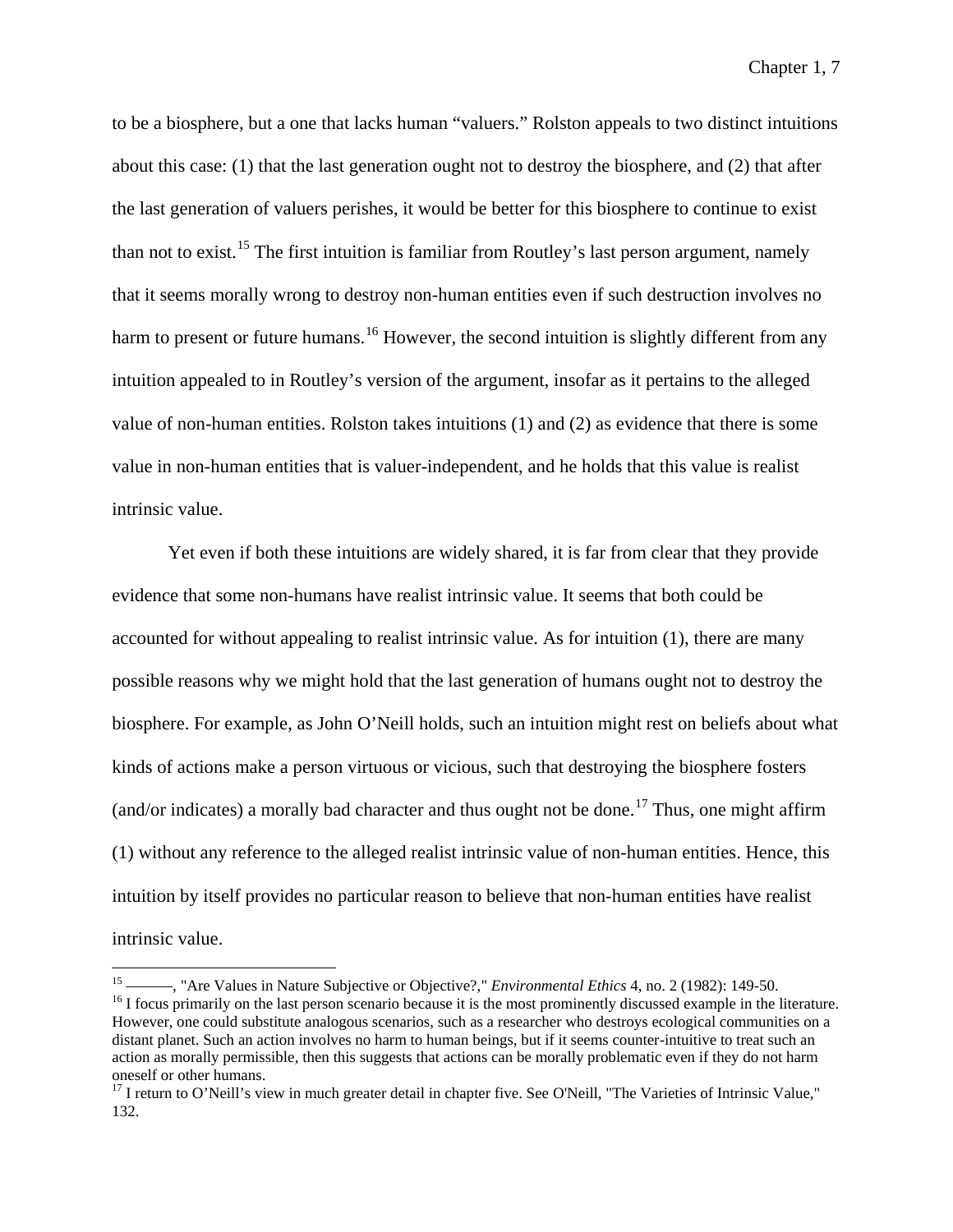Those who harbor intuition (2) find a biosphere without valuers to be in some sense better than no biosphere at all. However, it seems that there is nothing about this intuition (nor the thought experiment giving rise to it) that provides any particular reason to believe that nonhumans in the biosphere have realist intrinsic value. Those who hold the intuition find one state to be preferable to another, but why is this so? Rolston claims that it is preferable because the biosphere has realist intrinsic value, but, as with intuition (1), this is only one of many possible explanations. Instead, perhaps the intuition is grounded in the fact that one finds the biosphere beautiful and desires the continuation of entities one finds beautiful, or perhaps one has a personal distaste for destruction *simpliciter* and thus would abhor the destruction of the biosphere. I am not here endorsing any of these alternative explanation. My objection to Rolston's argument is simply that it provides no particular reason to accept that non-human entities have realist intrinsic value, since both intuitions can be explained without invoking such value.

In a different, somewhat inchoate argument, Rolston claims that some non-human entities have realist intrinsic value because they are teleologically directed toward realizing their goods. Rolston notes that non-human organisms "promote their own realization" and that each organism has "a good-of-its-kind."[18](#page-20-0) He adds that

the values that attach to organisms result from their nonderivative, genuine autonomy (though environmentally situated) as spontaneous natural systems. The standards of performance, of excellence, are in the organism itself, relative to its

<span id="page-20-0"></span> <sup>18</sup> Rolston, *Environmental Ethics: Duties to and Values in the Natural World*: 101.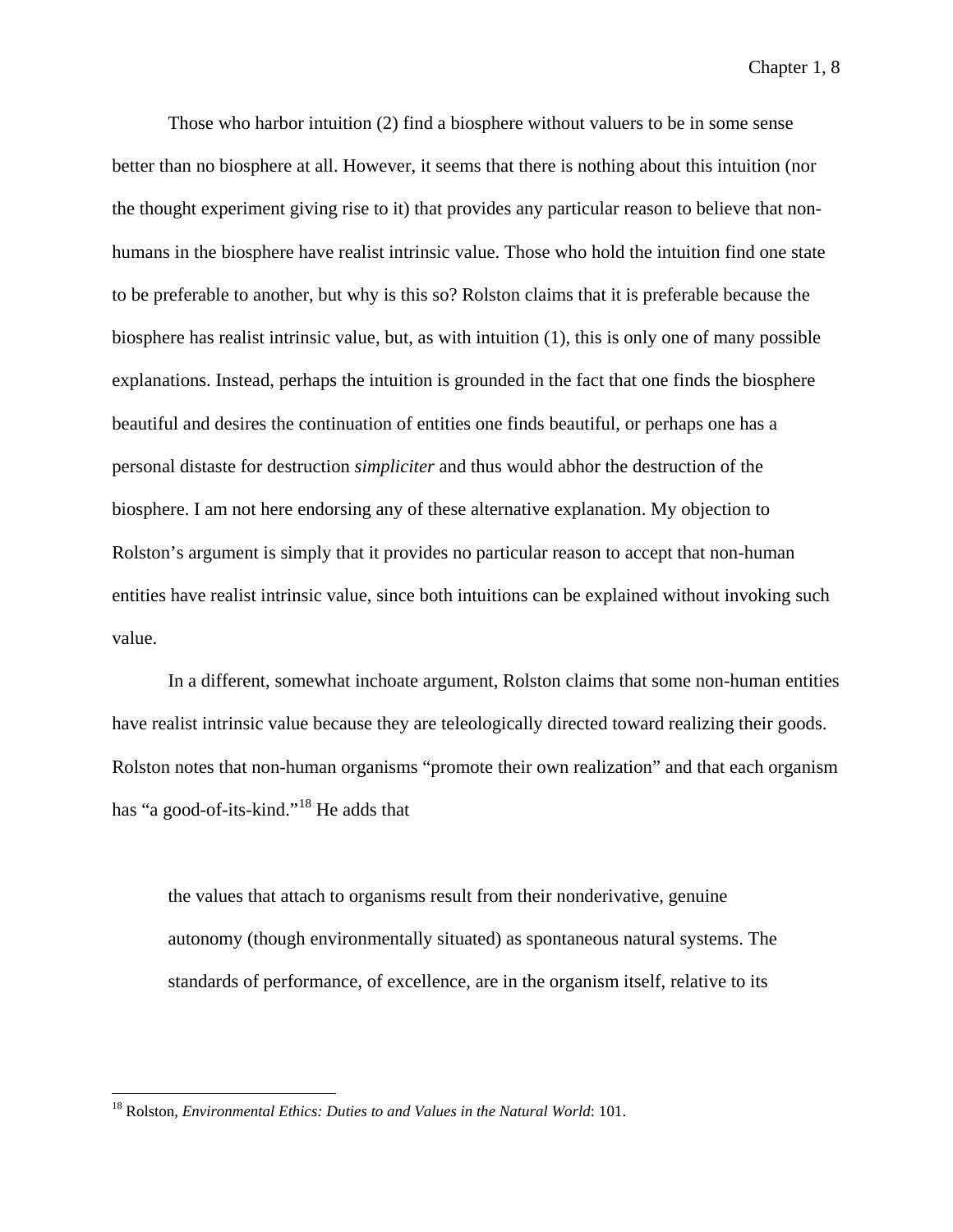reference frame. These are not absolute standards, but they are objective standards in that they are not generated by subjective human preferences.<sup>[19](#page-21-0)</sup>

Callicott helpfully glosses Rolston's argument as follows. "Organic beings have built-in *teloi*. Therefore, each is a conative end in itself. Therefore, each has intrinsic value. These facts generate duties."[20](#page-21-1) Non-human organisms are thought to have teloi of their own, which is a sufficient condition for them to be "conative ends," which in turn is a sufficient condition for them to have realist intrinsic value.<sup>[21](#page-21-2)</sup> Given that a non-human organism is teleologically directed toward realizing the good-of-its-kind, and given that this good is independent of the evaluations of human valuers, such an organism has realist intrinsic value.

There are several problematic claims in this argument. First, it is unclear that we are warranted in viewing non-human organisms teleologically, or as having "built-in teloi." Teleological accounts of non-human organisms are controversial. As we shall see in chapter four, there is a concern that teleology is both incompatible with Darwinism and metaphysically objectionable. At the very least, Rolston owes an account of both what it is to judge organisms teleologically and how such judgments are warranted. Without such an account, the argument is vulnerable to the objection that teleological conceptions of organisms are unjustified or mistaken.<sup>[22](#page-21-3)</sup> As it stands, the argument is at best incomplete. Second, it is not clear that having a

<span id="page-21-1"></span><span id="page-21-0"></span><sup>&</sup>lt;sup>19</sup> Ibid., 105.<br><sup>20</sup> J. Baird Callicott, "Rolston on Intrinsic Value: A Deconstruction," *Environmental Ethics: An Interdisciplinary*<br>Journal Dedicated to the Philosophical Aspects of Environmental Problems 14, no. 2 (199

<span id="page-21-2"></span><sup>&</sup>lt;sup>21</sup> Callicott adds that, for Rolston, one must recognize the moral considerability of non-human organisms on pain of self-contradiction, because the basis for recognizing the moral considerability of humans is that they are ends in themselves. Since non-human organisms are also ends in themselves, one who recognizes the moral considerability of humans but denies the moral considerability of non-human organisms would hold that being an end in itself both is and is not a sufficient condition for moral considerability. See ibid.  $22$  I return to the issue of teleology in chapter four. I argue there that humans must judge organisms teleologically,

<span id="page-21-3"></span>but that such judgments have a heuristic status and are necessary for practical purposes, such as making sense of our experience of organisms.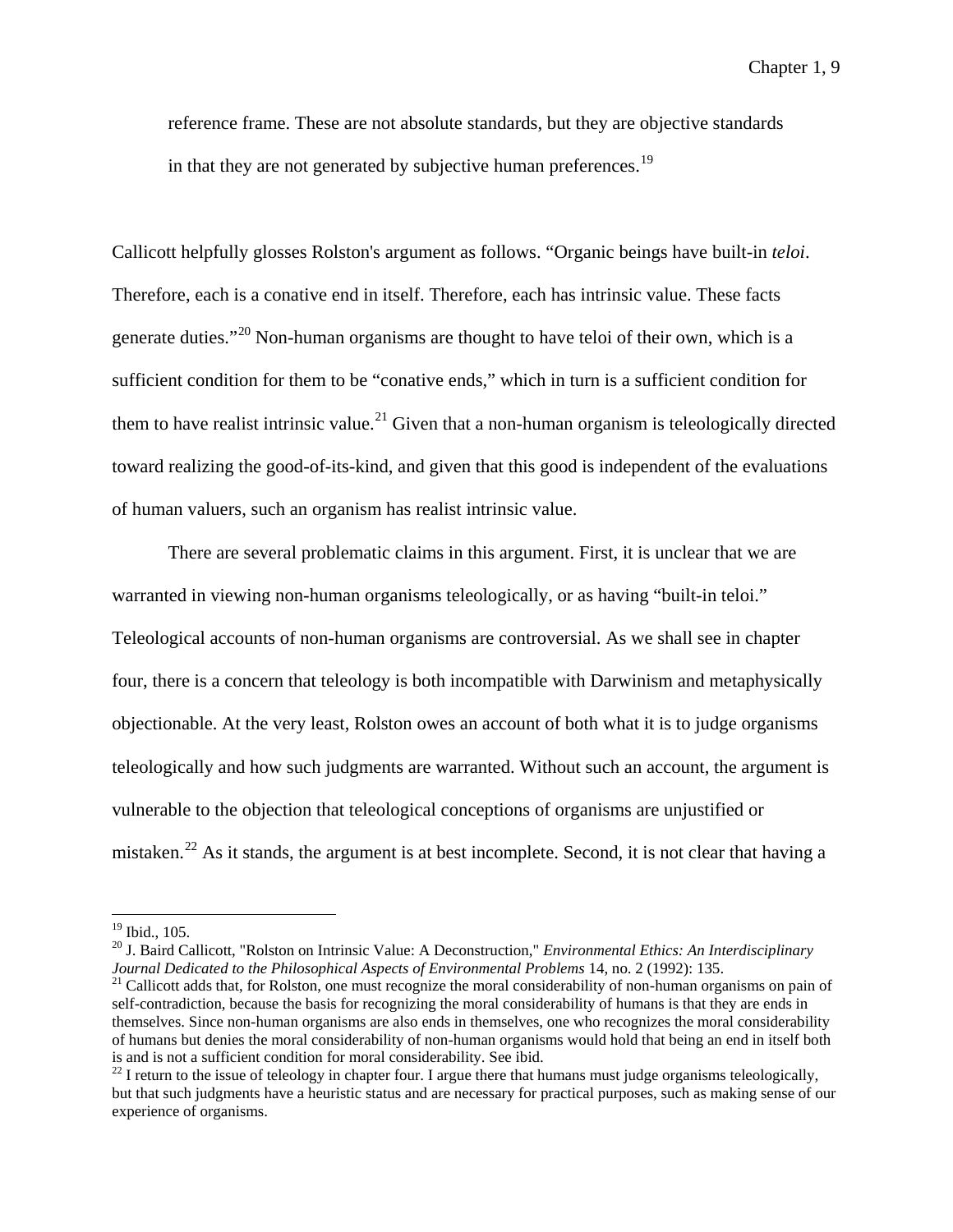telos is a sufficient condition for an entity to possess realist intrinsic value. This does not seem to be a conceptual truth, insofar as it is perfectly conceivable that some entity has a telos while lacking the property of realist intrinsic value. Rolston's argument is missing an explanation for why one may infer that some entity has realist intrinsic value from the fact (if it is one) that it has a telos. At least in its current state, this teleological argument does not seem to provide a good reason to accept that realist intrinsic value is a property of organisms.

## Objections to Realist Intrinsic Value

Prominent critics of Rolston's position that non-human natural entities have realist intrinsic value include J. Baird Callicott and Bryan Norton.<sup>[23](#page-22-0)</sup> Callicott holds that Rolston's position suffers from not offering an alternative to "the metaphysical foundations of modern science," such as the distinction between primary and secondary qualities.<sup>[24](#page-22-1)</sup> He glosses Rolston's position as follows: "…while the greenness (the qual, not the radiation) of the tree exists only in the mind of the beholder, the moral and aesthetical value of the tree is really out there—no less categorically objective than the electromagnetic waves of precisely 550 nanometers irrespective of the existence or non-existence of minds and beholders."[25](#page-22-2) According to Callicott, it is implausible to treat value as a primary quality of things themselves while treating color as a secondary quality partly dependent on visual observers.<sup>[26](#page-22-3)</sup> To make his conception of the intrinsic value of non-humans plausible, Rolston would have to reject these underlying assumptions of modern science. According to Callicott, these assumptions make it more plausible to suppose

<span id="page-22-0"></span><sup>&</sup>lt;sup>23</sup> For a defense of Rolston against both critics, see Preston, "Epistemology and Intrinsic Values: Norton and Callicott's Critiques of Rolston," 409-28.

<span id="page-22-2"></span><span id="page-22-1"></span><sup>&</sup>lt;sup>24</sup> Callicott, "Rolston on Intrinsic Value: A Deconstruction," 136.<br><sup>25</sup> Ibid., 138. For Rolston's example of greenness, see Rolston, *Environmental Ethics: Duties to and Values in the Natural World*: 116-17.<br><sup>26</sup> Callicott suggests that "postmodern" science, particularly quantum mechanics, offers an alternative to the

<span id="page-22-3"></span><sup>&</sup>quot;metaphysical foundations" of modern science, and he draws upon quantum mechanics to develop his own conception of intrinsic value. See Callicott, "Rolston on Intrinsic Value: A Deconstruction," 138-43.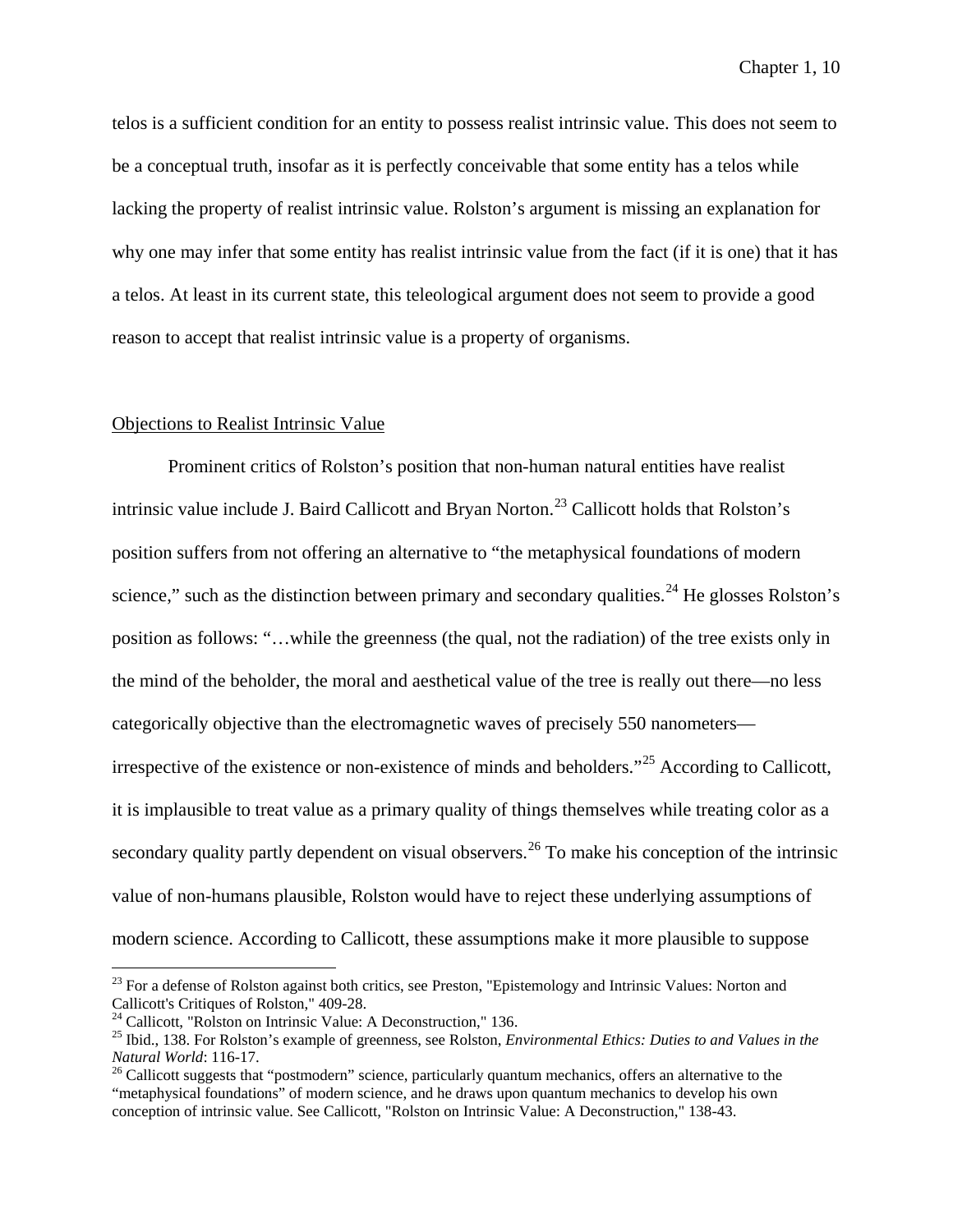that values are subjectively produced by valuers rather than objective properties of entities themselves. This suggests a "projectivist" theory of value, according to which the value of nonhuman natural entities has its source in human valuers who project that value onto them.

Norton critiques Rolston for claiming to know what states of affairs are like independently of any human standpoint. As Norton writes, Rolston's position, if justified, would require "epistemological access to the 'independent' and 'objective' world outside human experience in order to offer evidence for attributions of characteristics [such as intrinsic value] to objects. If that access is impossible… then Rolston's theory cannot escape a skeptical collapse."<sup>[27](#page-23-0)</sup> Norton appeals to Quine and Sellars, who allegedly show that the "representational" realism" and "foundationalism" on which Rolston relies are untenable.<sup>[28](#page-23-1)</sup> Following Quine and Sellars, Norton argues that if Rolston's intrinsic value is "an observable, natural property," then knowledge of that property is already conditioned by human perception and language.<sup>[29](#page-23-2)</sup> Accordingly, the property of realist intrinsic value is not known independently of any "human reference," and thus it is not clear that Rolston is justified in claiming that non-humans have intrinsic value as a property independently of such "human reference." Norton concludes that Rolston "at least owes some account of how we can learn about intrinsic values in nature," because without such an account it is not clear that there is any good reason to believe that non-human natural entities have realist intrinsic value.<sup>[30](#page-23-3)</sup>

Despite their criticisms, both Callicott and Norton allow that Rolston might find ways to counter these objections. Callicott notes that Rolston could develop an alternative framework to

<span id="page-23-0"></span><sup>&</sup>lt;sup>27</sup> Bryan Norton, "Review of *Conserving Natural Value* by Holmes Rolston," *Environmental Ethics* 18, no. 2 (1996):<br>213. See also Holmes Rolston, *Conserving Natural Value*, vol. 18 (Columbia Univ Pr, 1994), 167-202.

<span id="page-23-1"></span><sup>&</sup>lt;sup>28</sup> See W. V. O Quine, *From a Logical Point of View* (Harvard University Press, 1953); Wilfred Sellars, "Empiricism and the Philosophy of Mind," in *Minnesota Studies in the Philosophy of Science, Volume 1: The Foundations of Science and the Concepts of Psychology and Psychoanalysis*, ed. Herbert Feigl and Michael Scriven (Minneapolis: University of Minnesota Press, 1956).

<span id="page-23-3"></span><span id="page-23-2"></span><sup>&</sup>lt;sup>29</sup> Norton, "Review of *Conserving Natural Value* by Holmes Rolston," 213.<br><sup>30</sup> Ibid., 214.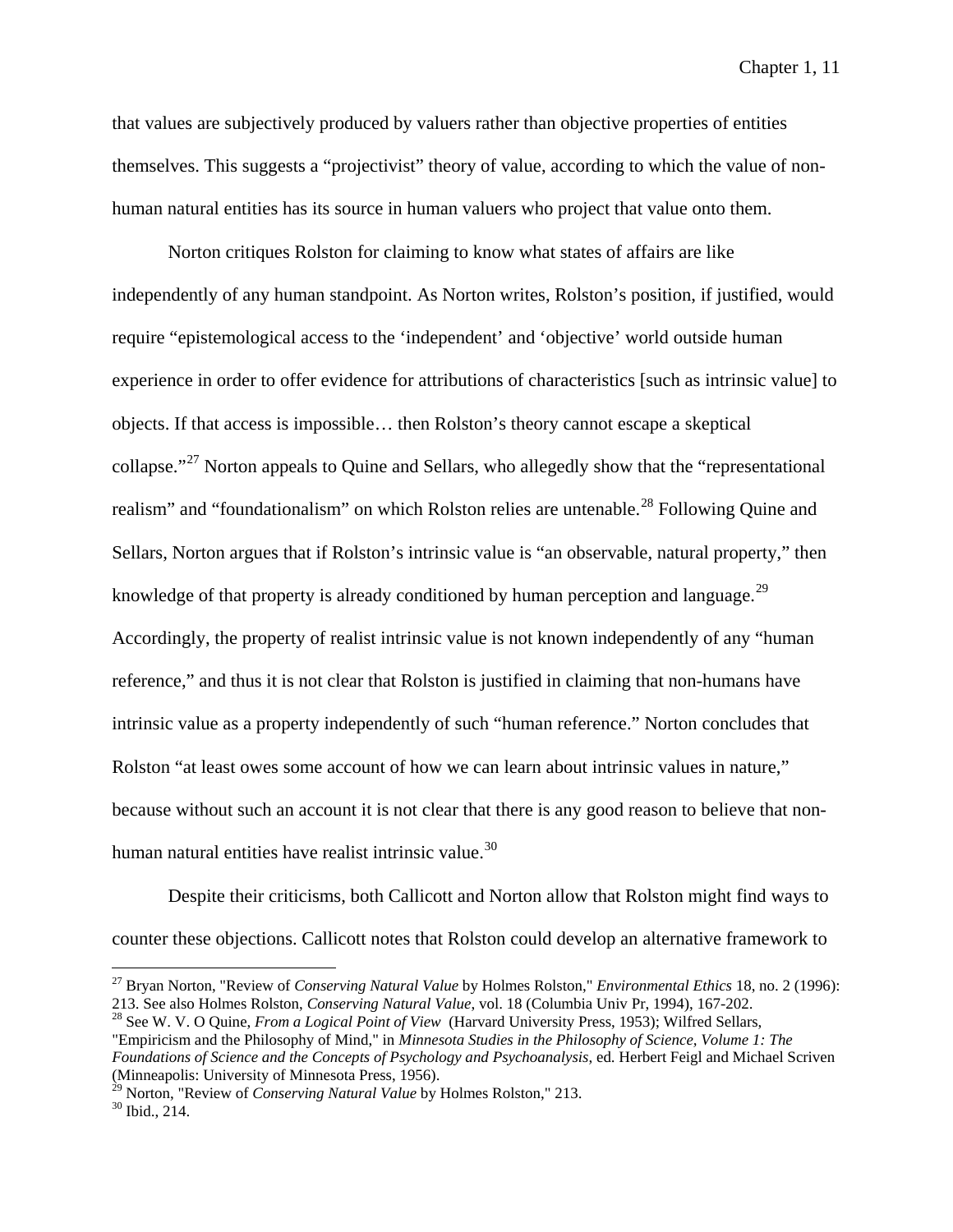that of modern science and thereby make it plausible to hold that intrinsic value exists as a mindindependent property. Norton notes that Rolston could offer an account that explains how one comes to discover realist intrinsic value in nature. However, I will offer an argument against Rolston's position that is stronger than either Callicott's or Norton's. This argument concludes that human investigators can never have evidence for the existence of realist intrinsic value, because all the observable properties of non-human natural entities could just as well be found in a possible world that lacks realist intrinsic value altogether. The argument in support of this objection is as follows.

# An Argument Against Realist Intrinsic Value<sup>[31](#page-24-0)</sup>

Imagine two different natural worlds, *A* and *B*, which are qualitatively identical in every respect, except that some non-human natural entities in *A* have realist intrinsic value while no non-human natural entity in *B* has realist intrinsic value.<sup>[32](#page-24-1)</sup> Now imagine a human investigator, Hubert, who is fortunate enough to be able to explore *A* and *B* extensively, making careful observations and engaging in various experiences in both worlds. Has Hubert any reason to believe that some entities in *A* have realist intrinsic value? No, because insofar as he can observe and experience, the entities in *A* seem qualitatively identical to the entities in *B* that lack realist intrinsic value. Despite the fact that some entities in *A* do in fact have realist intrinsic value, Hubert can have no evidence to this effect, because there is nothing observable about the entities in *A* that would warrant inferring that they have realist intrinsic value. If Hubert were to infer that

<span id="page-24-0"></span><sup>&</sup>lt;sup>31</sup> This section is taken largely from Toby Svoboda, "Why there is No Evidence for the Intrinsic Value of Non-Humans," *Ethics and the Environment* 16, no. 2 (2011).

<span id="page-24-1"></span><sup>&</sup>lt;sup>32</sup> It might seem implausibly mysterious that two worlds could be identical in all respects save that one has intrinsic value properties while the other lacks such properties. However, this would be possible on Rolston's view, given that he conceives of intrinsic value as a mind-independent, discrete property that does not necessarily supervene on any natural property. If this seems implausible, then it grants credence to our skepticism about the existence of such intrinsic value.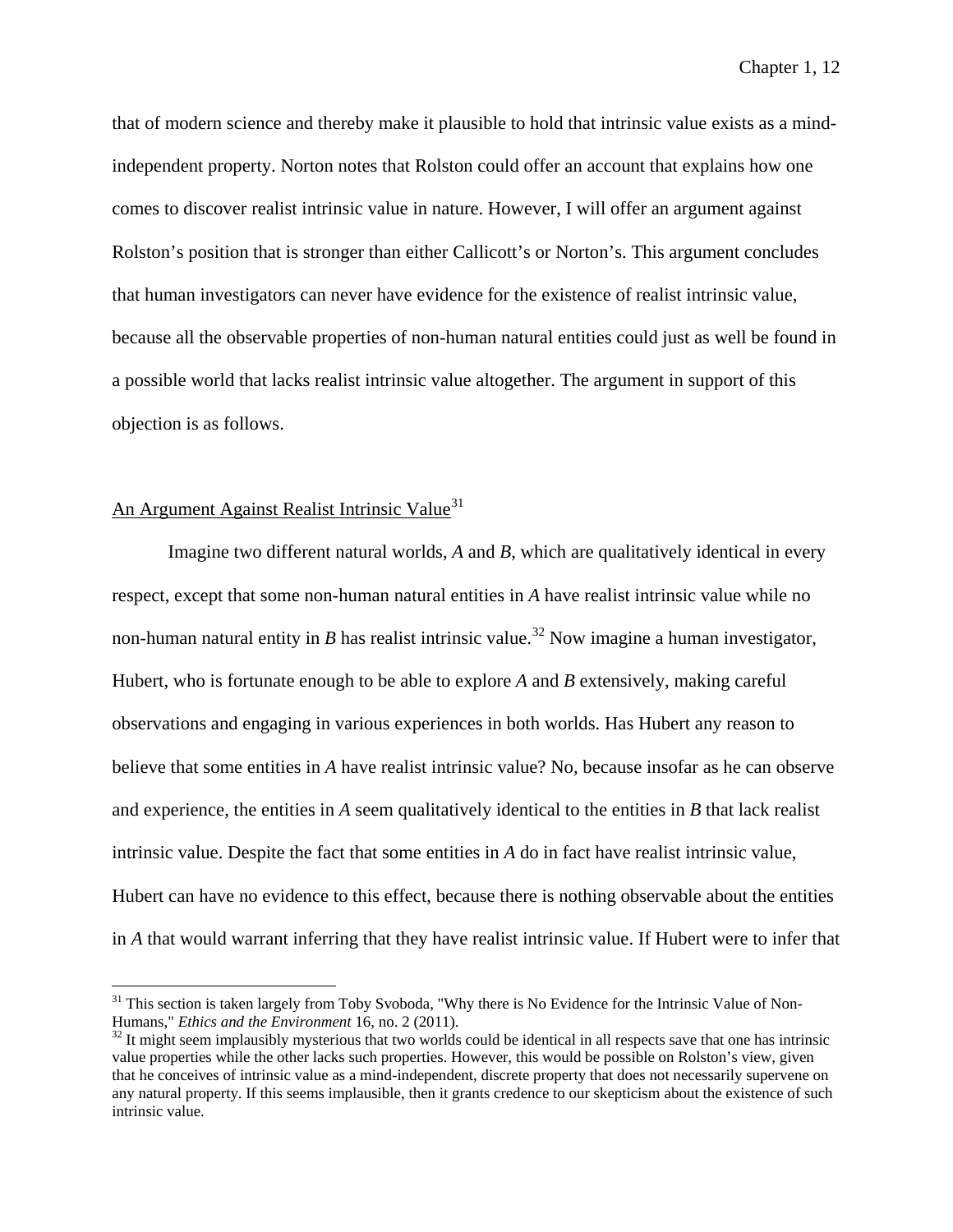an entity in *A* has realist intrinsic value due to some of its observable properties, then by consistency he should accept the view that all entities in *B* that have these same observable properties also have realist intrinsic value. But this would be mistaken, since no entity in B has realist intrinsic value. This shows that no set of the observable properties of an entity in *A* is sufficient for it to have realist intrinsic value, since there is also an entity in *B* with an identical set of observable properties that lacks realist intrinsic value.

The same is true for investigations within the actual world, at least for human inquirers. Since humans do not have a faculty of intuition that can perceive metaphysical properties directly, we could only infer the existence of realist intrinsic value from the observable properties of entities. However, we can conceive a world identical to our own in terms of observable properties but which nonetheless lacks realist intrinsic value. Yet we have no way of knowing which of these two worlds we reside in, because both would be observationally identical. This shows that no entity's set of observable properties is sufficient for it to have realist intrinsic value, and therefore we cannot infer legitimately the realist intrinsic value of an entity from its observable properties. Accordingly, it might be the case that some entities have realist intrinsic value in our world, but we have no evidence that they do.<sup>[33](#page-25-0)</sup>

If this argument goes through, then any claim that a non-human natural entity has realist intrinsic value must be unjustified, because none of the observable properties of any entity in our world provide evidence for realist intrinsic value. Norton's request that Rolston offer an account

<span id="page-25-0"></span> $33$  Importantly, my claim here is not merely that, as a contingent matter of fact, we are unable to determine whether some entity has a given property. Such cases are not susceptible to the objection I have raised to Rolston's conception of intrinsic value. For example, we can imagine a case in which, given two seemingly identical paintings, we are unable to discern which is authentic and which is a copy. Here our inability to know which painting is authentic owes to various contingent factors—perhaps the differences between the paintings are exceedingly minor, the painter herself is dead and thus unable to identify the authentic one, available technologies date both paintings as being equally old, etc. This inability to determine which painting is authentic owes to various factors that might have been otherwise. Conversely, we are unable to determine whether an entity has realist intrinsic value *regardless* of the contingent factors, given that we never have any basis for determining whether we reside in world *A* or world *B*.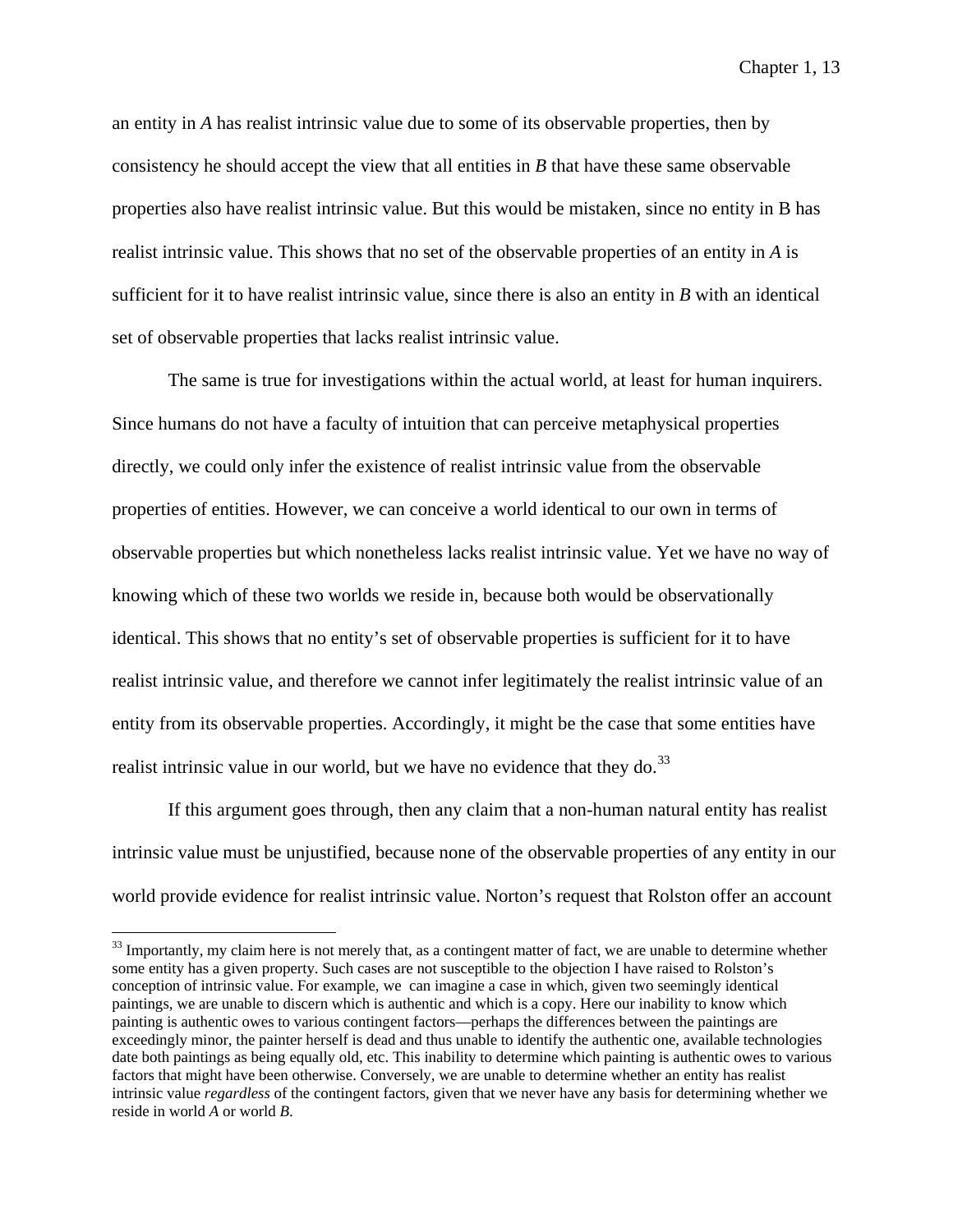of "how we can learn about intrinsic values in nature" cannot be fulfilled,  $34$  since the argument shows that human investigators can never have evidence for realist intrinsic value.

This is argument is somewhat similar to so-called "arguments for humility," such as that offered by Rae Langton.<sup>[35](#page-26-1)</sup> Arguments for humility contend that, for various reasons, humans cannot know the intrinsic properties of things. However, such arguments have not previously been directed toward the realist intrinsic value of non-human natural entities, and there are other important differences between them and the argument offered above. For example, Langton attributes an argument for humility to Kant, which holds that humans cannot know the intrinsic properties of things. Since humans know things only through their relational properties (e.g., their causal powers), and since these are not reducible to things' intrinsic properties, humans must remain ignorant of the intrinsic properties of things in themselves.<sup>[36](#page-26-2)</sup> Langton's argument depends a great deal on Kant's metaphysical and epistemological theses, according to which things-in-themselves are unknowable but nonetheless give rise to objects of experience that humans can know.<sup>[37](#page-26-3)</sup> The argument against realist intrinsic value presented above does not assume that things are unknowable but rather provides reasons why one cannot have evidence for an unobservable property like realist intrinsic value. Perhaps this argument should be classed as an argument for humility, but it is unique both insofar as it is directed toward the realist intrinsic value of non-human natural entities and insofar as it does not make the same assumptions as other arguments for humility. Put schematically, the argument defended in this paper is as follows.

<span id="page-26-1"></span><span id="page-26-0"></span><sup>&</sup>lt;sup>34</sup> Norton, "Review of *Conserving Natural Value* by Holmes Rolston," 214.<br><sup>35</sup> See Rae Langton, *Kantian Humility: Our Ignorance of Things in Themselves* (Oxford University Press, 1998). See also Ann Whittle, "On an Argument for Humility," *Philosophical Studies: An International Journal for Philosophy in the Analytic Tradition* 130, no. 3 (2006): 461-97; Simon Blackburn, "Filling in space," *Analysis* 50, no. 2 (1990).<br><sup>36</sup> Langton, *Kantian Humility: Our Ignorance of Things in Themselves*: 41-43.

<span id="page-26-3"></span><span id="page-26-2"></span><sup>&</sup>lt;sup>37</sup> Immanuel Kant, *Critique of Pure Reason*, trans. Norman Kemp Smith (New York: Palgrave MacMillan., 2003), A19/B33 - A50/B73.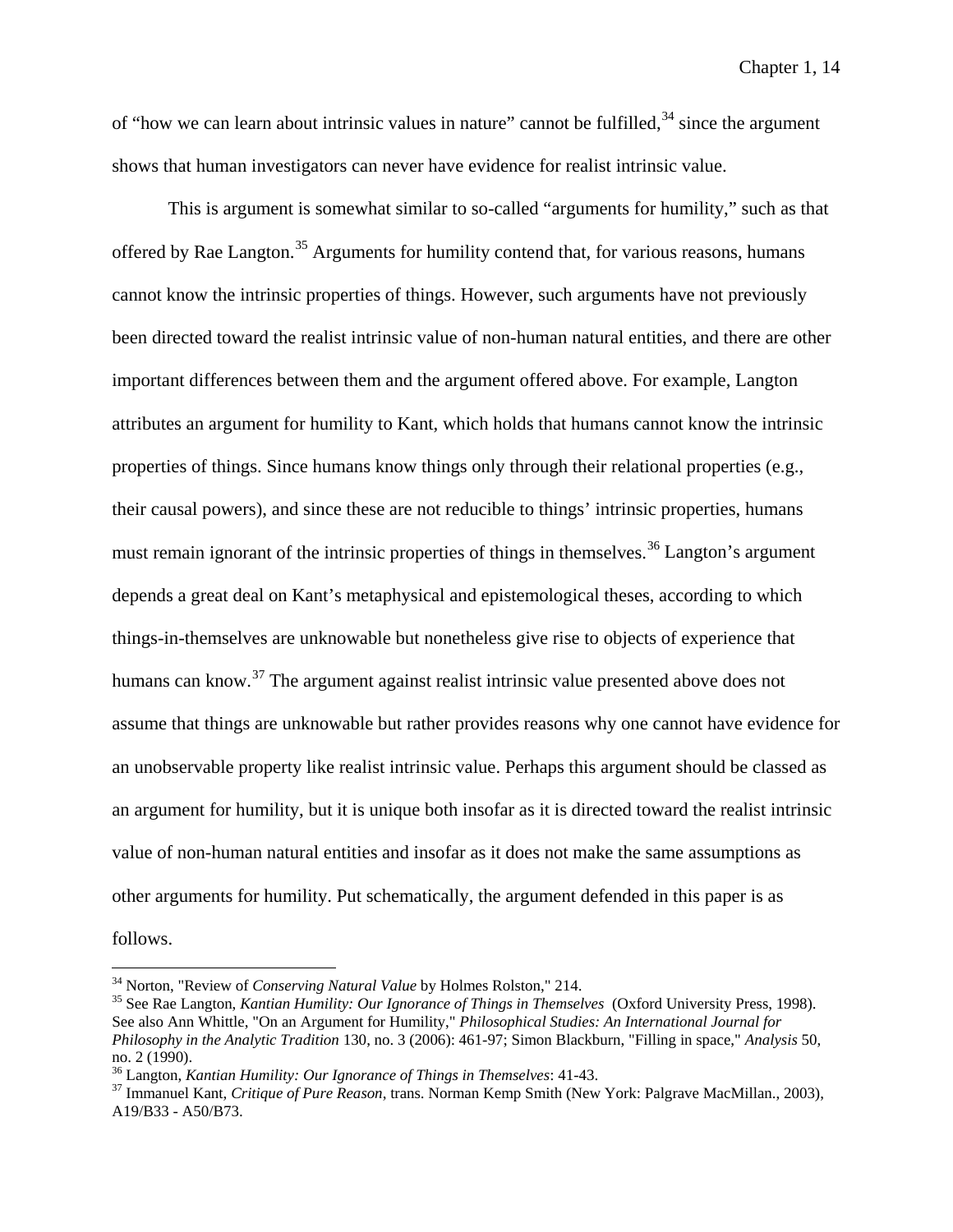- (1): If humans are justified in holding that some non-human natural entities have realist intrinsic value, then humans possess evidence that some nonhuman natural entities have realist intrinsic value.
- (2): Such evidence must come via a faculty of intuition or via an inference from the observable properties of non-human natural entities.
- (3): But this evidence cannot come via intuition, because humans lack such a faculty.
- (4): Nor can this evidence come via an inference from observable properties, because those properties could just as well exist in a world that lacked realist intrinsic value.
- (5): So humans do not possess evidence that some non-human natural entities have realist intrinsic value.
- (6): Thus humans are not justified in holding that some non-human natural entities have realist intrinsic value.

There are several ways to challenge this argument. First, one could object to (4) by denying that the scenario envisioned by the thought experiment is even possible. That is, one could deny that it is possible for there to be two different worlds that are qualitatively identical save that one has realist intrinsic value while the other lacks it. For example, one might hold this by thinking that a certain set of observable properties is tied necessarily to the property of realist intrinsic value, such that an entity that has the former must also have the latter. Moore expresses a view like this. Although he denies that any given moral property is identical to any set of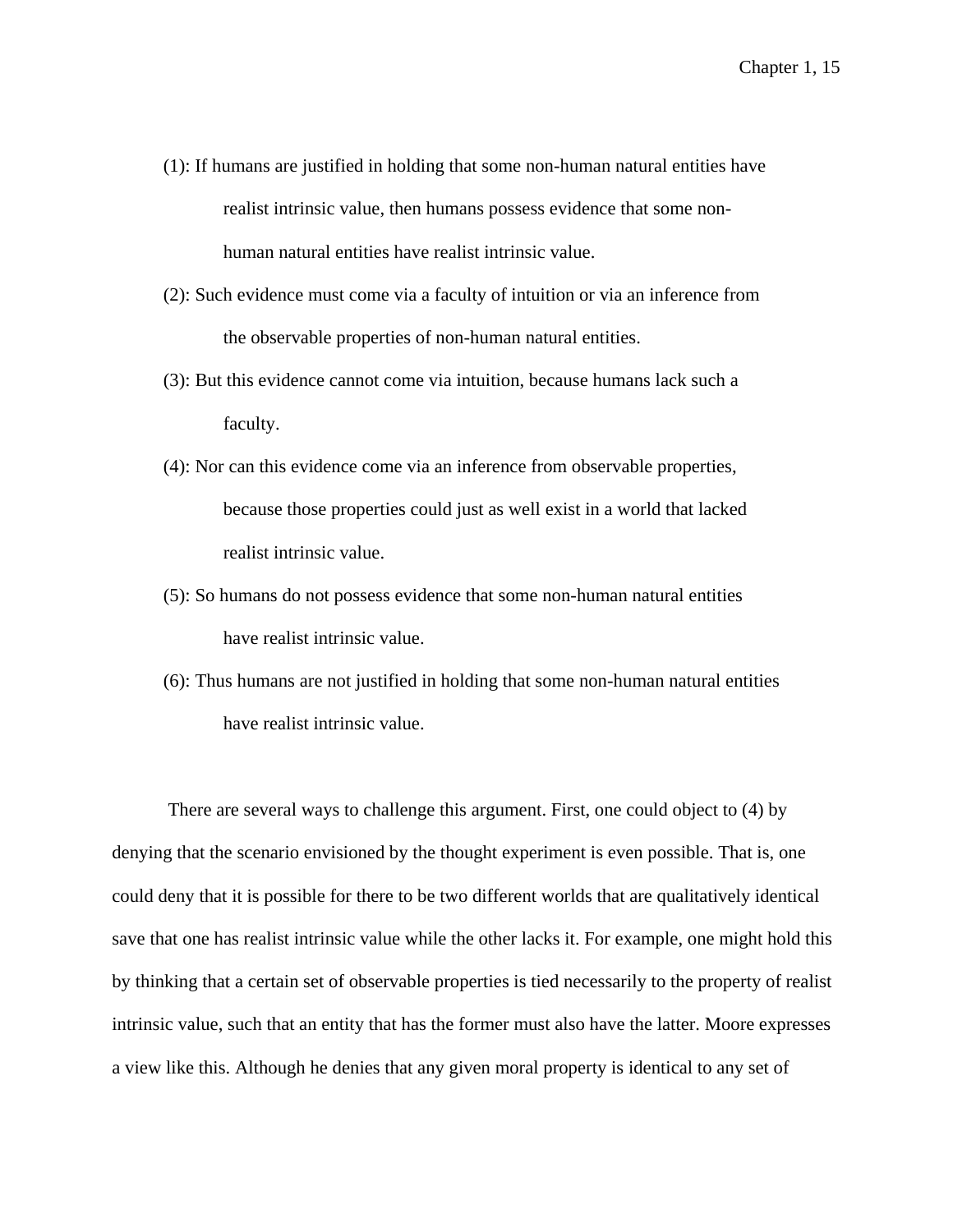natural properties, he allows that the existence of some set of natural properties might be a sufficient condition for the existence of moral properties. He writes that "if a thing is good (in my sense), then that it is so *follows* from the fact that it possesses certain natural properties, which are such that from the fact that it is good it does *not follow* conversely that it has those properties."<sup>[38](#page-28-0)</sup> So despite the fact that moral properties are not identical to natural properties, the latter can entail the former (but not necessarily vice versa). According to Moore then, if two different objects are qualitatively identical in their natural properties, then they are also qualitatively identical in their moral properties. Analogously, a defender of realist intrinsic value might hold that the scenario in the thought experiment above is impossible, because it cannot be the case that two objects should have identical sets of observable properties yet only one of them have realist intrinsic value.

However, this objection to (4) is misguided, because the kind of possibility at issue in the thought experiment is logical possibility, not physical or metaphysical possibility. The scenario envisioned in the thought experiment is obviously logically possible, because one can conceive two worlds *A* and *B* that are qualitatively identical in terms of observable properties, and one can further conceive that realist intrinsic value exists in *A* but not in *B*. Since realist intrinsic value is a particular property, it is not tied to some set of observable properties by any logical necessity there is no contradiction involved in conceiving worlds *A* and *B*. Hence, *A* and *B* are both conceivable, possible worlds. This means that the thought experiment does envision a possible scenario, and the above objection to (4) does not succeed.

Second, one could hold that human beings do have a faculty of intuition that allows them to perceive realist intrinsic value directly. This would be to challenge the assumption made in

<span id="page-28-0"></span> <sup>38</sup> G. E. Moore, "A Reply to My Critics," in *The Philosophy of G. E. Moore*, ed. Paul Schilpp (Evanston: Northwestern University Press, 1942), 588.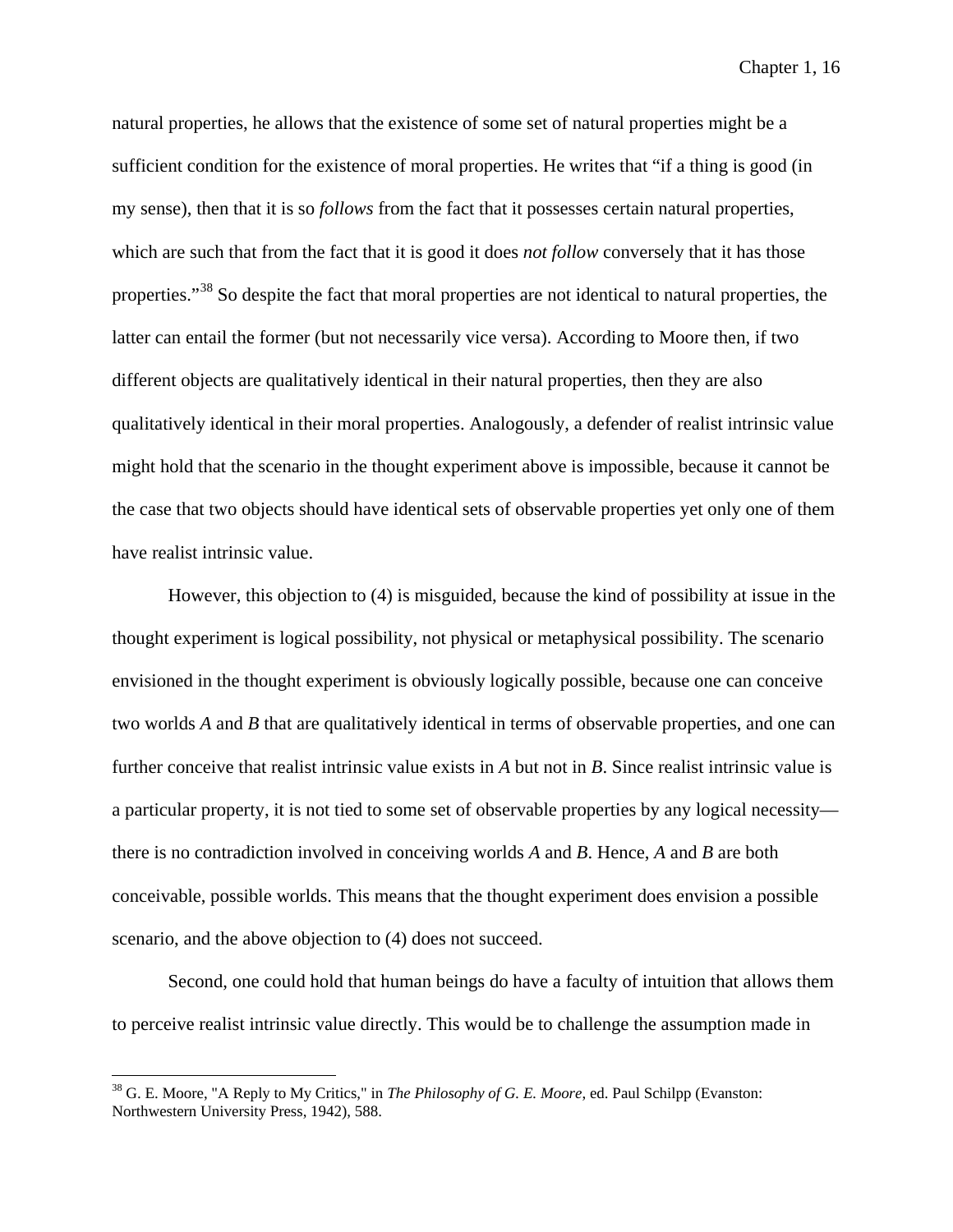(3). Although humans are not justified in inferring realist intrinsic value from any set of observable properties, one could claim that humans directly intuit realist intrinsic value and hence do not need to infer it from what is observed. Rolston himself does not opt for this strategy, and contemporary philosophers in general tend to be skeptical of such a purported faculty. Accordingly, objecting to (3) is unlikely to be attractive to most philosophers. However, if one were to appeal to intuition in this way, one would need to show that humans do have a faculty of intuition, that this faculty would be capable of perceiving realist intrinsic value, and that this intuition is reliable enough to afford actual evidence for realist intrinsic value. These are difficult tasks, and it is far from obvious that they could be accomplished.

Third, one could hold that (2) presents a false dichotomy, because intuition and inference from observable properties are not the only ways humans can acquire evidence about realist intrinsic value. For example, one might contend that realist intrinsic value is itself an observable property that can be known via ordinary observation. On this view, evidence for realist intrinsic value requires neither intuition nor inference. Instead, one could have evidence for realist intrinsic value simply by observing it, perhaps via sensory perceptions. This view also implies again that the thought experiment envisions an impossible scenario. If *A* and *B* are qualitatively identical in terms of observable properties, and realist intrinsic value is itself an observable property, then either both worlds have such intrinsic value or neither does. Accordingly, the scenario in which *A* has realist intrinsic value but *B* lacks it is not possible.

However, it is implausible to treat realist intrinsic value as an observable property, and few would be willing to make this claim. Humans do not seem to observe realist intrinsic value in the world. Consider Gilbert Harman's example of one witnessing two children setting a cat on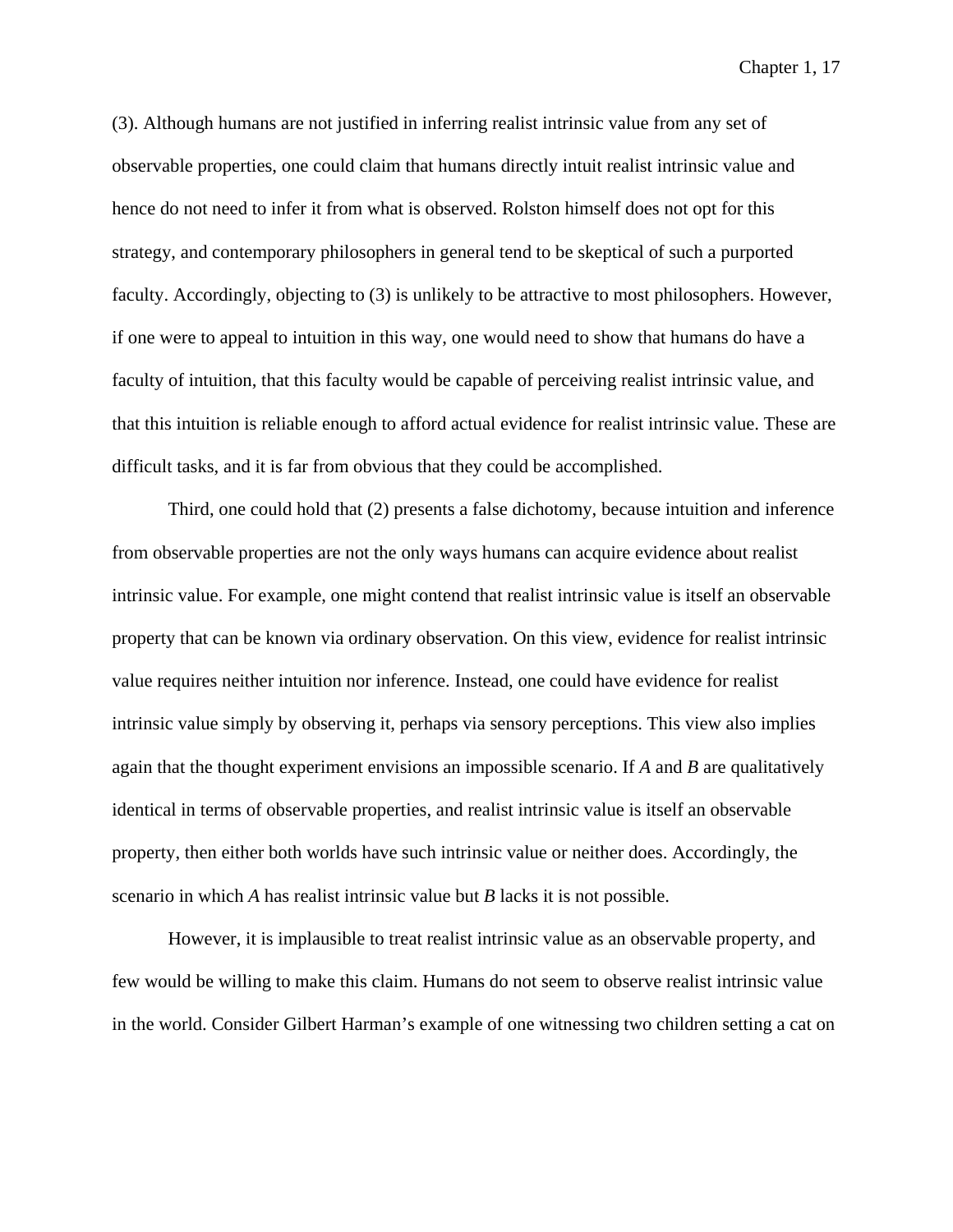fire, an action one judges to be morally wrong.<sup>[39](#page-30-0)</sup> In this case, one observes various non-moral facts (e.g., the children setting the cat on fire and the cat writhing in pain), but one does not observe some moral property such as wrongness. Rather, as Harman argues, it is simpler and more plausible to explain one's moral judgment of the action as wrong in purely psychological terms, i.e. without appealing to any purported realist moral properties.<sup>[40](#page-30-1)</sup> Even if one contends that there is a realist property of wrongness involved in burning the cat, one has little choice but to treat it as supervenient on non-moral properties, because there is no obvious moral property that is observed in the children's action of burning the cat. The matter is likewise with attributions of realist intrinsic value to non-human natural entities. There is no obvious property of realist intrinsic value observed in non-humans. Either non-human natural entities have realist intrinsic value as a non-observable property or they lack realist intrinsic value altogether. In either case, the position that non-human natural entities have realist intrinsic value loses, because then the above argument goes through. $41$ 

### A Critique of the Argument Against Realist Intrinsic Value

My argument has been critiqued by Lars Samuelsson, who challenges my fourth premise.<sup>[42](#page-30-3)</sup> He objects that this premise must be false, for its truth would carry some very implausible implications if applied in parallel cases, such as that we cannot have evidence for the existence of other minds. After all, we do not directly observe other minds—rather, we infer their existence from other observable properties, such as the behavior of human beings. Yet as

<span id="page-30-1"></span><span id="page-30-0"></span><sup>&</sup>lt;sup>39</sup> Gilbert Harman, *The Nature of Morality: An Introduction to Ethics* (Oxford University Press, USA, 1977), 6-9.<br><sup>40</sup> Ibid., 8.<br><sup>41</sup> Another possible defense of realist intrinsic value would be abductive in nature, suc

<span id="page-30-2"></span>intrinsic value offers the best explanation of some phenomenon. It is unclear how such a defense would work, however, given that it is unclear what explanatory work is done by the notion of realist intrinsic value.

<span id="page-30-3"></span><sup>42</sup> Lars Samuelsson, "On the Possibility of Evidence for Intrinsic Value in Nature," *Ethics & the Environment* 18, no. 2 (2013).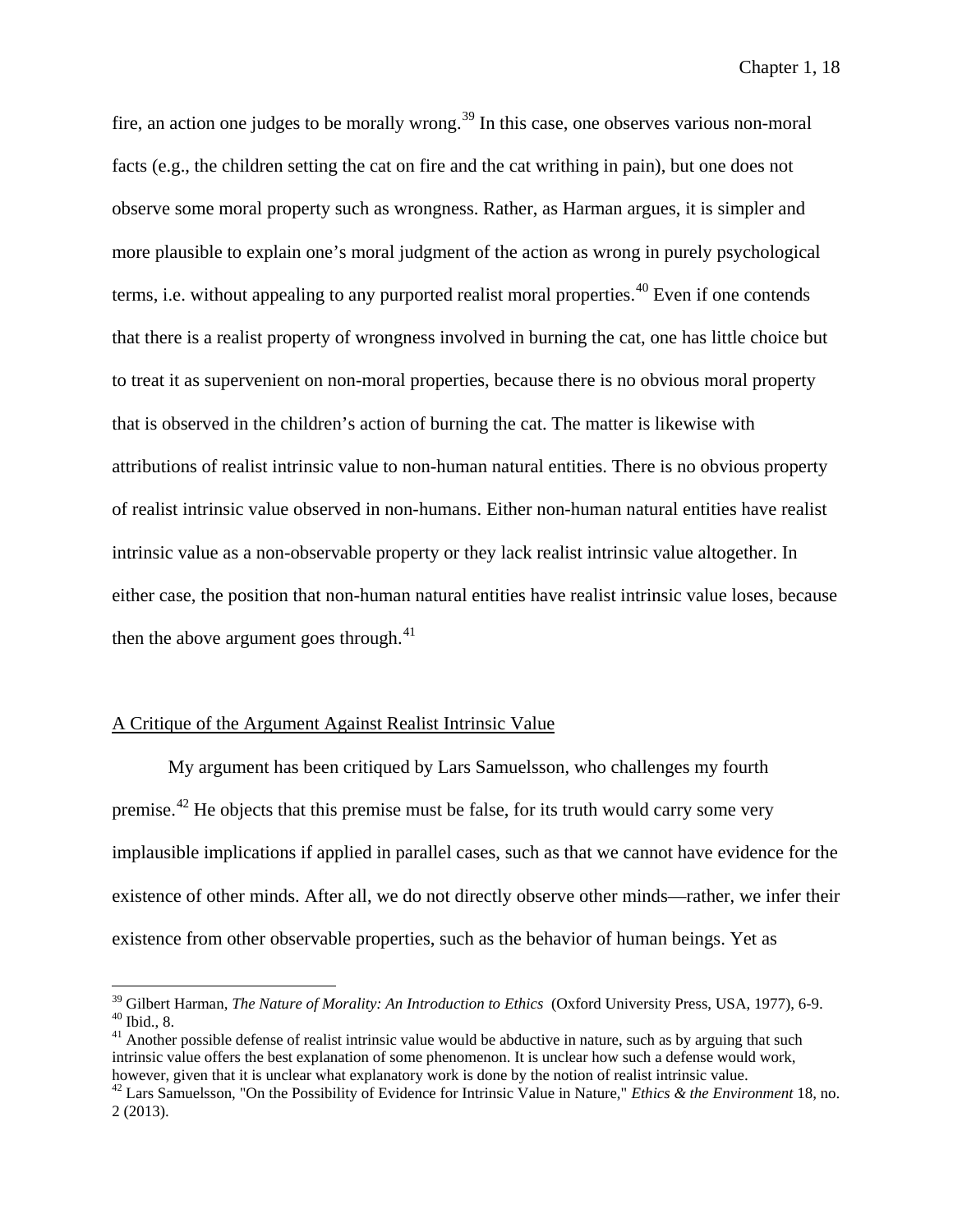Samuelsson points out, there is some possible world identical to our own in every respect except that it is populated by zombies. He thinks that my premise, if applied to this case, would force one to conclude that we have no evidence for the existence of other minds, since the behavior we observe in humans "could just as well exist in a world that lacked" other minds. But surely we do have evidence for other minds, so my fourth premise must be false.

But there is an important disanalogy here, namely that the non-existence of other minds is *prima facie* implausible, whereas the non-existence of mind-independent intrinsic value is not *prima facie* implausible. While it is possible that our actual world is populated by zombies rather than other minds, I have reason to reject this view due to its inherent implausibility, and I thus have evidence for its converse, namely the existence of other minds. The same cannot be said for mind-independent intrinsic value. Since the non-existence of mind-independent intrinsic value is not implausible—after all, unlike the non-existence of other minds, this view has many sophisticated proponents—I do not have reason to reject it, and so I do not have evidence for its converse, namely the existence of mind-independent intrinsic value. This suggests a way of preserving at least the spirit of premise four while also resisting certain implausible implications: we can have evidence for non-observable properties whose converses are *prima facie*  implausible, but this does not require us to allow that we have evidence for mind-independent intrinsic value.

Setting aside this issue, Samuelsson also objects that I have not sufficiently defended my fourth premise. In my earlier paper, I noted that we can conceive of two possible worlds, *A* and *B*, which are identical to our own in all observable respects, with the sole difference between the two being that mind-independent intrinsic value exists in *A* but not in *B*. I suggested that one's observations would be identical in both worlds, such that the existence or non-existence of mind-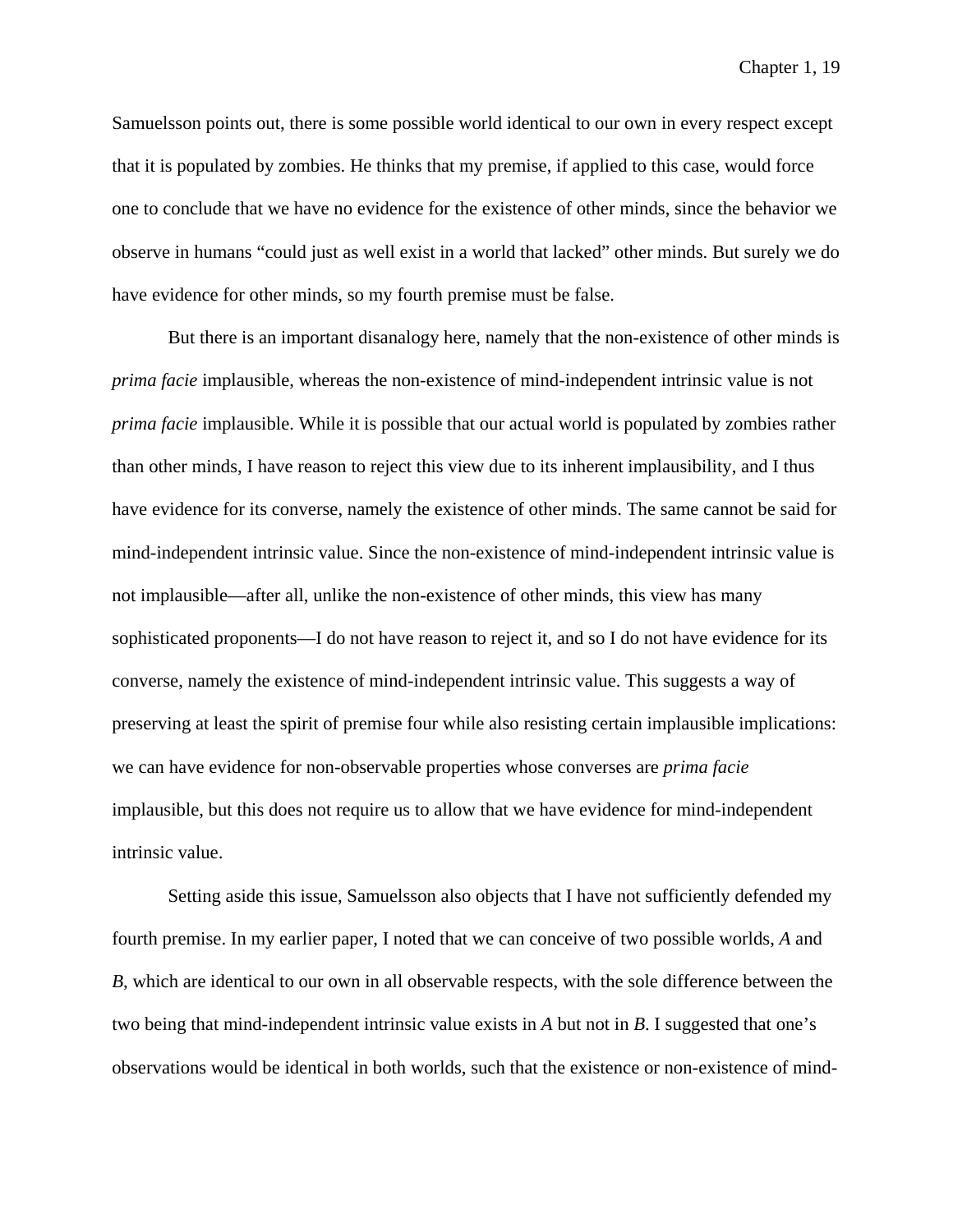independent intrinsic value would make no observable difference. If we inferred in *A* that some entity has mind-independent value due to some set of observable properties, by consistency we should draw that same inference for the observationally identical entity in *B*. But this would result in a false belief, given that (by hypothesis) *B* lacks mind-independent intrinsic value. Now Samuelsson objects that this does not demonstrate that the belief in question is unjustified, since it is possible to have evidence for false beliefs. He suggests that some set of observable properties in *B* might warrant the inference that mind-independent intrinsic value exists, even though it does not in fact exist in *B*. Thus the fact that we *could* reside in world *B* does not show that we are unjustified in inferring mind-independent intrinsic value from observable properties.

However, the thought experiment regarding *A* and *B* was not meant to show merely that it is possible that the actual world lacks mind-independent intrinsic value. More importantly, it was meant to motivate the consideration that we have no reason to suppose it more likely that we reside in world *A* than in world *B*. Once this is granted, it becomes clear why believing that mind-independent value exists in our world is not justified, although it might happen to be true. If both *A* and *B* are equally likely, for example, I would not be warranted in inferring from some set of observable properties that we reside in world *A*, for there is an equally good chance that we reside in world *B*, which also would contain the observable properties in question. Accordingly, the existence of some set of observable properties provides no evidence for mind-independent intrinsic value. When I wrote in the earlier article that "those [observable] properties *could just as well* exist in a world that lacked mind-independent intrinsic value" (emphasis added), I meant to indicate that, all observable properties remaining identical, a world without mind-independent intrinsic value is no less likely than a world with it.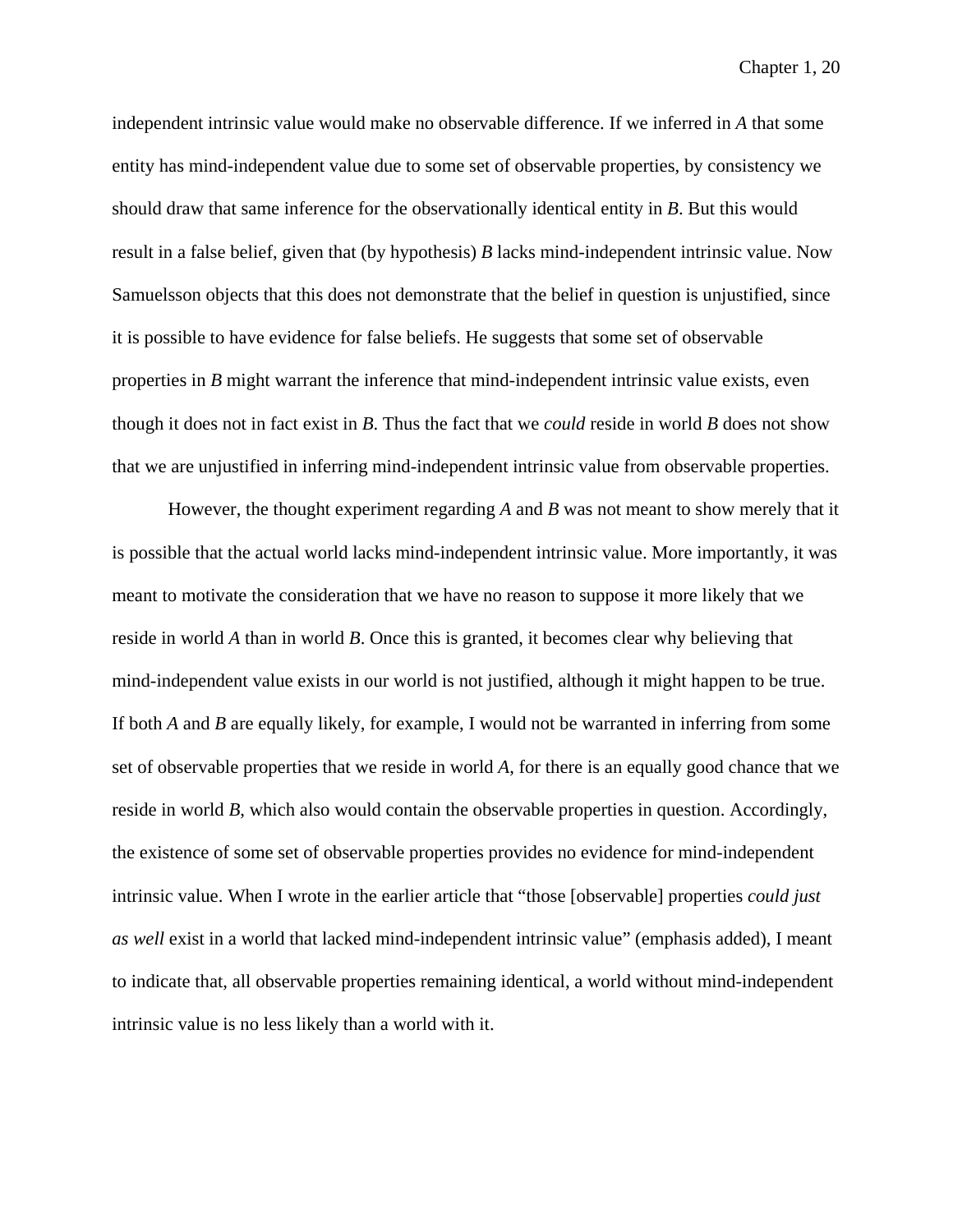Samuelsson recognizes this as a possible interpretation of my argument, but he suggests that I have not sufficiently argued for the equal likelihood of *A* and *B*. Yet at the very least, assuming this equal likelihood seems a reasonable starting point for inquiry on the question of whether mind-independent intrinsic value exists. After all, this is a controversial issue, with reasonable individuals on both sides of the debate. Making an *initial* presumption that either *A* or *B* is more likely arguably stacks the deck against the opposing view. Of course, even if we start from an initial assumption of equal likelihood, we might have good reasons to revise this in light of other considerations, perhaps in such a way that we eventually come to treat *A* as more likely than *B*. But it is difficult to see what considerations could move us in this direction. The thought experiment shows that the existence or non-existence of mind-independent intrinsic value would not make any difference for our experience of *A* and *B*, since as far as we could tell they would be qualitatively identical. This suggests that there would be no reliable "markers" of mindindependent intrinsic value in the world—or at least not any to which we have access—and so our experience would provide no reason to revise our initial assumption of the equal likelihood of *A* and *B*.

Finally, Samuelsson suggests that mind-independent intrinsic value might supervene on some set of observable properties, in which case it might be mistaken to suppose that *A* and *B* are both *possible* worlds. Given that mind-independent intrinsic value in world *A* supervenes on some set of observable properties, perhaps it follows that mind-independent intrinsic value also supervenes on any qualitatively identical set of observable properties, regardless of the possible world in which they are present. This would be bad news for my argument, which depends on the claim that *B* lacks mind-independent intrinsic value despite the fact that it is qualitatively identical to *A* in terms of observable properties. But this is so only if we assume *strong*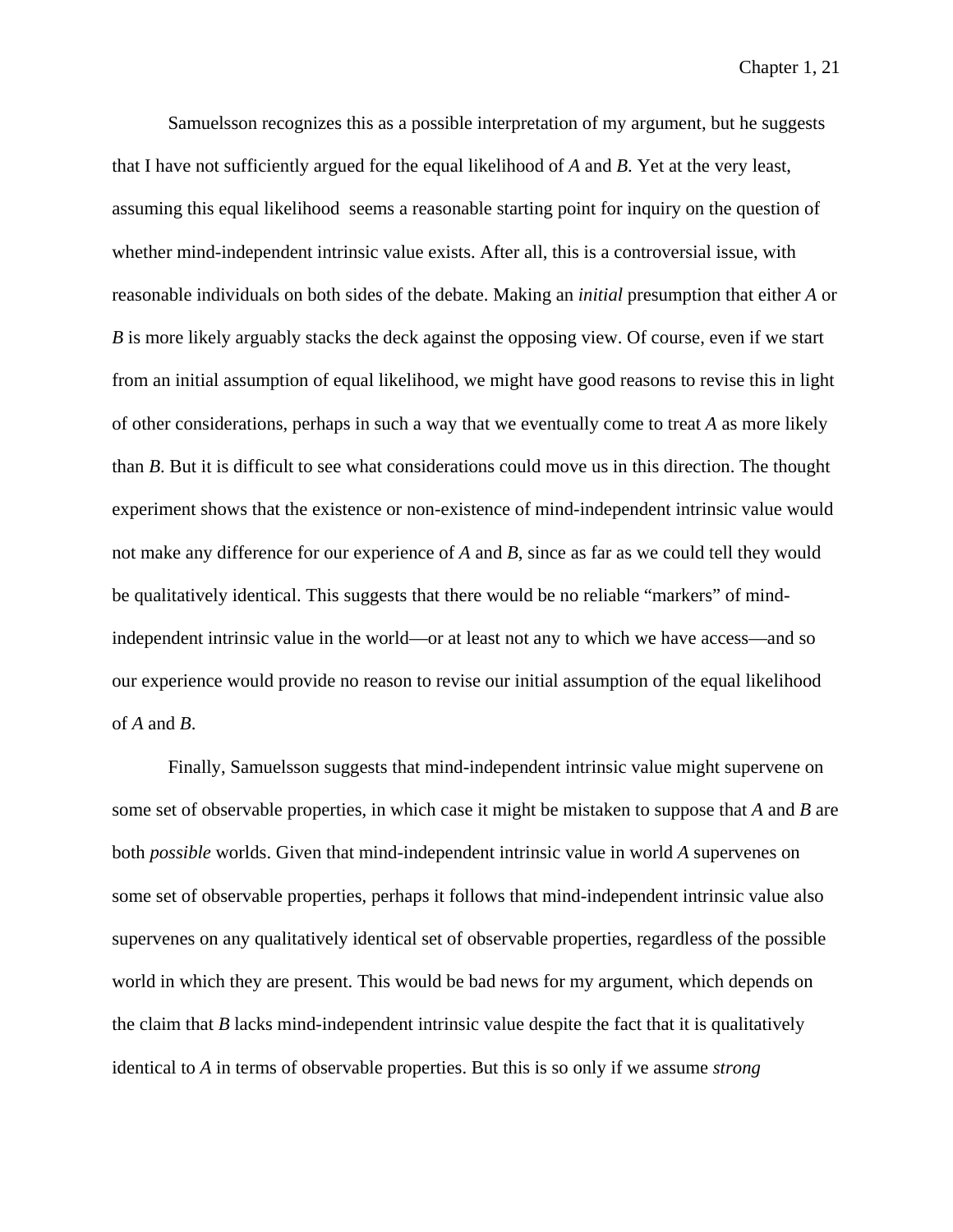supervenience, according to which the supervenience relation holds across all possible worlds rather than merely within some world. I see no reason to accept strong supervenience here. After all, since mind-independent intrinsic value is taken to be distinct from any observable property or set thereof, we certainly can conceive of world *B*, and that suggests it is possible.

#### Callicott's Mind-Dependent Intrinsic Value

Given these concerns, I hold that it is not a promising approach to establish the moral standing of non-human entities on the basis of their (putative) realist intrinsic value. This view is shared by Callicott, who denies the existence of realist intrinsic value but claims that non-human entities have what I call mind-dependent intrinsic value. That is, some non-human natural entities are intrinsically valuable rather than merely instrumentally valuable, but this value is bestowed or projected onto them by human valuers. An entity has mind-dependent intrinsic value if and only if it is valued as an end-in-itself rather than instrumentally. Accordingly, minddependent intrinsic value depends upon a mode of valuing non-human entities, unlike realist intrinsic value. Those who accept that some non-human entities have mind-dependent intrinsic value are not thereby committed to the existence of real (in the sense of mind-independent) value properties in non-humans, because mind-dependent intrinsic value must be bestowed on non-human entities by valuers.<sup>[43](#page-34-0)</sup> Callicott denies that non-human natural entities have realist intrinsic value, because he holds that all value requires a valuer to bestow or project it. However, he claims that non-human entities can (and should) be valued as ends-in-themselves by human

<span id="page-34-0"></span><sup>&</sup>lt;sup>43</sup> Of course, one might accept that some non-humans have both realist and mind-dependent intrinsic value, but one coherently can accept the latter without accepting the former.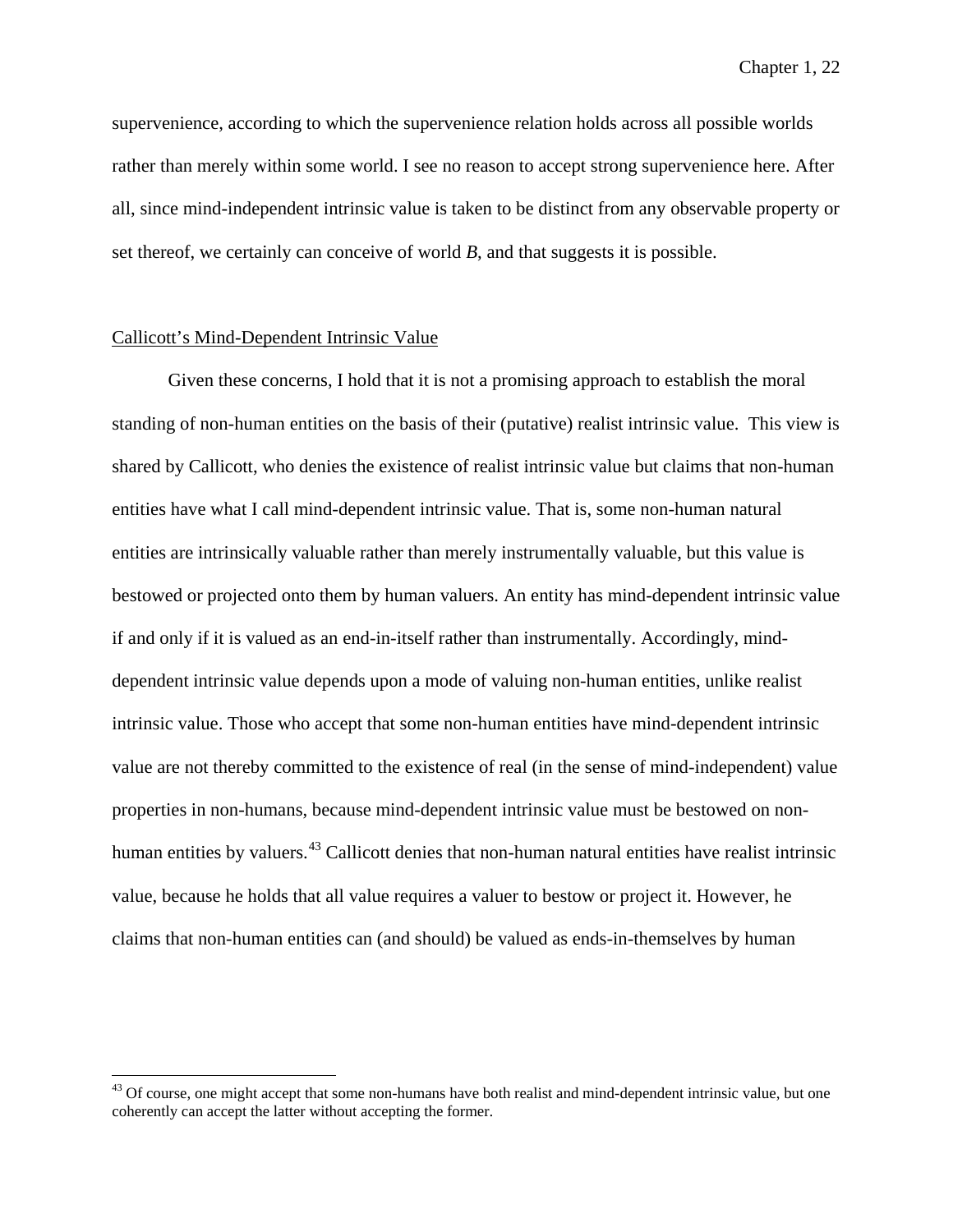beings: "Thus one may value (verb transitive) some things instrument*ally*… Similarly, one may value (verb transitive) other things intrinsic*ally*."[44](#page-35-0)

Doubts have been raised regarding whether Callicott's so-called intrinsic value is really a kind of intrinsic value at all. Rolston claims that it is actually a kind of extrinsic value, given that it is not intrinsic to its "locus" but rather originates elsewhere, namely in human valuers.<sup>[45](#page-35-1)</sup> On Rolston's view, in order for some value to be genuinely intrinsic, it must be an intrinsic feature of the entity that has it. Additionally, Norton contends that Callicott's terminology is a case of "hairsplitting," given that the term is allegedly employed in an idiosyncratic fashion.<sup>[46](#page-35-2)</sup> Both Rolston and Norton seem to presume that intrinsic value, properly understood, is a mindindependent property. Yet Callicott's conception fits at least one conventional sense of the term "intrinsic value," namely that which is contrasted with instrumental value. In being treated as an end-in-itself or valued for its own sake, an entity is valued non-instrumentally. While such value may be extrinsic in one sense, it is not idiosyncratic to treat it as a kind of intrinsic value, in the sense of something being non-instrumentally valuable or valuable for its own sake. It is doubtful that all senses of the term "intrinsic value" carry realist implications.<sup>[47](#page-35-3)</sup>

It is helpful to understand Callicott's position as a species of metaethical constructivism, or the view that there are moral truths (or facts) but that such truths depend on "the practical standpoint."<sup>[48](#page-35-4)</sup> Constructivist positions hold that there can be true judgments and utterances regarding moral phenomena—such as moral facts, properties, relations, or values—but that such judgments and utterances are true in virtue of something mind-dependent. For example, some

<span id="page-35-0"></span><sup>&</sup>lt;sup>44</sup> J. B. Callicott, "The Pragmatic Power and Promise of Theoretical Environmental Ethics: Forging a New Discourse," *Environmental Values* 11, no. 1 (2002): 10.

<span id="page-35-2"></span><span id="page-35-1"></span><sup>&</sup>lt;sup>45</sup> Rolston, *Environmental Ethics: Duties to and Values in the Natural World*: 115.<br><sup>46</sup> Norton, "Review of *Conserving Natural Value* by Holmes Rolston," 212. Norton offers a similar criticism in his earlier ——————————

<span id="page-35-4"></span><span id="page-35-3"></span><sup>&</sup>lt;sup>47</sup> For a similar point, see Hill, "Finding value in nature,"  $340n2$ .<br><sup>48</sup> Carla Bagnoli, "Constructivism in Metaethics," in *Stanford Encyclopedia of Philosophy*, ed. Edward N. Zalta (Stanford: Metaphysics Research Lab, 2011).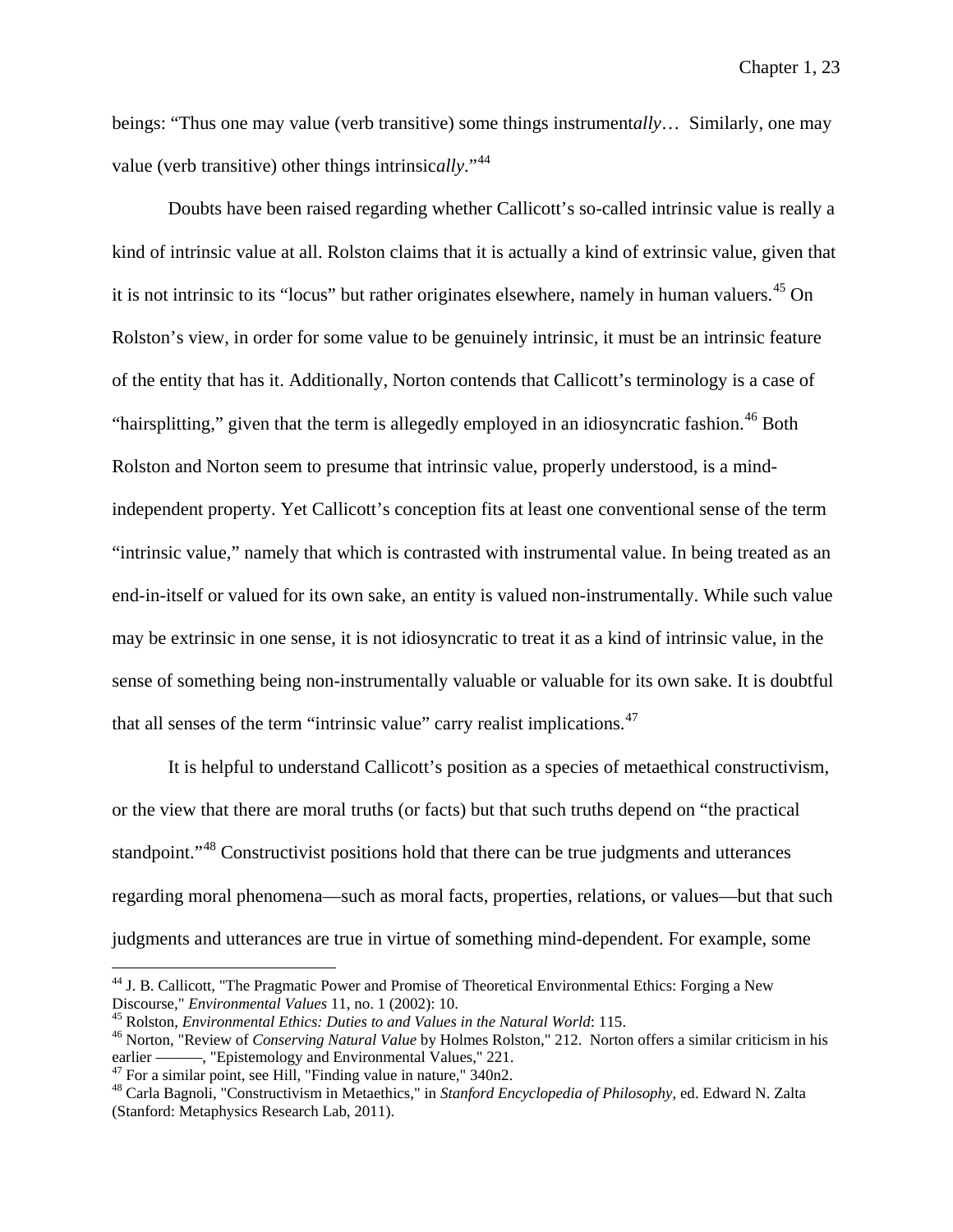constructivists view moral truths as dependent upon the procedures of practical rationality.<sup>[49](#page-36-0)</sup> Other constructivists view moral truths as dependent upon the contracts agents would agree to under idealized conditions.<sup>[50](#page-36-1)</sup> Importantly, unlike moral realists, constructivists do not hold that there is a mind-independent order of moral phenomena.<sup>[51](#page-36-2)</sup> For two major reasons, it is appropriate to classify Callicott's position as a constructivist one. First, he holds that the intrinsic value of non-human entities is mind-dependent, claiming that humans are the "source" of such value even though non-humans are its "locus."[52](#page-36-3) Second, like constructivists who reject moral realism, Callicott clearly rejects the view that non-humans have realist intrinsic value.<sup>[53](#page-36-4)</sup>

While Callicott's mind-dependent intrinsic value avoids the metaphysical problems associated with realist intrinsic value, it is unclear whether—and if so, why—human valuers must or should bestow intrinsic value on non-human natural entities. Granting that one *can* value non-human entities as ends-in-themselves, we may ask why one *ought* to do so. After all, there are many classes of entity that I could value for its own sake—why should I value (say) nonhuman organisms as ends-in-themselves rather than humans alone or even nothing at all? Proponents of mind-dependent intrinsic value must provide an argument that humans ought to value non-human entities as ends-in-themselves, as well as specify what class of entities is to be valued in this fashion. Other moral constructivists have done this. For example, Christine Korsgaard develops a sophisticated Kantian constructivist account, according to which human

<span id="page-36-0"></span><sup>&</sup>lt;sup>49</sup> John Rawls, "Kantian Constructivism in Moral Theory," *The Journal of Philosophy* 77, no. 9 (1980).<br><sup>50</sup> T. Scanlon, *What we owe to each other* (Belknap Press of Harvard University Press, 1998).<br><sup>51</sup> For moral reali

<span id="page-36-1"></span>

<span id="page-36-2"></span>Brink, *Moral Realism and the Foundations of Ethics* (Cambridge University Press, 1989).<br><sup>52</sup> J. Baird Callicott, "Non-Anthropocentric Value Theory and Environmental Ethics," *American Philosophical* 

<span id="page-36-3"></span>*Quarterly* 21, no. 4 (1984): 305.<br><sup>53</sup> See, for example, Christine Korsgaard, *The Sources of Normativity* (Cambridge: Cambridge University Press,

<span id="page-36-4"></span><sup>1996).</sup>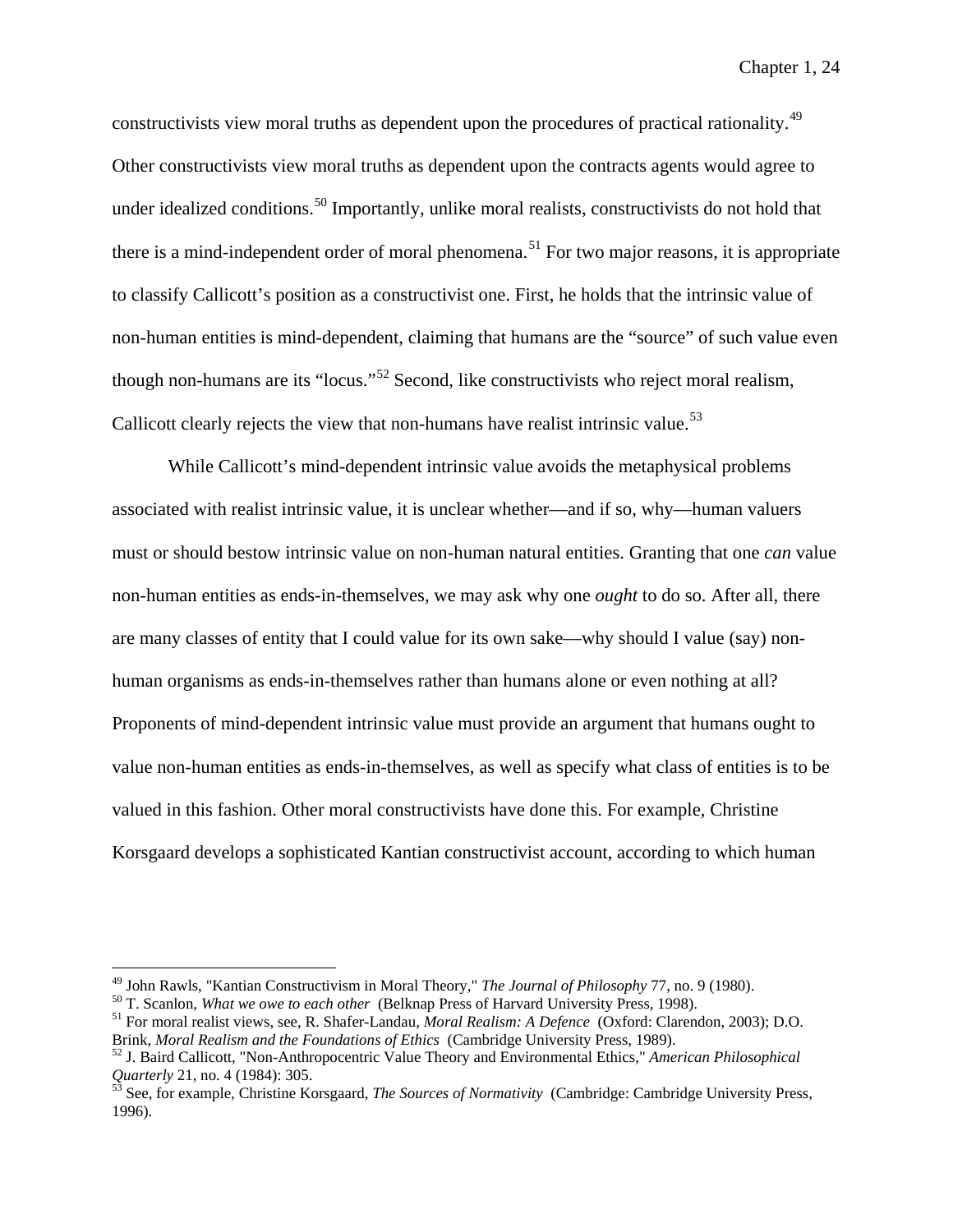beings ought to confer "normative value" on non-human animals.<sup>[54](#page-37-0)</sup> While this is not the place to evaluate Korsgaard's arguments (see chapter two), she is responding to the need to support controversial claims regarding the putative moral value of non-human entities. Conversely, while Callicott avoids the metaphysical and epistemological problems associated with realist intrinsic value, this is not enough to show that we are to value non-human natural entities intrinsically.

#### Conflicting Duties and Moral Dilemmas

I have examined some of the difficulties involved in attempting to ground the moral standing of non-humans on their putative intrinsic value. However, putting aside problems with both realist and mind-dependent intrinsic value, there is also a major concern that extending moral standing to various non-human entities would give rise to conflicting moral duties. Recall that the turn to non-anthropocentrism was motivated by the idea that human beings have direct moral duties *to* non-humans, or that non-humans deserve moral consideration. Accordingly, although some non-anthropocentric positions extend moral standing further than others, this extension involves a very substantial increase in the number of entities to which human beings owe moral obligations. Whereas anthropocentrists recognize direct moral duties only to human beings, non-anthropocentrists recognize direct moral duties to human beings *and* some combination of non-human animals, individual flora, species, ecosystems, and even inanimate entities of various kinds.

Now one worry regarding this is that increasing the recipients of direct duties in such dramatic fashion will give rise to conflicting duties. For example, suppose that, as Goodpaster holds, all humans, non-human animals, and flora have moral standing and thus are all owed

<span id="page-37-0"></span> <sup>54</sup> ———, "Fellow Creatures: Kantian Ethics and Our Duties to Animals," in *The Tanner Lectures on Human Values*, ed. Grethe Peterson (Salt Lake City: Utah University Press, 2004).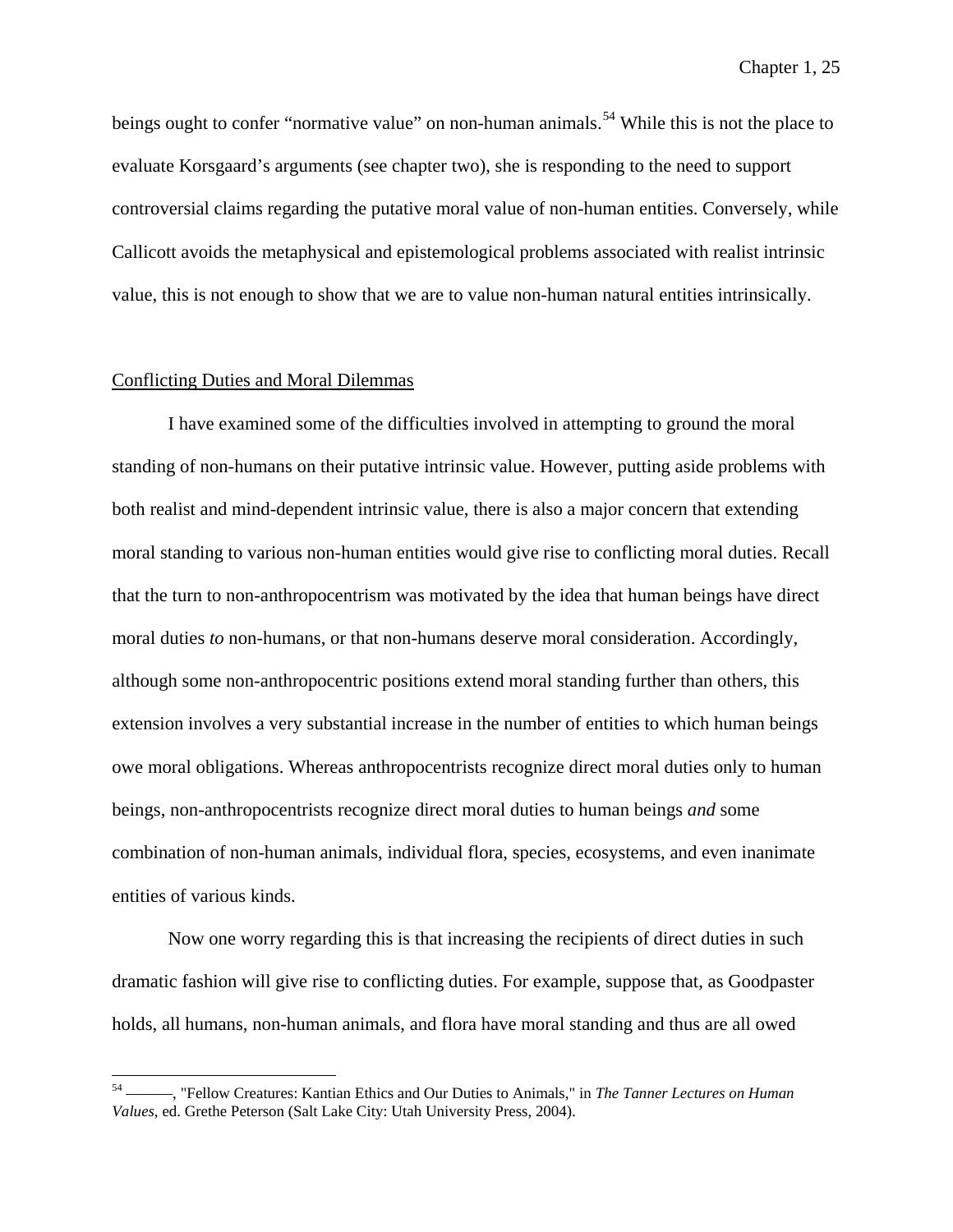respect. If so, then it is initially difficult to see how human moral agents can avoid violating their duties to some of these entities. Evidently, fulfilling one's duties to other humans, such as providing food for one's children, sometimes requires actions that involve harm or destruction to non-human organisms, such as animals or plants used for food, and it is hard to see how destroying or harming some entity is compatible with harboring "basic forms of practical respect" for it. Such cases seem to constitute genuine moral dilemmas, or situations of moral conflict in which it is impossible to avoid moral wrong-doing. For example, fulfilling one's duty to provide food for one's children might in some cases require violating one's duty not to destroy flora or animals, whereas fulfilling one's duty to respect flora and animals might require violating one's duty to meet the nutritional needs of one's children. If we have direct duties to both humans and non-humans, then we can reasonably expect to encounter many cases of moral conflict in which fulfilling one duty entails violating another.

There are possible solutions to this problem, of course. Here are three: simply accepting the fact that there are genuine moral dilemmas; prioritizing some duties over others; and holding that humans have duties to environmental wholes rather than individuals. First, while few are likely to do so, we might simply bite the bullet and accept that non-anthropocentrism gives rise to various moral dilemmas. While it is a controversial issue, some ethical theorists hold that there are genuine moral dilemmas in which it is impossible to avoid moral wrong-doing.<sup>[55](#page-38-0)</sup> Accordingly, it simply might be the case that some of our moral duties genuinely conflict, such that fulfilling some entails violating others. On this view, the fact that non-anthropocentrism gives rise to conflicting duties is not viewed as an objectionable feature, since the existence of moral dilemmas is simply a part of our moral life. However, those who are willing to accept that

<span id="page-38-0"></span> <sup>55</sup> See Terrance McConnell, "Moral Dilemmas," in *The Stanford Encyclopedia of Philosophy*, ed. Edward N. Zalta (Stanford: The Metaphysics Research Lab, 2010).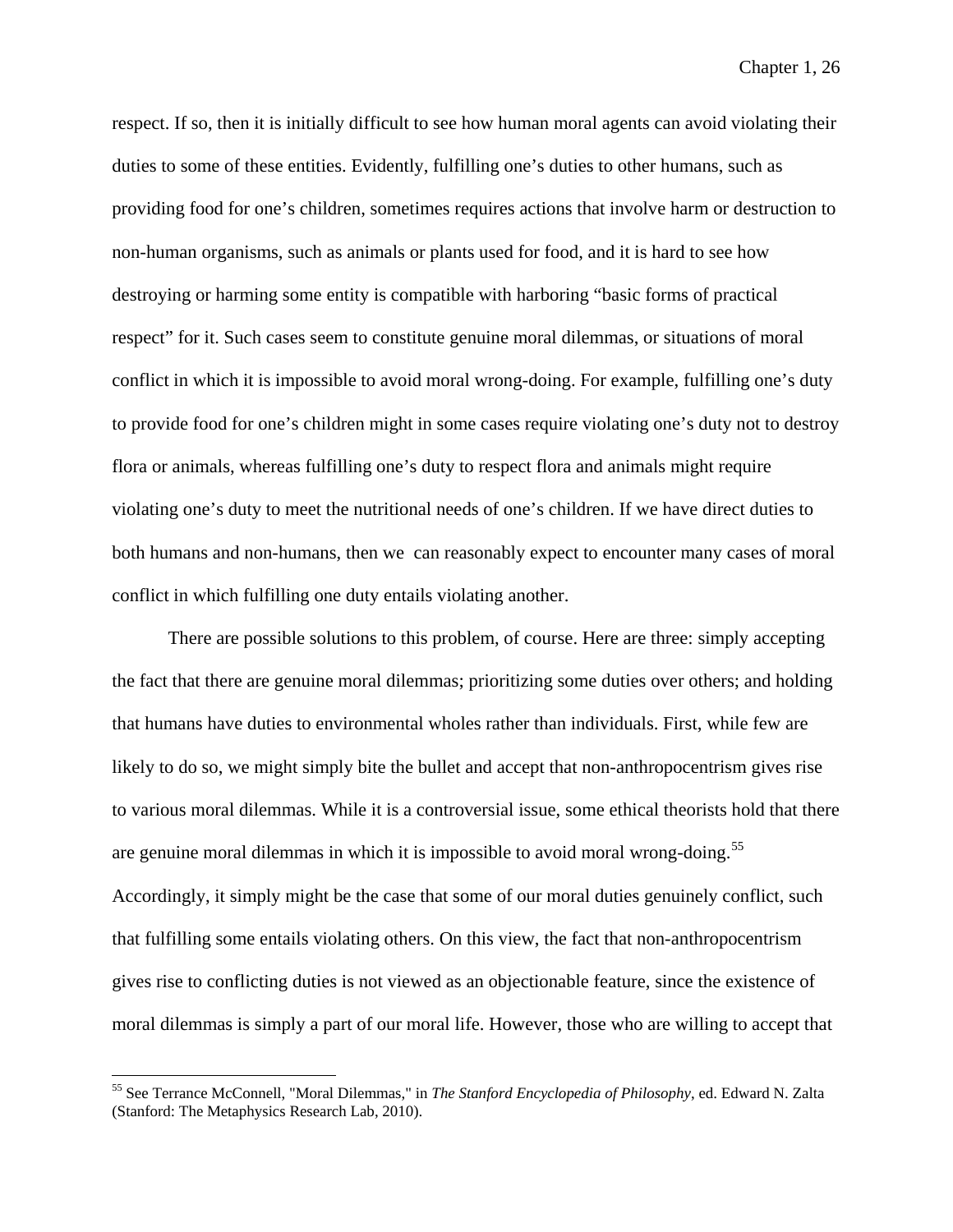there are genuine moral dilemmas usually suppose that they are exceptional, rarely having an impact on everyday moral life. Unfortunately, at least for some versions of nonanthropocentrism, apparent moral dilemmas arise with alarming frequency. On a daily basis, various situations seem to constrain one's options such that one cannot avoid acting in ways that apparently would violate duties we might have to non-humans. Again, an obvious example is meeting the nutritional requirements of oneself or others, a commonplace need that seems to result in substantial harm or death to non-human entities. A moral theory is implausible if it entails that human cannot avoid serious moral wrong-doing on a daily basis.<sup>[56](#page-39-0)</sup>

Second, and perhaps more promising, one could attempt to reduce or eliminate deontic conflict by prioritizing some duties over others. For example, Goodpaster distinguishes between moral standing (or "moral considerability," as he calls it) and moral significance. While the former is the quality of deserving moral consideration, the latter pertains to the *degree* of moral consideration some entity deserves.<sup>[57](#page-39-1)</sup> On Goodpaster's view, while all living entities deserve moral consideration, some deserve greater consideration than others. While he offers neither an ordering of the moral significance of various entities nor guidelines for developing one, the notion of moral significance offers non-anthropocentrists a way of assuaging deontic conflict. For example, one might hold that humans, animals, and flora have moral standing, but that flora have less moral significance than animals, which in turn have less moral significance than humans. Further, one might hold that duties are to be prioritized according to the moral significance of the entities to which those duties are directed. Thus, if it is not possible to fulfill both some duty to humans and some duty to non-humans, perhaps the former takes priority. This

<span id="page-39-0"></span><sup>&</sup>lt;sup>56</sup> Moreover, an ethic that entails frequent moral dilemmas would do a poor job of providing action-guidance to moral agents, since in a genuine moral dilemma there is no correct answer to the question of how a moral agent ought to act.

<span id="page-39-1"></span><sup>&</sup>lt;sup>57</sup> Goodpaster, "On Being Morally Considerable," 311-12.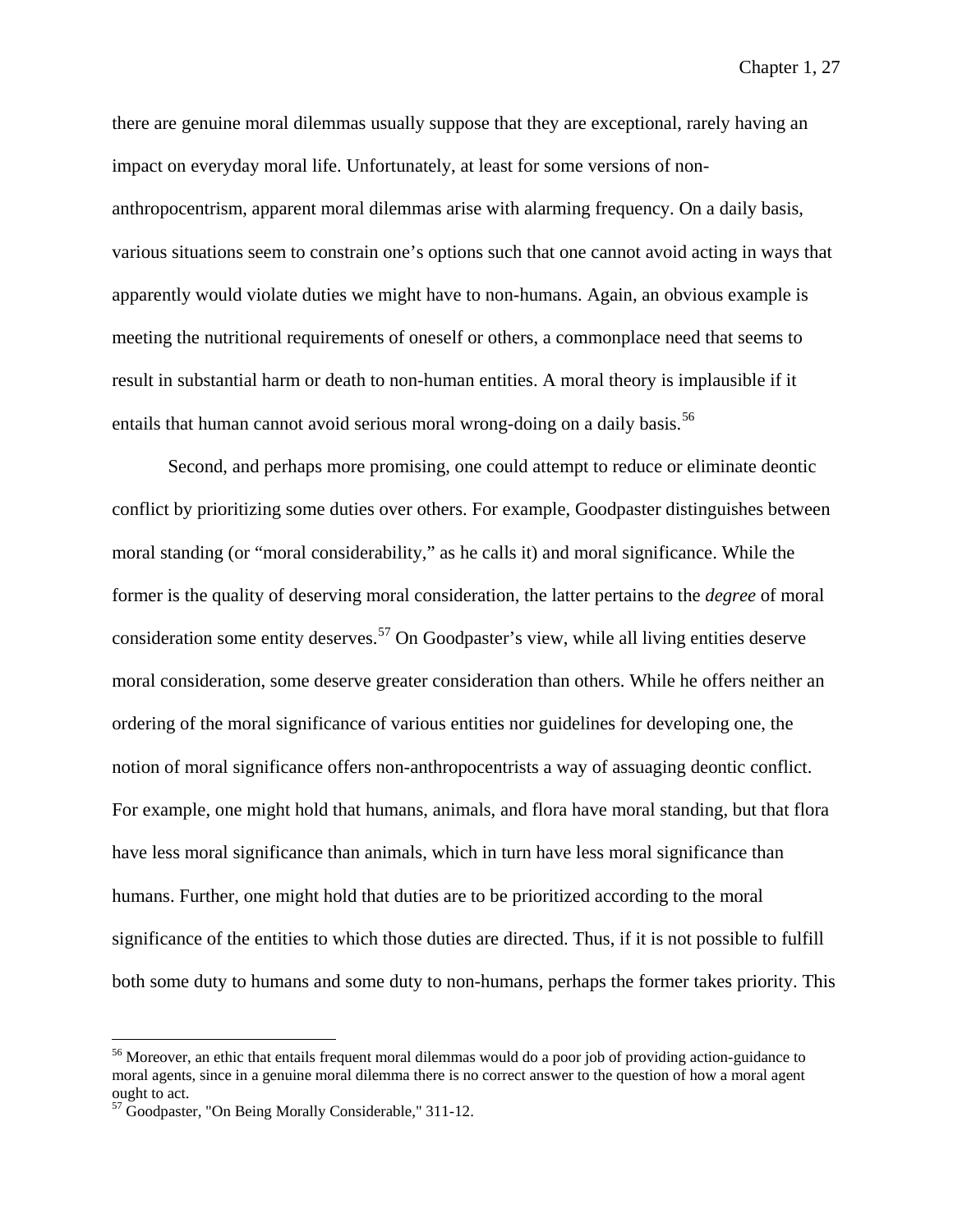approach might provide suitable action-guidance for agents, thanks to priority conditions that specify how one ought to act despite conflicts among duties. There are concerns regarding this strategy, however. The notion that some entities deserve greater moral consideration than others is arguably in tension with the spirit of non-anthropocentrism, especially if humans are taken to stand at the pinnacle of moral significance. Indeed, one motivation driving some nonanthropocentrists is a rejection of the notion that human beings are superior to non-human entities.<sup>[58](#page-40-0)</sup> Further, any proposed ordering of the moral significance of entities is likely to be controversial, and it is difficult to see what non-arbitrary procedures or principles could be used to settle disputes over competing orderings.

Taylor pursues a different kind of prioritizing strategy. As a "biocentric egalitarian," he denies that different entities deserve varying degrees of moral consideration. Instead of prioritizing some entities over others, Taylor proposes certain priority principles for duties themselves, which can be used to rank some kinds of duty over other kinds. For example, Taylor holds that one's duty not to harm a non-human entities outweighs one's duty not to deceive non-human entities (e.g., by catching a fish with a lure).<sup>[59](#page-40-1)</sup> Thus, in cases in which these two duties conflict, one's duty not to harm entities takes precedence, such that one ought to deceive nonhumans if that is necessary to avoid harming them. Indeed, Taylor treats the duty not to harm non-human entities (or the "rule of nonmaleficence") as the "most fundamental duty toward nature... Our respect for nature primarily expresses itself in our adhering to this supreme rule."<sup>[60](#page-40-2)</sup> Accordingly, the rule of nonmaleficence takes priority over all other rules of duty Taylor identifies, such as those of non-interference (i.e., allowing non-human nature to function

 <sup>58</sup> See Taylor, *Respect for Nature: A Theory of Environmental Ethics*: 129-55.

<span id="page-40-1"></span><span id="page-40-0"></span><sup>&</sup>lt;sup>59</sup> Ibid., 193.<br><sup>60</sup> Ibid., 197.

<span id="page-40-2"></span>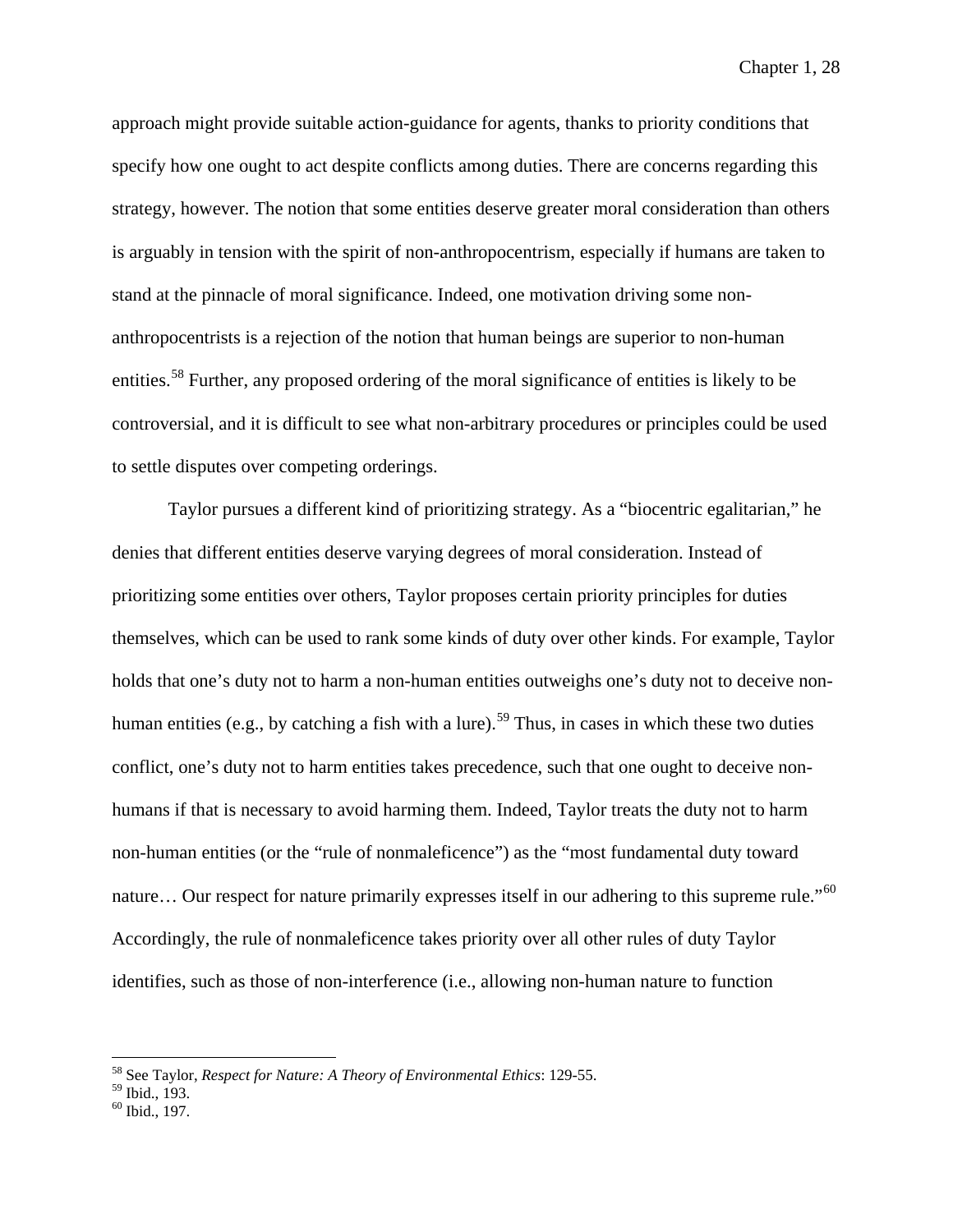independently of human meddling) and restitutive justice (i.e., correcting past wrongs committed against non-human nature). $61$ 

Yet it is unclear what guides the prioritization of some duties over others. For example, why should the duty not to harm non-human entities, as entailed by the rule of nonmaleficence, take priority over the duty to provide restitution (e.g., in the form of a restored habitat) for previously harmed non-human entities, as entailed by the rule of restitutive justice? Taylor imagines the following case.

There is only one available habitat area to set aside for a species-population which we have harmed in the past. To protect the species we would have to kill some of its natural predators in the area. If no other alternative is open to us, then we must not use this method of making restitution to the population in question. […] …we should not favor the given population at the expense of other wild creatures. This kind of wildlife "management" is not justifiable. Nonmaleficence takes precedence over restitution.<sup>[62](#page-41-1)</sup>

However, it is unclear why nonmaleficence takes precedence here. Taylor notes that, in harming some entities in order to make restitution to others, "we would be committing a further wrong in an attempt to make up for a past wrong."[63](#page-41-2) Arguably, however, choosing not to provide restitution to the previously harmed species-population is a wrong as well, and it is not obvious that it would be impermissible to kill some natural predators in the case Taylor mentions. It does not seem unreasonable to hold the view that, if necessary for purposes of restitutive justice, some

<span id="page-41-1"></span><span id="page-41-0"></span><sup>&</sup>lt;sup>61</sup> See ibid., 172-92.<br><sup>62</sup> Ibid., 195.<br><sup>63</sup> Ibid., 194.

<span id="page-41-2"></span>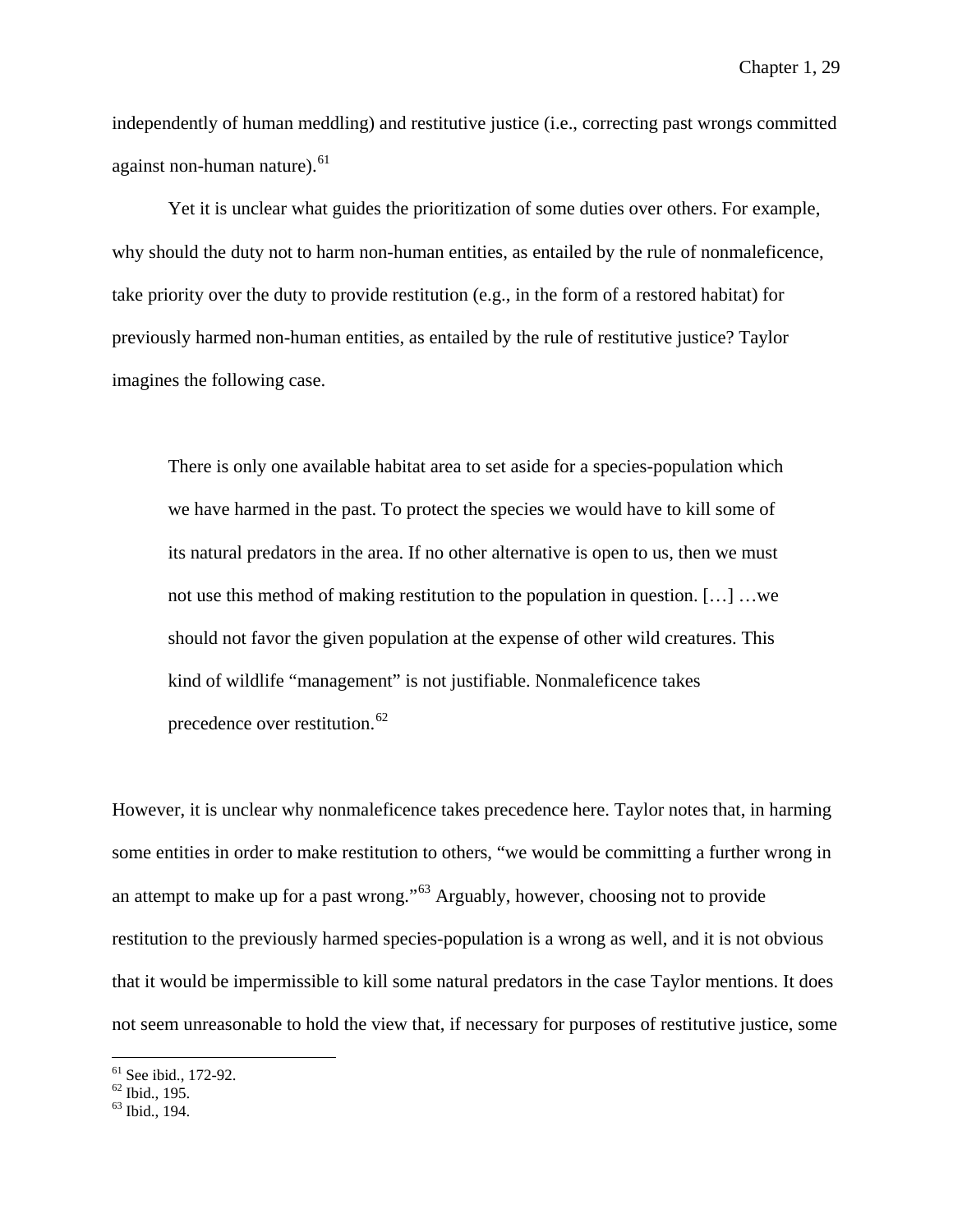non-humans may be harmed in order to redress past harms to (say) an endangered species, especially if the benefit to the previously wronged species would be substantially greater than the harm done to other non-humans. While there might be some good reason why non-maleficence should always take precedence over restitution, some argument is needed to show this. This is just one illustration of the concern that Taylor's priority principles are left unjustified, leading to a further concern that his approach assuages conflict among duties only at the cost of arbitrarily prioritizing some over others.

Third, one might avoid or at least minimize the occurrence of conflicting duties by recognizing the moral standing of natural wholes (e.g., ecosystems) rather than of individual entities. Arguably, the problem of conflicting duties arises for individualistic nonanthropocentric positions because such positions recognize the moral standing of many distinct individuals (e.g., all flora and animals). Since the needs, interests, or flourishing of individual entities are often in conflict with one another, this makes it difficult or impossible to fulfill all of one's various duties to these entities. Conversely, for some holistic non-anthropocentric positions, the problem of conflicting duties might not arise in the first place. Consider Aldo Leopold's land ethic, encapsulated in the following claim: "A thing is right when it tends to preserve the integrity, stability, and beauty of the biotic community. It is wrong when it tends otherwise."[64](#page-42-0) According to Leopold, it is the "biotic community" that has moral standing, not individual biota. An implication of this is that individual organisms may be harmed or killed if doing so contributes to the "integrity, stability, and beauty" of the biotic community. Unlike Taylor's biocentric egalitarianism, which requires that individual organisms be given equal

<span id="page-42-0"></span> <sup>64</sup> Aldo Leopold, *A Sand County Almanac* (Oxford: Oxford University Press, 1981), 224-25.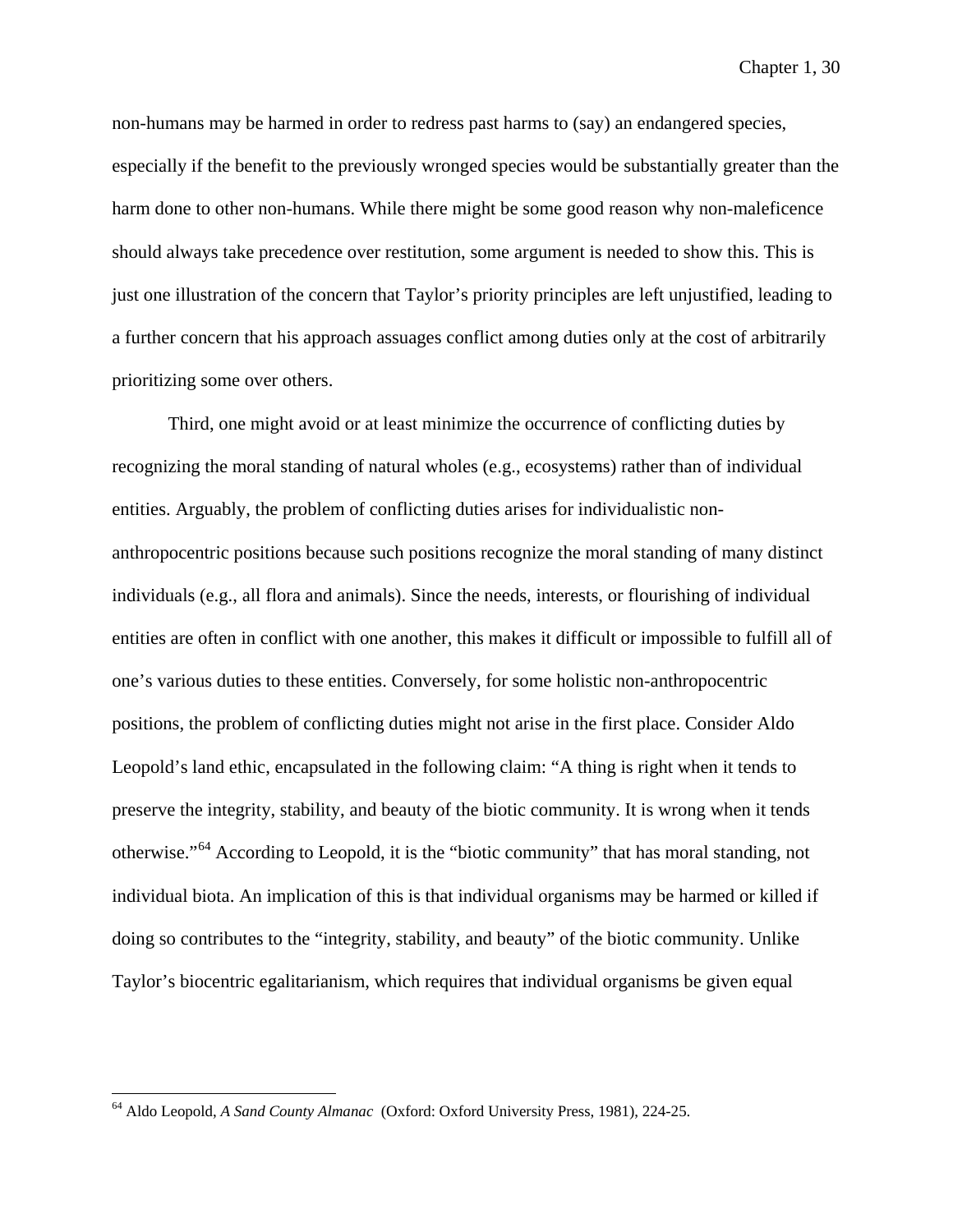moral consideration, Leopold's position seems to avoid the serious problem of deontic conflict, given that it need not negotiate various competing duties to a large class of moral patients.<sup>[65](#page-43-0)</sup>

Inspired by Leopold's land ethic, Callicott's early work included the development of a holistic environmental ethic that recognized the intrinsic value of the biotic community.<sup>[66](#page-43-1)</sup> This position has been critiqued for its alleged "ecofascism" and "misanthropy," given that it arguably devalues the lives of individual biota and contains no provision against severely mistreating human beings for the sake of preserving the biotic whole.<sup>[67](#page-43-2)</sup> One concern of such critics is that Callicott's position would sanction actions that seem intuitively wrong, such as sacrificing innocent children if doing so is necessary for the good of the biosphere (e.g., because it reduces human population). Especially for those who share the intuition that some individual entities have moral rights, various implications of Callicott's holistic view seem unacceptable.<sup>[68](#page-43-3)</sup>

In later work, and partly in response to such critiques, Callicott has altered his position, holding the hybrid view that both biotic wholes and individuals have intrinsic value and thus moral standing.<sup>[69](#page-43-4)</sup> This move might ease concerns about ecofascism and misanthropy, but it seems to reintroduce the problem of conflicting duties. If human moral agents have duties both to the biotic whole *and* to individual biota, it seems that there will be cases of conflict. Indeed, the deontic conflict for such a view might be even more frequent and severe than in the case of

<span id="page-43-0"></span> $<sup>65</sup>$  A potential objection is that Leopold's position still countenances deontic conflict, insofar as respectively</sup> preserving the integrity, beauty, and stability of the biotic community might each require some action that is incompatible with the others. For example, perhaps preserving the beauty of some ecosystem would be at odds with preserving its integrity, thus giving rise to a conflict between these duties. It is beyond of the scope of this chapter to pursue this further, but I note that Leopold's holistic position at least seems greatly to reduce the frequency of deontic conflict in comparison to individualistic positions.

<span id="page-43-1"></span><sup>&</sup>lt;sup>66</sup> See JB Callicott, *In defense of the land ethic: essays in environmental philosophy* (State University of New York Press, 1989).

<span id="page-43-2"></span> $67$  See Brennan and Lo, "Environmental Ethics."; Kristin Shrader-Frechette, "Individualism, Holism, and Environmental Ethics," *Ethics and the Environment* 1, no. 1 (1996); Tom Regan, *The Case for Animal Rights*, 2nd ed. (Berkeley and Los Angeles: University of California Press, 2004), 362.<br><sup>68</sup> See ——, *The Case for Animal Rights*.<br><sup>69</sup> See especially J. Baird Callicott, "Holistic Environmental Ethics and the Problem of Ecofascism," i

<span id="page-43-3"></span>

<span id="page-43-4"></span>*land ethic: more essays in environmental philosophy* (Albany: SUNY Press, 1999).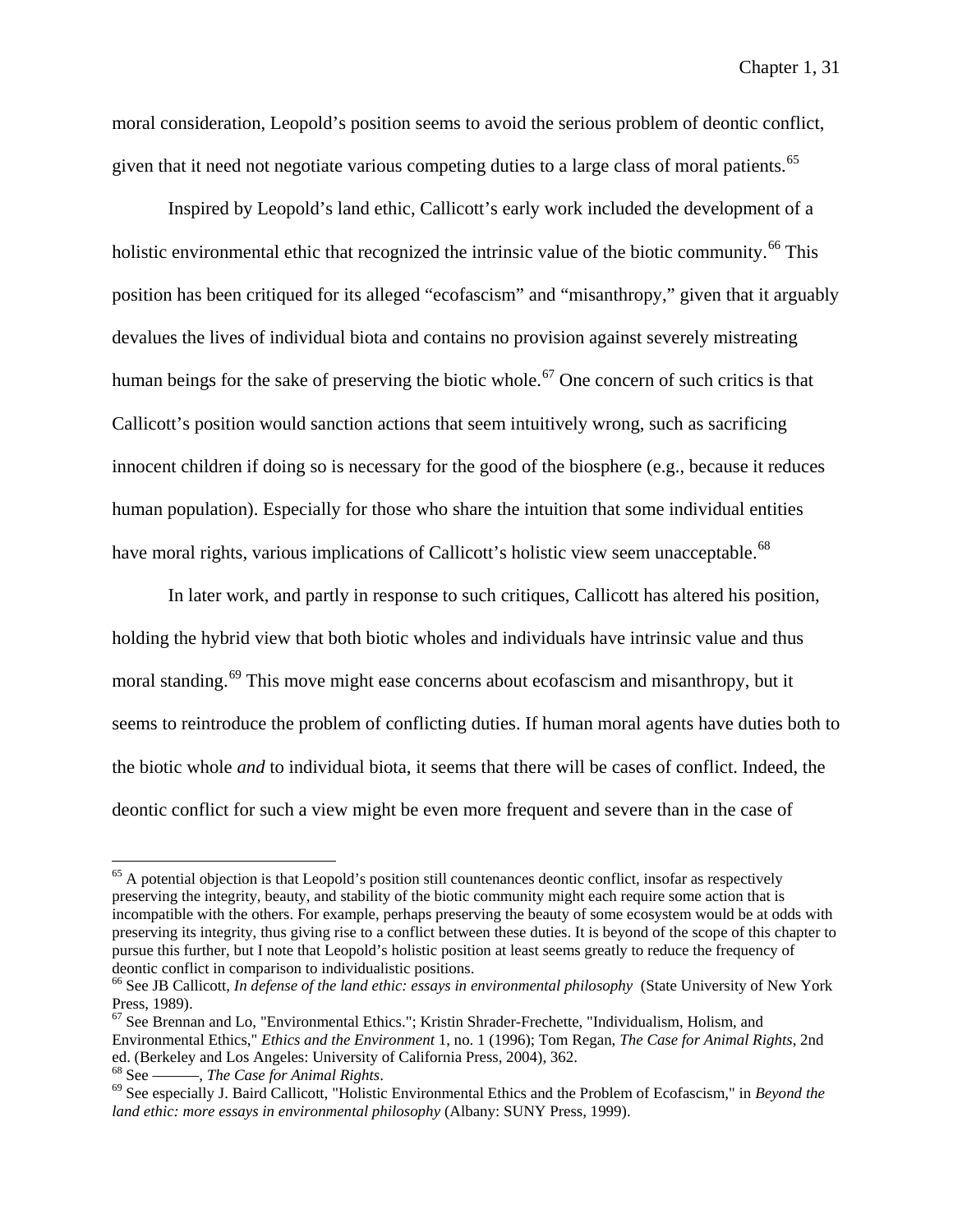individualistic positions, given that the former must deal with both conflicts among duties to individuals *and* conflicts between duties to individuals and duties to wholes. In short, holistic non-anthropocentric positions might only be able to avoid deontic conflict at the cost of sanctioning unacceptable treatment of individuals, whereas hybrid views do not seem to avoid the problem of deontic conflict at all.

The problem of conflicting duties is a serious disadvantage for those positions that recognize direct duties to non-human entities. None of the three responses I have considered seems satisfactory. While it is possible that some satisfactory solution will be found, it seems that a position avoiding this problem in the first place, all else being equal, is theoretically preferable. As I shall argue, a major advantage of the Kantian environmental ethic I develop in this work is that it avoids the problem of deontic conflict by recognizing only indirect duties regarding non-human entities. The challenge will be to show that this Kantian approach does not falter in other respects, but this argument must wait for later chapters.

## Environmental Pragmatism

We have seen a number of problems that arise for non-anthropocentric *theories*. So-called environmental pragmatists critique non-anthropocentrism on practical grounds.<sup>[70](#page-44-0)</sup> A common theme in environmental pragmatism is that theoretical speculation about the intrinsic value or moral standing of non-human entities is irrelevant and inimical to more important, practical concerns in regarding policy and action.<sup>[71](#page-44-1)</sup> Andrew Light recommends "methodological

<span id="page-44-0"></span><sup>&</sup>lt;sup>70</sup> See Bryan Norton, *Toward Unity Among Environmentalists* (New York: Oxford University Press, 1991); — "Epistemology and Environmental Values."; Andrew Light, "Contemporary Environmental Ethics: From Metaethics to Public Philosophy," *Metaphilosophy* 33, no. 4 (2002); A. Light and E. Katz, eds., *Environmental pragmatism* (Routledge, 1996).

<span id="page-44-1"></span> $71$  Norton writes, "I believe that preoccupation with the search for intrinsic value has diverted philosophers from the more important and creative work of constructing a new, ecological worldview, a new vocabulary, and a more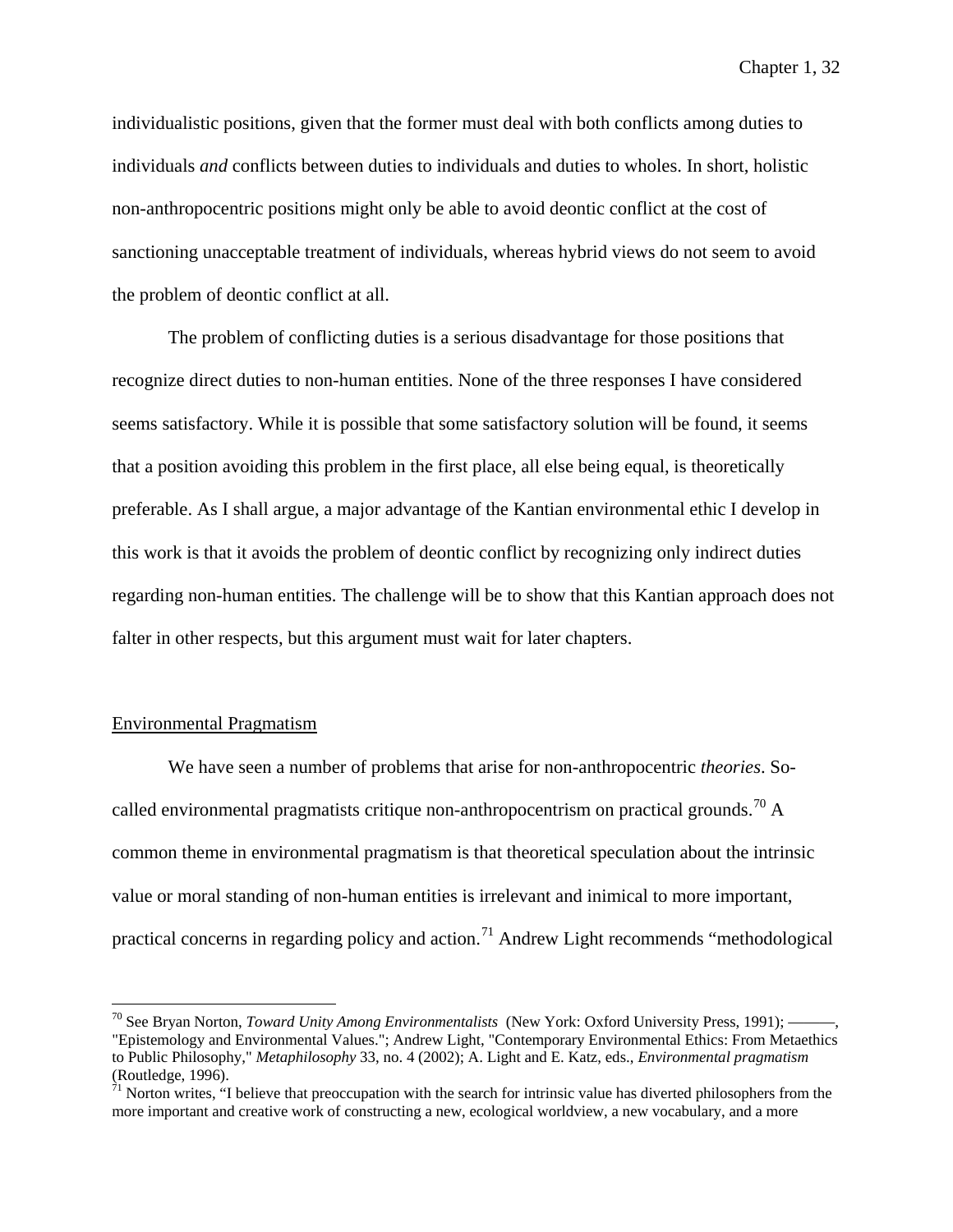environmental pragmatism," which remains agnostic about the existence of intrinsic value in non-human entities and thus frees environmental ethicists "to take up the largely empirical question of what morally motivates humans to change their attitudes, behaviors, and policy preferences toward those more supportive of long-term environmental sustainability."<sup>[72](#page-45-0)</sup> For environmental pragmatists, the major focus of environmental ethics should be the practical issues of environmental policy, and arcane debates regarding intrinsic value and moral standing allegedly obscure these practical issues.<sup>[73](#page-45-1)</sup>

Perhaps the best-known manifestation of this pragmatic orientation is Norton's conversion hypothesis, according to which (roughly) both anthropocentrists and nonanthropocentrists will concur in supporting similar (if not the identical) environmental policies. Norton holds this hypothesis because he believes that "policies serving the interests of the human species as a whole, and in the long run, will serve also the 'interests' of nature, and vice versa."<sup>[74](#page-45-2)</sup> Although anthropocentrists and non-anthropocentrists differ substantially in their theoretical commitments regarding the value and moral standing of non-human entities, and although these differing commitments might give rise to different *reasons* for or against supporting certain environmental policies, Norton suggests that they will nonetheless converge in endorsing the same policies. The convergence hypothesis is lent plausibility thanks to the proviso that it is the interests of humanity "as a whole, and in the long run" that coincide with the interests of nonhuman nature. It would be relatively easy to find examples of divergence among the individual, short-term interests of humans and non-humans. For example, the near-term economic interests

adequate style of thinking about human roles in the natural world." See Norton, "Epistemology and Environmental Values," 209.<br><sup>72</sup> Light, "Contemporary Environmental Ethics: From Metaethics to Public Philosophy," 446.

<span id="page-45-1"></span><span id="page-45-0"></span> $^{73}$  Although cf. Callicott, who oddly claims that theoretical environmental ethics is itself a kind of environmental activism. J. Baird Callicott, "Environmental Philosophy is Environmental Activism: The Most Radical and Effective Kind," in *Environmental Philosophy and Environmental Activism*, ed. Don Marietta and Lester Embree (Lanham: Rowman and Littlefield, 1995).

<span id="page-45-2"></span><sup>74</sup> Norton, *Toward Unity Among Environmentalists*: 240.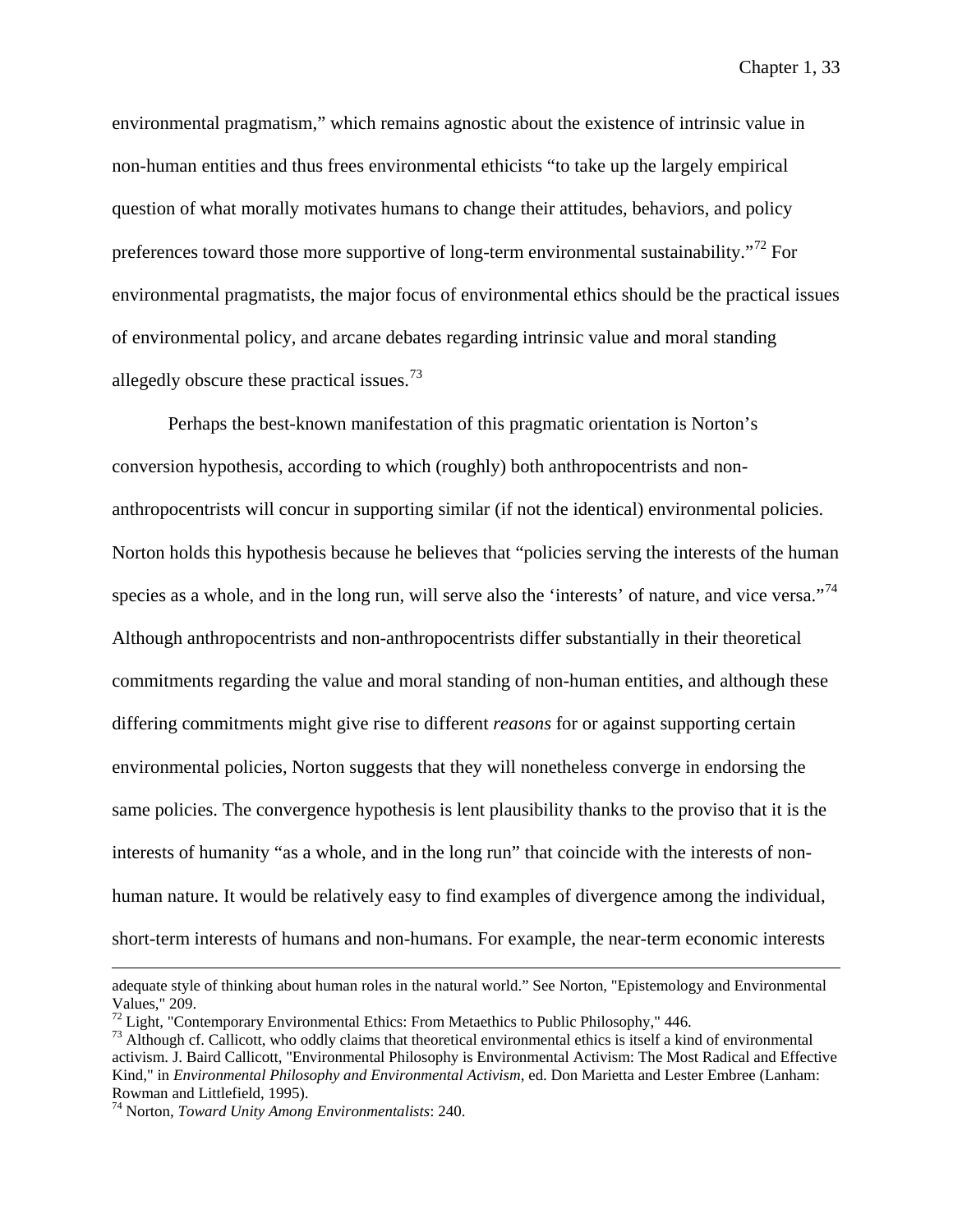of individual investors might be well-served by aggressive mining that devastates some ecosystem in ways that are obviously contrary to the interests of non-human entities. However, if we take into account the interests of all humans, including those of future generations, we may realize that short-term economic gains of this kind are contrary to the interests of humans as well, such as persons who might be harmed by the side-effects of pollution or future persons who might be harmed by the depletion of natural resources.<sup>[75](#page-46-0)</sup> Given a more encompassing view, there is some initial plausibility to the claim that policies serving "natural interests" and human interests will converge.

Evaluating the convergence hypothesis is made somewhat difficult by the fact that Norton has formulated it in significantly different ways at different times, and so the hypothesis may be interpreted in different ways.<sup>[76](#page-46-1)</sup> For example, on early formulations, the convergence hypothesis might be interpreted to mean that anthropocentrists and non-anthropocentrists, if fully informed and rational, would agree on *all* matters of environmental policy.<sup>[77](#page-46-2)</sup> On this strong interpretation, a few counter-examples would be sufficient to falsify the hypothesis. More recently, however, Norton has offered weaker formulations of the convergence hypothesis: (1) that anthropocentrists and non-anthropocentrists "would approve many, perhaps all, of the same policies,"[78](#page-46-3) and (2) "that anthropocentrists and nonanthropocentrists will tend to propose similar policies."<sup>[79](#page-46-4)</sup> On (1) and (2), anthropocentrists and non-anthropocentrists merely agreeing on "many" policies, or harboring a tendency to accept "similar" policies, is sufficient for the

<span id="page-46-0"></span><sup>-, &</sup>quot;Environmental Ethics and Weak Anthropocentrism," in *Environmental Ethics*, ed. Andrew Light and Holmes Rolston (Malden: Blackwell, 2003).

<span id="page-46-1"></span> $76$  For a discussion of the convergence hypothesis in the context of climate change policy, see Toby Svoboda, "The Ethics of Geoengineering: Moral Considerability and the Convergence Hypothesis," *Journal of Applied Philosophy* 29, no. 3 (2012).<br> $\frac{77}{1}$  See Norton, *Toward Unity Among Environmentalists*: 240.

<span id="page-46-2"></span>

<span id="page-46-3"></span><sup>&</sup>lt;sup>78</sup> See Norton, *Sustainability: a philosophy of adaptive ecosystem management* (University of Chicago Press, 2005), 508.

<span id="page-46-4"></span><sup>-, &</sup>quot;Convergence, Noninstrumental Value and the Semantics of 'Love': Comment on McShane," *Environmental Values* 17, no. 1 (2008): 5.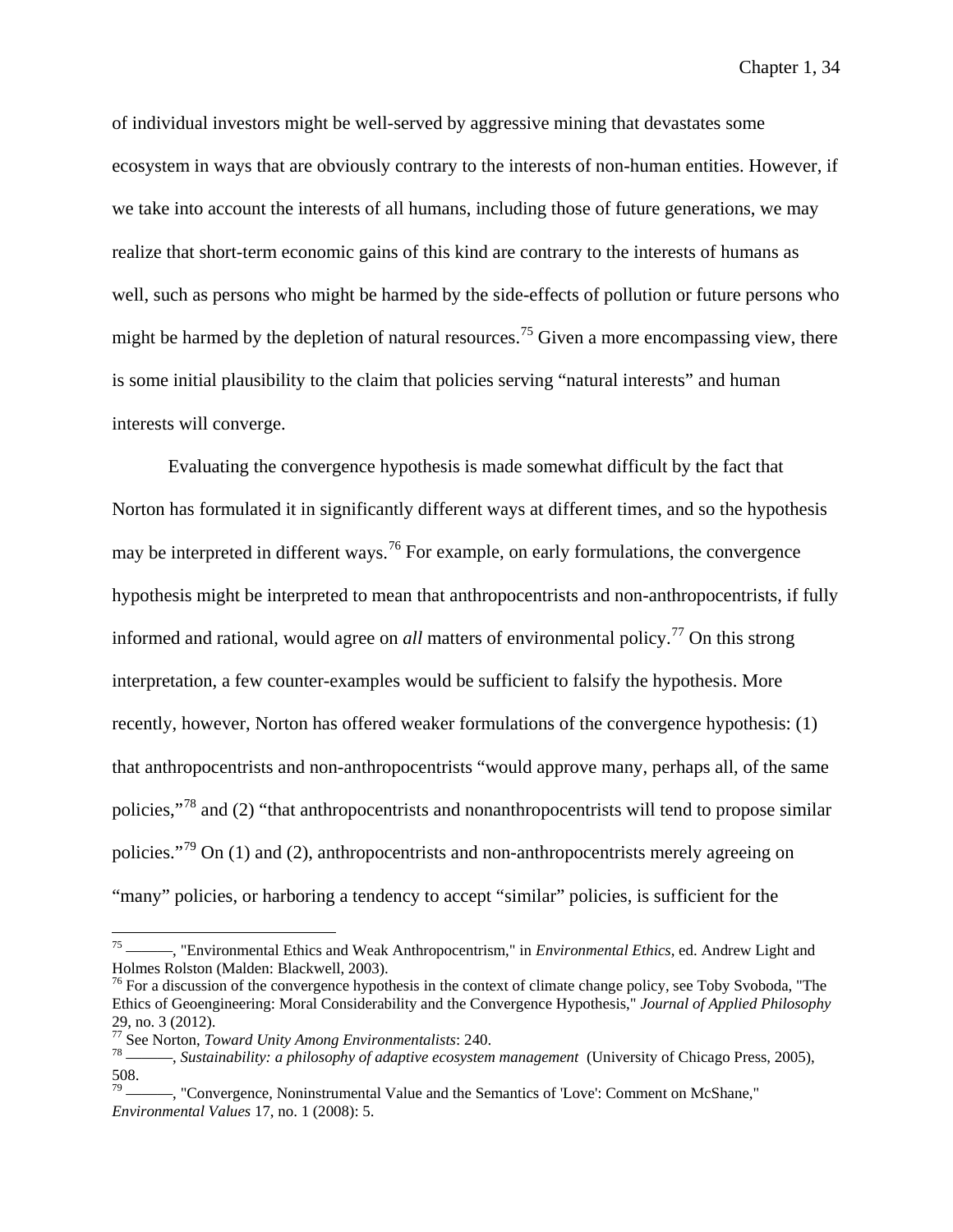convergence hypothesis to be true. On these weaker formulations, a few examples of anthropocentrists and non-anthropocentrists diverging in their policy preferences would not be sufficient to falsify the hypothesis.

Leaving aside the question of which formulation to adopt, the convergence hypothesis might be a powerful tool for environmental policy-making. For practical purposes, it would certainly be useful if individuals with very different views about the value and moral standing of non-human entities could nonetheless come to agree about enacting similar environmental policies that are ethically acceptable by both anthropocentric and non-anthropocentric lights. However, as important as policy is, there is more to leading an environmentally ethical life than simply deciding which environmental policies ought to be implemented. I suggest three ways in which this is so.

First, the reasons, intentions, and motivations behind our policy choices arguably contribute to the moral value (or disvalue) of those choices themselves. It seems possible to promote a good environmental policy for the wrong reasons, with questionable intentions, or from some bad motivation. This issue is part of what is at stake in debates among anthropocentrists and non-anthropocentrists.<sup>[80](#page-47-0)</sup> For example, although anthropocentrists and nonanthropocentrists might agree to legal prohibition against mining in some wilderness area, by non-anthropocentric lights it might be morally problematic if one does so solely to provide recreational space for humans. If our reasons, motivations, and intentions warrant moral assessment, as many moral theories suppose, then it seems that the truth of the convergence hypothesis does not render debates among anthropocentrists and non-anthropocentrists superfluous.

<span id="page-47-0"></span> <sup>80</sup> See Katie McShane, "Anthropocentrism vs. Nonanthropocentrism: Why Should We Care?," *Environmental Values* 16, no. 2; ———, "Convergence, Noninstrumental Value and the Semantics of 'Love': Reply to Norton," *Environmental Values* 17, no. 1 (2008).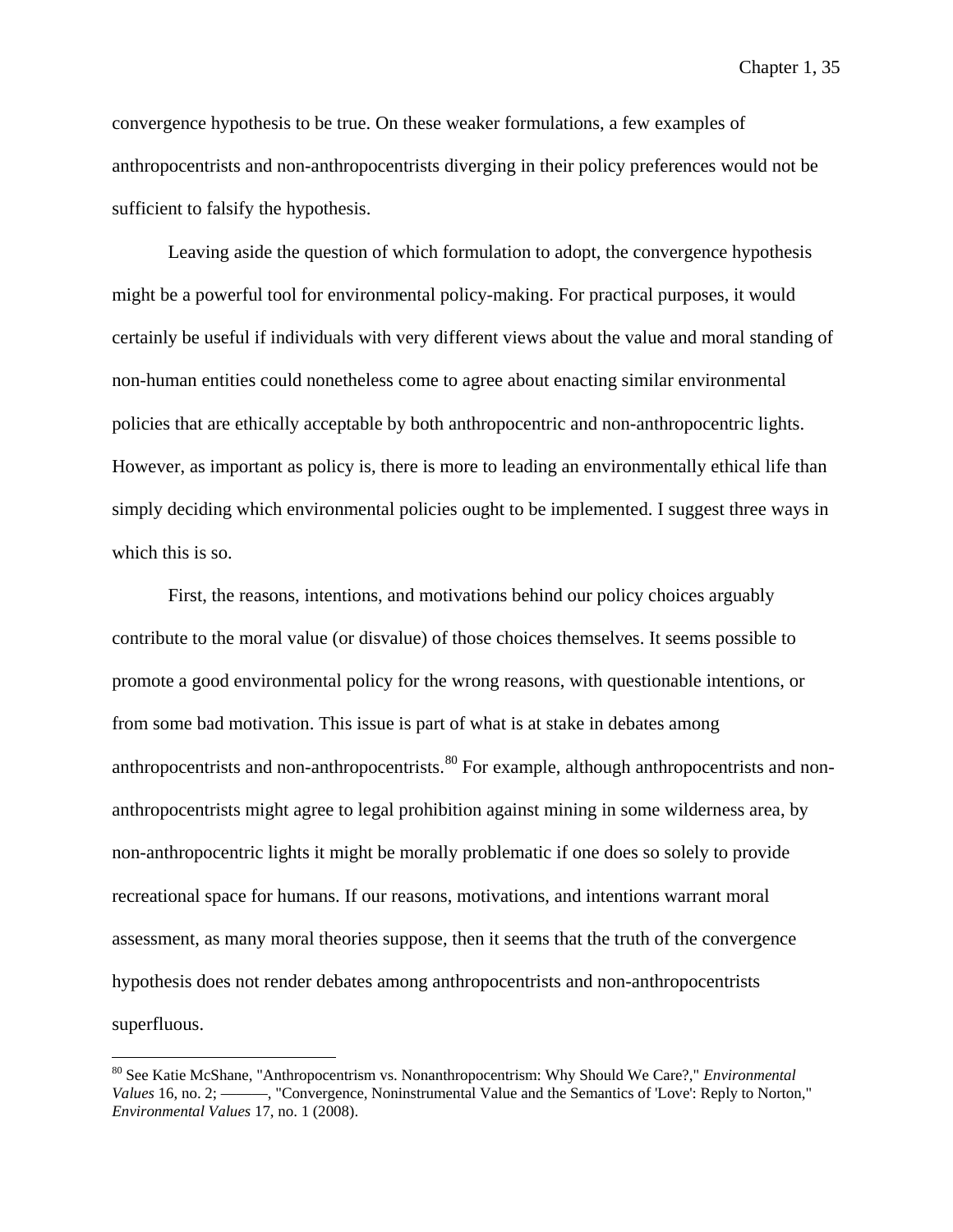Second, environmental ethical concerns are not limited to matters of policy-making but also include individual actions. One wishes to know, for example, whether it is permissible for *oneself* to eat meat, whether one should clear cut a forest on one's property, what one's personal responsibilities are (if any) vis-à-vis some local endangered ecosystem, and so on. Insofar as these are not questions of policy, it is unclear that the convergence hypothesis would offer much help in answering them. In addition to helping us decide on general policies to adopt, an environmental ethic should help us decide how to act and live as individuals, even when those individual choices have no obvious relation to general policies that are (or ought to be) in place.

Third, as evidenced by the recent surge of interest in environmental virtue, many environmental ethicists hold that one's individual dispositions, attitudes, or character traits vis-à-vis non-human nature are morally assessable.<sup>[81](#page-48-0)</sup> On this view, it is not merely our policy choices or individual actions that are morally praiseworthy or blameworthy, but our character as well.<sup>[82](#page-48-1)</sup> One might identify benevolence toward animals and humility with respect to one's place in nature as virtues while identifying malevolence toward animals and an attitude of domination toward non-human nature as vices. Since the convergence hypothesis pertains to matters of policy, it offers no guidance regarding what dispositions or character traits we ought to possess. Hence, if it is indeed appropriate to engage in ethical evaluation of our dispositions with respect to non-human nature, then the theoretical debates in environmental ethics are potentially relevant for determining what dispositions or character traits we ought to adopt. We wish to know, for example, whether we have good moral reason to cultivate benevolence vis-à-vis non-human organisms, and this involves reflecting on a range of issues that are under the purview of

<span id="page-48-1"></span><span id="page-48-0"></span><sup>&</sup>lt;sup>81</sup> See chapter five for a detailed discussion of virtue-oriented approaches to environmental ethics. <sup>82</sup> See Cafaro and Sandler, *Environmental Virtue Ethics*.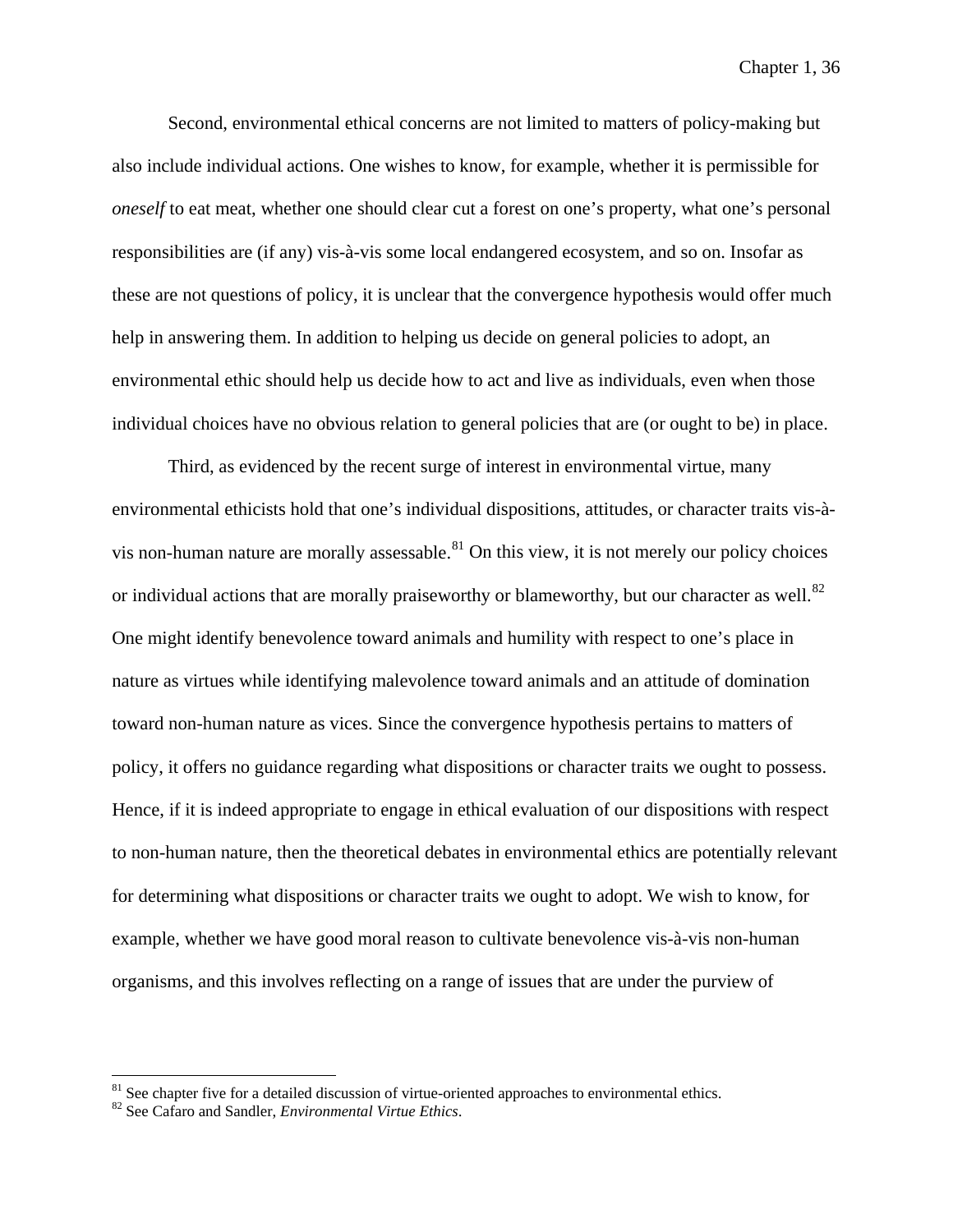theoretical environmental ethics, such as whether there are genuine environmental virtues, what counts as benevolent action toward organisms, and so on.

None of this is to find fault with the convergence hypothesis per se. In one of its formulations, it may well be true, and it may also be a useful practical tool for building consensus around environmental policies despite disagreement on other issues. However, the convergence hypothesis does not speak to a variety of concerns that are *prima facie* important in environmental ethics. Even if the convergence hypothesis is true, a wide range of moral questions remains unsettled.

# Why not Anthropocentrism?

If the question of anthropocentrism versus non-anthropocentrism should not be overlooked, and if non-anthropocentric positions are problematic, then why not accept some form of anthropocentrism? One could hold, for example, that the search for "a new, an environmental ethic<sup>33</sup> that includes direct duties to non-humans was a mistake, perhaps because human moral agents have genuine direct duties only to one another. Accordingly, perhaps we should give up on this mistaken project and instead accept an anthropocentric position. Whether one finds this acceptable will of course depend in part on the details of the anthropocentric position that is put on offer. In order to be plausible, there are certain pitfalls that such an anthropocentric approach must avoid.

One might worry that anthropocentric positions permit radical exploitation of non-human nature. After all, if non-humans lack moral standing, it might seem that we are morally permitted to treat them however we wish. However, this need not be the case. Norton helpfully distinguishes between weak and strong versions of anthropocentrism:

<span id="page-49-0"></span> <sup>83</sup> Sylvan, "Is There a Need for a New, an Environmental Ethic?."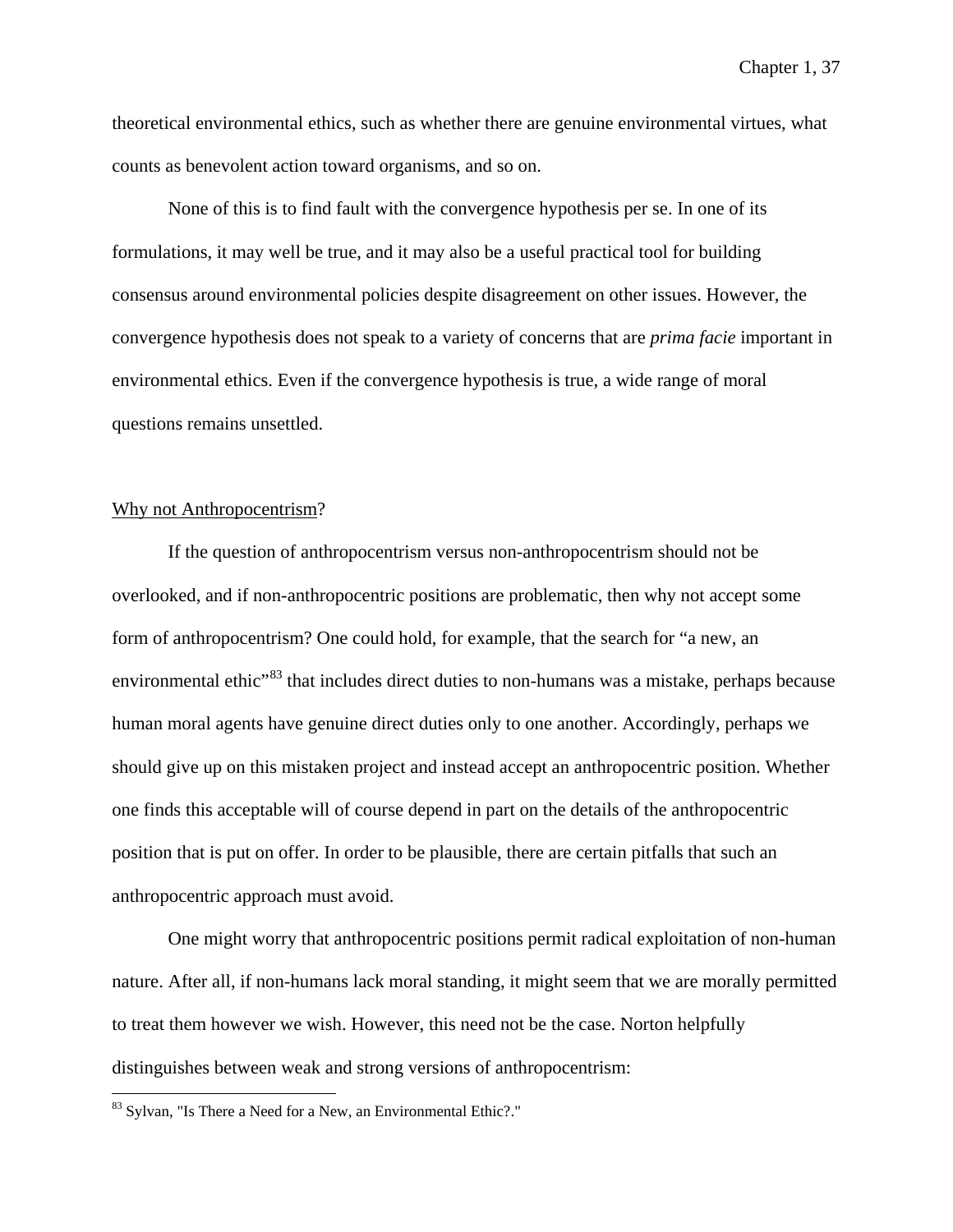A value theory is *strongly anthropocentric* if all value countenanced by it is explained by reference to satisfactions of felt preferences of human individuals. A value theory is *weakly anthropocentric* if all value countenanced by it is explained by reference to satisfaction of some felt preference of a human individual or by reference to its bearing upon the ideals which exist as elements in a world view essential to determinations of considered preferences.<sup>[84](#page-50-0)</sup>

Norton defines a felt preference as "any desire or need of a human individual that can at least temporarily be sated by some specifiable experience of that individual," while a considered preference is "any desire or need that a human individual would express after careful deliberation, including a judgment that the desire or need is consistent with a rationally adopted world view..."<sup>[85](#page-50-1)</sup> Given their exclusive focus on felt preferences, strongly anthropocentric views apparently would tend to be short-sighted and friendly to various kinds of natural exploitation. Conversely, weakly anthropocentric views would seem to be less hospitable to exploitative actions. Norton cashes this out by defending a weakly anthropocentric environmental ethic according to which (1) "one ought not to harm other individuals humans unjustifiably" and (2) the present generation of humans ought to preserve natural resources for use by future generations.<sup>[86](#page-50-2)</sup> After rational reflection and consideration of our considered preferences, we allegedly would realize that this version of weak anthropocentrism is to be preferred over stronger versions.

<span id="page-50-0"></span> <sup>84</sup> Bryan Norton, "Environmental Ethics and Weak Anthropocentrism," in *Environmental Ethics: An Anthology*, ed. Andrew Light and Holmes Rolston (Malden: Blackwell, 2003), 165.

<span id="page-50-2"></span><span id="page-50-1"></span> $\frac{85}{86}$  Ibid., 164.<br> $\frac{86}{86}$  Ibid., 170.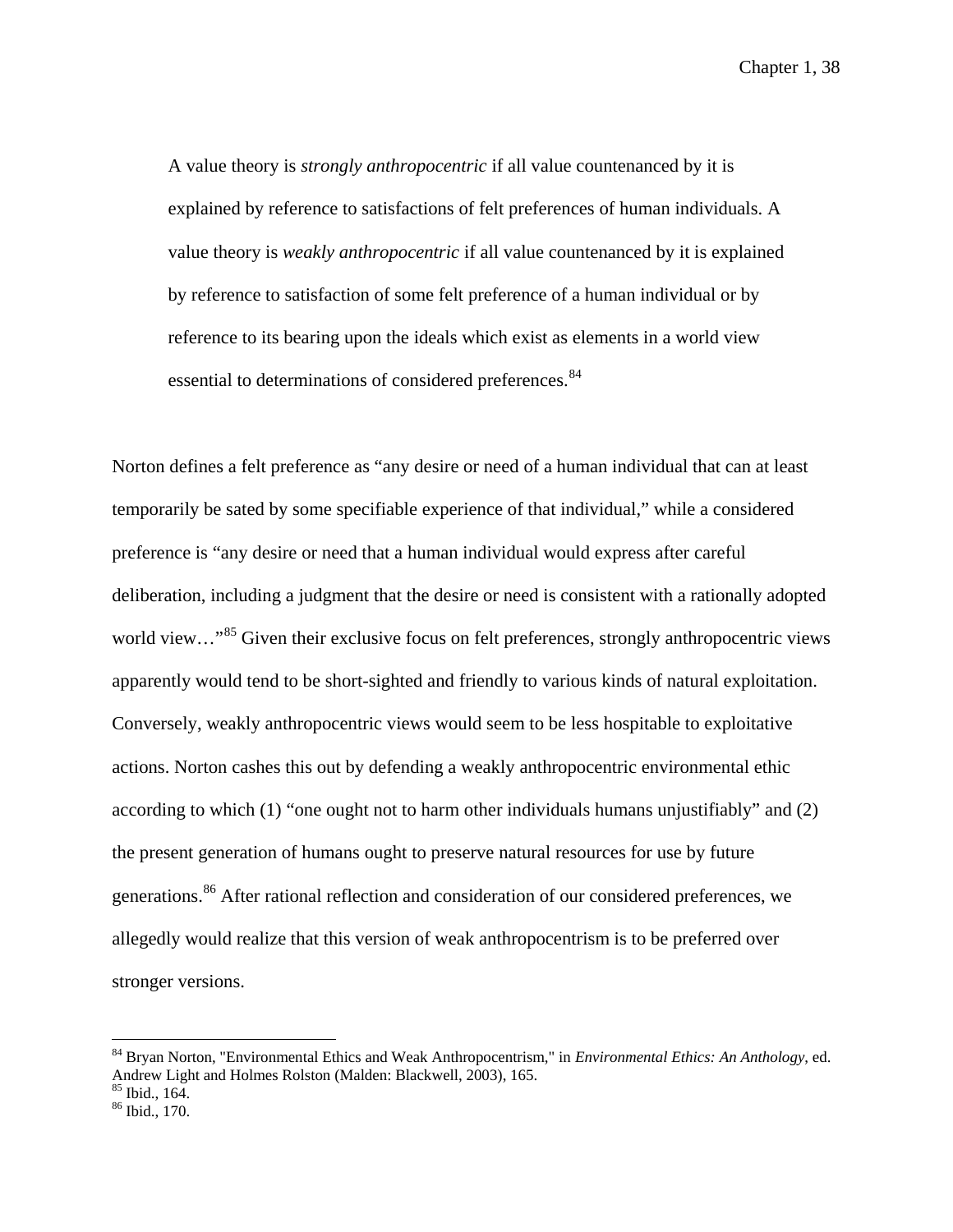The general procedure of Norton's kind of approach is to argue that moral consideration of human beings requires that we behave in environmentally responsible ways. Although nonhuman entities lack moral standing on such views, human moral agents nonetheless have good moral reason to abstain from treating such entities in ways that would result in harm to other humans or that would compromise the ability of future generations to sustain some level of wellbeing. Despite its exclusive moral focus on human beings, a weak form of anthropocentrism would seem to require or encourage certain actions that incidentally benefit non-humans and prohibit certain actions that incidentally harm non-humans. For example, given that anthropogenic climate change threatens to be substantially harmful to present persons and future generations, current humans ought to reduce their emission of the greenhouse gases that are driving climate change. As it happens, this would benefit some non-human organisms and ecosystems under stress from some of the impacts of these emissions, such as the ocean acidification that threatens to destroy coral reef ecosystems.<sup>[87](#page-51-0)</sup>

Of course, non-anthropocentrists are unlikely to be impressed by such maneuvers. Some hold that human beings ought to abstain from certain kinds of treatment of non-humans *because* non-humans deserve moral consideration. This position is arguably supported by the last person thought experiment. Many have the intuition that it is morally wrong for the last person to destroy the biosphere, even though doing so would neither harm present humans nor compromise the needs of future generations. Arguably, despite the considered preferences of human beings, Norton's weak anthropocentrism is unable to account for the apparent wrongness of the last person's actions, since the last person violates neither (1) nor (2). However, anthropocentrists (weak or otherwise) might simply deny that the last person thought experiment tells us anything

<span id="page-51-0"></span> <sup>87</sup> See Scott C. Doney et al., "Ocean Acidification: The Other CO2 Problem," *Annual Review of Marine Science* 1(2009).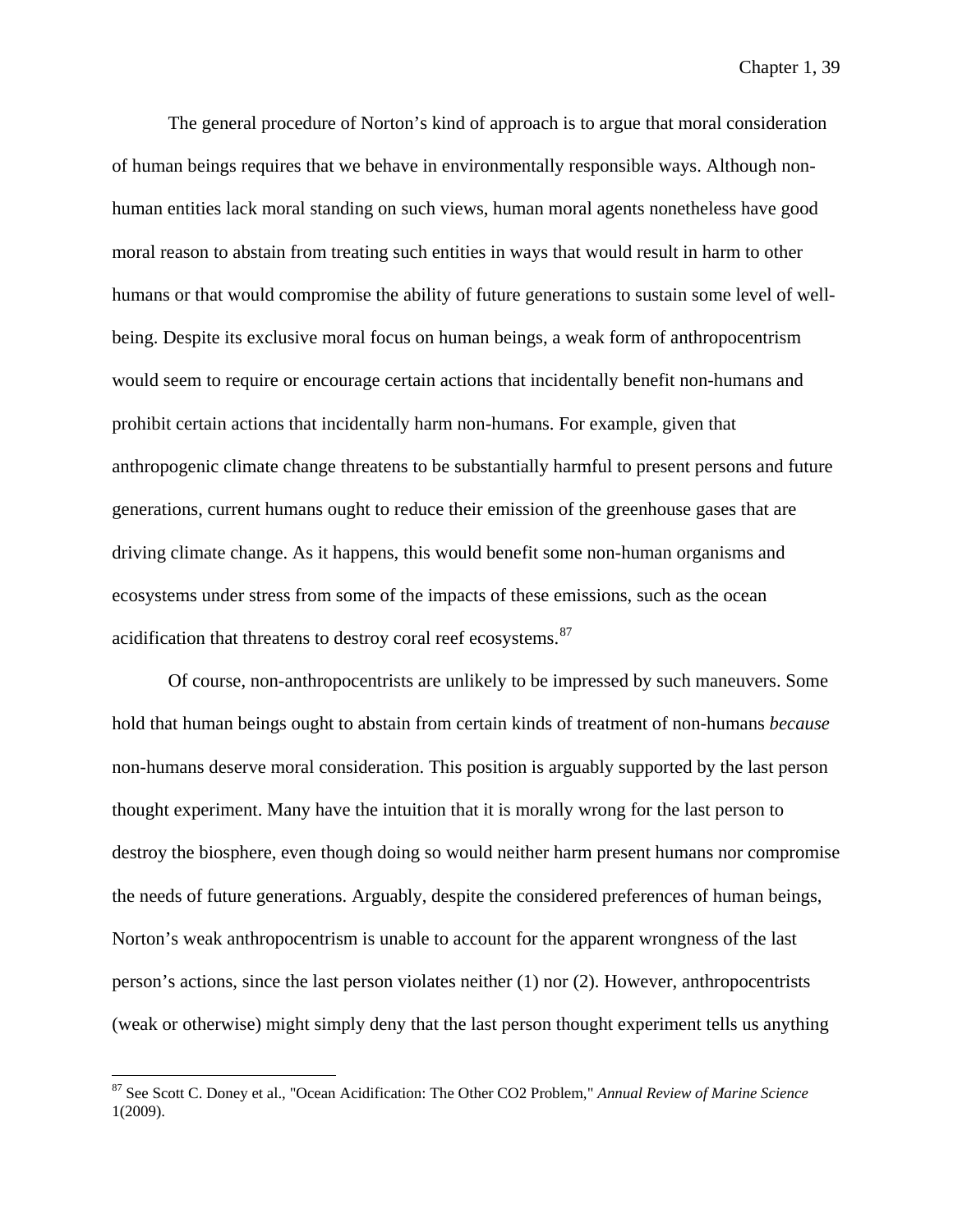ethically interesting, perhaps rejecting the claim that intuitions about the last person provide evidence as to the scope of moral standing. For example, they might hold that the circumstances in the last person scenario are so bizarre that intuitions pertaining to it are unlikely to track the moral truth. If this is correct, then perhaps the fact that Norton's weak anthropocentrism does not account for our intuitions regarding the last person would not be a weakness of his view.

However, objections to Norton's position need not be based on the last person argument alone. Humans seem to have a variety of intuitions that certain actions affecting non-humans are morally salient even if those actions affect neither present nor future humans. Imagine someone who tortures a stray cat for fun. Most of us would find such an action morally problematic, even though it does not harm other humans nor affects future generations. One can imagine many cases of this kind, which, unlike the last person scenario, need not involve unusual circumstances that might cast doubt on the validity of our intuitions. Moreover, we also seem to have intuitions that certain dispositions vis-à-vis non-human nature are morally better than others. For example, one might hold that it is morally good to harbor benevolence toward animals or humility toward old growth forests. If this is so, then Norton's weak anthropocentrism seems incomplete, given that it does not tell us much about what "environmental dispositions" are appropriate to adopt.

What is needed is an account that retains as many of the advantages of both anthropocentric and non-anthropocentric approaches as possible while also avoiding as many of their disadvantages as possible. As we have seen, non-anthropocentric approaches do well in making sense of intuitions regarding the moral assessability of actions and dispositions regarding non-human entities, but they face serious problems due to deontic conflict and various issues associated with recognizing intrinsic value on the part of non-humans. Alternatively, anthropocentric approaches can avoid such problems, but they face difficulties when it comes to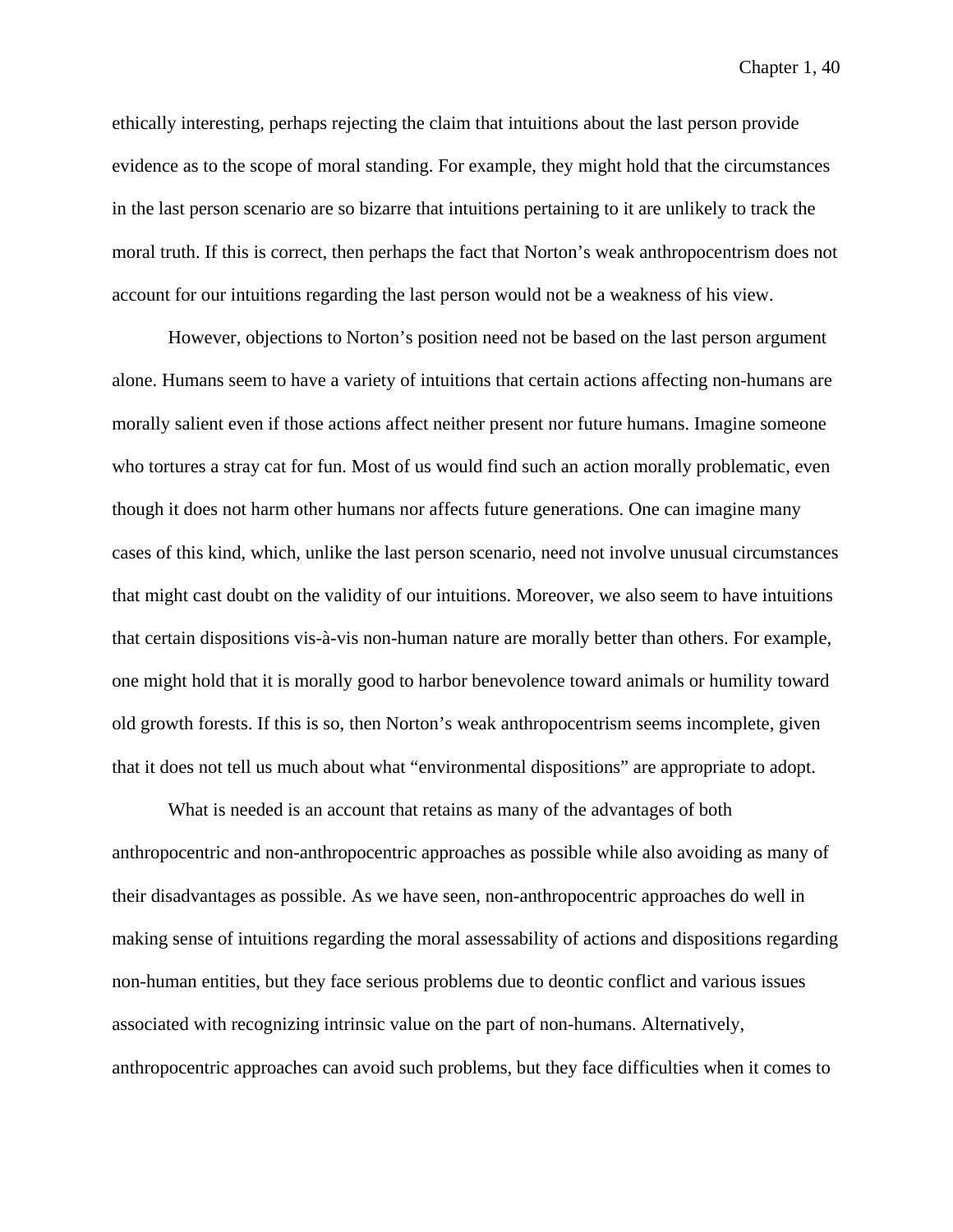fitting with intuitions regarding environmental cases. In attempting to preserve these advantages and avoid these disadvantages, I take an approach that has been neglected by environmental philosophers, namely one based on indirect (rather than direct) duties regarding non-humans. Such an approach, often associated with Kant (see 6:442-3), is roundly criticized by philosophers interested in environmental and animal ethics.<sup>[88](#page-53-0)</sup> However, as I will argue in subsequent chapters, an indirect duties approach has significant advantages over the major positions that have been defended. An indirect duty approach can avoid both the problem of deontic conflict (given that it does not expand the recipients of potentially conflict direct duties) and any problem associated with the putative intrinsic value of non-humans (given that it does not attribute any kind of intrinsic value to them). Nonetheless, an indirect duty approach can establish that human beings have good moral reasons both to treat non-human entities in certain ways and to develop certain dispositions with respect to them. In particular, I develop a *Kantian* indirect duty view, according to which a human being's duty to herself to increase her "moral perfection" entails that a human ought not to cause unnecessary harm to non-humans, that we have good reason to benefit nonhumans as a way of fulfilling this duty, and that environmental virtues are constitutive of one's moral perfection. As I will show, this Kantian approach affords us excellent moral grounds to value non-humans in their own right, yet it does so without carrying the heavy costs of nonanthropocentric positions.

<span id="page-53-0"></span> <sup>88</sup> Singer, *Animal Liberation*; Hursthouse, "Environmental Virtue Ethics."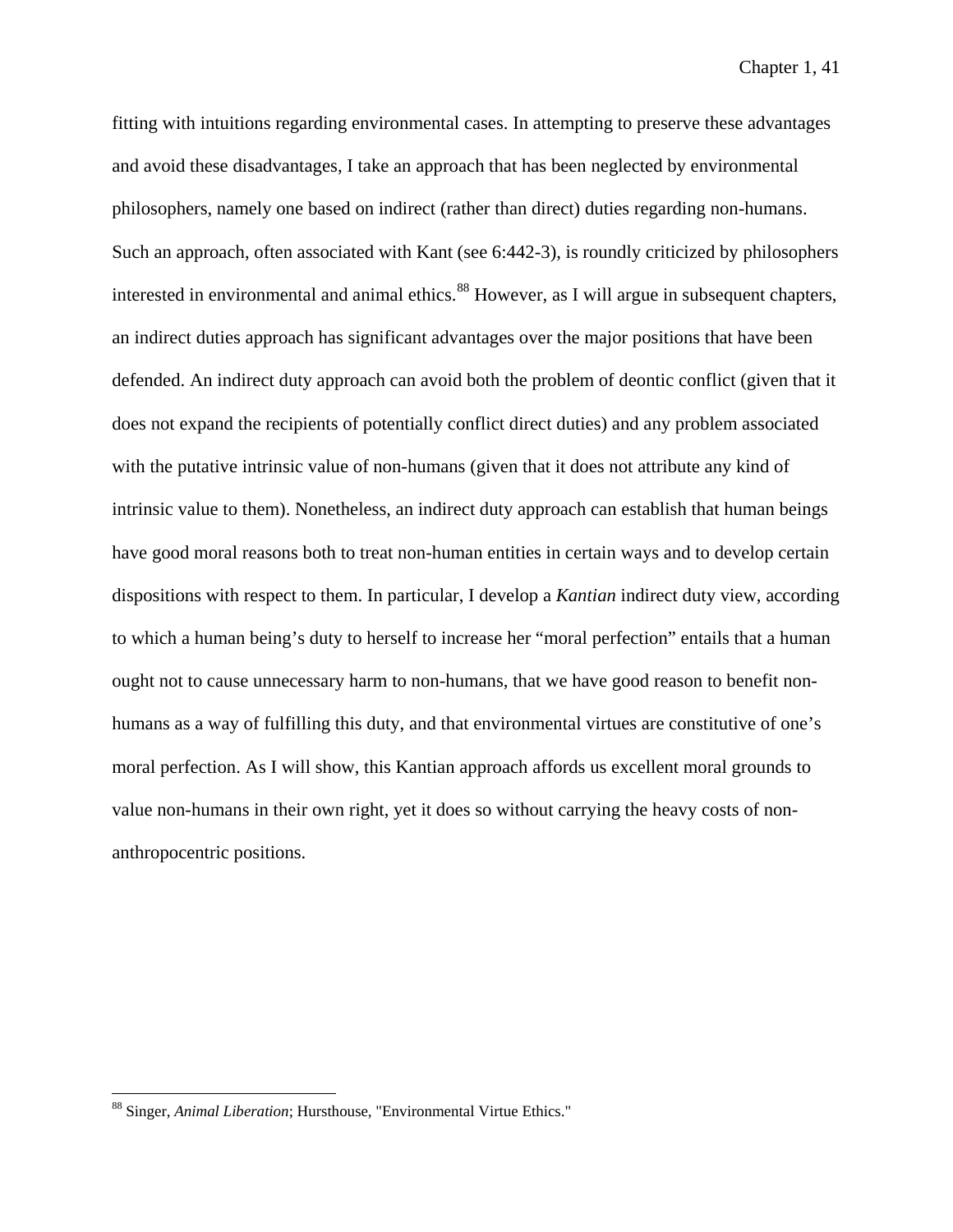Chapter Two: Kantian Approaches to Animal Ethics and Environmental Ethics

Environmental philosophers are generally not sympathetic to the view that we lack direct duties to nature. Kant claims in §16 of the *Doctrine of Virtue* that humans cannot have direct duties to non-human entities because "a human being has duties only to human beings (himself and others), since his duty to any subject is moral constraint by that subject's will" (6:442). Since non-humans allegedly lack the capacity to place us under obligation, we owe them no direct duties, and therefore non-human entities lack moral standing. This is of course incompatible with the commitments of non-anthropocentrists, who hold that moral standing extends beyond human beings to include (for example) animals, plants, or ecosystems. Plausibly, this incompatibility partly explains why Kant has not been an important figure for environmental and animal ethicists. While Kant does hold that there are *indirect* duties regarding nature—or that some direct duties to ourselves or other humans require us, indirectly, to treat non-human nature in certain ways—many critics argue that such an indirect duty account fails to ground adequate moral concern for non-humans.

In recent years, some have argued for generally Kantian approaches to environmental and animal ethics, although most of the focus has been on the latter. These approaches may be divided into two kinds. Proponents of the first contend that, after some significant modifications to Kant's moral theory, a compelling case can be made for why we ought to afford respect or other forms of direct moral consideration to non-human natural entities. On this approach, we allegedly can hold onto most of Kant's moral theory while also recognizing that we have direct moral duties to non-humans. Proponents of the second kind of approach contend that, without any significant modification, Kant's account of indirect duties regarding nature already provides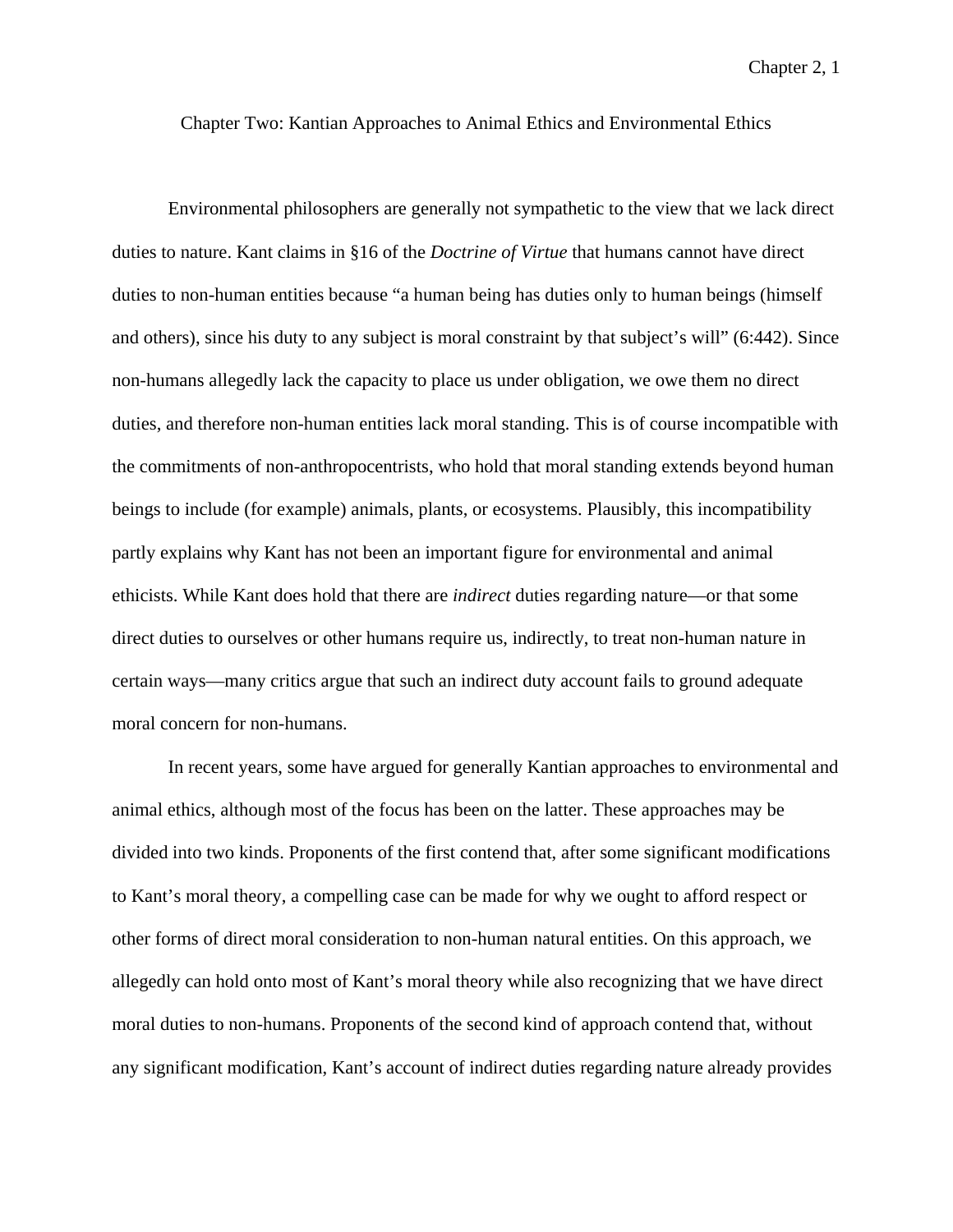a suitable ground for a satisfying ethic regarding non-humans. This second approach often involves arguing that Kant's indirect duty view lacks the problems and inadequacies that critics have thought they detected in it.

My own position, which I develop in detail in the next three chapters, is of this second variety. In the present chapter, I examine five Kantian approaches to animal and environmental ethics, beginning with two—those of Allen Wood and Christine Korsgaard—that attempt to ground direct duties to non-humans. I suggest that these approaches are problematic and that recognizing direct duties to non-human nature is not promising. I then turn to three approaches those of Lara Denis, Onora O'Neill, and Paul Guyer—developing the view that we have only indirect duties regarding nature. While sympathetic to these approaches, I identify a number of problems and outstanding questions that need to be addressed. The purpose of this discussion is to contextualize the Kantian environmental ethic I eventually develop in this book. Among other things, this ethic should avoid the problems discussed in the present chapter.

## Respect for Entities with Fragments of Rational Nature

Allen Wood argues the Kant is committed to both logocentrism and the so-called "personification principle." According to logocentrism, there is "no value which is independent of the dignity of rational nature."[1](#page-55-0) Logocentrism treats rational nature as the source or ground of all value, such that an object has value if and only if that value is ultimately dependent on rationality. According to the personification principle, "humanity or rational nature has a moral claim on us only *in the person of* a being who actually possesses it."[2](#page-55-1) Wood contends that the personification principle implies that moral agents cannot have duties to non-persons, such as

<span id="page-55-0"></span> <sup>1</sup> Allen Wood, "Kant on Duties Regarding Nonrational Nature," *Supplement to the Proceedings of The Aristotelian Society* 72(1998): 195.<br><sup>2</sup> Ibid., 193.

<span id="page-55-1"></span>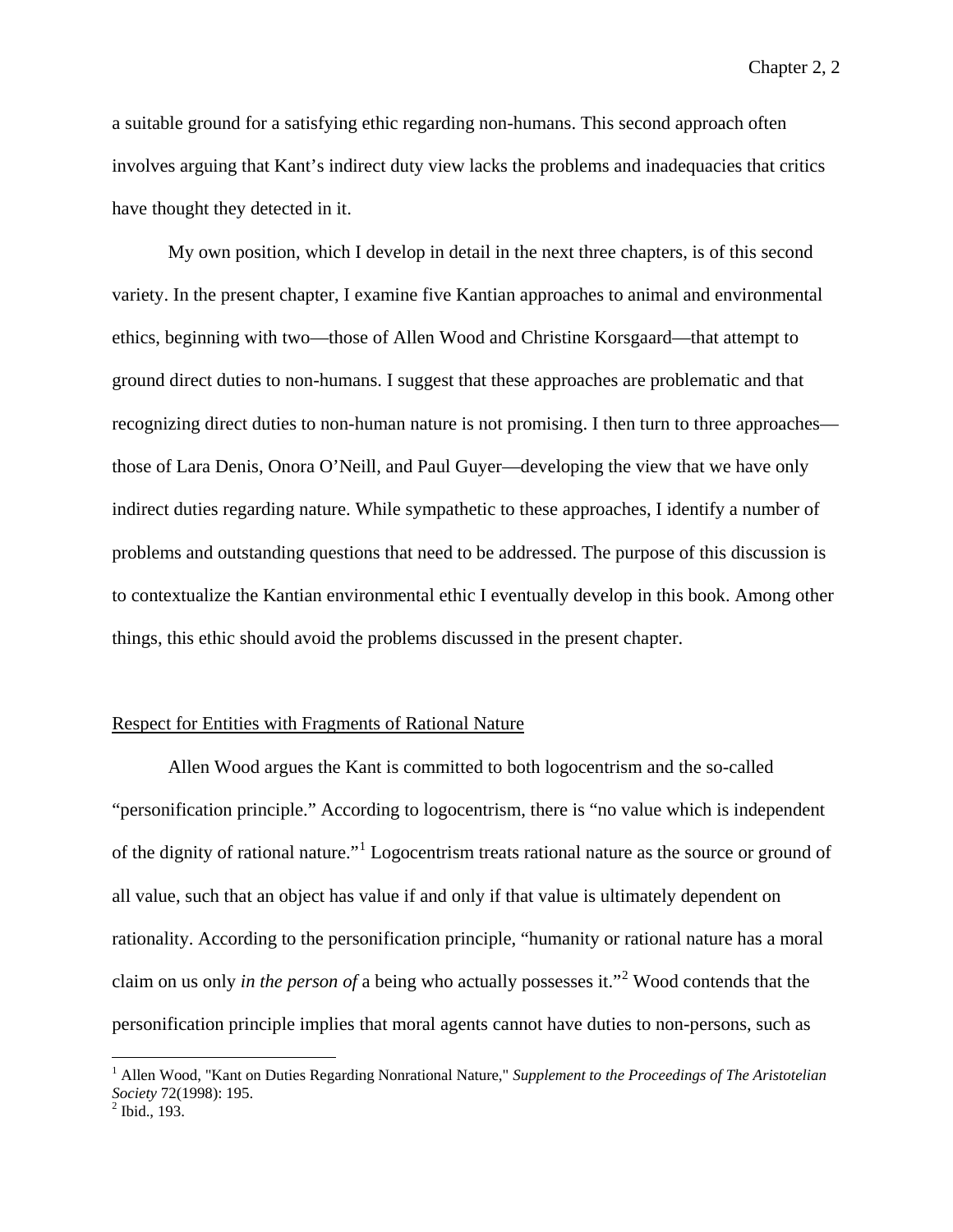animals or flora, which shed light on Kant's claim in the *Doctrine of Virtue* that humans lack direct duties to non-humans (6:442). A moral agent owes direct duties to humans because they are rational persons who thus make a moral claim on the agent. A moral agent lacks direct duties to non-humans because they are neither rational nor persons, and thus there is nothing in their case making a claim on the agent. Wood stresses that this does not entail that non-human nature lacks value altogether, since human beings may have indirect duties regarding non-rational nature.<sup>[3](#page-56-0)</sup> However, if we accept the personification principle, then non-rational entities do not themselves deserve direct moral consideration, such as being respected as ends-in-themselves.

Wood finds this troubling and seeks a way to accommodate respect for non-human entities within a Kantian framework. He recommends rejecting the personification principle but retaining logocentrism, because one could then hold that respect for rational nature sometimes demands respect for non-rational nature as well, provided the latter have certain relations to rational nature, such as "having rational nature only potentially, or virtually, or having had it in the past, or having parts of it or necessary conditions of it."[4](#page-56-1) Free of the limitations of the personification principle, logocentrists then have good reason to respect non-rational entities insofar as they exhibit traces, preconditions, or fragments of rationality. This also suggests a response to the so-called problem of "marginal cases," or cases of human beings who lack either personhood or full-blown rationality, such as infants. Free of the constraints of the personification principle, perhaps respect for rational nature requires respect for infants, since they have the potential for rational capacities and typically will develop them. According to

<span id="page-56-0"></span><sup>&</sup>lt;sup>3</sup> In particular because one's direct duty to increase her own moral perfection prescribes and proscribes certain kinds of treatment of non-human nature, and having a certain kind of regard for non-human nature is constitutive of the good will that one ought to cultivate in oneself: "Kant is saying that whatever our other aims or our happiness may consist in, we do not have a good will unless we show concern for the welfare of nonrational beings and value natural beauty for its own sake." Ibid., 195.<br><sup>4</sup> Ibid., 197.

<span id="page-56-1"></span>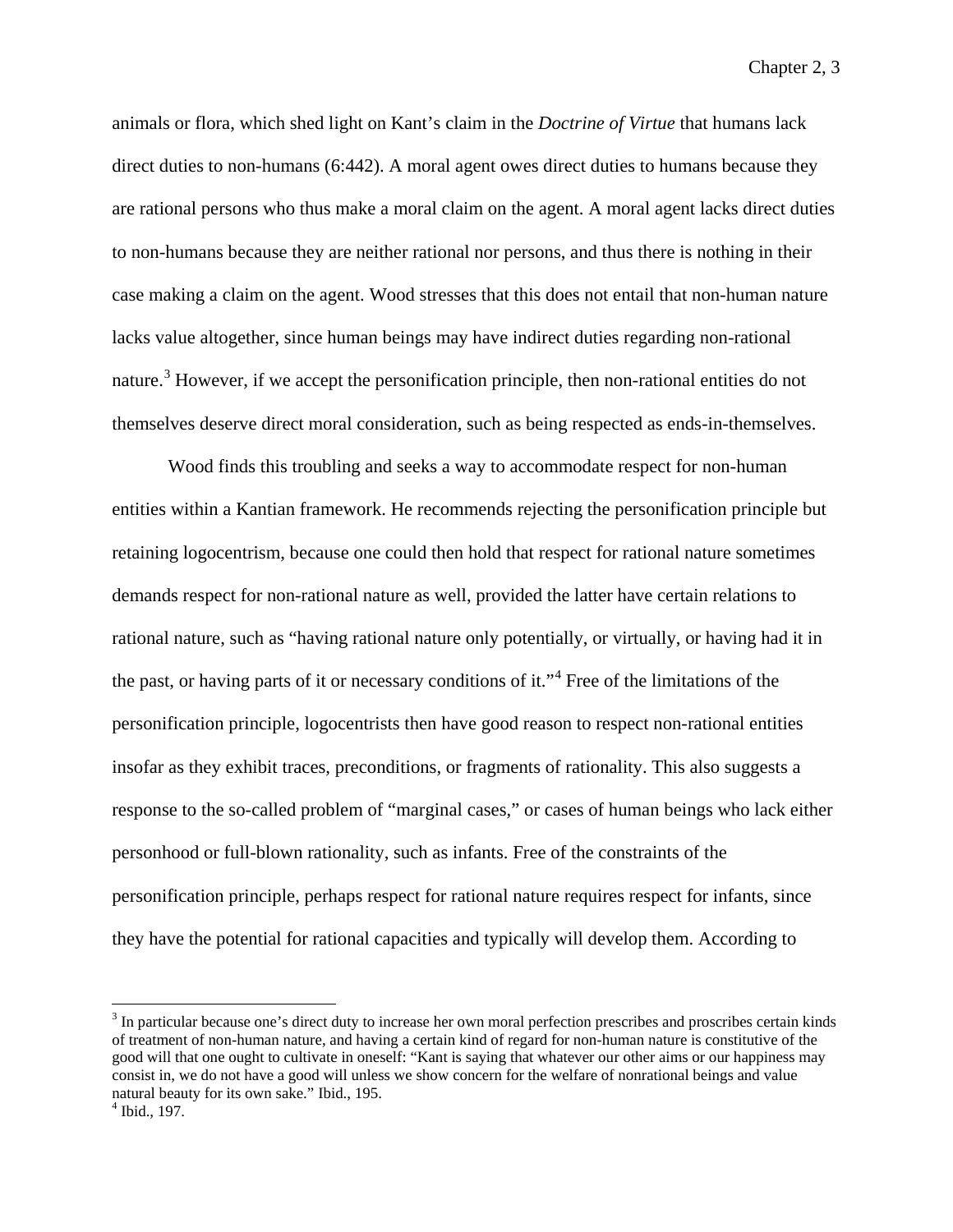Wood, to lack respect for infants, such as by treating them as mere things, would be to lack respect for rational nature as well, since infants display preconditions of rationality.

Wood argues that logocentrists who reject the personification principle have good reason to respect non-human animals, which possess capacities that serve as the "infrastructure" of rational nature. Here one might expect Wood to cite the various cognitive capacities some animals have for problem-solving, tool-use, and so on. Although not sufficient for fully constituting rationality in Kant's sense—which includes the capacity to reflect on one's own ends, for example—these capacities seems to be traces, fragments, or preconditions of rationality. However, Wood instead cites the fact that many animals have desires, the capacity to feel pleasure and pain, preference autonomy, and a natural teleology. He suggests that confounding an animal's desires or causing it pain without good reason shows "contempt" toward aspects of rational nature shared by both animals and humans. Similarly, borrowing from Tom Regan, Wood contends that many animals have "preference autonomy," or the capacity to have preferences and to act so as to satisfy them.<sup>[5](#page-57-0)</sup> Although not sufficient for the rational autonomy displayed by humans, preference autonomy is "a necessary condition for rational autonomy and part of its structure."[6](#page-57-1) Since one ought to respect rational nature, one ought to respect this necessary condition of rational nature as well. Finally, Wood notes that respect for rational human persons requires respecting the "natural teleology" of their animal nature. For example, Kant holds that human beings have duties to themselves as animal beings to avoid suicide and intemperance, and these duties are entailed by the respect owed to humans as rational persons who also possess an animal nature (6:422-8). Once the personification principle is

<span id="page-57-1"></span><span id="page-57-0"></span><sup>&</sup>lt;sup>5</sup> Regan, *The Case for Animal Rights*: 84-86.<br><sup>6</sup> Wood, "Kant on Duties Regarding Nonrational Nature."Wood, "Kant on Duties Regarding Nonrational Nature," 200.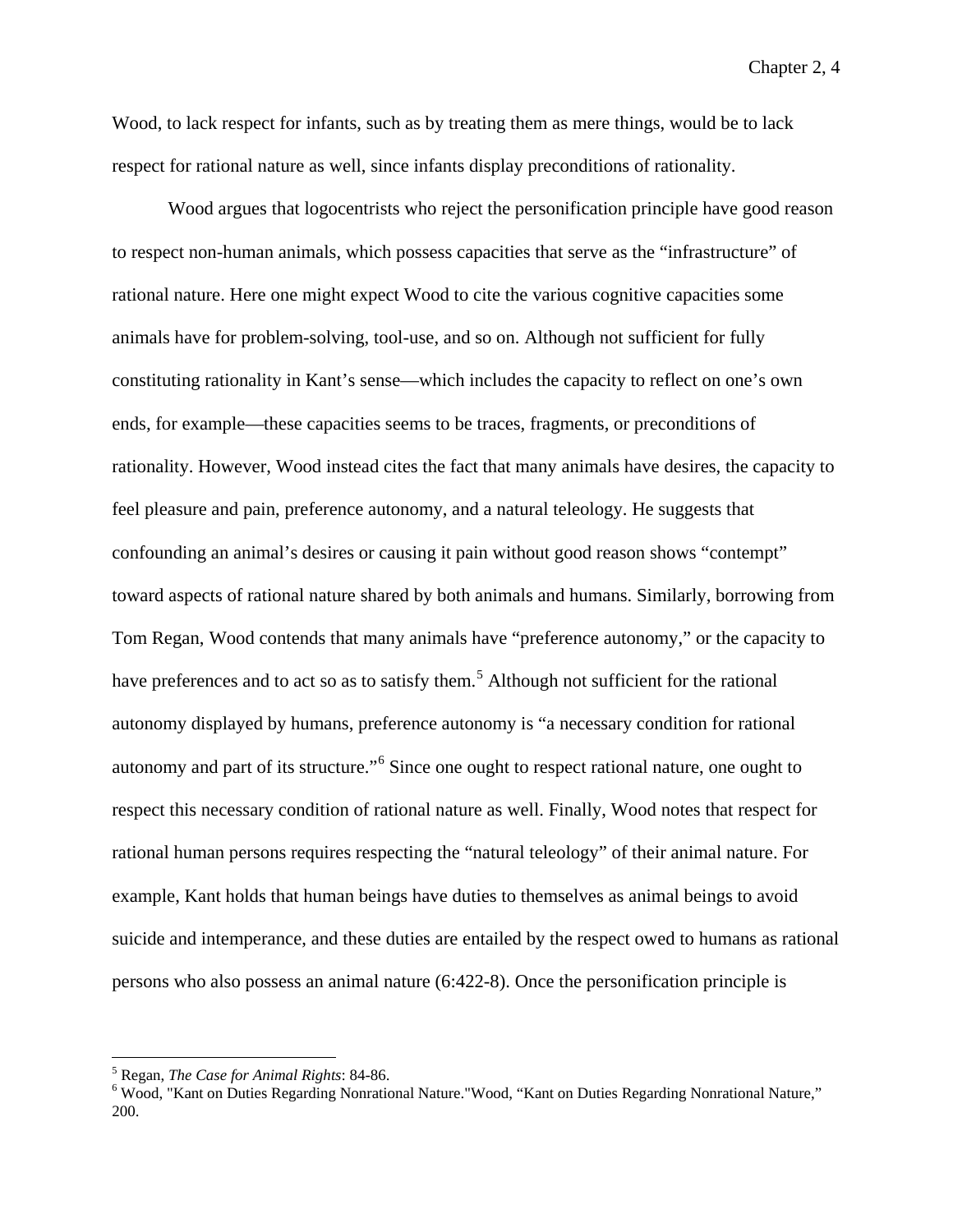dropped, however, Wood claims that this argument also requires respect for non-human entities with natural teleologies.

Dropping the personification principle involves rejecting "the most fundamental taxonomical principle of Kant's doctrine of virtue, the principle that divides all ethical duties exhaustively into duties to ourselves and duties to others."<sup>[7](#page-58-0)</sup> If a moral agent can have direct duties to non-persons, then obviously not all duties are owed to oneself or other persons—rather, some duties would be owed to non-persons. Rejecting the personification principle does not require rejecting duties to oneself and other persons, of course, but only requires one to expand the recipients of direct duties to include some non-persons. Logocentrism, once free from the restrictions of the personification principle, requires respect both for rational nature in the persons of certain entities *and* for certain non-persons that display fragments of rational nature. Yet Wood's suggested modification would constitute such a major revision of Kant's moral theory that it is not obvious whether the resulting position would be genuinely Kantian.<sup>[8](#page-58-1)</sup> This is not an objection to Wood's view as such, of course—perhaps there is compelling, independent reason to reject the personification principle and to respect entities displaying fragments of rationality. But if an adequate animal or environmental ethic requires rejection of the personification principle, then it is questionable whether an adequate animal or environmental ethic could be Kantian except in some minimal sense.

Setting aside this concern, Wood's account seem problematic in some respects. He claims that frustrating an animal's desires or maliciously causing it pain fails to show respect for an aspect of rational nature that is shared by both animals and humans, namely the capacities to desire and to experience pleasure or pain. However, it is not clear that these capacities are part of

<span id="page-58-0"></span> $^7$  Ibid., 200.

<span id="page-58-1"></span> $8$  The account I present in subsequent chapters has the advantage of not requiring us to reject the personification principle while still delivering strong moral requirements regarding how non-human organisms may be treated.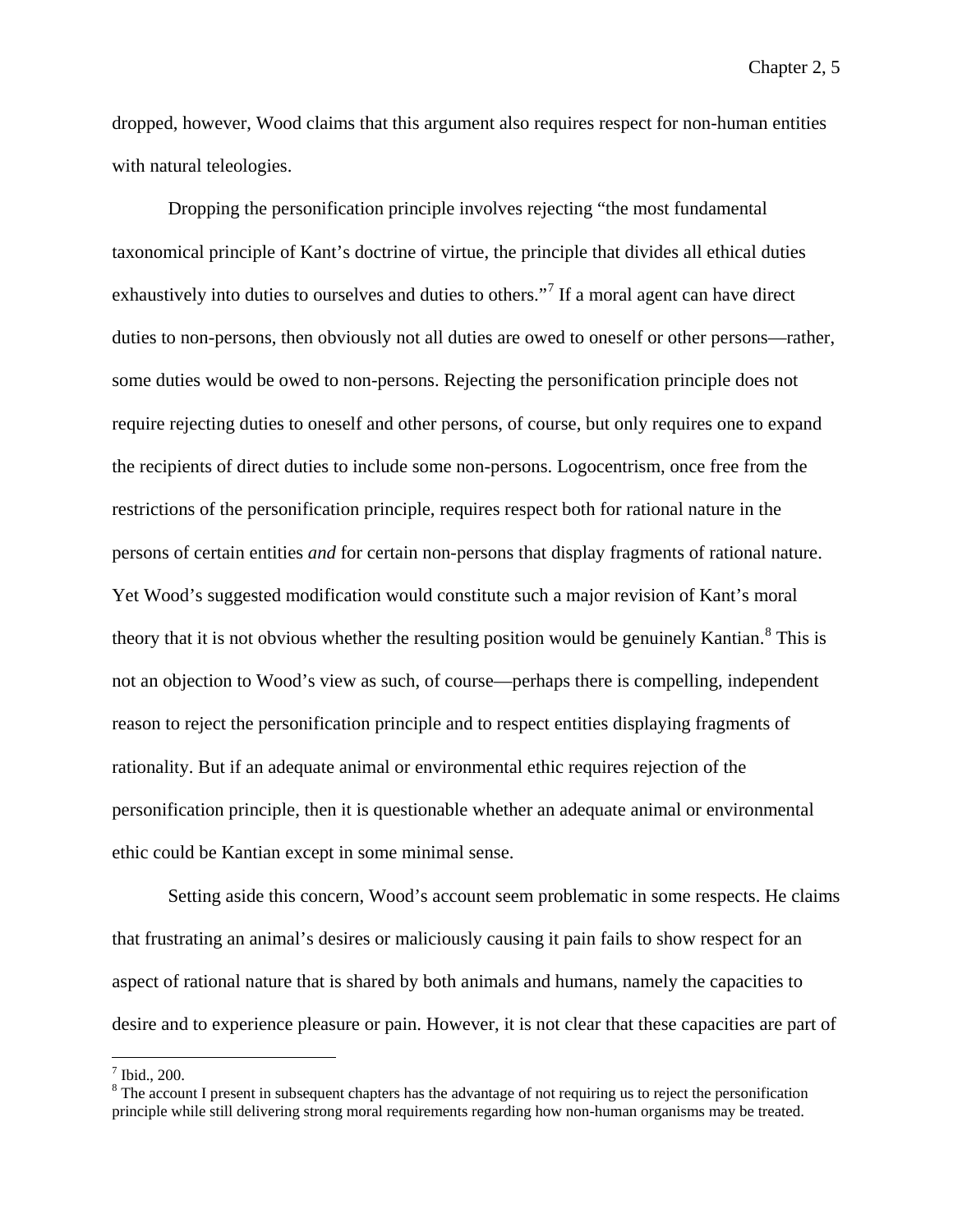a human's *rational* nature. Such capacities are not necessary for rational nature, since evidently we can conceive of a rational being that lacks capacities to desire and to feel pleasure or pain. Nor is it obvious that these capacities constitute rational nature in some other sense—rather, they seem to be aspects of our animal nature. It is thus unclear that these capacities are fragments, preconditions, or traces of rationality. If they are not tied to rational nature in this way, then it is perfectly consistent for a logocentrist to frustrate the desires of an animal or to cause it pain, because such actions do not involve disrespect for rational nature.

It is also difficult to see why a logocentrist ought to respect non-human entities in virtue of their natural teleology. In the case of human beings, our natural teleology regarding selfpreservation, procurement of food and drink, and sex is not constitutive of rational nature rather, it is constitutive of our animal nature. In committing suicide, for example, one fails to respect rational nature, but only because one's animal nature houses one's rational nature (see 6:423). In other words, since a human being has both an animal nature and a rational nature, killing oneself necessarily extirpates one's rational nature. But since non-human animals lack such a rational nature, it is difficult to see why a moral agent who does not respect the natural teleology of non-humans thereby fails to respect fragments, preconditions, or traces of rational nature.<sup>[9](#page-59-0)</sup>

Preference autonomy seems to be a more plausible candidate for a fragment of rationality. We might take having preferences and acting to satisfy them to be a proto-rational capacity. However, it is not clear that this is so. Merely having brute preferences and acting to satisfy them requires nothing like the reflexivity that is a feature of rational nature. A human being is capable of thinking about her preferences, revising them, and deciding whether or not to

<span id="page-59-0"></span><sup>&</sup>lt;sup>9</sup> Further, it is unclear whether and how we are warranted in making teleological judgments of organisms in the first place, a matter to which we return in chapter four.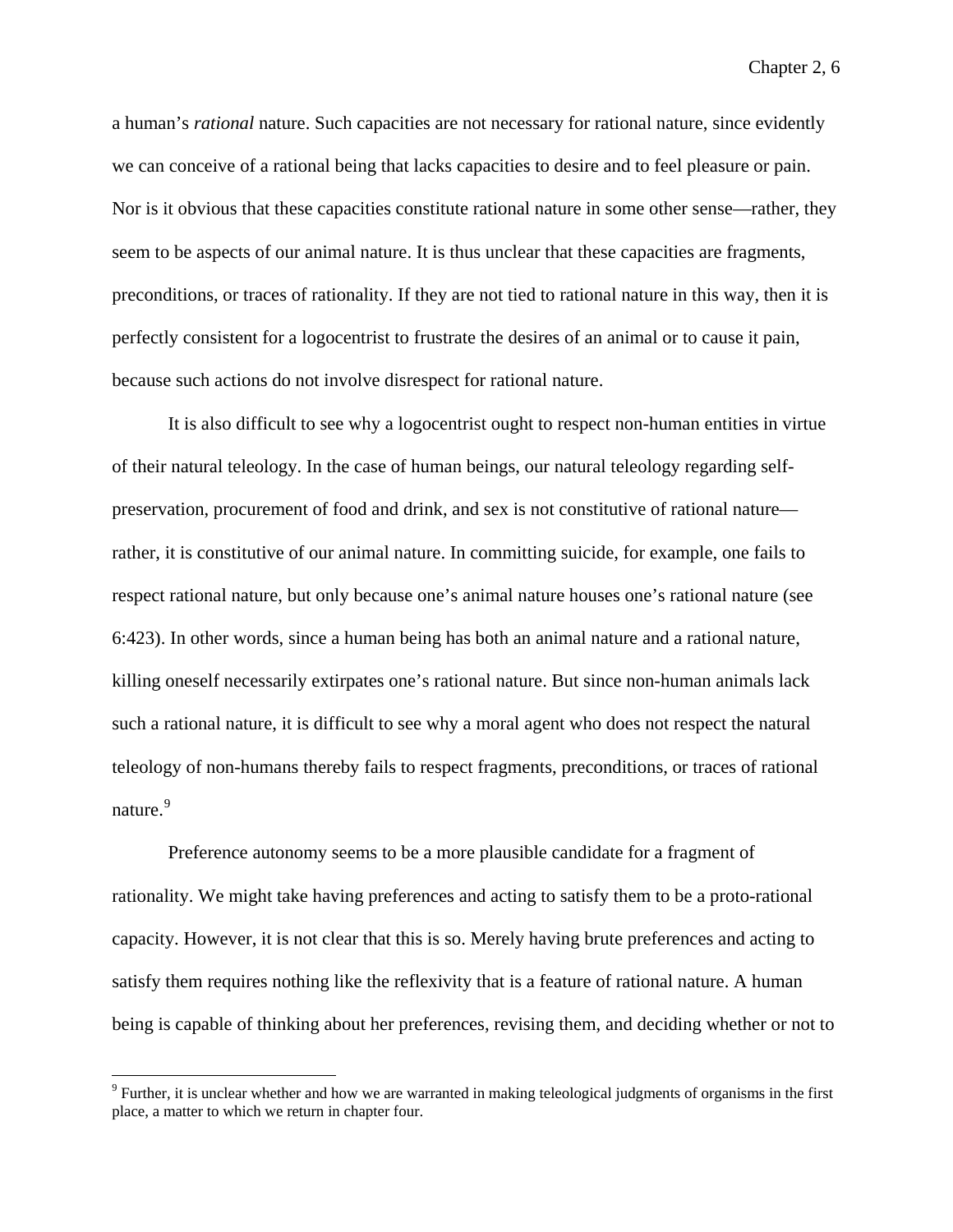act so as to satisfy them. It is doubtful whether animals—or at least very many of them—have similar capacities. Now it might be replied that this does not matter for Wood's position, since merely having preferences and acting to satisfy them, although not sufficient for full-blown rationality, is nonetheless a fragment of it. But it would need to be shown that preference autonomy is indeed a feature of our rational nature rather our animal nature. It is not at all clear that preference autonomy is either necessary for rational nature or constitutive of it. If it is only part of animal nature, then a logocentrist can choose not to respect the preference autonomy of a an animal while still managing to respect rational nature.

Arguably, desire, pleasure and pain, preference autonomy, and natural teleology are dimensions of animal nature, as distinct from rational nature. Although humans and non-human animals share these capacities, they do so in virtue of their shared animal nature. If this is correct, then it does not appear promising to ground respect for animals on respect for rational nature. Even logocentrists who eschew the personification principle can—and arguably should coherently and plausibly deny that respect for rational nature requires respect for non-rational entities, at least in the cases Wood offers.

#### Direct Duties to Entities with a Natural Good

Christine Korsgaard argues that a Kantian approach can establish that human beings have *direct* duties to non-human animals. The immediate challenge to this claim is that Kant himself seems to repudiate it (6:442). Since animals lack wills, they are not capable of morally constraining human beings, and thus animals cannot place humans under obligation. Korsgaard interprets this to mean that an animal lacks a "legislative will," or the capacity to give universal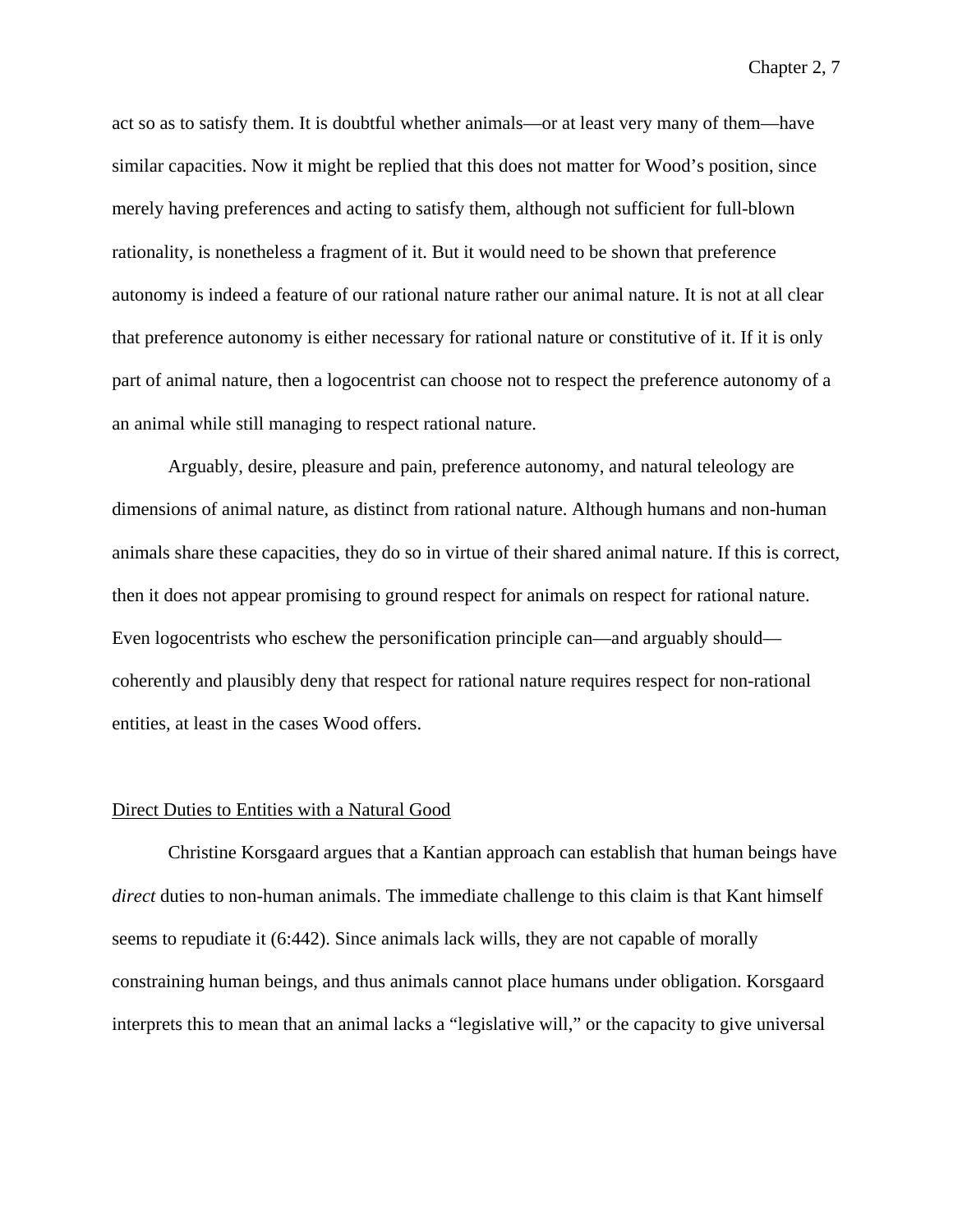laws to itself.<sup>[10](#page-61-0)</sup> Since Kant's universal law formulation of the categorical imperative commands one to act only on a maxim one could will as a universal law (4:402), the categorical imperative applies only to beings with the capacity to recognize and to endorse universal law as governing their own actions. This might explain why animals are incapable of morally constraining human beings, since they lack the capacity to legislate a universal law to govern the actions of humans. Korsgaard accepts that an animal does not have a legislative will and hence is not a moral *agent* to whom the categorical imperative applies—it would make no sense to offer moral praise or blame of an animal, for example. However, Korsgaard notes that it does not clearly follow that human beings lack obligations to animals. Although animals are not moral agents, they nonetheless might be moral patients. In other words, although animals do not owe duties to themselves or other entities, humans might still owe duties to animals, and this is view for which Korsgaard argues.

The argument for this position is complex. First, Korsgaard contends that Kant rejects "value realism," according to which "certain states of affairs or objects *just are* intrinsically valuable."<sup>[11](#page-61-1)</sup> Instead, Kant is committed to a constructivist point of view, which grounds value in human beings' rational capacity to value objects via their legislative wills.<sup>[12](#page-61-2)</sup> Accordingly, the value of any object has its source in some rational being, who "confers" that value on the object. This implies that non-human animals can have value only if it is conferred on them by human beings, since animals themselves lack the legislative wills to confer value on themselves. According to Korsgaard, this is why animals cannot obligate human beings. However, this does not rule out the possibility that human beings can themselves will laws that entail duties to

<span id="page-61-2"></span><span id="page-61-1"></span>

<span id="page-61-0"></span><sup>&</sup>lt;sup>10</sup> Korsgaard, "Fellow Creatures: Kantian Ethics and Our Duties to Animals," 87.<br><sup>11</sup> Ibid. <sup>12</sup> She writes that "value, as Kant sees it, is a human creation, made both possible and necessary by rationality." Ibid., 95.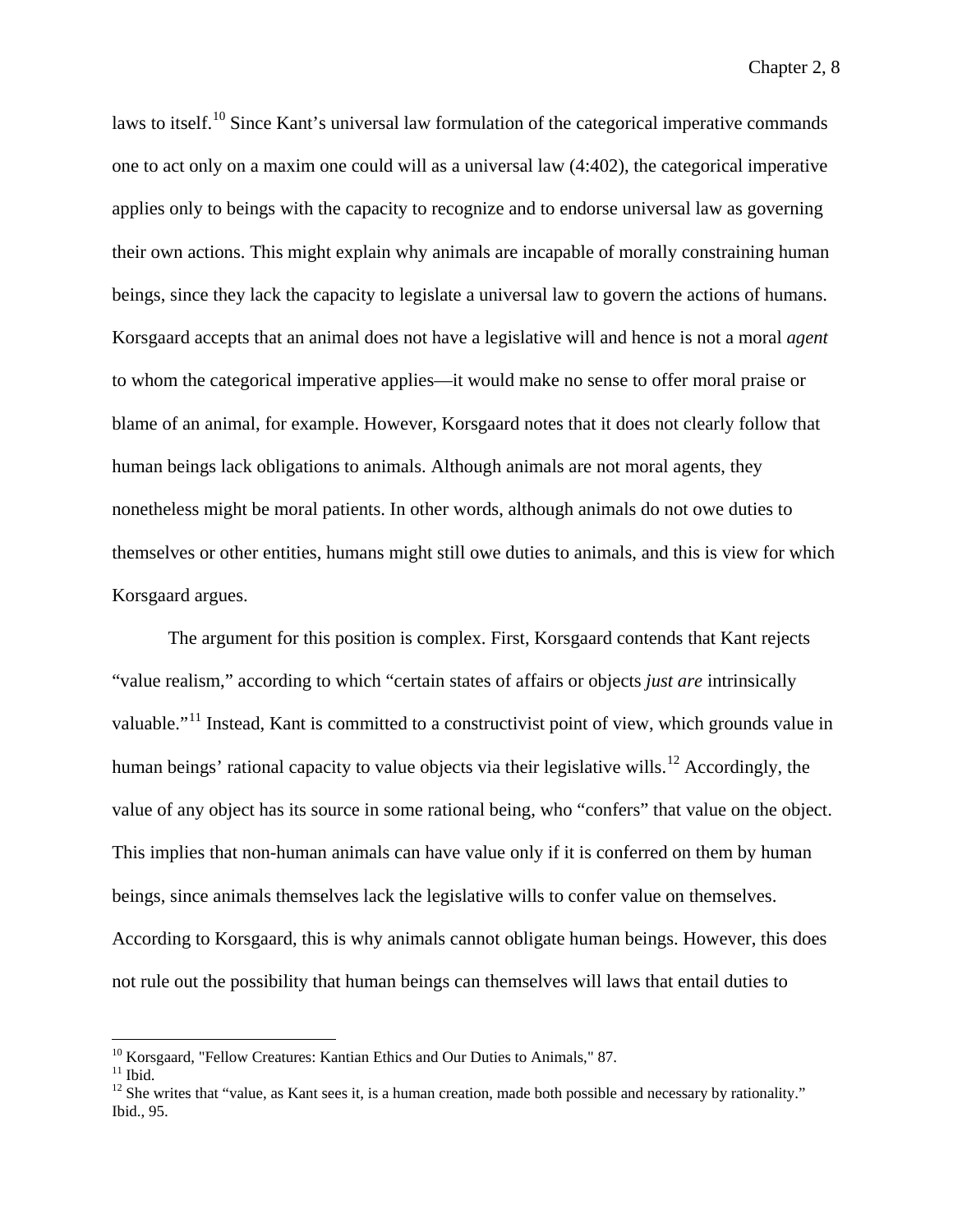animals, such that human beings are the source of laws that morally require humans to treat animals in certain ways. Of course, this would need to be demonstrated.<sup>[13](#page-62-0)</sup>

Next, Korsgaard appeals to Kant's formula of humanity version of the categorical imperative, which commands one to act such that he treats the humanity in himself and others always as an end and never merely as a means (4:429). Initially, it would seem hopeless to base duties to animals on this formulation, since it seems explicitly focused on humans. However, Korsgaard thinks that taking this formulation seriously involves conferring value on what she calls the "natural good" of both humans and animals. Korsgaard claims that an animal has the ability to experience and to pursue what is "naturally good or bad" for it, experiencing pleasure upon the satisfaction of its desires and displeasure or pain when its desires are thwarted. Thus an animal has "incentives" to act for the sake of its own good, where something is naturally good for an animal from its own perspective.<sup>[14](#page-62-1)</sup> If all this is correct, then animals have ends that they desire to achieve, and these ends constitute an animal's natural good. Importantly, Korsgaard thinks that humans also have a natural good in this sense, because we have an animal nature. As natural beings, both humans and non-human animals have incentives to achieve their ends by satisfying their needs or desires and by avoiding threats to their well-being. This is not to deny that the *content* of humans' natural good sometimes differs from that of non-human animals. Clearly, some of the particular ends and desires of human animals are unique to them—perhaps the desire to experience beauty, for example—just as the particular ends of animals of different species can differ from one another. Nonetheless, what all human and non-human animals have in common is that they have a natural good, whatever its particular content might be. Korsgaard

<span id="page-62-0"></span> $13$  As Korsgaard puts it, "The question, then, is whether we human beings ever find it necessary, on rational reflection, to will laws whose protection extends to the other animals." Korsgaard, "Fellow Creatures,"  $96$ .

<span id="page-62-1"></span><sup>&</sup>lt;sup>14</sup> In short, Korsgaard holds that "an animal is an organic system that matters to itself, for it pursues its own good for its own sake." Korsgaard, "Fellow Creatures: Kantian Ethics and Our Duties to Animals," 102-3.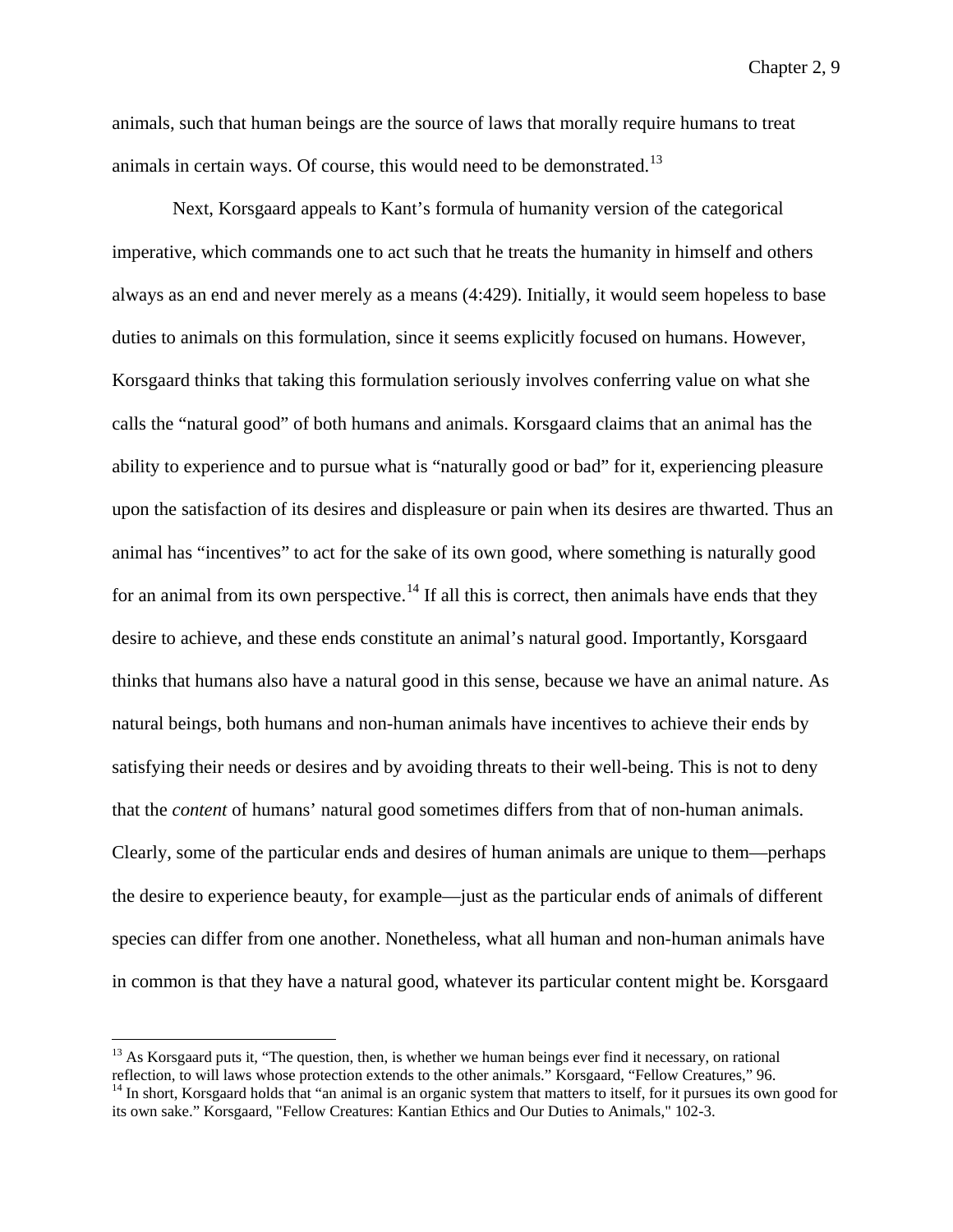admits that this fact does not by itself generate duties. Merely to recognize that animals, like humans, have incentives to achieve their ends is not sufficient to demonstrate that humans have any obligations to animals. Some further argument is needed to tie the natural good of animals to the legislative wills of human beings.

This is where the formula of humanity becomes important. According to Korsgaard, when a human being treats herself or another human as an end-in-itself, she not only confers value on her nature as an autonomous, rational agent—she also confers value on her animal nature, which includes her natural good. Although the enabling and necessary condition of conferring value on oneself is the legislative will that is part of one's autonomous nature, a target of this conferral is one's animal nature. This provides a basis for recognizing duties to animals. The formula of humanity directs human beings to treat themselves and other humans as ends-inthemselves. This requires conferring value on humans' animal nature and hence their natural good, which in turn generates duties to humans in virtue of their natural good, such as to promote their happiness by contributing to the satisfaction of their desires. But since non-human animals also have a natural good in the same sense humans do, we must likewise confer value on the natural good of animals, which likewise generates duties to them. Hence, human beings have direct duties to non-human animals.

There are a number of problems and challenges for Korsgaard's account. One objection simply would deny that humans' conferring value on their own natural requires conferring value on the natural good of animals. For example, one might admit with Korsgaard that the formula of humanity requires one to confer value on the animal nature and hence natural good of human beings, but only because this animal nature is tied to a rational nature. If this is correct, then a natural good deserves to have value conferred on it only if that natural good happens to belong to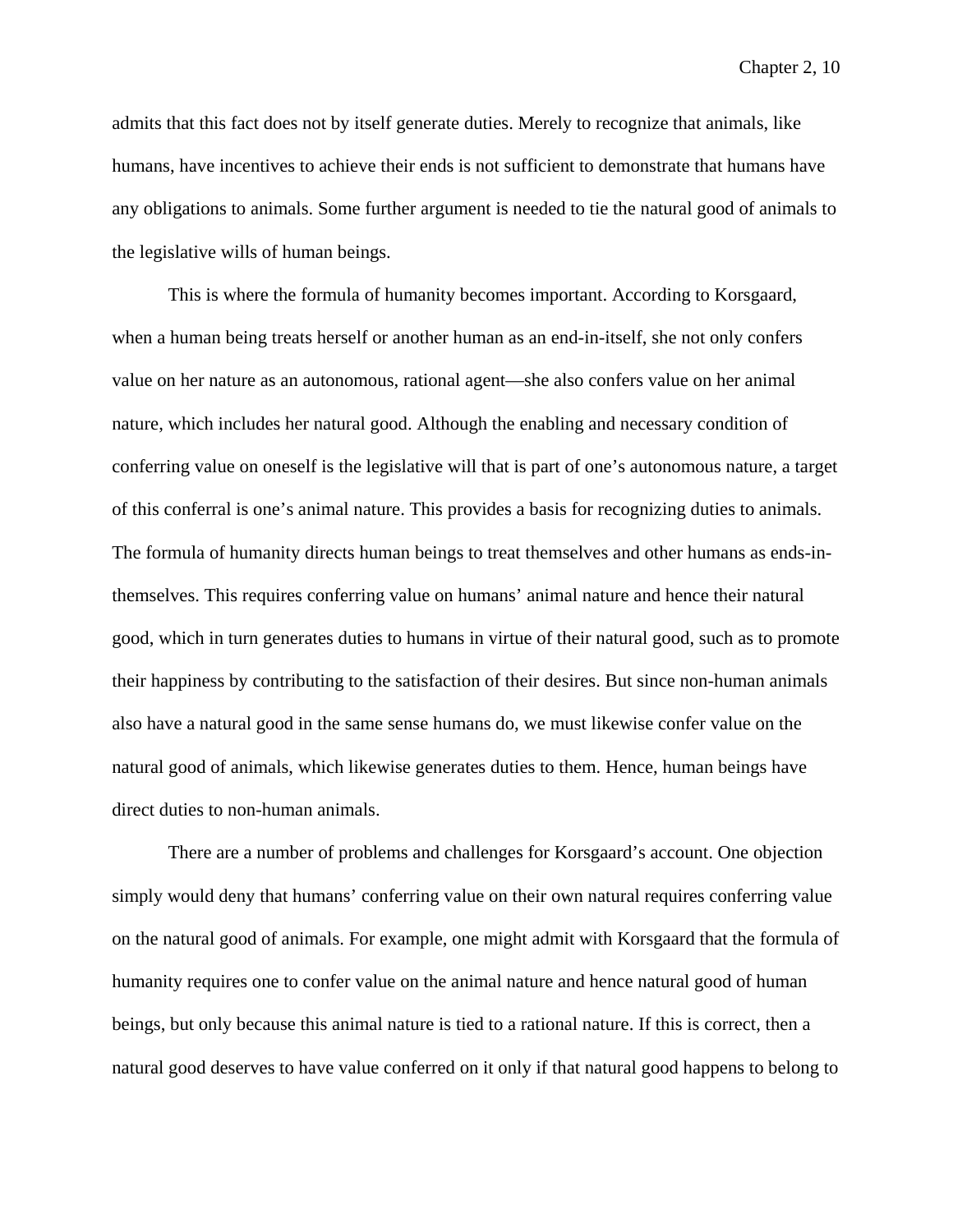a rational being. Accordingly, one could both accept the formula of humanity and confer value upon humans' natural good, yet quite consistently refrain from both conferring value on animals' natural good and recognizing any direct duties to animals.

Korsgaard addresses this objection, contending that someone who claims to confer value on his own natural good only because it is the natural good of a rational being is either lying or deceiving oneself. She asks us to imagine a white male who claims to value his own freedom only insofar as it is the freedom of a white male, denying that the freedom of other kinds of individual has any value. If this individual should later discover that he is really a black female perhaps, Korsgaard suggests, due to some genetic test—by consistency she must deny that her own freedom has any value. Korsgaard contends that such a denial would be either insincere or self-deceptive, indicating that the individual is really committed to valuing anyone's freedom. If sincere and honest with oneself, this individual would continue to value her own freedom, and this is supposed to show that the original conferral of value did not depend upon the supposed fact that one's freedom was tied to being a white male. The same is true for a human who claims to value the natural good of only human beings. It would take either dishonesty or self-deception to claim that one's own natural good would cease to have value if he were somehow deprived of his rationality, for example. This shows that the human in questions values not only the natural good of rational beings but also the natural good of non-rational animals, or so Korsgaard argues.[15](#page-64-0)

Yet it is not clear that valuing the natural good of only rational entities requires dishonesty or self-deception. After all, the formula of humanity requires one to respect the *humanity* of an individual as an end-in-itself. It is plausible to hold that this requires respecting the animal nature of human beings, since we are the kind of entity in which animal nature is

<span id="page-64-0"></span><sup>15</sup> Ibid., 104n66.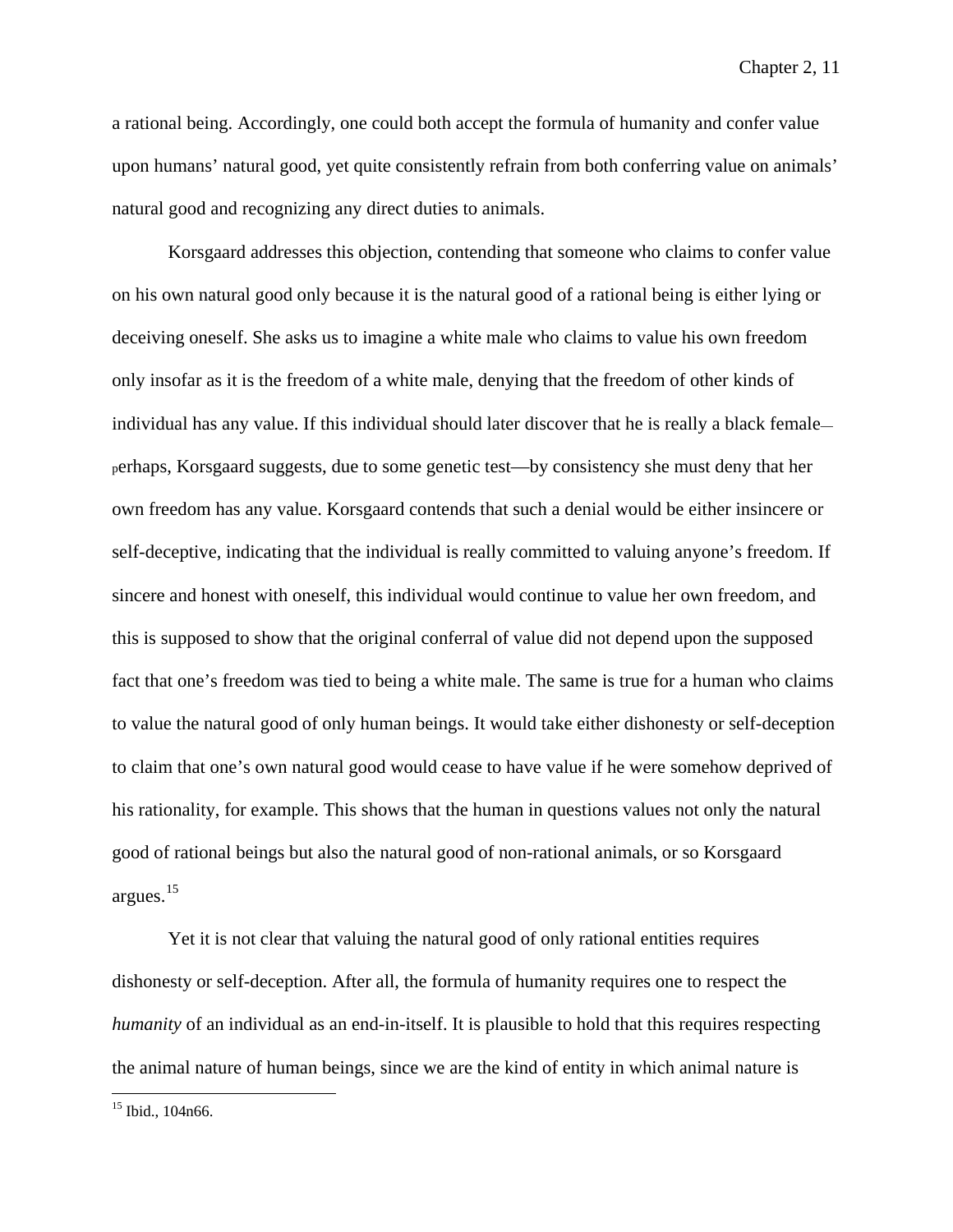linked with rational nature, and so failing to confer value on the natural good of a human can constitute a failure to respect the humanity of that individual. But this is not clearly the case with non-human animals, because an animal lacks the rationality and autonomy characteristic of humanity. Thus one can abstain from valuing an animal's natural good without thereby failing to treat *humanity* as an end-in-itself. Not conferring value on the natural good of some animal need be neither dishonest nor self-deceptive—rather, this might be perfectly in line with the formula of humanity.

Another potential problem with Korsgaard's approach is that it seems to sanction duties to many non-animal entities, including plants, inanimate natural entities, and human-made artifacts. If humans have duties to animals in virtue of the natural good that both share, then by consistency humans have duties to anything with which they share a natural good. But plants also share a natural good with humans. As Korsgaard notes, a plant is an entity whose function is to maintain itself. The natural good of a plant consists of achieving its end as a flourishing member of its species, which requires it to grow, acquire nourishment, and so on. Korsgaard allows that even inanimate entities have a natural good: "its natural good is whatever enables it to function at all and to function well."[16](#page-65-0) But if virtually all entities have a natural good in the sense that they can function well, and if Korsgaard's arguments goes through, then it seems that humans have direct duties to all entities. This would be very implausible, because it would include duties not only to trees and flowers but also to stones, cars, and refrigerators.

Korsgaard accepts that her argument might require recognizing direct duties to plants, inanimate entities, and artifacts, but she does not think this a *reductio* of her view.[17](#page-65-1) She appeals

<span id="page-65-1"></span><span id="page-65-0"></span><sup>&</sup>lt;sup>16</sup> Ibid., 102.<br><sup>17</sup> "Our moral values spring from reflective endorsement of the natural good we are inclined to pursue as animals, but that natural good in turn depends on the sort of good to which plants are oriented, and that in turn to the general,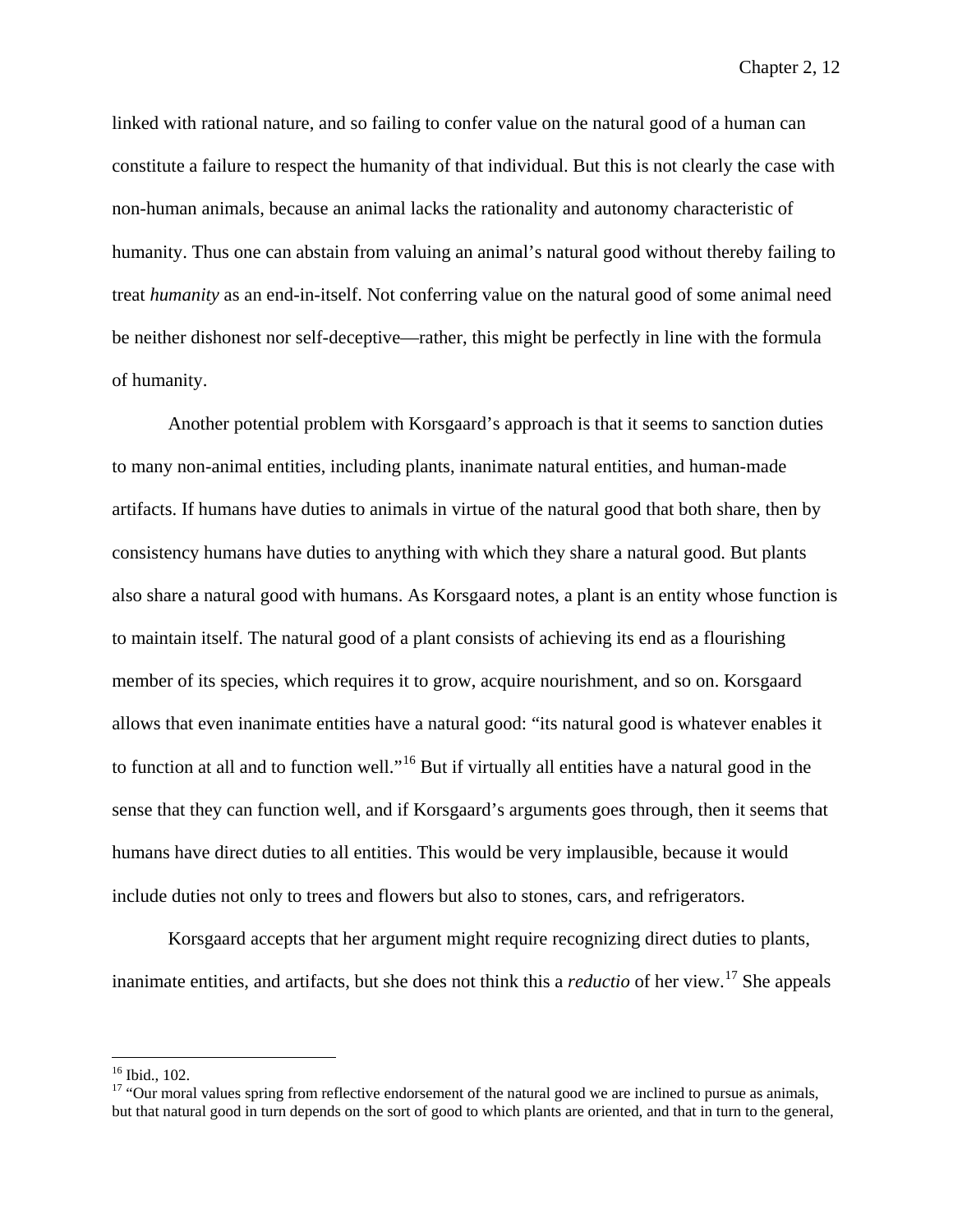to cases in which humans are inclined to respond normatively to plants and artifacts. On occasion we take the fact that a plant is dehydrated as a reason to provide it water, we view neglect of tools as inappropriate, and we wince when objects are needlessly broken. Although these normative responses could be explained as anthropomorphizing projections, they also could be explained as a recognition of duties that humans owe to these entities. Korsgaard's point is not to argue that humans do in fact have such duties to plants and artifacts, but rather that this position is not absurd and hence does not damage her argument if it turns out to entail this wide array of duties. However, taking duties to plants and artifacts seriously threatens to create problems. How are we to act when satisfying our obligations to a washing machine is apparently incompatible with satisfying our obligations to a human being? To address problems like this, Korsgaard expresses sympathy for the view that moral standing comes in degrees, such that duties to some kinds of entity might take precedence over duties to other kinds of entity. If this is true, however, then moral agents need guidelines for ranking our various duties, which Korsgaard does not provide. This makes it difficult to know whether and how a multitude of duties to humans, animals, plants, inanimate entities, and artifacts can be organized in a plausible fashion.

Extending the scope of duties to include various non-humans is also problematic insofar as it seems to yield genuine moral dilemmas, especially if it is thought that we have an obligation to treat all entities with natural goods as ends-in-themselves. Are humans permitted to destroy plant-life for food or building material? Doing so involves damaging the natural good of such organisms, but concern for the natural good of humans requires that they have food and shelter. In such cases, it seems impossible to respect both humans and plants as ends-in-themselves. Korsgaard simply bites the bullet on this issue: "For Kant believed that moral standards, like all

functional capacity for having a good. Why shouldn't we think that implicit in our endorsement of our own selfconcern is a concern for the good of anything that has a good?" Ibid., 106n69.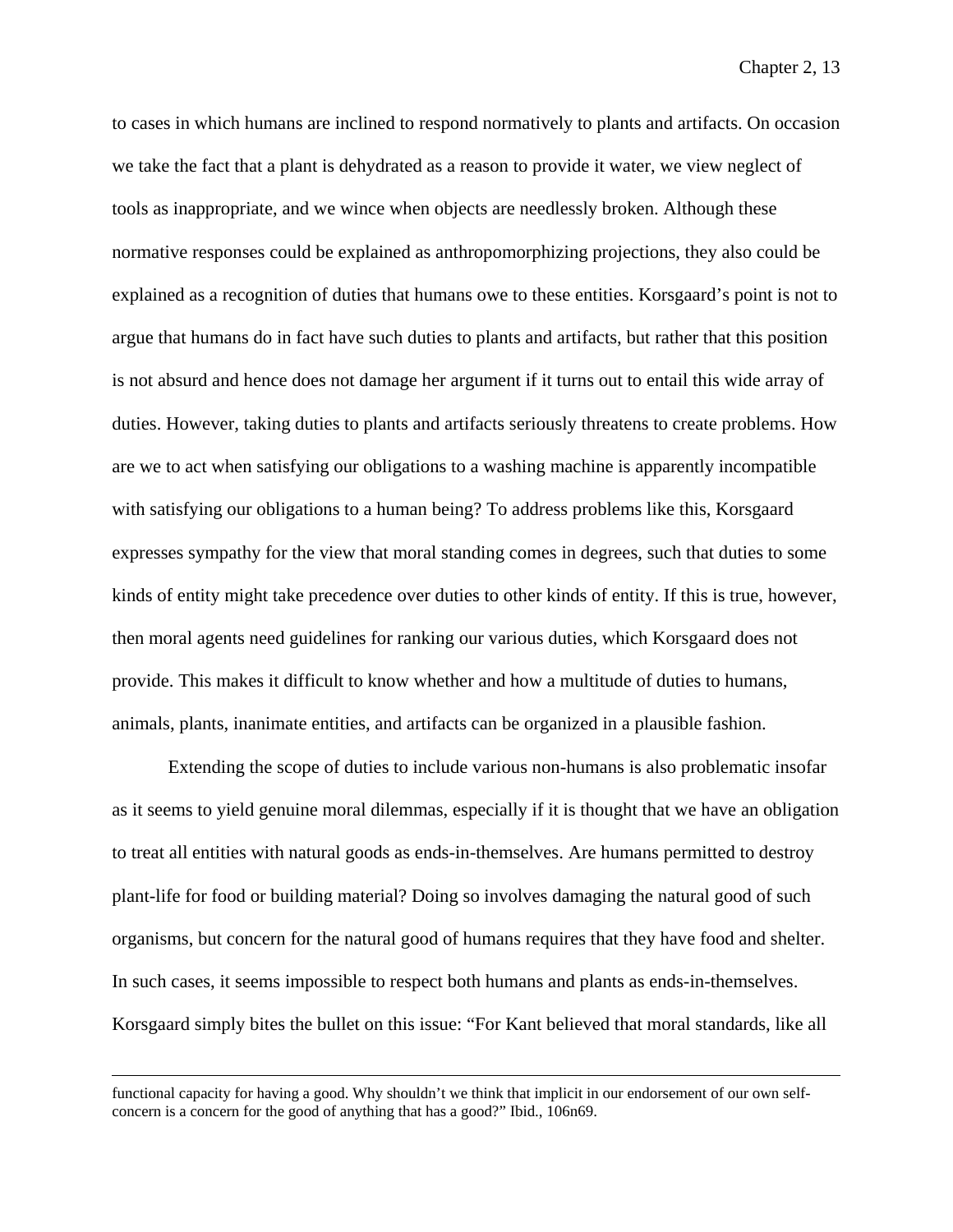rational standards, are essentially human standards, and there is no guarantee that the world will meet them, or make it possible for us to do so."<sup>[18](#page-67-0)</sup> Facts about the world might on occasion make it impossible to act as we ought. If so, then philosophers must reject the principle that "ought implies can," because this means that moral agents can have duties that it is impossible for them to satisfy.<sup>[19](#page-67-1)</sup> But this will strike many as very implausible.

There are three main difficulties with Korsgaard's account. First, it is not clear that conferring value on one's own natural good requires one to do so for the natural good of nonhuman animals as well. Second, it seems to follow from Korsgaard's argument that humans have duties to inanimate entities and human-made artifacts, which is implausible. Third, the account may entail far-reaching deontic conflict and perhaps genuine moral dilemmas. All else being equal, an account that avoids these difficulties would be preferable. Perhaps Wood and Korsgaard run into difficulties partly because they seek to ground direct moral consideration for non-human entities. We should consider whether an indirect duty account would fare better.

## Indirect Duties Regarding Animals

Onora O'Neill notes that Kant is committed to "the indispensable anthropocentric claim that we are agents, to whom moral demands, indeed categorical imperatives, can be addressed."<sup>[20](#page-67-2)</sup> Humans are morally distinctive because, unlike other animals, we are agents and thus subject to moral obligations determining how we ought to act. O'Neill claims that the view that humans are distinctive in this way is shared by virtually all moral theories, because there must be moral

<span id="page-67-0"></span> <sup>18</sup> Ibid., 108.

<span id="page-67-1"></span> $19$  To resolve the problem of conflicting duties, Paul Taylor suggests several "priority principles" that can adjudicate conflicts between different entities' goods. However, these principles risk being arbitrary, since it is not clear what justifies these principles in the first place. See Taylor, *Respect for Nature: A Theory of Environmental Ethics*: 263- 307.

<span id="page-67-2"></span><sup>20</sup> Onora O'Neill, "Necessary Anthropocentrism and Contingent Speciesism," *Aristotelian Society Supplementary Volume* 72, no. 1 (1998): 217.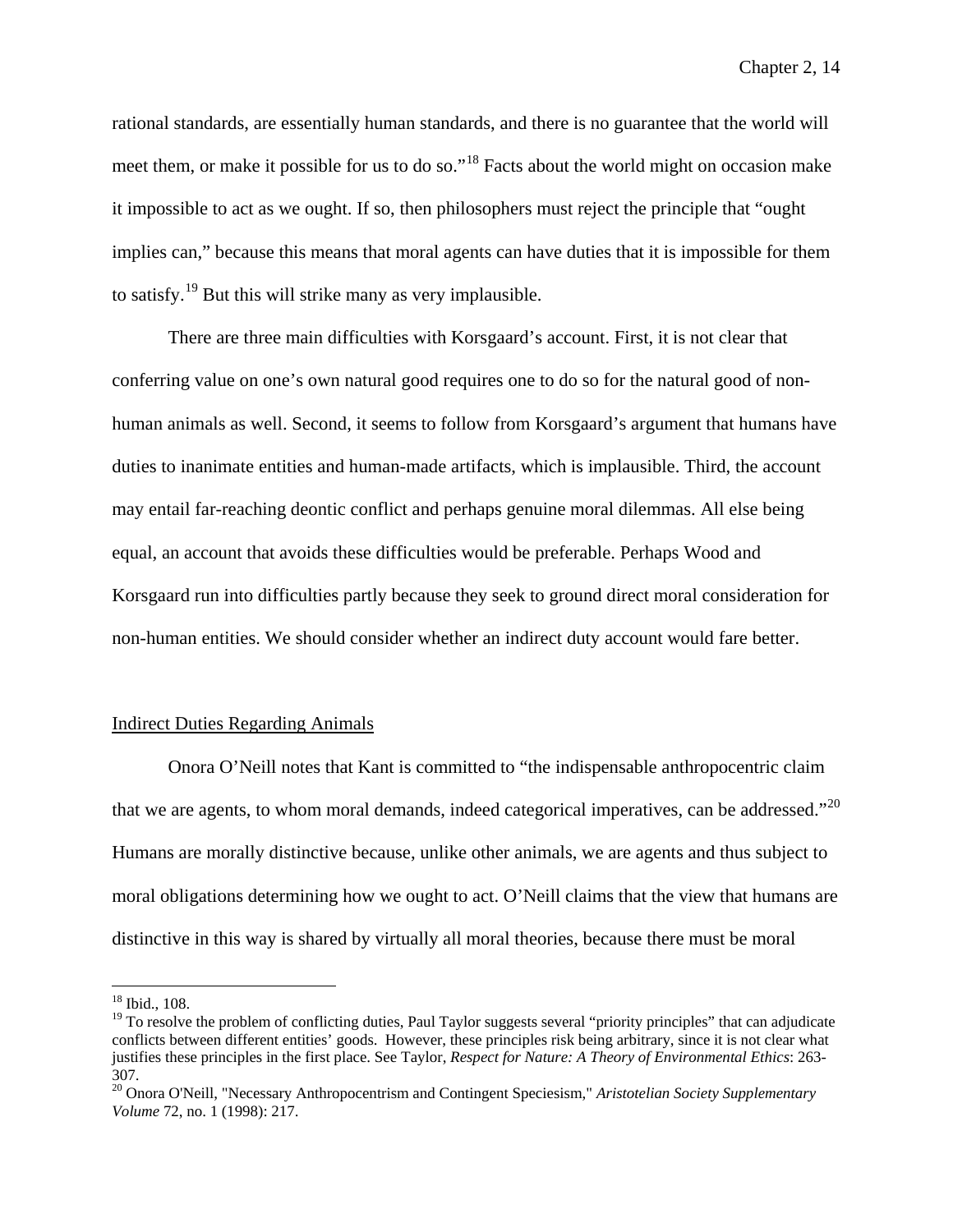agents if there are any moral obligations, yet there is little reason to suppose that non-humans are subject to moral obligations. Nonetheless, accepting such an "anthropocentric" position need not entail speciesism, or discrimination against non-humans merely on the basis of their species-membership.<sup>[21](#page-68-0)</sup> Instead, one could accept that humans are the sole moral agents of which we know while holding that animals, plants, or other natural objects are moral patients that deserve some kind of moral consideration, despite the fact that they are not moral agents.

However, Kant himself evidently accepts the view that only rational nature has "absolute and unconditional worth," thus yielding a logocentric position.<sup>[22](#page-68-1)</sup> Further, Kant has a "demanding view" of what counts as rational nature, "which he sees as a natural being with ability to act freely and to reason."[23](#page-68-2) Given Kant's logocentrism, and given this demanding view of what counts as a rational entity, it is difficult to see how a Kantian approach could sanction direct duties to non-human entities. Since non-humans are not rational beings in the required sense, they lack the unconditional worth that is the basis of humans' direct duties to one another. At best, this makes it extremely difficult to show that non-human nature has rights or that they are ends-in-themselves, as many environmental ethicists and animal ethicists maintain.

O'Neill argues that Kant's position nonetheless puts powerful checks on speciesism, because it sanctions a concern for the welfare of non-human animals. Appealing to Kant's argument in §17 of the *Doctrine of Virtue*, O'Neill claims that humans have an indirect duty regarding non-human animals, because being concerned about the welfare of animals enhances one's own moral perfection. To the potential objection that this account is insufficient because it does not recognize the moral standing of animals, O'Neill replies that the burden of proof is on

<span id="page-68-0"></span> <sup>21</sup> Elsewhere, O'Neill defines speciesism as the "*unjustified* preference for the human species," which "accords humans moral standing, but unjustifiably accords animals of other species no, or only lesser, standing." —<br>"Environmental values, anthropocentrism and speciesism," *Environmental Values* 6, no. 2 (1997): 128-9.

<span id="page-68-2"></span><span id="page-68-1"></span><sup>&</sup>lt;sup>22</sup> ——, "Necessary Anthropocentrism and Contingent Speciesism," 218.<br><sup>23</sup> Ibid., 214.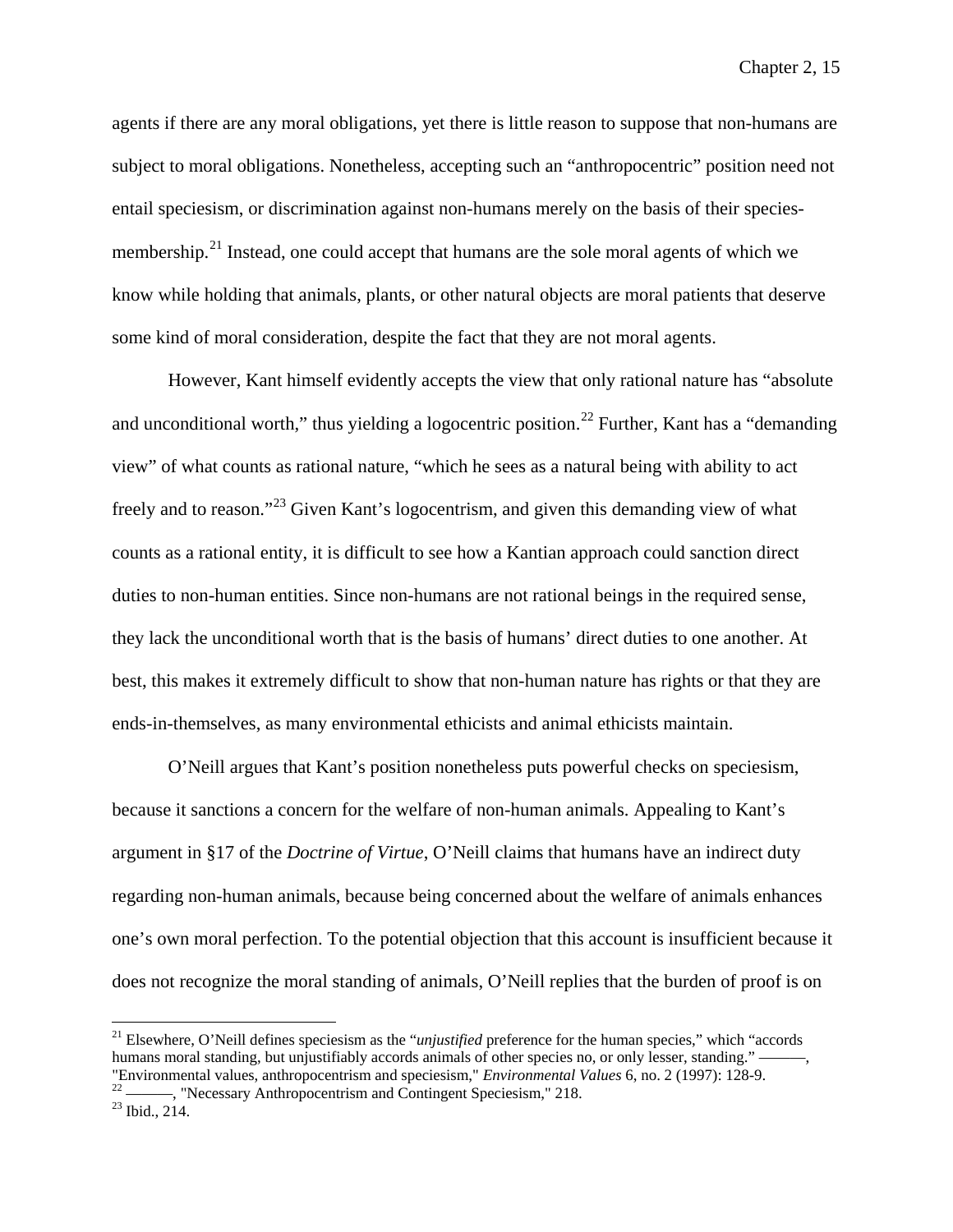proponents of the moral standing of animals to offer a convincing argument that human moral agents have direct duties to animals, which she suggests is a notoriously difficult task. Proponents of moral consideration for animals often appeal to analogies between humans and animals. Such arguments typically claim that since humans are granted moral consideration, and since animals are like humans in certain relevant respects, animals should be granted moral consideration as well. Wood's arguments are examples of this: since the fragments or traces of rationality possessed by non-rational nature are analogous to the rational nature of humans, and since humans deserve respect in virtue of their rationality, non-human entities exhibiting fragments of rationality likewise deserve respect. This is also the strategy of Peter Singer, who holds that we grant moral consideration to humans on the basis of their having interests, and so we should extend such consideration to any being with interests. Many animals are sentient and thus, like humans, have interests in experiencing pleasure and avoiding pain, and so they deserve moral consideration as well.<sup>[24](#page-69-0)</sup>

According to O'Neill, the problem with such arguments is that the alleged analogies between humans and animals fail to hold in some respects and begin to fade in others. When this happens, those who appeal to such analogies eventually must adopt something like Kant's indirect duties regarding nature for those entities that are, at best, only distantly analogous to humans: "As analogies with humans weaken, as sentience rather than fragments of rationality are viewed as the analogous feature, as sentience itself fades or takes forms remote from human sentience, it is likely that non-Kantian approaches to moral concern for non-human animals will also have to regard certain duties to non-human animals as indirect duties."[25](#page-69-1) The point here is that non-Kantians who rely on human-animal analogies are no better off than Kantians when it

<span id="page-69-1"></span><span id="page-69-0"></span><sup>&</sup>lt;sup>24</sup> Singer, *Animal Liberation*.<br><sup>25</sup> O'Neill, "Necessary Anthropocentrism and Contingent Speciesism," 225.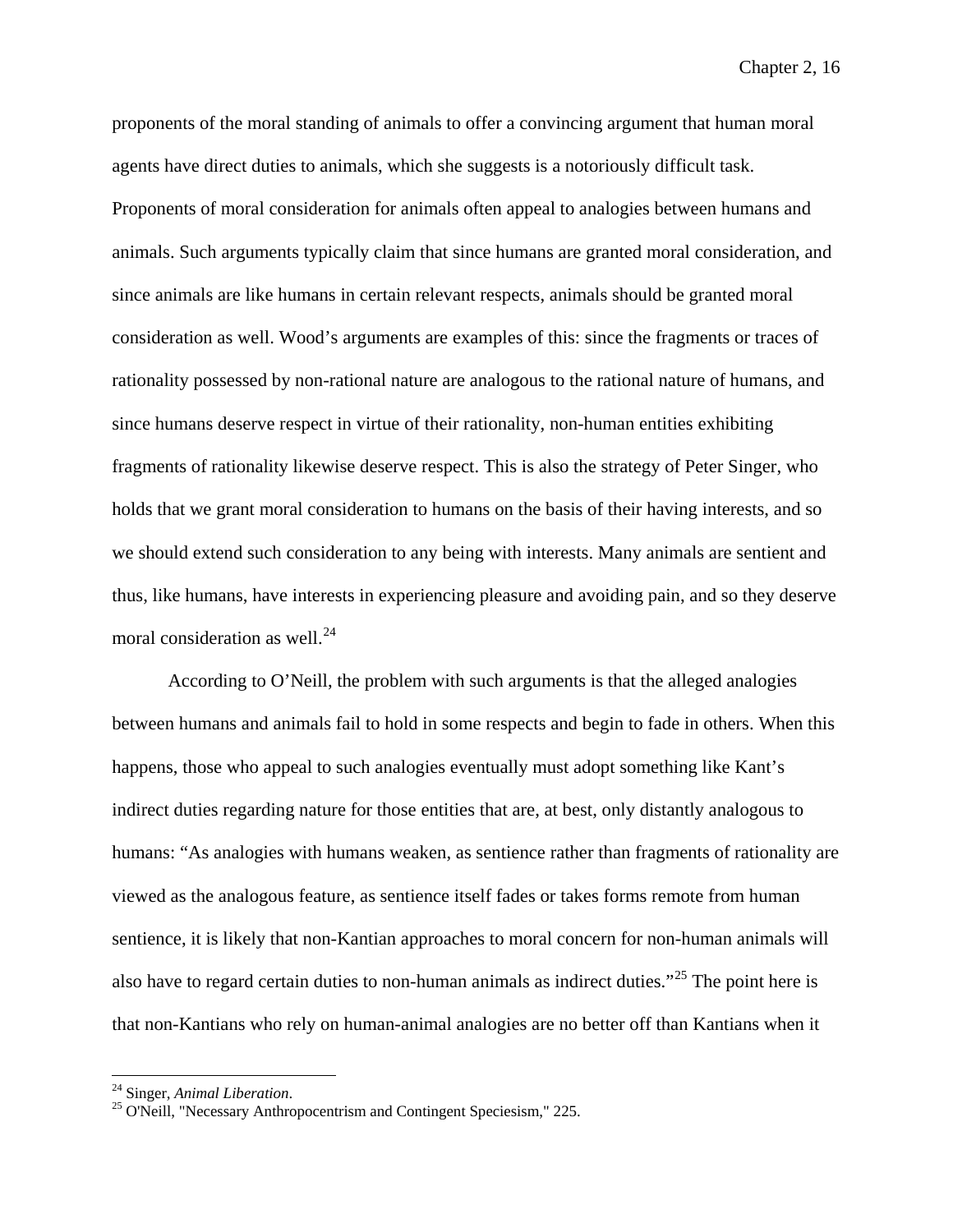comes to avoiding appeals to indirect duties regarding non-humans. At some point, even non-Kantians must either deny that entities unlike humans deserve moral consideration, or they must justify concern for animals in terms of some indirect duty.

Fortunately, a Kantian indirect duty approach need not be inimical to genuine concern for animal welfare. Indeed, the Kantian approach might be even more amenable to an environmental ethic than an approach based on animal rights: "An emphasis on animal rights is in effect an emphasis on a form of individualism that is not restricted to humans, and is not always hospitable to broader ethical claims about action that affects the environment."<sup>[26](#page-70-0)</sup> O'Neill cites conflicts between the alleged rights of animals and preservation of species, habitats, or biodiversity. For example, preserving some particular species might require killing or harming individual members of predatory or non-native species that threaten the first species. But if these individual animals have moral rights, then it becomes very difficult to justify harming and killing individual animals, since doing so is a *prima facie* violation of their rights. By not attributing rights to animals in the first place, the Kantian approach avoids this difficulty. Nonetheless, our indirect duties regarding animals and our direct duties to humans provide us good moral reason to work for "clean waters, fertile soils, non-polluting technologies and stable habitats for human and non-human animals, as well as preserving biodiversity."<sup>[27](#page-70-1)</sup> One reason for this is that a healthy environment is closely tied to human well-being. For example, insofar as excessive pollution, unsafe food, and lack of potable water are threats to human happiness, and insofar as humans have a duty to promote the happiness of others, we have good moral reason to preserve the environment so as to avoid these threats, thus generating indirect duties regarding non-human nature.

<span id="page-70-1"></span><span id="page-70-0"></span> $\frac{26}{27}$  Ibid., 226.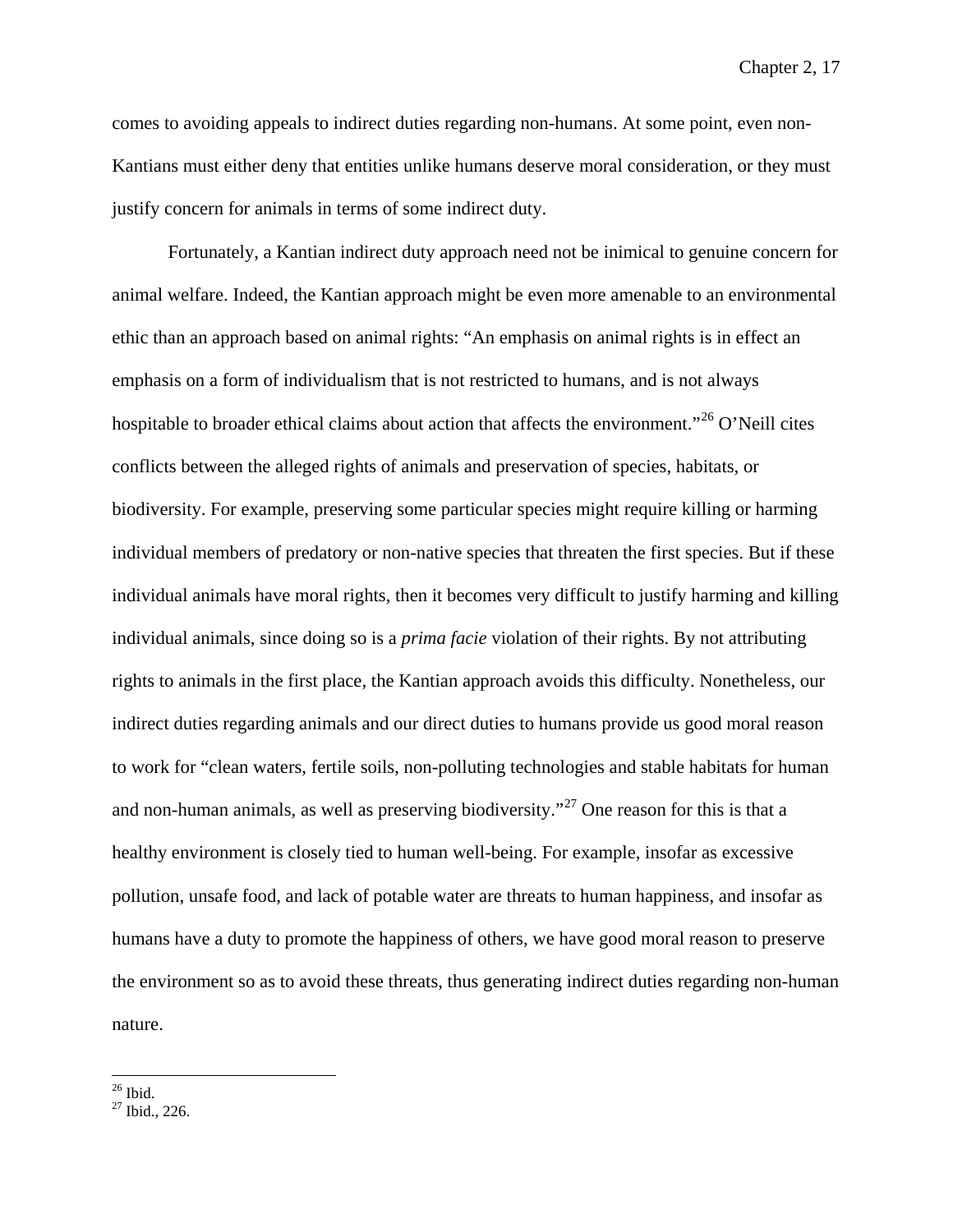While O'Neill's account is promising, it requires further development. In particular, it is missing a detailed explanation of how a concern for animals contributes to a human's moral perfection. Her account thus invites at least three major questions. First, is a concern for animal welfare obligatory or only supererogatory? Even granting that concern for animals is morally praiseworthy, we need to know whether lack of such concern is morally blameworthy. An answer to this question would partly determine how demanding indirect duties regarding animals are. Are we obligated, for example, to alleviate animal suffering in certain cases, or is doing so merely meritorious insofar as it constitutes a way of increasing one's own moral perfection? Second, does one's duty to moral perfection entail duties regarding animals only, or does it also entail duties regarding plants and perhaps other natural entities? A Kantian environmental ethic must be clear on this point, because it determines what kind of consideration (if any) is deserved by non-animal aspects of non-human nature, such as individual flora, species, ecosystems, and non-organic entities. Third, why does concern for animals promote one's own moral perfection? If animals lack the unconditional worth that comes only from having a rational nature, then it is not obvious why a concern for animal welfare is at all relevant for one's status as a moral being. Some argument is needed to establish a connection between the duty to moral perfection and one's treatment of animals.

#### Perfect and Imperfect Duties Regarding Animals

Lara Denis is one of the few readers of Kant to hold that his account of indirect duties regarding non-rational nature grounds strong moral requirements for how one ought to treat nonhuman natural entities. Denis thinks there are three general reasons why Kant's position entails this. First, she notes that "certain *emotional predispositions*" or sentiments, such as sympathy,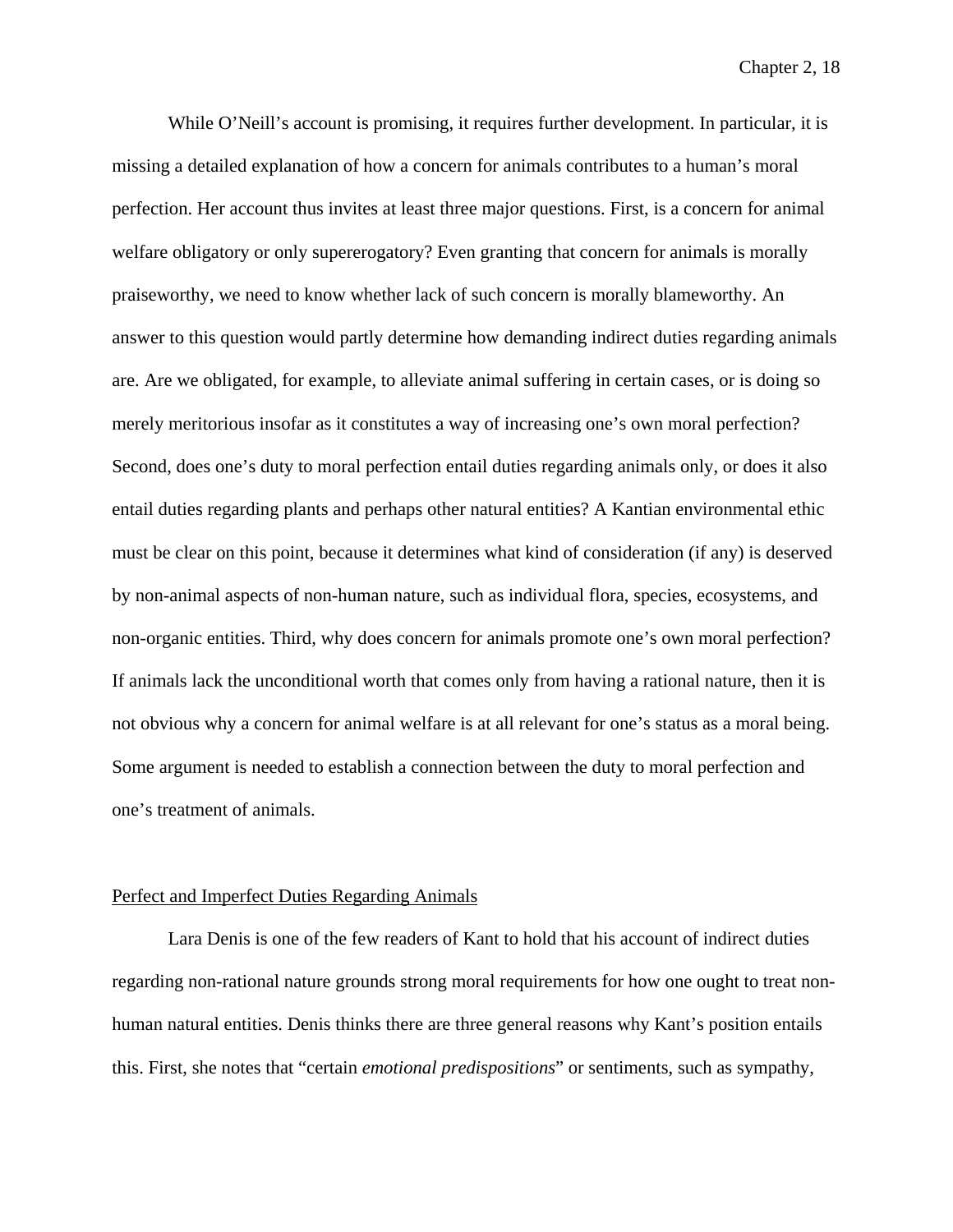are "useful" insofar as they can motivate humans to perform right actions "even when they lack the moral strength to do so."<sup>[28](#page-72-0)</sup> Further, such emotional predispositions contribute to a human being's perfection as both an animal and rational being. Second, there are important analogies between humans and non-human animals, most notably that both have an animal nature driving them toward self-preservation, pro-creation, and community with other of their kind. Third, one's treatment of non-human animals "both affects and reflects our morally relevant emotional dispositions."<sup>[29](#page-72-1)</sup>

As Denis interprets Kant, some of the duties human beings have vis-à-vis animals are grounded "perfect" duties humans have to themselves as animal and moral beings. As I shall discuss at some length in the subsequent chapter, a perfect duty specifies some kind of action we ought or ought not to perform. It is usually a proscription against some course of action, such as lying or suicide. Perfect duties to oneself as an animal and moral being require one both to acknowledge the value of one's animal nature as an indispensable basis of one's rational nature and to preserve that animal nature, particularly those dimensions of one's animal nature that directly support being moral.<sup>[30](#page-72-2)</sup> A human's emotional predispositions or sentiments are part of her animal nature. Moreover, some of these sentiments, such as love and sympathy, are morally useful insofar as they support the performance of morally right actions. According to Denis, cruel treatment of animals tends to weaken morally useful sentiments and thus "constitutes a risk to a morally valuable aspect of our animal nature."<sup>[31](#page-72-3)</sup> Accordingly, cruel treatment of animals is a *prima facie* violation of one's perfect duties to oneself as an animal and moral being. In other

<span id="page-72-0"></span> <sup>28</sup> Lara Denis, "Kant's Conception of Duties Regarding Animals: Reconstruction and Reconsideration," *History of Philosophy Quarterly* 17, no. 4 (2000): 406.<br><sup>29</sup> Ibid., 407.

<span id="page-72-3"></span><span id="page-72-2"></span><span id="page-72-1"></span> $30$  "Respect for ourselves [as animal and moral beings] requires that we maintain the health of our animal nature most obviously with regard to the aspects of it that are of direct moral use." Ibid., 409. <sup>31</sup> Ibid., 409.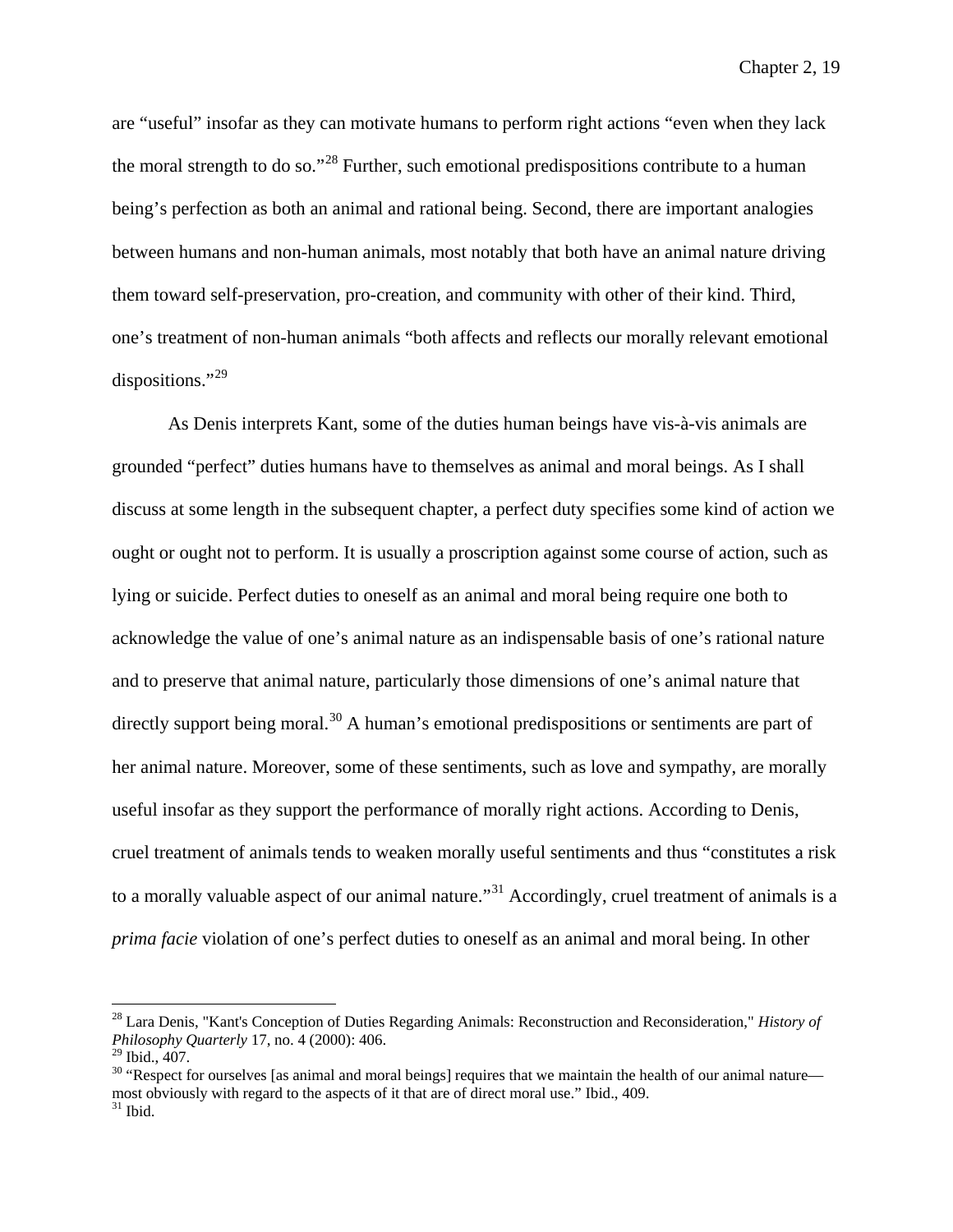words, one's duty to oneself to respect morally useful features of her animal nature implies a duty regarding animals, namely that they ought not to be treated in ways that threaten one's morally useful sentiments.

Denis argues that other duties regarding animals arise from "imperfect" duties a human being has both to other human beings and to oneself. Unlike a perfect duty, an imperfect duty specifies some maxim that we ought to adopt, but it does not specify specific actions that we ought or ought not to perform. First, one's imperfect duties to other humans—so-called duties of love—include beneficence, gratitude, and sympathy (6:452-8). Denis holds that these imperfect duties further imply a duty to cultivate sentiments that support the performance of these duties. She argues that imperfect duties to others require humans to cultivate the virtues of sympathy, gratitude, and beneficence while avoiding the corresponding vices that run contrary to these duties, namely envy, ingratitude, and malice. Second, one has imperfect duties to oneself to increase one's own natural and moral perfection. One can satisfy these imperfect duties to promote one's own natural and moral perfection by cultivating emotional predispositions or sentiments that support the performance of morally right actions. Such imperfect duties prohibit us from acting in ways that instantiate vices opposed to these imperfect duties. Accordingly, humans have an indirect duty not to treat animals in ways that instantiate such vices, which plausibly yields a prohibition on animal cruelty.

These considerations, according to Denis, have a number of significant implications for how humans may treat animals. First, one can fulfill one's imperfect duties to others (i.e., duties of love) by interacting with non-human animals in ways that foster virtues that are supportive of those duties. One might do this by being kind to animals that have been of service to her (see 6:443) or by reducing animal suffering. However, as Denis notes, this consideration establishes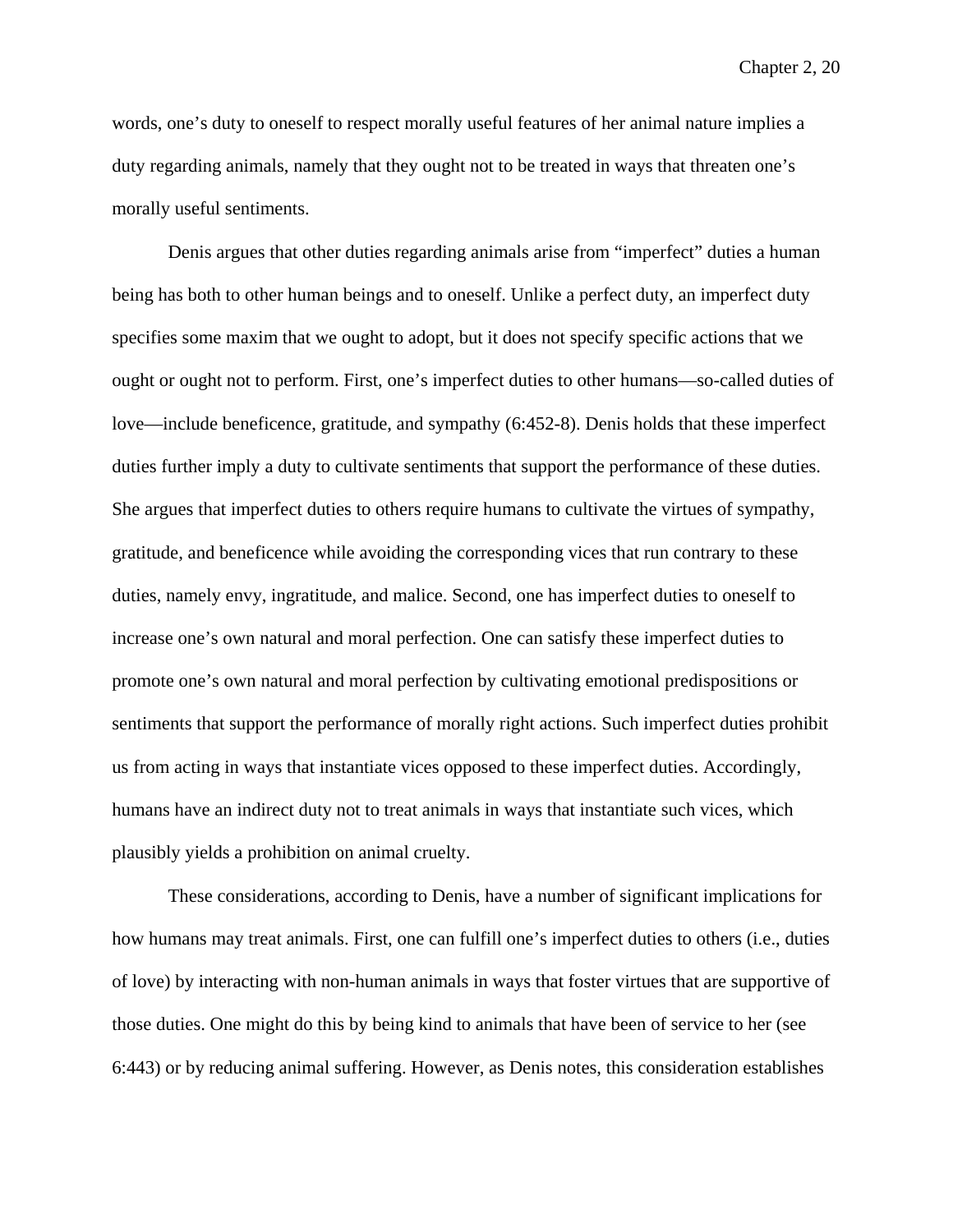only that interacting with animals is merely one way of cultivating virtues supportive of fulfilling duties of love. Presumably, it is also possible to cultivate these virtues by interacting solely with humans while disregarding animals. Nonetheless, Denis argues that there are three kinds of case in which humans have good moral reason to attend to non-human animals. First, doing so signals a commitment to cultivating virtue in oneself. If one could conveniently ease the suffering of some animal but chooses not to do so, it is questionable whether one is committed to the morally required end of human happiness. Second, a human who is serious about his imperfect duties to himself and others is not satisfied with performing the "moral minimum" but instead seeks, as Kant says, to widen her "field for the practice of virtue" (see 6:390).<sup>[32](#page-74-0)</sup> Accordingly, a morally good person would not disregard animal suffering as a matter of course. Third, a person who interacts with both humans and non-human animals might better cultivate morally useful sentiments than a person who interacts with humans alone.

As for the second implication for how humans may treat animals, Denis holds that one's perfect duties to oneself as an animal and moral being entail that " it is *prima facie* wrong to treat animals in any way that involves hard-heartedness toward animality and so that opposes and may weaken our disposition to love."<sup>[33](#page-74-1)</sup> Violation of this duty not only involves a failure to cultivate morally useful sentiments but also damages that constitute our moral perfection and "moral health" (see 6:419). This entails indirect duties regarding animals, which duties require us not to treat animals in ways that "disregard" or fail to respect our animal or moral nature.

This raises two questions. First, what ways of treating animals oppose or threaten humans' morally useful sentiments? Second, what countervailing considerations (if any) could justify treating animals in ways that threaten humans' morally useful dispositions? As for the

<span id="page-74-1"></span><span id="page-74-0"></span> $\frac{32}{33}$  Ibid., 411.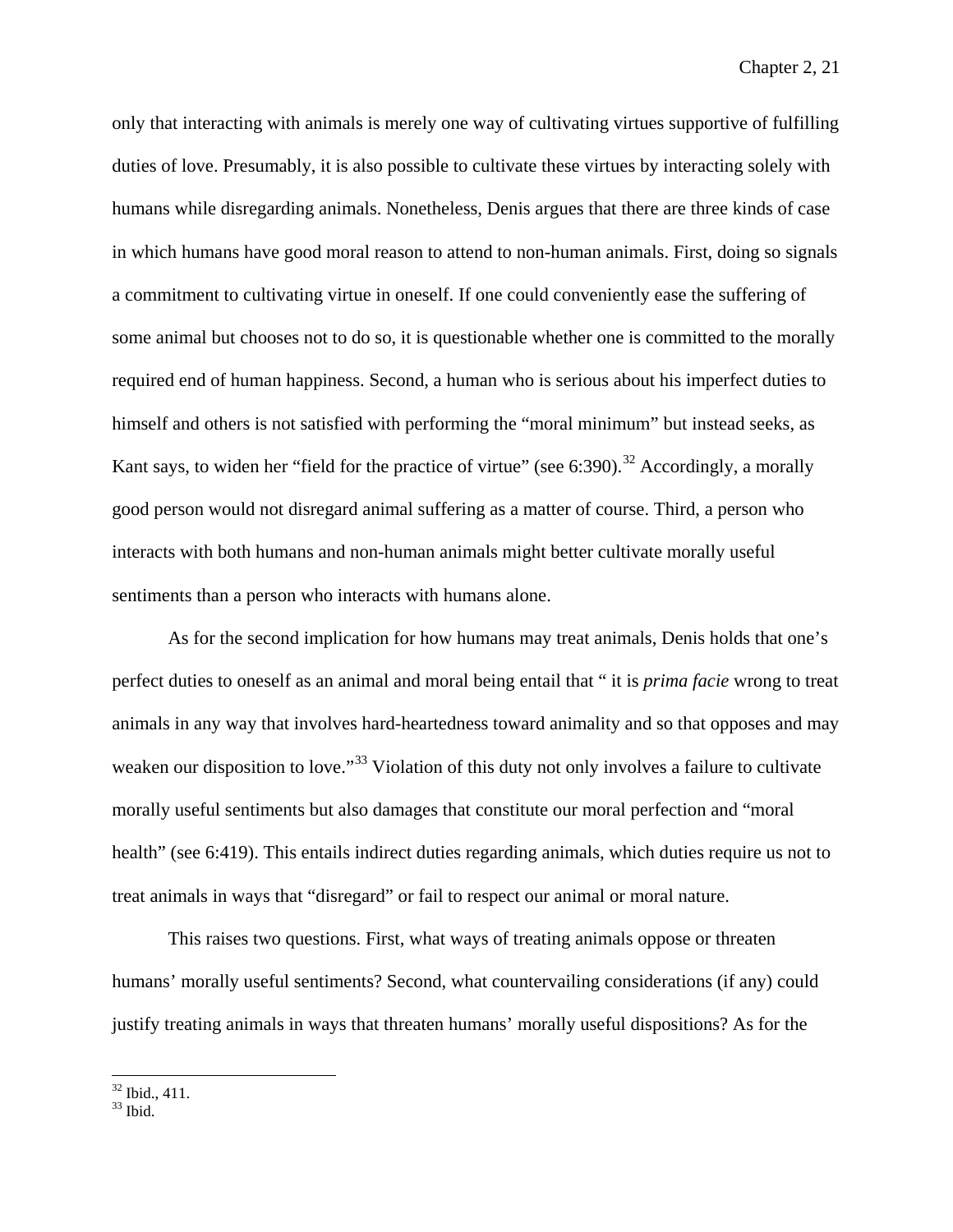first question, judging from Kant's own accounts of duties regarding animals (see 6: 443, 27: 459-60, 27:710), Denis concludes that "subjecting or abandoning an animal to pain, damage, or destruction" and observing others treat animals in this way involve violence and cruelty and thus cause an erosion of morally useful sentiments, such as sympathy and love.<sup>[34](#page-75-0)</sup> Accordingly, such actions are prima facie wrong and ought not to be performed *unless* there is some countervailing reason for such actions that justifies them. Denis thinks that Kant's account permits using animals to provide services and some products, such as eggs or wool, provided that these animals are not harmed or killed in the process.

As for the second question, Denis holds that some treatment of animals that is *prima facie* wrong does not violate one's duty to oneself as an animal and moral being and thus is morally justified. Somewhat oddly, she says that this second question "amounts to, what sorts of maxims of cruelty do not show disrespect for one's rational nature?"[35](#page-75-1) This implies that cruelty to animals that weakens one's morally useful sentiments can be permissible, provided that it does not violate one's perfect duty to oneself as an animal and moral being (nor, presumably, one's imperfect duties to oneself and others). Denis maintains that such cruelty is not justified if it diminishes morally useful sentiments for the sake of "trivial ends"—such as performing painful experiments on animals solely to satisfy one's intellectual curiosity—but she holds that it is justified in certain cases—such as, perhaps, killing animals for meat if no other means of nutrition is available. Importantly, fulfilling one's duties might require one to engage in actions that dull one's morally useful sentiments, as in the case of a doctor whose work saving human lives accustoms her to suffering and death. In such cases, Denis argues, it is morally permissible to act in ways that weaken one's morally useful sentiments.

<span id="page-75-1"></span><span id="page-75-0"></span> $35 \text{ Ibid.}$ <br> $35 \text{ Ibid.} 414.$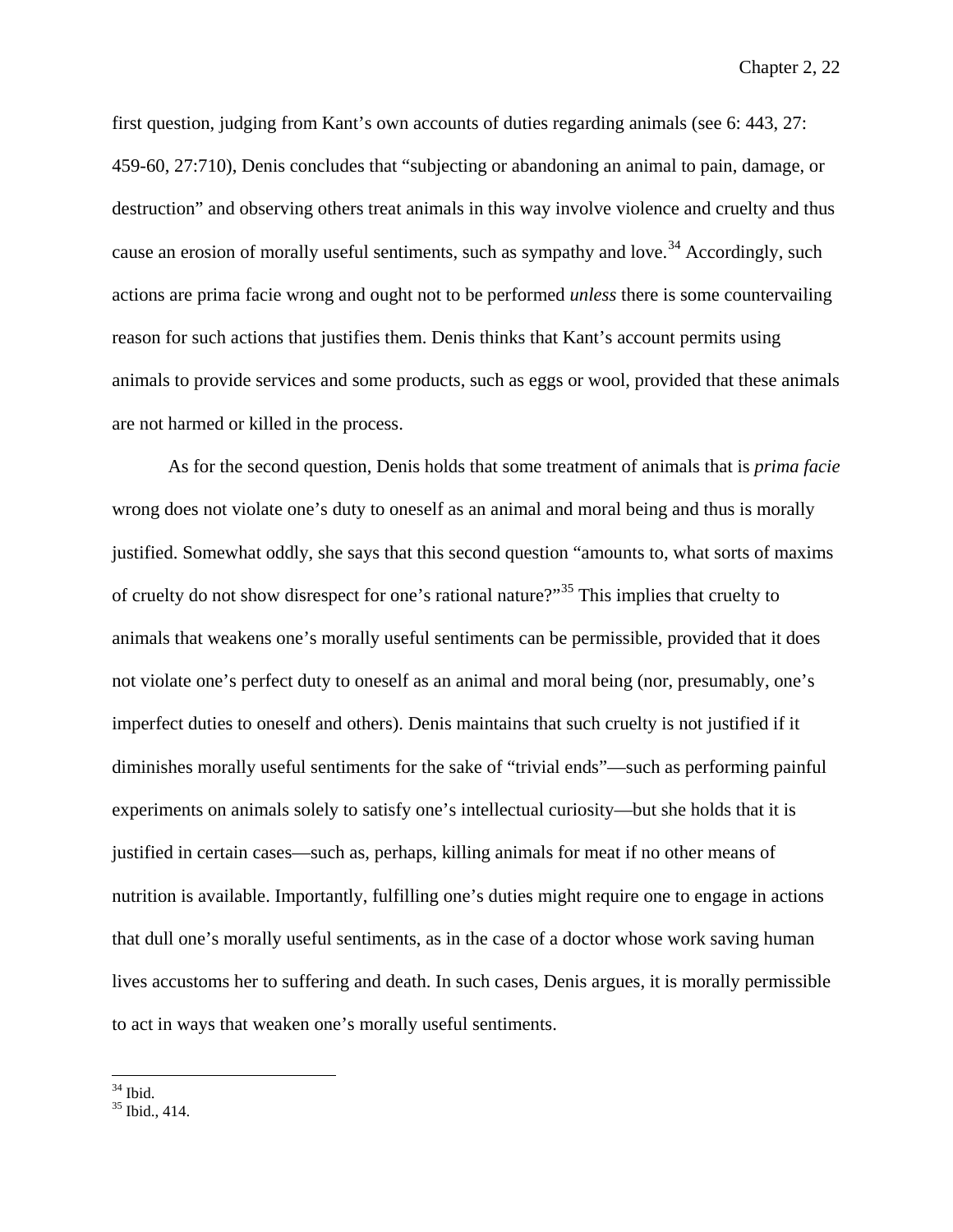Yet there are some potential problems for Denis' account. First, it seems very unlikely that Kant's position can countenance *perfect* duties regarding animals. According to Denis, there is good reason to treat some duties regarding animals as perfect, because some duties regarding animals are obligations to maintain perfections of one's nature—such as morally useful sentiments—that one already possesses rather than obligations to acquire new perfections. Since some actions regarding animals—say, torturing kittens for amusement—erode or damage one's morally useful sentiments, Denis thinks that they are morally proscribed, and this proscriptive dimension suggests that duties regarding animals are enjoined by perfect rather than imperfect duties. However, not all moral proscriptions need to be tied to perfect duties. Imperfect duties can entail proscriptions of certain kinds of action, such as those the performance of which would constitute a violation of an obligatory maxim that the imperfect duty prescribes. For example, one imperfect duty requires one to adopt a maxim whereby one strives to promote the happiness of others. Although imperfect, this duty plausibly is taken to proscribe actions that are *incompatible* with the adoption of this maxim, such as actions that actively inhibit the happiness of others. One need not posit some perfect duty in order to account for this proscription, since any action that actively inhibits the happiness of others would be incompatible with the maxim that the imperfect duty in question obligates us to adopt, and so the action would be impermissible since it constitutes a violation of that duty. Hence, although Kant holds that certain actions affecting animals are prohibited, it does not automatically follow some duties regarding animals arise from perfect duties. In order to establish perfect duties regarding animals, Denis would need to offer some further argument.

Second, it is questionable whether imperfect duties to other humans can plausibly ground duties regarding animals, as Denis holds. She argues that one can fulfill one's imperfect duties of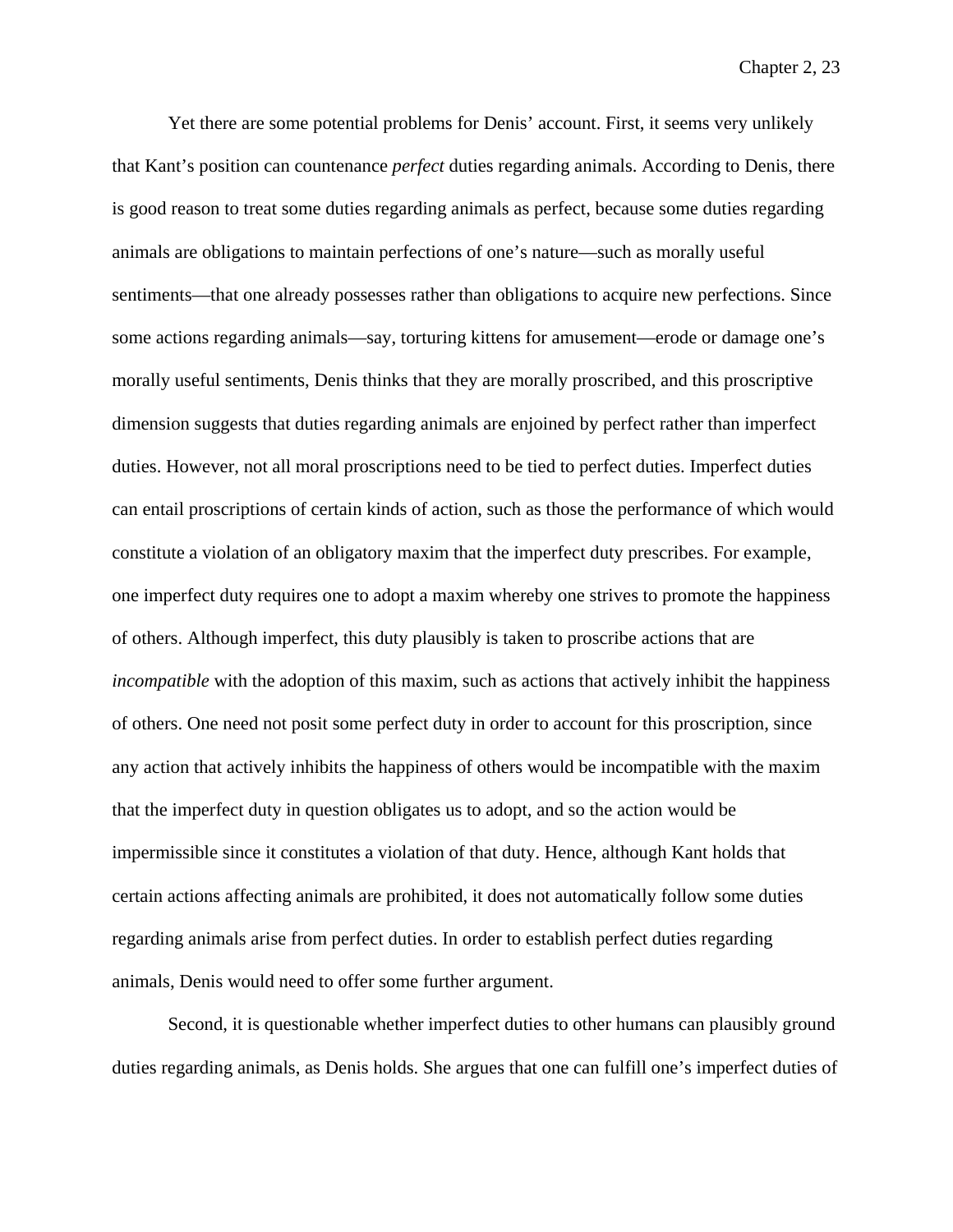love—duties to beneficence, gratitude, and sympathy—by interacting with animals in ways that develop sentiments that support the fulfillment of such duties: "[f]ostering dispositions that help us practically express morally required appreciation and concern for others is itself a duty to others."[36](#page-77-0) However, there seems to be a distinction between actually fulfilling some duty and acquiring sentiments that support fulfillment of that duty. Kant holds that the duty of beneficence requires one to promote the happiness of other persons, that the duty of gratitude requires honoring those persons who have benefited us, and that the duty of sympathy is a "duty of humanity" that requires one "*to share in others' feelings*" (6:452-6). While treating animals in certain ways might develop sentiments that favorably *dispose* one toward fulfilling these duties, it is difficult to see how such development could count toward fulfilling those duties. After all, Kant understands each of these as directed toward other human persons, making it unclear that such duties enjoin any kind of treatment of animals.

Third, Denis sometimes seems to conflate the roles played by two distinct duties to oneself, namely the duty to increase one's own natural perfection and the duty to increase one's own moral perfection. For example, she notes that developing morally good sentiments can increase one's own "natural (and, indirectly, moral) perfection."[37](#page-77-1) However, it is unclear why Denis holds that the development of morally good sentiments contributes to one's *natural*  perfection. Kant identifies three kinds of natural perfection, none of which obviously includes morally useful sentiments: powers of spirit (e.g., mathematical reasoning), powers of soul (e.g., imagination), and powers of body (e.g., gymnastics). As I argue in the next chapter, it is more plausible to treat the development of morally good sentiments or dispositions as contributing to one's moral rather than natural perfection.

<span id="page-77-0"></span> $\frac{36}{37}$  Ibid., 409.<br> $\frac{37}{37}$  Ibid.

<span id="page-77-1"></span>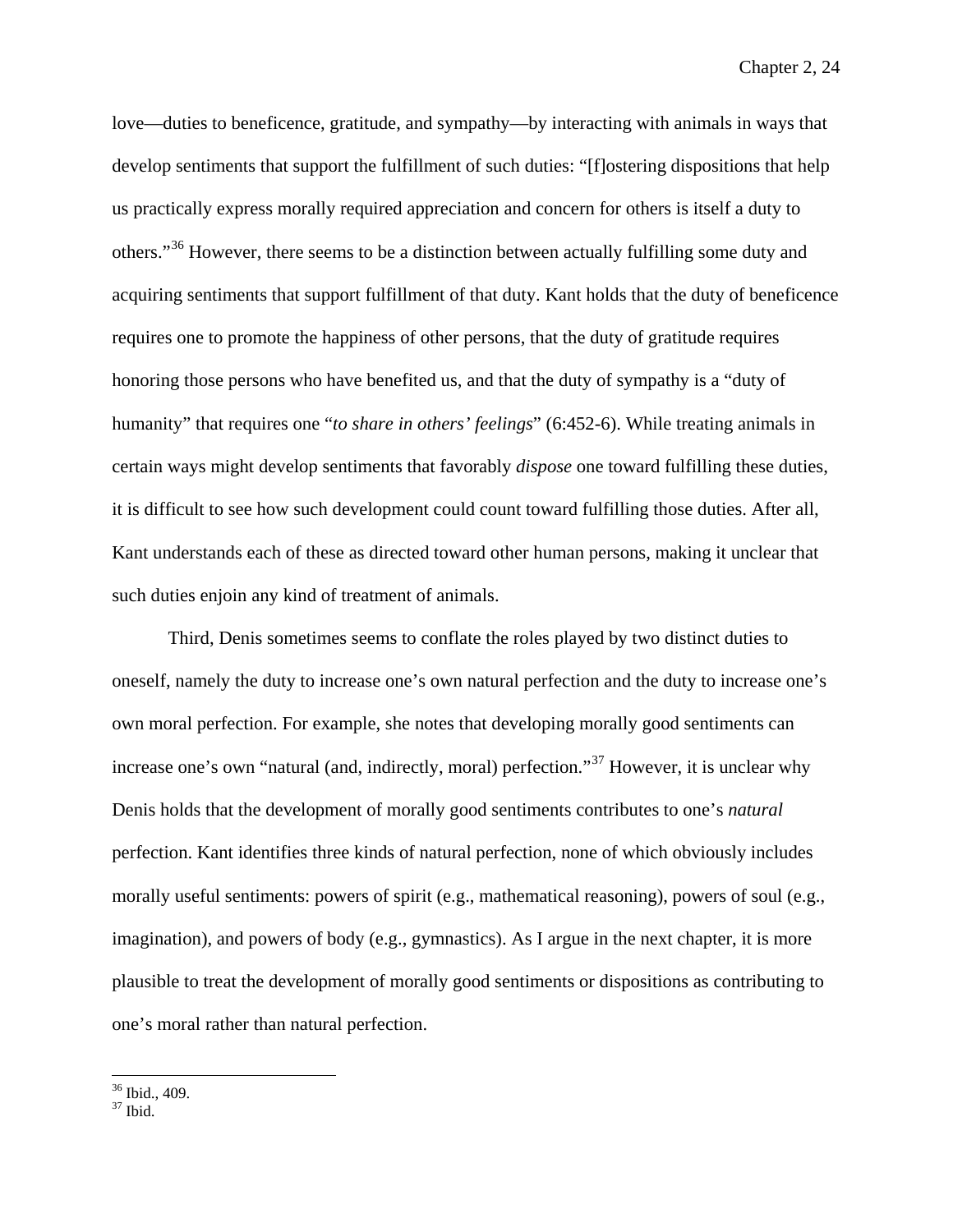Finally, cruelty is left undefined by Denis. This is problematic because it makes it difficult to evaluate the claim that cruel treatment of animals can be morally permissible. Moreover, however "cruelty" should be understood, it is unclear what distinguishes justified and unjustified cruelty. What is missing is an account that would help human beings decide whether or not particular cruel actions are morally permissible. Denis plausibly notes that cruelty to animals is not justified by "trivial ends," but it is not obvious what distinguishes trivial from nontrivial ends, nor is it obvious whether all non-trivial ends justify cruel treatment of animals. These distinctions might be inherently vague, but one should seek guiding principles that minimize this vagueness and help determine what kinds of actions affecting animals are morally permissible. In chapter five, I attempt to do this for my own approach, developing an account that forbids actions causing unnecessary harm to animals and other organisms.

## The Beauty of Nature and the Imperfect Duty to Moral Perfection

Paul Guyer stresses that Kant's account of duties regarding non-human nature rests on nature's aesthetic properties. It is the beauty of non-human natural entities (and not their utility) that grounds duties regarding them. Moreover, such duties regarding non-human nature have their source in direct duties a human has to herself rather than to other humans.<sup>[38](#page-78-0)</sup> As Kant puts it in the *Doctrine of Virtue*, "A propensity for wanton destruction of what is *beautiful* in inanimate nature (*spiritus destructionis*) is opposed to a human being's duty to himself…" (6:443). Such destruction is morally problematic not only because it harms other humans by damaging resources that are useful to them (e.g., by polluting their drinking water) but also because it is opposed to some duty a human being has to herself, a duty that is somehow served by

<span id="page-78-0"></span> <sup>38</sup> Paul Guyer, "Duties Regarding Nature," in *Kant and the Experience of Freedom* (Cambridge: Cambridge University Press, 1993), 306-07.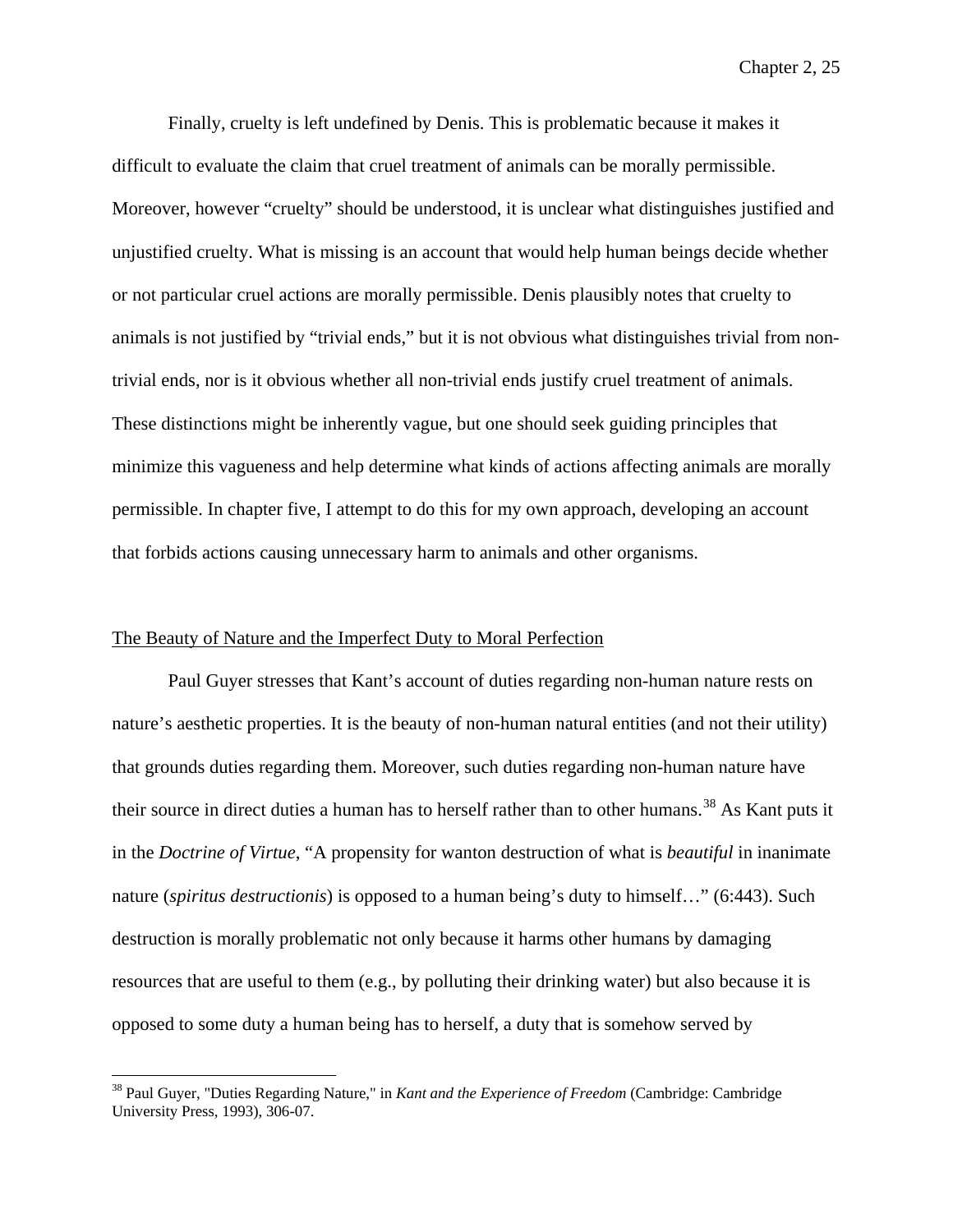appreciation of natural beauty. Guyer's interpretation is very helpful in showing that, contrary to the traditional interpretation I critique in the next chapter, Kant views certain actions vis-à-vis non-human nature as morally blameworthy or praiseworthy in their own right.

According to Guyer, there is a shift in Kant's thought on this issue that is evident both in the 1790 *Critique of Judgment* and the 1797 *Metaphysics of Morals*, of which the *Doctrine of Virtue* is part. Prior to this shift, in the *Critique of Practical Reason* (1788), Kant expresses the view that although appreciation of natural beauty can be conducive to morality it is not required by duty, since "this employment of the faculty of judgment… is not yet interest in actions and in their morality itself" (5:160). Guyer interprets this to mean that although aesthetic appreciation of nature might give rise virtue, that appreciation does not itself have moral content.<sup>[39](#page-79-0)</sup> Kant suggests a stronger connection between aesthetic appreciation and moral duty in the *Critique of Judgment*. First, Kant holds that the "intellectual interest" a human can take directly in beautiful natural objects "is always a mark of a good soul" and that "this [fact] indicates at least a mental attunement favorable to moral feeling" (5:298-9). Although Kant does not claim that humans have a duty to appreciate natural beauty, he notes the following:

…the mind cannot meditate about the beauty of *nature* without at the same time finding its interest aroused. But in terms of its kinship this interest is moral, and whoever takes such an interest in the beautiful in nature can do so only to the extent that he has beforehand already solidly established an interest in the morally good. Hence if someone is directly interested in the beauty of nature, we have cause to suppose that he has at least a predisposition to a good moral attitude  $(5:300-1)$ .

<span id="page-79-0"></span> <sup>39</sup> Ibid., 310.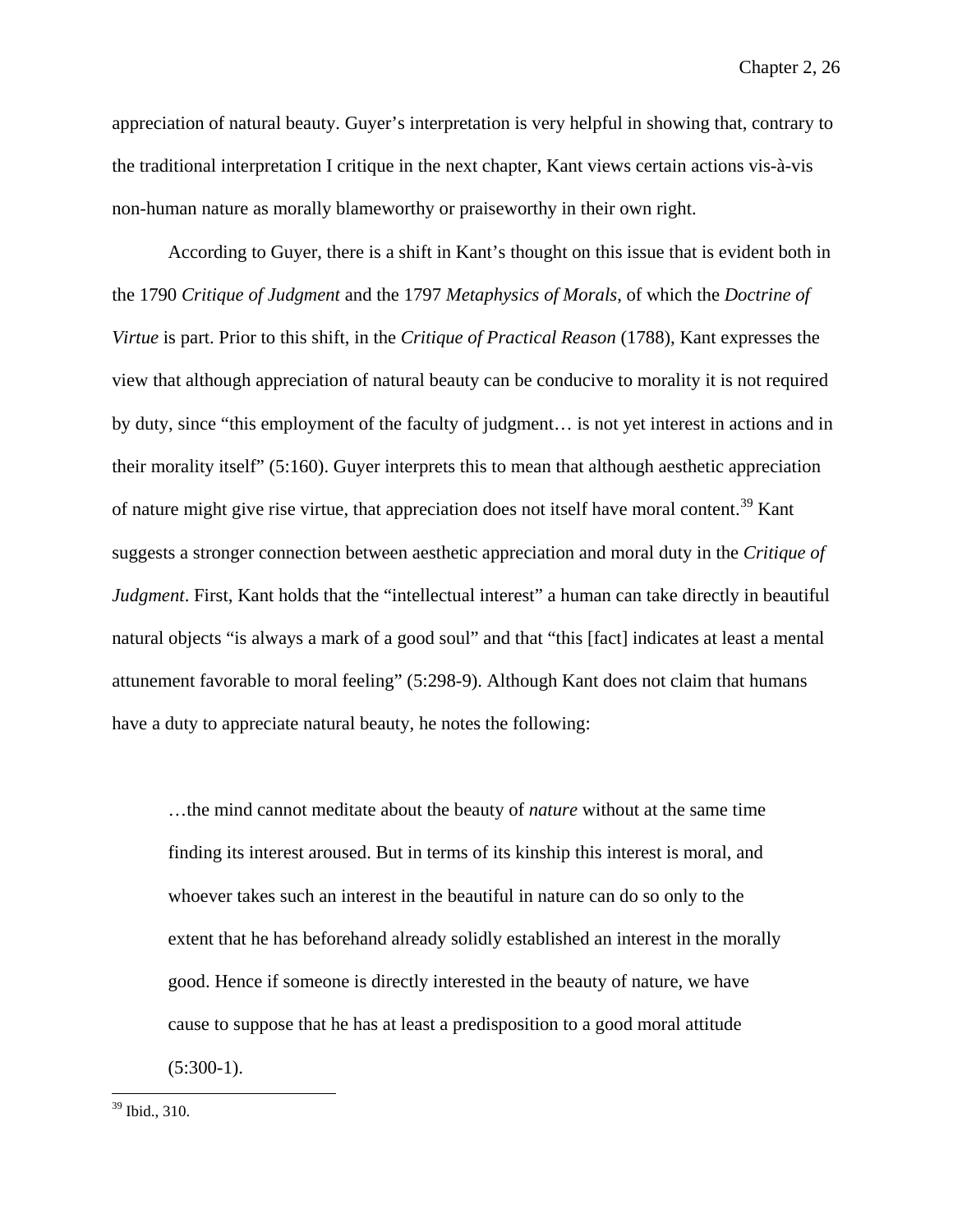There is a connection between natural beauty and morality insofar as one takes an analogous interest in both. Moreover, Kant's claim that intellectual interest in natural beauty "is always a mark of a good soul" (5:298) is stronger than his claim in the *Critique of Practical Reason* that aesthetic appreciation *can* be conducive to a morally good disposition. The latter claim suggests that taking an interest in the beauty of nature is a possible way to cultivate such a disposition, whereas the former claim suggests that such an interest is a sure sign that one already does have a morally good disposition.

However, this account falls short of establishing a duty for humans to take an interest in beautiful natural objects, for the interests of practical reasons are distinct from its duties. To illustrate this distinction, Guyer appeals to Kant's account in the second *Critique* of the highest good, which consists of the presence of both happiness and virtuousness (5:110). Although it is rational for one to will both her own happiness and the fulfillment of her duties, these are different objects of willing, given that one has an interest in her own happiness but not a duty to promote that happiness. Accordingly, the mere fact that practical reason takes an interest in objects of natural beauty is not sufficient to show that one has a duty to take such an interest, because it is possible that, like one's own happiness, this is an interest rather than a duty. Hence, this account does not yet ground any duty regarding objects of natural beauty.

Yet the *Critique of Judgment* does offer a sophisticated account of the analogies between natural beauty and morality. Kant argues that beauty is a "symbol of morality," because there are certain analogies between "the reflective *response* to beauty" and moral judgment. Kant identifies four such analogies: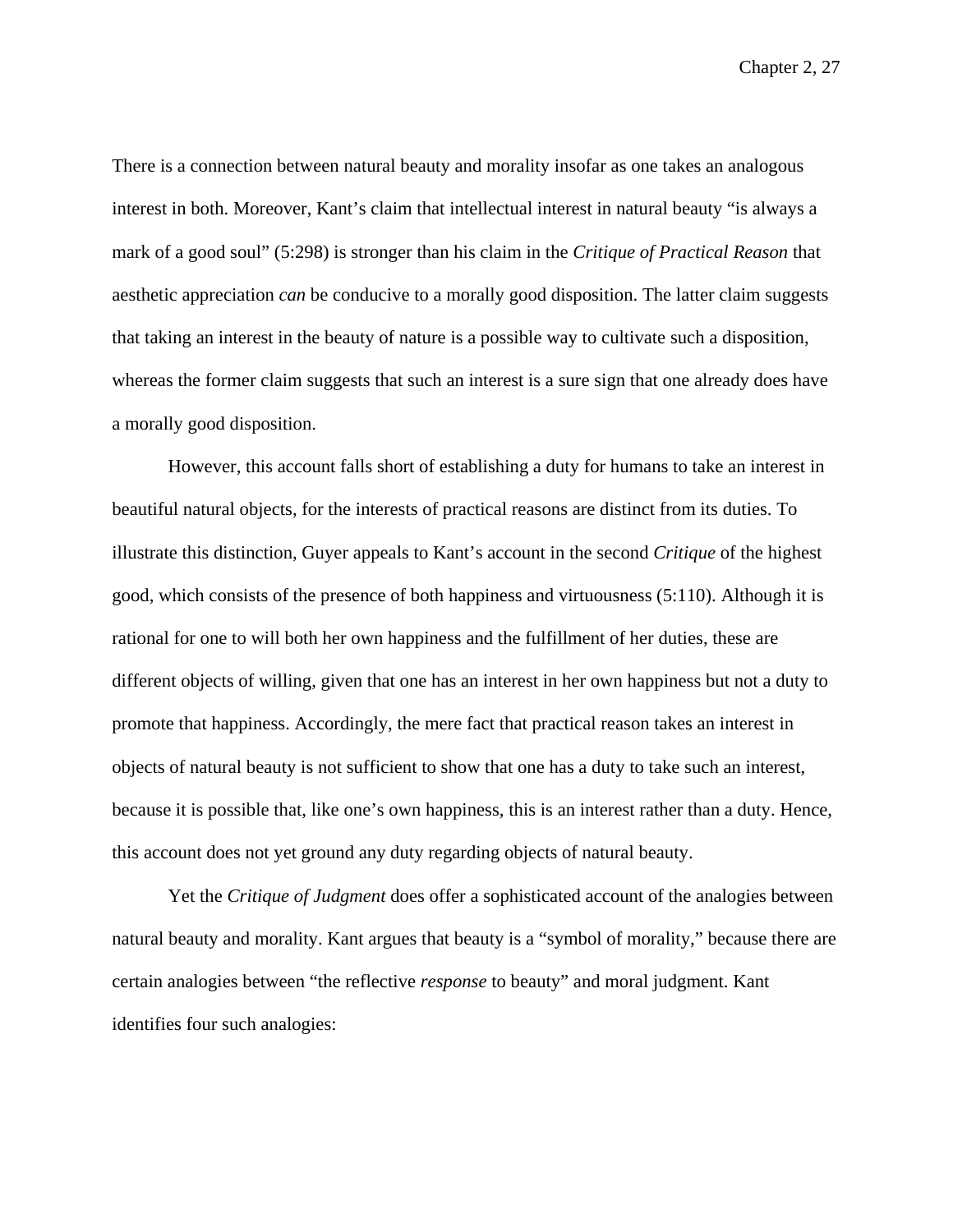(1) The beautiful we like *directly* (but only in intuition reflect[ed upon], not in its concept, as we do morality). (2) We like it *without any interest*. (Our liking for the morally good is connected necessarily with an interest, but with an interest that does not precede our judgment about the liking but is produced by this judgment in the first place.) (3) In judging the beautiful, we present the *freedom* of the imagination (and hence [of] our power [of] sensibility) as harmonizing with the lawfulness of the understanding. (In a moral judgment we think the freedom of the will as the will's harmony with itself according to the universal laws of reason.) (4) We present the subjective principle for judging the beautiful as *universal*, i.e., as valid for everyone, but as unknowable through any through any universal concept. (The objective principle of morality we also declare to be universal[ly valid], i.e., [valid] for all subjects, as well as for acts of the same subject, but also declare to be unknowable through a universal concept.) (5:353- 4).

As Guyer glosses this passage, both a response to beauty and a moral judgment are "immediate, disinterested, free, and universal."<sup>[40](#page-81-0)</sup>

If beauty is indeed symbolic of morality, then perhaps humans have a duty to appreciate the beautiful objects of non-human nature. This might seem promising in light of Kant's view that appreciation of natural beauty, as a symbol of morality, is a way to cultivate a good moral

<span id="page-81-0"></span><sup>&</sup>lt;sup>40</sup> However, there is an important disanalogy between beauty and morality, namely that beautiful objects are available to the senses whereas morality is available only through concepts. For example, one can have an intuition of a beautiful tree but not an intuition of morality, since the latter consists of ideas of reason and hence is not susceptible to experience. But as Guyer notes, this is exactly why beauty must be a *symbol* of morality—beautiful objects of experience are not themselves intuitions of moral concepts, but the former are analogous to moral concepts in the four ways listed above. See ibid., 316.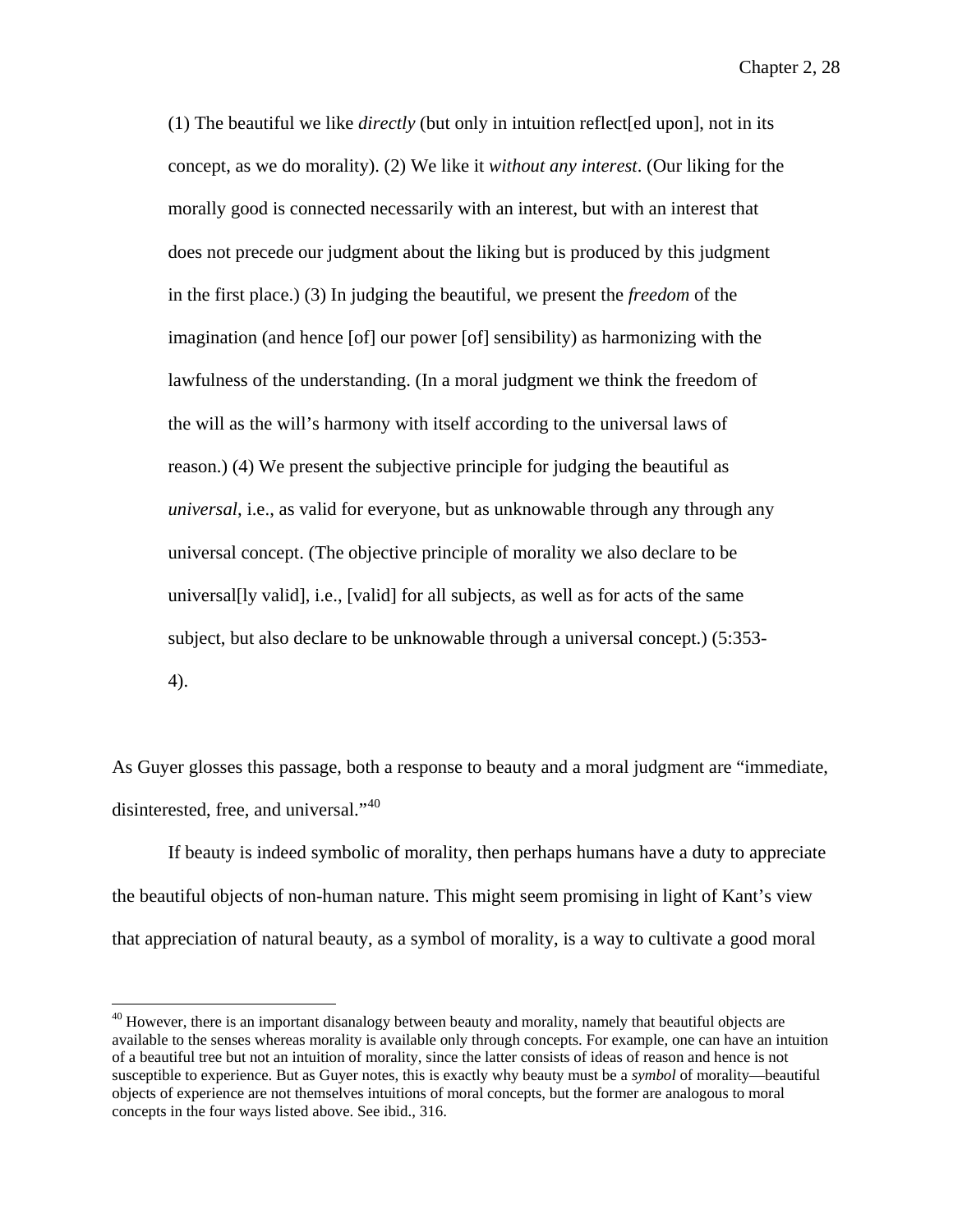disposition: "Taste enables us, as it were, to make the transition from sensible charm to a habitual moral interest without making too violent a leap; for taste... teaches us to like even objects of sense freely, even apart from sensible charm" (5:354). By liking beautiful objects in an immediate, disinterested, free, and universal fashion, one cultivates a disposition that is favorable to morality, because a proper stance toward the morally good is likewise immediate, disinterested, free, and universal. Guyer notes that if Kant "could establish that the experience of beauty is an instrument toward morality at all, and then introduce a general duty to cultivate *all* means toward the development of a morally good disposition, he would also have an argument generating duty regarding natural beauty."<sup>[41](#page-82-0)</sup> This raises the question whether cultivating all means to a good moral disposition is indeed a duty. Here Guyer appeals to the *Doctrine of Virtue*, in which Kant argues both that one has a duty to increase her own moral perfection (6:446-7) and that appreciation of natural beauty is one way to do this (6:443). Guyer claims that, although a human does not have any direct duty to beautiful natural objects themselves, one does have a direct duty to oneself that requires appreciating the beauty of natural objects. This is because appreciation of natural beauty cultivates feelings conducive to morality, and we have a duty to ourselves to cultivate all such feelings because they constitute our moral perfection. This generates an indirect duty regarding beautiful natural objects.

However, Kant classifies this duty to increase our own moral perfection as imperfect rather than perfect (6:390). That is, the duty to increase one's own moral perfection does not specify exactly what actions must be taken in order to achieve this end. This is unlike a perfect duty, which commands what actions one ought to perform or abstain from performing. This raises important questions about our duty to appreciate beautiful natural objects. Even if one allows that responding to the beauty of non-human nature is a way to increase one's own moral

<span id="page-82-0"></span> $41$  Ibid., 317.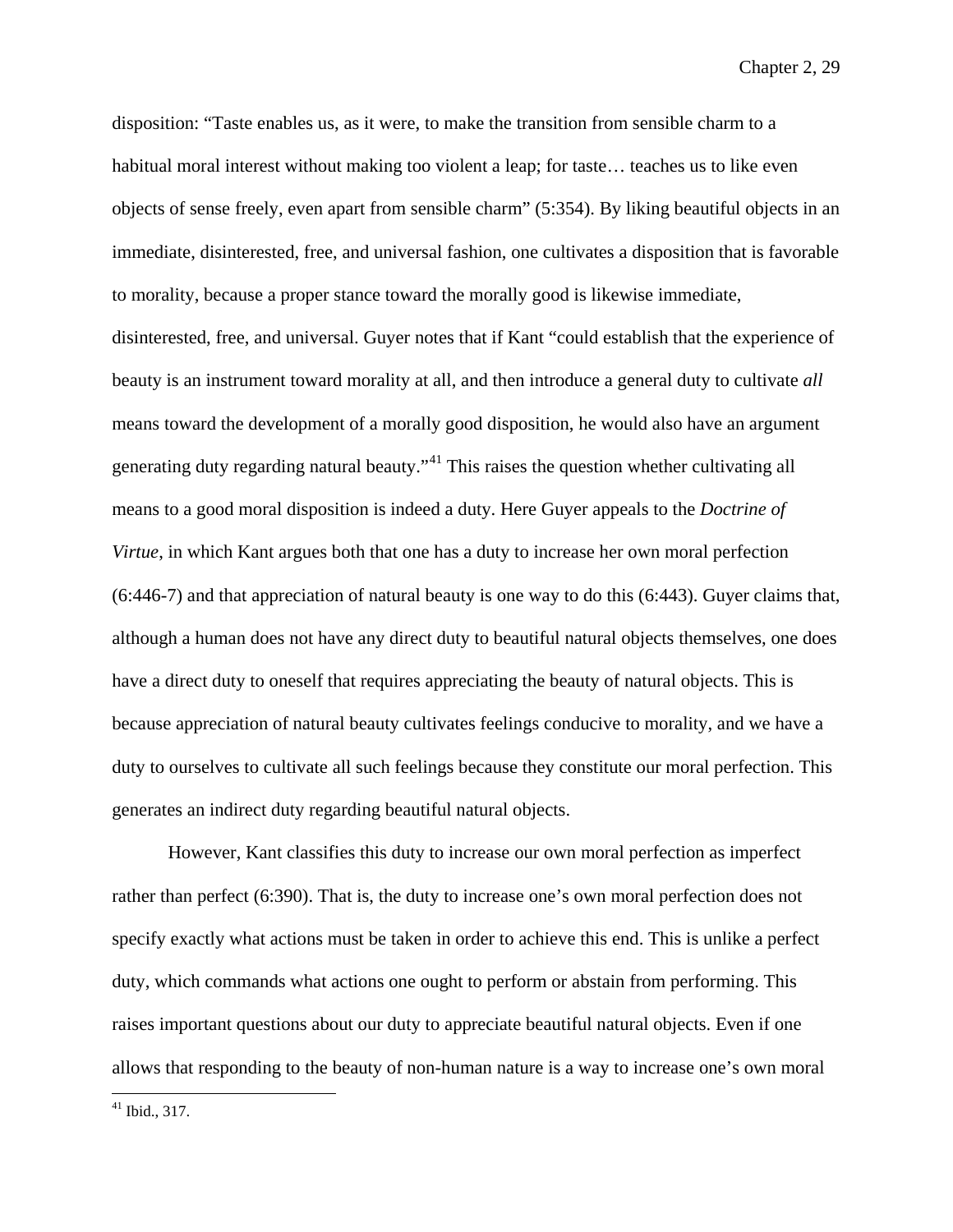perfection, this is not the only way to do so. Given that the duty to moral self-perfection is imperfect, it seems rather that aesthetic appreciation of non-human nature is only one means perhaps among many others—to achieve the end of moral self-perfection commanded by that duty. If this is true, then appreciation of natural beauty may be only an optional path to fulfilling one's duty to moral perfection, suggesting that one could permissibly abstain from appreciating beautiful natural objects altogether.

Yet the status of the duty to moral self-perfection is somewhat ambiguous, as Guyer notes. This duty commands one to make the moral law the incentive of her actions, such that one always acts for the sake of duty rather than merely in accordance with it. Kant claims that this duty displays traits of both a perfect and an imperfect duty. It is perfect insofar as one ought always to have the moral law as the incentive of her actions, since this is necessary for one's actions to be morally right. It is never permissible to act merely in accordance with duty, since such actions fail to fulfill duty. However, moral self-perfection is an imperfect duty given the "fragility" of human beings, such that one can at best only approximate this goal and never achieve it (6:446-7). Although Kant does classify the duty to moral self-perfection as imperfect for this reason, Guyer writes that for Kant "we can only hope for a 'constant progression' to holiness and thus at best an imperfect *compliance* with what is in fact a strict duty always to make the moral law our incentive."<sup>[42](#page-83-0)</sup>

This ambiguity extends to those duties regarding nature that proscribe both wanton destruction of beautiful natural objects and cruel treatment of non-human animals (6:443). Guyer remarks that Kant's discussion of these duties in the *Doctrine of Virtue* occurs in a chapter devoted to perfect duties to oneself as a moral being. This suggests that such duties regarding nature are perfect, but they also display features of imperfect duties. Kant labels his discussion of

<span id="page-83-0"></span> $42$  Ibid., 323.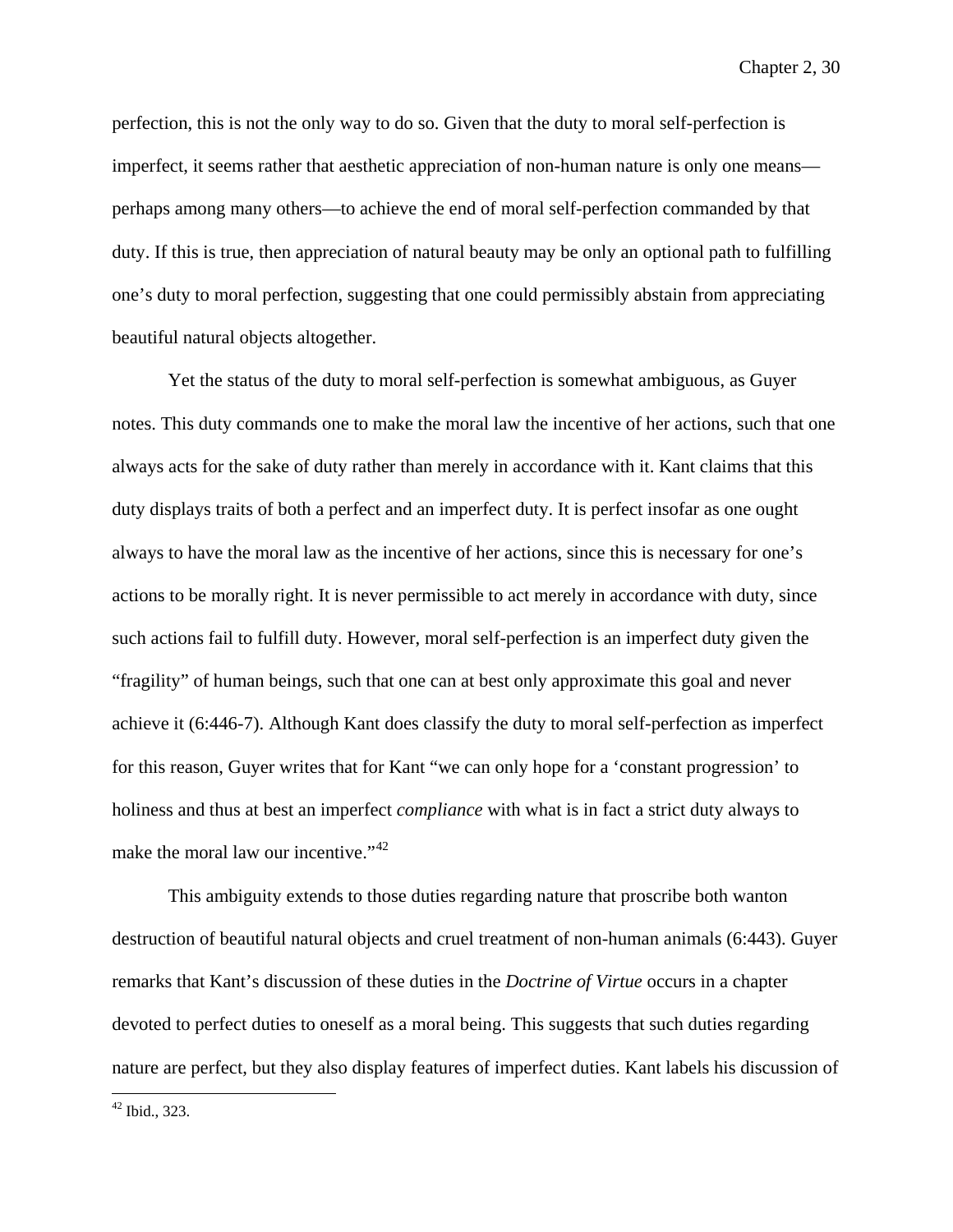duties regarding nature as an "episodic section," which Guyer takes to signal Kant's own uncertainty about how to classify them. On the one hand, the duties not to engage in wanton destruction of beautiful natural objects and not to be cruel to animals seem like perfect duties, because they proscribe certain actions that Kant says are "opposed to a human being's duty to himself" (6:443). That is, these duties specify how one ought to act rather than (like imperfect duties) specifying general maxims one ought to adopt, which allows for some leeway regarding the particular actions one may perform. $43$ 

This is an important distinction. Perfect duties typically are "negative" commands that proscribe certain actions, such as lying and suicide, whereas imperfect duties typically are "positive" commands that prescribe certain ends we ought to pursue, such as the happiness of others. Given the way Kant presents the above-mentioned duties regarding nature, they seem to be negative commands proscribing wanton destruction of natural beauty and cruelty to animals, which suggests that these are perfect duties. If they were imperfect duties, one would expect Kant not to proscribe such actions but rather to prescribe appreciation of natural beauty and kindness to animals as actions that promote the end of moral self-perfection. As Guyer proposes, perhaps the reason why Kant does not do this is that indifference to natural beauty or animal suffering *mitigate* one's own moral perfection. To destroy objects of natural beauty or to be cruel to animals is not merely to miss out on a chance to increase one's own moral perfection—rather, such actions plausibly diminish one's own moral perfection.<sup>[44](#page-84-1)</sup>

<span id="page-84-0"></span><sup>&</sup>lt;sup>43</sup> According to Guyer, "Kant here proscribes an attitude of indifference toward natural beauties which 'weakens or destroys' a feeling or disposition favorable to morality, rather than prescribing a general policy of aesthetic<br>contemplation which might develop rather than just maintain this disposition." Ibid., 324.

<span id="page-84-1"></span> $44$  In the next chapter, I defend this interpretation and develop its implications. Specifically, I argue that wanton destruction of flora or cruelty to animals is incompatible with the maxim the duty to moral perfection obligates us to adopt. Thus, such cruel or destructive actions are strictly proscribed, even though duties regarding nature are grounded in an imperfect duty.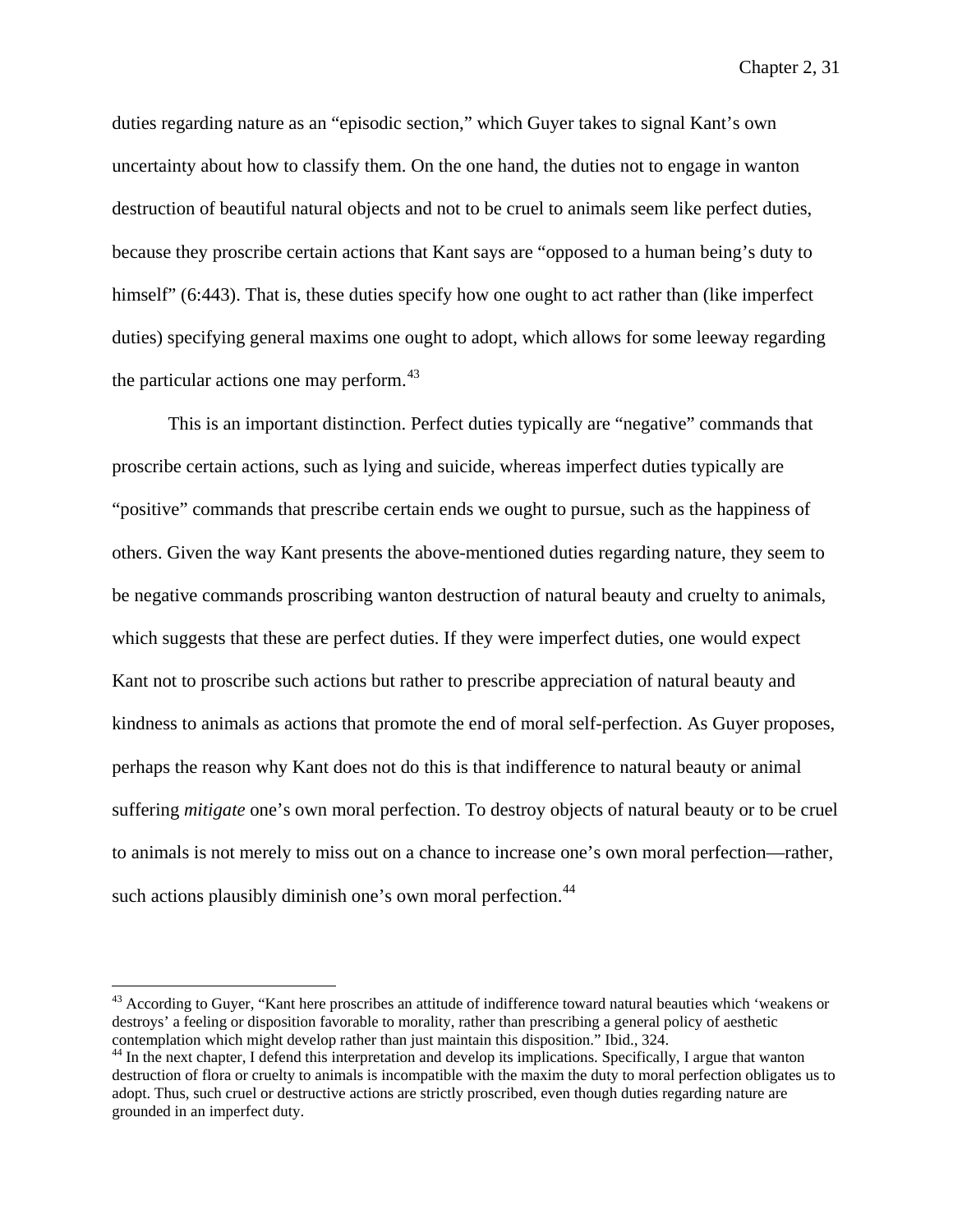Complicating this picture is the fact that these duties regarding nature are owed in virtue of one's duty to increase her own moral perfection, which Kant labels as an imperfect duty. In particular, Kant claims that a person's *spiritus destructionis* toward nature "weakens or uproots that feeling in him which, though not itself moral, is still a disposition of sensibility that greatly promotes morality or at least prepares the way for it…" (6:443). While appreciation of natural beauty is a way to cultivate a morally good disposition, this claim implies that it is merely one among many such ways, and so it is not obligatory. Although this duty requires one to conserve objects of natural beauty "so far as possible," Guyer concludes that this duty regarding flora is an imperfect duty. The same appears true for duties regarding animals. Compassion for animals tends to develop dispositions that are "useful for morality and must be conserved," whereas cruelty to animals damages this useful disposition. This runs parallel to Kant's account of perfect duties because it proscribes animal cruelty. On the other hand, Kant does not treat compassion for animals as required by some duty but only as conducive to being moral insofar as such compassion cultivates dispositions that make one more likely to fulfill his duties. This suggests that compassion for animals is an imperfect duty, because it is merely one of many means to enhance one's moral character.

Guyer thinks that construing duties regarding nature as imperfect harmonizes with common stances about how to treat nature: "That we have a duty to conserve natural beauty, although we are unable to say that in every case this duty must triumph, seems to me exactly right and to explain why we can never find a mechanical procedure for deciding between claims of the conservation and the development and exploitation of natural resources."[45](#page-85-0) Humans have some latitude in deciding where and how to conserve natural beauty, and they must use judgment to determine when this duty regarding beautiful natural objects is outweighed by competing

<span id="page-85-0"></span> <sup>45</sup> Guyer, "Duties Regarding Nature," 328.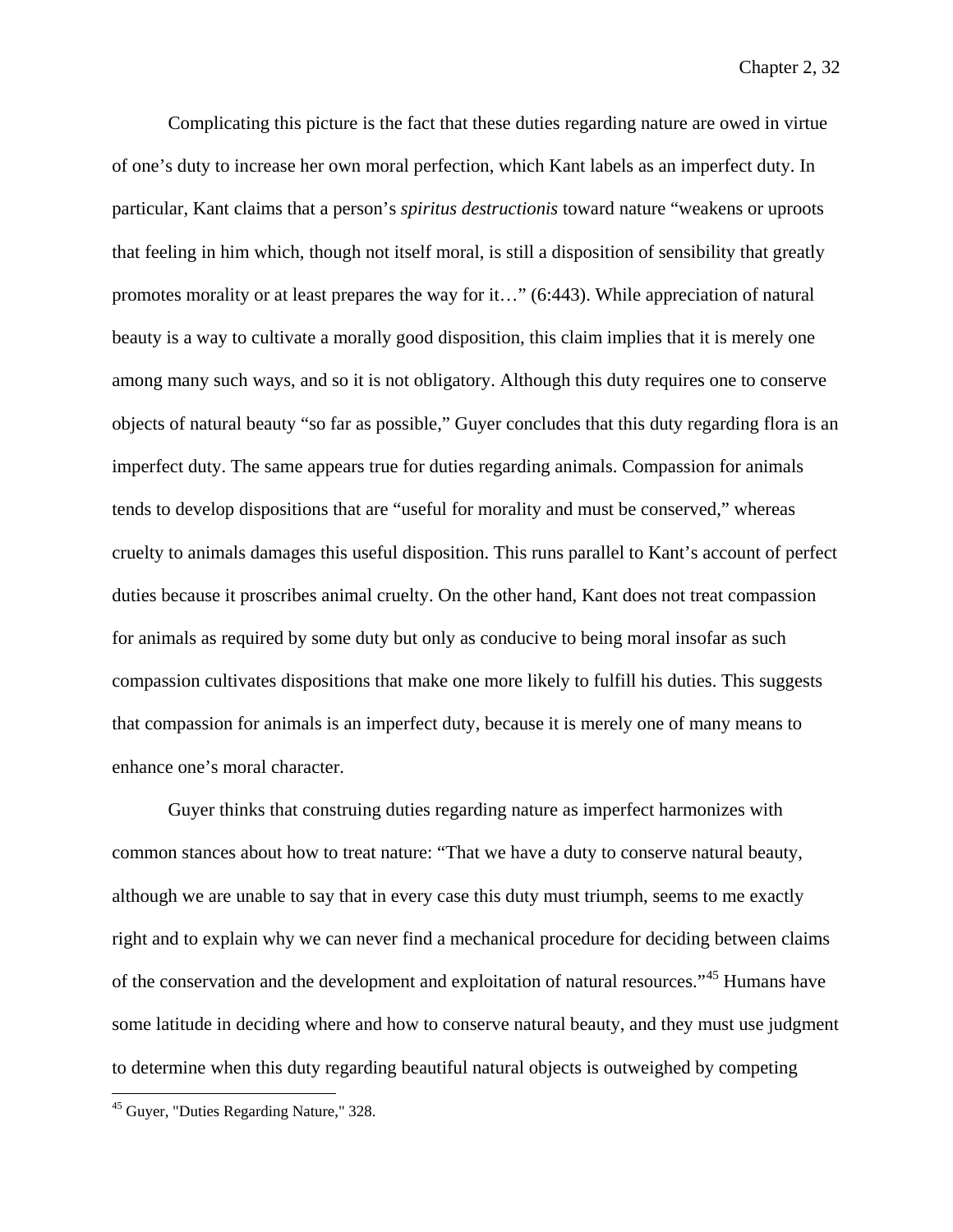considerations, such as our legitimate need for food and shelter. Further, an indirect duty to conserve natural beauty might sometimes conflict with other duties that take precedence over the former. For example, the duty to promote others' happiness might on occasion require destroying object of natural beauty, such as to construct affordable housing. However, although humans have some latitude in determining when to conserve natural beauty, Guyer stresses that this latitude does not rest on "personal preference or even whim" but rather "the latitude requisite to balance the fulfillment of imperfect duties with the performance of other duties and with the uncertainties of moral judgment…" This means that an imperfect duty cannot "be dismissed with a promise to honor it on some other occasion; it is one which must always be honored, but which does not always dictate a specific action."<sup>[46](#page-86-0)</sup> This is reminiscent of Kant's claim that the latitude afforded by an imperfect duty "is not to be taken as permission to make exceptions to the maxim of actions but only as permission to limit one maxim by another" (6:390). While one is permitted to defer conserving natural beauty in some cases, one must have a good reason for doing so, such as the fact that the maxim of some other duty directs one to act otherwise. The fact that one is lazy, for example, is not a good reason for deferring conservation of natural beauty, since one's own laziness is not sanctioned by any duty.

Guyer very briefly considers Kant's account of the teleology of an organism, which reflective judgment is warranted in viewing as a physical purpose or end, but he quickly passes over this account, claiming that, according to Kant, there is "no suggestion of any moral relevance to the concept of a physical end... so we are spared from considering it further."<sup>[47](#page-86-1)</sup> I return to this issue in chapter four, in which I argue that the teleology of organisms is morally

<span id="page-86-1"></span><span id="page-86-0"></span> $^{46}$  Ibid., 328-9.<br> $^{47}$  Ibid., 331.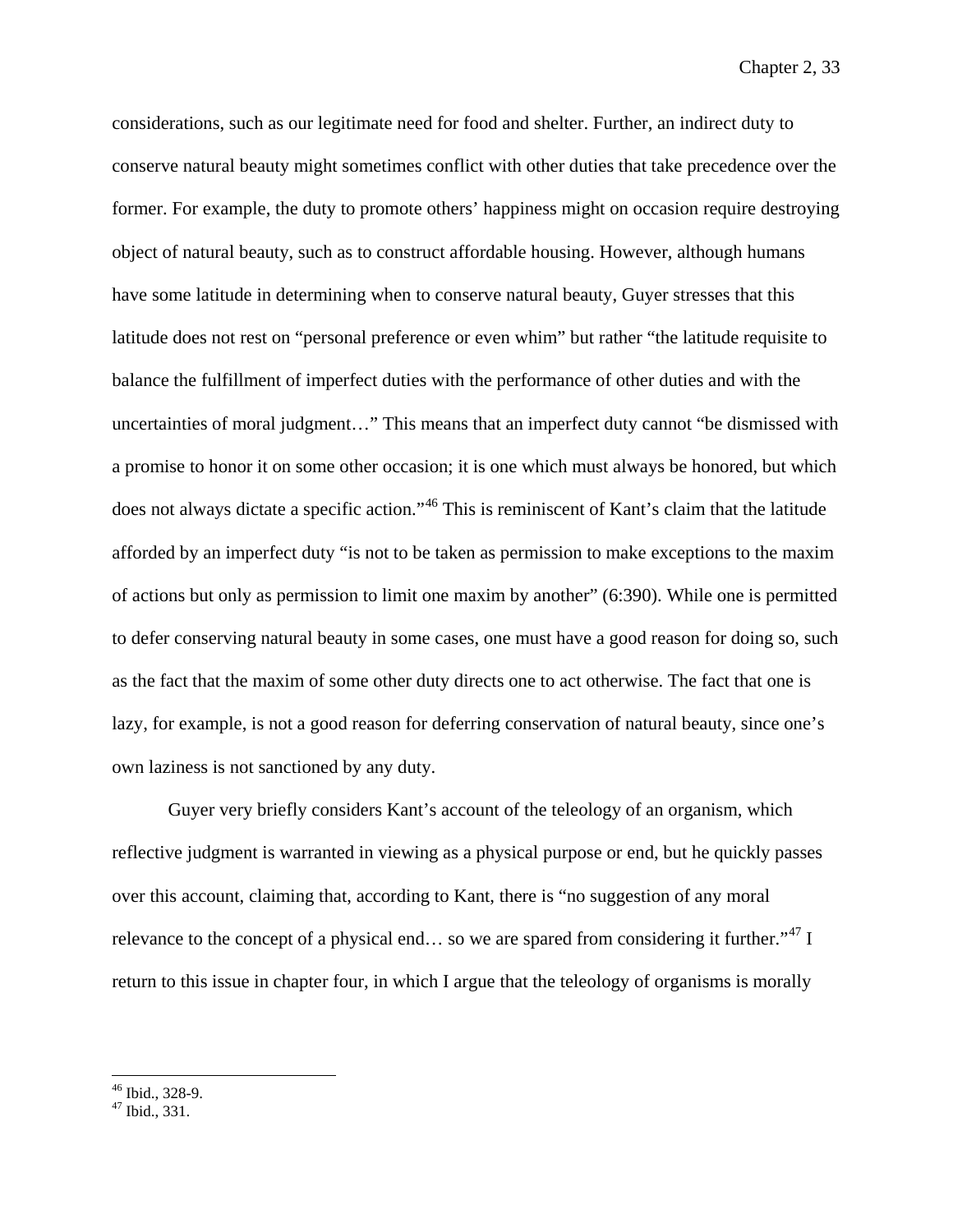relevant insofar as it requires humans to view some of their actions as harmful or beneficial to those organisms.

Guyer's account of duties regarding nature is attractive for Kantians because it establishes firm restrictions on how nature may be treated but does not sacrifice Kant's claim that direct duties are owed only to oneself or other human beings. Unlike the accounts offered by Wood and Korsgaard, which significantly modify Kant's position in order to produce arguments in favor of respect for non-humans or direct duties to them, Guyer's account shows that Kant's position already has the resources needed to establish that certain kinds of treatment of nature are morally valuable insofar as they are ways to fulfill a direct duty to oneself. Accordingly, from the perspective of a Kantian who is concerned about the environment, Guyer's interpretation is quite promising. I believe that this interpretation is largely accurate and that basing a Kantian environmental ethic on the duty to increase one's own moral perfection is both the best route available for a Kantian and plausible in its own right. However, there are two points that need to be developed further.

First, Guyer does not fully appreciate the distinction between the prescriptive and proscriptive elements of duties regarding nature. Kant proscribes some kinds of action that affect nature, such as wanton destruction of beautiful objects and cruelty to animals. This suggests that such actions somehow violate one's duty, implying that some actions affecting non-human nature are impermissible. Here Kant expresses a stronger stance than merely recognizing that appreciation of non-human nature can promote morally good dispositions. On the other hand, Kant prescribes certain kinds of action that affect nature, such as appreciating natural beauty and promoting the well-being of animals. Performing such actions is meritorious and strengthens one's moral perfection, but opting not to perform them in some particular instance is not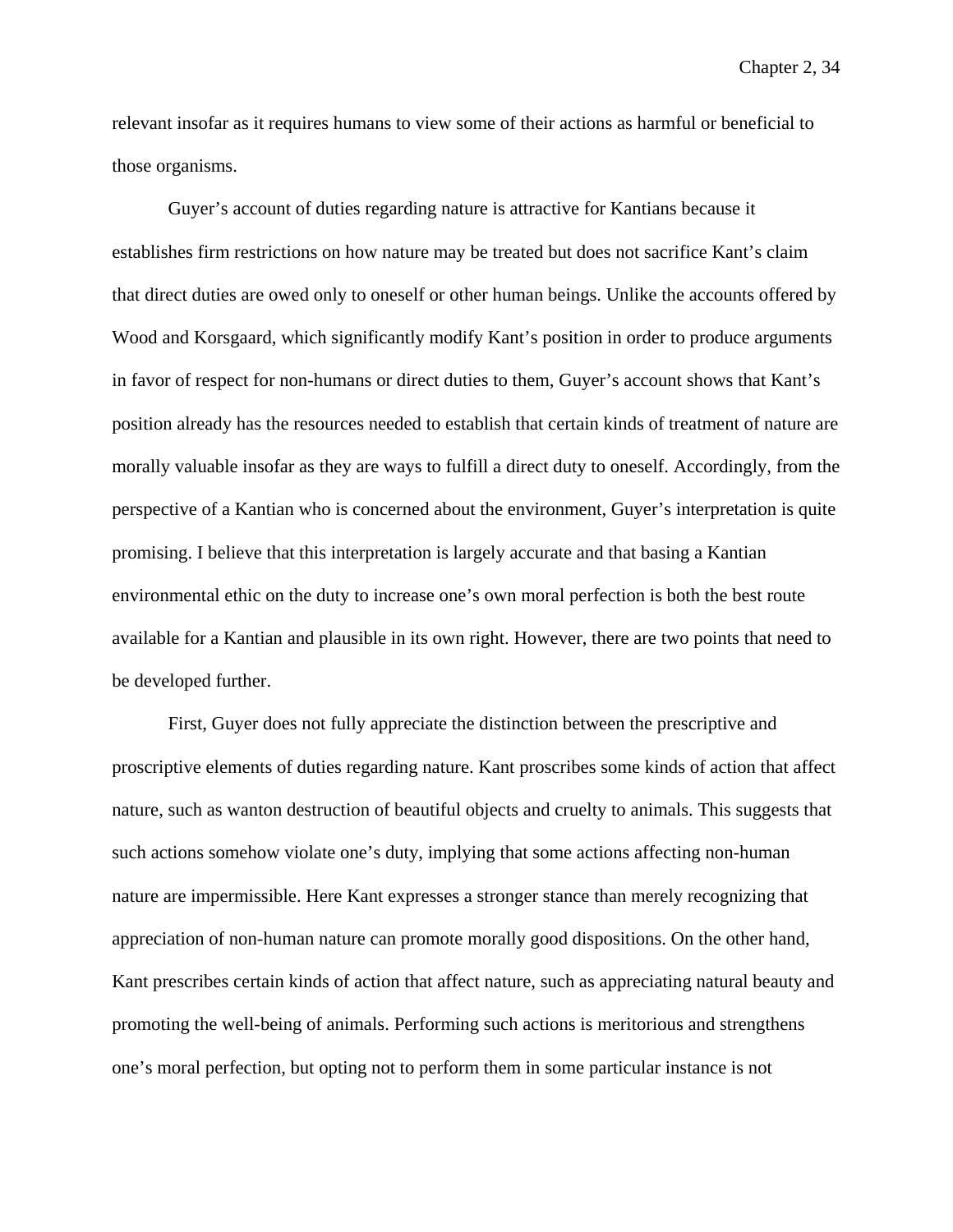blameworthy. Hence, imperfect duties regarding nature entail both proscriptions (e.g., against wanton destruction of beauty) and prescriptions (e.g., for conservation of beauty). A fully developed account of duties regarding nature must explain and ground the distinction between these two components. In particular, such an account must specify the morally relevant difference between actions affecting non-human nature that are culpable and those that are merely non-meritorious. I offer such an account in the next chapter, arguing that imperfect duties have proscriptive dimensions insofar as they prohibit actions that are incompatible with adopting the maxims that are required by those duties.

Second, Guyer is too quick to dismiss any moral relevance to Kant's claim that organisms may be judged teleologically. Although Kant does not explicitly draw the connection, his teleological account of the purposiveness of non-human organisms can help fill in the content of duties regarding plants and animals. In particular, viewing such organisms as natural purposes can help explain how and why causing unnecessary harm to them diminishes one's own moral perfection and hence violates one's duty to oneself. This is because organisms, as natural purposes, are teleologically directed toward achieving functions that are appropriate for them given the kinds of entity they are. Since we need some conception of what it is to harm or benefit an organism in order to make sense of our duties regarding nature, it seems mistaken to write off Kant's teleology as unimportant for such duties. In chapter four, I offer an account of the natural goods of organisms, treating such goods as constitutive of an organism's flourishing. This account allows one to explain how harming animals or plants is possible—such harm consists of preventing an organism from flourishing in the manner appropriate to it as a natural purpose. Causing *unnecessary* harm to an animal, for example, is cruel, because doing so needlessly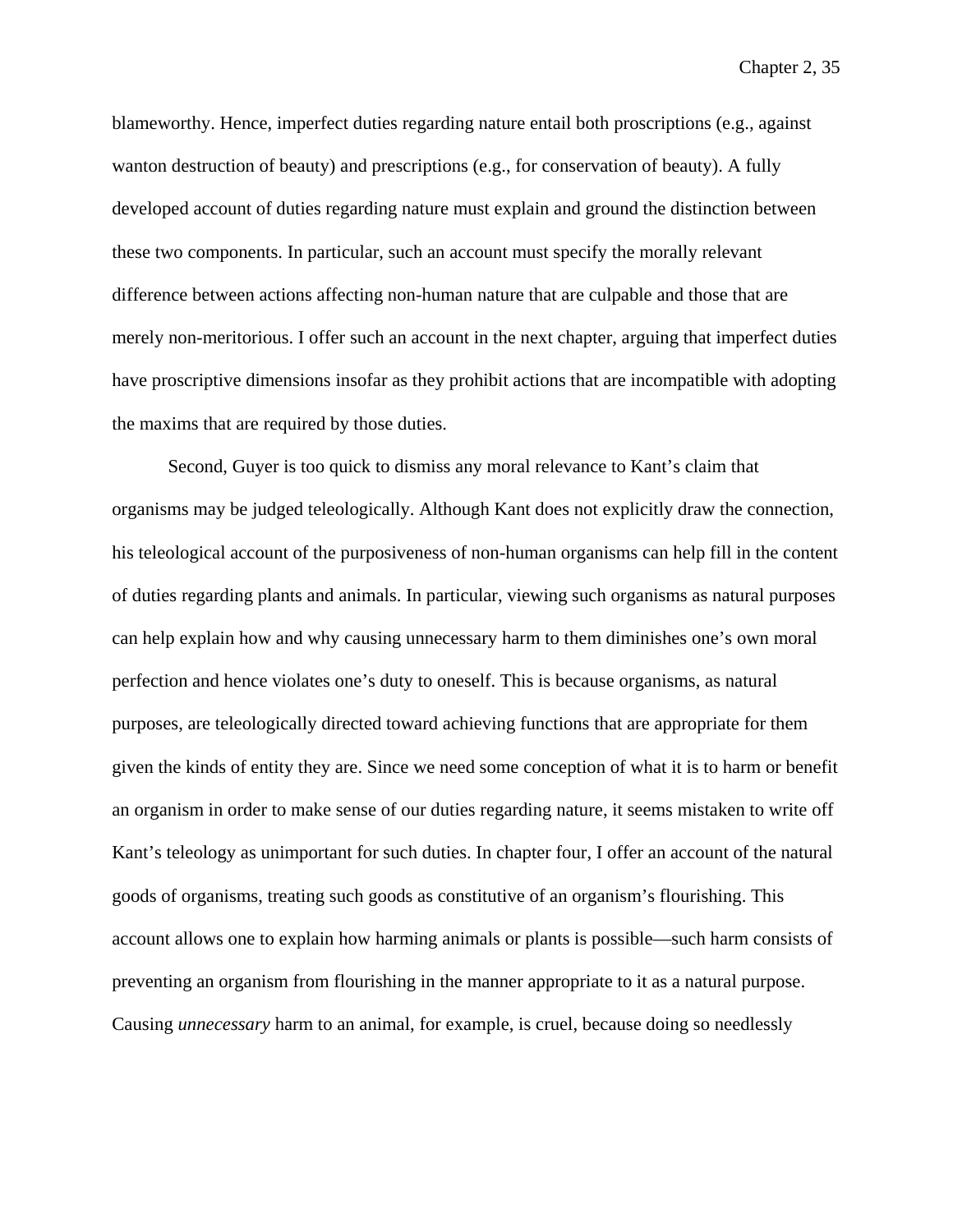prevents it from achieving its natural goods and hence causes the animal to be harmed, thus making teleology morally relevant for the relations between humans and non-human organisms.

For reasons that will become clear by the conclusion of this book, I think Kantians are best advised to ground an animal or environmental ethic on indirect duties regarding non-humans rather than on direct duties to them. This is so for two broad reasons. First, deriving direct duties to non-humans requires such substantial alterations to Kant's moral theory that it is questionable whether the resulting ethics would be genuinely Kantian. Second, such direct duty approaches face philosophical difficulties in their own right, including deontic conflict. We have begun to see what an indirect duty approach might look like, but much remains to be developed. We need a detailed account of how and why one's treatment of non-humans is indirectly tied to some direct duty to oneself or others, why some actions affecting non-humans are proscribed whereas others are prescribed, whether an indirect duty approach can plausibly make sense of our moral intuitions, and what indirect duties regarding nature require of us in practical terms. I begin to develop such an account in the next chapter.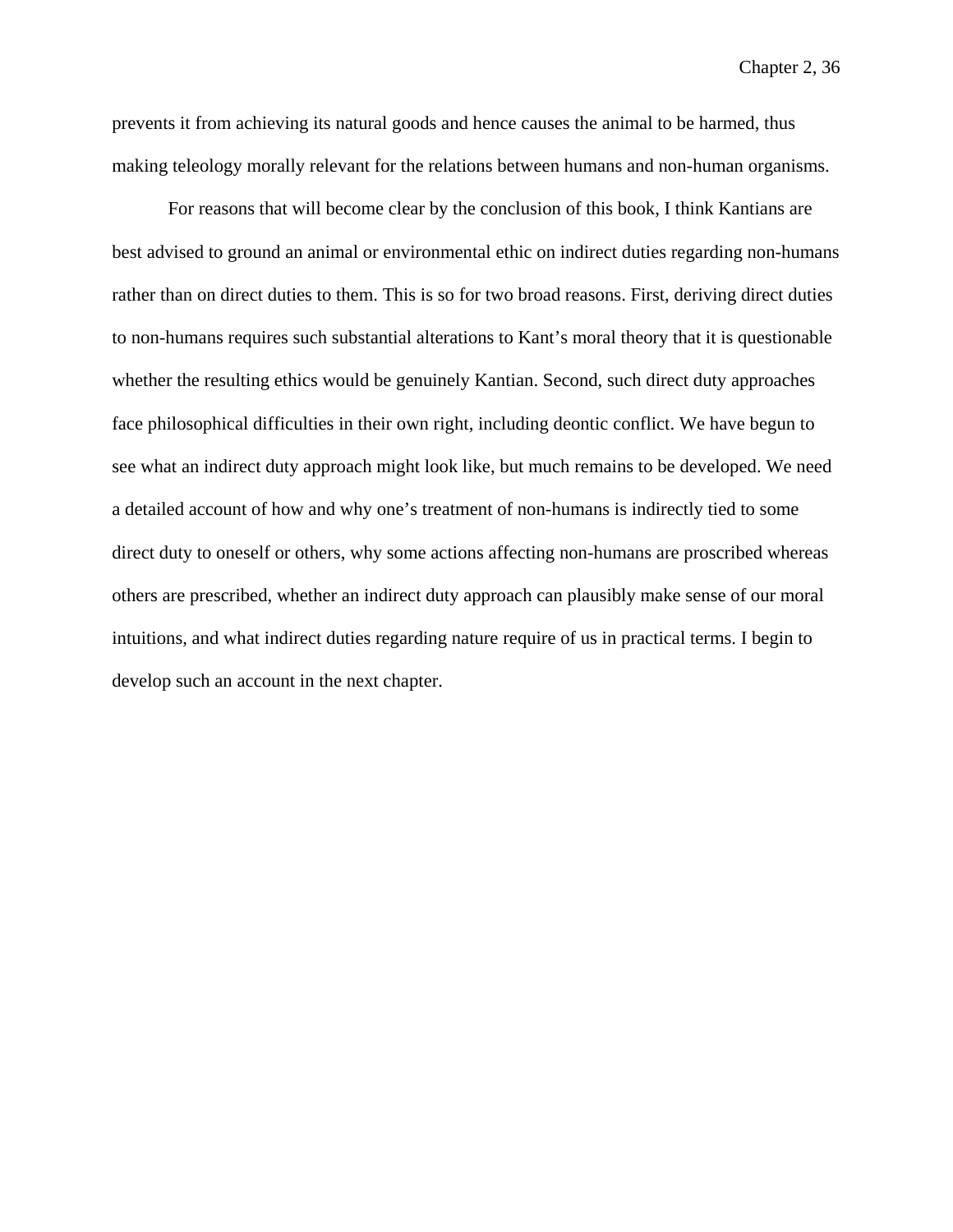Chapter Three: Indirect Duties, Moral Perfection, and Virtuous Dispositions<sup>[1](#page-90-0)</sup>

It is widely held that Kant's moral philosophy cannot accommodate adequate moral concern for non-human natural entities, such as plant-life and animals.<sup>[2](#page-90-1)</sup> Although Kant recognizes certain indirect duties "regarding" nature, he denies that moral agents can have direct duties to non-humans  $(6:442-3)$  $(6:442-3)$  $(6:442-3)$ .<sup>3</sup> According to what I call the traditional interpretation of Kant's account of duties regarding nature, one should abstain from treating non-humans in certain ways (e.g., cruelly) solely because doing so makes one more likely to violate one's duties to human beings. Unsurprisingly, philosophers who argue for some kind of moral consideration of nonhumans often have found Kant's alleged account deficient. Indeed, J. Skidmore goes so far as to claim that the inability of Kant's moral theory to countenance duties to animals entails that Kant's theory as a whole is a "failure."<sup>[4](#page-90-3)</sup>

Against such views, I shall argue that Kant's position entails much stronger limitations on how non-humans entities may be treated than the traditional interpretation recognizes. In particular, I defend an interpretation of duties regarding nature that strictly prohibits animal cruelty and wanton destruction of flora because such actions are violations of one's duty to increase her own moral perfection. On this reading, the ways in which we treat non-human

<span id="page-90-0"></span><sup>&</sup>lt;sup>1</sup> Some portions of this chapter are adapted from Toby Svoboda, "Duties Regarding Nature: A Kantian Approach to Environmental Ethics," *The Kant Yearbook* 4(2012). See also ———, "A Reconsideration of Indirect Duties Regarding Non-Human Organisms," *Ethical Theory and Moral Practice* (2013).

<span id="page-90-1"></span><sup>&</sup>lt;sup>2</sup> Henceforth, the term "animals" should be understood to refer always to non-human animals. For examples of philosophers who accept the traditional interpretation of Kant on duties regarding nature, see Regan, *The Case for Animal Rights*: 179; Martha Nussbaum, "Beyond 'Compassion and Humanity': Justice for Nonhuman Animals," in *Animal Rights: Current Debates and New Directions*, ed. M.C. Nussbaum and C.R. Sunstein (New York: Oxford University Press, 2004), 300; Hursthouse, "Environmental Virtue Ethics," 159; Singer, *Animal Liberation*: 244; J. Skidmore, "Duties to Animals: The Failure of Kant's Moral Theory," *The Journal of Value Inquiry* 35, no. 4 (2001): 541; Alexander Broadie and Elizabeth M. Pybus, "Kant's Treatment of Animals," *Philosophy* 49, no. 190 (1974).<br><sup>3</sup> All parenthetical citations are to the volume and page numbers of the Academy edition of Kant's works (Kant *Akademie-Ausgabe: I. Kant, Gesammelte Werke*., as reproduced in the *Cambridge Edition of the Works of Immanuel*

<span id="page-90-3"></span><span id="page-90-2"></span>*Kant*, in this case ———, *Practical Philosophy*.<br><sup>4</sup> Skidmore, "Duties to Animals: The Failure of Kant's Moral Theory."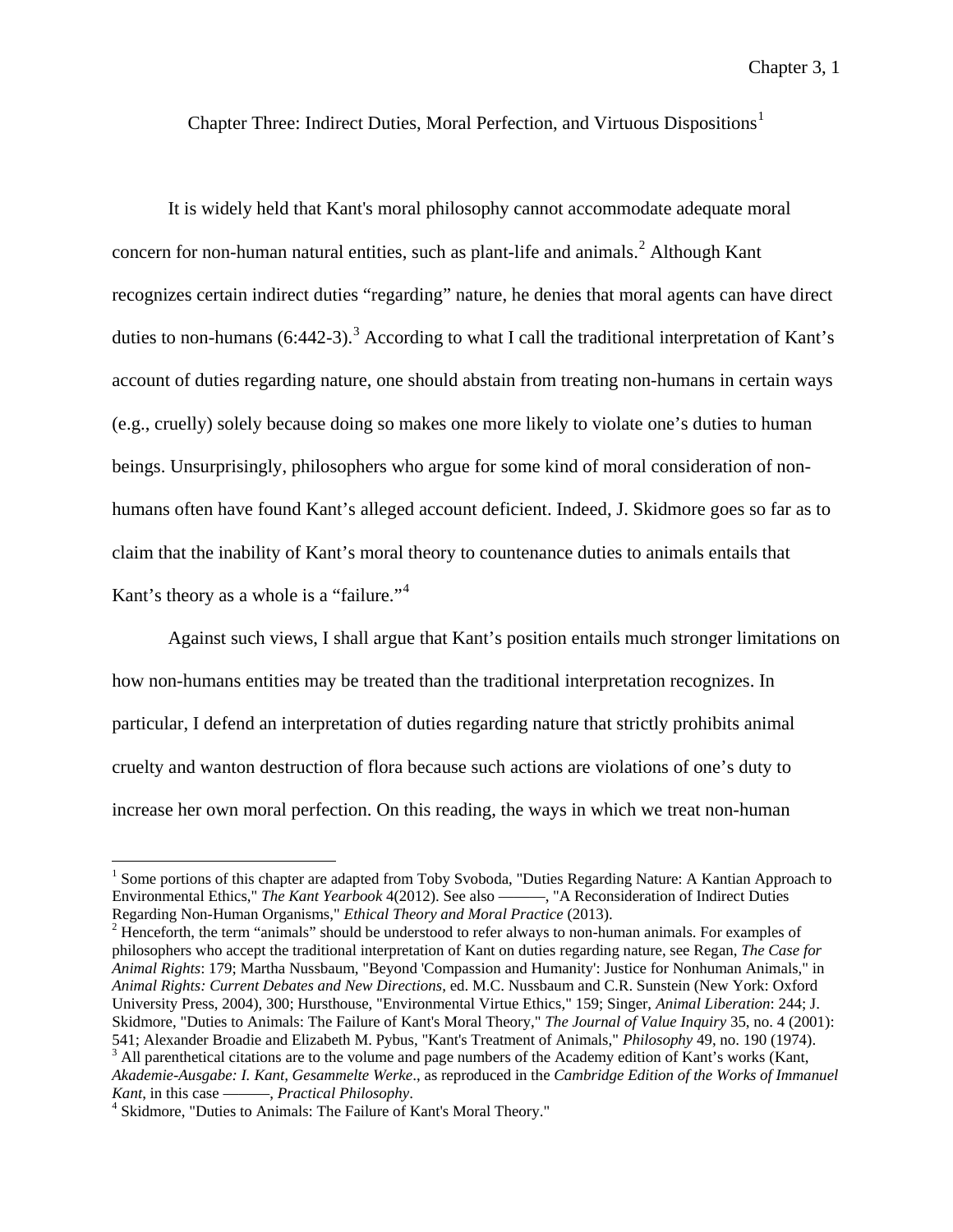organisms are intimately tied to the virtuous and vicious dispositions we possess or lack. Since we have a duty to cultivate virtuous dispositions, we are permitted to treat non-human entities only in ways that are consistent with that duty. Moreover, in light of this same duty, we have excellent moral reason to treat non-humans in ways that enhance our virtuous dispositions, such as by valuing them and promoting their flourishing. Compared to the traditional interpretation, this account renders a Kantian approach to environmental ethics much more promising than is usually recognized.

## Kant on Duties Regarding Non-human Nature

At first glance, a Kantian approach to environmental ethics might seem to be a nonstarter. After all, in §16 of the *Doctrine of Virtue*, Kant himself denies that moral agents have direct duties to non-humans, both because "duty to any subject is moral constraint by that subject's will" and because human persons are the only known entities capable of constraining others in this way (6:442). Kant here suggests that only an entity with a will has the capacity to place moral agents under obligation. This requirement rules out direct duties to entities that are not subjects with wills. Kant concludes that human beings can have direct duties only to one another, because other entities, such as animals, are non-subjects that lack wills. He identifies two conditions that must be met in order for an entity to be able to obligate a moral agent: "the constraining (binding) subject must, *first*, be a person; and this person must, *secondly*, be given as an object of experience, since the human being is to strive for the end of this person's will and this can happen only in a relation to each other of two beings that exist…" (6:442). This first condition suggests that human beings lack direct duties to non-humans because the latter are not persons. Similarly, in the *Groundwork for the Metaphysics of Morals*, Kant writes: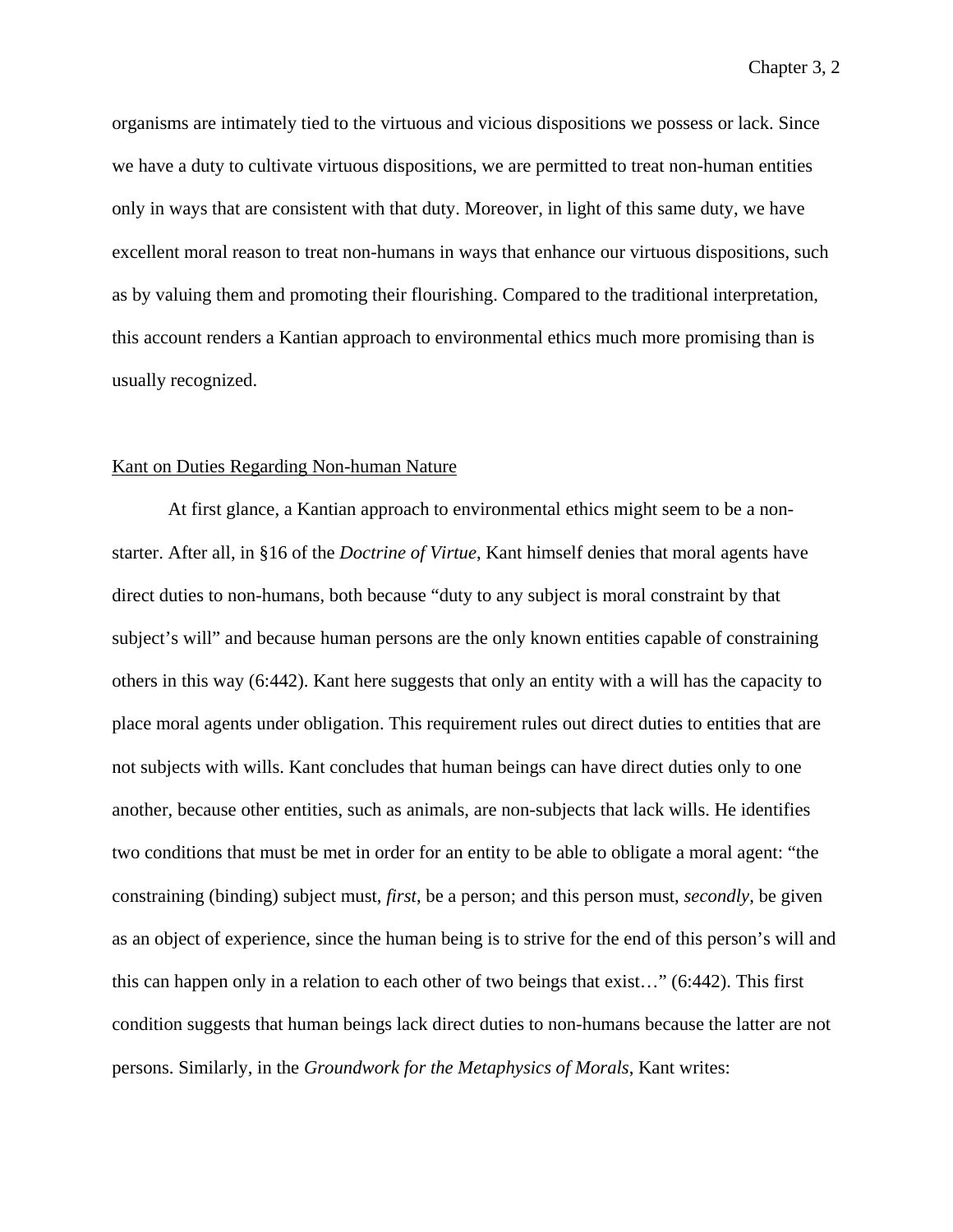Beings the existence of which rests not on our will but on nature, if they are beings without reason, still have only a relative worth, as means, and are therefore called *things*, whereas rational beings are called *persons* because their nature already marks them out as an end in itself, that is, as something that may not be used merely as a means, and hence so far limits all choice (and is an object of respect) (4:428).

On the assumption that non-human natural entities are "beings without reason," this passage implies that such entities are things and thus may be treated as mere means. This is in keeping with Kant's lectures on moral philosophy. According to the notes of Georg Ludwig Collins, recorded in 1784-5 Kant argued that all animals lack self-consciousness, meaning that they "exist only as means, and not for their own sakes"  $(27:458-9)$  $(27:458-9)$  $(27:458-9)$ .<sup>5</sup>

If one believes that one does have direct duties to non-humans—a position held by many animal ethicists and environmental ethicists<sup>[6](#page-92-1)</sup>—this is due to what Kant calls "an *amphiboly* in his *concepts of reflection*," whereby one confuses duties *regarding* non-humans with duties *to* nonhumans (6:442). The difference between direct duties and indirect duties, or between "duties to" and "duties regarding," will be important throughout this book, so it is worth clarifying the distinction here. A moral agent has a direct duty to some entity *x* if and only if *x*'s will morally constrains the moral agent. Otherwise put, I have a direct duty to some entity if and only if I morally owe something to that entity itself, such as the performance of certain kinds of action

<span id="page-92-0"></span> <sup>5</sup> Immanuel Kant, *Lectures on Ethics*, ed. J. B. Schneewind, trans. Peter Heath (Cambridge: Cambridge University Press, 1997).

<span id="page-92-1"></span><sup>6</sup> See Rolston, *Environmental Ethics: Duties to and Values in the Natural World*: 45-125; Taylor, *Respect for Nature: A Theory of Environmental Ethics*: 169-92; Regan, *The Case for Animal Rights*.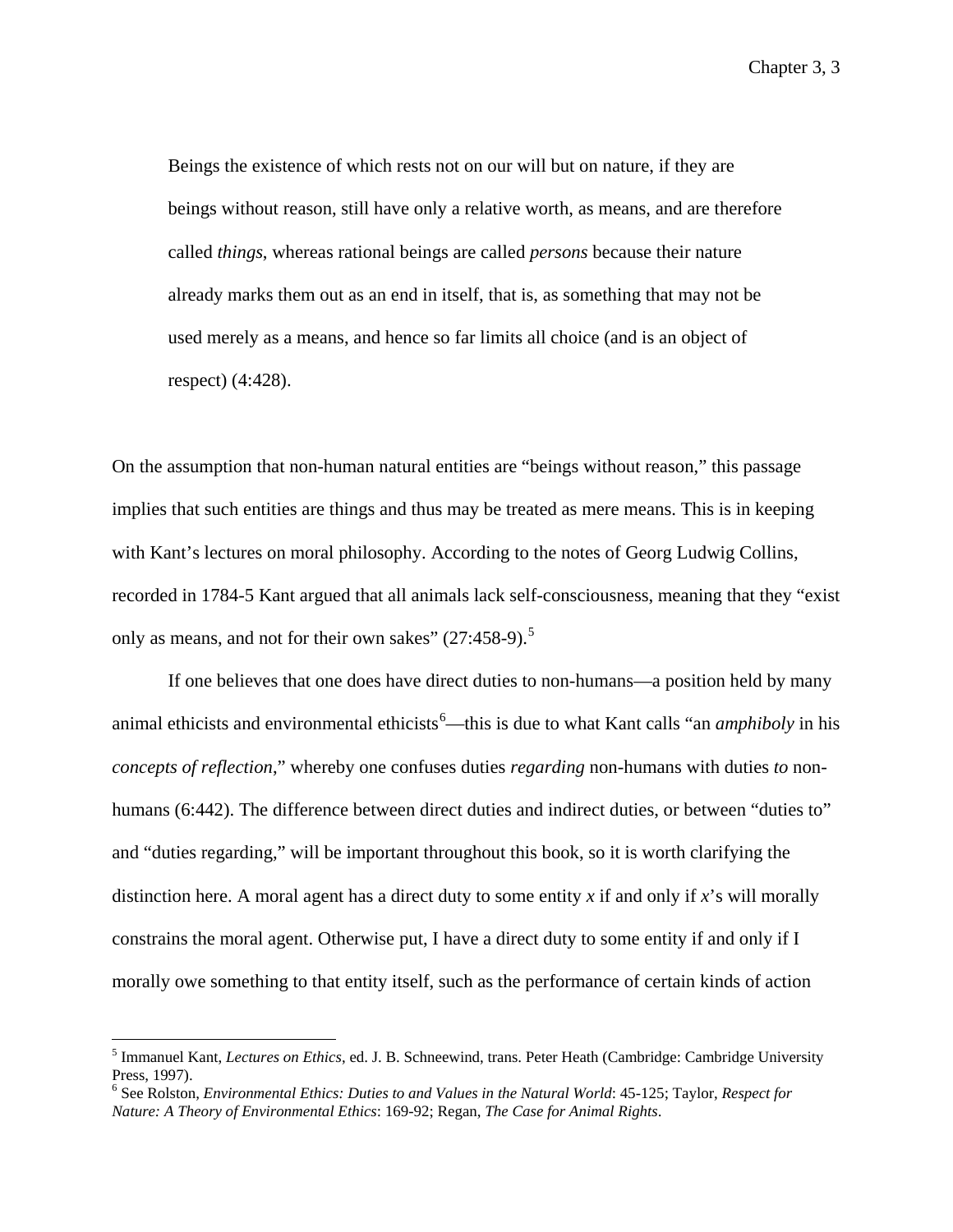(keeping a promise, for example). Importantly, the moral agent and the constraining entity can be identical, as in the case of direct duties to oneself. Alternatively, a moral agent has an indirect duty regarding some entity *x* if and only if that moral agent has a direct duty to some entity *y*, such that this direct duty involves actions affecting *x*. This duty would be indirect in the sense that the moral agent owes something to *y*, but by way of actions regarding *x*. We might say that indirect duties supervene on direct duties, insofar as the former depend upon direct duties that are indirectly owed.<sup>[7](#page-93-0)</sup>

As I shall argue, Kant seems to hold that a person can have duties regarding non-human natural entities only insofar as certain actions or attitudes affecting or involving non-humans are tied to direct duties one has to human beings. On this view, neither animals nor flora deserve direct moral consideration. Nonetheless, one's direct duties (to oneself or other persons) can bear on one's actions or attitudes vis-à-vis non-human nature. This seems to have been a consistent view of Kant's. In his lectures on moral philosophy, he argued that all duties regarding animals are indirect duties to human beings (27:458-9). In §17 of his *Doctrine of Virtue*, Kant infamously writes the following:

A propensity to wanton destruction of what is *beautiful* in inanimate nature (*spiritus destructionis*) is opposed to a human being's duty to himself; for it weakens or uproots that feeling in him which, though not itself moral, is still a disposition [*Stimmung*] of sensibility that greatly promotes morality or at least prepares the way for it: the disposition, namely, to love something (e.g., beautiful crystal formations, the indescribable beauty of plants) even apart from any

<span id="page-93-0"></span> <sup>7</sup> For further discussion of indirect duties, see Jens Timmermann, "When the Tail Wags the Dog: Animal Welfare and Indirect Duty in Kantian Ethics," *Kantian Review* 10(2005).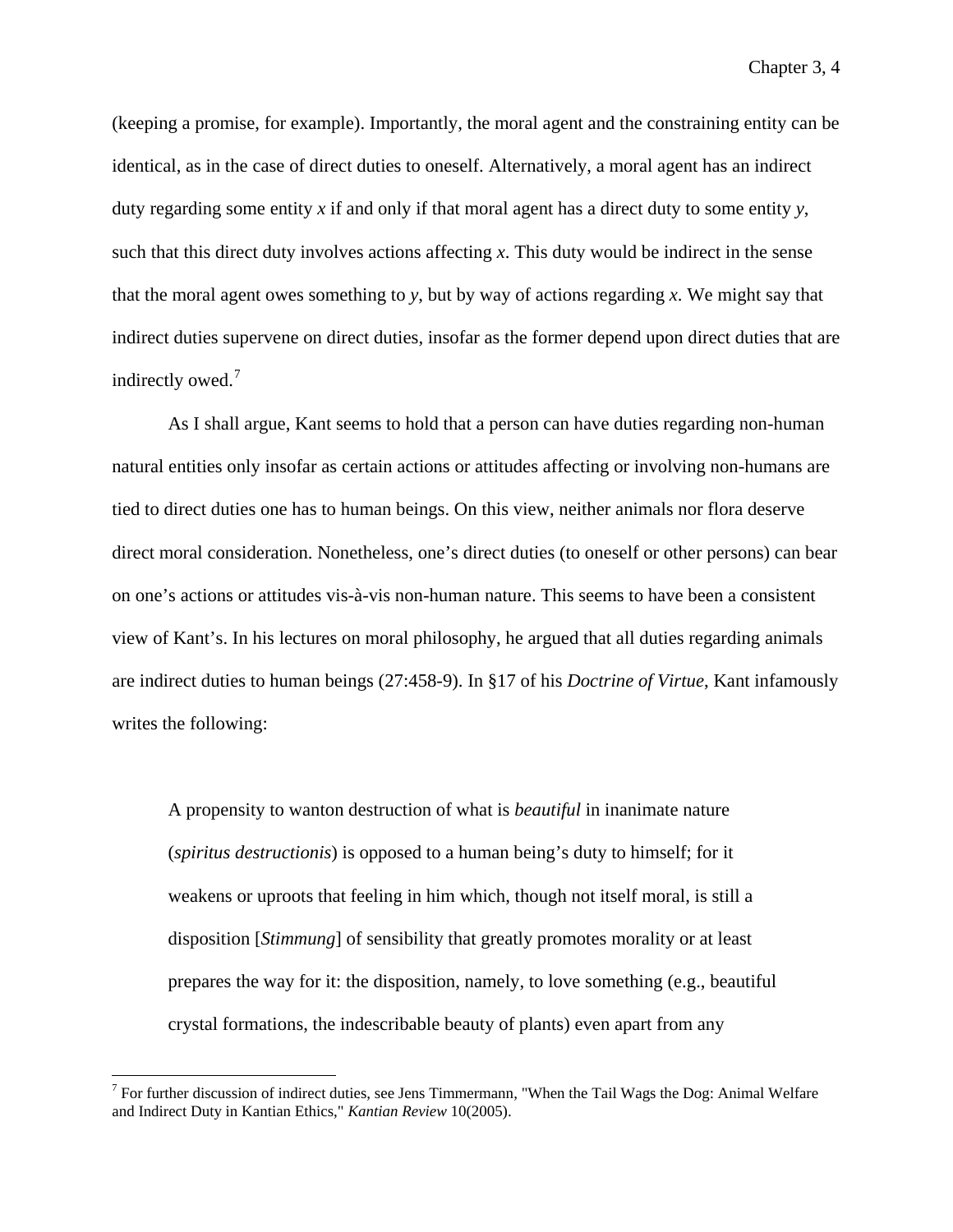intention to use it. […] With regard to the animate but nonrational part of creation, violent and cruel treatment of animals is far more intimately opposed to a human being's duty to himself, and he has a duty to refrain from this; for it dulls his shared feeling of their suffering and so weakens and gradually uproots a natural predisposition that is very serviceable to morality in one's relations with other people. […] Even gratitude for the long service of an old horse or dog (just as if they were members of the household) belongs *indirectly* to a human being's duty *with regard to* these animals; considered as a *direct* duty, however, it is always only a duty of the human being *to* himself (6:443).

Combined with the claim that humans lack direct duties to non-human entities (6:442), Kant's position is clearly that human moral agents have only indirect duties regarding non-humans, such as animals and plant-life. Given this view, many environmental ethicists believe that Kant's moral philosophy provides a poor starting point for developing an environmental ethic, particularly a non-anthropocentric one.<sup>[8](#page-94-0)</sup> Given the traditional interpretation, critics allege both that Kant misidentifies the reasons we have for treating non-human entities in certain ways and that Kant's account offers only very weak, easily defeasible constraints on how non-humans may be treated.<sup>[9](#page-94-1)</sup> Since most scholarship on Kant's account of duties regarding non-humans focuses on duties regarding animals, I will begin by examining the traditional interpretation in light of this issue before turning to the question of duties regarding non-animal entities.

# The Traditional Interpretation of Duties Regarding Non-human Nature

<span id="page-94-0"></span> <sup>8</sup> See John O'Neill, Alan Holland, and Andrew Light, *Environmental Values* (London and New York: Routledge, 2008), 95.

<span id="page-94-1"></span><sup>&</sup>lt;sup>9</sup> See Broadie and Pybus, "Kant's Treatment of Animals."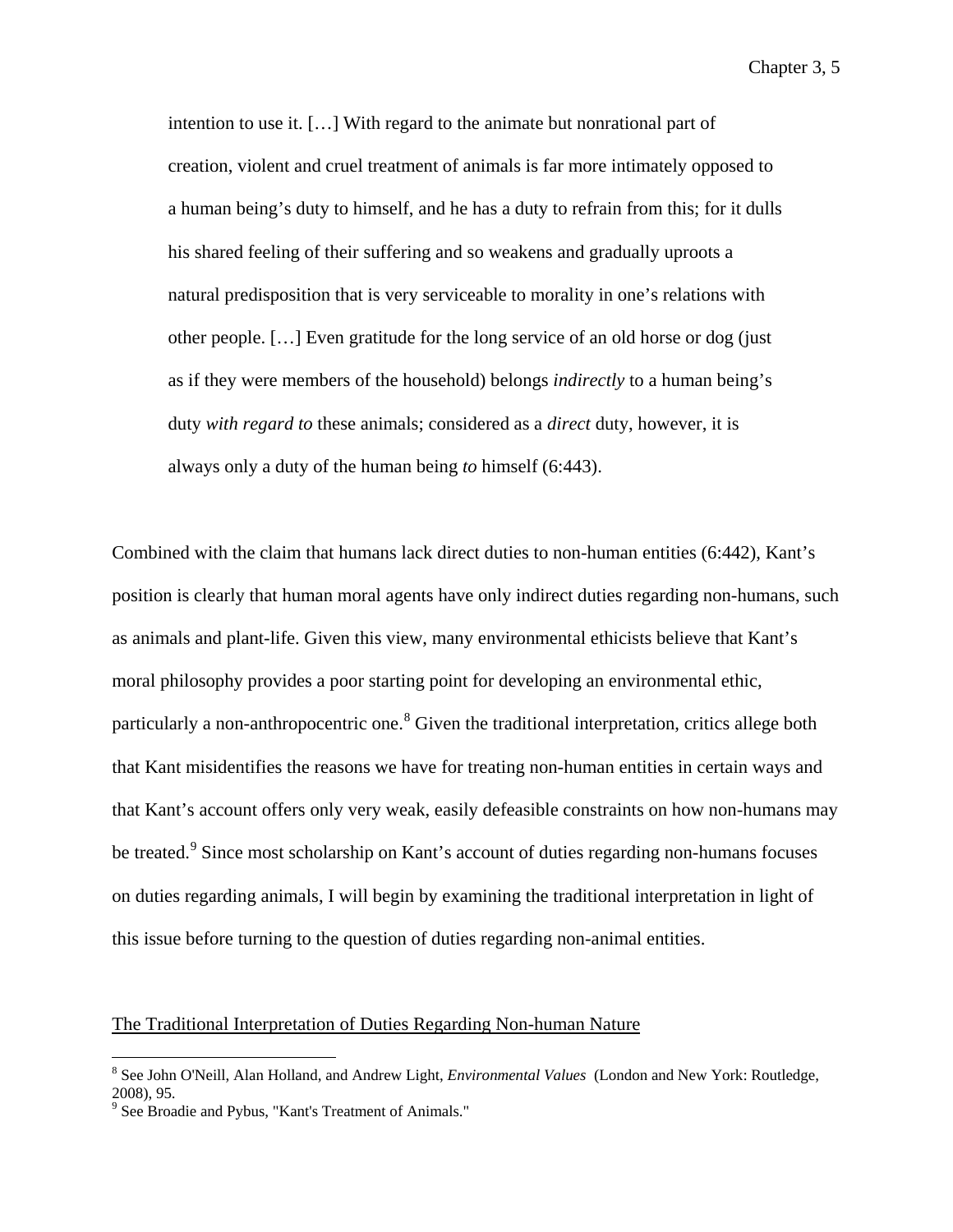Many readers have taken Kant's account in both the *Doctrine of Virtue* and his lectures to be that one should not be cruel to animals because this makes one more likely to be cruel to humans. Since being cruel to human beings presumably violates a direct duty to them, it is therefore advisable to refrain from cruelty to animals. This reading falls under the traditional interpretation of duties regarding nature, according to which Kant is appealing to an alleged psychological tendency in human beings, namely that cruel treatment of animals desensitizes a human being to suffering in general. There is some empirical evidence that such a tendency is operative in at least some humans.[10](#page-95-0) Allegedly, this tendency makes someone who is cruel to animals more likely to disregard the suffering of humans and thus less likely to fulfill his direct duties to humans, such as promoting their happiness (6:452-4).

This is the dominant interpretation of Kant's account of duties regarding nature.<sup>[11](#page-95-1)</sup> Skidmore holds that Kant's account of duties regarding animals reduces to the claim that "if we develop a habit of treating animals cruelly this will damage our character and ultimately lead to inappropriate treatment of other human beings."<sup>[12](#page-95-2)</sup> Peter Singer writes, "Perhaps it is true that kindness to human beings and to other animals often go together; but whether or not this is true, to say, as… Kant did, that this is the real reason why we ought to be kind to animals is a thoroughly speciesist position."[13](#page-95-3) In a recent anthology, Russ Shafer-Landau introduces the above-quoted excerpt from Kant's lectures by writing, "But what of animals that roam the wild—is it permissible to treat them in just any way we please? Kant says no, since such behavior will make us more likely to treat our fellow human beings, who do possess rights, in the

<span id="page-95-0"></span> <sup>10</sup> See Matthew Altman, *Kant and Applied Ethics: The Uses and Limits of Kant's Practical Philosophy* (London: Blackwell, 2011).

<span id="page-95-1"></span><sup>&</sup>lt;sup>11</sup> For a more optimistic account of the prospects for a Kantian approach to animal ethics, see Wilson, "The Green Kant: Kant's Treatment of Animals." See also Hill, "Finding value in nature."

<span id="page-95-3"></span><span id="page-95-2"></span><sup>&</sup>lt;sup>12</sup> Skidmore, "Duties to Animals: The Failure of Kant's Moral Theory."<br><sup>13</sup> Singer, *Animal Liberation*: 244; see also ————, "Not for Humans Only: The Place of Nonhumans in Environmental Issues," 56.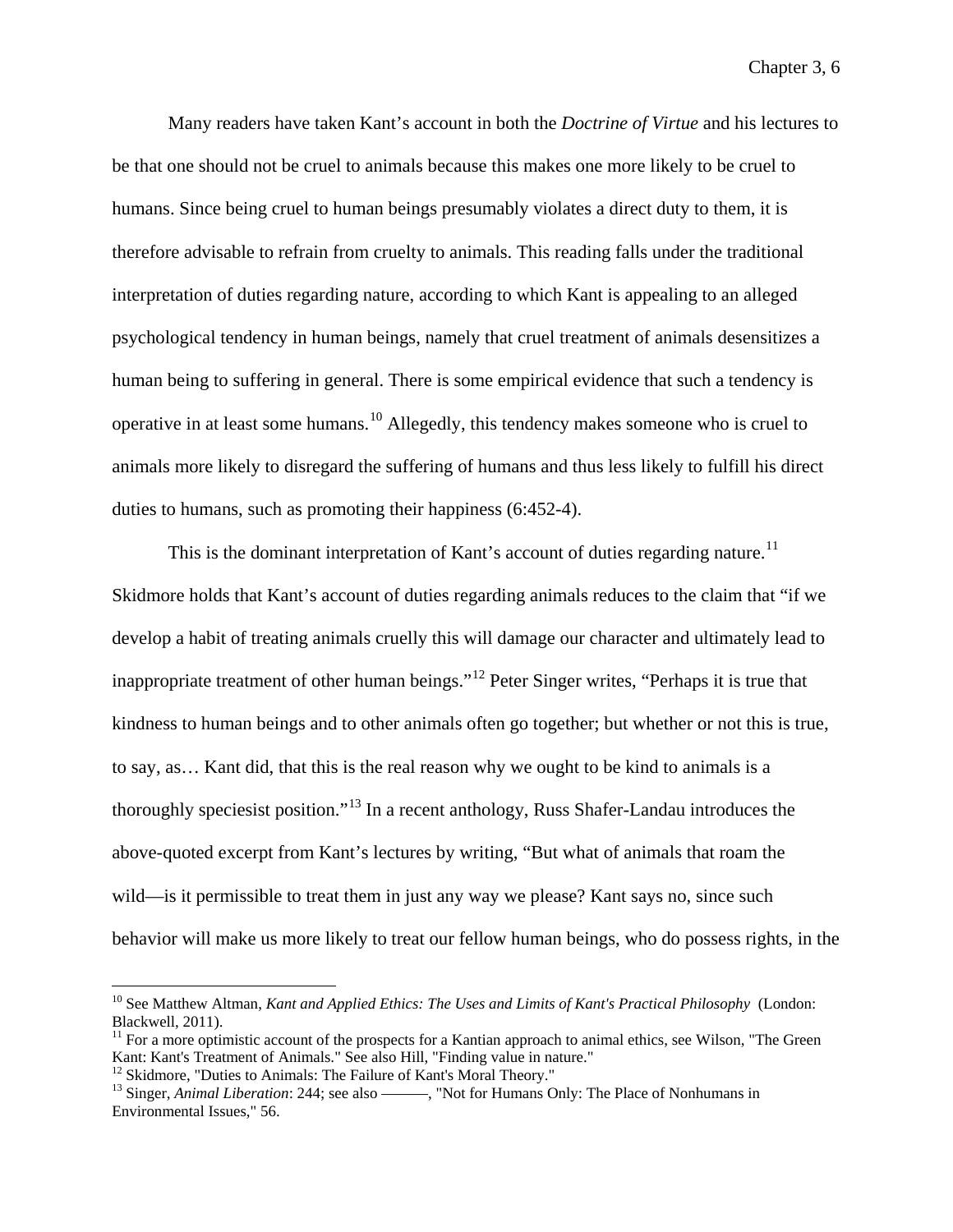same way."<sup>[14](#page-96-0)</sup> According to these readers, Kant's position is that human beings ought to abstain from violent and cruel treatment of animals *only* because such treatment will make humans more likely to fail in their direct duties to one another.

Even Tom Regan, who generally offers sympathetic and careful consideration of Kant's views, concurs with this account.[15](#page-96-1) On Regan's interpretation, "it is the effects that our treating animals in certain ways has upon our character, and… the effect our character has on how we treat human beings, that provide the grounds for morally approving or disapproving our treating animals in certain ways."[16](#page-96-2) Accordingly, one should not be cruel to animals solely because such cruelty develops character traits whereby one is indifferent to suffering, and one should not develop such character traits solely because they make one more likely to be cruel to humans. Regan adds that Kant can defend his view that maltreating mere things, such as animals (see 4:428), is morally wrong by noting "that this will in time lead moral agents to maltreat individuals who exist as ends-in-themselves."[17](#page-96-3) Again, this is because of a purported psychological tendency in human beings, namely that cruel treatment of animals develops dispositions that, in turn, make humans more likely to fail in their direct duties to human beings.

If this interpretation of duties regarding non-human nature is correct, then there is only a very tenuous link between the way one treats non-humans and being moral, given that the link would rest merely on psychological *tendencies* of human beings. On the traditional interpretation, Kant's view is that there is nothing inherently wrong with animal cruelty, although cruel actions are thought to weaken dispositions that might be useful for fulfilling one's direct duties to humans. It is thus advisable to abstain from animal cruelty. However, we may

<span id="page-96-1"></span><span id="page-96-0"></span><sup>&</sup>lt;sup>14</sup> Shafer-Landau, *Ethical Theory: An Anthology*, 391.<br><sup>15</sup> Regan, *The Case for Animal Rights*: 174-85.<br><sup>16</sup> Ibid., 179.<br><sup>17</sup> Ibid., 181.

<span id="page-96-2"></span>

<span id="page-96-3"></span>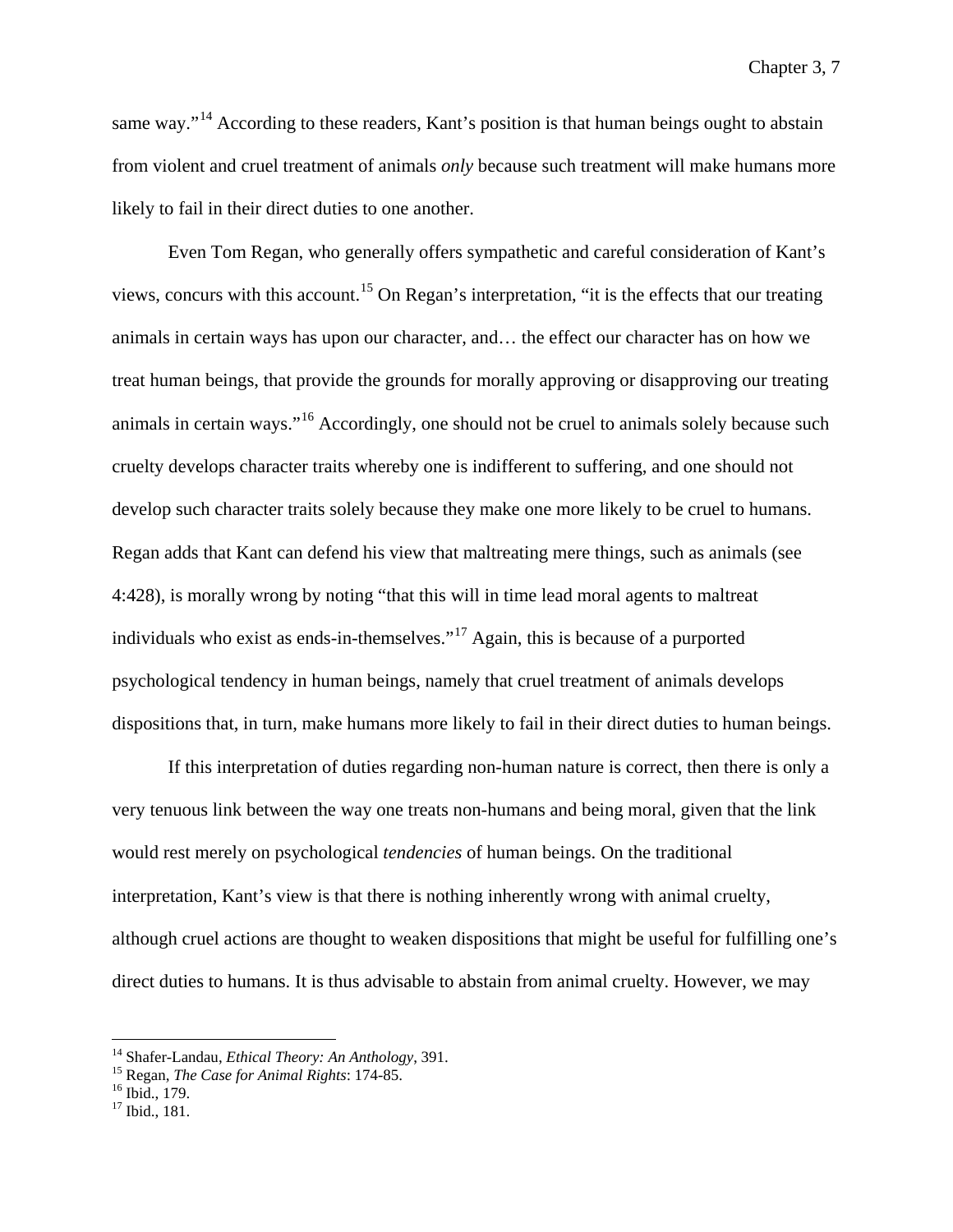question whether there is a strong connection, much less a necessary one, between cruelty to animals and a reduction in one's sensitivity to human suffering. One can imagine individuals who cause severe harm to animals but who nonetheless maintain a strong sensitivity to human suffering, perhaps because they are committed and consistent anthropocentrists. Shafer-Landau, critiquing Kant's alleged position, notes that it "assumes that we are unable to draw relevant distinctions between our treatment of those who (on Kantian grounds) are within the moral community, and those without."[18](#page-97-0) If we instead internalized the alleged distinction between humans and animals, it is difficult to see why our treatment of the latter should affect our treatment of the former. Those who draw the proper distinction between rational persons and non-rational things should be able to distinguish between the suffering of animals, which is not morally significant, and the suffering of humans, which is morally significant. Those who make this distinction and internalize it might not harbor any psychological tendency whereby indifference to animal suffering dulls their sensitivity to human suffering. If so, then such a person would have no moral reason to avoid cruelty to animals, since she could both be cruel to animals and maintain her sensitivity to human suffering.

Moreover, even if there are particular persons who sensitivity to human suffering is diminished by animal cruelty, harboring such diminished sensitivity seems compatible with fulfilling one's direct duties to humans. That is, one can be cruel to animals and (let us suppose) thereby become indifferent to human suffering, but nonetheless fulfill all one's direct duties to human beings. It is certainly conceivable that such a person should respect herself and others as ends-in-themselves, promote the happiness of others, developing her talents, and so on. In the *Groundwork*, Kant arguably approves of just such a person in his example of the cold-hearted

<span id="page-97-0"></span> <sup>18</sup> Shafer-Landau, *Ethical Theory: An Anthology*, 391-92.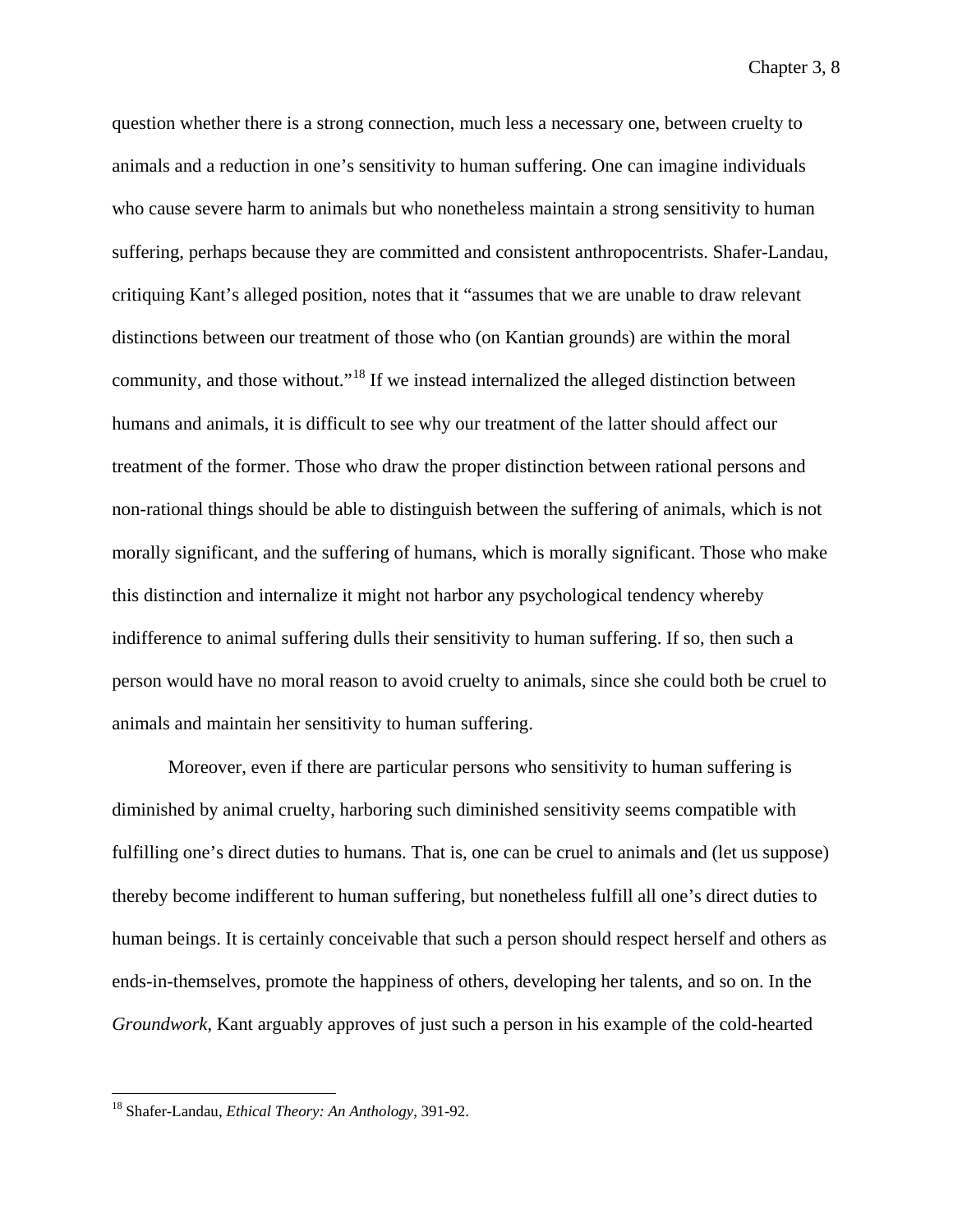benefactor.<sup>[19](#page-98-0)</sup> Imagining a man who is "by temperament cold and indifferent to the suffering of others" yet who is nonetheless beneficent to other human beings, Kant declares that his "worth of character come outs, which is moral and incomparably the highest, namely that he is beneficent not from inclination but from duty" (4:398-9). Accordingly, although a sensitivity to suffering might support morally right actions vis-à-vis human beings, it does not seem necessary for the performance of such actions. Accordingly, even granting the claim that animal cruelty desensitizes us to human suffering, the traditional interpretation of duties regarding nature offers only a relatively weak reason for moral agents to abstain from cruelty to animals, namely that such abstinence can help maintain a disposition that is useful but not necessary for being moral vis-à-vis human beings.

These considerations have a very striking implication. It is now difficult to see how duties regarding animals would count as genuinely *moral* obligations, even indirect ones. On the traditional interpretation, it seems possible that one could torture orphaned kittens for fun while simultaneously being a moral exemplar. As we have seen, if some person is psychologically disposed such that torturing kittens does make it more challenging for him to be moral, this need not prevent him from fulfilling his moral duties. But if we grant this point, it then seems that duties regarding animals are merely non-moral counsels pertaining to what courses of action make one's moral life more or less difficult, in which case the "duty" to abstain from animal cruelty is merely optional advice. It is perhaps prudent to avoid cruelty to animals, given that cruel treatment of them risks creating obstacles to fulfilling one's moral duties, but there is no requirement to avoid such cruelty. If this is all Kant had in mind, then it was very odd of him to speak of "duties" regarding nature.

<span id="page-98-0"></span> <sup>19</sup> See Karen E. Stohr, "Virtue Ethics and Kant's Cold-Hearted Benefactor," *The Journal of Value Inquiry* 36, no. 2 (2002).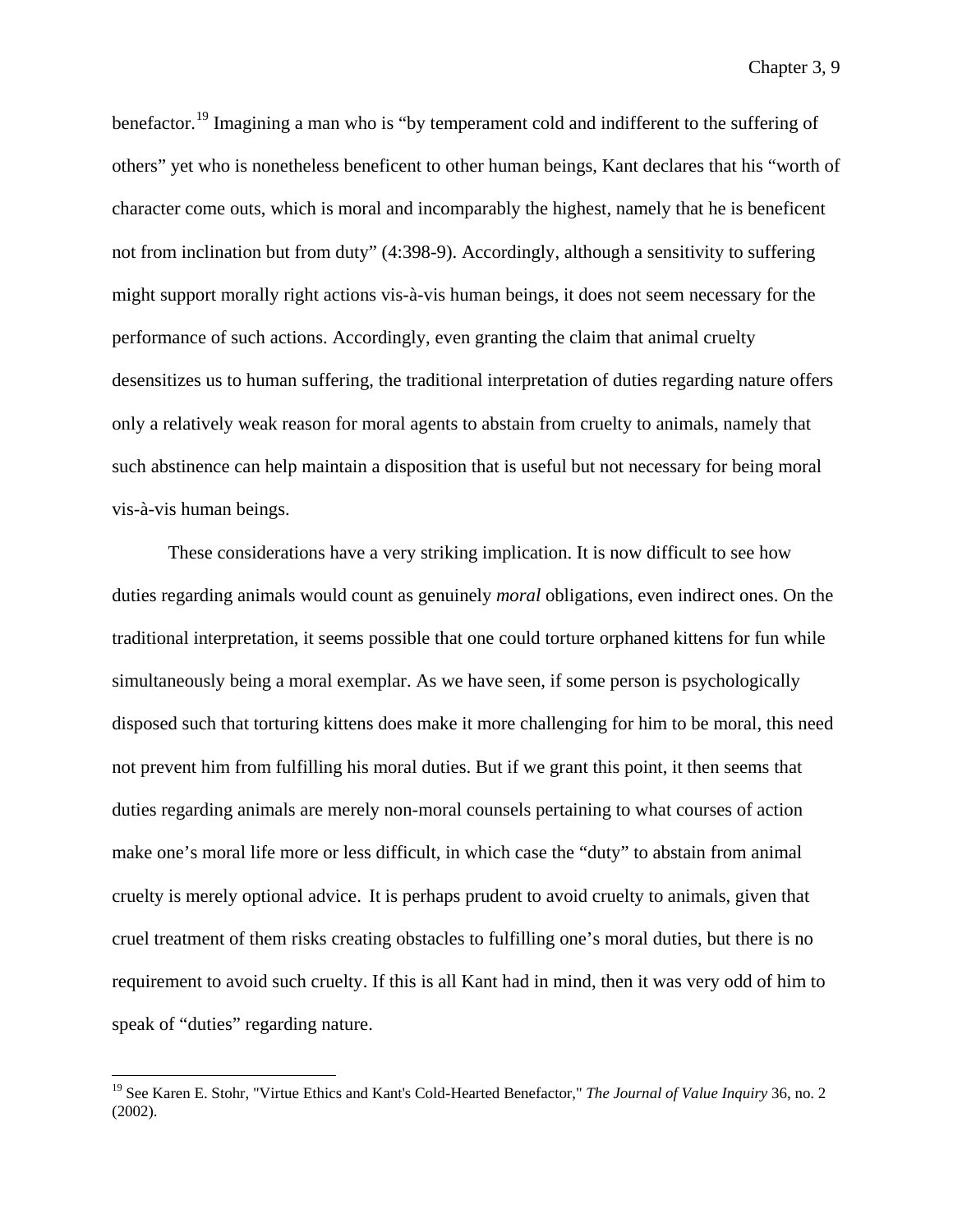Finally, although commentators tend to pass over what Kant writes about non-animal entities, such as plant-life, proponents of the traditional interpretation presumably would offer the same interpretation of duties regarding flora as they offer for duties regarding animals. For example, moral agents could have duties regarding flora in the sense that wanton destruction of plant-life tends to weaken dispositions that are useful but not necessary for fulfilling one's direct duties to humans, such as the disposition "to love something… even apart from any intention to use it" (6:443). As with duties regarding animals, however, it seems that a human being could practice wanton destruction of plant-life while maintaining his morally useful dispositions, or that she could fulfill her direct duties to humans in the absence of such dispositions. In either case, one's "duties" regarding flora would be very weak. Moreover, since there would be nothing morally problematic in its own right about wanton destruction of flora, it is questionable whether duties regarding flora would qualify as genuinely moral obligations, even in an indirect sense. As with duties regarding animals, duties regarding plant-life would seem reducible to some nonmoral counsel urging one to avoid creating obstacles to fulfilling one's duties to humans.

Given the tenuous link recognized by the traditional interpretation between the treatment of non-humans and being moral, the prospects for a Kantian approach to environmental ethics might seem very dim. Indeed, the widespread acceptance of this interpretation might explain why no major environmental ethicist adopts a Kantian approach.<sup>[20](#page-99-0)</sup> At any rate, the traditional interpretation's account of duties regarding nature has been the target of severe criticism, and it is not surprising that those who both accept this interpretation and believe that non-humans deserve some kind of moral consideration are unimpressed by Kant's (alleged) position. Some

<span id="page-99-0"></span><sup>&</sup>lt;sup>20</sup> Paul Taylor's theory in *Respect for Nature* is sometimes thought to be Kantian, but this is true only in a very general sense. Although Taylor defends a deontological approach and views non-human organisms as ends-inthemselves, he does not attempt to reconcile his position with Kant's. Indeed, his rejection of Kant's position is implied by the fact that Taylor argues for direct duties to non-human organisms. See Taylor, *Respect for Nature: A Theory of Environmental Ethics*.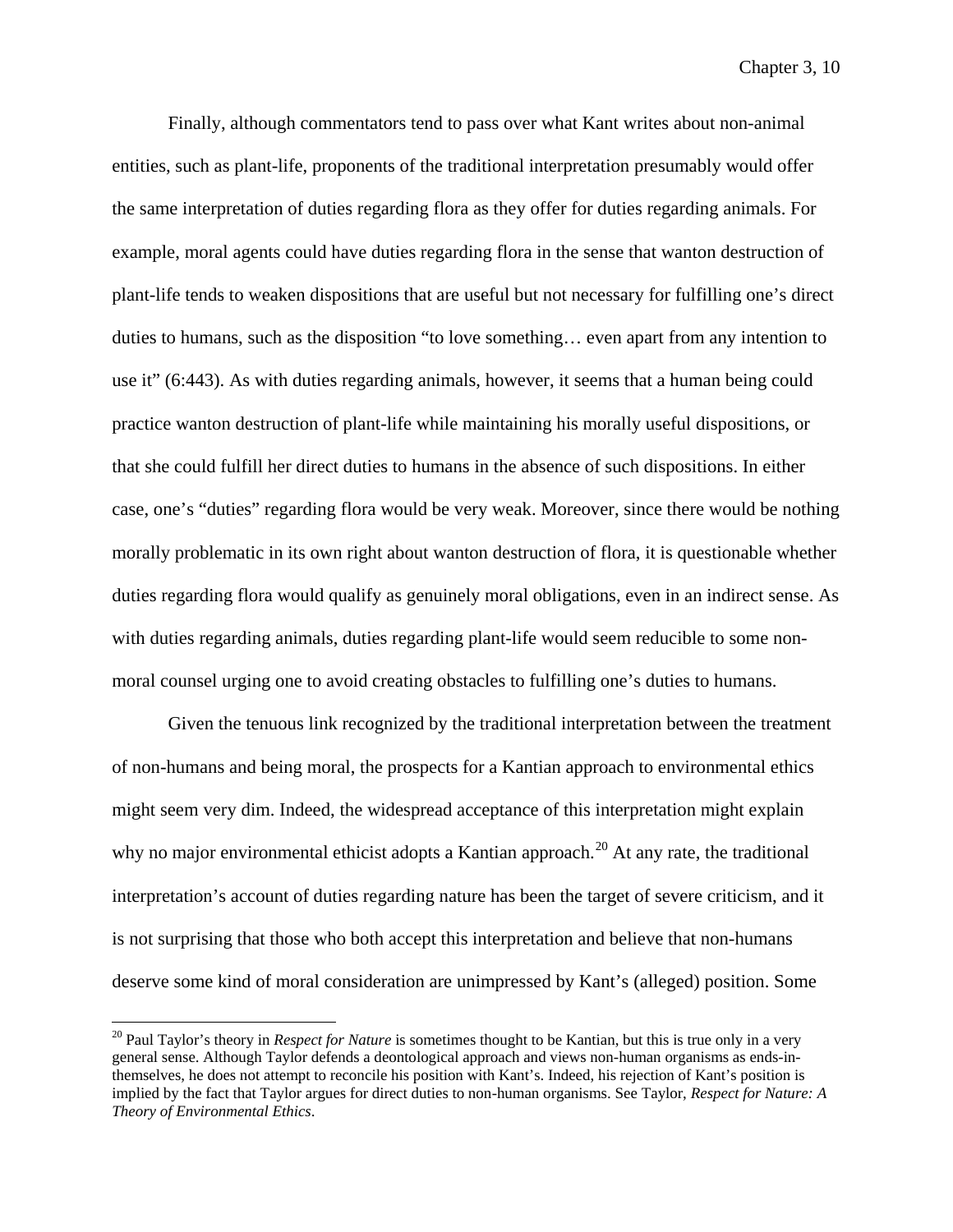philosophers conclude that we should part ways with Kant on this issue.<sup>[21](#page-100-0)</sup> This would seem to be a reasonable course of action if there is good reason to suppose that our moral obligations vis-àvis non-humans is stronger than Kant's position can allow. Another option would be to embrace the implication (on the traditional interpretation) that there is nothing morally problematic about animal cruelty or wanton destruction of flora in their own right, while recognizing that it might be prudent to avoid such actions. This would seem to be a reasonable course if there is good reason to suppose that moral obligations are owed exclusively to human beings. Yet another option would be to hold that Kant's moral theory, if modified or developed in significant ways, can accommodate adequate moral concern for non-humans. This option, favored by contemporary Kantians like Allen Wood and Christine Korsgaard, $^{22}$  $^{22}$  $^{22}$  would seem reasonable if the rest of Kant's moral theory was worth holding onto despite its deficiencies with respect to non-human entities. However, more attractive options present themselves if we question whether the traditional interpretation is a good one. In fact, there are very compelling reasons to suppose that it is deeply flawed. Once we see that duties regarding nature are intimately tied to one's duty to develop moral virtues, a more attractive course becomes available, namely that we can develop a robust and attractive environmental ethic starting from Kant's own account of duties regarding nature.

#### Cruel Treatment of Animals

<span id="page-100-1"></span><span id="page-100-0"></span><sup>&</sup>lt;sup>21</sup> Nussbaum, "Beyond 'Compassion and Humanity': Justice for Nonhuman Animals."; Singer, *Animal Liberation*.<br><sup>22</sup> Korsgaard, "Fellow Creatures: Kantian Ethics and Our Duties to Animals," 82; Wood, "Kant on Duties Regard Nonrational Nature," 193.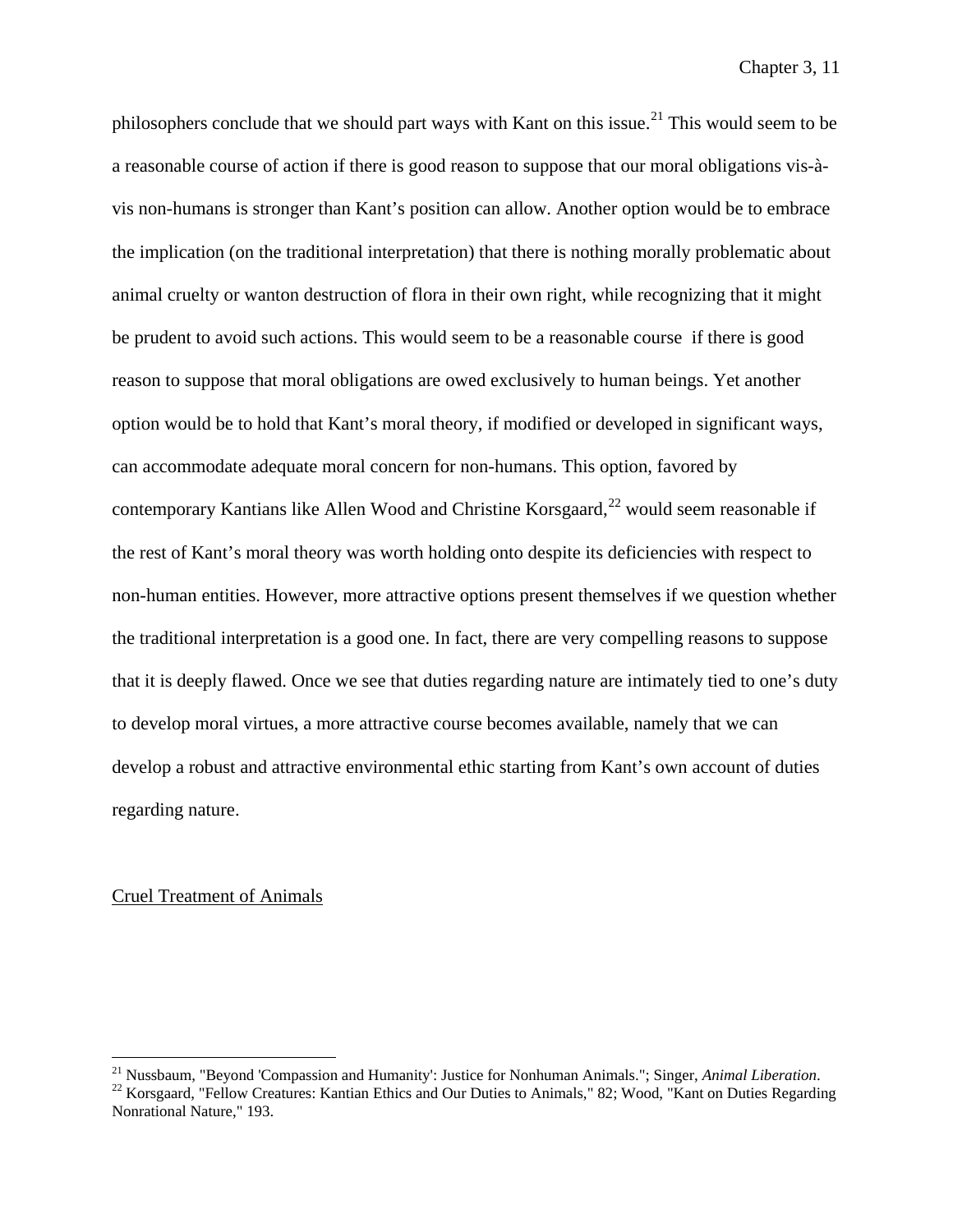Kant's position on duties regarding non-human nature is much more sophisticated than the traditional, dominant interpretation maintains.<sup>[23](#page-101-0)</sup> He writes that a human being "has a duty to refrain from" cruelty to animals (6:443). This suggests that abstaining from animal cruelty is not only instrumentally useful in fostering a disposition that is in turn useful for transacting one's direct duties to humans, but rather that abstinence from such cruelty is itself required by some duty. If this were not the case, then it would be very strange for Kant to say that one has a *duty* to avoid being cruel to animals. Of course, if animal cruelty is prohibited in virtue of some moral duty, then it is a mistake to hold, as the traditional interpretation implies, that duties regarding non-human nature are reducible to non-moral counsels. While Kant does think that a sensitivity to animal suffering tends to develop a "natural predisposition that is very serviceable to morality in one's relations with other people" (6:442), he also seems committed to the stronger claim that there is something morally problematic with animal cruelty in its own right. In fact, Kant insists that such cruelty "is intimately opposed to a human being's duty to himself" (6:443). This claim is difficult to account for on the traditional interpretation. If animal cruelty was discouraged merely because it makes one more likely to violate duties to human beings, then why would such cruelty be "intimately opposed" to a duty to oneself?

The traditional interpretation also has difficulty accounting for the three examples of cruelty to animals that Kant offers in the *Doctrine of Virtue*. The first two are given by implication: "The human being is authorized to kill animals quickly (without pain) and to put them to work that does not strain them beyond their capacities (such as work as he himself must submit to)" (6:443). This implies that killing animals painfully and slowly is prohibited, as is

<span id="page-101-0"></span> $23$  For rare exceptions to the traditional interpretation, see Heike Baranzke, "Tierethik, Tiernatur und Moralanthropologie im Kontext von § 17, Tugendlehre," *Kant-Studien* 96, no. 3 (2005); Denis, "Kant's Conception of Duties Regarding Animals: Reconstruction and Reconsideration."; Patrick Kain, "Duties Regarding Animals," in *Kant's Metaphysics of Morals: A Critical Guide*, ed. Lara Denis (New York: Cambridge University Press, 2010).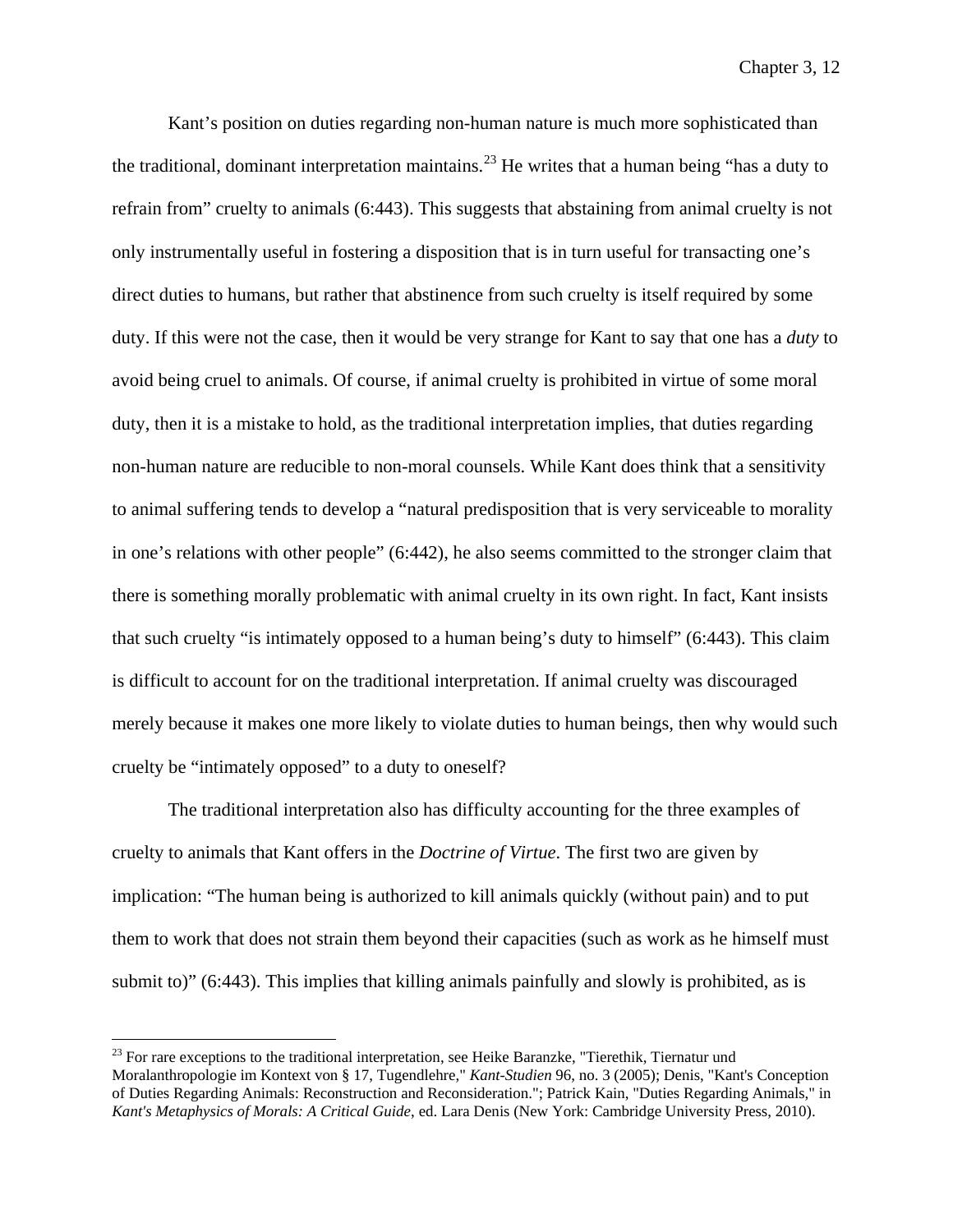working animals beyond their capacities. As to the third example, Kant claims that "agonizing physical experiments for the sake of mere speculation, when the end could also be achieved without these, are to be abhorred" (6:443). The feature that all three of these examples have in common is that each causes unnecessary harm to animals. Typically, one could choose to kill animals quickly and painlessly, not overwork them, and avoid conducting frivolous and painful experiments on them. It thus seems reasonable to conclude that Kant views animal cruelty as involving the infliction of unnecessary harm on animals.<sup>[24](#page-102-0)</sup>

A major problem with the traditional interpretation is that it does not fit well with Kant's evident position that inflicting unnecessary harm on animals is morally impermissible. The claim that some kinds of treatment of animals are "authorized" implies that other kinds of treatment are not authorized but instead prohibited. Arguably, the claim that frivolous and painful experiments "are to be abhorred" (6:443) has a similar implication. The traditional interpretation cannot account for this because it views animal cruelty as problematic only because it could make one more likely to fail in her duties to humans. Since, for the reasons discussed above, animal cruelty need not entail such a failure, the traditional interpretation cannot explain why cruel treatment of animals is prohibited. A proponent of the traditional interpretation cannot hold that torturing a dog is morally impermissible, but only that such an action is best avoided because it could weaken one's morally useful dispositions, which in turn could lead one to fail to fulfill some duty to human beings. But this interpretation seems too weak to make sense of what Kant explicitly writes. An adequate interpretation of duties regarding nature must account for Kant's apparent position that animal cruelty is prohibited.

<span id="page-102-0"></span> $^{24}$  In chapter five, I argue that one's action causes unnecessary harm to an organism if either of two conditions is met: (1) that the end of the action could have been achieved by less harmful means or (2) that the end of the action is trivial. For the moment, I note only that interpreting Kant's notion of animal cruelty as the infliction of unnecessary harm on animals is plausible.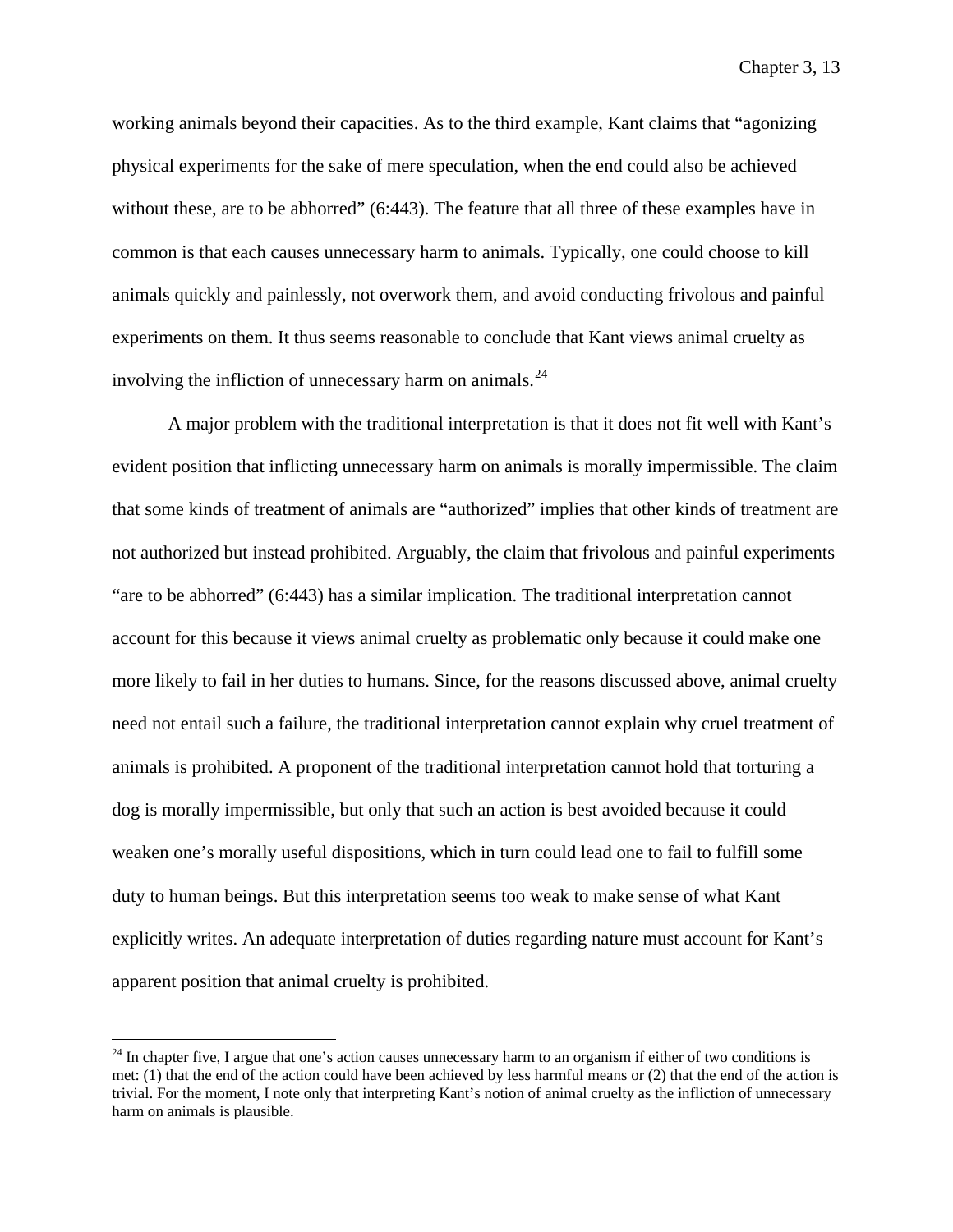Moreover, on Kant's position, our duties regarding animals are not exhausted by a prohibition against cruel treatment of them, for such duties also can require certain positive actions. In a very interesting remark, Kant writes, "Even gratitude for the long service of an old horse or dog (just as if they were members of the household) belongs *indirectly* to a human being's duty *with regard to* these animals; considered as a *direct* duty, however, it is always only a duty of the human being *to* himself" (6:443). This duty to have gratitude toward certain animals is an indirect duty in the sense that, although it involves animals, it is in virtue of some duty to oneself that one ought to have such gratitude. Nonetheless, this duty to oneself *requires* showing gratitude to certain animals, and failure to do so constitutes a violation of some duty to oneself. As with Kant's evident proscription against animal cruelty, this prescription to have gratitude toward some animals does not fit well with the traditional interpretation. If such gratitude was merely a means to preserve or strengthen 'one's propensity to fulfill duties to humans, then why does Kant say that such gratitude is owed in virtue of some moral *duty*? This passage implies that, by not harboring gratitude toward domestic animals that have been of service for many years, one violates some duty. Yet on the traditional interpretation, not harboring such gratitude at worst only makes one less likely to harbor gratitude toward humans. Thus, Kant's claim in favor of showing gratitude to animals seems much stronger than this interpretation can accommodate.

To salvage their reading of duties regarding nature, proponents of the traditional interpretation might appeal to the Collins notes of Kant's lectures: "Since animals are an analogue of humanity, we observe duties to mankind when we observe them as analogues to this, and thus cultivate our duties to humanity" (27:459). Kant adds that someone who shoots an old dog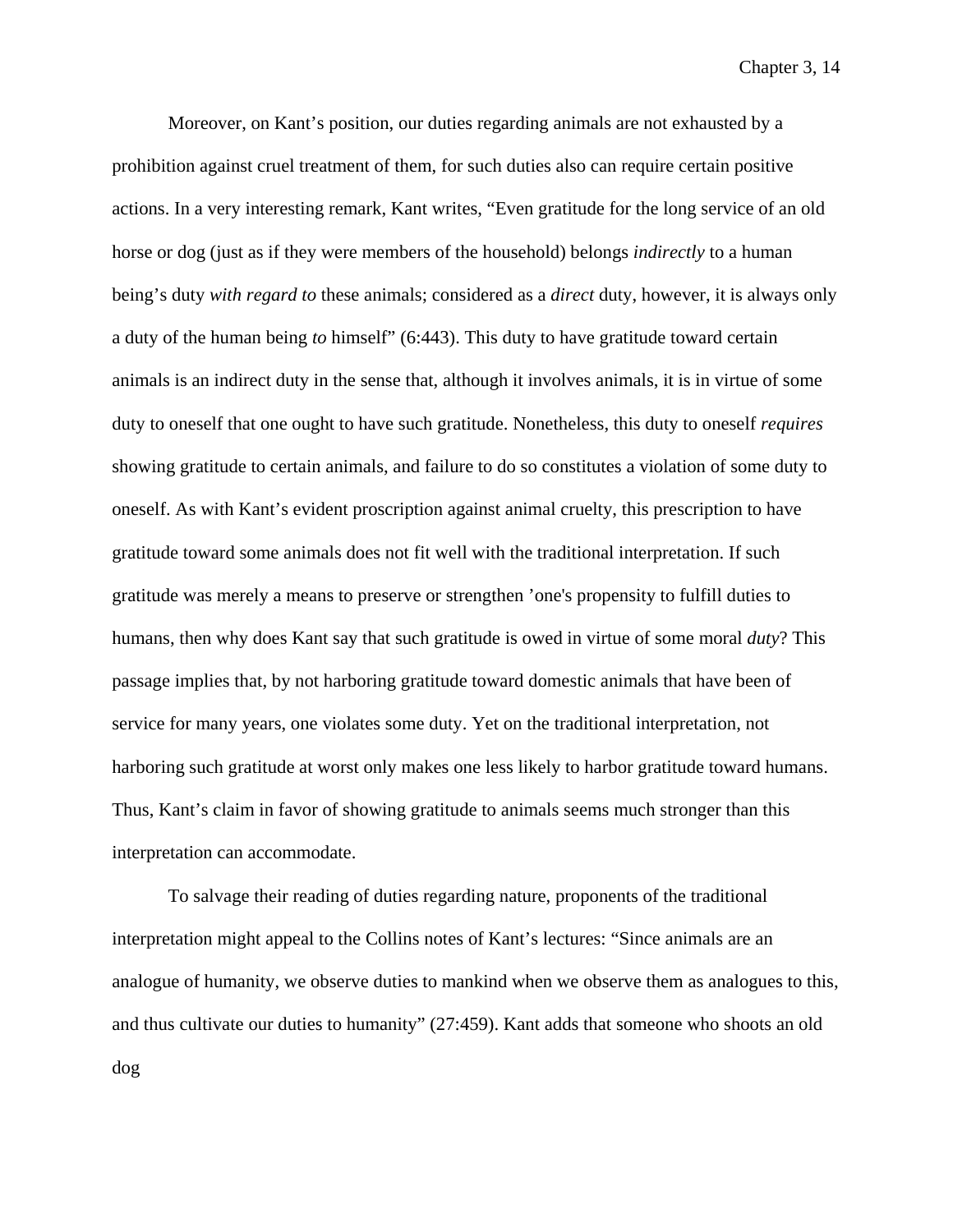thereby damages the kindly and humane qualities in himself, which he ought to exercise in virtue of his duties to mankind. Lest he extinguish such qualities, he must already practice a similar kindness towards animals; for a person who already displays such cruelty to animals is also no less hardened towards men (27:459).

Kant goes on to praise Leibniz for replacing insects on trees after he had finished observing them, and he mentions with approval a practice in England whereby butchers and doctors were prevented from serving on juries because their professions supposedly habituated them to death, thus making them unfit to render verdicts. These passages might seem susceptible to the traditional interpretation. However, even in these lectures, Kant's position seems stronger than the traditional interpretation allows. Although he does contend that cruelty to animals makes one more likely to fail in one's duties to other humans, the traditional interpretation would be correct only if this was the sole reason Kant gives for why we should abstain from animal cruelty. However, Kant's argument at 27:459 admits of a non-traditional interpretation, namely that a person who practices animal cruelty "damages his moral character."[25](#page-104-0) On the assumption that one ought not to engage in actions that damage her own moral character, we have here a moral reason to abstain from animal cruelty that the traditional interpretation does not recognize. Rather than viewing animal cruelty as merely inadvisable inasmuch as it makes one more likely to violate proper duties to humans, we might view animal cruelty as morally impermissible due to the impact it has on our character, regardless of whether that impact also makes us more likely to violate other duties.

<span id="page-104-0"></span> <sup>25</sup> O'Neill, Holland, and Light, *Environmental Values*: 96.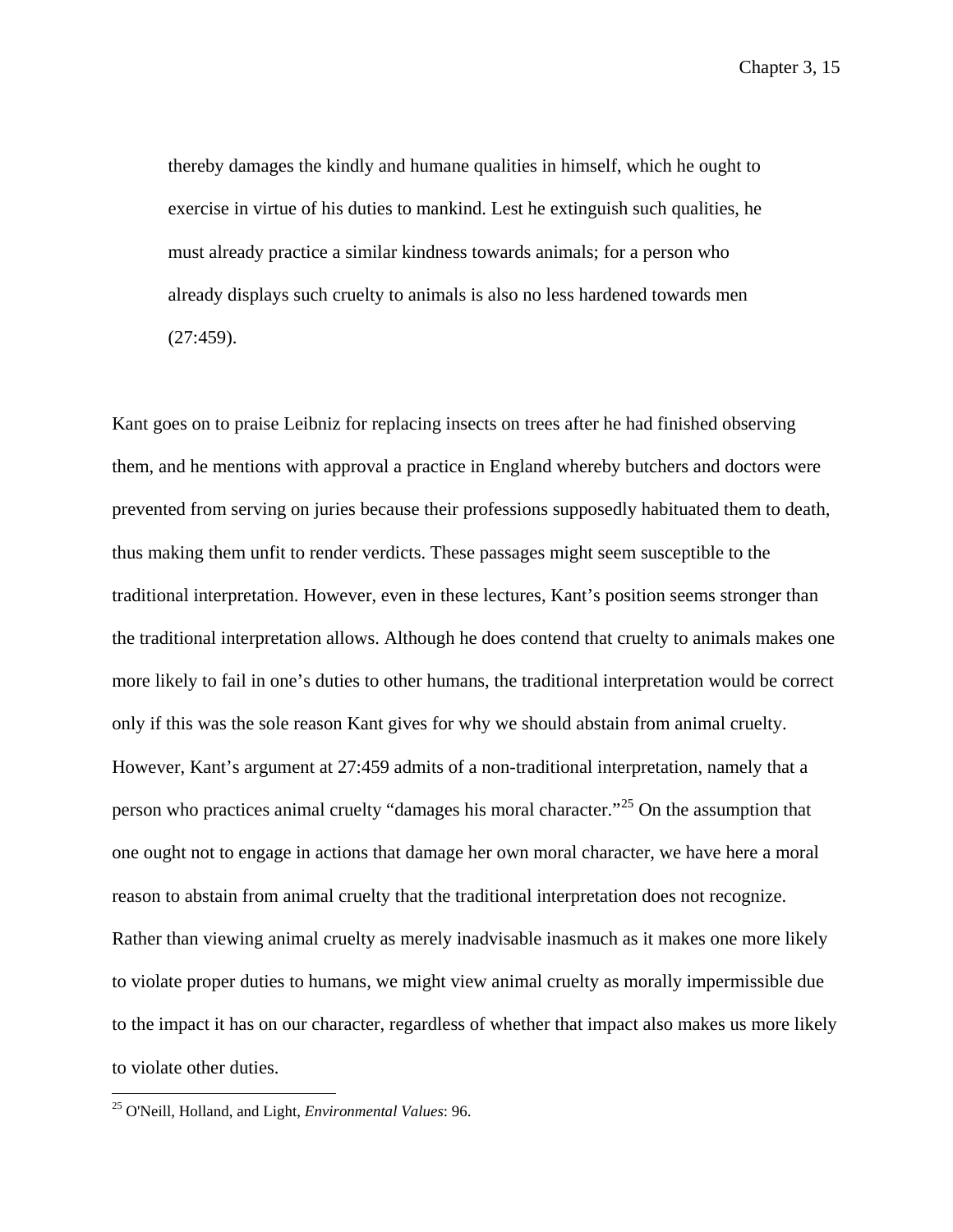This alternative interpretation accounts well for the various remarks Kant made in his lectures concerning duties regarding animals. For example, he writes, "If a master turns out his ass or dog because it can no longer earn its keep, this always shows a very small mind in the master" (27:460). That such an action "always" exhibits a small mind arguably suggests that turning out one's dog is morally problematic in its own right, regardless of any psychological tendency that could make one more likely to violate direct duties to human beings. According to notes recorded by Johann Friedrich Vigilantius in 1793-4, Kant more definitively claims, "Any action whereby we may torment animals, or let them suffer distress, or otherwise treat them without love, is demeaning to ourselves" (27:710). Kant's description of such actions as "demeaning to ourselves" is instructive. It is clear that the problem with cruelty to animals is not simply that it has a tendency to make us cruel to humans—rather, there is something morally problematic with such cruelty itself. Otherwise, it would not be the case that any action of tormenting an animal would be demeaning to oneself. Accordingly, the traditional interpretation is on shaky ground.

## Duties Regarding Non-Animal Nature

Even if it is granted that Kant's position on animal cruelty is more sophisticated than the traditional interpretation allows, it does not automatically follow that a Kantian approach to environmental ethics is promising, of course. Environmental ethicists are often concerned not only about the moral status of actions affecting animals, but also about the moral status of actions affecting plant-life, species, and ecosystems.<sup>[26](#page-105-0)</sup> As noted above, Kant recognizes duties regarding flora and even non-living entities, holding that appreciation of the beauty in non-

<span id="page-105-0"></span> <sup>26</sup> Taylor, *Respect for Nature: A Theory of Environmental Ethics*; Sylvan, "Is There a Need for a New, an Environmental Ethic?."; Goodpaster, "On Being Morally Considerable."; Rolston, "Are Values in Nature Subjective or Objective?."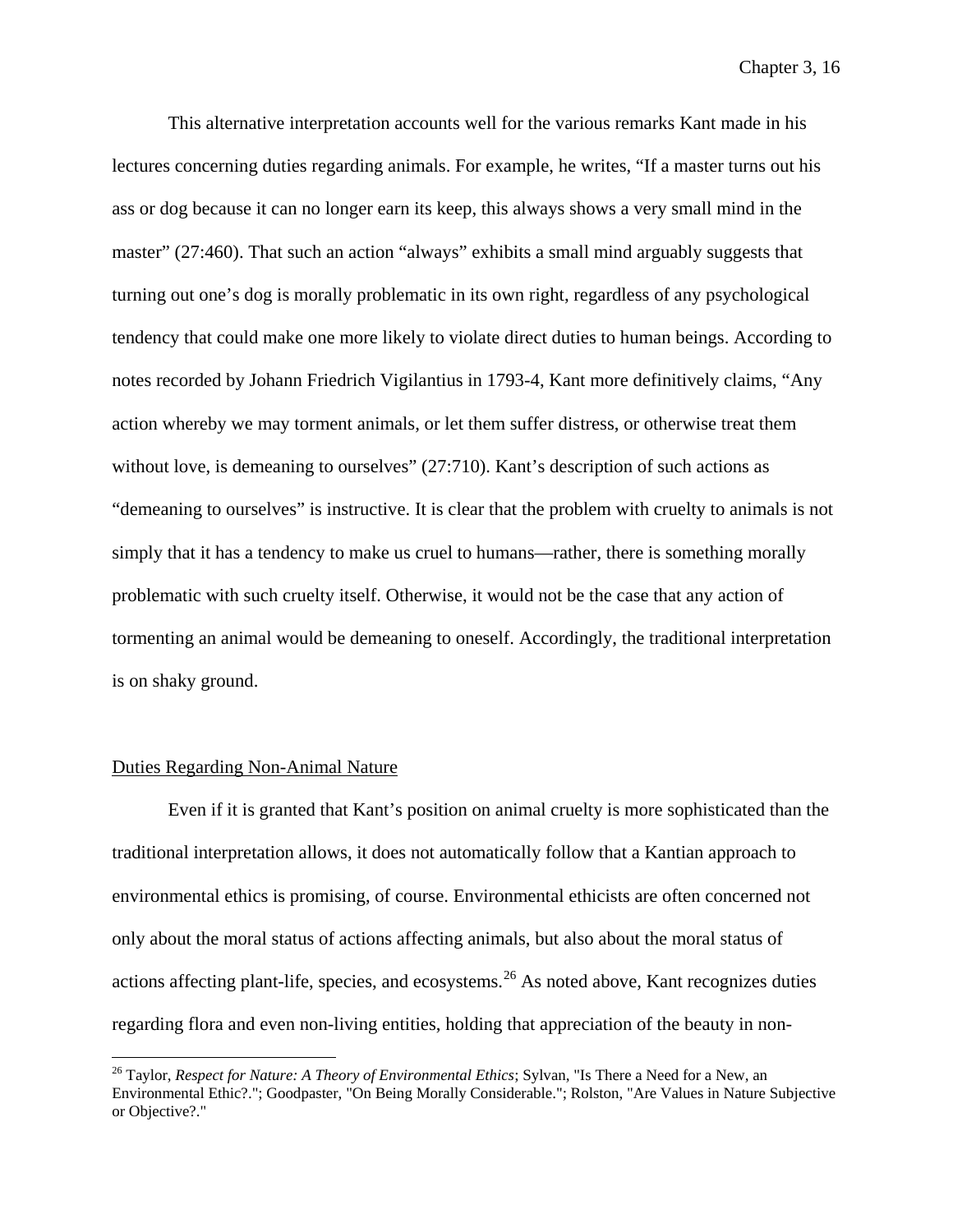human nature is "serviceable" for morality because it promotes a disposition "that greatly promotes morality or at least prepares the way for it: the disposition, namely, to love something… even apart from any intention to use it." Moreover, "A propensity for wanton destruction of what is *beautiful* in inanimate nature (*spiritus destructionis*) is opposed to a human being's duty to himself," given that it weakens that disposition (6:443). According to this claim, the aesthetic appreciation of an entity independently of its utility promotes a morally good disposition. Kant does not say exactly why this is the case in the *Doctrine of Virtue*. However, in the Vigilantius lecture notes, Kant claims that, regarding non-animal nature, moral agents have "a duty only to have no *animus destructionum*, i.e. no inclination to destroy without need the useable objects of nature" (27:709). This is both because "the need to love other things outside us must not be self-serving" and because one "cannot be more disinterestedly satisfied, from a moral point of view, than when this inclination is directed upon lifeless objects…" (27:710). According to this account, being moral includes regarding oneself and other persons in a manner that is not merely self-serving. This, of course, fits well with Kant's central claim that moral agents ought to treat one another as ends-in-themselves rather than as mere means (see 4:428- 429). Appreciation of beautiful plant-life and non-living entities cultivates a very similar disposition, since one thereby admires beautiful entities apart from their propensity to serve one's own interests.

On the traditional interpretation, aesthetic appreciation of plants and non-living natural entities could help foster dispositions that make one more likely to fulfill her duties to human beings. As with interactions with animals, this would depend on a psychological tendency whereby one's appreciating the beauty of (say) a redwood tree independently of its utility could make one more disposed to respect other persons as ends-in-themselves. On this interpretation,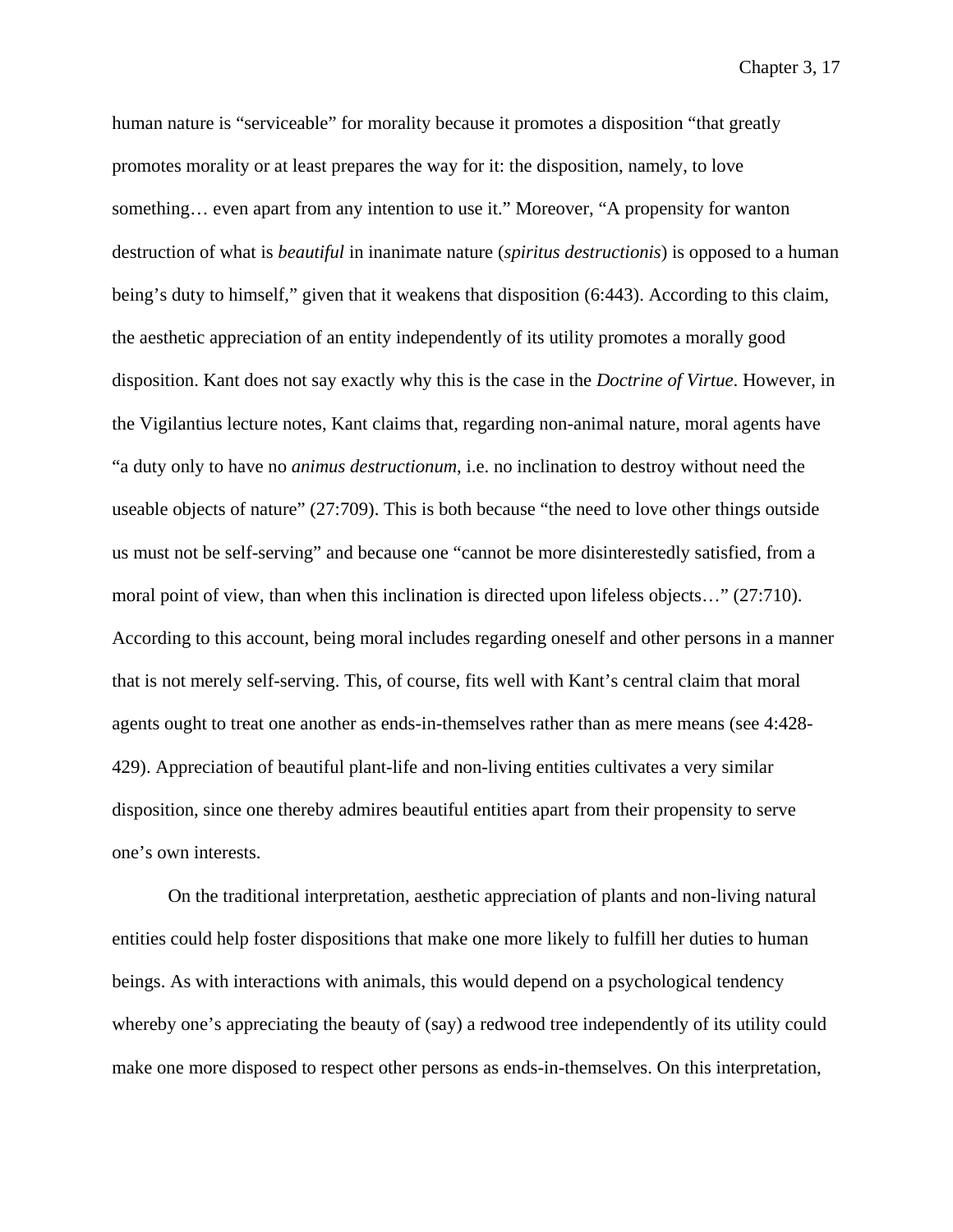however, aesthetic appreciation of non-animal nature would not be morally required, given that one could fulfill all her proper duties without bothering to admire the beauty of non-human natural entities. Instead, such aesthetic appreciation would be merely one way to cultivate dispositions that might be helpful in transacting one's duties to others. Accordingly, a moral agent could without fault bypass all appreciation of beautiful flora, perhaps acquiring morally useful dispositions by other means or fulfilling his direct duties without the support of such dispositions. In that case, duties regarding non-animal entities would be exceedingly weak, evidently collapsing into non-moral counsels about optional courses of action that might facilitate the fulfillment of other, morally required actions.

However, this interpretation does not account for Kant's claim that humans have a *duty* not to possess a *spiritus destructionis*, or a propensity for wanton destruction. Since Kant holds both that wanton destruction of beautiful natural entities "is opposed to a human being's duty to himself" (6:443) and that humans have "a duty only to have no *animus destructionum*" (27:709), the above interpretation is not adequate. It is clear that Kant thinks wanton destruction of plantlife is morally problematic in its own right. If Kant held only that wanton destruction of plant-life was inadvisable in that it weakens dispositions that help one to treat humans as ends-inthemselves, then he would lack grounds either for finding such destruction to be *opposed* to one's duty or for holding that one has a duty not to possess a *spiritus destructionis*. Moreover, if the traditional interpretation was correct, then there would be nothing morally problematic about destroying large parts of non-animal nature, provided that one was careful not to violate any duty to human beings in the process. Imagine a human being who is vigilant in fulfilling all his direct duties to humans, who is always careful to respect others and himself as ends-in-themselves. Suppose that this person's weekend recreation consists of cutting down trees on his own private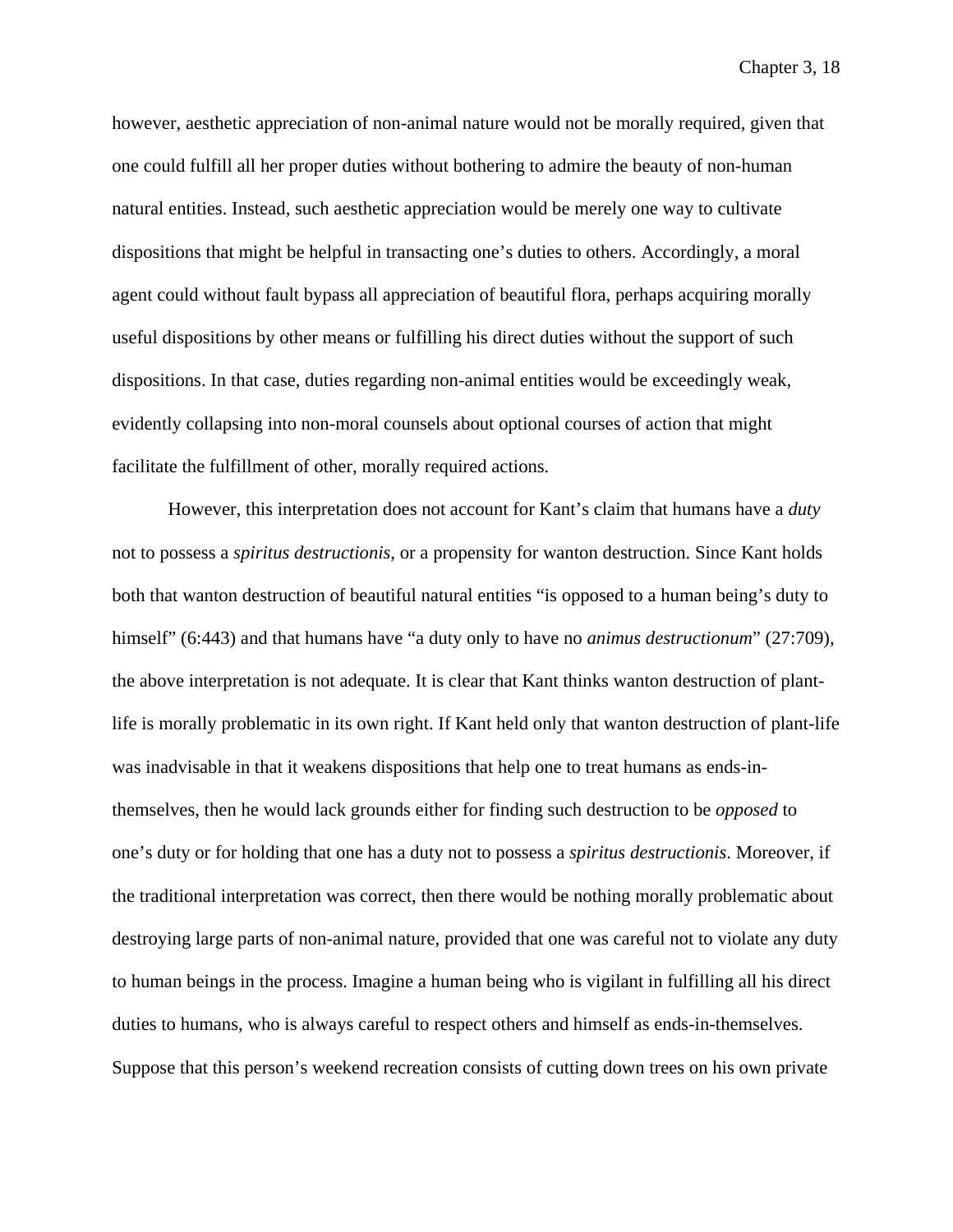property, leaving them to rot afterwards. Imagine that these trees are not put to any use, aside from satisfying this individual's idiosyncratic desire for destruction. His decimation of plant-life, which we may suppose gives him great pleasure, does not violate any duty to other persons. For example, it does not mitigate the aesthetic or recreational enjoyment of other humans, because the destroyed trees are located on property to which others lack access. A proponent of the view ascribed to Kant by the traditional interpretation must hold that there is nothing morally wrong with these actions in their own right, although such a proponent might counsel that these actions could weaken morally useful dispositions. But this does not fit with Kant's clear prohibition of wanton destruction as being opposed to some duty.

As with animal cruelty, wanton destruction of flora is plausibly taken to harm one's moral character. As I argue below, duties regarding nature are rooted in a duty to oneself to develop morally good dispositions, or virtues. On Kant's account, actions that develop a *spiritus destructionis* are strictly proscribed because they erode or weaken one's virtue, or because they develop vices. This alternative interpretation fares much better than the traditional one in explaining why Kant takes certain treatment of non-human entities to be morally wrong rather than merely inadvisable.

## The Imperfect Duty to Increase One's Own Moral Perfection

It is clear that the traditional interpretation of duties regarding nature is deeply problematic. It relies heavily on an alleged psychological tendency of human beings to transfer the way they treat non-humans to the way they treat human beings. However, as Heike Baranzke contends, the most interesting component of Kant's account does not rest on such a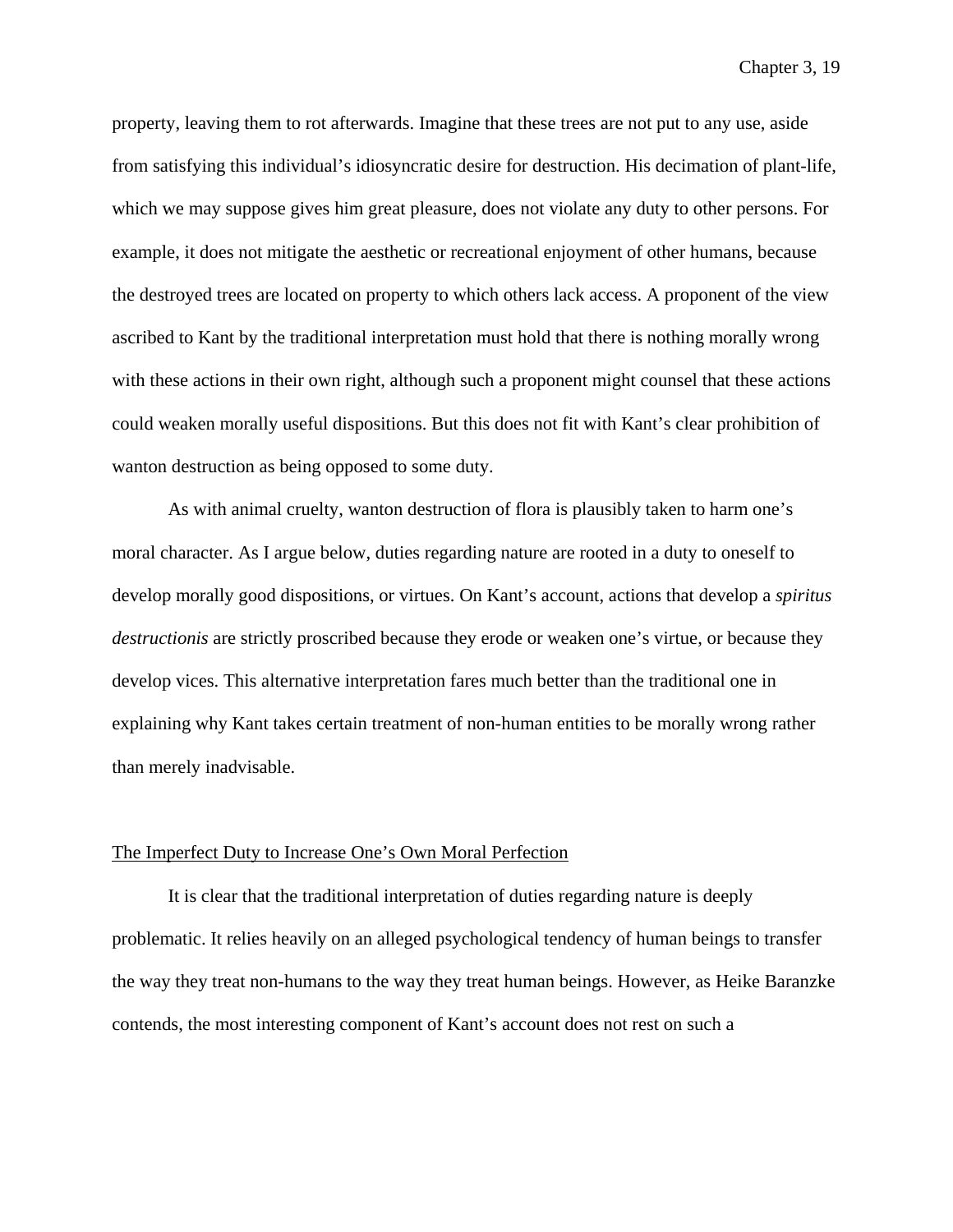psychological tendency.<sup>[27](#page-109-0)</sup> As we have seen, Kant holds that there is something inherently wrong with cruelty to animals and wanton destruction of flora, which are proscribed in virtue of some duty one has to oneself. In §17 of the *Doctrine of Virtue*, Kant does not identify explicitly the duty to oneself upon which duties regarding non-humans depend. Later in that work, however, he identifies a direct duty to oneself to increase one's own "moral perfection" (6:446). This is an imperfect duty, or a duty that specifies a maxim that one ought to adopt but does not specify particular actions that must be performed  $(6:388-90)$ <sup>[28](#page-109-1)</sup> A perfect duty obligates a moral agent to adopt a maxim to perform (or abstain from performing) certain actions. Such duties include proscriptions against lying and suicide. An imperfect duty obligates a moral agent to adopt some principle of action (or maxim) that, although it ought to guide the specific actions one performs (or abstains from performing), is compatible with various courses of action. Such duties include a prescription that one ought to adopt a maxim whereby she strives for the end of her own perfection. While virtues can be associated with perfect duties (e.g., the virtue of temperance may support fulfillment of the perfect duty proscribing gluttonous actions), it is the imperfect duty to moral perfection that directly obligates us to cultivate virtues in general, including those virtues that might support fulfillment of our perfect duties.

According to Kant, there are two kinds of perfection that one has an imperfect duty to oneself to cultivate. The first is a duty to increase one's own "natural perfection," or to develop one's physical and mental talents (6:444). Such talents could include musical propensity,

<span id="page-109-0"></span> $27$  Baranzke, "Tierethik, Tiernatur und Moralanthropologie im Kontext von § 17, Tugendlehre." See also -"Does Beast Suffering Count for Kant: A Contextual Examination of §17 in The Doctrine of Virtue," *Essays in Philosophy* 5, no. 2 (2004); Konrad Ott, "A modest proposal of how to proceed in order to solve the problem of inherent moral value in nature," in *Reconciling human existence with ecological integrity: science, ethics, economics and law, ed. L. Westra, K. Bosselmann, and R. Westra (Earthscan, 2008), 47.* 

<span id="page-109-1"></span><sup>&</sup>lt;sup>28</sup> Paul Guyer helpfully identifies perfect duties as "those duties for which it is fully determinate what constitutes their fulfillment (usually omissions)" and imperfect duties as "those duties the fulfillment of which (usually commissions) is indeterminate and therefore leaves open to judgment what actions and how much is required for the fulfillment." See Paul Guyer, *Kant and the Experience of Freedom* (Cambridge: Cambridge University Press, 1993), 321.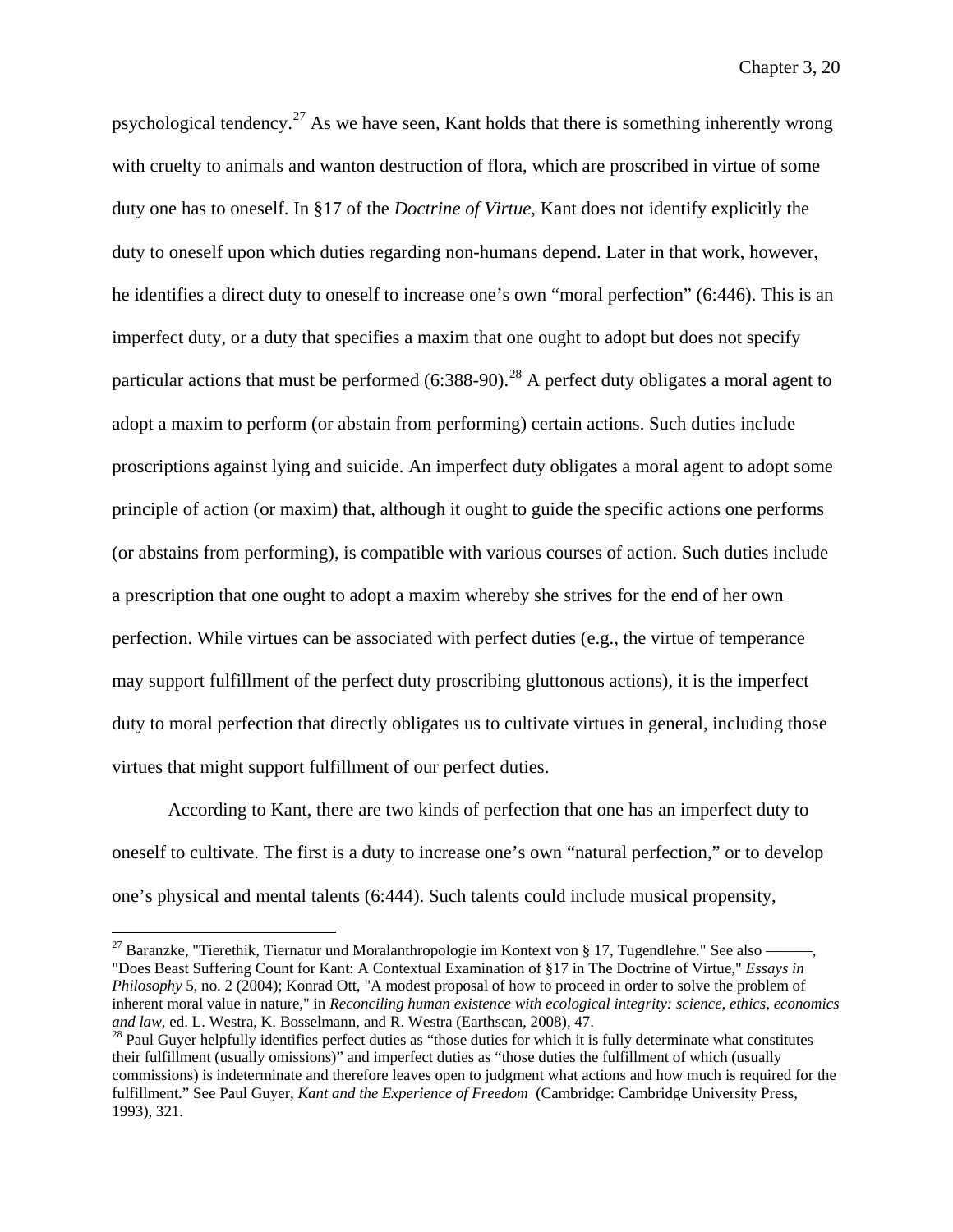athleticism, and various intellectual capacities. This duty is imperfect because it does not include a rule specifying what specific actions ought to be performed in the course of increasing one's natural perfection. Kant holds that there is a "a playroom (*latitudo*) for free choice in following (complying with) the law, that is, that the law cannot specify precisely in what way one is to act and how much one is to do…" (6:390). Imperfect duties have this latitude because they give laws for maxims but do not give laws for actions (6:388-9). That is, an imperfect duty specifies the subjective principle one is to follow in order to fulfill that duty, but it does not specify precisely what actions must be performed in order to do so. Thus, a person who genuinely makes it her maxim to increase her own natural perfection could do so by cultivating her talents as a violinist, a marathon runner, a mathematician, or by various other pursuits.

Importantly, while a moral agent is free to choose the actions whereby she acts on the maxims tied to imperfect duties, such latitude of choice does not entail any degree of moral laxity. Kant writes that an imperfect duty "is not to be taken as permission to make exceptions to the maxim of actions but only as permission to limit one maxim by another" (6:390). That is, one may "limit" the maxim whereby one develops her talents in virtue of some other (permissible or obligatory) maxim. Someone who makes no effort to increase her natural perfection is plausibly taken to lack an obligatory maxim. Such a person is in violation of his duty no less than a person who violates the perfect duty not to lie (6:429-31). Yet this imperfect duty does not specify precisely how, when, or where we are to act according to the maxim of cultivating our natural perfection. This duty affords us some freedom in making such choices, and often it is permissible to pursue actions that do not cultivate such perfection. For example, consider the imperfect duty of beneficence (6:452-4), which requires us to adopt a maxim whereby we act to promote the happiness of others. In some cases, it will be permissible to act on a maxim of beneficence rather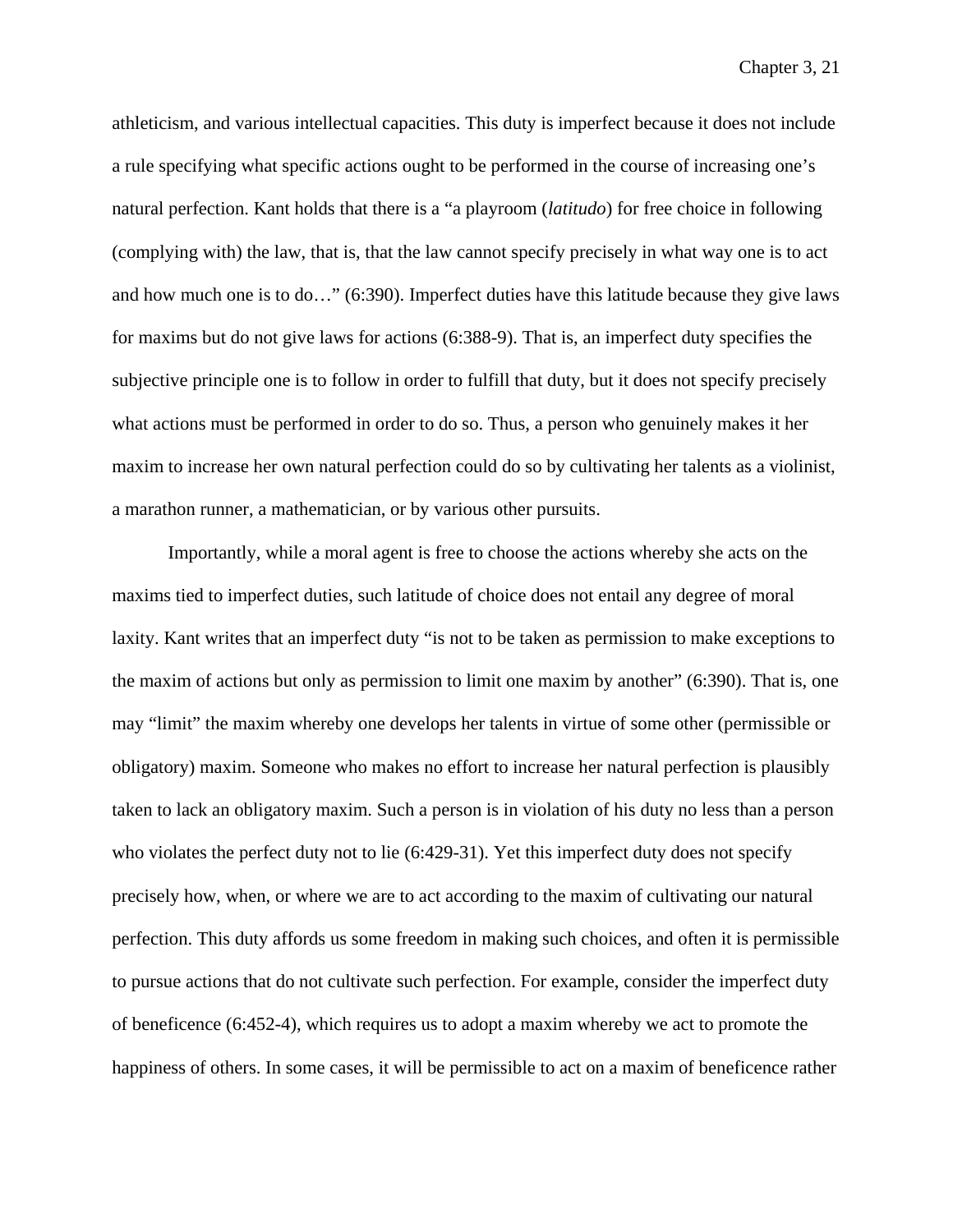than on a maxim of increasing one's natural perfection, such as when one sets aside some intellectual work in order to help someone in need. Choosing not to develop one's talents is permissible in particular cases, provided that one has adopted the relevant maxim in general.

The second kind of perfection Kant identifies is moral in nature and has two types. The first "consists subjectively in the *purity* (*puritas moralis*) of one's disposition to duty, namely, in the law being by itself alone the incentive… and in actions being done not only in conformity with duty but also *from duty*" (6:446). Moral purity is the disposition whereby one makes the moral law the incentive of one's moral actions—it is the disposition of acting from duty rather than merely in accordance with duty. This distinction is of course familiar to readers of Kant. The former consists in a merely external performance of the actions that the moral law obligates one to perform. The latter consists in performing such actions for the right reasons, namely because one is morally obligated to do so. In the *Groundwork*, Kant suggests that actions merely in conformity with duty lack "moral worth" (4:406). This is because one could perform actions that accord with duty for either non-moral or immoral reasons, such as abstaining from lying solely out of fear for the unpleasant consequences that would follow from being found out. Kant glosses this duty to moral purity as the command, "be holy" (6:446). The second type of moral perfection "consists objectively in fulfilling all one's duties and in attaining completely one's moral end with regard to oneself." Kant glosses this duty as the command to "be perfect" (6:446). A moral agent who attains this type of moral perfection is one who completely fulfills all duties to oneself and other humans. According to Kant, one has an imperfect duty to oneself to develop and increase both these kinds of moral perfection.

Initially, it might seem odd that Kant treats this duty to moral perfection as imperfect rather than perfect. Imperfect duties admit of some leeway concerning how they are fulfilled, but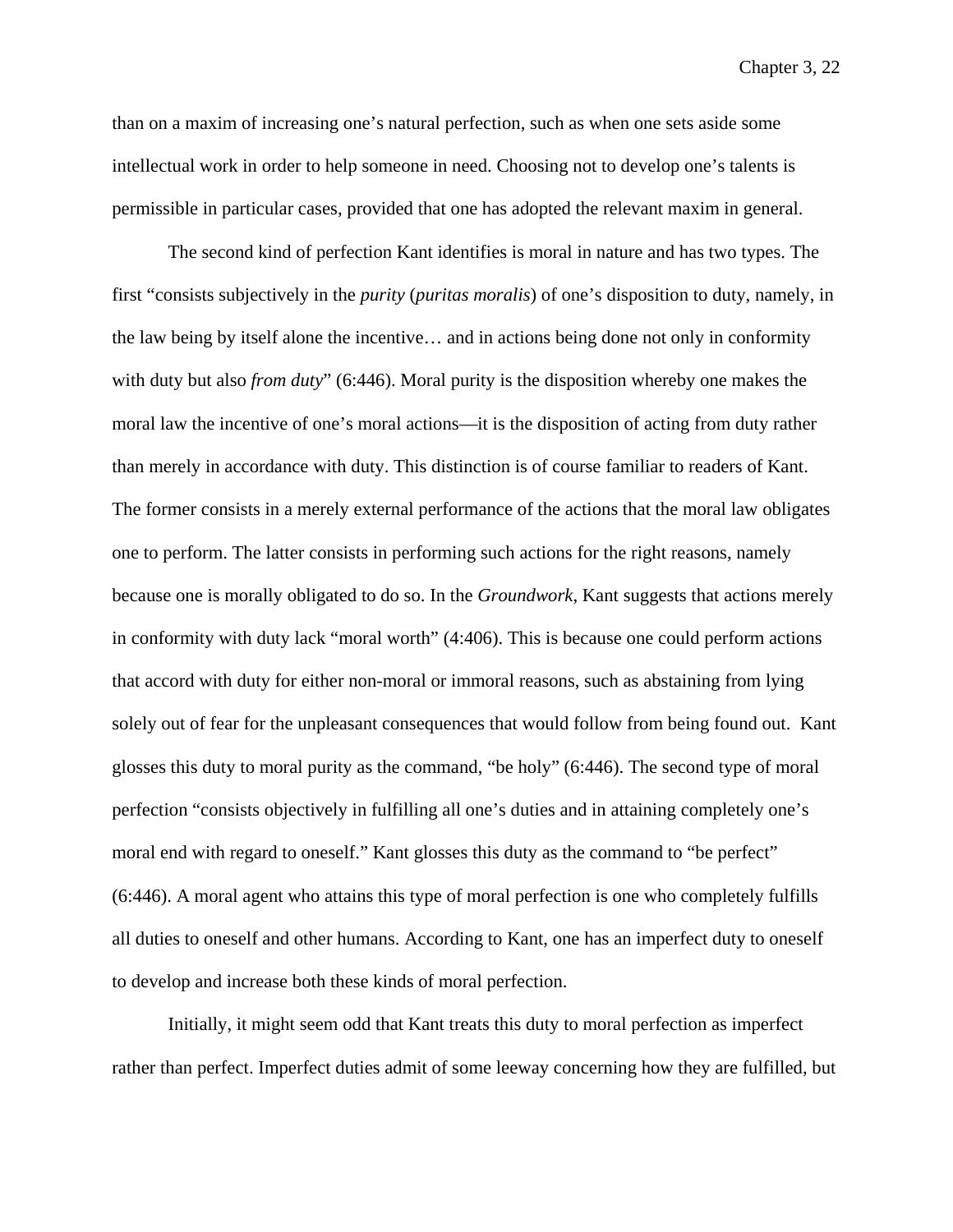how can a moral agent have any leeway regarding either acting from duty or fulfilling her particular duties? It seems that moral agents unequivocally ought to satisfy both these conditions. Kant offers a nuanced position on this issue. First, he allows that this duty is "*narrow* and perfect in terms of its quality" but insists that it is "wide and imperfect in terms of it degree, because of the *frailty* (*fragilitas*) of human nature." The explanation for this is that a human being has a duty "to *strive* for this perfection, but not to *reach* it (in this life), and his compliance with this duty can, accordingly, consists only in continual progress." One's duty to moral perfection is perfect regarding its "object," because "one should make it one's end to realize." However, this duty is imperfect regarding the "subject" or moral agent, because one cannot fully achieve moral perfection in this life  $(6:446)$ <sup>[29](#page-112-0)</sup> Human beings are subject to numerous inclinations that can tempt them to stray from making duty the incentive of their actions. Especially given what Kant in his *Religion within the Boundaries of Mere Reason* calls the "radical evil" in human nature  $(6:20-22)$ ,<sup>[30](#page-112-1)</sup> or the propensity to subordinate moral maxims to non-moral ones, human beings cannot satisfy the demand to "be holy." Since each of us harbors this propensity to prioritize some non-moral pursuit (e.g., satisfying certain inclinations) over the moral law, each of us seems to be by nature morally imperfect. Thus humans are unable to satisfy the duty to moral perfection in full, and so it must be imperfect in nature. $31$ 

<span id="page-112-0"></span><sup>&</sup>lt;sup>29</sup> Guyer notes that "this duty to oneself is imperfect not because it is 'in quality' anything less than 'strict and perfect,' but rather only because the 'fragility' of human nature means that we can only hope for a 'constant progression' to holiness and thus at best an imperfect *compliance* with what is in fact a strict duty always to make the moral law our incentive." Ibid., 323.<br><sup>30</sup> Immanuel Kant, *Religion and Rational Theology*, ed. Allen Wood, trans. G. di Giovanni (Cambridge University

<span id="page-112-1"></span>Press, 2001).

<span id="page-112-2"></span> $31$  In arguing for this account, Kant contends that one cannot know whether her disposition is morally pure. In the *Groundwork*, he writes, "In fact, it is absolutely impossible by means of experience to make out with complete certainty a single case in which the maxim of an action otherwise in conformity with duty rested simply on moral grounds and on the representation of one's duty" (4:407). A human being who performs actions that accord with duty can never be certain whether the incentive of the moral law (rather than other incentives, such as a desire for praise) is the ground of his action. Kant argues that this inability to know for certain whether one's actions are truly moral disqualifies one's duty to moral perfection from being a perfect duty, because it is impossible to know whether one has achieved moral purity. Since one cannot know this, she likewise cannot know whether further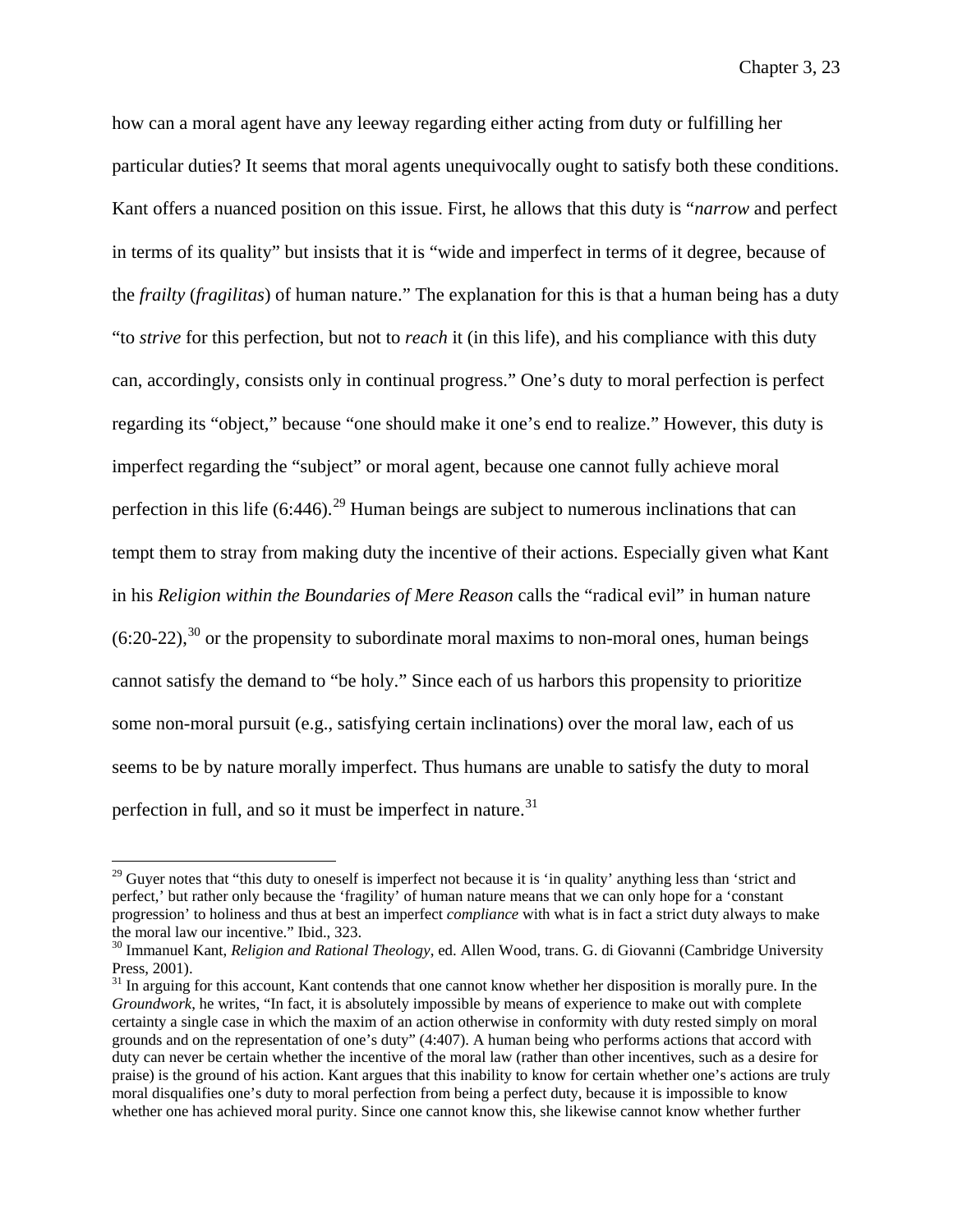The imperfect duty to increase one's own moral perfection is distinct from the other duties to oneself Kant identifies in the *Doctrine of Virtue*. These include perfect duties to oneself as an "animal being" and perfect duties to oneself merely as a "moral being," as well the imperfect duty to increase one's own natural perfection.<sup>[32](#page-113-0)</sup> The perfect duties to oneself as an animal being require one "*to preserve himself* in his animal nature" (6:421). Such duties include prohibitions on committing suicide, "defiling oneself by lust" (6:424), and "stupefying oneself by the excessive use of food or drink" (6:427). The perfect duties to oneself as a moral being include prohibitions on lying, avarice, and servility (6:429-37). Kant also discusses a duty to oneself "as his own innate judge," requiring one to appeal to one's conscience in order to judge the morality of one's actions (6:437-40), as well as "the first command of all duties to oneself," which is to know oneself "in terms of your moral perfection in relation to your duty" (6:441-  $2$ ).<sup>[33](#page-113-1)</sup> After examining more closely what constitutes moral perfection, I argue below that duties regarding nature are most plausibly understood as being rooted in the duty to moral perfection.

### Moral Perfection, Virtue, and the Good Will

actions would be necessary to achieve moral purity. Hence, the duty to increase one's own moral perfection cannot be perfect—instead, it must be an imperfect duty, or so Kant argues. One can contest Kant's argument, of course. Even granting that our true motives are inscrutable, it might not follow that the duty to moral perfection is imperfect, since knowing what one must do in order to increase one's moral perfection could be compatible with not knowing whether one has already attained moral perfection. In other words, since being perfect and knowing that one is perfect seem distinct, it is unclear that knowledge of one's moral perfection is necessary for fulfilling the duty to moral perfection. Elsewhere in the *Doctrine of Virtue*, Kant gives a different, more straightforward argument that the duty to moral perfection must be imperfect. Although that duty gives a law for a maxim, it does not give a law for actions themselves, given that it commands moral agents to adopt a maxim whereby they increase their own moral perfection, but it does not specify exactly what actions must be performed in order to attain moral perfection (see 6:392). In this sense, the duty to moral perfection allows some latitude of choice to moral agents, permitting them to pursue their own moral perfection by various means.

<span id="page-113-0"></span> $32$  As I note below, for Kant it is only because we are also moral beings that we have duties to ourselves as animal beings. With this in mind, we might refer to these as duties to ourselves as animal *and* moral beings.<br><sup>33</sup> As we shall see below, this "first command," although related to the duty to moral perfection, is nonetheless

<span id="page-113-1"></span>distinct from it.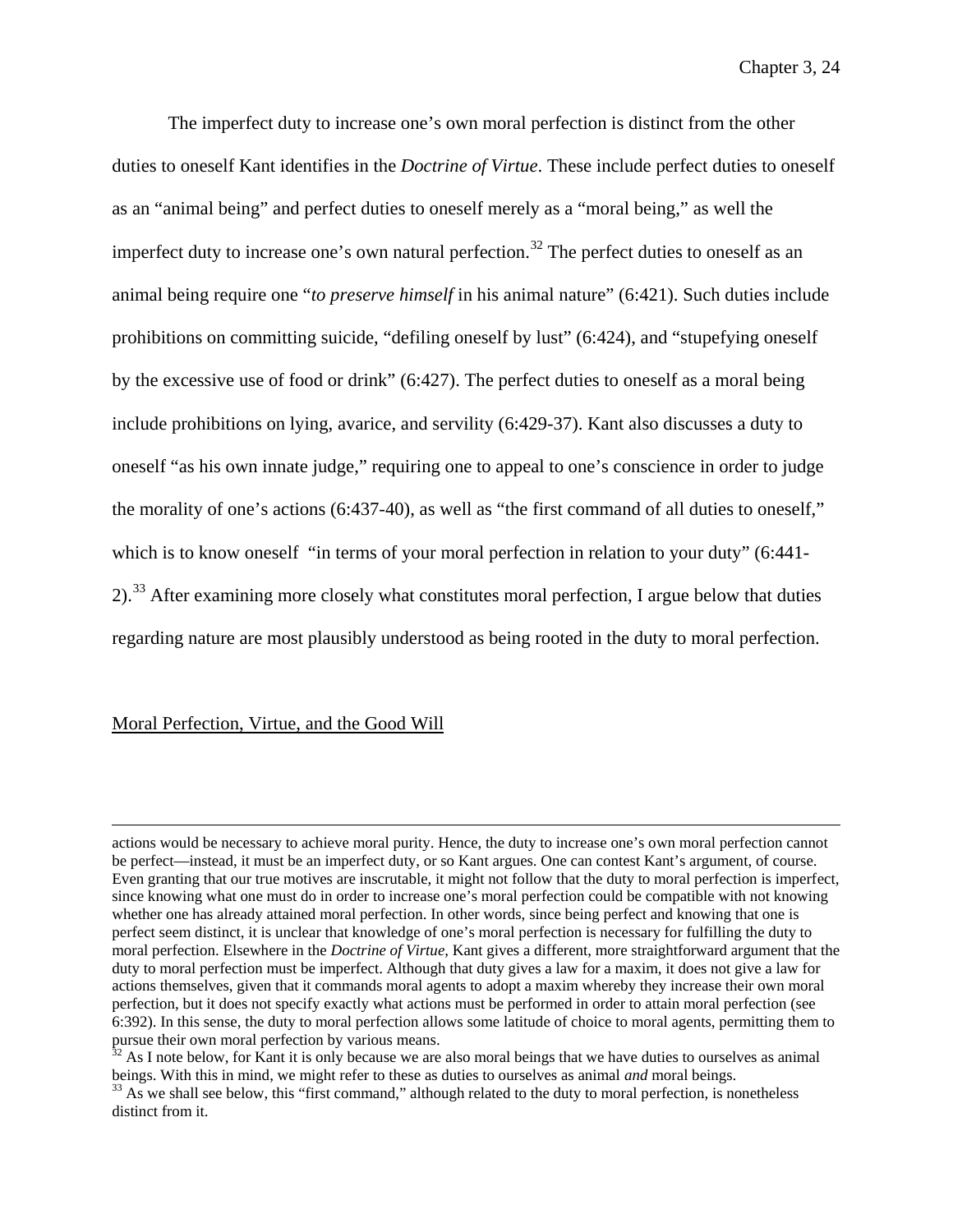The duty to oneself to increase one's own moral perfection is a direct duty. In particular, moral purity is not merely a useful disposition that might support the performance of dutyfulfilling actions, but rather a disposition that moral agents have an obligation to cultivate in its own right. Being imperfect, this duty obligates one to adopt a maxim according to which he seeks to increase his own moral perfection. A human being who fails to adopt such a maxim violates this duty, just as a person who does nothing to develop her talents violates her duty to natural perfection. Early in the *Doctrine of Virtue*, Kant claims that one "has a duty to carry the cultivation of his *will* up to the purest virtuous disposition, in which the *law* becomes also the incentive to his actions that conform with duty and he obeys the law from duty. This disposition is inner morally practical perfection" (6:387). He adds that the "ultimate wisdom" for a human being is "to develop the original predisposition to a good will within him…" (6:441).

These allusions to a good will are important. A good will is one that acts from duty, or a will for which the moral law is itself the incentive for action. At the beginning of the *Groundwork*, Kant claims that a good will is the only conceivable object that is unconditionally good, because all other candidates (e.g., happiness, talents, health) cease to be good if the person who possesses them lacks a good will (4:393). According to Kant's argument, all other states and objects can be only conditionally good, because there are conceivable sets of circumstances in which, all things considered, these states and objects would not be good. However, the good will is unique because it remains good in any conceivable set of circumstances. It is unconditionally good "only because of its volition" and not because of "what it effects or accomplishes" (4:394). In fact, Kant holds that "[u]sefulness or fruitlessness can neither add anything to this worth nor take anything away from it" (4:394). Hence, a good will is good in itself—its value does not depend on certain conditions being met nor on its being instrumentally valuable in achieving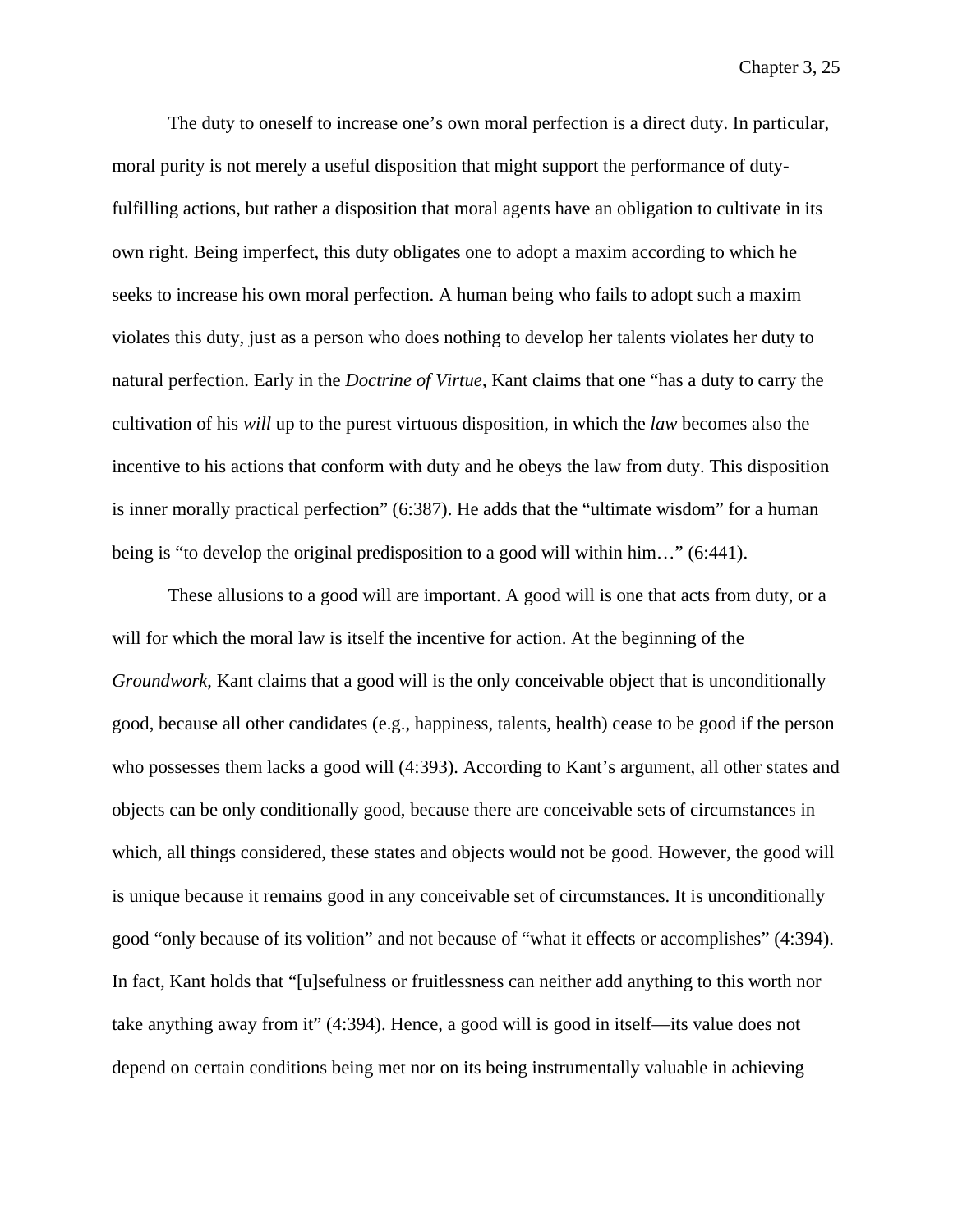certain ends. Since moral purity is the disposition by which one acts from duty rather than merely in conformity with duty, it is plausible to treat having this disposition as constitutive of having a good will.

One's duty to increase her own moral perfection is an instance of what Kant calls duties of virtue, or ethical duties. Unlike duties of right, which Kant treats in the *Doctrine of Right* and which can be legislated externally, duties of virtue can be legislated only via internal laws that one gives oneself (6:239). For example, the fact that the law of some state requires one to observe the property rights of others is sufficient for one to have a duty of right to observe such property rights. Conversely, a duty of virtue cannot be established by such external measures. This is because duties of virtue not only constrain moral agents to observe certain rights but also specify ends that moral agents ought to achieve, such as their own perfection. This is why Kant speaks somewhat loosely in the *Doctrine of Virtue* of "an end that is also a duty" (6:382-4). More precisely, the end of a duty of virtue is one that we have a duty to strive for or achieve.

Kant defines virtue in terms of fortitude, or as "the strength of a human being's maxims in fulfilling his duty" (6:394). The chief obstacles to fulfilling one's duty are "natural inclinations, which can come into conflict with the human being's moral resolution" (6:394). One overcomes such obstacles via "self-constraint in accordance with a principle of inner freedom, and so through the mere representation of one's duty in accordance with its formal law" (6:394). That is, virtue is the disposition whereby one maintains one's maxims to fulfill one's duties, where a maxim is a subjective principle of action by which one acts for the sake of some specified end. Hence, virtue is the resolve to remain committed to those subjective principles of action whereby one fulfills one's moral duties. Strictly speaking, there is only one virtue, namely "the will's conformity with every duty, based on a firm disposition…" (6:395). However, since a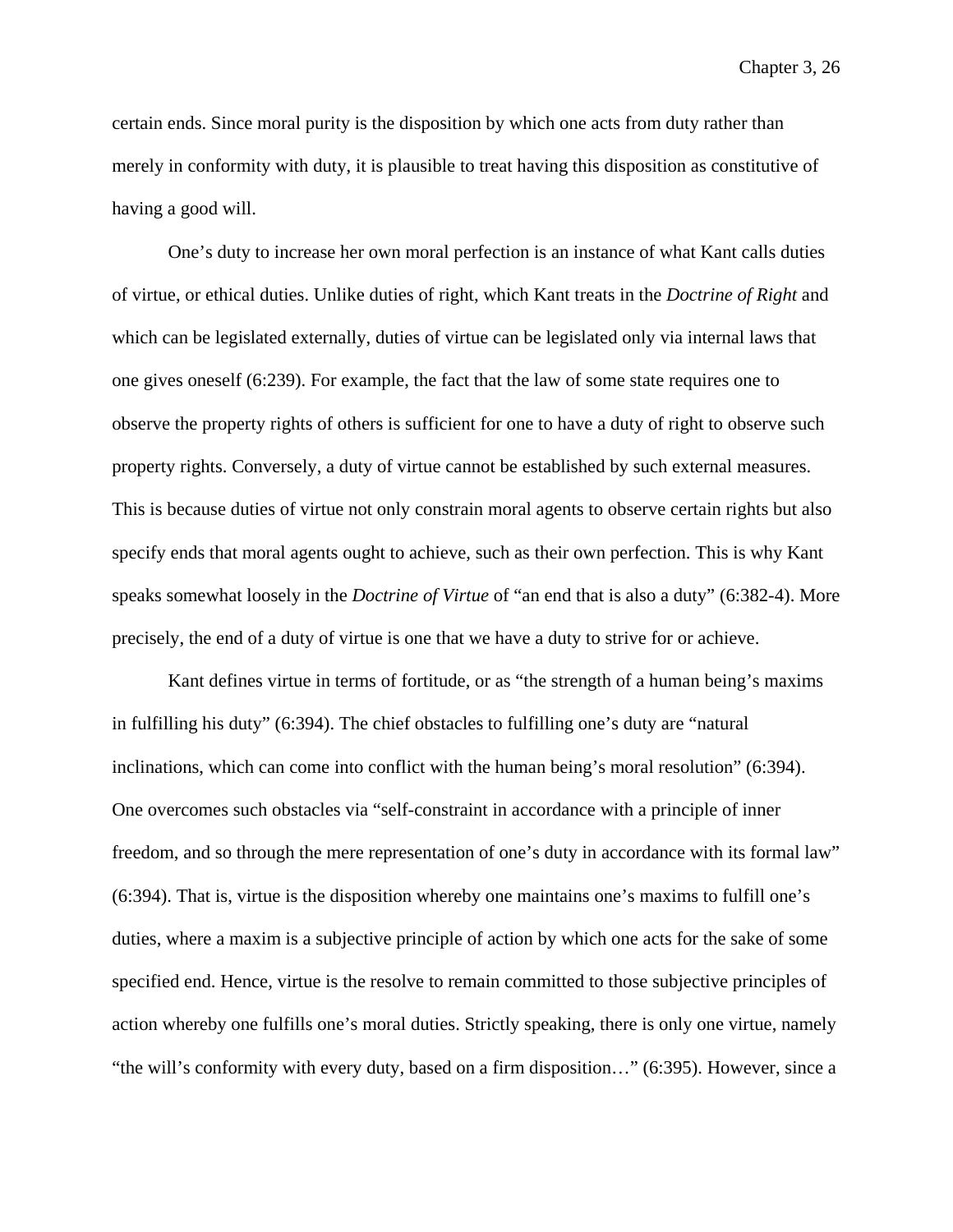*duty* of virtue (as distinct from virtue itself) "has to do with… an end that is thought also as a duty" (6:394-5), and since there are multiple ends that one ought to achieve, there are multiple corresponding duties of virtue. Kant adds that "there are indeed many objects that it is also our duty to have as ends, but there is only one virtuous disposition, the subjective determining ground to fulfill one's duty…" (6:410). Virtue as a disposition is thus distinct from a duty of virtue.

Given that the duty to moral perfection is a duty of virtue, and since moral purity is constitutive of moral perfection, moral purity is an end toward which one has a duty to strive. However, since the duty to moral perfection is imperfect, a human being cannot completely fulfill it in this life. Further, since such moral purity is constitutive of a good will, a human being is likewise incapable of fully attaining a good will in this life. This implication raises an important question about what the duty to moral perfection amounts to for human beings, particularly regarding the relation between virtue and a good will. Following Robert Louden, I suggest that a virtuous person is someone who approximates a good will through "strength of mind," acting out of respect for the moral law despite inclinations to the contrary.<sup>[34](#page-116-0)</sup> If nothing else, the propensity to radical evil seems to disqualify humans from fully achieving and maintaining a good will, so virtue is needed to approximate the good will as closely as possible. This virtuous agent has not fulfilled the command, "be holy" (6:446), because she still is liable to prioritize satisfaction of her inclinations over her moral maxims. A holy will, by contrast, is one whose "volition is of itself necessarily in accord with the [moral] law" (4:414), or a will that by

<span id="page-116-0"></span><sup>&</sup>lt;sup>34</sup> While allowing that a good will is indeed "a will which steadily acts from the motive of respect for the moral law," Louden holds, "Kant's virtuous agent is a human approximation of a good will who through strength of mind continually acts out of respect for the moral law while still feeling the presence of natural inclinations which could tempt him to act from other motives." Robert B. Louden, "Kant's Virtue Ethics," *Philosophy* 61, no. 238 (1986): 477-78. See also O'Neill, "Kant's Virtues."; Thomas Hill, "Kantian virtue and virtue ethics," in *Kant's Ethics of Virtues*, ed. Monika Betzler (Walter De Gruyter, 2008).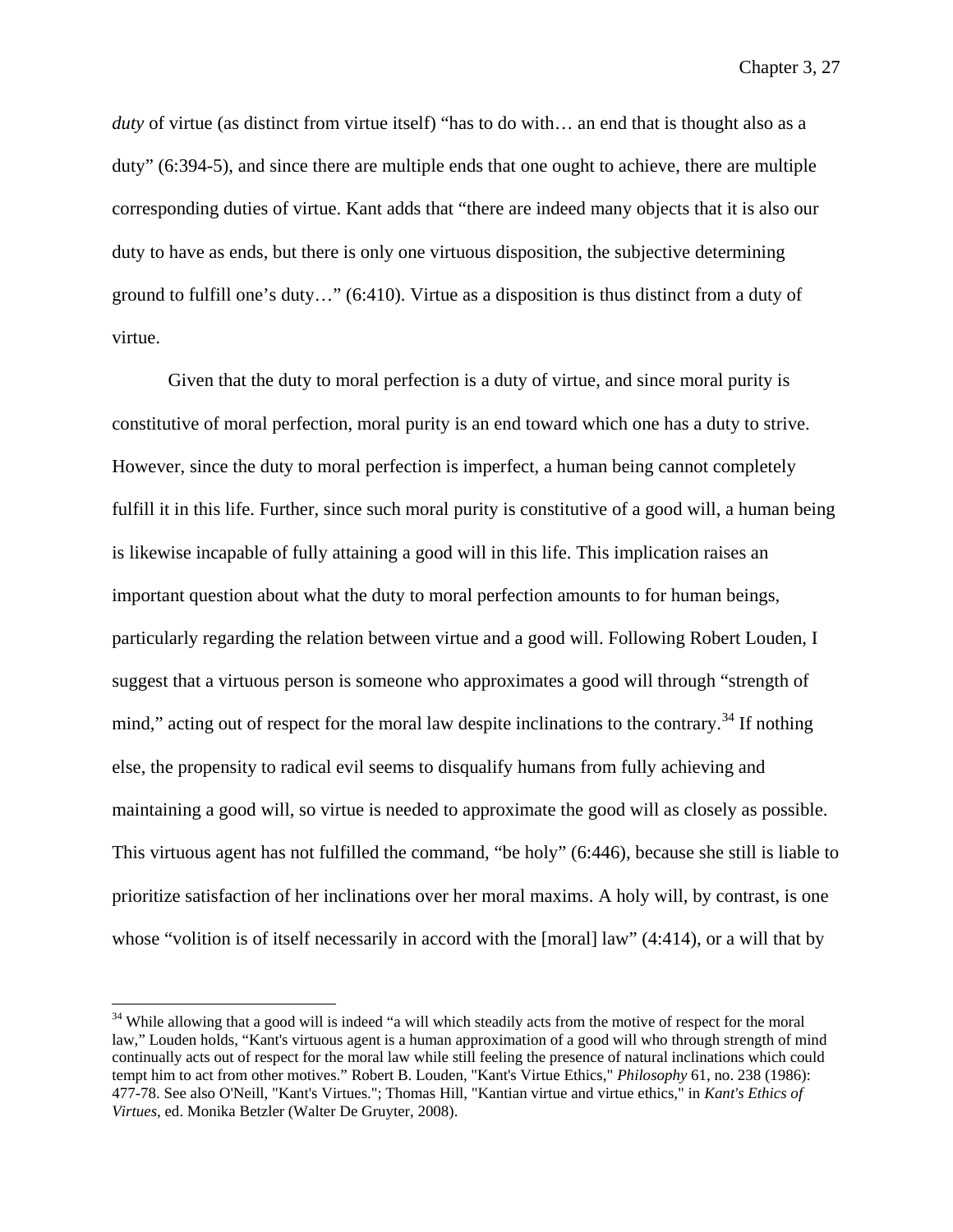its nature always has the moral law as the incentive of its actions. Since, unlike a being with a holy will, a human person is always subject to inclinations and thus cannot fully attain a good will, he must instead cultivate a virtuous disposition that approximates the moral purity of a good will. Thus, at least in the case of human beings, such a virtuous disposition is an end that is also a duty. The more virtuous one's disposition, the closer one comes to having the moral law as a determining incentive of her actions. Yet even a fully virtuous moral agent is still subject to the influences of inclination. This is why Kant writes that "human morality in its highest stage can still be nothing more than virtue, even if it be entirely pure… In its highest stage it is an ideal (to which one must continually approximate), which is commonly personified poetically by the *sage*" (6:383). Given remarks of this kind, the duty to moral perfection is arguably the central obligation of the *Doctrine of Virtue*, since it is this duty that explicitly requires us to cultivate virtue, or "human morality in its highest stage." In a way, this duty might encompass all other duties of virtue, for it directs one to strive for both holiness in one's will and perfection in fulfilling all one's moral duties. $35$ 

One implication of this account is that a virtuous disposition is not merely instrumentally valuable insofar as it helps one perform various duties—rather, human beings have a direct duty to cultivate their own virtue, and failure to do so is morally culpable. As I argue below, our possession of virtuous dispositions, the lack thereof, or our possession of vicious dispositions is intimately tied to our treatment of non-human entities. Before considering this, however, it will be helpful to examine more closely the nature of virtuous dispositions within a Kantian framework. I will suggest that virtues involve affective dimensions. Although Kant denies that

<span id="page-117-0"></span><sup>&</sup>lt;sup>35</sup> Kant goes so far as to declare, "The supreme principle of the doctrine of virtue is: act in accordance with a maxim of *ends* that it can be a universal law for everyone to have. — In accordance with this principle a human being is an end for himself as well as for others… it is in itself his duty to make the human being as such his end" (6:395). Arguably, to make humanity one's end in her own case is to strive for her own moral perfection. If so, then this supreme principle is intimately tied to our duty to moral perfection.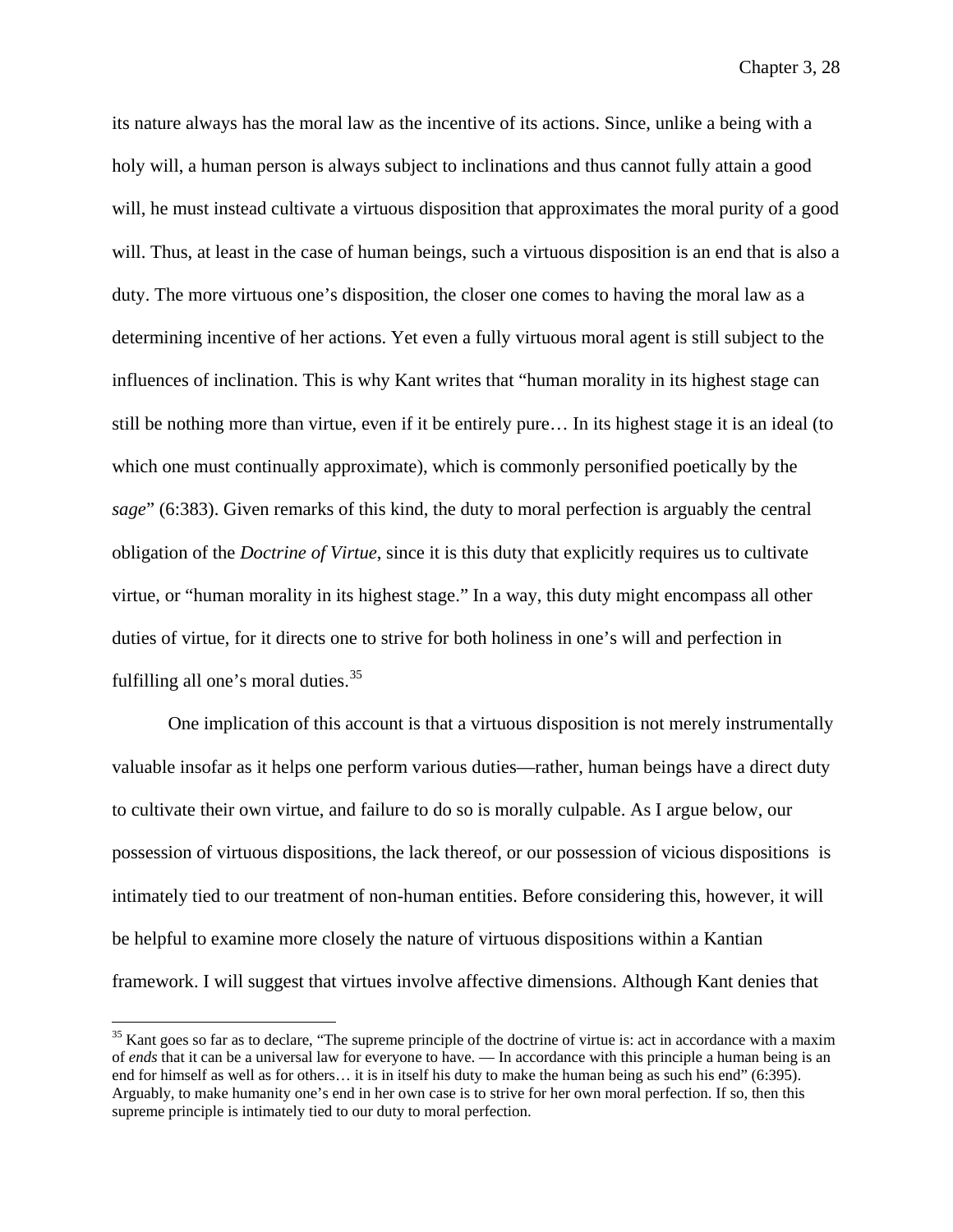emotion can serve as "part of the ground of morality," it nonetheless can be conducive to morality. In many passages, particularly in the *Groundwork*, Kant makes clear that morality cannot have its foundation in any special feature of human nature (see 4:410) but instead must be grounded "completely a priori in reason" (4:411). This is because morality must be universal and necessary, hence holding for all rational beings rather than for human beings alone (4:408). If morality instead were grounded in contingent facts of human nature (e.g., some set of emotions that humans happen to have), it would be neither universal nor necessary, being "valid" only for beings that are sufficiently like humans in these matters.

Yet having certain emotions can support virtues on the part of a moral agent, provided that these emotions are cultivated in appropriate ways. Kant argues that emotions can provide "*subjective* conditions of receptiveness to the concept of duty" (6:399). These conditions include moral feeling, or the propensity to feel pleasure (or displeasure) for actions that comply (or fail to comply) with the moral law; conscience, or the capacity of practical reason for "acquittal or condemnation" of oneself regarding whether one has fulfilled some duty; love of other human beings, or a benevolent inclination that serves as an "aptitude" to beneficence; and the feeling of respect for oneself, or the "self-esteem" following upon awareness of the moral law within oneself (6:399-403). Kant holds that we do not have a duty to harbor these subjective conditions in ourselves. In the case of moral feeling and love for humans, this is because having some particular feeling is involuntary and so cannot be obligatory (see 6:401). In the case of conscience and respect, these are already present in every human person, and so there is no need for an obligation directing us to acquire them. Nonetheless, Kant holds that these subjective conditions can support fulfillment of our moral duties. This rests on a link between emotion and virtue. As Nancy Sherman notes, Kant's understands virtue in terms of fortitude, or the strength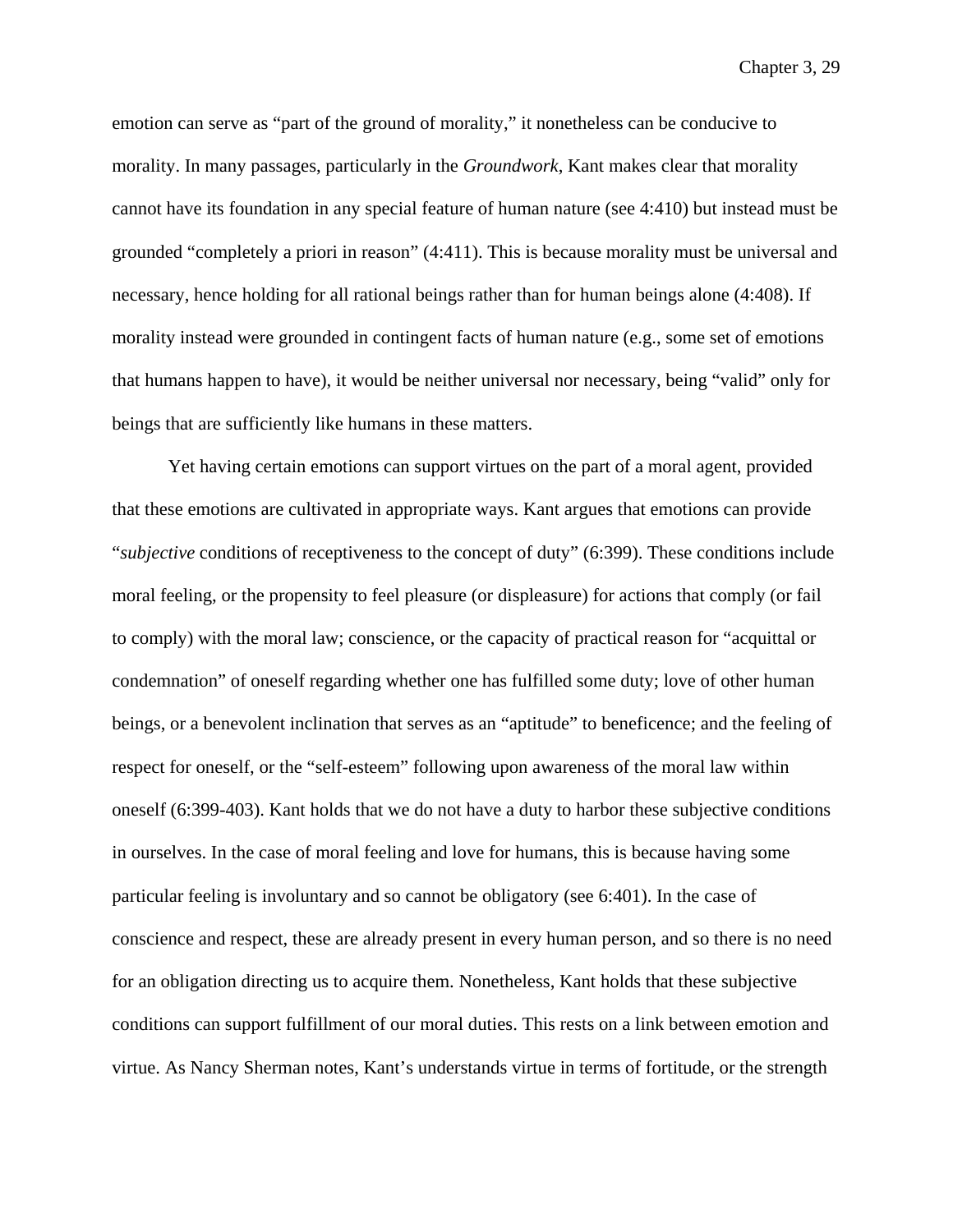of one's will to obey the moral law. Such fortitude consists partly of "self-control" in resisting desires to violate the moral law. However, although Kant stresses virtue as self-control in the face of rebellious desires, Sherman thinks that a complete notion of Kantian virtue "rests not merely in control, but in transforming desires so they no longer rebel."[36](#page-119-0) After all, Kant's account of one's duty to moral perfection obligates one "to carry the cultivation of his *will* up to the purest virtuous disposition, in which the *law* becomes also the incentive of his actions…" (6:387). Although the authority of this moral law is grounded a priori in reason, emotions can be cultivated to support the virtuous disposition that one has a duty to acquire.

Although Kant conceives of virtue as strength of will rather than, for example, a habit, there is still room for virtuous dispositions to have affective dimensions. Importantly, Kantian virtue is more than mere continence, or "rational self-constraint in conformity with the moral law."<sup>[37](#page-119-1)</sup> While the merely continent person might resist his inclination to act in a morally impermissible fashion, the genuinely virtuous person harbors inclinations that are themselves in conformity with the moral law. Insofar as one is virtuous, one does not feel an inclination to violate the moral law, such as by prioritizing maxims of self-interest over moral maxims. Although Kantian virtue involves an element of self-control that is reminiscent of continence perhaps necessary because of the radical evil in human nature—it also involves affective elements that approximate a good will. Such affective elements are plausibly taken to include moral feeling, conscience, love of others, and the feeling of respect (6:399-403), all of which can support fulfillment of one's duties. This has significant implications for the duty to moral perfection. Insofar as the virtuous dispositions of humans have emotional dimensions, human

<span id="page-119-0"></span><sup>&</sup>lt;sup>36</sup> Nancy Sherman, *Making a Necessity of Virtue: Aristotle and Kant on Virtue* (Cambridge: Cambridge University Press, 1997), 136.

<span id="page-119-1"></span><sup>37</sup> Anne Margaret Baxley, *Kant's Theory of Virtue: The Value of Autocracy* (New York: Cambridge University Press, 2010), 72.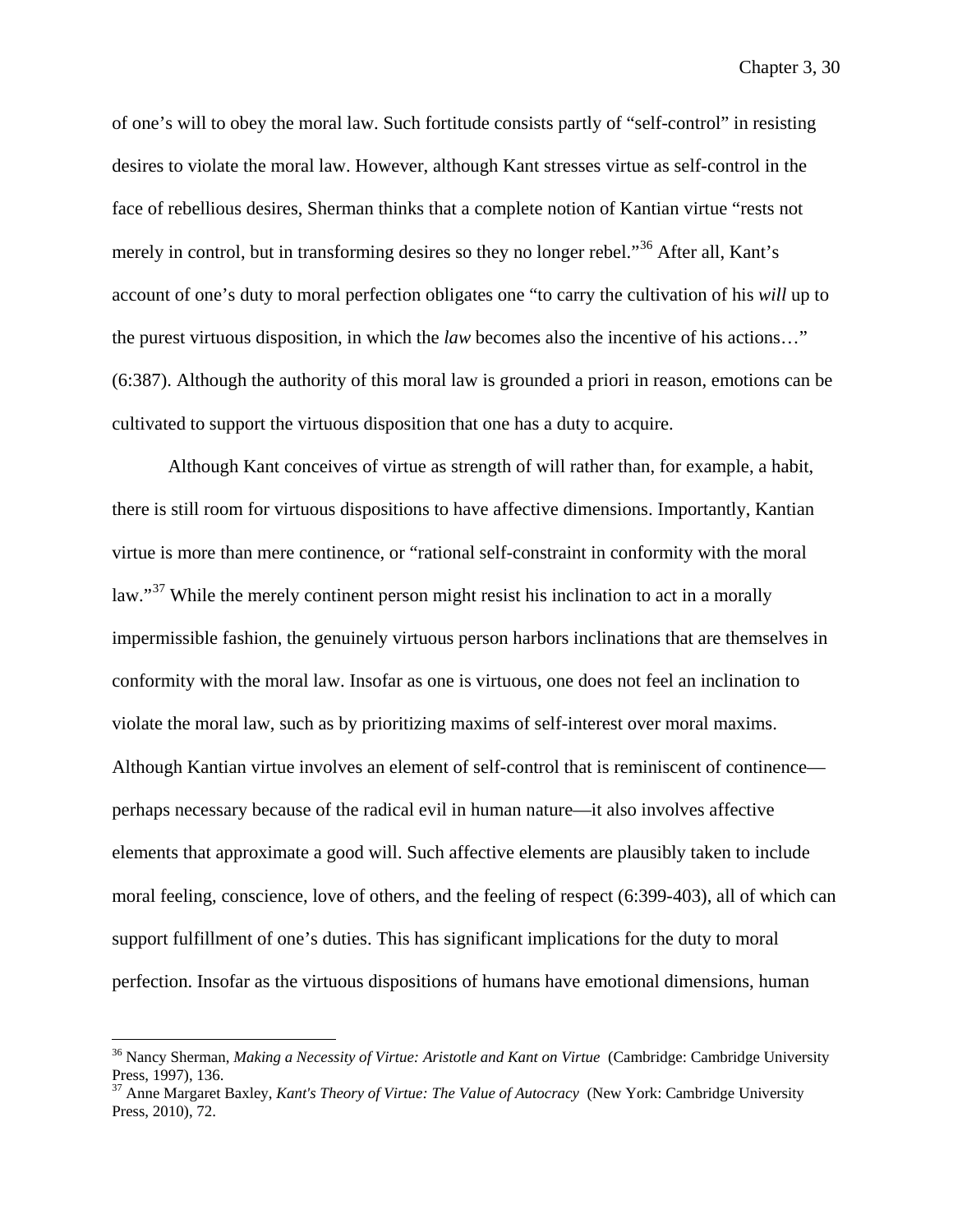beings have good moral reason to cultivate morally salient inclinations. Although Kant holds that we do not have a proper duty to achieve moral feeling, conscience, love of others, or respect for ourselves, this does not disqualify such subjective conditions from promoting (and perhaps even partly constituting) one's moral perfection. For instance, in the case of love for others, a benevolent inclination can support one's duty to beneficence. Such benevolence is a virtue insofar as it inclines the person who has it to perform beneficent actions, and so possessing this virtuous disposition is plausibly taken to increase (and perhaps constitute) one's moral perfection.[38](#page-120-0)

# Moral Perfection and Duties Regarding Nature

This account of moral perfection and virtue sheds light on duties regarding nature. As we have seen, while Kant claims that a person indirectly violates some duty to herself by being cruel to animals or by wantonly destroying flora and other natural entities (6:443), he does not explicitly identify the duty to oneself in question. However, it is most likely the duty to increase one's own moral perfection,<sup>[39](#page-120-1)</sup> since this is the most plausible candidate available among the kinds of duty to oneself Kant identifies in the *Doctrine of Virtue*.

One's treatment of non-human organisms is plausibly taken to be connected to one's virtues and vices. Specifically, it seems that actions that benefit non-humans can cultivate virtuous dispositions, such as benevolence, whereas actions that unnecessarily harm non-humans can erode virtuous dispositions, develop vicious ones, and instantiate pre-existing vices. If so, then a person who practices cruelty to animals or wanton destruction of flora weakens her own

<span id="page-120-0"></span><sup>&</sup>lt;sup>38</sup> Although I have focused here on moral feeling, conscience, love of others, and respect, this should not be taken to exclude other candidates for increasing or constituting moral perfection. As I will argue in chapter five, a wide range of virtues is relevant for the duty to moral perfection.

<span id="page-120-1"></span><sup>39</sup> See Wood, "Kant on Duties Regarding Nonrational Nature," 195; Guyer, *Kant and the Experience of Freedom*: 324-29.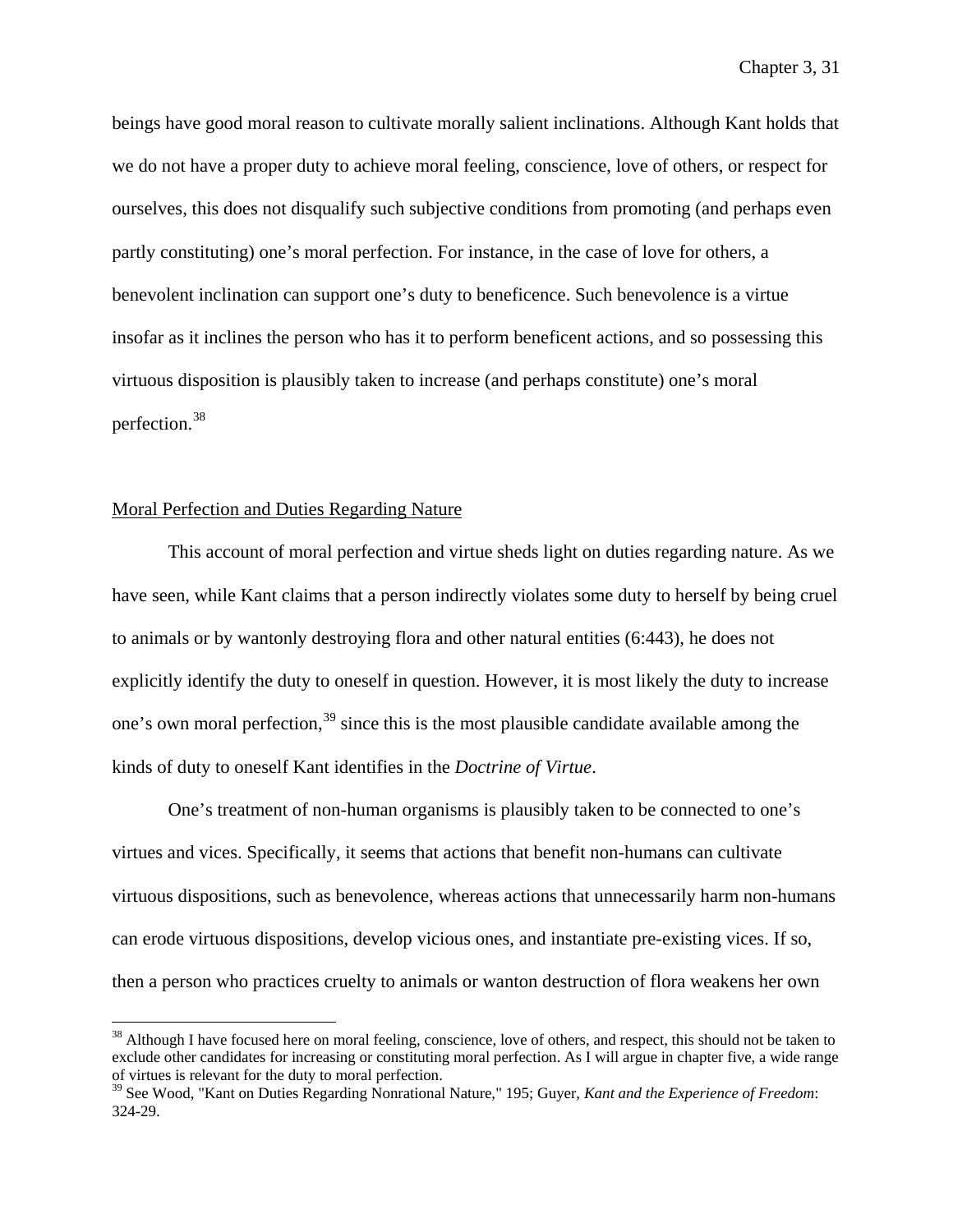virtues, possibly developing vices in their place. But since the duty to moral perfection obligates one to develop virtuous dispositions, animal cruelty and wanton destruction of flora are morally problematic in their own right. As I will argue here, such actions are incompatible with the maxim prescribed by the duty to moral perfection. Thus, contrary to the traditional interpretation, duties regarding nature are not merely counsels against actions that make us more likely to fail in our duties to humans. More importantly, duties regarding nature are strict obligations not to act in ways that reduce our moral perfection by eroding virtues or developing vices. Therefore, animal cruelty and wanton destruction of flora are morally wrong, because they constitute violations of the duty to moral perfection. Importantly, this account also entails that we have positive duties regarding nature, since we can interact with non-humans in ways that cultivate genuine virtues.

Some might suspect that the duty to moral perfection cannot play the role of supplying prohibitions against both animal cruelty and wanton destruction of flora. For if imperfect duties are thought of as duties of commission rather than duties of omission,  $40$  it might be hard to see how the duty to moral perfection could *prohibit* any particular kind of action. While the duty to moral perfection requires that one make her own moral perfection her end, it also affords some latitude to a moral agent in deciding how to pursue that end (6:390). Now it might be granted that kindness toward animals and aesthetic appreciation of plant-life can increase our moral perfection, but one might doubt that the duty to moral perfection proscribes animal cruelty or wanton destruction of plant-life. Kant holds that every action that fulfills an imperfect duty of virtue is meritorious, but he denies that a moral agent is always culpable for failing to perform such actions (6:390). A missed opportunity to act on the maxim commanded by some imperfect duty indicates "mere *deficiency in moral worth*…" (6:390), but it is still compatible with the

<span id="page-121-0"></span> <sup>40</sup> ———, *Kant and the Experience of Freedom*: 321.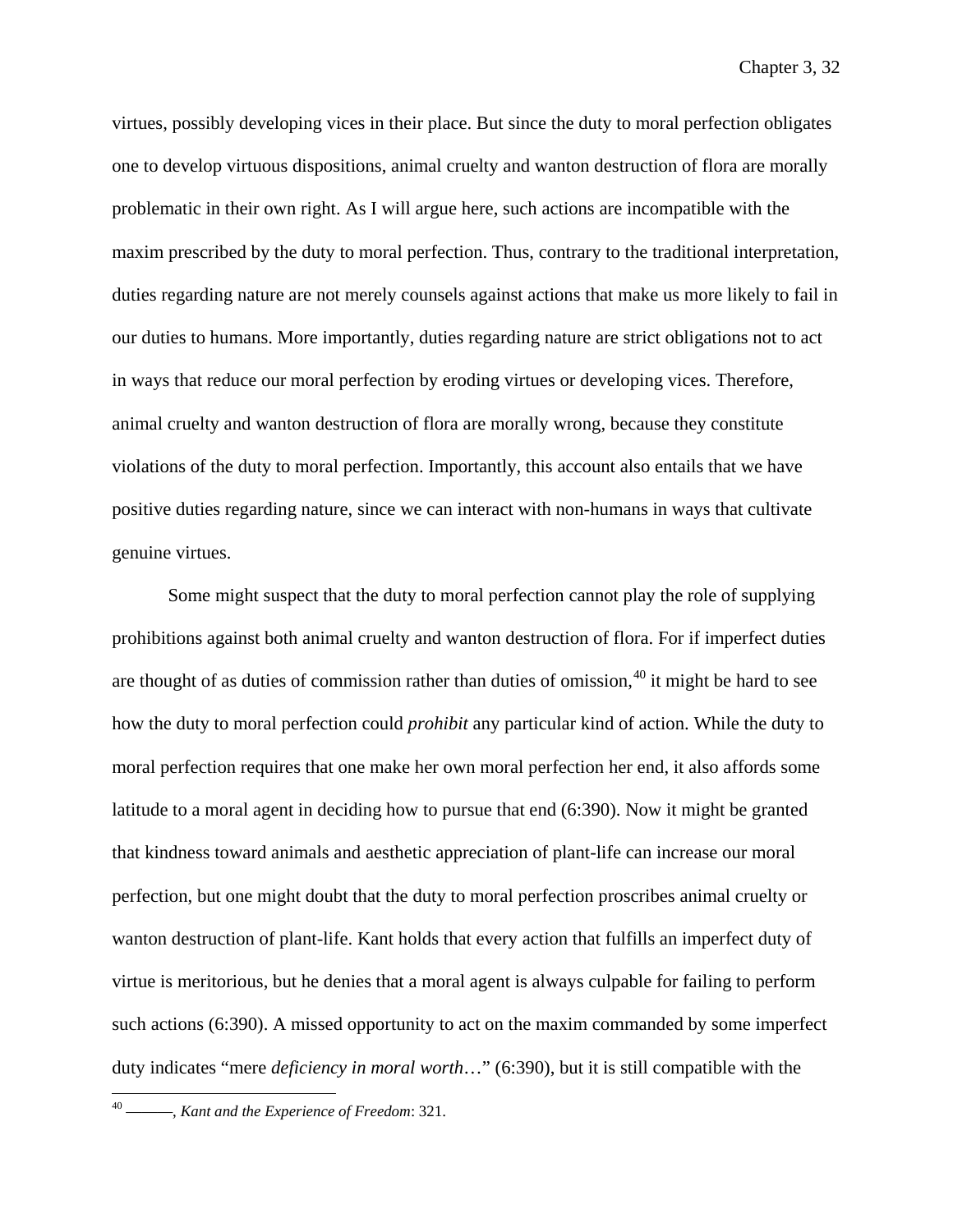acceptance of the maxim prescribed by the imperfect duty in question, because he might cultivate his moral perfection in various other ways at other times. One fails in fulfilling an imperfect duty only if "the subject should make it his principle not to comply with such duties" (6:390).

Passing on an opportunity to benefit animals, for example, is a missed chance to cultivate virtuous dispositions, since beneficent actions toward animals are plausibly taken to play a causal role in strengthening one's benevolence. Accordingly, one who opts not to benefit animals passes on an opportunity to perform a meritorious action tied to the maxim of increasing one's own moral perfection. Similarly, declining to appreciate the beauty of plant-life is a missed opportunity to cultivate the virtuous disposition to love something apart from its utility (see 6:443). However, a person who chooses not to benefit animals nor to appreciate beautiful flora is not thereby morally culpable, because declining a particular opportunity for meritorious action is compatible with possessing the maxim that is commanded by the imperfect duty to increase one's own moral perfection.

Given all this, we return to the concern noted above: how can the duty to moral perfection entail proscriptive duties regarding nature, such as a prohibition on animal cruelty? If it is obligatory merely to make moral perfection one's end, then what it is morally problematic about someone who strives to enhance her own moral perfection while also performing cruel actions with respect to animals? Further, it might seem possible for someone genuinely to adopt a maxim to strive for her own moral perfection while paying no attention to non-human natural entities. In that case, kindness toward animals or aesthetic appreciation of flora would be merely two optional ways to increase one's own moral perfection. If so, then it might seem that one is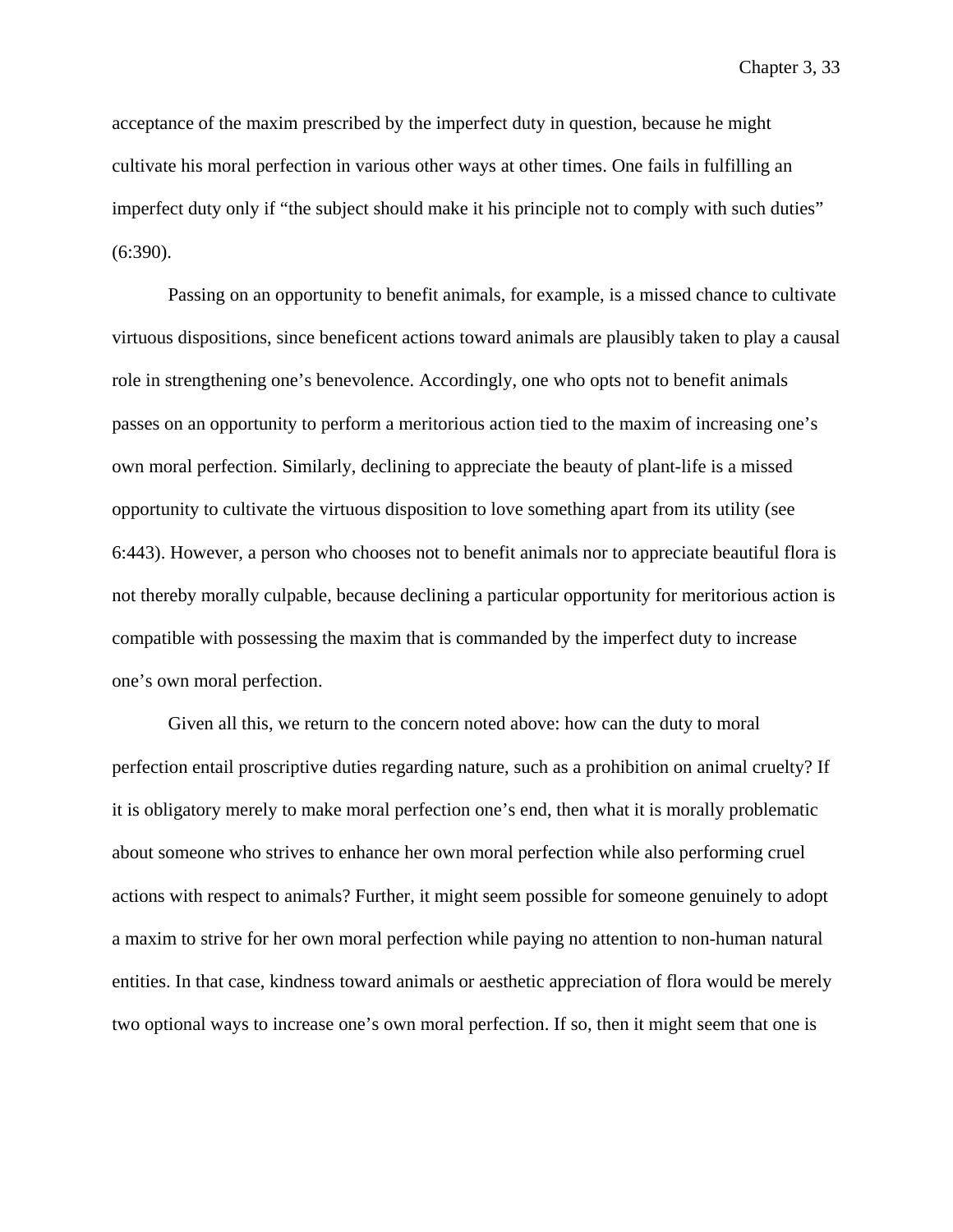morally permitted to ignore non-human organisms altogether. If these concerns go through, then duties regarding nature would be extremely weak.

But these concerns do not go through, because the duty to moral perfection does entail proscriptive, non-optional duties regarding nature. To see why this is so, it is important to mark a distinction between passing on an opportunity to perform actions that benefit non-humans and choosing to perform actions that unnecessarily harm non-humans. The former is merely a missed chance to cultivate one's virtuous dispositions, but the latter is plausibly taken to be a kind of action that weakens one's virtuous dispositions and thus decreases one's moral perfection. A person who tortures animals for fun, for example, erodes his benevolence by inflicting unnecessary harm. Such an action is contrary to the direct duty to increase one's own moral perfection, because it does exactly the opposite, namely weakening one's virtues and perhaps developing vices in their place. Accordingly, animal cruelty is a violation of the duty to moral perfection. As I argue below, such an action is incompatible with the obligatory maxim required by the duty to moral perfection. Duties regarding nature inherit much of their normative force from a strict proscription against actions that decrease one's moral perfection, such as animal cruelty or wanton destruction of flora. While one might be tempted to view imperfect duties in general as purely prescriptive and hence unable to ground proscriptions against certain kinds of action, this would be a mistake. Although the imperfect duty to moral perfection prescribes a maxim, this prescription entails a prohibition on any action that is incompatible with adopting and maintaining this maxim, except for when the maxim is "limited" by some other permissible or obligatory maxim (see 6:390). Thus, whereas one can blamelessly pass on an opportunity to benefit non-human organisms, causing them unnecessary harm is morally impermissible,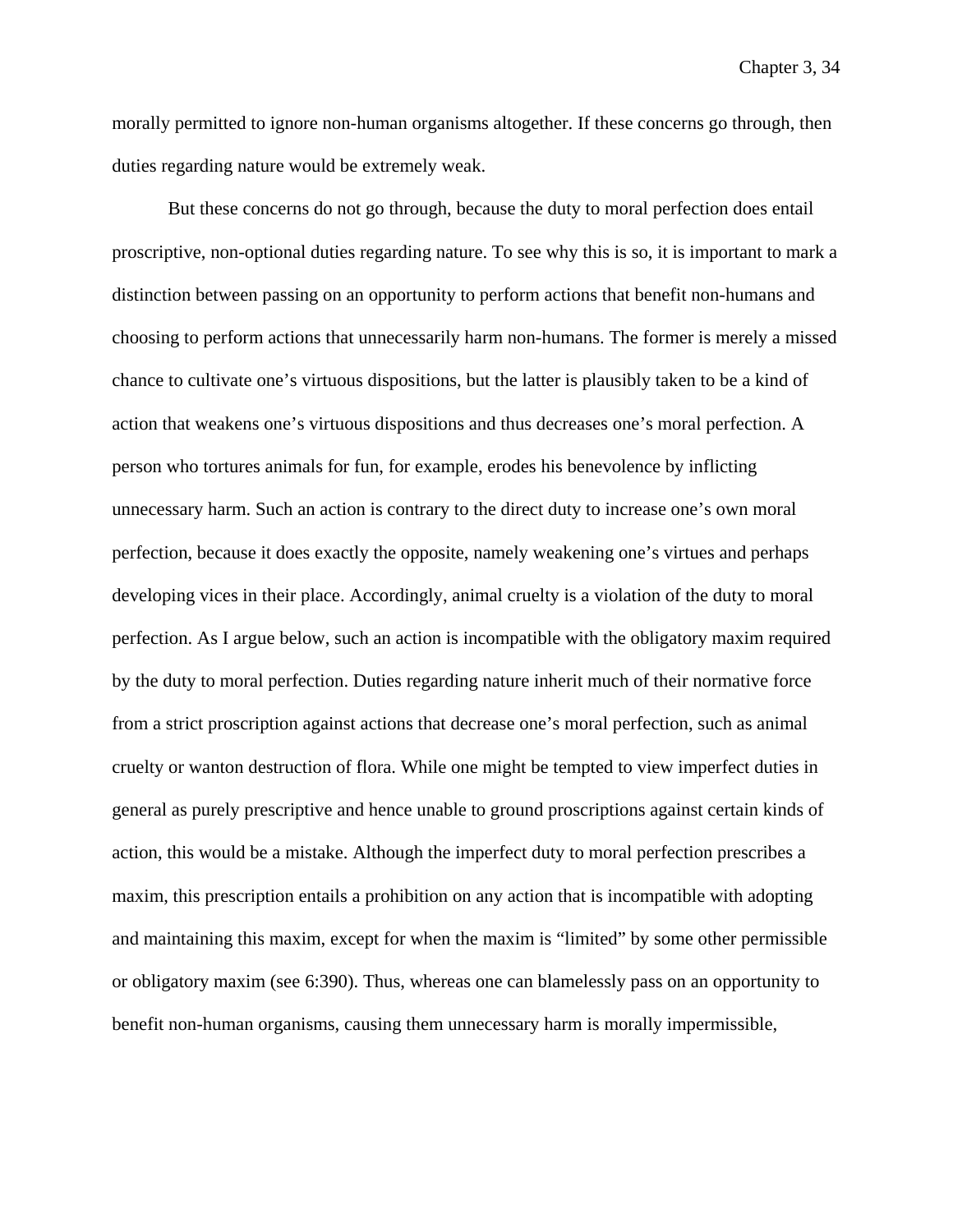because doing so is incompatible with the maxim whereby one strives to increase her moral perfection.

Unlike the traditional interpretation, this interpretation can account for Kant's claim that animal cruelty and wanton destruction of flora are violations of some duty to oneself. Specifically, my interpretation fits well with Kant's claim that harming animals for sport is never acceptable (see 27:459-60) and with his example of the master who dismisses a dog that has served him for many years (27:459). The dog no longer being of any use, this person abandons it to suffering and death. On the account I am developing here, this person's moral perfection is damaged, his virtuous dispositions eroded, because he causes the dog unnecessary harm. By practicing cruelty against an animal that has served him throughout its life, the master mitigates his dispositions of benevolence, sensitivity to suffering, and gratitude (see 6:443).<sup>[41](#page-124-0)</sup> This is why, as Kant says, causing unnecessary harm to animals in general is "demeaning to ourselves" (27:710). One does not demean oneself merely by passing on an opportunity for increasing one's moral perfection, but one does demean oneself by engaging in actions that decrease that moral perfection. Although the master does not fail in some direct duty to the dog, he does violate a direct duty to himself by behaving cruelly towards the dog. Hence, the master is morally culpable.

The same is true in cases of wanton destruction of flora. Kant claims that humans have a duty not to possess a *spiritus destructionis*, or an "inclination to destroy without need the useable objects of nature" (27:709). This destructive inclination is inimical to the disposition "to love

<span id="page-124-0"></span><sup>&</sup>lt;sup>41</sup> There seems to be a proscriptive dimension to imperfect duties of love as well, such as that of beneficence (6:452). Since one is obligated to adopt a maxim to promote the happiness of others, it is morally impermissible to act contrary to this maxim. Interestingly, a single action could violate both the imperfect duty to beneficence and the imperfect duty to moral perfection. For example, an action that instantiates the vice of malevolence could both inhibit the happiness of others and weakens one's own virtuous dispositions. In this case, the action would be incompatible with both the obligatory maxims.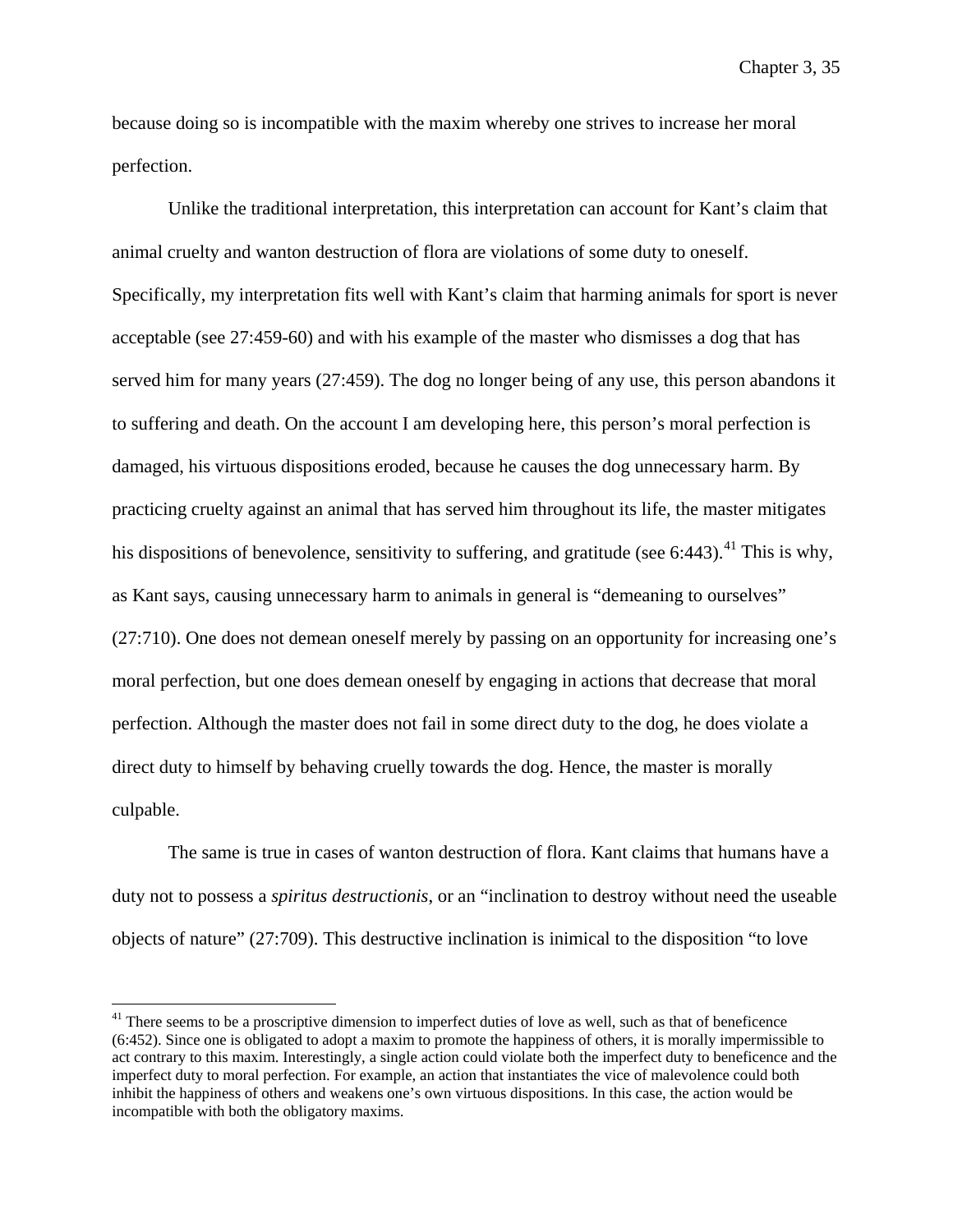something... even apart from any intention to use it" (6:443), which is plausibly viewed as a virtuous disposition that contributes to one's moral perfection. Such love would seem virtuous insofar as it could support the fulfillment of what Kant calls duties of love—namely duties to beneficence, gratitude, and sympathy (6:448-58)—whereas the destructive inclination would seem vicious insofar as it opposes fulfillment of such duties. In performing beneficent actions, for example, one must value others for their own sakes, i.e. apart from their usefulness for one's own ends, and the disposition to love something apart from its utility seems capable of playing a supportive role here. Accordingly, the disposition to love in this way is a virtuous disposition that is constitutive of one's moral perfection, and one therefore has a duty to strive for this disposition. Now, according to Kant, wanton destruction of flora weakens this virtuous disposition to love something apart from its usefulness. Hence, such destructive actions decrease one's moral perfection. This means that wanton destruction of flora is incompatible with the maxim commanded by the duty to moral perfection. Since one ought to adopt the maxim whereby one increases her moral perfection, a person who acts contrary to this maxim performs a blameworthy action. Wanton destruction of flora is therefore proscribed by the duty to moral perfection.

On Kantian grounds, cruelty to animals and wanton destruction of plant-life are morally problematic, but not primarily because such actions make one more likely to fail in one's duties to oneself and other humans. More importantly, such actions decrease one's moral perfection and thus are directly opposed to one's duty to increase her own moral perfection. Actions that weaken one's virtuous dispositions are morally wrong because they are incompatible with the maxim commanded by this duty. While Kant does seem to hold that animal cruelty or wanton destruction of flora increases the likelihood of one's failing in his direct duties to human beings,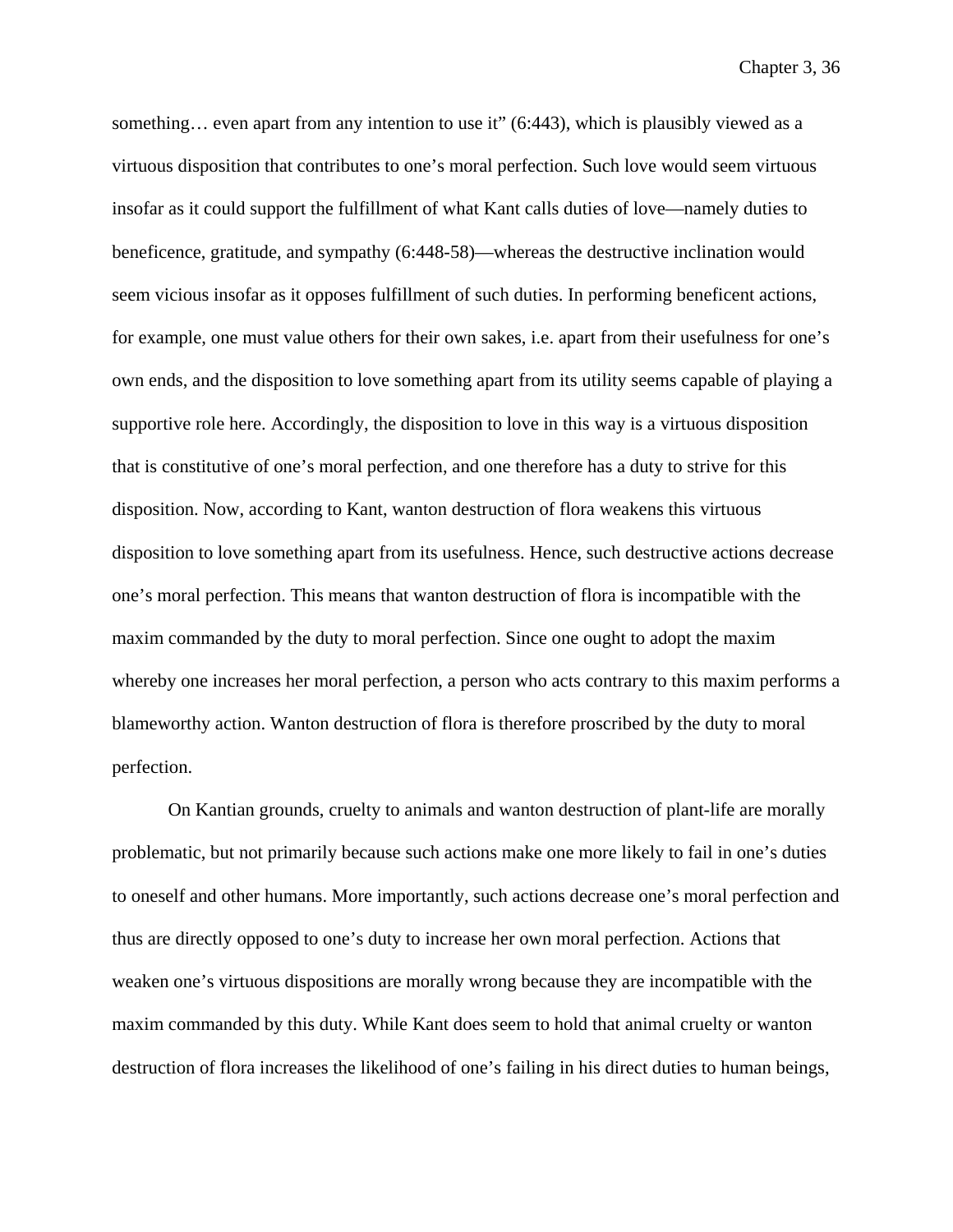he also holds that such actions violate some duty to oneself, which I have argued is the duty to moral perfection. For example, although Kant does suggest that a *spiritus destructionis* "weakens or uproots that feeling in him which, though not itself moral, is still a disposition of sensibility that greatly promotes morality or at least prepares the way for it" (6:443), he also claims that humans have "a duty only to have no *animus destructionum*, i.e. no inclination to destroy without need the useable objects of nature" (27:709). Hence, Kant's position is that wanton destruction of flora both damages a disposition that is useful for being moral and violates one's duty to increase her own moral perfection. It is the latter, often overlooked claim that will be important for the Kantian environmental ethic I develop in this book.

### Alternative Interpretations of Duties Regarding Nature

Merely by granting that duties regarding nature arise from the duty to moral perfection, it does not automatically follow that such duties do not *also* arise from some other duty to oneself. Here I argue that all duties regarding nature are best understood as being rooted in the duty to moral perfection, showing that alternative interpretations are unable to capture much of what Kant says about such duties.

Initially, although this approach would not ground duties regarding non-animal nature, one might be tempted to take perfect duties to oneself as an animal being as promising candidates for sanctioning duties regarding animals, such as the proscription against animal cruelty. After all, if we have duties to ourselves given our animal nature, it seems reasonable to ask whether we also have duties regarding other entities with an animal nature. Yet as Korsgaard cautions, our duties to ourselves as animal beings seem to depend on the fact that we are also moral beings, such that we ought not to treat our animal nature in ways "inconsistent with" our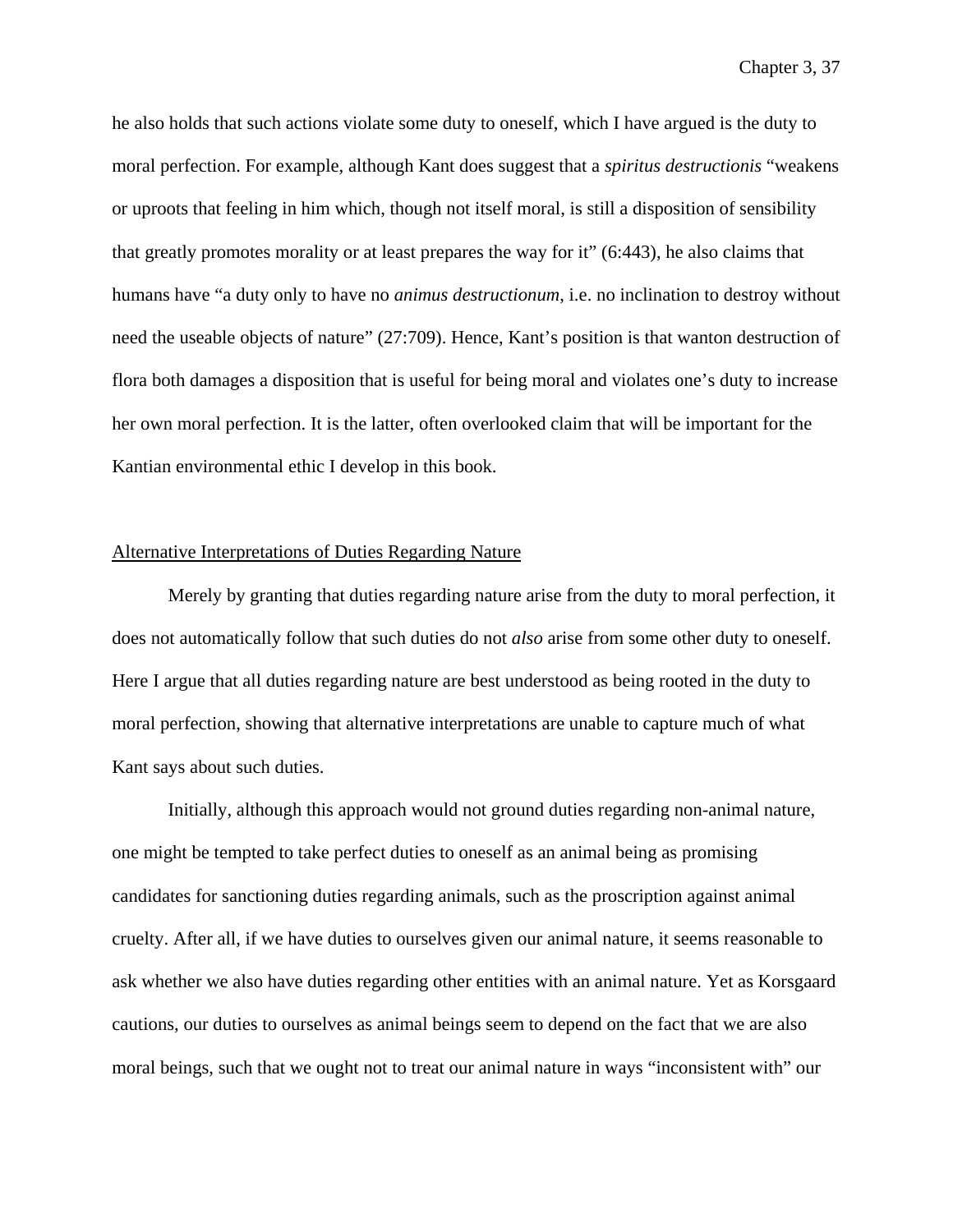moral nature.<sup>[42](#page-127-0)</sup> Thus one has a duty "*to preserve himself* in his animal nature" (6:421) only because that animal nature is tied to one's moral nature, and failing to preserve the former entails disrespect for the latter. Hence, duties to oneself as an animal being do not typically give rise to duties regarding animals, since our treatment of them need not impact preservation of oneself in one's animal nature. Of course, given some set of circumstances, duties to oneself as an animal being might *incidentally* require certain actions vis-à-vis animals, such as if one's perfect duty to abstain from gluttonous actions happens to involve not consuming meat in some context. Nonetheless, there is nothing about duties to oneself as an animal being that explains why certain treatment of animals is morally wrong in its own right. Despite initial appearances to the contrary then, turning to duties to oneself as an animal being does not seem very helpful in understanding our duties regarding nature.

Nor do duties regarding nature seem to be entailed by the duty to oneself as one's own innate judge. This obligates us to maintain a working conscience whereby we can evaluate the moral permissibility of our actions and maxims (6:437-40), but it is evident that one could engage in animal cruelty or wanton destruction of flora while retaining a working conscience, fully aware that one's actions are morally wrong even as one performs them. Given this possibility, the wrongness of such actions must consist of violating some other duty. Likewise, "the first command of all duties to oneself" (see 6:441-2), which requires one to *know* oneself in terms of his moral perfection (or lack thereof), does not seem to prohibit animal cruelty or wanton destruction of flora, since there is no reason to suppose that engaging in such activities

<span id="page-127-0"></span> <sup>42</sup> Korsgaard, "Fellow Creatures: Kantian Ethics and Our Duties to Animals," 100n59.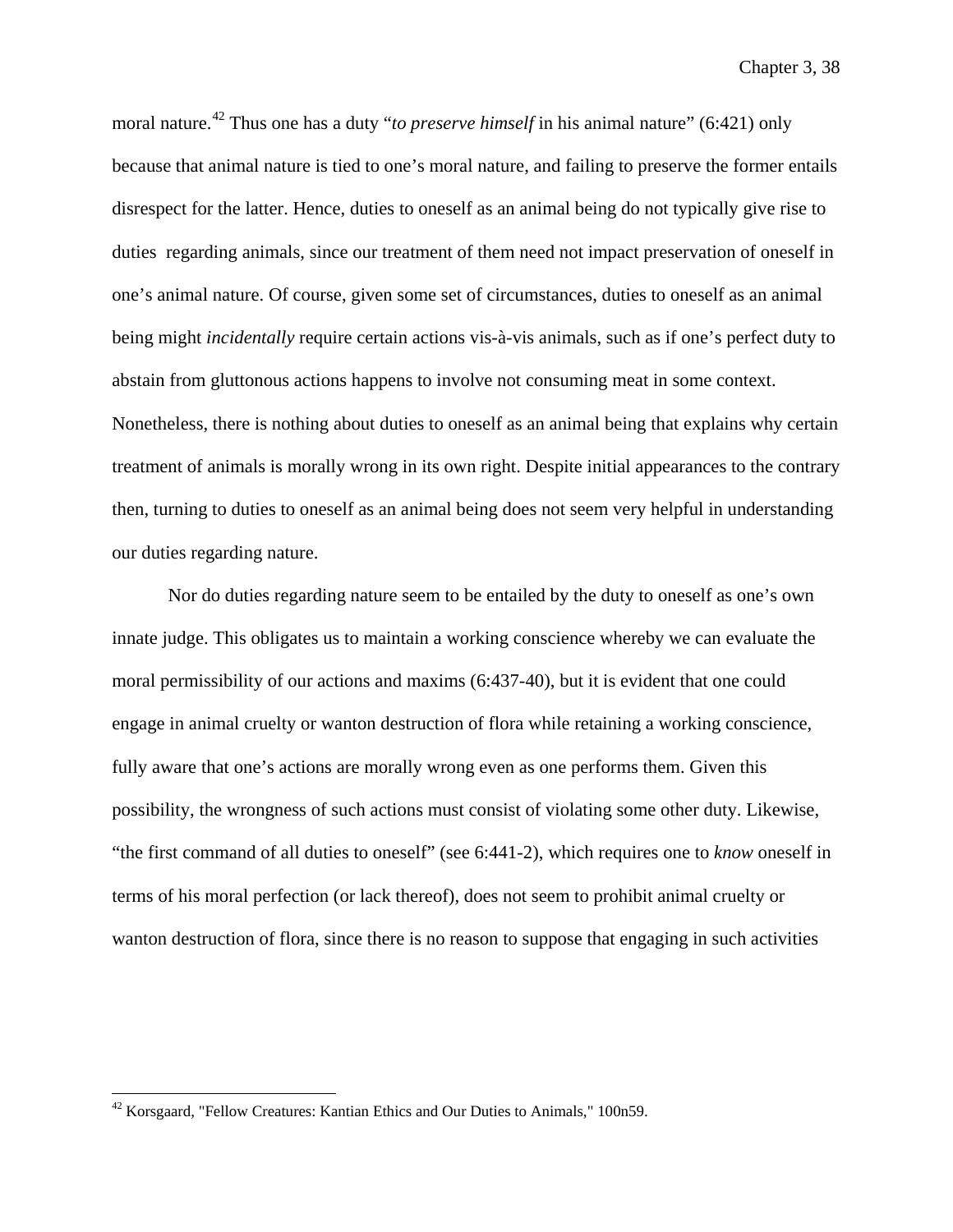would undermine one's moral self-*knowledge*. Again, someone who performs such actions could be fully aware that those actions are wrong.<sup>[43](#page-128-0)</sup>

More plausibly, some Kant scholars hold that duties regarding nature arise from perfect duties to oneself as an animal and a moral being.<sup>[44](#page-128-1)</sup> Lara Denis, who holds that at least some duties regarding animals arise from perfect duties to oneself, claims that certain human sentiments that belong to one's animal nature, such as love and sympathy, are morally useful insofar as they support the fulfillment of one's duties. She argue that humans have perfect duties to maintain such sentiments. However, since cruel treatment of animals weakens morally useful sentiments, it constitutes a prima facie violation of one's perfect duties to oneself as an animal and a moral being. According to Denis then, cruel treatment of animals is proscribed by these perfect duties.[45](#page-128-2) Yet this does not fit well with Kant's account of perfect duties to oneself. He writes that certain "impulses" of one's animal nature prompt her to preservation of herself, of the species, and of her capacities to enjoy life "at the animal level only" (6:420). These impulses are tied to perfect duties to oneself as an animal being, such as proscriptions against suicide, lustful actions, and "stupefying" oneself through drunkenness or gluttony (see 6:422-8). These duties are owed to oneself as an "animal being" in the sense that they pertain to physical activities that are necessary in order to preserve one's own animal nature (6:421). Yet as we have seen, cruelty to animals does not seem to violate perfect duties of this kind, because such actions need not (and typically do not) run contrary to preserving oneself in one's animal nature.

<span id="page-128-0"></span><sup>&</sup>lt;sup>43</sup> It also seems obvious that the actions in question do not violate one's imperfect duty to increase one's own natural perfection, because it is evident that animal cruelty and wanton destruction of flora could be practiced by someone

<span id="page-128-1"></span><sup>&</sup>lt;sup>44</sup> Patrick Kain notes that Kant's discussion in the *Doctrine of Virtue* of duties regarding nature appears immediately after his discussion of perfect duties to oneself. This might be taken to suggest that Kant views duties regarding nature as tied to such perfect duties, rather than the imperfect duty to moral perfection. However, since Kant labels his discussion of duties regarding nature as an "episodic section," it is questionable whether much can be inferred from the fact that this section appears subsequently to the discussion of perfect duties. See Kain, "Duties Regarding Animals."

<span id="page-128-2"></span><sup>&</sup>lt;sup>45</sup> Denis, "Kant's Conception of Duties Regarding Animals: Reconstruction and Reconsideration," 408-09.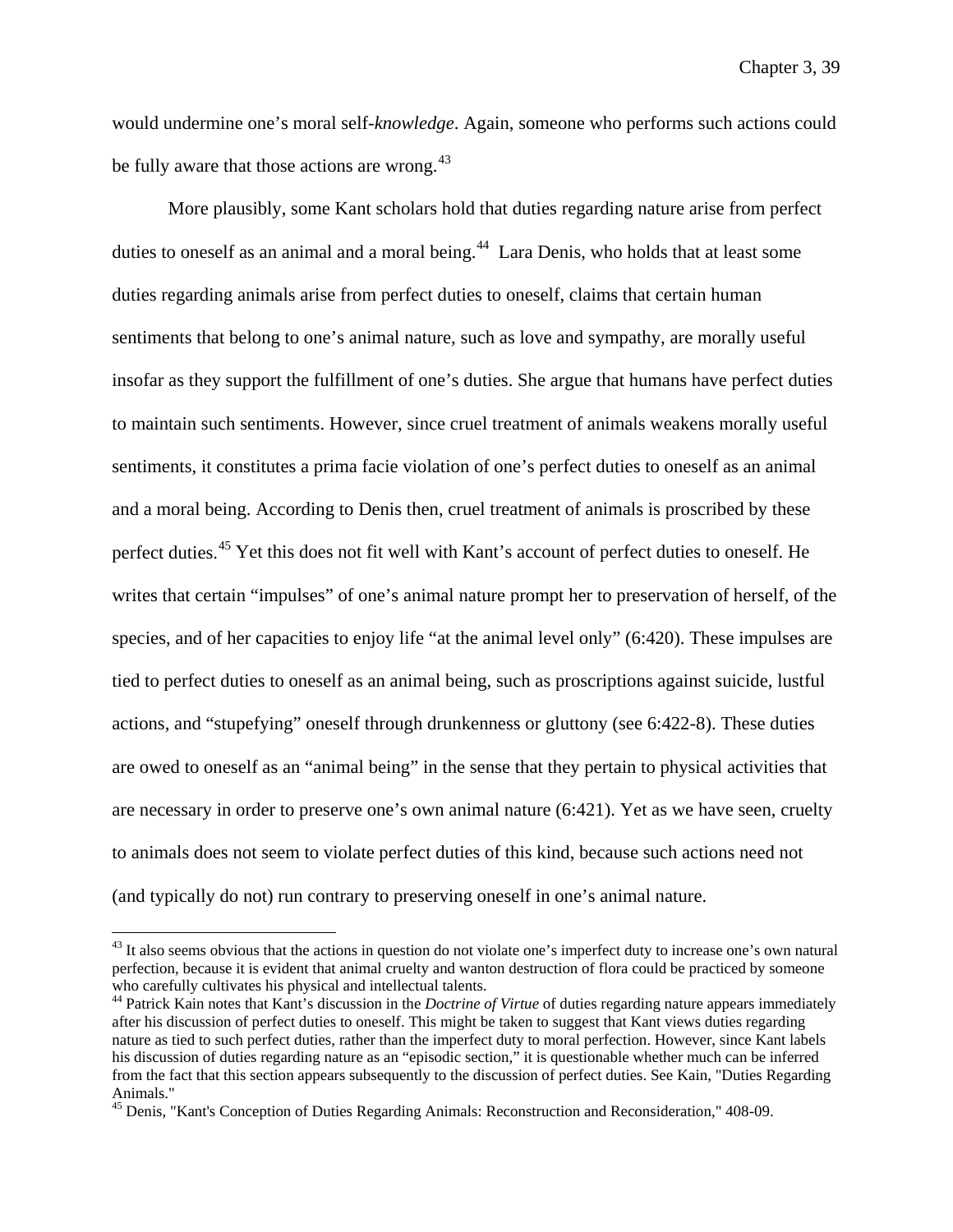One's duty to oneself merely as a moral being, on the other hand, "consists in what is *formal* in the consistency of the maxims of his will with the *dignity* of the humanity in his person" (6:420). These duties are owed to oneself as a moral being in the sense that they involve abilities that, at least according to Kant, are not shared by non-human animals, such as the capacity to lie. Compared to duties to oneself as an animal being, this seems a more promising category for housing duties regarding nature. Although neither animal cruelty nor wanton destruction of plant-life need involve violations of the three *examples* of such duties mentioned by Kant—namely proscriptions of lying, avarice, and servility (6:429-37)—it seems plausible that certain treatment of non-humans could involve some failure to respect "the *dignity* of the humanity" in one's person. Indeed, this seems consonant with Kant's claim that an "action whereby we may torment animals, or let them suffer distress, or otherwise treat them without love, is demeaning to ourselves" (27:710). Following Denis, perhaps preserving one's own dignity requires maintenance of morally useful sentiments. If this maintenance is threated by animal cruelty (and, we might add, wanton destruction of plant-life), it seems reasonable to hold that animal cruelty is prima facie wrong.

However, such perfect duties to oneself do not seem able to account for the positive dimensions of duties regarding nature that Kant identifies, such as an obligation to harbor some attitude with respect to non-humans, including gratitude toward animals that have served us (6:443). More generally, Kant holds that we have an indirect duty regarding nature to cultivate dispositions that are "serviceable to morality" (6:443), which is plausibly taken to include promotion of the flourishing of animals and plant-life. Now it is difficult to see how one's perfect duties to oneself merely as a moral being could include such positive duties. A perfect duty provides a determinate law for action, specifying what actions we must or must not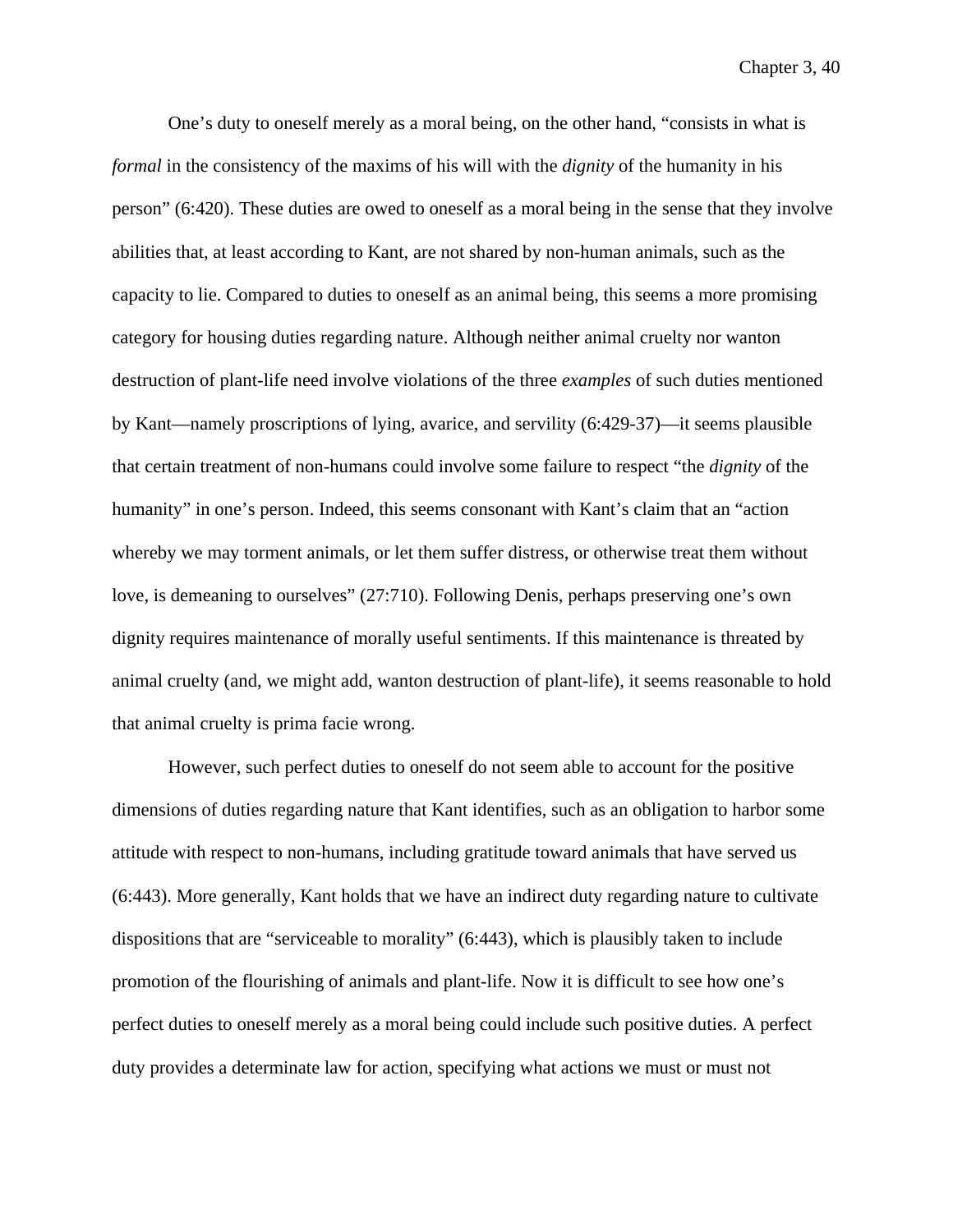perform, yet there is a complex variety of ways to cultivate morally serviceable dispositions in one's interactions with non-human nature. A determinate law governing our actions vis-à-vis nature would need to specify what natural entities we must interact with, how often we must do so, what actions we must take with respect to them, and so on. It seems neither feasible nor desirable to provide such a law. Instead, this seems to be the domain of some imperfect duty, which specifies only a maxim we must adopt and thus affords a wide range of freedom in choosing among actions compatible with that maxim. Our positive duties regarding nature seem to be imperfect in nature, for there are many possible ways to cultivate morally good dispositions by interacting with nature, and there is no reason to suppose that we must take some particular course of action in doing so. Accordingly, at least our positive duties regarding nature seem tied only to some maxim (e.g., to act such that one develops morally good dispositions) and hence to be a matter of imperfect duty.

One might ask whether some duties regarding nature are perfect while others are imperfect. For example, one might grant that positive duties regarding nature are imperfect yet insist that negative duties regarding nature (e.g., not to cause them unnecessary harm) are perfect. One might motivate this position by noting that negative duties have a proscriptive element that seem to provide laws for action, such as that we ought to abstain from animal cruelty, and this seems to suggest that such duties are perfect. Yet recognizing both perfect and imperfect duties regarding nature is an unnecessary complication, because imperfect duties can entail strict proscriptions on certain courses of action. Since an imperfect duty is an obligation to adopt some maxim, it prohibits us from performing actions that are incompatible with that maxim. In the case of the imperfect duty to increase one's own moral perfection, one is obligated to adopt a maxim whereby one strives to cultivate virtuous dispositions. Now engaging in actions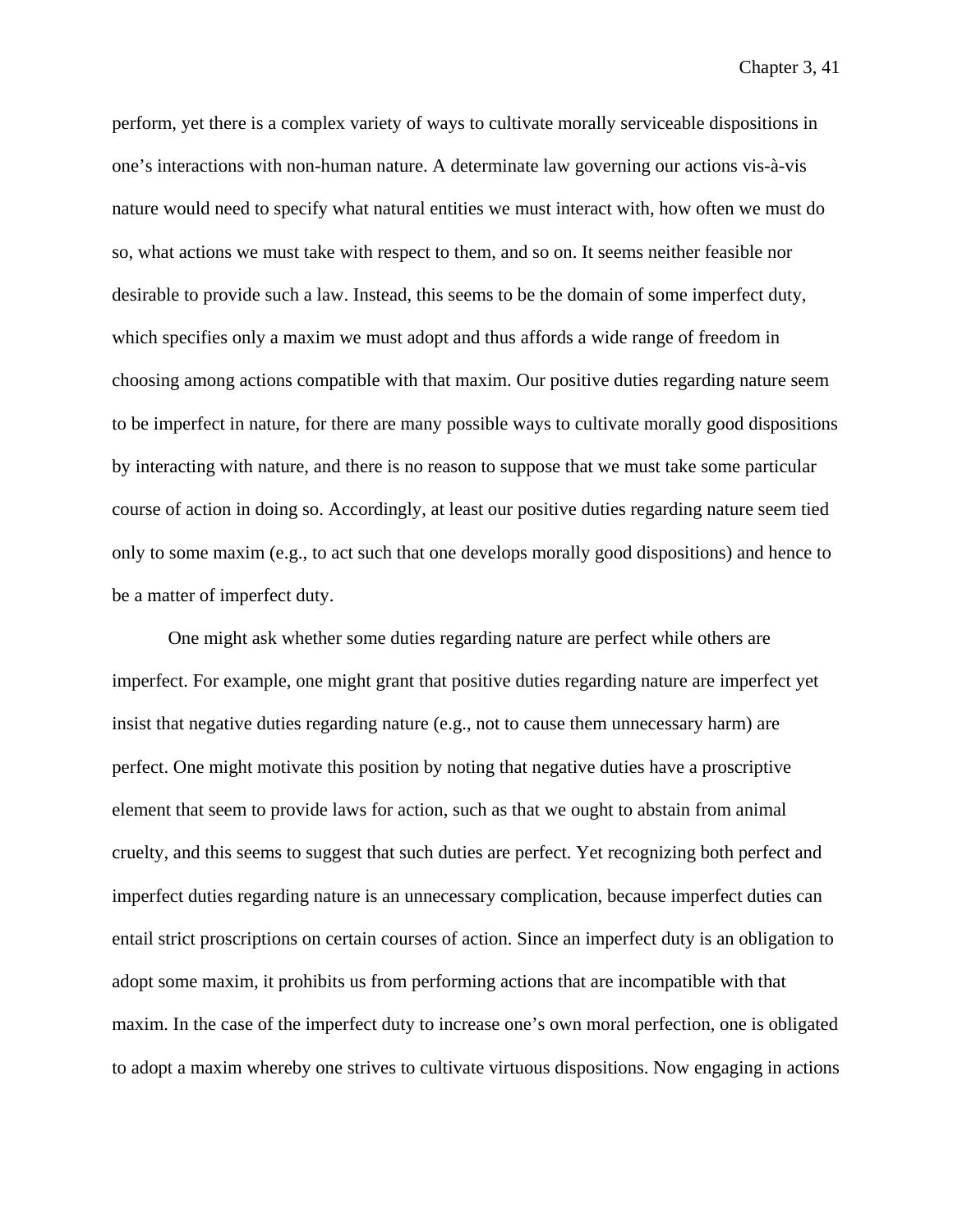that *decrease* one's moral perfection is incompatible with adopting this maxim. Accordingly, the imperfect duty to moral perfection entails a strict proscription of actions that decrease one's moral perfection. The negative duties regarding nature Kant identifies are plausibly understood as proscriptions entailed by this imperfect duty, and so there is no need to suggest that there are both perfect and imperfect duties regarding nature.

While Denis argues that human beings have a perfect duty to maintain morally useful sentiments, Kant does not mention such an obligation in his discussion of perfect duties to oneself (6:421-37). Instead, something like this obligation is entailed by the imperfect duty to increase one's own moral perfection, as we have seen. It is true that Kant mentions a duty to preserve one's moral health, which he notes is a duty of omission pertaining "to the *preservation*  of his nature in its perfection" (6:419), but this duty is not explicitly presented as part of Kant's taxonomy of perfect duties to oneself, which begins at 6:421. It is thus unclear that we should take this to be a distinct duty on the order of those we have been discussing to this point. Indeed, this duty to preserve one's own moral health seems indistinguishable from the proscriptive dimension of the imperfect duty to moral perfection. As we have seen, performing actions that *decrease* one's moral perfection—or actions that fail to preserve one's "nature in its perfection," i.e. one's moral health—is inconsistent with genuinely adopting a maxim whereby one strives to increase one's own moral perfection. For this reason, the duty to moral perfection seems to encompass preserving one's moral health. On the whole then, it seems most appropriate to classify duties regarding nature under the imperfect duty to moral perfection. Doing so is both plausible in its own right and consistent with Kant's account of duties regarding nature.

The interpretation I have defended entails that duties regarding non-human nature are much stronger than the traditional interpretation recognizes. Rather than merely discouraging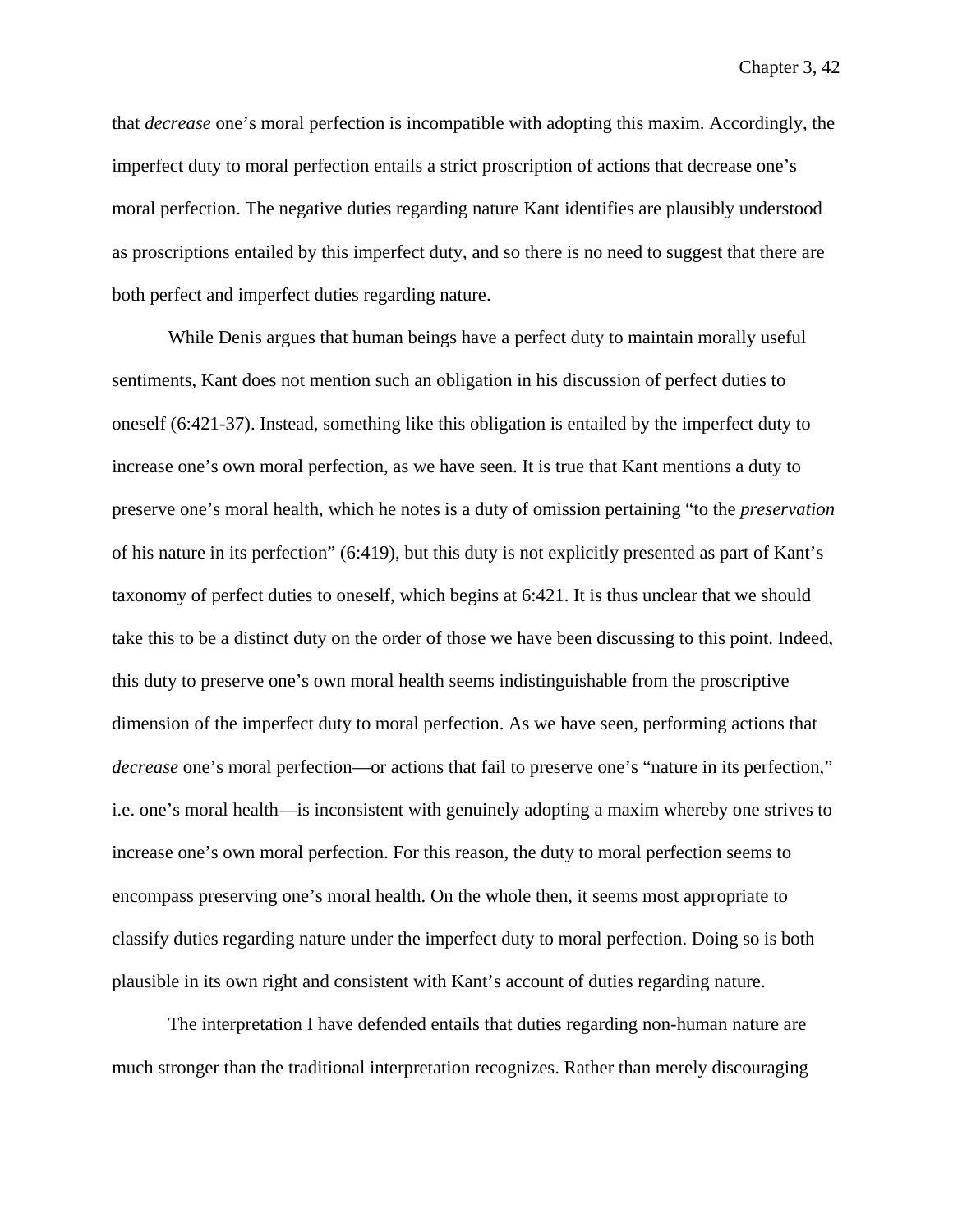animal cruelty and wanton destruction of plant-life on the basis that such behavior might create obstacles to being moral, Kant's position actually proscribes such behavior as morally impermissible. On this interpretation, we may hold that animal cruelty and wanton destruction of flora are morally wrong in their own right, because such actions weaken virtuous dispositions and develop vicious ones. Moreover, as we have seen, Kant's position also prescribes benefiting animals and plant-life as optional but nonetheless effective ways to cultivate virtuous dispositions and hence act on a maxim to increase one's own moral perfection. On my interpretation, a Kantian approach to environmental ethics becomes promising. Although human beings do not have direct duties to animals, this does not have the nefarious implications many commentators have supposed. As I show in subsequent chapters, this interpretation of Kant's position supports a robust account of duties regarding non-human nature that puts firm limits on how non-human organism may be treated while also giving us good moral reason to benefit such organisms and value their flourishing in its own right.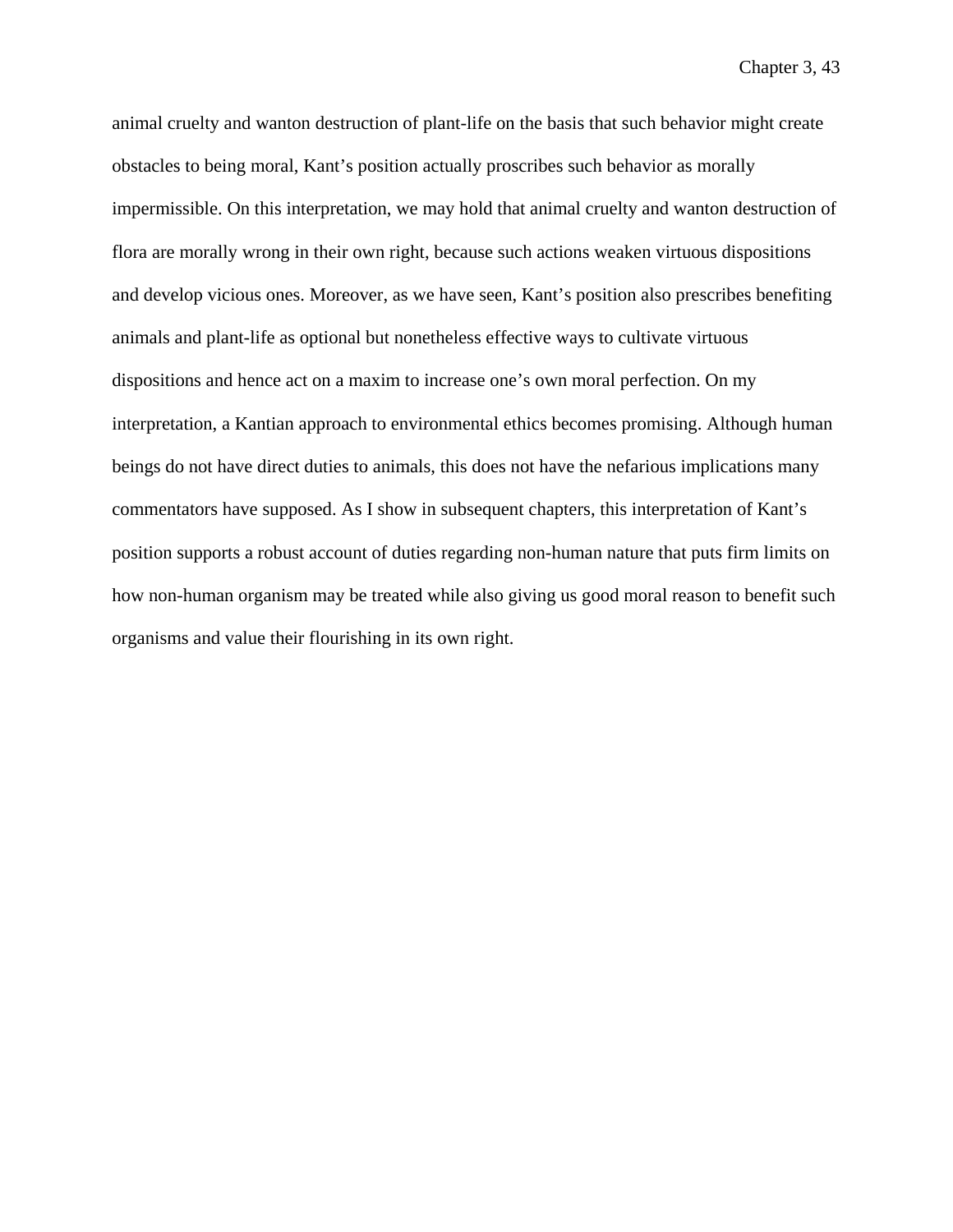## Chapter Four: Teleology and Non-Human Flourishing

Given our duty to cultivate virtues, we are morally prohibited from causing unnecessary harm to non-human organisms, and we have good moral reason to benefit such organisms and to value their flourishing for its own sake. But this raises three important questions: what is it to harm or benefit an organism, what kinds of entity are capable of being harmed or benefited, and how are judgments that some entity has been harmed or benefited warranted? In searching for an account that plausibly answers such questions, it is very tempting to appeal to teleology. Indeed, some of the best known accounts of non-human flourishing are explicitly teleological, where a plant's or animal's well-being is taken to be constituted by some end or sets of ends toward which that organism is purposively directed. Yet attributing teleological properties or relations to organisms is highly controversial. One might object both that teleology is metaphysically objectionable and that it is incompatible with well-established Darwinian conceptions of organisms. Given the controversial nature of teleology, those who appeal to it in crafting accounts of non-human flourishing owe some account of why doing so is warranted, particularly by answering such objections.

I provide such an account in this chapter, drawing upon Kant's *Critique of Judgment*. I develop a framework for grounding commonsense and expert judgments about non-human flourishing that avoids common objections to teleology. In order to make sense of our experience of non-human animals and plants, we must reflectively judge such entities *as if* they were naturally purposive, although we should abstain from attributing teleological properties or relations to nature itself. Such a judgment consists of taking an organism to be directed toward the achievement of its telos, which is constituted by certain functions that I call "natural goods."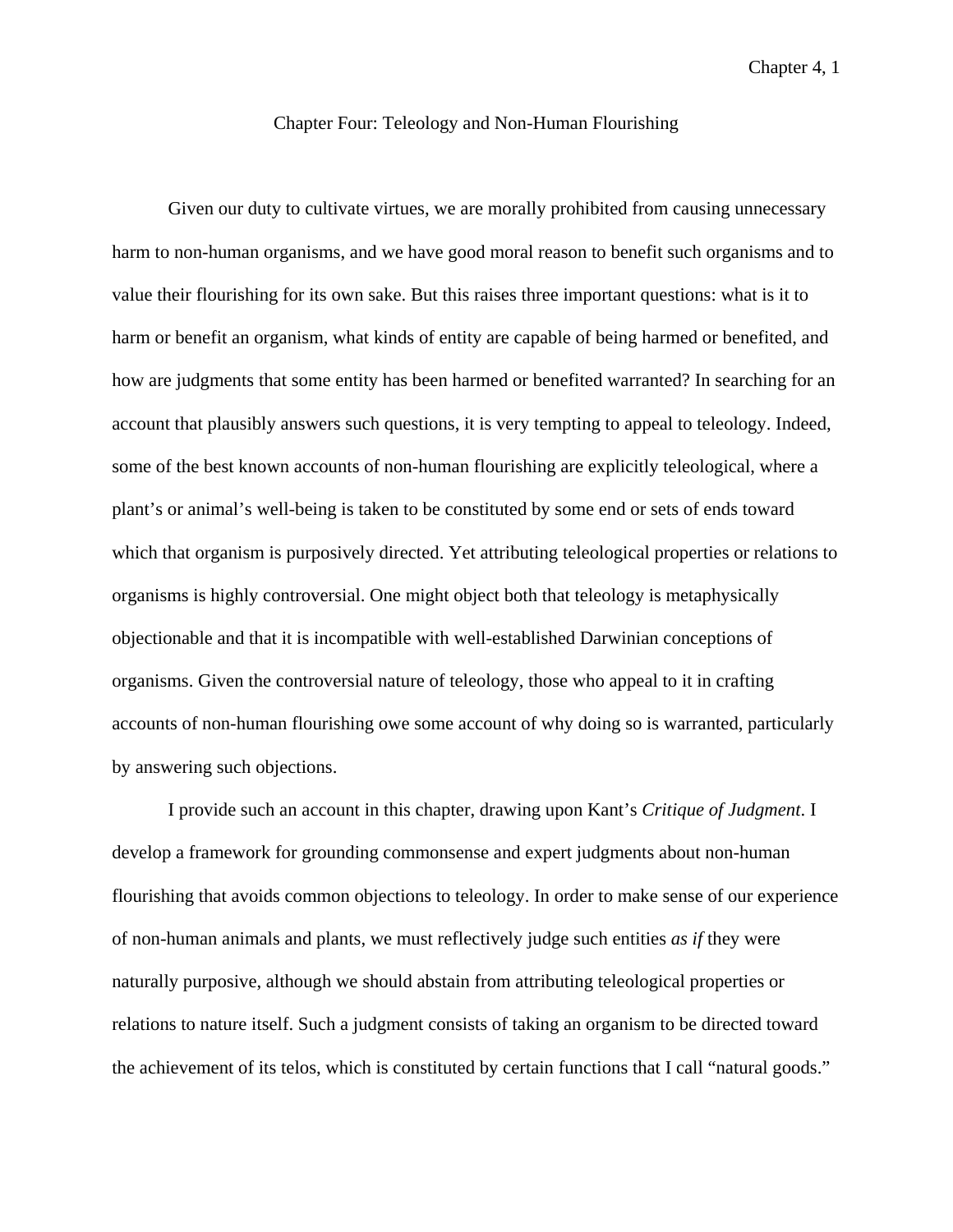I argue that we are warranted in judging an organism to be flourishing to the extent that it achieves the natural goods appropriate to its kind. This Kantian account of non-human flourishing avoids the highly controversial move of attributing teleology to nature itself, yet it affords us a plausible way of grounding judgments about organisms' flourishing by relying on the conceptual resources of teleology. This framework does well in addressing the three questions mentioned above. First, it takes harming an organism to be equivalent to inhibiting the realization of its natural goods and benefiting an organism to be equivalent to promoting the realization of its natural goods. Second, it suggests a non-arbitrary way to identify what entities are capable of being harmed or benefited, namely all and only those that we must judge teleologically. Third, judgments regarding non-human harm or benefit are warranted insofar as teleological judgment is at least practically necessary in order to make sense of our experience of organisms. I shall have much more to say about each of these three points throughout the present chapter.

### Teleological Accounts of Non-Human Flourishing

Judgments about whether an organism is flourishing or defective are often matters of commonsense—it sometimes seems obvious that a particular organism is doing well or doing poorly. This does not imply that such judgments are always easy to make nor that commonsense judgments of this kind are always worth retaining. Nonetheless, it is a fact of our interactions with organisms that some of them seem clearly to be flourishing while other seem clearly to be defective. This fact provides a plausible starting point for an account of non-human flourishing. Yet such commonsense judgments are indeterminate and fallible. They are indeterminate because it is not immediately clear what is being claimed in judging an organism to be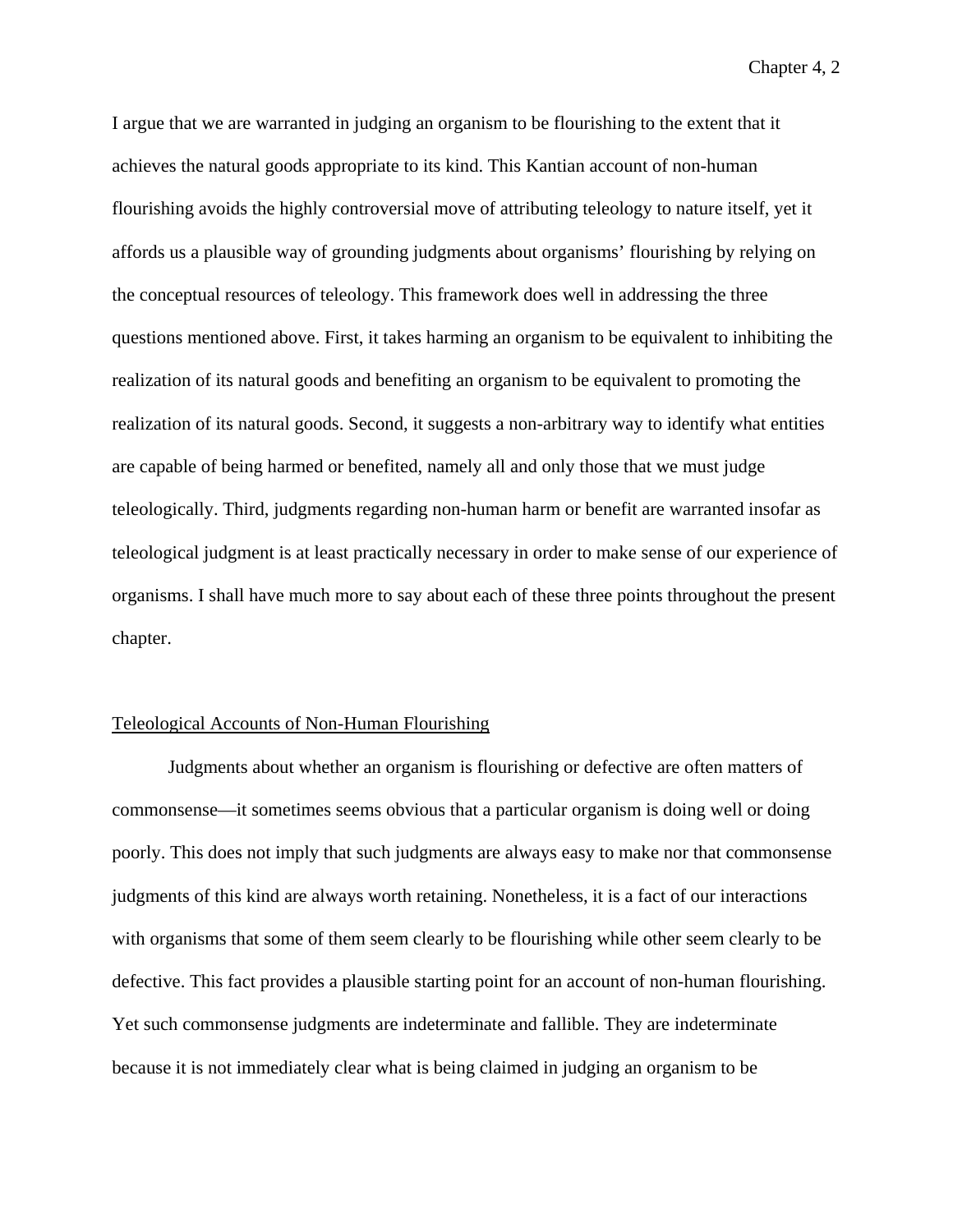flourishing or defective. Further, commonsense judgments about flourishing or defective organisms sometimes require revision, as when an apparently healthy cat is later found to have been subject to some internal disease. We may ask what warrants such judgment in general and how such revisions are to be made. What is needed is a framework for judgments regarding nonhuman flourishing that specifies both (1) what these judgments consist of, thus reducing their indeterminacy, and (2) what epistemic status these judgments occupy, thus accounting for their susceptibility to revision. I argue below that a Kantian teleological framework can satisfy both these requirements. To be clear, this is a *framework* for judgments pertaining to non-human flourishing, not a theory of the content of non-human flourishing. Before developing this framework, it will be useful to consider both some advantages and problems of teleological accounts of organisms.

In general, a teleological account of an organism appeals to some end, purpose, or goal, where this is supposed to account for some part or operation of the organism in question. On a teleological view, an organism's parts and operations are taken to be for the sake of specific ends. Such teleological accounts of organisms may be expressed by what Mark Bedau calls "inorder-to statements," such as, "This dog has a heart in order to pump blood" or "That tree performs photosynthesis in order to grow."<sup>[1](#page-135-0)</sup> In such statements, an end is identified for some part or operation of an organ or organism, where this end is meant to account for why the organ or organism operates as it does. This is to view various organic operations as teleological functions—or, equivalently, "proper functions" —since it involves treating those operations as (purposively) directed toward achieving certain ends or goals, such as survival, nourishment, reproduction, and so on.

<span id="page-135-0"></span><sup>&</sup>lt;sup>1</sup> Mark Bedau, "Where's the Good in Teleology?," *Philosophy and Phenomenological Research* 52, no. 4 (1992): 782.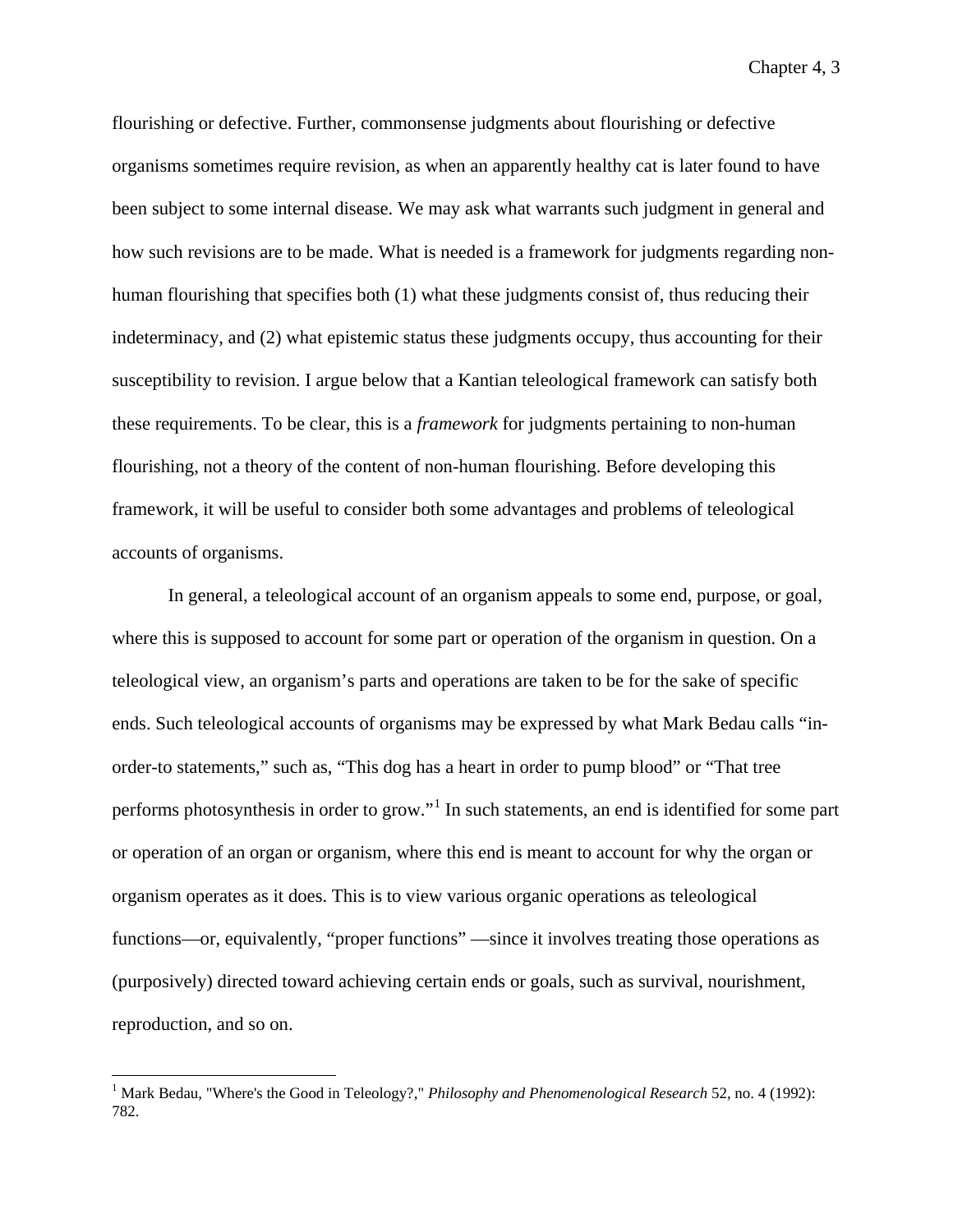Similarly, a teleological account of an organism's *flourishing* takes that flourishing to be constituted by some end (or set of ends) toward which that organism is purposively directed. Presumably, the end or set of ends constituting an organism's flourishing is not merely one among others but rather some particularly important end, perhaps even the preeminent one. A proponent of such an account might hold that an organism's proper function is to flourish, or that an organism's operations are for the sake of its own flourishing. Another formulation would be that an organism's flourishing is part of (or perhaps identical to) its telos, such that an organism is flourishing if and only if it has achieved its telos, or perhaps that it is flourishing to the extent that it has achieved its telos. Conversely, on a teleological account, a non-flourishing or defective organism would be one that has not achieved the end or ends constituting its flourishing.

In many situations, humans have little difficulty in identifying certain organisms as defective. A tree infested with non-native insects that have devoured all its leaves is judged as doing poorly, as is a dog with hip dysplasia that causes it to limp, a bird with a broken wing, or a browning houseplant. Likewise, humans often have little difficulty in identifying some organisms as flourishing. A tree that has reached maturity is judged to be doing well, as is a dog free of physical ailment, a bird with working wings, or a hydrated houseplant (assuming in each of these cases that there is not some other issue interfering with the organism's flourishing). It is an evident fact that humans routinely make such judgments about organisms. Moreover, humans often speak of organisms as flourishing or defective, doing well or poorly, and being benefited or harmed. This is a familiar fact of ordinary language. In general, such judgments and utterances do not strike us as mysterious. Teleological accounts are common in the literature on non-human flourishing. Paul Taylor offers an explicitly teleological account, which holds that all living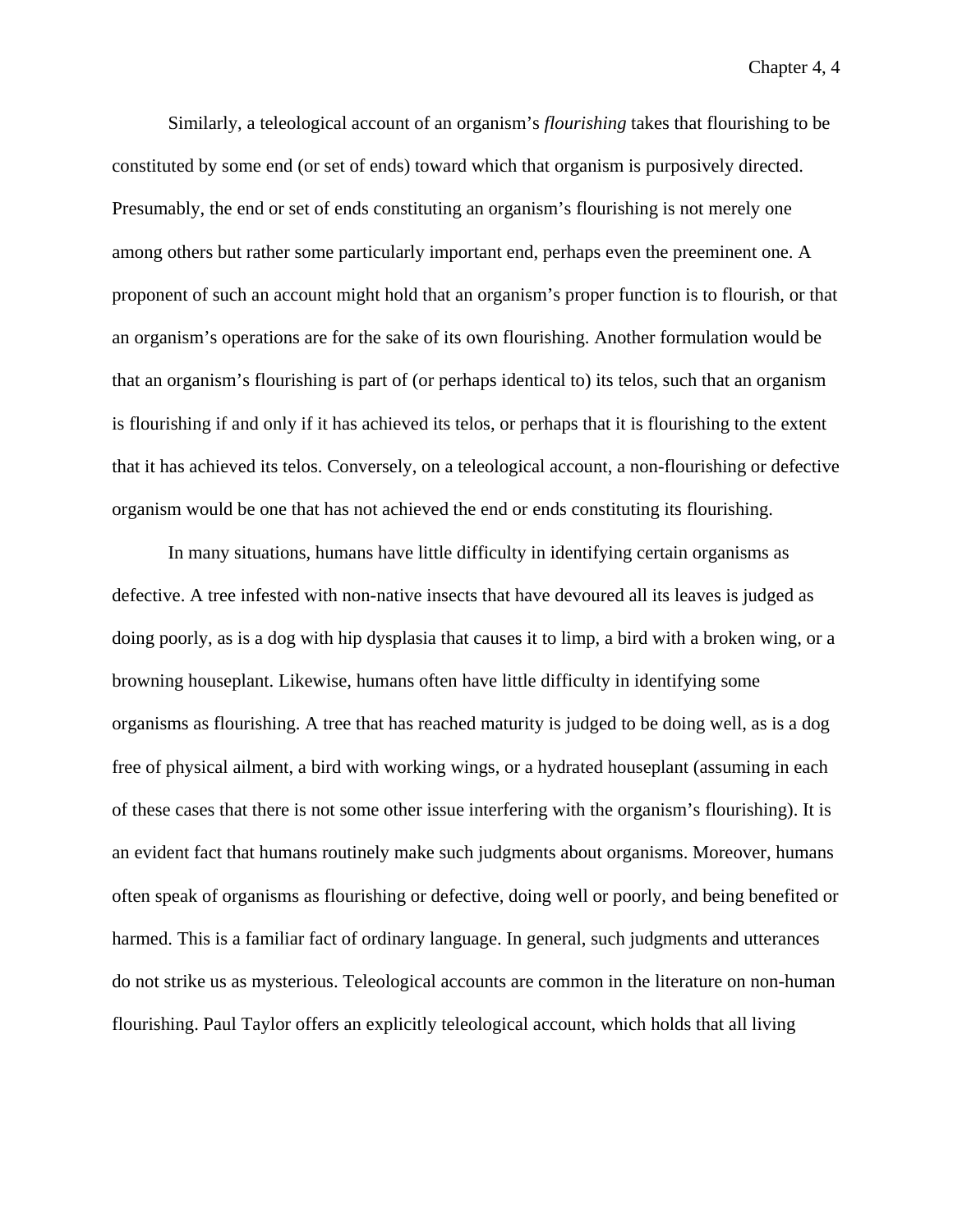entities have goods because they are what he calls "teleological centers of life."<sup>[2](#page-137-0)</sup> On this view, an organism by its nature is directed toward certain goals, the achievement of which either causes or constitutes that organism's good or flourishing. For Taylor, these goals include survival, reproduction, and the ability to adapt to changing environmental conditions. But such teleological accounts face difficulties.

### Objections to Teleology

Appeals to teleology are controversial. I consider two major objections to teleological accounts of organisms—the spookiness objection and the incompatibility with Darwinism objection—showing that they raise serious challenges for teleological accounts of non-human flourishing.

Consider the first objection:

The Spookiness Objection: Teleological accounts of organisms involve appeals to spooky entities or phenomena that have no place in our best metaphysics. Accordingly, teleological accounts of organisms should be rejected.

On this position, we should not view organisms teleologically, given that doing so allegedly would require us to adopt a disreputably "spooky" metaphysics, such as entelechies built into nature. Most obviously, it might be thought that genuine teleological functions in nature would

<span id="page-137-0"></span> $2$  "To say it [some entity] is a teleological center of life is to say that its internal functioning as well as its external activities are all goal-oriented, having the constant tendency to maintain the organism's existence through time and to enable it successfully to perform those biological operations whereby it reproduces its kind and continually adapts to changing environmental events and conditions. It is the coherence and unity of these functions of an organism, all directed toward the realization of its good, that make it one teleological center of activity." Taylor, *Respect for Nature: A Theory of Environmental Ethics*: 121-22.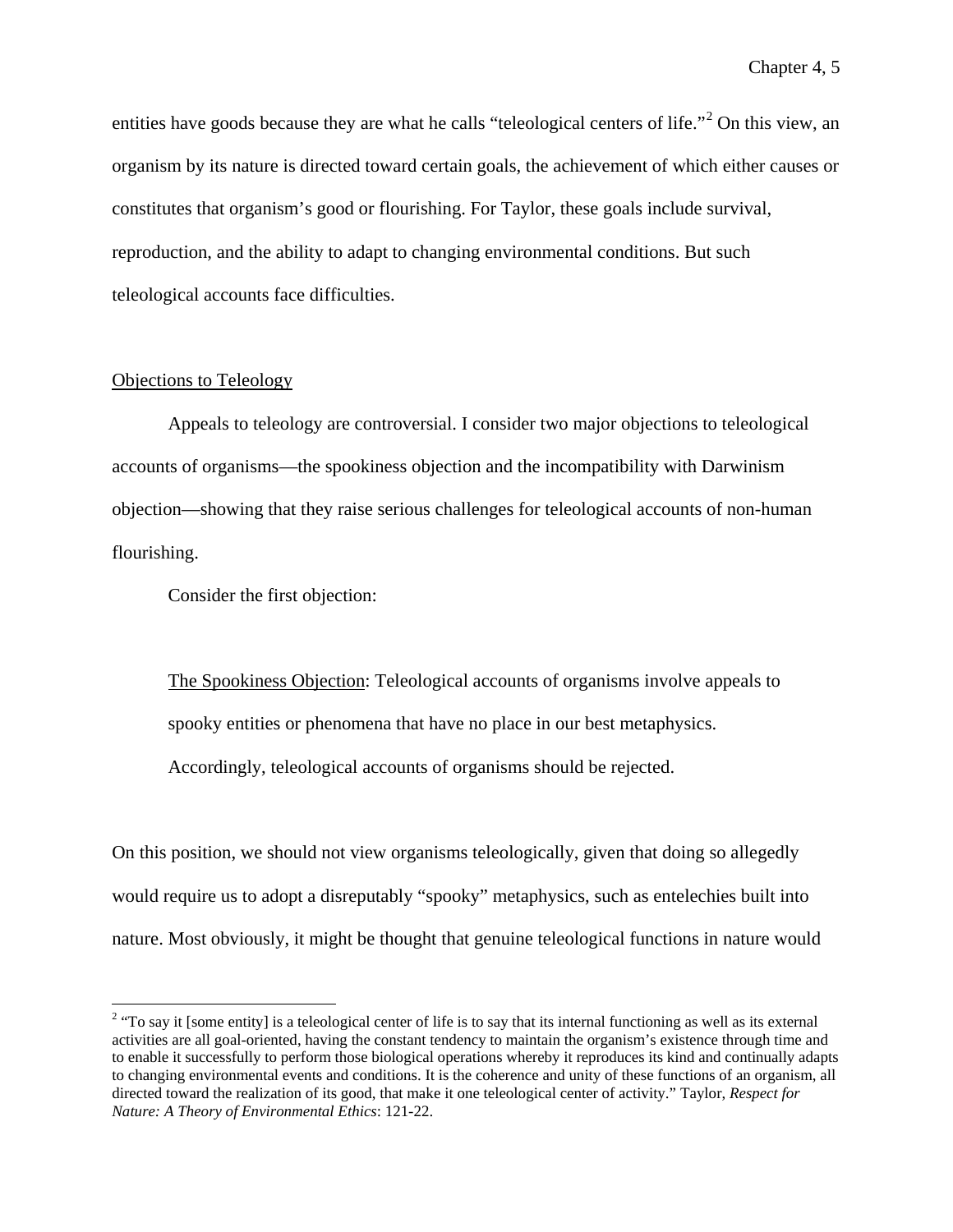require an intelligent designer. It is at least tempting to think of natural function or purposiveness by analogy with artifactual function or purposiveness. Just as a tool functions to achieve some purpose only because it was designed to have that function and purpose, so we might hold that an organ or organism functions to achieve some purpose only because it was so designed. While there is nothing spooky about artifactual design (e.g., human design of tools), natural design seems to require a god-like entity capable of structuring the natural world. Accordingly, if the "natural teleology" allegedly operative in organisms (as opposed to what we might call the "artifactual teleology") entails intelligent design, then natural teleology also requires a god-like designer. Now, many philosophers (e.g., atheists, agnostics, and some varieties of naturalist) are likely to find such a designer to be a "spooky" entity, and here the objection gains traction. If there are good arguments for rejecting the existence of spooky entities or phenomena, and if teleological accounts of organisms depend on such entities or phenomena, then we have good reason to reject teleological accounts of organisms. The question, of course, is whether all teleological accounts indeed require spooky entities or phenomena. As I discuss below, perhaps teleology can be naturalized such that it does not require this.

There are two obvious routes one might take in defending teleology against the spookiness objection. The first would involve simply embracing the "spooky" elements of teleology, presumably while denying that those elements are problematic. For example, theists might be content to allow that teleology requires a supernatural designer, since they do not doubt the existence of this (putatively necessary) condition of teleology.<sup>[3](#page-138-0)</sup> Yet this response has the disadvantage of being limited to those willing to embrace the existence of such phenomena—it is not available to atheists, naturalists, or others who may be unwilling to admit such into their ontologies. Alternatively, a second route would include showing that teleology need not involve

<span id="page-138-0"></span> <sup>3</sup> A. Plantinga, *Warrant and Proper Function* (Oxford University Press, USA, 1993), 214.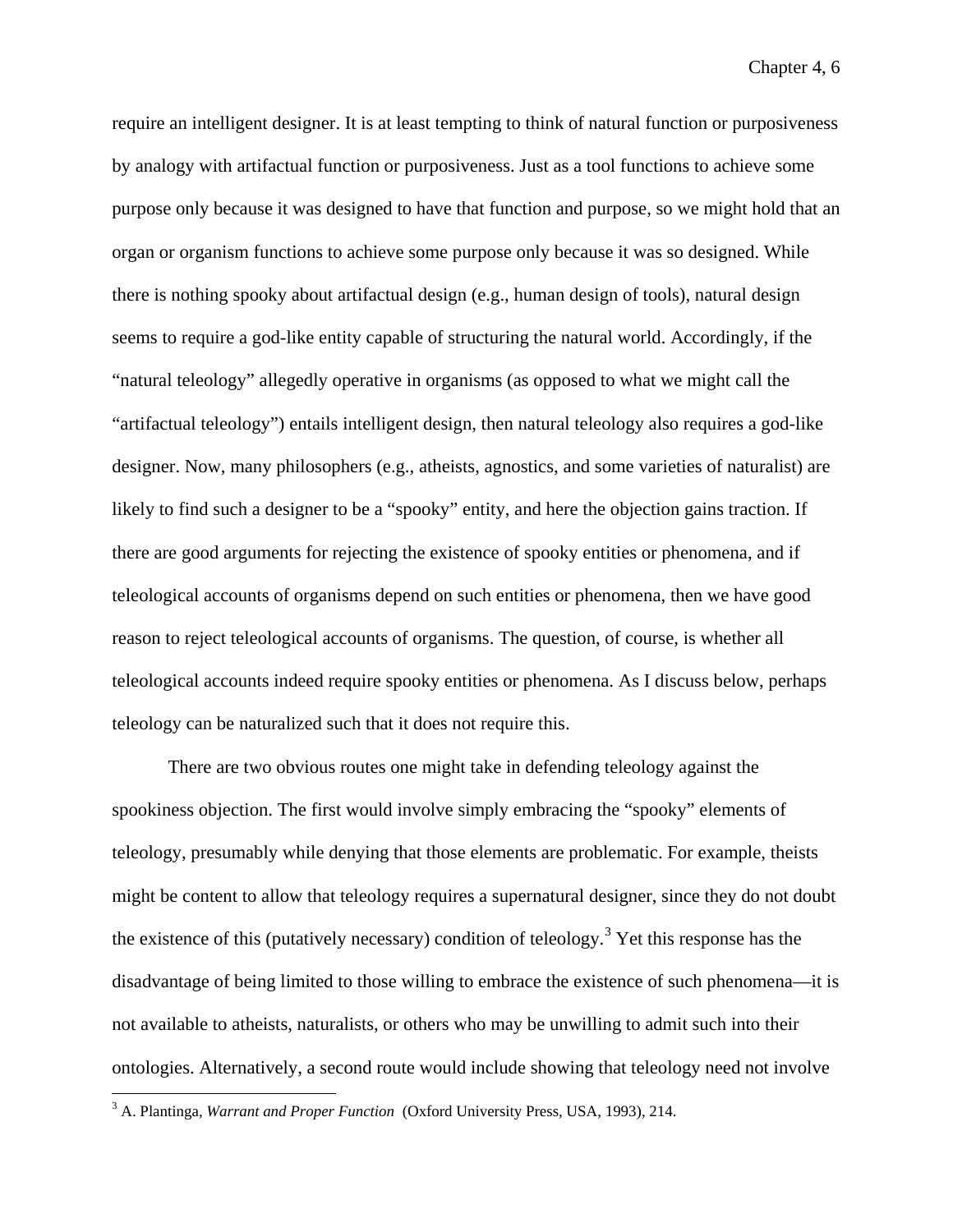spooky phenomena or entities. Perhaps there is a way to conceive of teleology in organisms without appealing to an intelligent designer, for example—indeed, some philosophers have taken this route by suggesting that teleology can be naturalized. As we shall see, however, it is unclear that naturalized teleology is robust enough to underwrite a plausible account of non-human flourishing.

Consider the second objection:

The Incompatibility with Darwinism Objection: Teleological accounts of organisms are incompatible with Darwinian views that account for organisms in terms of natural selection. Since there is excellent evidence for such Darwinian accounts, teleological accounts of organisms should be rejected.

Whereas the first objection claimed that teleology is metaphysically suspect, this objection contends that we have good scientific grounds for rejecting natural teleology, namely that we have a well-supported account that successfully explains organisms but is incompatible with teleological accounts of organisms. Briefly put, there is a strong body of empirical evidence that organisms evolve via natural selection. Arguably, teleology is incompatible with Darwinism. The former explains the parts and functions of organisms by appealing to their purposes, e.g. that the heart functions to pump blood in order to assist the survival of the animal to which that heart belongs. The latter, eschewing appeals to purposes, explains the parts and functions of organisms in terms of random genetic mutations, subsequent fitness (or lack thereof), reproductive success, and the like. Given both the excellent empirical evidence for Darwinism and its explanatory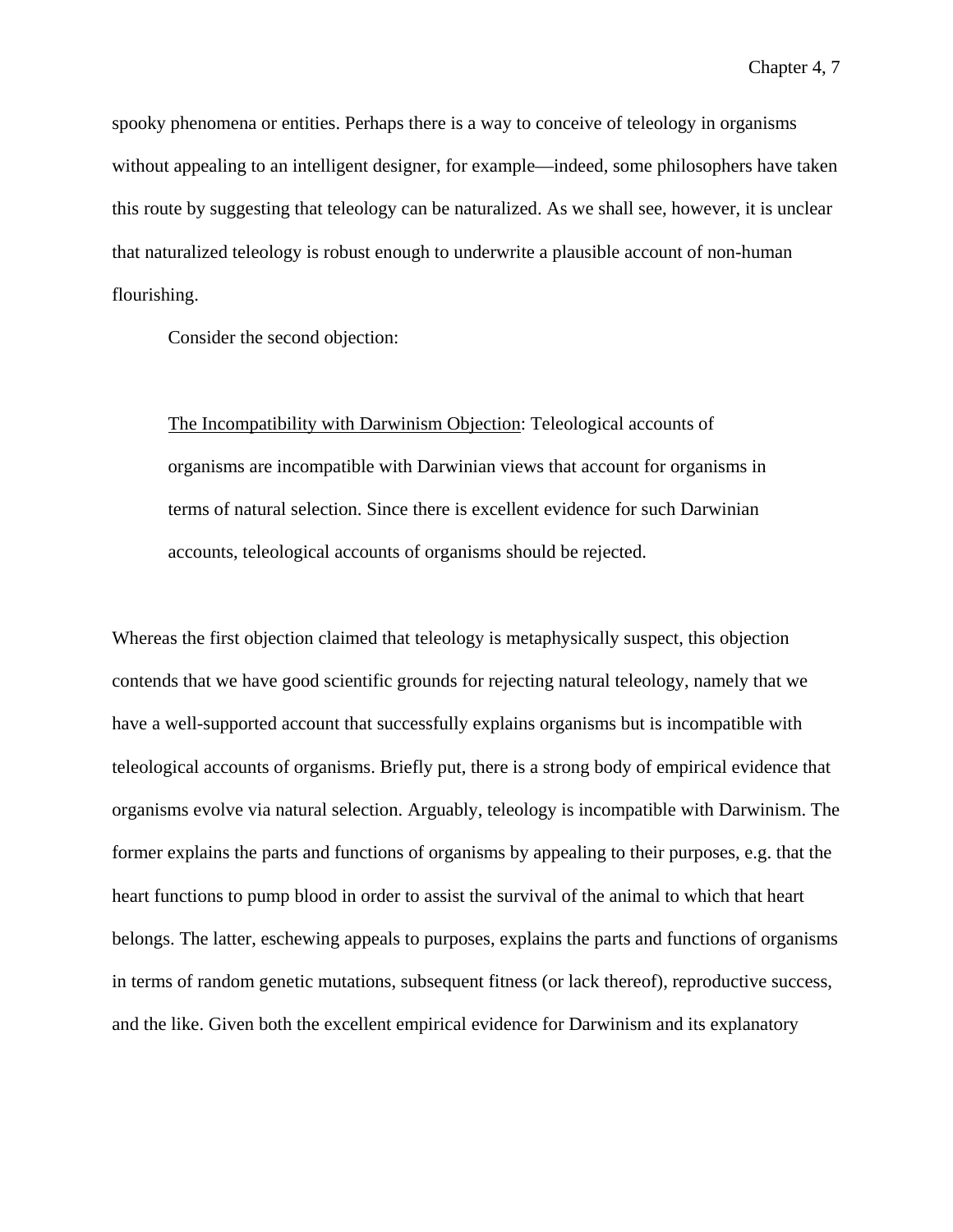power, we have good reason to reject accounts that are incompatible with it. Accordingly, we should reject teleological accounts of organisms—or so the objection goes.

As with the spookiness objection, there are two obvious ways a defender of teleology could address this second objection. First, one might admit that teleology and Darwinism are incompatible, but then proceed to reject the latter instead of the former. Alvin Plantinga defends a view like this (*mutatis mutandis* in response to naturalism), holding that if organisms actually display "such things as proper function, damage, design, dysfunction, and all the rest" and if "there is no naturalistic analysis of these notions," then we have good reason to reject naturalism—or, as in this case, Darwinism.<sup>[4](#page-140-0)</sup> The success of this response will depend partly on whether it is true that Darwinism cannot make sense of some genuine or proper function that is operative in organisms. Either way, the response has the drawback of being limited to those who are willing to reject Darwinism. In order for this response to have a broader appeal, it would need to be supplemented with a thorough and convincing critique of Darwinian views. Alternatively, the second way one might respond to this objection would involve denying that Darwinism is incompatible with teleology. If Darwinism and natural teleology are in fact compatible, then of course we need not reject one for sake of accepting the other. To support this claim, one would need to show that there is some teleological conception of organisms that does not run counter to the commitments of those who accept natural selection. Again, naturalized version of teleology might help here, since some directly ties an organism's teleology to those traits that have been naturally selected for in its ancestors. I briefly present such accounts in the next section.

Both of these objections are relevant to teleological accounts of non-human flourishing. If we should reject teleological accounts of organisms in general, then presumably we also

<span id="page-140-0"></span> $<sup>4</sup>$  Ibid.</sup>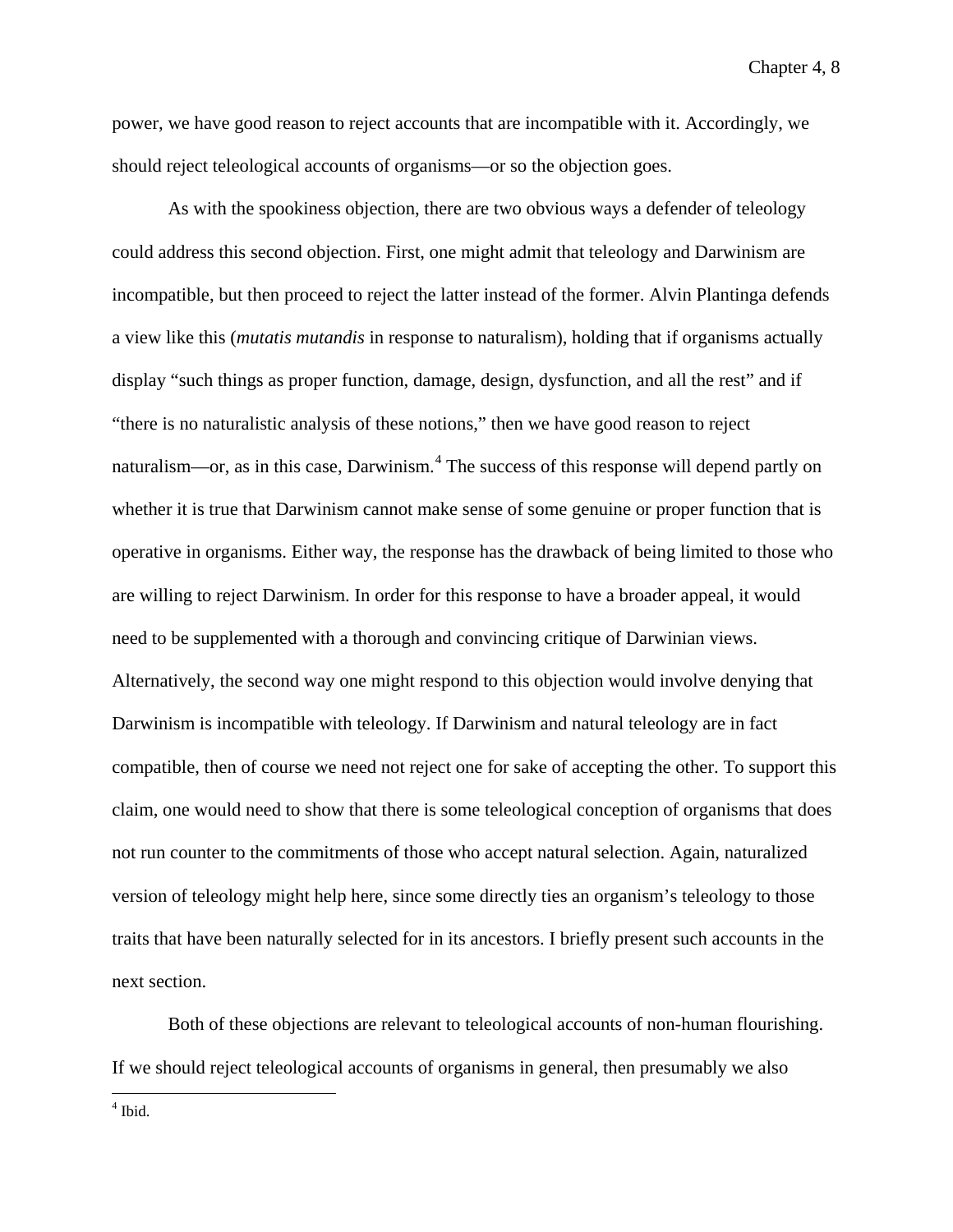should reject accounts of non-human flourishing that depend upon the putative teleology of organisms. Even if we are not fully convinced by either of these objections, we still should be skeptical of any account of non-human flourishing that does not defend its reliance upon teleology, given its controversial nature. For example, Taylor's teleological account of the goods of biotic entities is not supplemented with an argument for why such appeals to teleology are warranted. It is reasonable to wonder whether his account is objectionably spooky or incompatible with Darwinism. In the absence of answers to such objections, it is at best unclear whether we should accept teleological accounts of non-human flourishing.

# Naturalized Teleology

In the rich philosophical literature on teleology, the most common kind of response to objections like those above is to argue both that teleological accounts of organisms are worth maintaining and that such conceptions can be naturalized so as to make them neither spooky nor incompatible with Darwinism.<sup>[5](#page-141-0)</sup> The most common approach is to understand the proper functions of organisms both etiologically and in terms of natural selection, where some trait of an organism counts as a proper function if and only if that feature was selected for in the evolutionary history of that organism's forebears.<sup>[6](#page-141-1)</sup> According to Karen Neander's version, "It is a/the proper function of an item  $(X)$  of an organism  $(O)$  to do that which items of  $X$ 's type did to contribute to the inclusive fitness of *O*'s ancestors and which caused the genotype, of which *X* is

<span id="page-141-0"></span><sup>&</sup>lt;sup>5</sup> Although cf. Robert Cummins, who argues that such "neo-teleology" should be rejected. Instead, Cummins holds that a biological function is merely the causal role that some feature happens to play within a biological system. I take it that these so-called "Cummins functions" are non-teleological, given that they are not goal-directed. Since I am here examining the comparative merits of different *teleological* accounts of non-human flourishing, I will not discuss Cummins functions further. See Cummins Robert Cummins, "Neo-teleology," *Philosophy of Biology: An Anthology* (2010).<br><sup>6</sup> Larry Wright offers the classic etiological account of functions. According to Wright, the function of *X* is *Z* if and

<span id="page-141-1"></span>only if "*X* is there because it does *Z*" and "*Z* is a consequence (or result) of *X*'s being there." Larry Wright, "Functions," *The Philosophical Review* 82, no. 2 (1973): 161. See also Ruth Garrett Millikan, "In Defense of Proper Functions," *Philosophy of Science* 56, no. 2 (1989).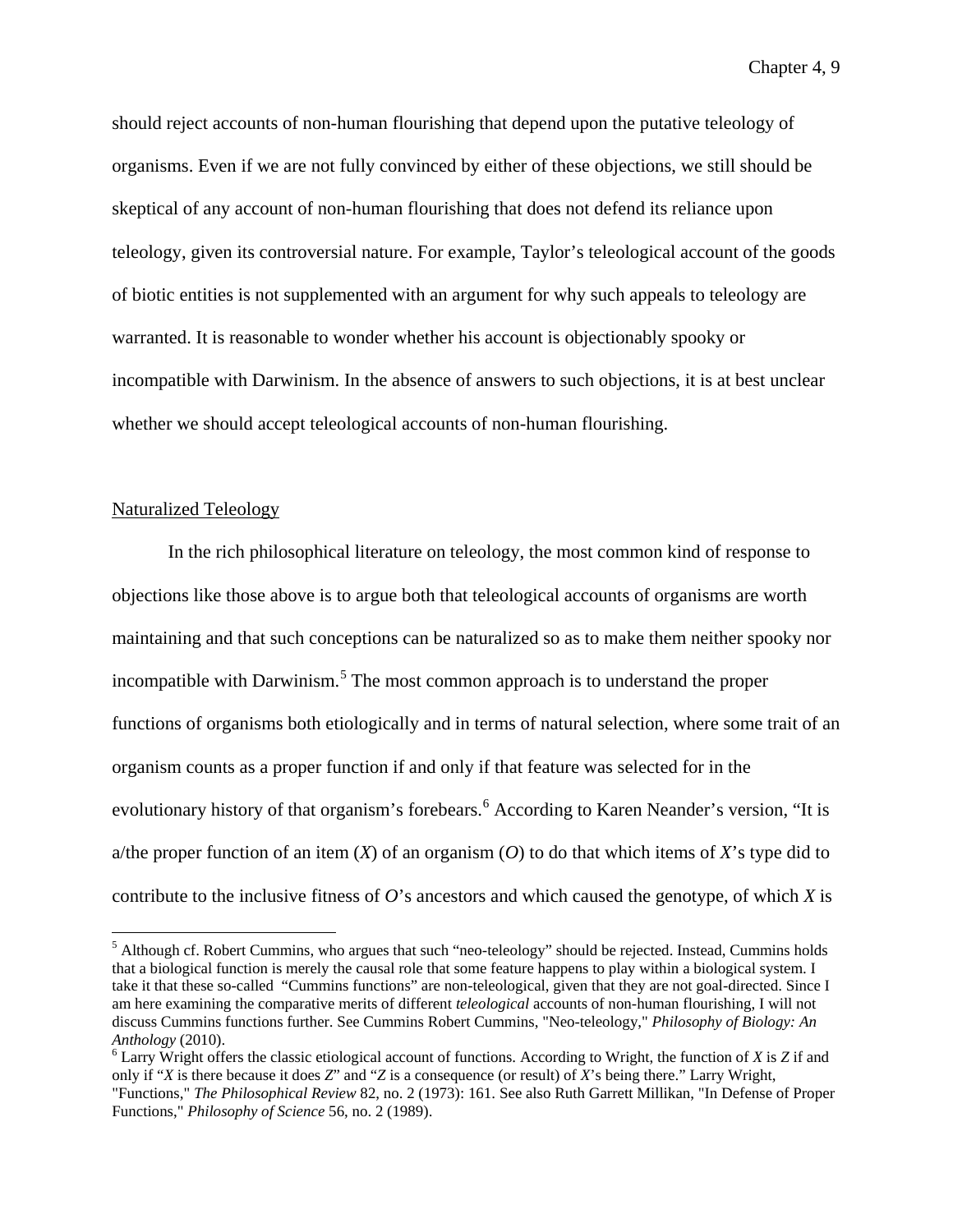the phenotypic expression... to increase proportionally in the gene pool".<sup>[7](#page-142-0)</sup> This account of an organism's proper functions is teleological insofar as it identifies a purpose or goal for some trait. To take an example from Neander, opposable thumbs were selected for in human beings for their ability to grasp things, and hence the proper function or purpose of opposable thumbs is to grasp things.<sup>[8](#page-142-1)</sup>

This kind of naturalized teleology fares well against the objections considered above. First, it is fairly clear that this account is compatible with Darwinism, given that it understands proper functions in terms of selected-for traits. In presenting the incompatibility with Darwinism objection above, I noted that we might think natural teleology and Darwinism incompatible because the former appeals to purposes while the latter eschews them. Neander's account shows that there need be no such incompatibility, since we can understand the purposiveness of an organism's parts or functions to be *only a result* of natural selection. It seems that a good Darwinian may accept the view that (say) the purpose of the heart is to pump blood, because that is what hearts were naturally selected to do. Presumably, a good Darwinian should not accept any kind of natural purposiveness independent of natural selection, such as the view that hearts evolved because they fit into some grand cosmic plan. But Neander's account does not appeal to purposiveness of this latter kind. Second, Neander's etiological account seems able to sidestep the spookiness objection, since it does not appeal to supernatural or bizarre phenomena to ground

<span id="page-142-0"></span> <sup>7</sup> See Karen Neander, "Functions as Selected Effects: The Conceptual Analyst's Defense," *Philosophy of Science* 58(1991): 174. Or, as Denis Walsh and Andre Ariew put it: "The biological function of a trait, *x*, is to do *m* just in case individuals possessing *X* have been favoured by natural selection *in the past* because their *x*es have *m*ed." Denis M Walsh and André Ariew, "A taxonomy of functions," *Canadian Journal of Philosophy* 26, no. 4 (1996): 497. <sup>8</sup> I focus on etiological accounts because I take them to constitute the most common and influential approach to

<span id="page-142-1"></span>naturalizing teleology. An alternative is to view some function of an organism as a feature with a "survival enhancing propensity" in the organism's natural environment. See John Bigelow and Robert Pargetter, "Functions," *The Journal of Philosophy* 84, no. 4 (1987): 192. This account is "forward-looking," given that it does not rely on the evolutionary history of an organism's ancestors but rather identifies an organism's functions as those features that increase the probability of its survival in the future. While I lack space to discuss this view in detail, I do mark several advantages and disadvantages of it below.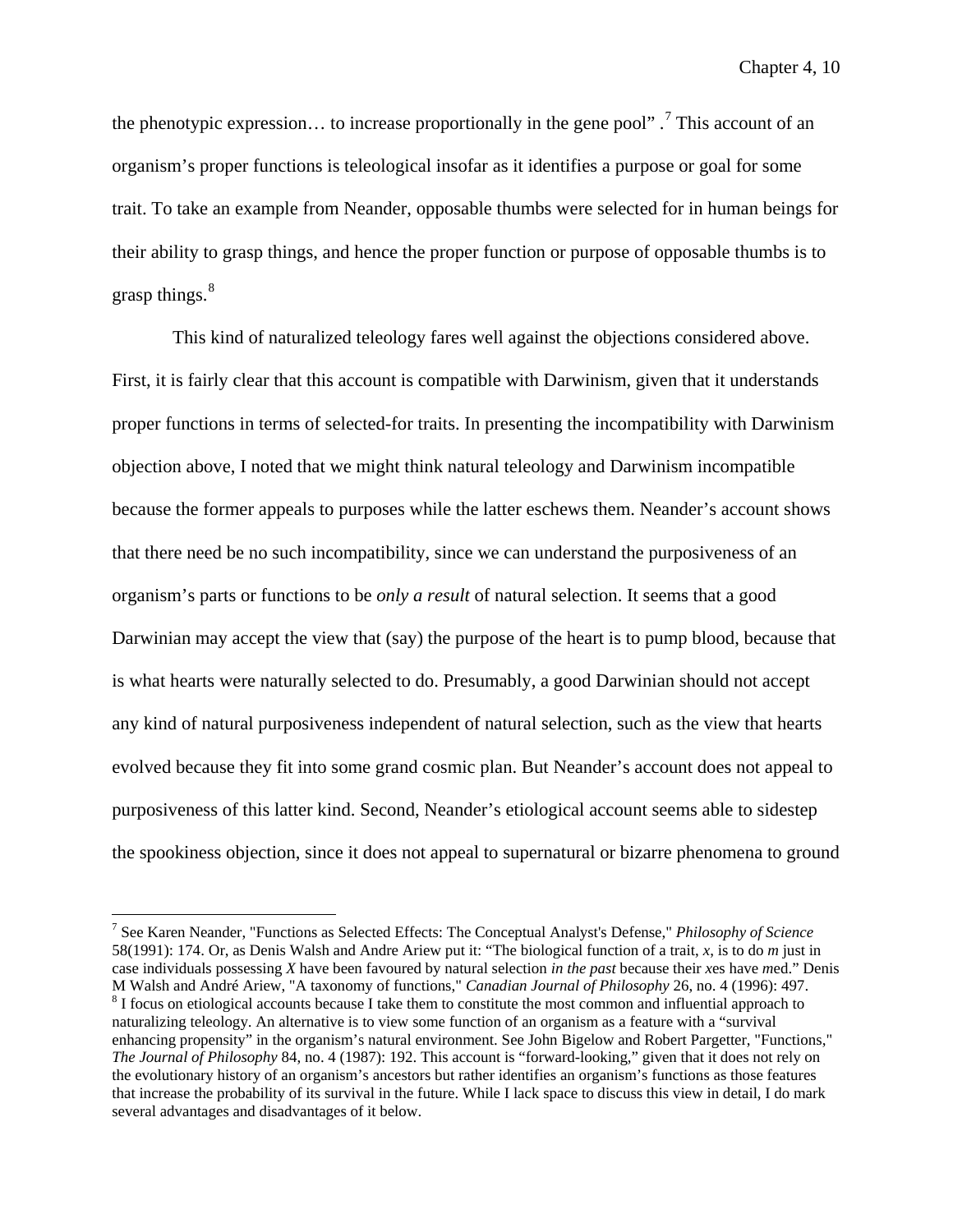the proper functions of organisms. On her account, there is no need for intelligent design, for example, since the teleological features of organisms arise not from prior design but rather as a result of natural selection. Indeed, teleology of this sort seems perfectly compatible with a naturalistic metaphysics, and so the spookiness objection does not apply to it.

However, such a naturalized teleology faces certain difficulties. Neander's formulation seems to provide neither a necessary nor a sufficient condition for a proper function. It seems not to provide a sufficient condition due to cases of entities that undergo natural selection but which apparently lack proper functions. Bedau offers the example of clay crystals in a stream. Such crystals display variation relative to one another. Some of them possess features that better suit them to "surviving" in some stream, and these are more likely to reproduce crystals that also have those features. This process tends to result in the stream being populated by clay crystals with those features. Arguably, this is an instance of natural selection, but it is counter-intuitive to hold that the crystals are thereby teleological. Hence, according to Bedau, we have a counter-example to the etiological approach that ties teleology to natural selection.<sup>[9](#page-143-0)</sup>

Further, Neander's formulation seems not to capture a necessary condition of proper functions, due to "[p]ossible but non-actual 'accidental-yet-instant creatures' would have parts with functions but no evolutionary history..."<sup>[10](#page-143-1)</sup> Given that it seems we can imagine a kind of organism that has proper functions but lacks an evolutionary history, perhaps proper functions are not strictly reducible to those traits that have been selected for. Now a defender of Neander's view could simply deny that "accidental-yet-instant" entities have proper functions, but that would be an implausible claim. Intuitively, it seems that such an organism could have proper functions, such as an organ with the purpose of pumping blood. This suggests that, contrary to

<span id="page-143-0"></span><sup>&</sup>lt;sup>9</sup> Mark Bedau, "Can Biological Teleology Be Naturalized?," *The Journal of Philosophy* 88, no. 11 (1991): 651-53.<br><sup>10</sup> Richard Cameron, "How to be a realist about sui generis teleology yet feel at home in the 21st Centur

<span id="page-143-1"></span>*Monist* 87, no. 1 (2004): 75.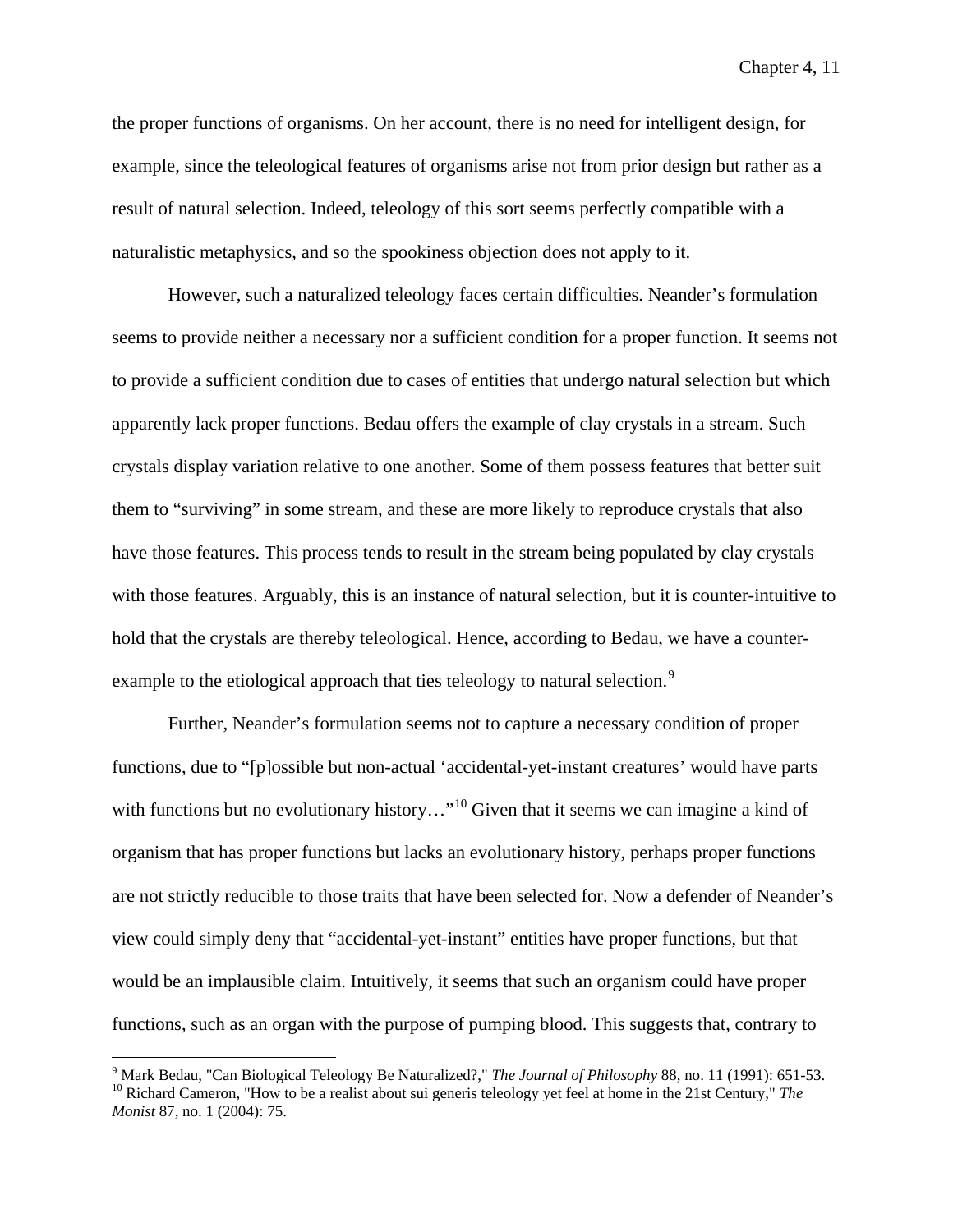Neander's etiological account, being naturally selected for is not a necessary condition for some trait to count as a proper function.<sup>[11](#page-144-0)</sup>

A further concern is that it is unclear whether this etiological approach can underwrite a plausible account of non-human flourishing. I am sympathetic to Cameron's (and, as I discuss below, Hannah Ginsborg's) suggestion that a teleological judgment regarding some organ or organism appeals at least implicitly to a norm for how that organ or organism is supposed to operate. Cameron writes, "Norms appeal explicitly or implicitly to some good, where this supplies a regulative ideal in the evaluation of a thing's functioning. When we know that the heart's function is to pump blood we know what hearts are *supposed* to do, and it is both appropriate and informative to evaluate hearts as performing *well* or *mal*functioning."[12](#page-144-1) It is not clear that an approach tying proper functions to selected-for traits can accommodate this normative component in a plausible fashion. Consider the case of male self-sacrifice during mating, as observed in some arachnid species. This practice is plausibly taken to be an evolved trait, naturally selected for its ability to increase the reproductive success of males that engage in it.<sup>[13](#page-144-2)</sup> Accordingly, on the etiological account, self-sacrifice during mating would be a proper function of male spiders of the relevant species. But it is extremely implausible to view selfsacrifice as a constituent of the *flourishing* of these spiders, as if it were good for those spiders themselves to be devoured alive by their mates. This indicates that the constituents of an individual organism's flourishing are distinct from those of its features that have been naturally selected for, even if it is the case that there is substantial overlap between the two sets. This

<span id="page-144-0"></span><sup>&</sup>lt;sup>11</sup> Bigelow's and Pargetter's forward-looking account *might* fare better here, since it does not appeal to natural selection in any way. Instead, a proponent of this view could hold that "accidental-yet-instant creatures" have proper functions insofar as some of their features would enhance the probability of their survival. However, one problem here is that the forward-looking account ties proper functions to survival-enhancement within the organism's natural habitat, and it is unclear that an accidental-yet-instant creature would have a natural habitat.<br><sup>12</sup> Cameron, "How to be a realist about sui generis teleology yet feel at home in the 21st Century," 76.<br><sup>13</sup> See Matthias W

<span id="page-144-2"></span><span id="page-144-1"></span>spider," *Proceedings of the Royal Society of London. Series B: Biological Sciences* 270, no. Suppl 2 (2003).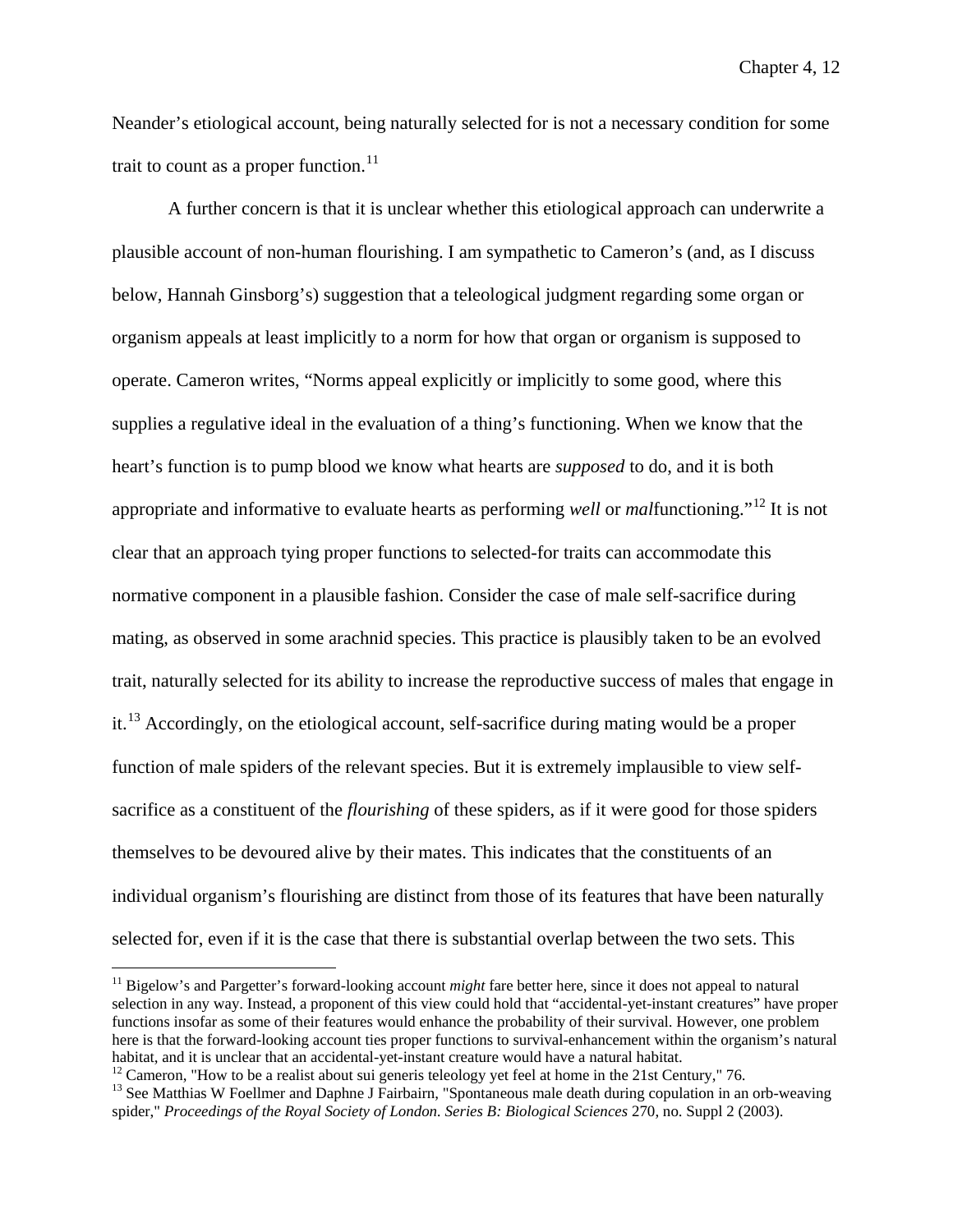suggests that the etiological account of teleology may not be a promising approach to developing an account of non-human flourishing.<sup>[14](#page-145-0)</sup>

While these considerations are too brief to license dismissal of naturalized teleology, they do help identify a challenge faced by teleological accounts of non-human flourishing: to develop an account that is able to underwrite the normativity of judgments regarding non-human flourishing, but to do so while being neither objectionably spooky nor incompatible with Darwinism. In the remainder of this chapter, I sketch a Kantian framework for making sense of non-human flourishing in teleological terms. I show that this approach is able to overcome the objections considered above while also providing a plausible and attractive approach to accounting for non-human flourishing.

## Kantian Teleological Judgment

Kant begins his "Critique of Teleological Judgment" in the *Critique of Judgment* with the claim that humans are warranted in judging some natural objects as teleologically purposive, "but only if we do this so as to bring nature under principles of observation and investigation by *analogy* with the causality in terms of purposes, without presuming to *explain* it in terms of that causality"  $(5:360)$ .<sup>[15](#page-145-1)</sup> Here teleological judgment provides a regulative principle for observing and investigating nature, allowing one to judge some natural entities *as if* they were designed and hence purposive. Such teleological judgment is "reflective" but not "determinative." In determinative judgment, one is given particular objects that are "subsumed" under *a priori* concepts, and these objects can be explained according to *a priori* principles, such as when the

<span id="page-145-0"></span> $14$  Similarly, the forward-looking account also seems insufficient for a plausible account of non-human flourishing, given that (intuitively) the flourishing of many organisms seems to involve more than just survival.

<span id="page-145-1"></span><sup>15</sup> All numerical parenthetical references are to Immanuel Kant, *Critique of Judgment*, trans. Werner Pluhar (Indianapolis: Hackett, 1987)., indicating the usual pagination reproduced from ———, *Akademie-Ausgabe: I. Kant, Gesammelte Werke*.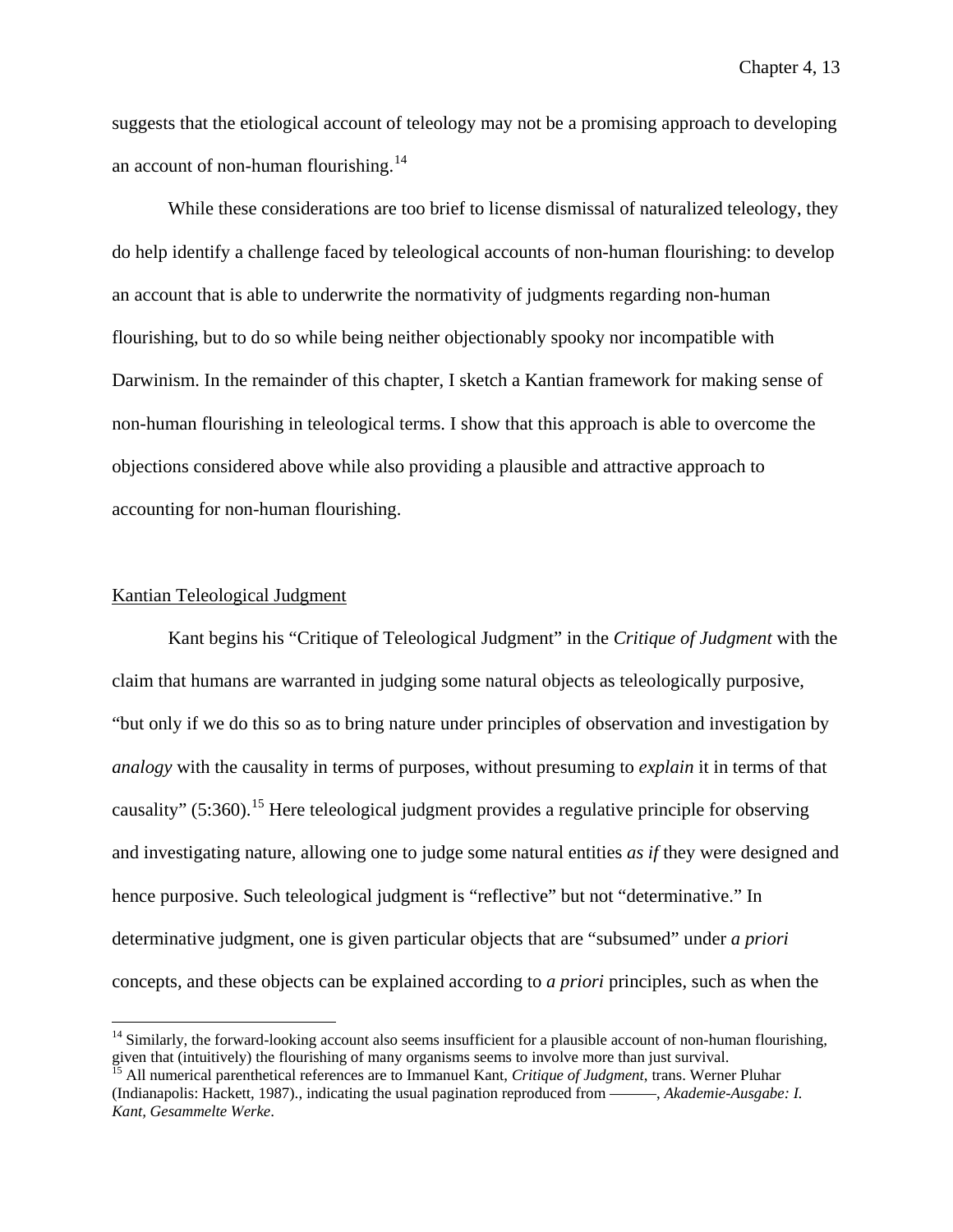interaction of two colliding objects is explained according to a principle of efficient causality. In reflective judgment, one likewise is given particular objects, but here one lacks an *a priori* principle according to which such objects could be explained. Instead, one must provide some principle to perform this task. Kant holds that this "principle must be one that reflective judgment gives as a law, but only to itself..."  $(5:180)$ .<sup>[16](#page-146-0)</sup> Since humans lack knowledge of teleological properties or relations existing in nature itself, one is warranted in employing teleological judgment in only this reflective fashion.

Kant suggests that many natural objects and events are, via determinative judgment, susceptible to a "mechanistic" kind of explanation, or "*physical* efficient causal explanation."<sup>[17](#page-146-1)</sup> Mechanistic explanation accounts for phenomena in terms of physical objects and their exertion of an efficient causal influence on one another, where the causality in question is unidirectional.<sup>[18](#page-146-2)</sup> To offer a mechanistic explanation of some object is to account for it in terms of some previous series of efficient causes that resulted in that object being in its present state. Since the causality in question here is unidirectional, the idea of the whole plays no role in organizing the parts. This contrasts with teleological or final causation, in which parts are organized in accordance with some idea of the whole.

Yet Kant holds that some natural objects, particularly organisms, are not adequately accounted for by purely mechanistic explanations. This warrants humans in viewing organisms *as if* they were naturally purposive, or natural entities that are teleologically directed toward certain ends. In order to make sense of organisms and their apparent purposiveness, we must in

<span id="page-146-0"></span><sup>&</sup>lt;sup>16</sup> More specifically, Kant writes that "we adduce a teleological basis when we attribute to the concept of an object—just as if that concept were in nature (not in us)—a causality concerning [the production of] an object…" (5:360).

<span id="page-146-1"></span><sup>&</sup>lt;sup>17</sup> Rachel Zuckert, *Kant on Beauty and Biology: An Interpretation of the Critique of Judgment* (Cambridge: Cambridge: *Cambridge University Press, 2007*), 102-03.

<span id="page-146-2"></span><sup>&</sup>lt;sup>18</sup> Paul Guyer, "Organisms and the Unity of Science," in *Kant's System of Nature and Freedom* (Oxford: Clarendon Press, 2005), 92.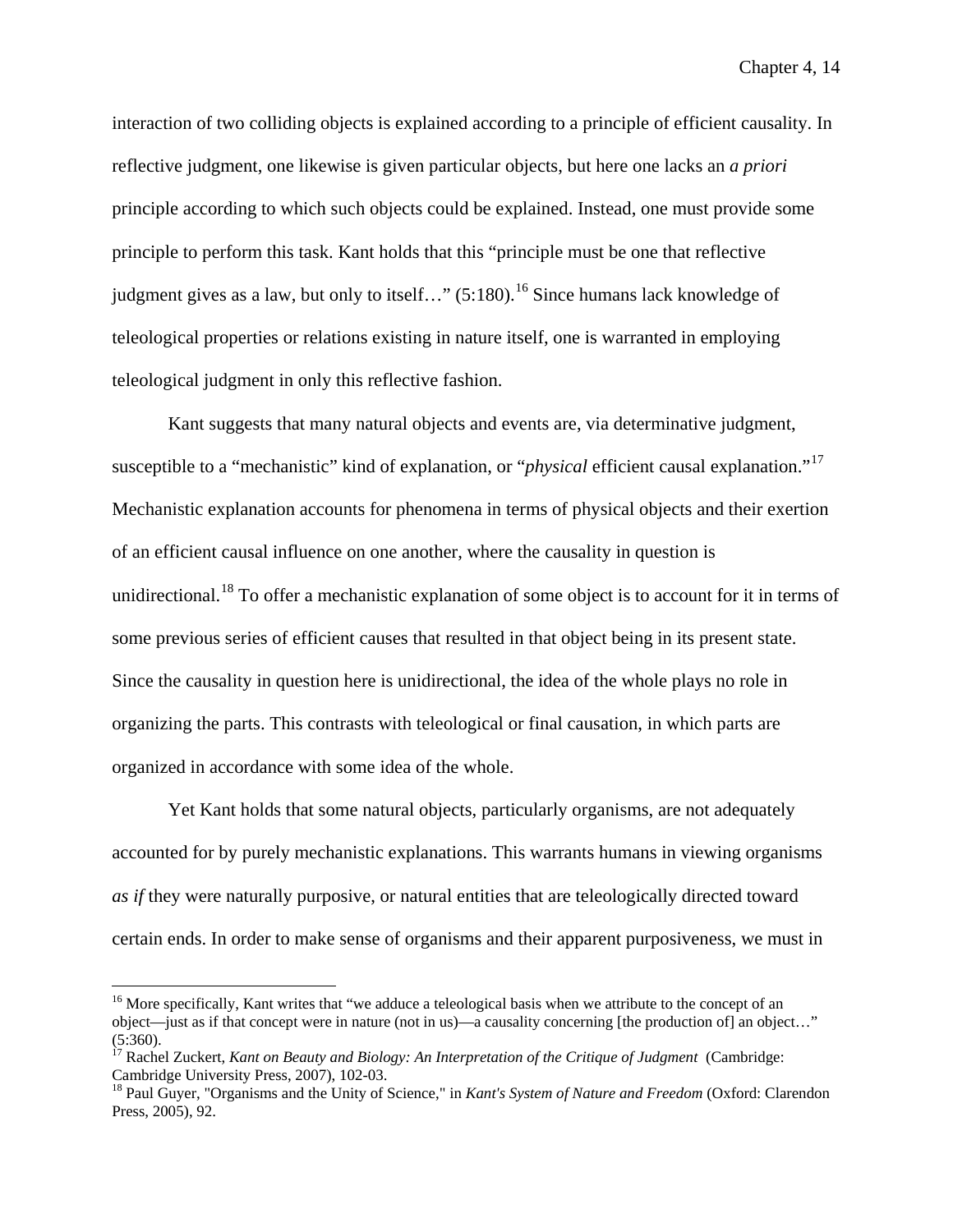reflective judgment seek a non-mechanistic principle, namely a teleological one. Importantly, however, we must refrain from attributing any teleological properties or relations to nature itself, since we have no basis for presuming that the purchase of teleological principles extends beyond the needs of our own judgment. Instead, reflective teleological judgment of organisms is needed because "*the peculiar character of my cognitive powers is such that* the only way I can judge [how] those things are possible and produced is by conceiving, [to account] for this production, a cause that acts according to intentions, and hence a being that produces [things] in a way analogous to the causality of an understanding" (5:397-8). Thus, one may judge organisms *as if* they were intentionally produced and organized by some designer, provided that one does not make the unwarranted determinative judgment that attributes such intentional design to organisms as a constitutive (as opposed to a regulative) principle.[19](#page-147-0)

Kant offers the following line of reasoning to defend the claim that organisms cannot be explained mechanistically (see 5:404). As particular natural objects, organisms display a contingency vis-à-vis the mechanistic laws of nature, since those laws do not fully account for how organisms operate nor how they become organized, thus making it absurd "to hope that perhaps some day another Newton might arise who would explain to us, in terms of natural laws unordered by any intention, how even a mere blade of grass is produced" (5:400). Evidence for this claim is provided by the fact that, even with complete knowledge of mechanistic natural laws, it is at least unclear how one could explain the particular operations of organisms in particular cases. Such laws seem insufficient to account for the apparent contingencies in the

<span id="page-147-0"></span> $19$  Kant claims it is necessary for human cognizers to judge organisms as if they were intentionally designed "if we are to acquire so much as an empirical cognition of the intrinsic character of these products." This is because "we cannot even think them as organized beings without also thinking that they were produced intentionally" (5:398). Conversely, some philosophers suggest that it is not necessary to make any appeal to a designer in order to ground teleological judgments (e.g., Wright, "Functions."). Nonetheless, the *analogy* to intentional design may be a harmless and useful maneuver in *reflective* judgment of organisms.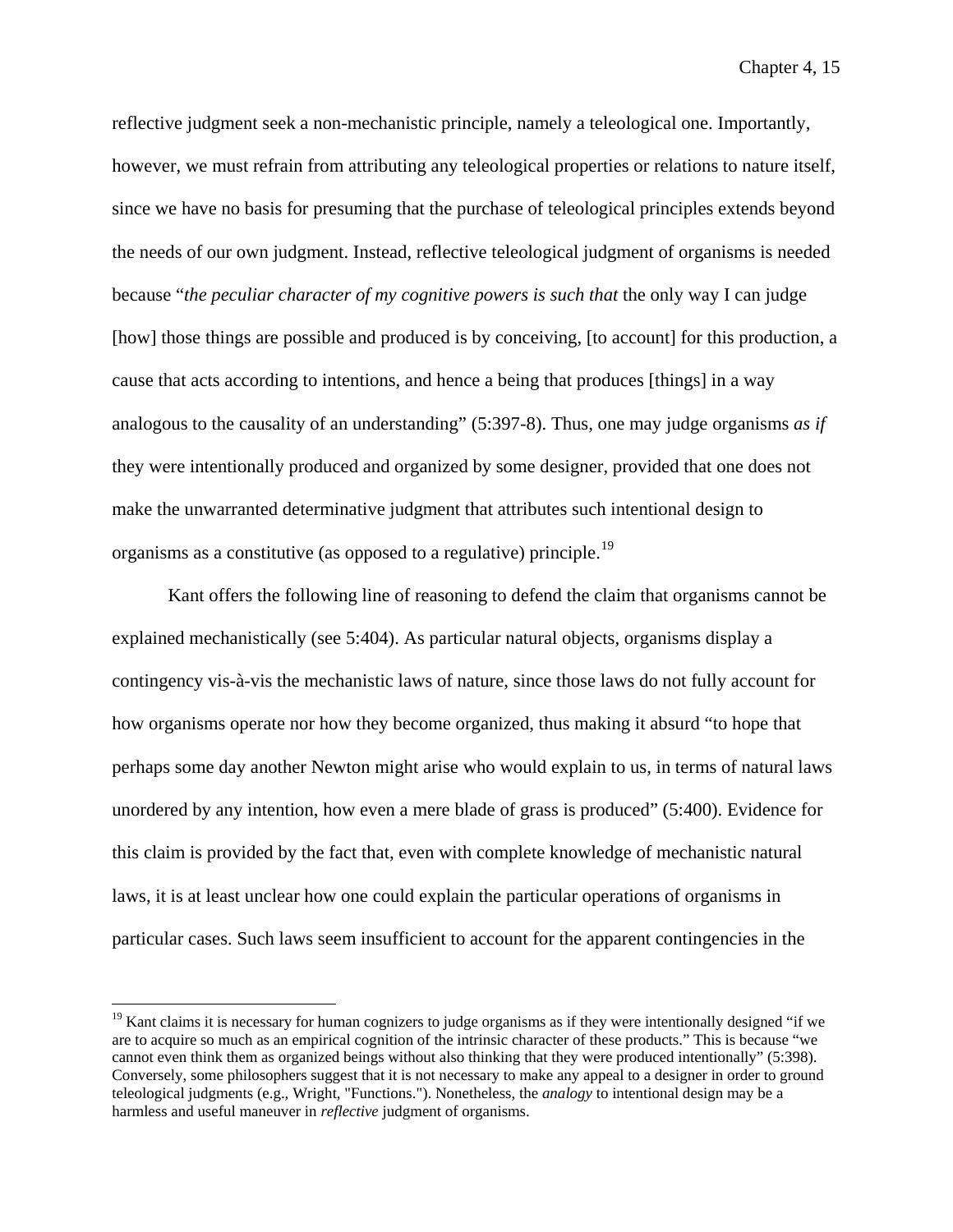behavior of organisms, such as that of a bird searching a patch of grass and eating worms. We are inclined to make a teleological judgment that the bird is searching the grass *in order to* find food.<sup>[20](#page-148-0)</sup> Here some end or goal (acquiring food) is given for why the bird engages in a particular action. If we remove such teleological appeals, it is unclear that we could make sense of the bird's behavior by appealing solely to unidirectional, efficient causality. But if particular organisms and their behavior cannot be explained in terms of a mechanistic principle, then we must judge organisms by some other principle. Kant claims that the only alternative is a teleological principle, which should be employed only regulatively via reflective judgment.

This account raises many questions, of course. To begin with, we may ask for more details regarding what it means to judge an organism as naturally purposive. Importantly, Kant distinguishes between relative and intrinsic purposiveness. Final causality plays a role in both these varieties, since we view "the cause's action as based on the idea of the effect" (5:366-7). In cases of intrinsic purposiveness, one does this by treating the effect as a "product of art," or as something produced via intentional design. In cases of relative purposiveness, one does this by treating the effect as "only the material that other possible natural beings employ in their art" (5:367). As an example of relative purposiveness, Kant mentions the sandy soil of northern Europe, favorable for the growth of spruce trees. This soil, deposited by receding ancient seas, allowed spruce forests to develop (5:368), yet we have no reason to suppose that nature, in depositing the appropriate soil, pursued the end of making spruce forests possible there. The sandy soil is not intrinsically purposive, because it was not the product of some art—rather, it is merely a contingent fact that the sea receded and yielded sandy soil, a result from which spruce trees could benefit as a useful resource that happened to be available. In order for some object to

<span id="page-148-0"></span><sup>&</sup>lt;sup>20</sup> For discussion of both "in order to" statements and a similar example, see Bedau, "Where's the Good in Teleology?," 782..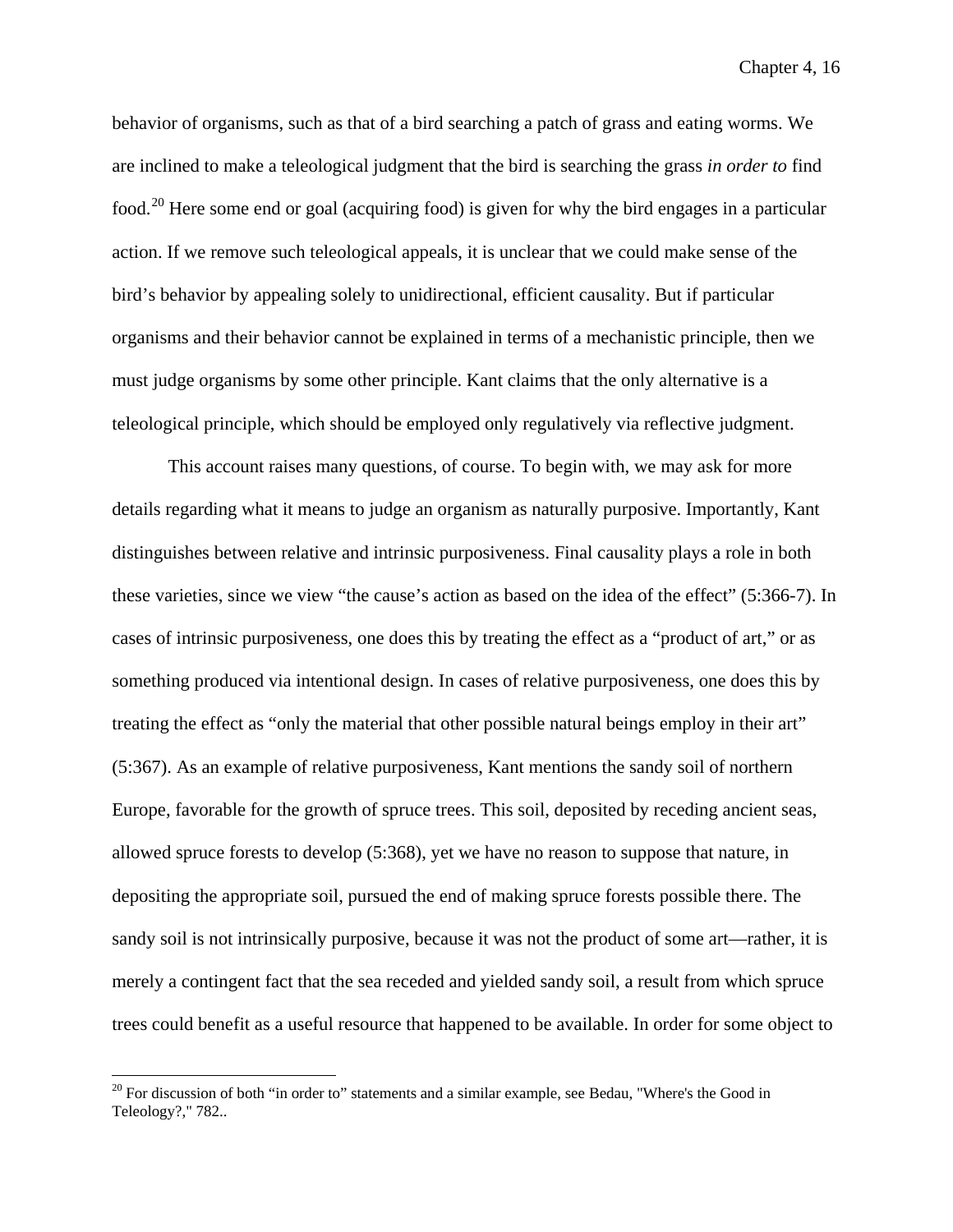be intrinsically purposive, its cause must be something that can act in accordance with concepts (5:369). However, this is not sufficient for something to be *naturally* purposive, since some objects are the products of human art. Kant mentions the example of someone who comes across a regular hexagon drawn in the sand of a beach (5:370). One would be warranted in judging this figure as intrinsically purposive, for it displays features suggesting activity on the part of some intelligent designer, a human being who intentionally produced that object in accordance with the concept of a hexagon. However, one would not be warranted in judging this figure as *naturally* purposive, since it was produced by a human being.

In order to be both intrinsically and naturally purposive, Kant identifies two conditions that an object must meet. First, the possibility of its parts "must depend on their relation to the whole" (5:373), with each part existing for the sake of the whole, as a heart exists for the sake of the organism to which it belongs. $^{21}$  $^{21}$  $^{21}$  Once again, however, meeting this first condition is not sufficient for something to be *naturally* purposive, since the parts of objects of human artifactual production (e.g., houses) also exist for the sake of the whole. As a second condition, the parts of an object must "combine into the unity of a whole because they are reciprocally cause and effect of their form" (5:373). The parts of a naturally purposive entity give rise to one another, as when the leaves, branches, and trunk of a tree mutually maintain one another and are responsible for the growth of the tree as a whole  $(5:372)$ .<sup>[22](#page-149-1)</sup> This second condition is not met by human-made artifacts, whose parts are organized by an external source (e.g., a carpenter in the case of a

<span id="page-149-0"></span> $21$  Kant claims this must be the case because, if the object is genuinely purposive at all, then "it is covered by a concept or idea that must determine a priori everything that the thing is to contain" (5:373).

<span id="page-149-1"></span> $^{22}$  Initially, Kant defines a naturally purposive entity as something that is both cause and effect of itself (5:370-371). Consider a tree. First, a tree is both cause and effect of itself "with regard to its *species*," insofar as individual trees come from their progenitors and serve as progenitors of new individual trees. Second, a tree is both cause and effect of itself insofar as it maintains itself through growth, both converting external material (e.g., sunlight and water) until it "has the quality peculiar to the species" and then continuing "to develop itself by means of a material that in its composition is the tree's own product." Third, a tree is both cause and effect of itself due to the fact that various of its parts mutually support one another, as when the limbs and roots of a tree require each other for the growth of the whole.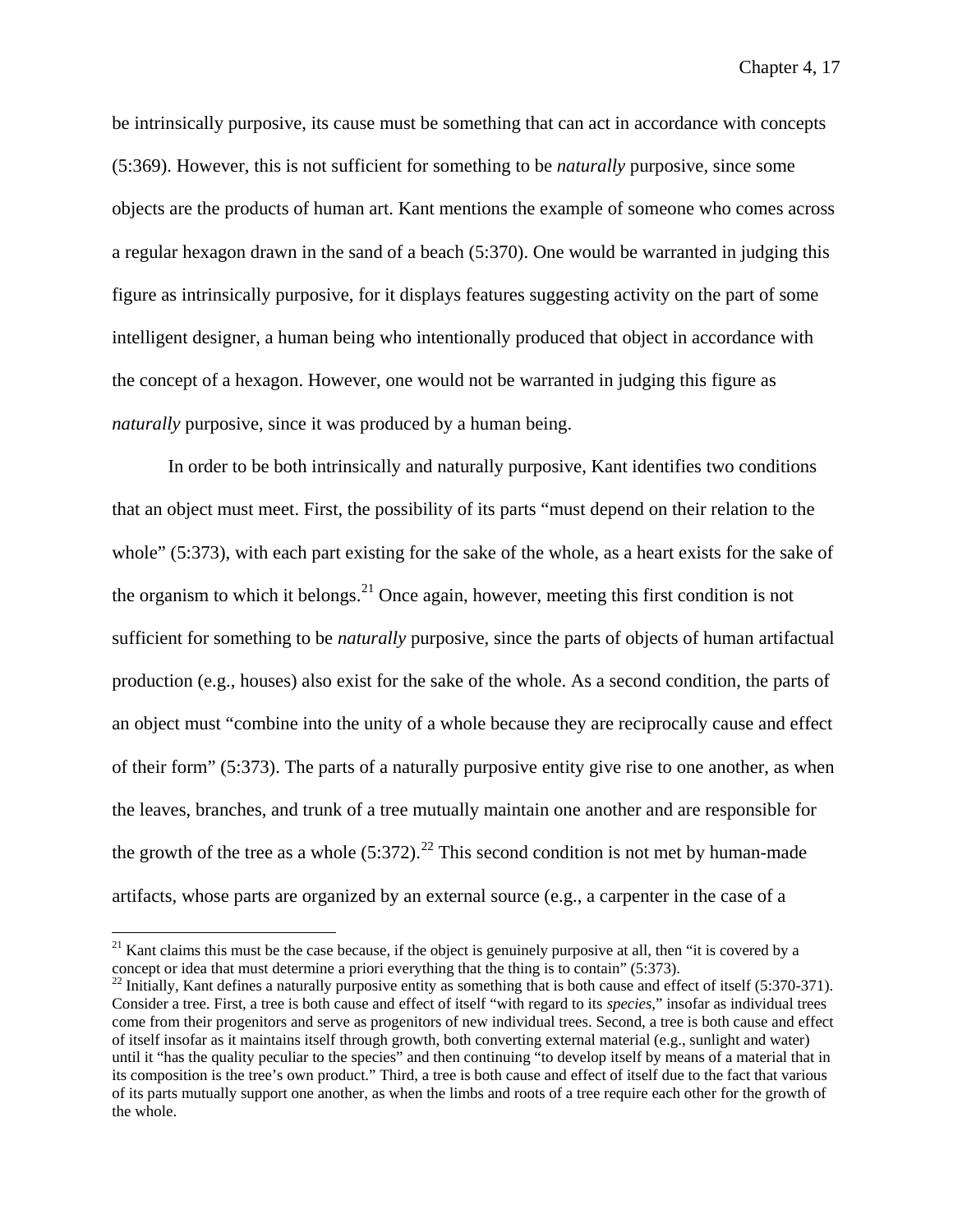house) and do not by themselves give rise to the whole. Kant glosses both these conditions by noting that a naturally purposive entity must be both organized and self-organizing (5:374). An object that is not organized is not genuinely purposive. An object that is organized but not selforganizing is not naturally purposive. Only an object that is organized and self-organizing is naturally purposive.

The difference between organisms and artifacts can be seen using Kant's example of a watch: the parts of a watch do not produce one another; the cause of a watch's existence is not in nature itself but rather in a being capable of producing objects in accordance with its own concept; if some of the parts are removed, a watch does not replace these parts by its own activity; and if a watch is damaged, it does not repair itself (see 5:374). An organism is different in all these respects: the parts of an organism produce one another through growth; the cause of an organism existence and organization is in nature itself rather than in some human artificer; if some parts of an organism are removed, it often will replace those parts by generating new ones, as a deciduous tree will grow new leaves each year; and a damaged organism will often repair itself, such as when an animal's body heals its wounds.

Given these evident differences between organisms and artifacts, the mechanistic variety of explanation suitable for the latter does not seem suitable for the former. Instead, in order to make sense of our experience of organisms, one is drawn to viewing them as naturally purposive, or as self-organized entities. A teleological principle allows us to do just this. Although "experience must prompt" one to adopt a teleological principle, the "universality and necessity" of its application to organisms suggest that this principle is not empirical but rather has its source in the reflective judgment of those who encounter organisms. Accordingly, Kant treats this principle as an a priori (albeit regulative) "maxim" that guides the work of those investigating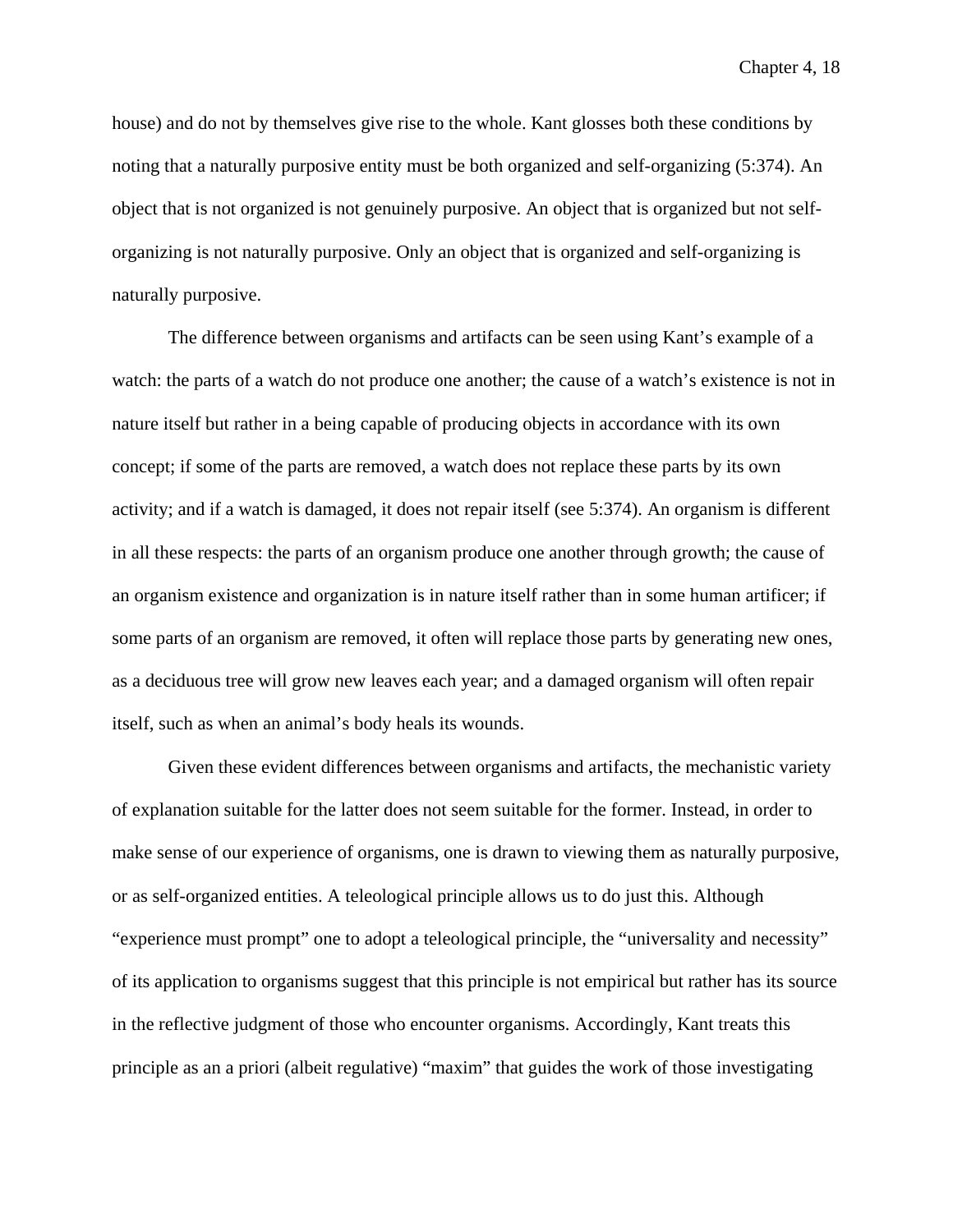plants and animals, since "abandoning that teleological principle leave them without anything for guidance in the observing the kind of natural things that have once been thought teleologically, under the concept of natural purposes" (5:376). Here Kant claims that judging organisms as intrinsically and naturally purposive is not only permissible but necessary for the practice of biological investigation. Unlike inanimate objects, organisms seem inexplicable from a mechanistic point of view, and so we require a teleological point of view if we are to make sense of our experience of them. Yet teleological judgment is necessary only in those cases in which mechanistic explanation is insufficient. For example, one need not employ a teleological principle in order to account for the utility plants have for animals and animals have for humans (5:378), because such utility (e.g., as sources of food) can be explained in terms of merely relative purposiveness (e.g., that some plant simply happened to be available to some animal that eats it). Self-organized entities, on the other hand, can only be accounted for teleologically. As a matter of natural science, however, Kant holds that one must "abstract entirely from the question as to whether natural purposes are purposes *intentionally* or *unintentionally*," or whether some supernatural being is a designer of nature or bestower of natural purposiveness (5:382). To answer this question would be to overstep the bounds of natural science in order to speculate about metaphysical and theological issues. Instead, in pursuing biological investigation, one may only use teleological judgment in a reflective fashion "to compensate for the inadequacy" of mechanistic explanations of natural phenomena (5:383).<sup>[23](#page-151-0)</sup>

<span id="page-151-0"></span> $^{23}$  Initially, this seems to yield conflicting "maxims" for investigating nature: (1) "All production of material things and their forms must be judged to be possible in terms of merely mechanistic laws," and (2) "Some products of material nature cannot be judged to be possible in terms of merely mechanistic laws. (Judging them requires a quite different causal law—viz., that of final causes)" (5:387). Arguably, Kant resolves this "antinomy" of judgment by pointing out that these are regulative (rather than constitutive) principles, for they govern how human judgment is to be deployed in explaining natural objects but do not necessarily reflect how those objects operate in themselves nor how they are possible. Kant's solution to the antinomy involves pointing out that the teleological judgment humans are warranted in employing in the cases of organisms is always reflective. The conflict arises only when teleological judgment is mistaken to be determinative of the way natural objects are in themselves. When properly employed,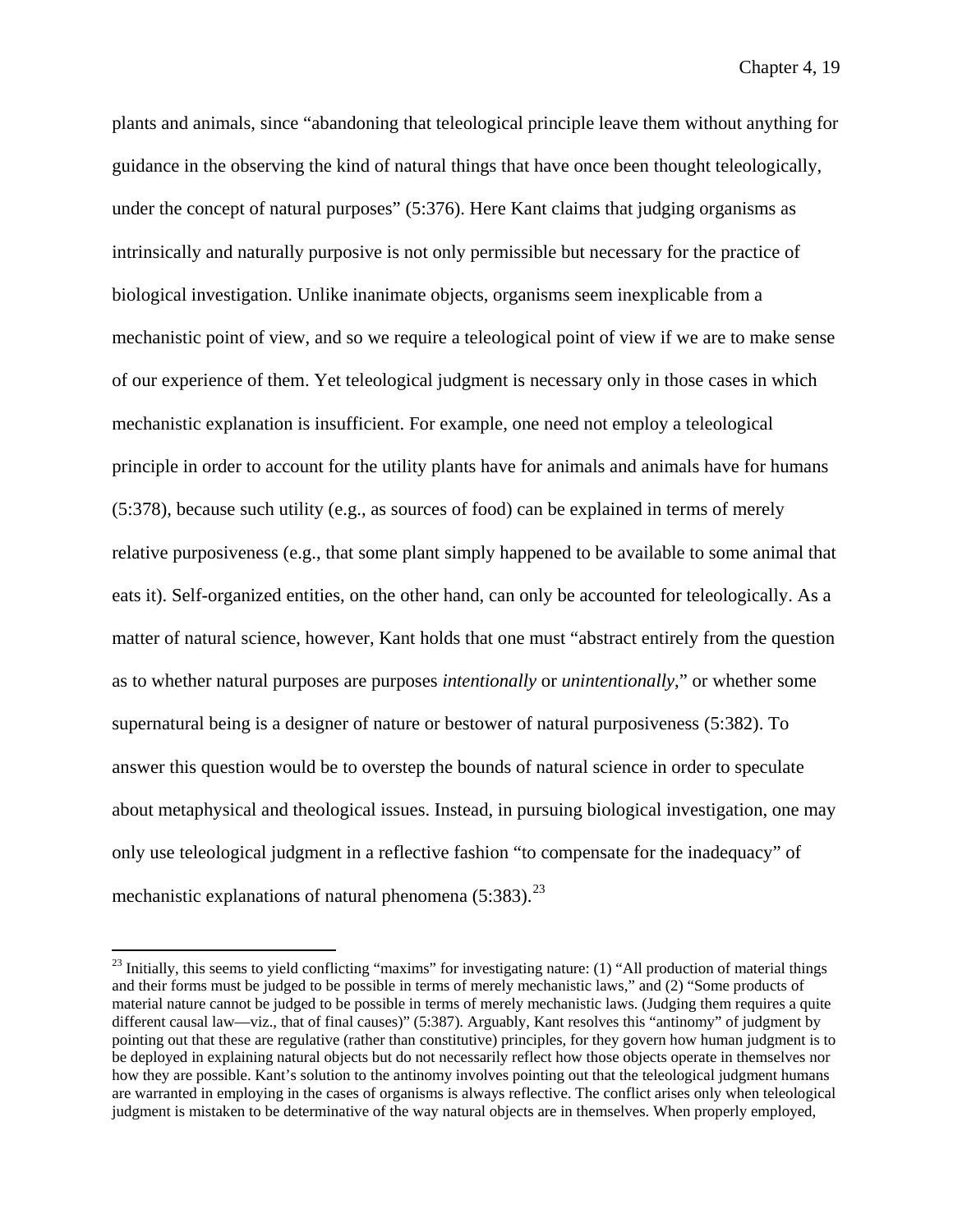# Normative Teleological Judgment

Treating an object as purposive implies viewing it as directed toward some end or telos, so we may ask what ends organisms are viewed as being directed toward. Kant provides some clues in the "First Introduction" to the *Critique of Judgment*. There he writes, "A teleological judgment compares [two] concept[s] of a natural product; it compares what [the product] is with what it *is* [*meant*] *to be*" (20:240). To judge a natural entity as purposive is to judge it as subject to what Hannah Ginsborg calls "normative laws, standards, or constraints."<sup>[24](#page-152-0)</sup> In judging an actual natural entity to be purposive, according to Ginsborg, "we take it that there is a certain way it ought to be (or, equivalently, a certain way that it should be, or is meant to be, or is supposed to be)."<sup>[25](#page-152-1)</sup> This normative conception of teleological judgment fits well with Kant's appeal to the distinction between an eye used for seeing and a stone used for building. The latter is not naturally purposive, because a stone is not "[meant] to serve for building," but an eye is naturally purposive, because

I make the judgment that it *was* [*meant*] *to* be suitable for sight; and though its shape, the character of its parts and their combination is quite contingent for my power of judgment if [it] judges them in terms merely of mechanistic laws of

teleological judgment is "a guide for reflection, which meanwhile continues to remain open to [the discovery of] any basis for a mechanistic explanation…" (5:389). Further, such teleological judgment is appropriate insofar as it serves "only as a guide for observing these things so as to become acquainted with their character, without presuming to investigate their first origin" (5:389-90). Finally, Kant's strategy for solving the antinomy is to point out both (1) that the mechanistic and teleological principles apply only to natural objects as appearances and (2) that both these principle could be unified in natural objects as things-in-themselves (5:413). <sup>24</sup> Hannah Ginsborg, "Kant on Understanding Organisms as Natural Purposes," in *Kant and the Sciences*, ed. Eric

<span id="page-152-0"></span>Watkins (Oxford: Oxford University Press, 2001), 249. See also ———, "Kant on Aesthetic and Biological Purposiveness," in *Reclaiming the History of Ethics: Essays for John Rawls*, ed. Andrews Reath, Barbara Herman,

<span id="page-152-1"></span> $2<sup>25</sup>$  ———, "Kant on Understanding Organisms as Natural Purposes," 249.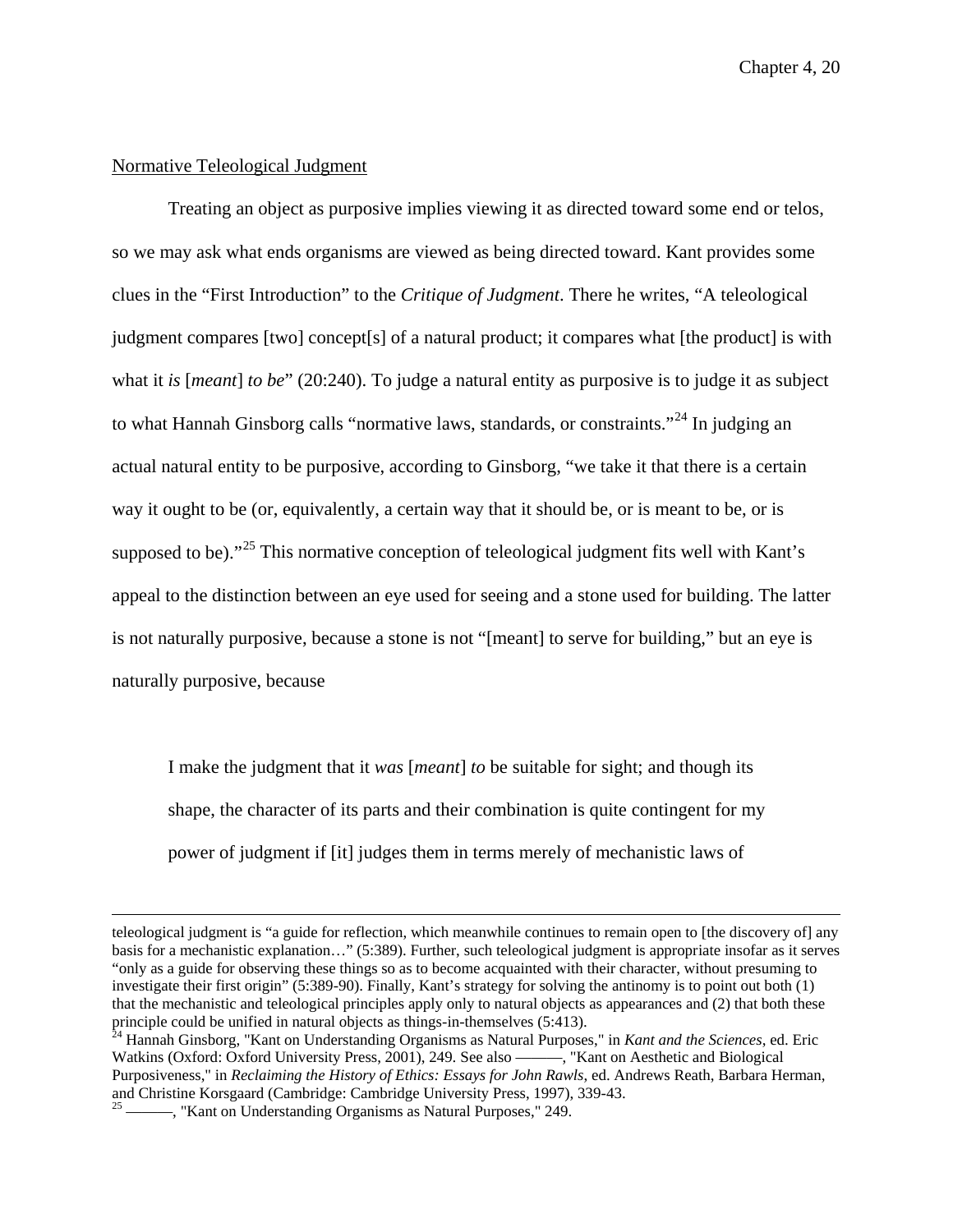nature, yet I think a necessity in this form and structure of the eye: [the] necessity of being built a certain way, namely, in terms of a concept which precedes [the action of] the causes that build this organ, and without which (unlike in the case of that stone) no mechanistic law of nature will allow me to grasp the possibility of that natural product" (20:240).

The examples of the stone and the eye are examples of relative and intrinsic purposiveness, respectively. A stone can be purposive merely in the relative sense that it might happen to be (say) of a size and shape suitable for constructing a building, whereas an eye is intrinsically purposive. The difference is that the eye *as an eye* ought to be a specific way, whereas there is no specific way that a stone as a stone ought to be. In particular, an eye is (reflectively) judged according to a normative standard, namely to be an organ capable of sight. A stone, conversely, is not judged according to any such standard. If some stone happens to be unsuitable for building, it is not thereby a bad or malfunctioning stone. Kant takes the evident organization displayed by an organ ("its shape, the character of its parts and their combination") to indicate a "necessity… in terms of a concept." This concept implies some standard for an eye, and one to which actual eyes are supposed to answer.

It is plausible to think that we are able to make teleological judgments about organs and organisms only because we have standards for what such entities ought to be. Indeed, if we lacked such standards, we would not be able to judge some organs or organisms as defective.<sup>[26](#page-153-0)</sup> We typically think that hearts unable to pump blood are defective or malfunctioning hearts. This judgment is well accounted for by the hypothesis that, when we make such a judgment, we are relying on some standard for what a heart is supposed to be. Since the normative standard for a

<span id="page-153-0"></span>26 Ibid., 253.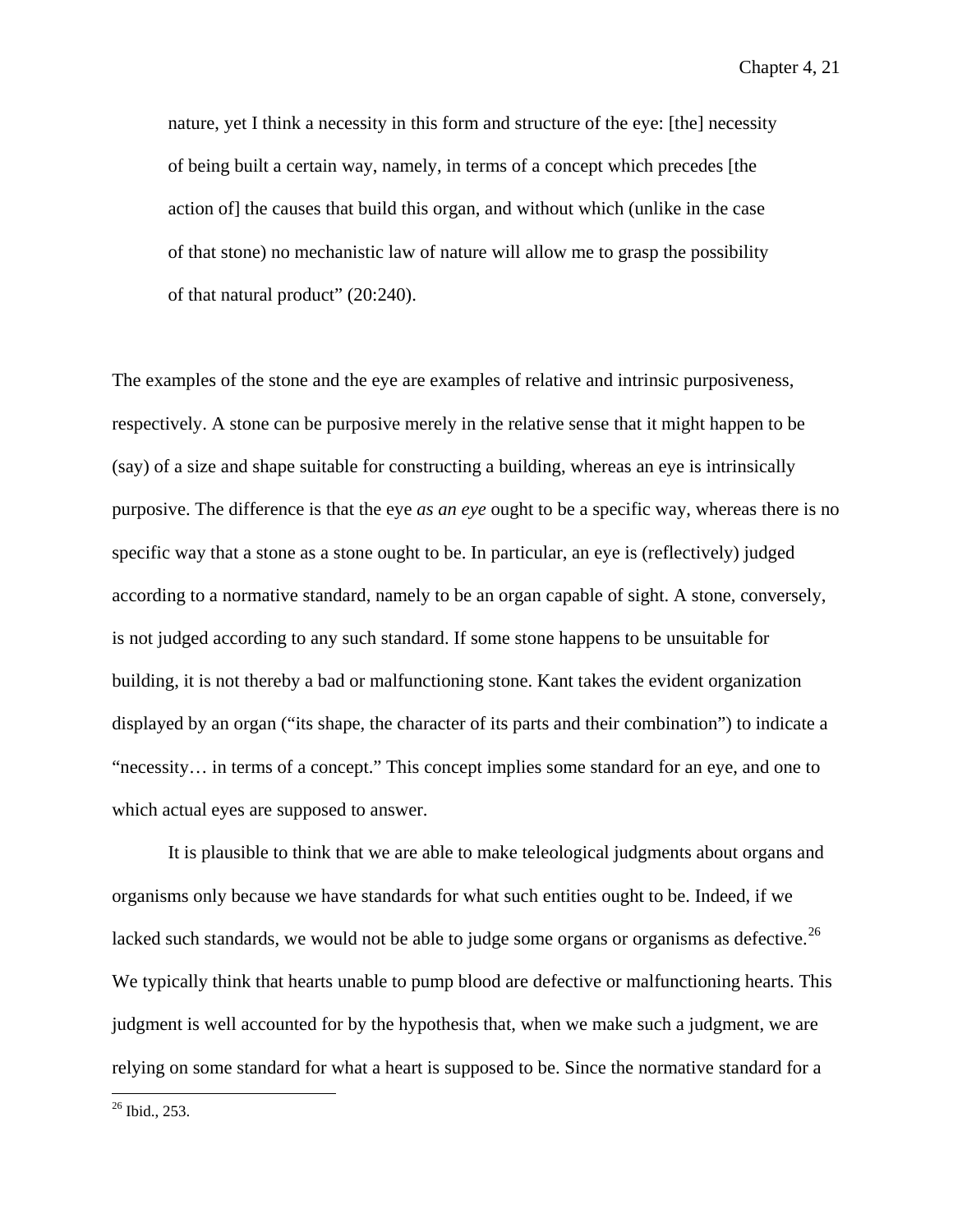heart plausibly includes the capacity to pump blood, a heart incapable of doing so falls short of this standard, and thus one may judge it as failing to be what it ought to be. Likewise, one can judge a heart that pumps blood as excellent (at least in one respect) because it succeeds in meeting the relevant standard (at least in one respect). If, on the other hand, one lacked such a normative standard, one would have no basis for judging whether an actual heart was defective, excellent, or somewhere in between. In such a case, one would simply be ignorant of what hearts ought to be and hence would not be in a position to judge concerning them. Indeed, Ginsborg argues that the possibility of biological investigation depends on employing such a normative conception of organisms. This is because organisms are contingent in terms of mechanistic laws (i.e., organisms and their activities cannot be explained solely from physical laws), yet they display lawlike regularities. Aside from mechanistic explanation, the only other plausible option is to understand organisms according to normative  $law<sup>27</sup>$  $law<sup>27</sup>$  $law<sup>27</sup>$ . This fits with Kant's claim that the purposiveness of organisms is "necessary for human judgment in dealing with nature" because it is "impossible to derive the particular laws, as regards what is contingent in them [organisms], a priori from the universal ones" (5:404). As discussed above, this consideration leads Kant to argue that organisms must be accounted for via a teleological principle, since their contingency is not captured by a mechanistic explanation.<sup>[28](#page-154-1)</sup>

<span id="page-154-0"></span> $27$  Ibid., 251-52. One might worry that there is some circularity involved here. However, Ginsborg seems to be taking it as an evident fact that biological investigation is possible, since there are actual cases of it. Her argument is not the following, fallacious line of reasoning: if biological investigation is to be possible, then organisms must be regarded as lawlike; organisms must be regarded as lawlike; therefore biological investigation is possible.

<span id="page-154-1"></span><sup>&</sup>lt;sup>28</sup> Another option would be to deny that organisms need to be judged as lawlike at all. For example, one might claim that the apparent "lawlike regularities" of organisms are illusory and that organisms thus resist being judged according to laws, whether mechanistic or teleological. However, this approach would not account for the fact that, as a matter of commonsense, we often have no difficulty in identifying flourishing and defective organisms, whereas the normative-teleological approach provides an excellent account of this, namely that organisms are judged to be flourishing if they meet the normative standard appropriate to them and are judged to be defective if they do not meet that standard.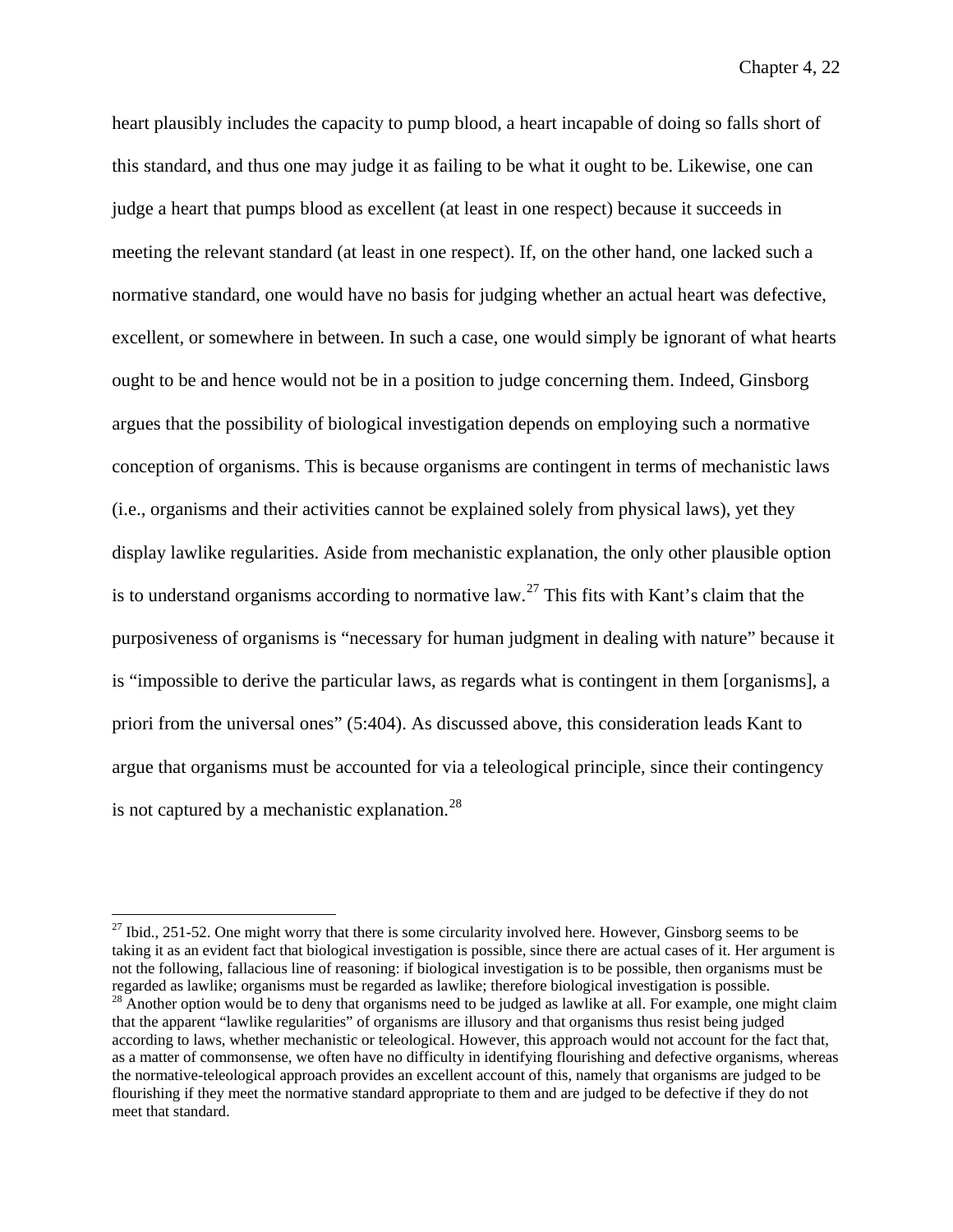It is worth noting here that a normative account of teleological judgment plausibly pertains to plants and animals but not to non-organic entities.<sup>[29](#page-155-0)</sup> In order to account for them, nonorganic entities need not be judged according to standards of what they ought to be. For example, a stone can be fully accounted for by appealing to the geological processes that produced it. No normative standard is necessary. Nor is it plausible to attempt to account for non-organic entities according to normative standards. For example, there is no plausible normative standard corresponding to stones—no one is tempted to say that a jagged or brittle stone fails to be what it ought to be *as a stone*. We sometimes say that a stone is good or bad for some end (e.g., as material for a sculpture), but failing to be good for such an end does not render it a bad stone. Contrast this with a heart unable to pump blood, which we think fails to be a good heart. I suggest that, in making a teleological judgment, an organism's telos is equivalent to its normative standard, such that teleological judgment consists of reflectively viewing an organism as directed toward the normative standard appropriate to its kind. That normative standard is constituted by certain functions, which I will now argue constitute the flourishing of organisms of that kind.

## A Framework for Judgments of Non-Human Flourishing

We are now in a position to sketch a Kantian framework for judgments regarding nonhuman flourishing, taking such judgments to be reflective, teleological, and normative. What I present here is a *framework* for judgments regarding non-human flourishing rather than a theory regarding the *content* of such flourishing. I suggest that the normative standard corresponding to

<span id="page-155-0"></span> $^{29}$  One might think that micro-organisms should be judged teleologically. However, it may be that micro-organisms are simple enough that mechanistic explanations suffice for them. If so, then we are not warranted in viewing them teleologically, since a teleological principle may be used only to supplement the inadequacies of mechanistic explanations.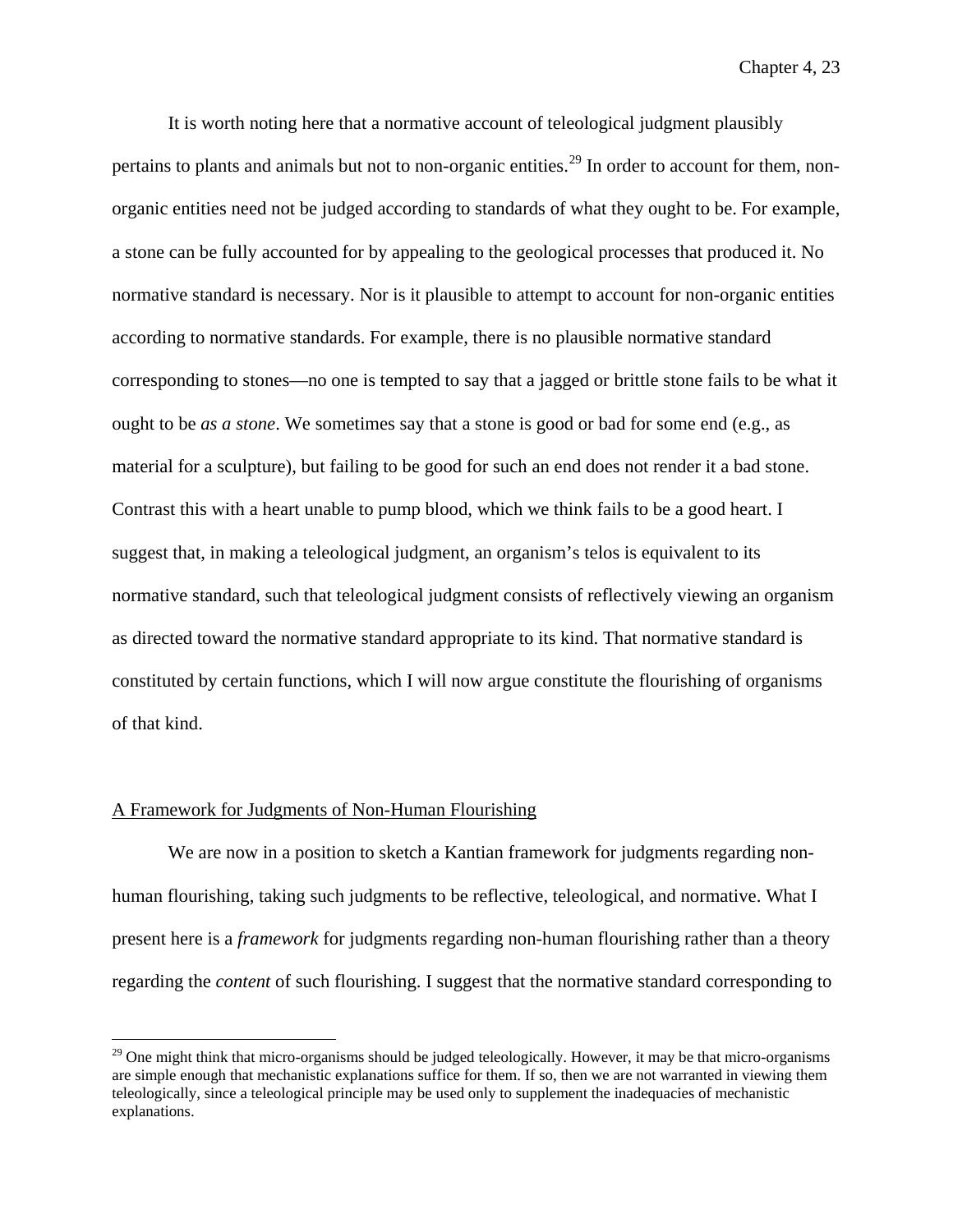some kind of organism is constituted by functions that we may call "natural goods." An organism is flourishing to the extent that it possesses the natural goods included in the normative standard of its kind and defective to the extent that it lacks such natural goods.<sup>[30](#page-156-0)</sup> Following the clues in the "First Introduction," a judgment regarding the flourishing of some organism consists of comparing that actual organism to its normative standard, which includes the relevant natural goods. Depending on how the actual organism compares to this standard, we may judge that organism to be flourishing or defective.<sup>[31](#page-156-1)</sup> Since I am presenting a framework for judgments of non-human flourishing, I will not attempt to provide anything like a complete list of natural goods, nor will I identify what natural goods are necessary and/or sufficient for different kinds of organism to flourish. We may, however, note some general characteristics of natural goods.

I distinguish an organism's natural goods from extrinsic conditions that are merely conducive to an organism's flourishing. In order to flourish, a tree typically requires sunlight, water, and carbon dioxide, but these things do not *constitute* a tree's flourishing. Rather, certain functions of a plant (e.g., photosynthesis) or an animal (e.g., respiration) constitute its flourishing. Of course, if an organism was deprived of access to extrinsic conditions that are necessary for it to achieve its natural goods, that organism's flourishing likewise would be inhibited. One might say that certain extrinsic conditions are instrumentally *good for* an organism insofar as their presence promotes that organism's flourishing and their absence could

<span id="page-156-0"></span> $30$  It should be noted this conception of natural goods is quite different from Christine Korsgaard's conception of an animal's natural good, which I discussed in chapter two. On her account, an animal's natural good is an end that an animal desires, the achievement of which the animal finds pleasant and the absence of which the animal finds painful. Importantly, this end is good from the animal's perspective and not necessarily good *for* the animal, nor is this end necessarily judged as appropriate for the animal. On my normative-teleological account, conversely, a natural good is a function that an organism (whether plant or animal) ought to possess in accordance with its telos or normative standard. This does not ground natural goods in desires, because it does not conceive of natural goods as desired ends but rather as functions that are constitutive of an organism's flourishing.

<span id="page-156-1"></span><sup>&</sup>lt;sup>31</sup> Of course, there might be borderline cases in which we are unsure whether some organism is flourishing or defective. It might also be the case that both flourishing and defectiveness come in degrees, such that one organism could be flourishing to a greater extent than some other organism of the same kind.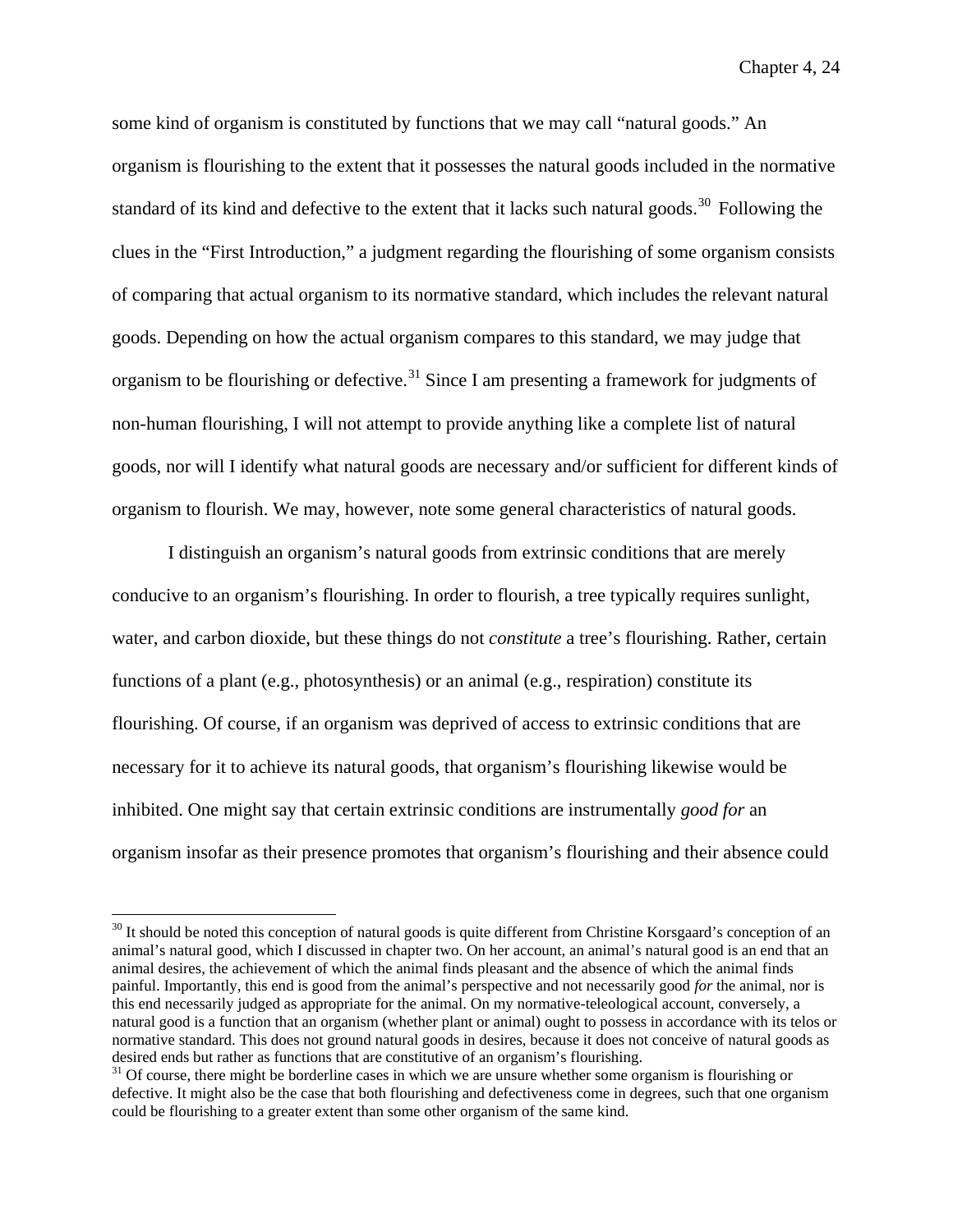inhibit that organism's flourishing. However, such extrinsic conditions are not proper natural goods, because the latter are defined as those functions that are *constitutive* of an organism's flourishing. The distinction here is that natural goods are part of what it is for an organism to flourish (i.e., they are items included in the relevant normative standard), whereas certain extrinsic conditions provide environments or materials that are favorable to (but distinct from) that flourishing itself.

There is no doubt some vagueness involved in judging an organism to be flourishing or defective, particularly in a case in which it has most but not all of its natural goods or has some of its natural goods to an imperfect degree. A primatologist might judge that a gorilla with a mild infection does not perfectly exhibit the natural good of health, but it would be odd to say that the gorilla is on the whole defective, particularly if the infection is temporary. It is more plausible to view an organism's defectiveness and flourishing as two poles of a continuum. Presumably, many actual organisms will fall somewhere in between these two poles. The gorilla with a mild infection, while not flourishing optimally, seems much closer to the flourishing pole than the defectiveness pole. Perhaps these intuitions are best accounted for by taking flourishing to be a matter of degree. All else being equal, a gorilla with a mild infection is flourishing to a lesser extent than one free from infection, because the latter possesses the natural good of health to a greater degree.

This framework is consonant with an objective list theory of organisms' well-being, with the natural goods of some organism counting as objective features of their flourishing.<sup>[32](#page-157-0)</sup> On this view, an organism's objective list is equivalent to its normative standard, since the natural goods constituting that standard just are the objective features that make up the organism's well-being or flourishing. This contrasts with a hedonistic conception of non-human flourishing, which

<span id="page-157-0"></span> <sup>32</sup> See Peter Sondøe, "Quality of life - three competing views," *Ethical Theory and Moral Practice* 2, no. 1 (1999).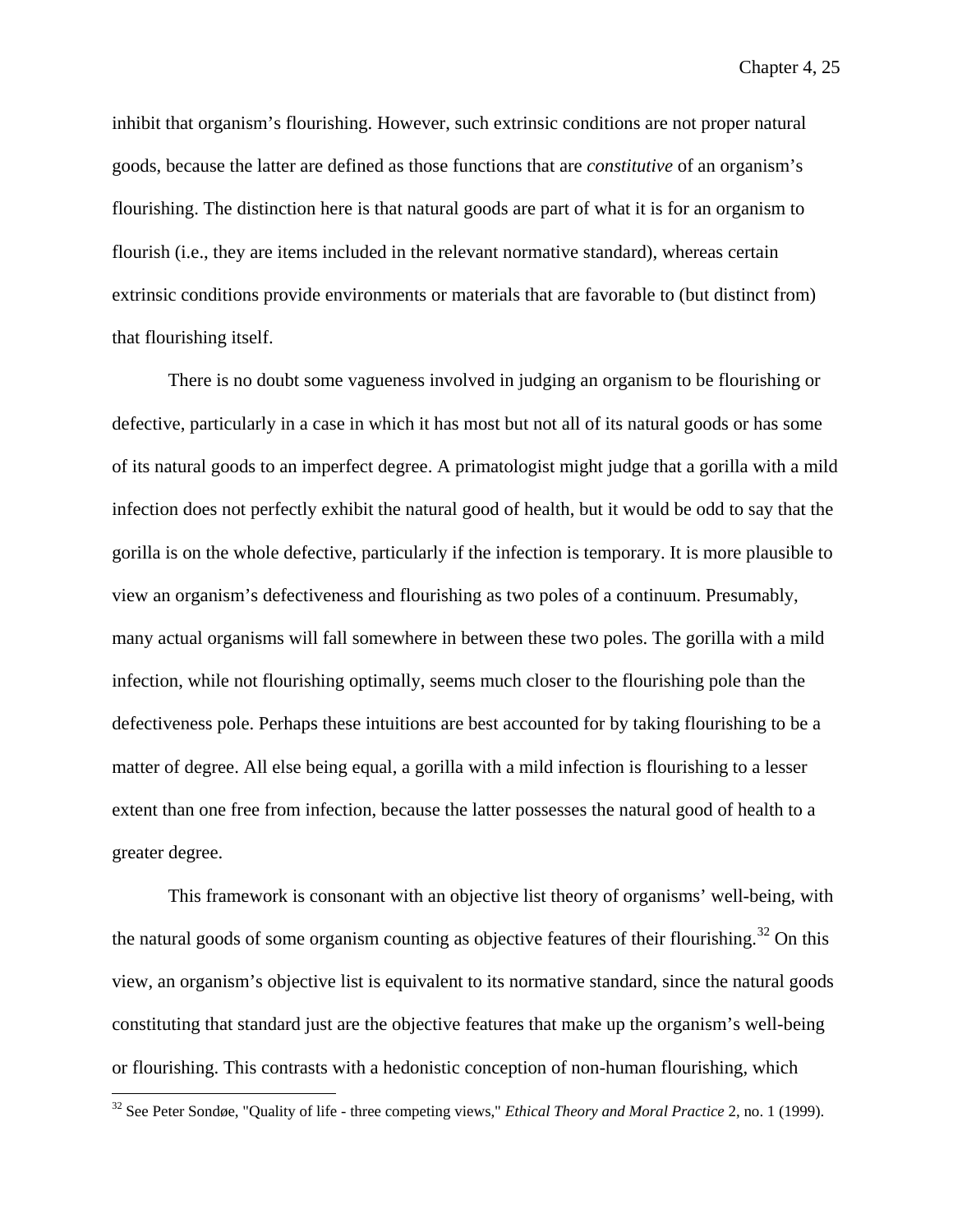takes the well-being of organisms to consist solely of the experience of pleasure and the avoidance of pain. $^{33}$  $^{33}$  $^{33}$  On a hedonistic view, an organism's well-being is reducible to its experience of pleasure, where other functions of the organism are at best instrumentally valuable insofar as they produce pleasure or avoid pain. For a hedonist, nourishment would not itself be part of the flourishing of an animal, although acquiring nourishment might well cause an animal to experience pleasure and thus flourish to some degree. Conversely, an objective list theory counts certain functions as *constituents* of an organism's flourishing. This list might include the experience of pleasure in the case of some organisms (e.g., sentient animals), but it is not plausibly limited to pleasure alone. The normative standard appropriate to some organism will include various other functions, such as respiration, social interaction, nourishment, and so on. One reason to prefer an objective list approach over a hedonistic one is that the latter implausibly limits the scope of organisms capable of flourishing (e.g., to sentient animals). As a matter of commonsense and expert judgment, it seems that non-sentient animals and plant-life are capable of flourishing, and we render judgments to this effect on a regular basis. Such judgments are easily retained on an objective list account of well-being within the Kantian framework, because it takes natural goods to encompass much more than the experience of pleasure alone.

Now determining what particular natural goods belong on an organism's objective list might require empirical investigation, which is one reason why expert judgment is important for my account of non-human flourishing. Beginning from common sense judgments, experts can refine and improve our understanding of what it is for a particular kind of organism to flourish. I take an organism's natural goods to be those functions that, given sufficient time and resources, a relevant community of experts would come to agree constitute the flourishing of organisms of that kind. Expert judgment is coextensive with commonsense judgment, both of which I take to

<span id="page-158-0"></span><sup>&</sup>lt;sup>33</sup> See Singer, "Not for Humans Only: The Place of Nonhumans in Environmental Issues."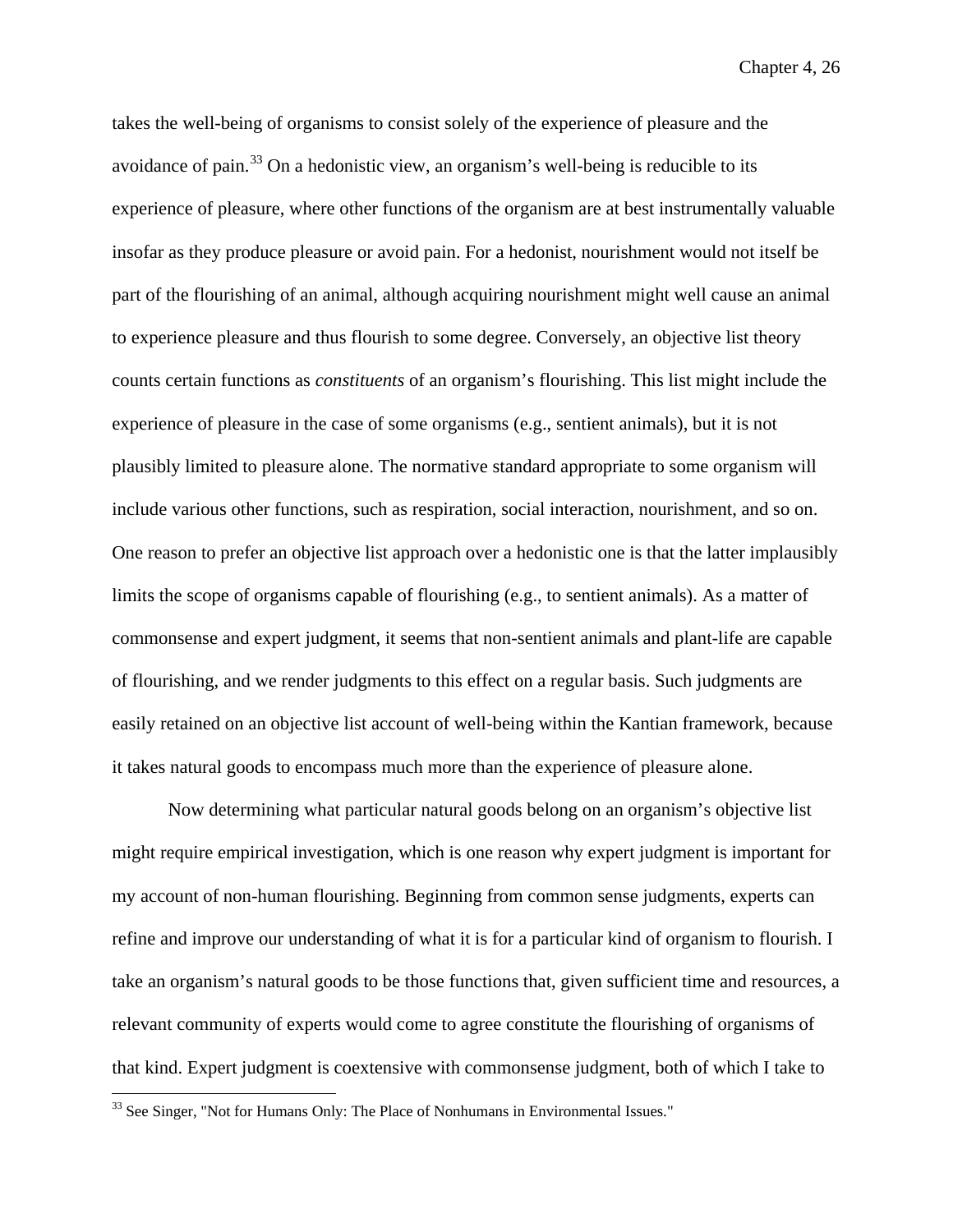rest on intuitions regarding the well-being of organisms. However, expert judgment is more reliable, because experts are better equipped (e.g., with knowledge, training, and experience) to understand what the presence or absence of various functions does for some kind of organism. Of course, like their commonsense counterparts, expert judgments sometimes need revision. This is why it is preferable to understand the normative standard for some kind of organism to be that on which expert judgment would converge long-term. This allows for improvement and modification of expert assessment, thus accounting for the fact that accepted normative standards might change over time. $34$ 

I began this chapter by noting two desiderata for a framework for judgments of nonhuman flourishing: (1) that it make such judgments determinate by explaining their structure and (2) that it specify the epistemic status of such judgments, including how revisions of them are to be conducted. The Kantian framework meets both requirements. As for (1), in judging an actual organism to be flourishing or defective, we compare it to a concept of what it ought to be. This latter concept is a normative standard for the relevant kind of organism, which standard is constituted by certain functions (natural goods). An actual organism is judged as flourishing insofar as it possesses the functions specified by its normative standard, and it is defective insofar as it lacks these functions. Such judgments are teleological, for they take it that actual organisms are purposively directed toward achieving their normative standards.

As for (2), judgments of non-human flourishing are subject to revision in two broad ways. First, one might alter one's judgment regarding whether some actual organism possesses the natural goods constituting its normative standard. For example, one might discover that

<span id="page-159-0"></span><sup>&</sup>lt;sup>34</sup> A related question is whether and how normative standards change over time as organisms themselves evolve. First, we might hold that a given kind of organism's normative standard changes to accommodate such evolution, such that the natural goods of a future organism of this kind are non-identical to the natural goods of its ancestors. Alternatively, we might hold that since evolutionary processes produce new kinds of organism, such processes likewise produce new normative standards of flourishing corresponding to these new kinds of organism.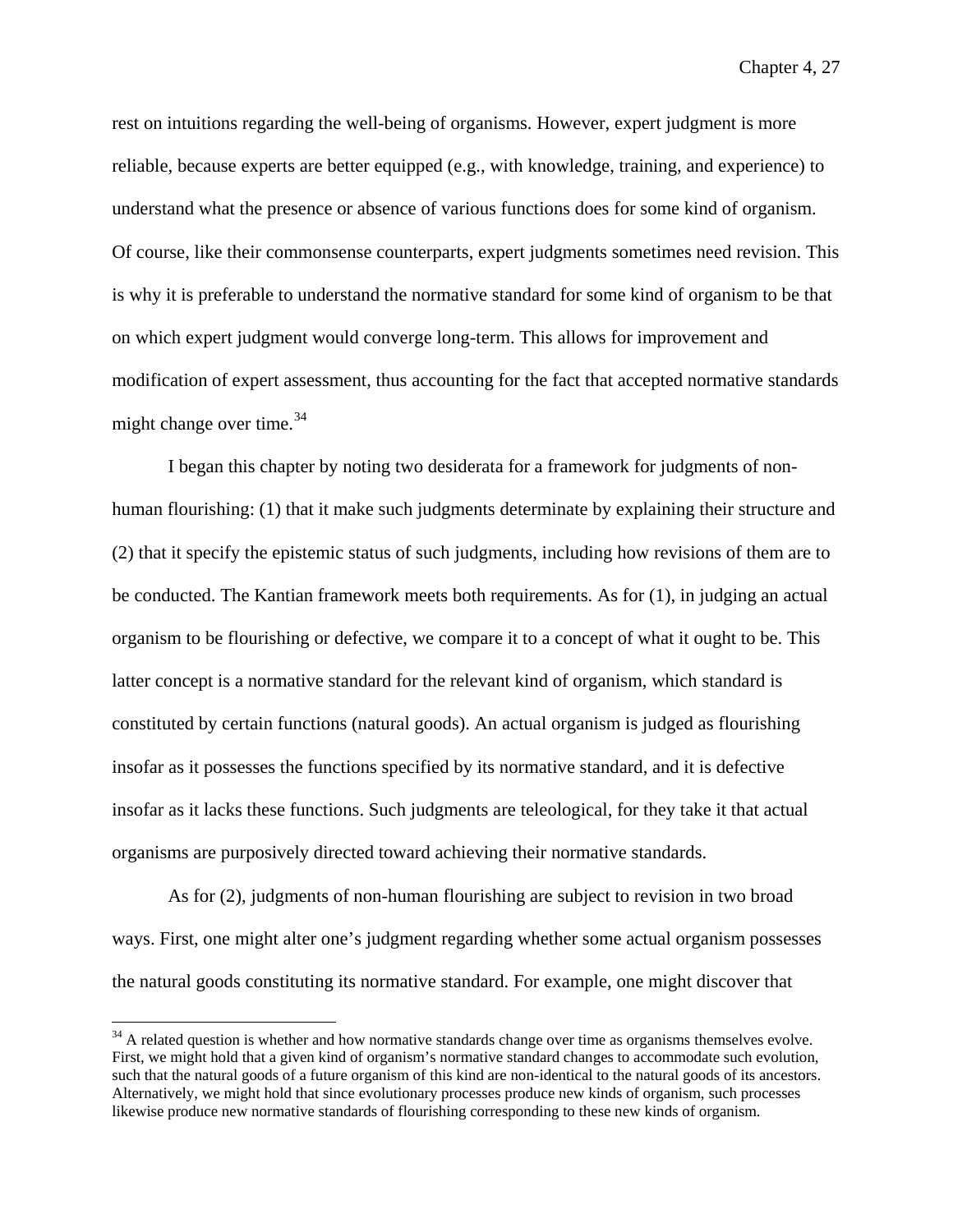sugarcane previously judged to be flourishing is actually infected with yellow leaf virus, which is often asymptomatic.[35](#page-160-0) This discovery could lead one to revise her previous judgment and instead hold that the plant lacks some natural good it was previously thought to possess. In this case, one alters one's concept of what some actual organism is, which might make a difference in terms of how well the actual organism compares to its normative standard. Second, one might alter one's judgment about what constitutes the normative standard for some kind of organism. For example, careful observations of ant colonies might make one aware of the complex social relationships that hold between individual ants.<sup>[36](#page-160-1)</sup> This could lead one to revise the relevant normative standard, now taking certain social functions to be natural goods for ants, or at least for some kinds of them.<sup>[37](#page-160-2)</sup> Of course, there are outstanding questions regarding this framework, such as *how* experts render warranted judgments regarding whether a given organism is flourishing or defective. Answering this question in detail would require a more comprehensive theory of non-human flourishing than I am able to provide here, a theory that would fix the specific natural goods that comprise the *content* of the normative standard for different kinds of organism.

In comparing some actual organism to a concept of what it ought to be, the latter concept cannot be "empty"—rather, this concept needs to be filled in with some content, since only then will we have a portrait comprising the natural goods of the kind of organism in question. We may ask what criteria fix this content, but answering this question is controversial. To borrow from Taylor's account of non-human flourishing, we could hold that the relevant criteria are

<span id="page-160-0"></span><sup>&</sup>lt;sup>35</sup> Ewald Komor, Abdelaleim ElSayed, and Axel Lehrer, "Sugarcane yellow leaf virus introduction and spread in Hawaiian sugarcane industry: Retrospective epidemiological study of an unnoticed, mostly asymptomatic plant disease," *European Journal of Plant Pathology* 127, no. 2 (2010).

<span id="page-160-1"></span> $36$  Bert Holldobler and Edward Wilson, *The Ants* (Belknap Press of Harvard University Press, 1990).<br><sup>37</sup> This framework also can deal with judgments about the flourishing of manipulated organisms, such as those that

<span id="page-160-2"></span>have been genetically modified by human intervention. By studying individual modified organisms, biological investigators might decide that some set of organisms has been modified to such an extent that they now constitute a new kind of organism, the normative standard for which might differ from that of the pre-modified kind.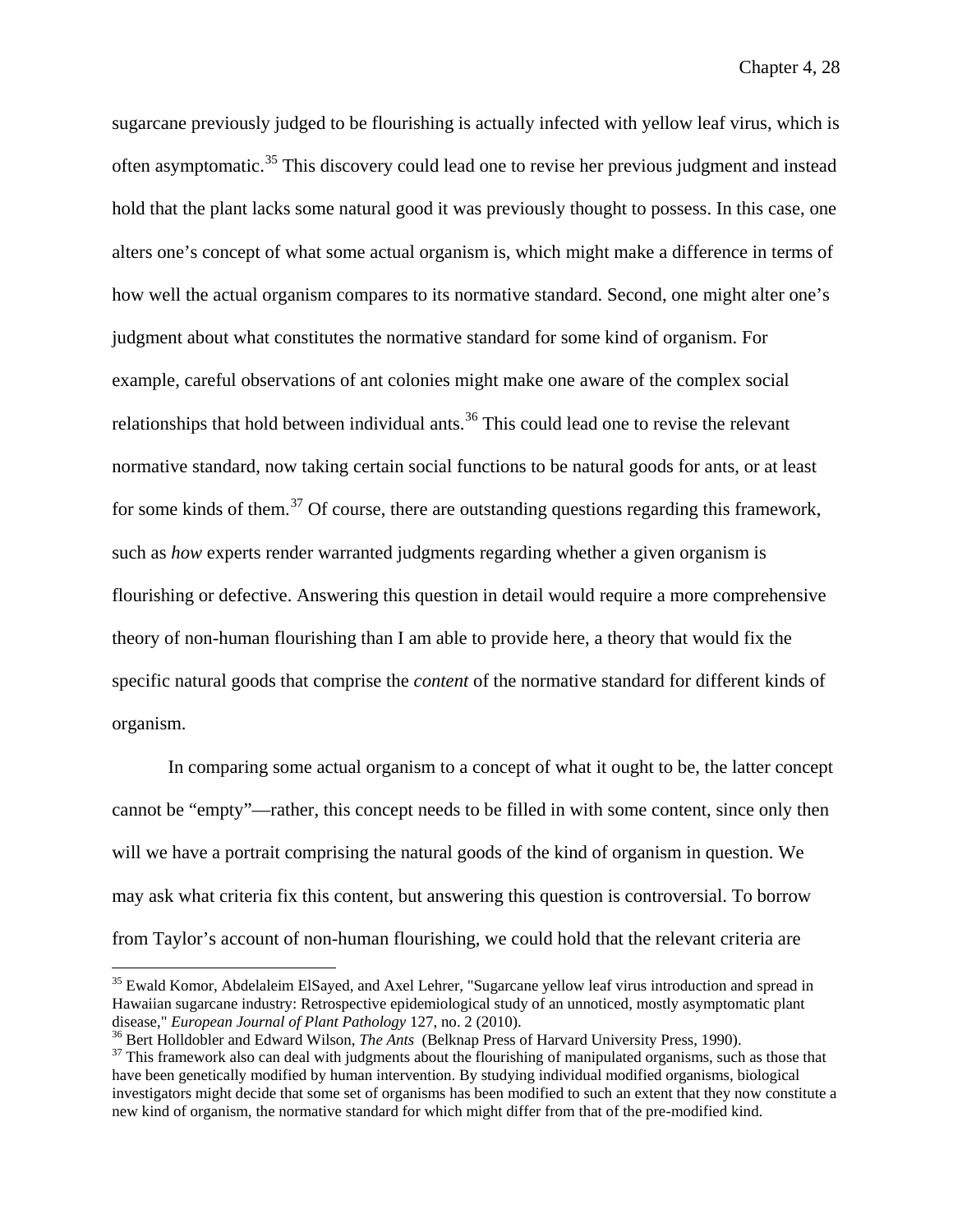survival, reproduction, and adaptability.<sup>[38](#page-161-0)</sup> Thus we might say that some function belongs to the normative standard of a given kind of organism if and only if that feature promotes the survival, reproduction, or adaptability of organisms of that kind. On this account, an organism's natural goods are all (and only) those features that serve its survival, reproduction, and adaptability. Alternatively, on Rosalind Hursthouse's account, a plant is judged to be flourishing (or defective) with respect to two ends: "(1) individual survival through the characteristic lifespan of such a member of such a species and  $(2)$  continuance of the species.<sup>[39](#page-161-1)</sup> Depending on the species in question, evaluating animals might involve a more complex array of ends, where flourishing includes freedom from pain, enjoyment of pleasure, and/or "the good functioning of the social group."<sup>[40](#page-161-2)</sup> Borrowing from this account, we might say that some feature belongs to the normative standard of a given kind of organism if and only if that feature promotes survival, continuance of the species, experience of pleasure, freedom from pain, or "the good functioning of the social group." $41$ 

It is beyond the scope of this book to develop and defend criteria that can be used to determine the specific natural goods of various kinds of organism. Instead, my goal has been to develop a *framework* for teleological judgments of non-human flourishing, one that avoids objectionable spookiness and incompatibility with Darwinism while still licensing robust teleological judgments. The Kantian framework is compatible with a wide range of accounts regarding the *content* of such flourishing. One virtue of the Kantian framework is that it allows us to preserve and ground teleological theories of the content of non-human flourishing, such as

<span id="page-161-0"></span><sup>&</sup>lt;sup>38</sup> Taylor, *Respect for Nature: A Theory of Environmental Ethics*: 121-22.<br><sup>39</sup> R. Hursthouse, *On Virtue Ethics* (OUP Oxford, 1999), 198.

<span id="page-161-1"></span>

<span id="page-161-3"></span><span id="page-161-2"></span><sup>&</sup>lt;sup>40</sup> Ibid., 198-201.<br><sup>41</sup> Importantly, the same set of criteria can identify different features as natural goods, depending on the kind of organism in question. For example, having a set of working gills would promote the survival of a fish but presumably not that of a chimpanzee. Accordingly, on a survival criterion, we would have reason to think that having a set of working gills is a natural good for a fish, but we would lack reason to think this would be a natural good for a chimpanzee.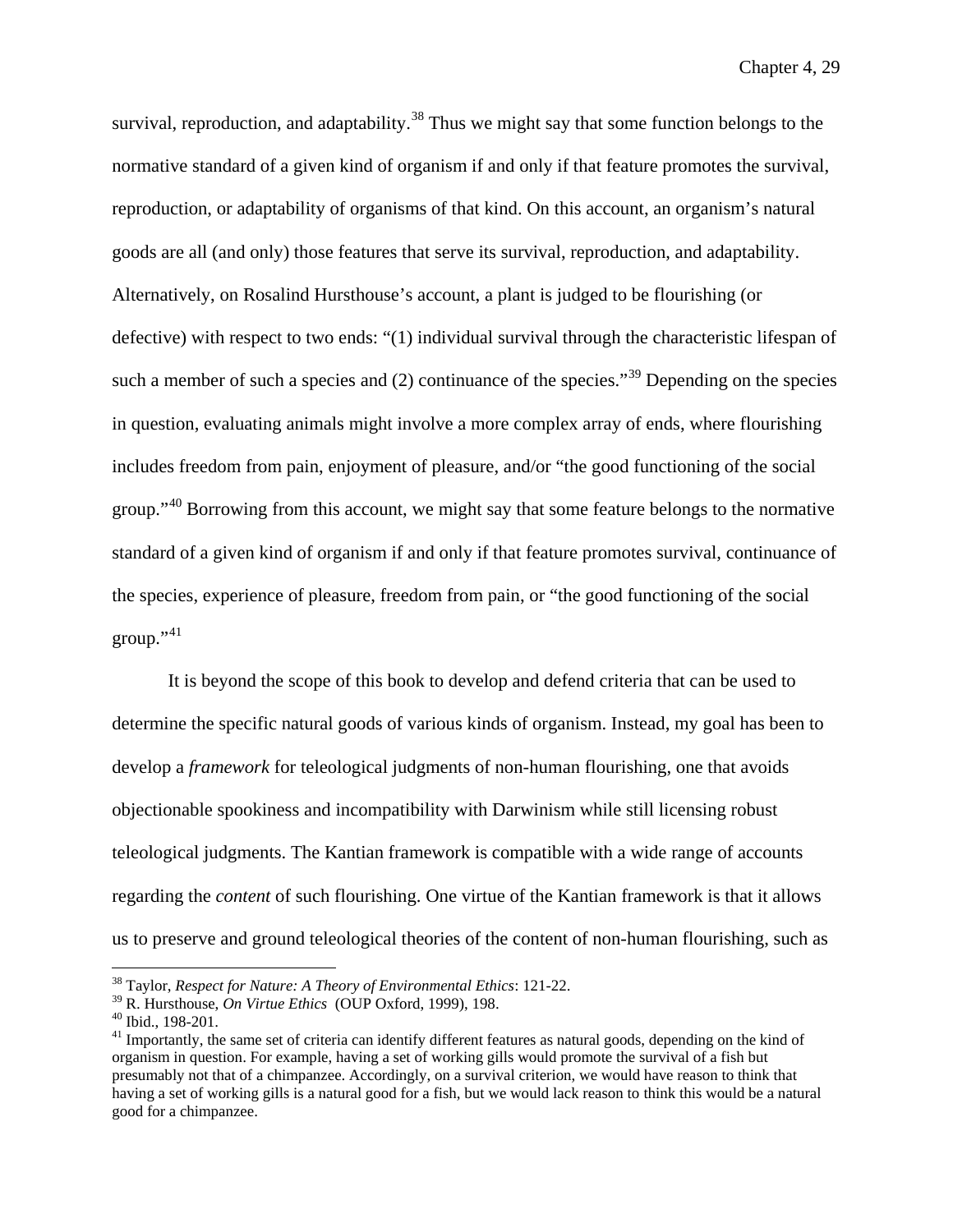the two just mentioned. Absent such a framework, serious doubts arise regarding whether some teleological theory falls prey to the spookiness objection or the incompatibility with Darwinism objection. Without such a framework, we also should wonder whether teleological judgments are warranted and of what they consist. While I remain agnostic on the question of the specific content of various organisms' normative standards, the Kantian framework is worth adopting because it shows how teleology (reflectively employed) is warranted, and it offers a plausible account of the structure of teleological judgments of flourishing. As I will not show, this framework also fares well against the two objections to teleology previously considered.<sup>[42](#page-162-0)</sup>

# Reconsidering Objections to Teleology

This Kantian framework of non-human flourishing is attractive because it allows us to retain and ground commonsense and expert judgments about the flourishing of organisms without making the controversial move of attributing teleological properties or relations to nature itself. Such judgments are worth retaining if it is possible to do so without incurring heavy costs, since it is difficult to see how we could make sense of our experience of organisms without sometimes taking them to be flourishing or defective, and it is likewise difficult to see how we could take organisms to be flourishing or defective without viewing them as tied to normative

<span id="page-162-0"></span> $42$  It might be asked why I am focusing on the natural goods (and flourishing) of individual organisms rather than of wholes, such as species. See Callicott, "Holistic Environmental Ethics and the Problem of Ecofascism."; Leopold, *A Sand County Almanac*. One reason is that it is unclear that an abstract entity, such as a species, can flourish in its own right, unless we understand that flourishing in terms of the flourishing of individual members of the species. Another reason is that the metaphysical status of species is a controversial matter. Some philosophers holds that species do not exist, despite the useful taxonomic function the notion of species might serve. See Marc Ereshefsky, "Species Pluralism and Anti-Realism," *Philosophy of Science* 65, no. 1 (1998).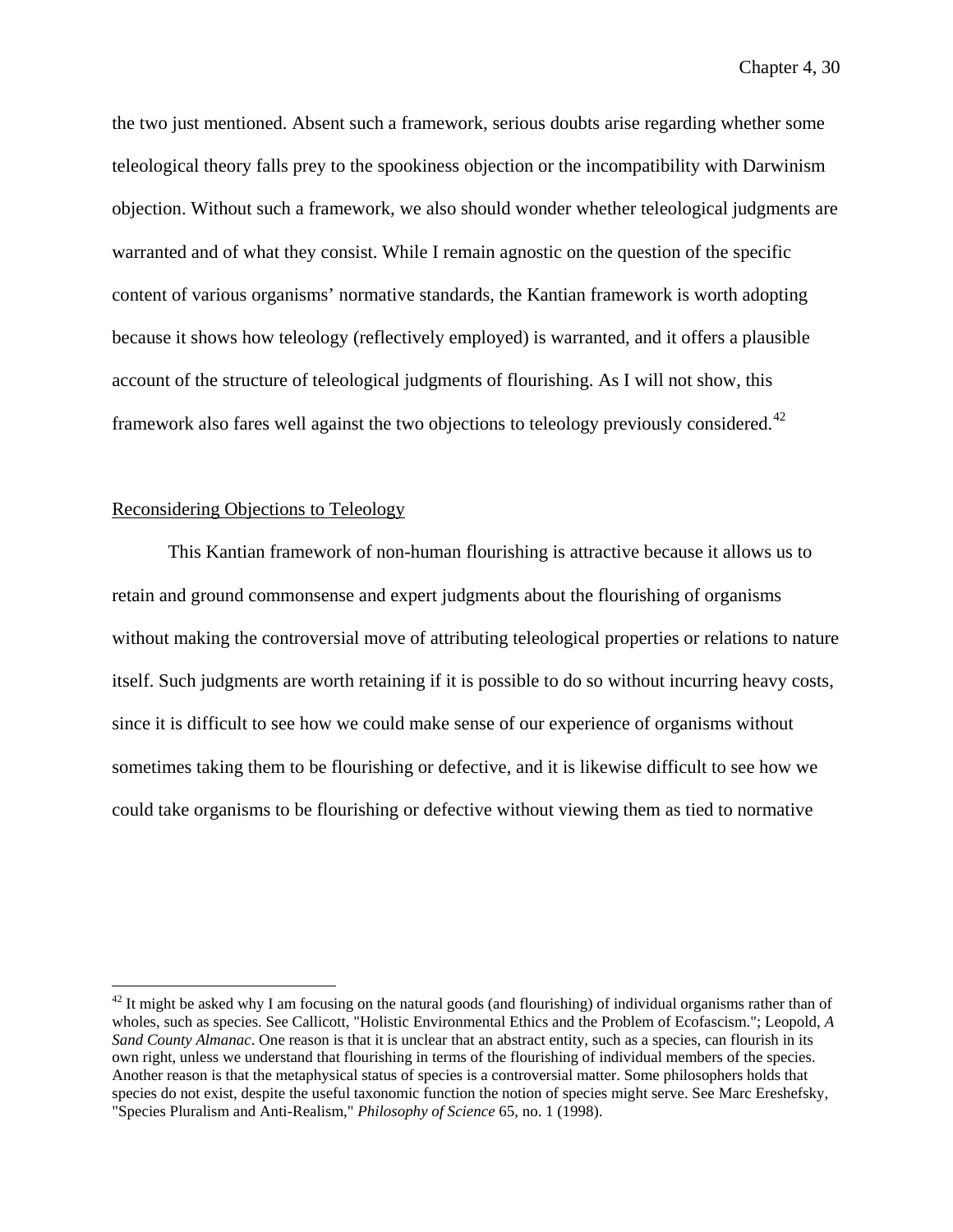standards toward which they are (teleologically) directed.<sup>[43](#page-163-0)</sup> Let us reconsider the two objections to teleology discussed above.

First, the spookiness objection contends that teleological accounts of organisms should be rejected because they depend upon or entail metaphysically objectionable entities or phenomena, such as an intelligent designer or entelechies. It is clear, however, that *reflective* teleological judgment neither requires nor entails such entities or phenomena, since reflective judgment involves finding some principle to judge an object by analogy. Kant stresses that in taking an organism to be purposive, one must judge the production of the organism only by analogy to intentional design, and this reliance on analogy does not require one to posit some actual designer.[44](#page-163-1) Indeed, according to Kant we should abstain from supposing some actual designer produced the organism in question. Similarly, judging organisms as flourishing or defective within the Kantian framework does not presuppose entelechies or final causes built into the natural world, since such judgments are reflective rather than determinative. Judgments of the latter kind would affirm teleology to be a feature of the natural world independent of our experience, and so determinative judgments would be vulnerable to the spookiness objection. Alternatively, Kantian teleology entails no suspect metaphysical commitments, because the teleological principles employed are used to view organisms *as if* they were purposively directed toward certain ends. Since this framework does not attribute teleological properties or relations to natural objects independently of the needs of our own judgment, it does not involve any additional metaphysical phenomena, spooky or otherwise.

<span id="page-163-0"></span><sup>&</sup>lt;sup>43</sup> The option of simply eliminating all judgments of this kind is unattractive, given that this would require major revisions in the ways we both speak of organisms and interact with them, such as when we claim that a browning houseplant is doing poorly and proceed to water it for that reason.

<span id="page-163-1"></span><sup>44</sup> One might insist that *any* appeal to a designer is spooky. However, it is difficult to see how a mere analogy could be spooky, much less objectionably so.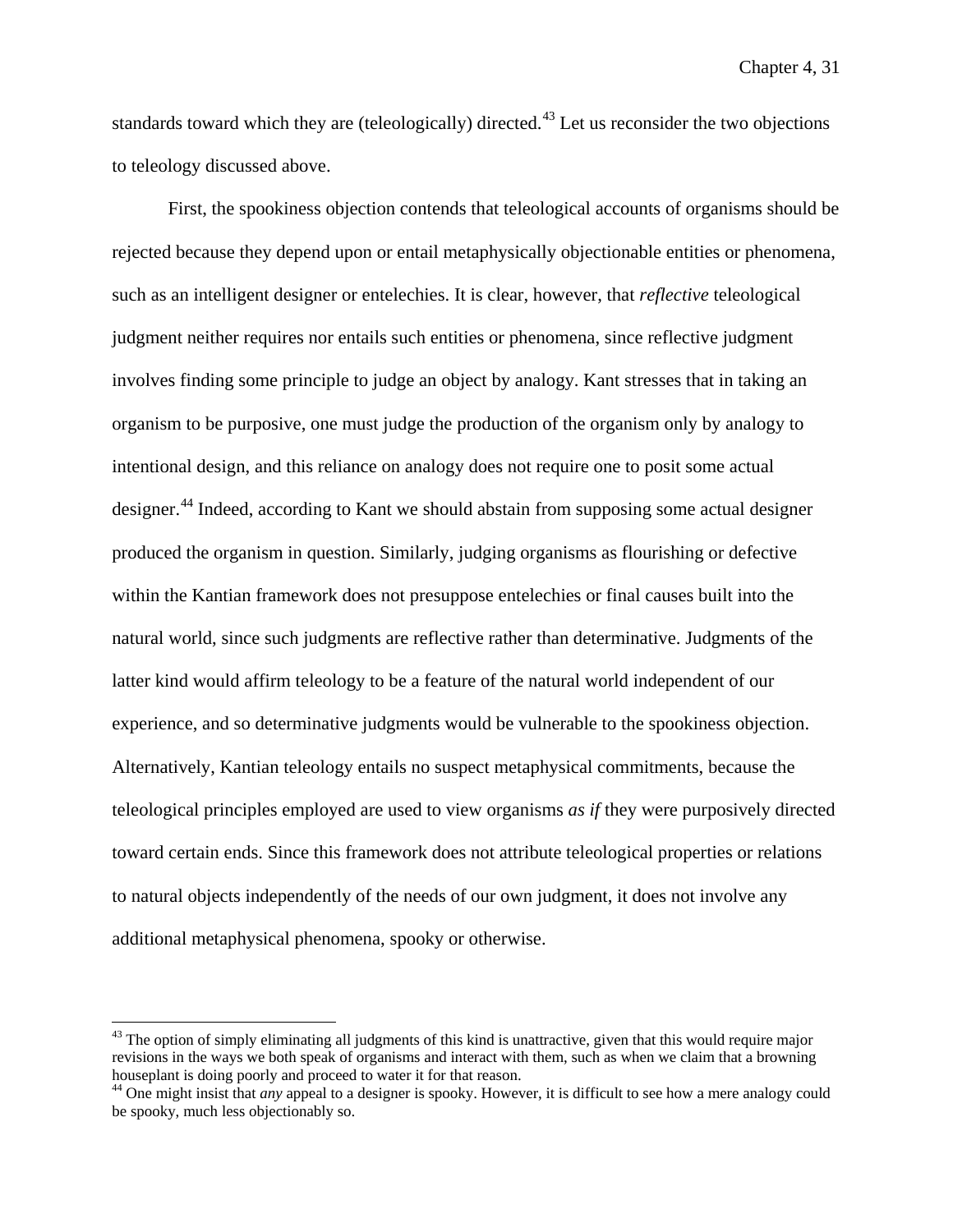Second, the incompatibility objection contends that teleological accounts of organisms should be rejected because they are inconsistent with well-established Darwinian accounts. However, even assuming that Darwinism is incompatible with attributing teleological properties or relations to organisms via determinative judgment, an exclusively reflective deployment of teleology once again sidesteps this objection. While the Kantian teleologist is not necessarily committed to Darwinism, her commitments are compatible with it, since judging such entities as if they were teleological does not require one to *deny* that such entities are products of evolution by natural selection. Again, by refraining from claims of what organisms are in their own right, we can view organisms teleologically without rejecting the possibility that organisms are in themselves non-teleological. Now one might ask why we need reflective teleology at all if organisms and their operations are the result of a (mechanistic) history of natural selection. One reason is that, since we cannot fully explain organisms and their operations in mechanistic terms, human investigators need some further means by which to make sense of their experience of organisms. This need is met by a reflective use of teleological principles, particularly when it comes to accounting for whether some organism is flourishing. As we have seen, the features constituting some organism's flourishing seem distinct from the features that were naturally selected for in that organism's ancestors. Accordingly, it is plausible to view reflective teleological judgment as a needed supplement to mechanistic judgments of organisms.

Yet one might respond that our inability to account for organisms in purely mechanistic terms is simply a contingent fact reflecting our current ignorance. Perhaps it is in principle possible to explain plants and animals purely as products of mechanistic laws, contrary to what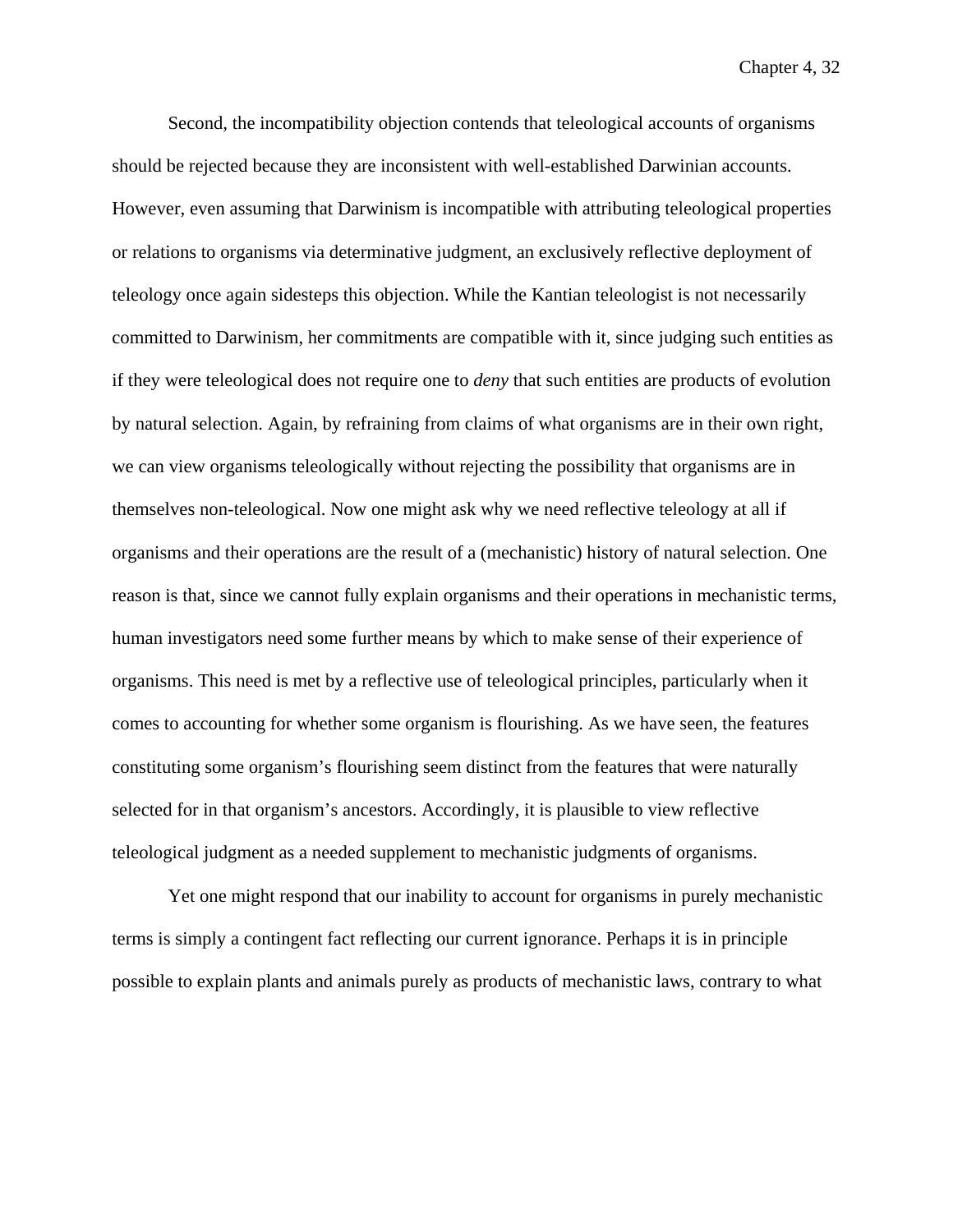Kant supposed.<sup>[45](#page-165-0)</sup> One might hold both that mechanistic models already account for much of our experience of organisms and that future progress will render organisms fully explicable according to such models.<sup>[46](#page-165-1)</sup> In that case, perhaps Kantian teleology is at best a stopgap measure, one that will be made obsolete by future progress in the biological sciences. However, even if mechanistic laws can explain various parts and operations of organisms, it is not obvious how such laws could explain what Zuckert calls the "dynamic unity of the diverse and contingent" in organisms, or the "special unity" whereby the various components and processes of organisms are unified into a single whole.<sup>[47](#page-165-2)</sup> It is one thing to explain a particular operation of an organism (e.g., reproduction) on purely mechanistic grounds, but quite another to explain mechanistically how this process is united with other processes and material parts in such a way as to form the concordant whole that an organism evidently is. One possible response for the mechanist is to hold that this apparent unity of an organism is merely an illusion. While we might be tempted to think of an organism as a unified whole, perhaps it is nothing but a set of individual parts and operations, such that there is no wholeness that needs to be explained. A second option for the mechanist is to accept that an organism does display a genuine unity and then to find some plausible mechanistic explanation for that unity.[48](#page-165-3)

But neither of these options is compelling. The first option is problematic because the unity of organisms is "their defining characteristic, and thus is precisely that which must be explained."[49](#page-165-4) By assuming that the "special unity" of an organism is illusory, the mechanist declines to explain what needs to be explained and thus provides an unsatisfactory account. The

<span id="page-165-0"></span><sup>&</sup>lt;sup>45</sup> For a defense of the use of Kantian teleology in contemporary science, see Andreas Weber and Francisco J. Varela, "Life after Kant: Natural purposes and the autopoietic foundations of biological individuality,"<br>*Phenomenology and the Cognitive Sciences* 1, no. 2 (2002): 97-125.

<span id="page-165-1"></span><sup>&</sup>lt;sup>46</sup> Paul Guyer, "Purpose in Nature: What is Living and What is Dead in Kant's Teleology?," in *Kant's System of Nature and Freedom: Selected Essays* (Oxford: Oxford University Press, 2005), 355-6.

<span id="page-165-2"></span><sup>&</sup>lt;sup>47</sup> Zuckert, *Kant on Beauty and Biology: An Interpretation of the Critique of Judgment: 126.* <sup>48</sup> Ibid.

<span id="page-165-4"></span><span id="page-165-3"></span> $49$  Ibid.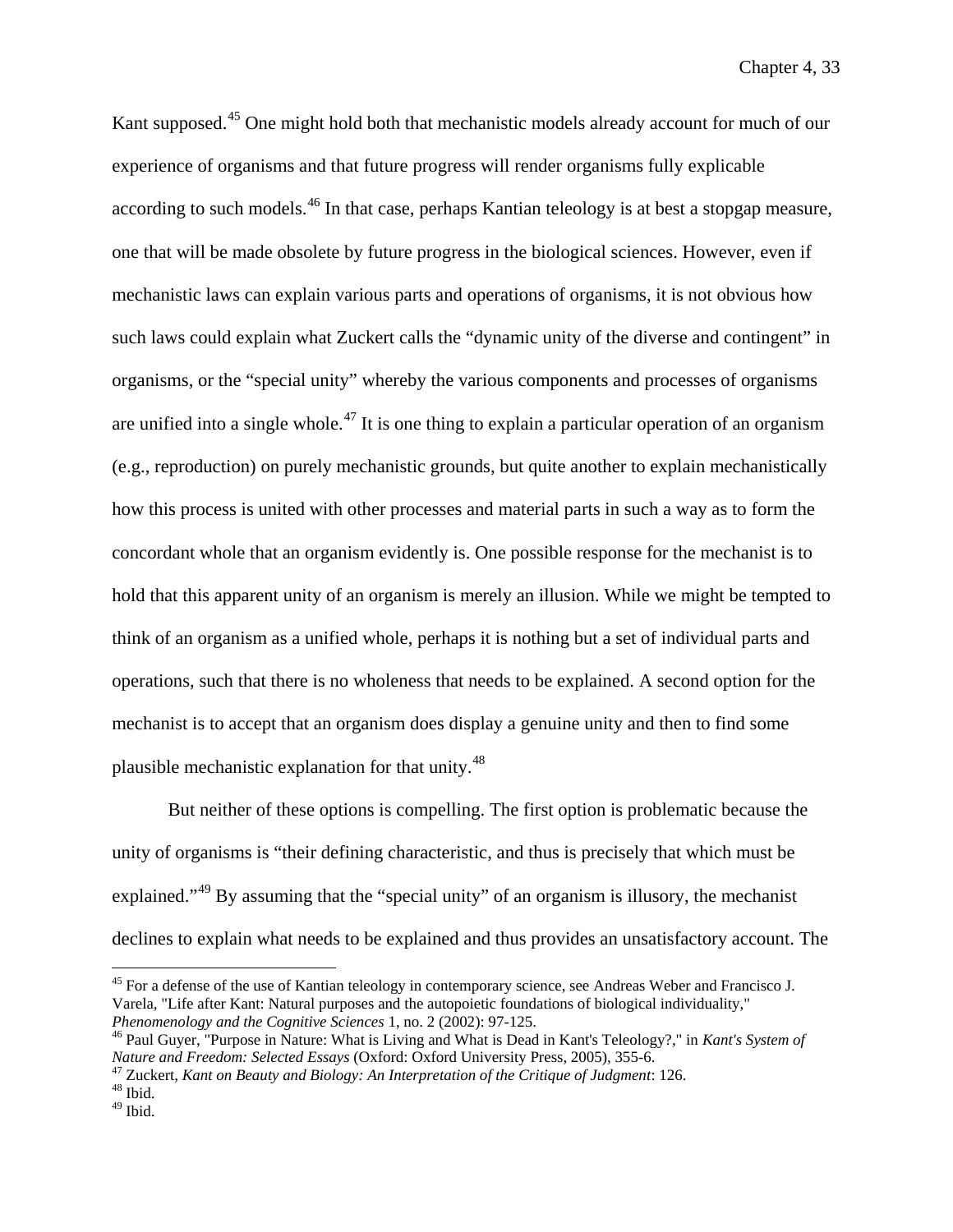unity of organisms is what distinguishes them from inanimate objects. One could divide a piece of limestone however one wishes, but the resulting pieces would not cease to be limestone there is no "special unity" to the original object that must be maintained in order for it to remain itself. The same does not hold of an organism. If one extracts a small portion of a tree's trunk, the resulting piece is not itself a tree but rather a bit of wood, evidently because that piece lacks the unity of diverse parts and processes maintained in the tree. Hence, unless there is some compelling argument that the apparent unity of organisms is an illusion, that unity should be accounted for rather than dismissed. This leaves the second option for the mechanist, namely to explain organisms' unity via mechanistic laws. It is not clear whether such an explanation could be successful, since it would require explaining every process and part of an organism *and* their organization and unification. Perhaps such an account is possible, but that seems to be merely a "promissory note."<sup>[50](#page-166-0)</sup>

But even if the mechanist can make good on this promissory note, Kantian teleology still offers valuable resources in making sense of our experience of organisms. At least from a practical point of view, teleological judgment seems necessary for human beings who seek to account for non-human organisms, since one often will be unable to bring satisfying mechanistic explanations to bear.  $51$  In observing the behavior of a bird pulling worms out of the ground with is beak, it is difficult not to view the bird teleologically. We are inclined to suppose that it is searching the grass in order to find food, as well as that it is searching for food in order to nourish itself or its offspring. Moreover, we take some bird's being nourished as part of its wellbeing, and we view malnourished birds as doing poorly. If it is in principle possible, a purely

<span id="page-166-1"></span><span id="page-166-0"></span> $50$  Guyer, "Purpose in Nature: What is Living and What is Dead in Kant's Teleology?," 356.<br><sup>51</sup> Guyer notes "that the common and inescapable experience of organisms—the plants and animals on which we all depend every day of our lives—makes the teleological perspective natural and plausible to all normal human beings in a way that abstract philosophical considerations… never could." ———, "From Nature to Morality: Kant's New Argument in the 'Critique of Teleological Judgment'," 342.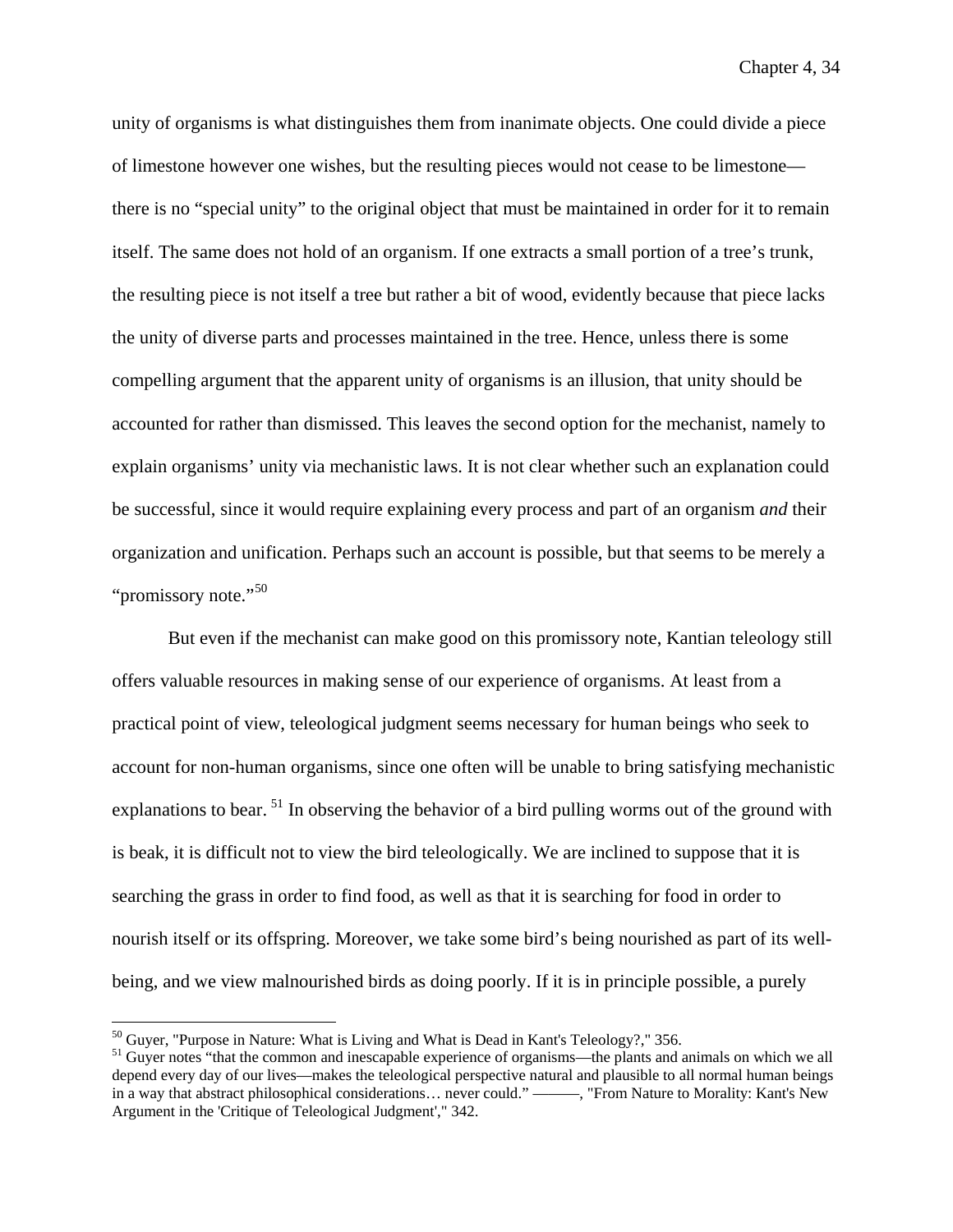mechanistic explanation of the bird's behavior must be extremely complex, for it needs to specify in terms of purely efficient causes how the many involved parts and operations of the bird interact so as to yield the observed activities. If we are to retain something resembling our commonsense judgments of organisms, we seem to need teleology at least as a heuristic, even assuming the controversial point that organisms in principle susceptible to a non-teleological explanation.<sup>[52](#page-167-0)</sup> To be clear, I am not granting the point that mechanistic explanations of organisms are in principle possible. However, if this was true, the Kantian framework would still have a very useful role to play in making sense of our experiences of organisms.<sup>[53](#page-167-1)</sup>

For these reasons, the Kantian framework straightforwardly avoids both the spookiness and incompatibility objections. While some naturalized accounts of teleology also survive these objections, the Kantian framework has significant advantages over them.<sup>[54](#page-167-2)</sup> As noted above, it is unclear that a trait's being selected for is either necessary or sufficient for it to be a proper function. Alternatively, on the Kantian framework, a teleological principle is to be employed only if some phenomenon is inexplicable in mechanistic terms. Therefore, unlike with some naturalist accounts, the fact that clay crystals display features of natural selection does not force the Kantian to judge such crystals teleologically. Further, the Kantian framework seems more

<span id="page-167-0"></span> $52$  By allowing that reflective teleological judgment might be practically necessary but not necessary in principle, the account of non-human flourishing I develop here is potentially attractive to those who reject Kant's transcendental idealism. While the "Critique of Teleological Judgment" is bound up with Kant's broader critical project, including his transcendental idealism, I have argued that teleological judgment would still be practically necessary in accounting for organisms even if Kant is mistaken that organisms are in principle mechanistically inexplicable for human inquirers. Thus, the framework for judgments of flourishing I offer does not depend on Kant's transcendental idealism, although it is compatible with it. What my account does depend upon is the notion that human investigators need to employ reflective, teleological judgment in order to make sense of our experience of organisms.

<span id="page-167-1"></span> $53$  Matthew Ratcliffe similarly suggests that teleology should be used only as a heuristic device, although he does not suggest that this approach could be used to ground judgments regarding non-human flourishing. See Matthew Ratcliffe, "The function of function," *Studies in History and Philosophy of Science Part C: Studies in History and Philosophy of Biological and Biomedical Sciences* 31, no. 1 (2000): 132. <sup>54</sup> As Angela Breitenbach notes, Kantian teleology is not an instance of naturalized teleology. See Angela

<span id="page-167-2"></span>Breitenbach, "Teleology in Biology: A Kantian Perspective," *Kant Yearbook* (2009). Nonetheless, Kantian teleology does not depend upon non-natural phenomena.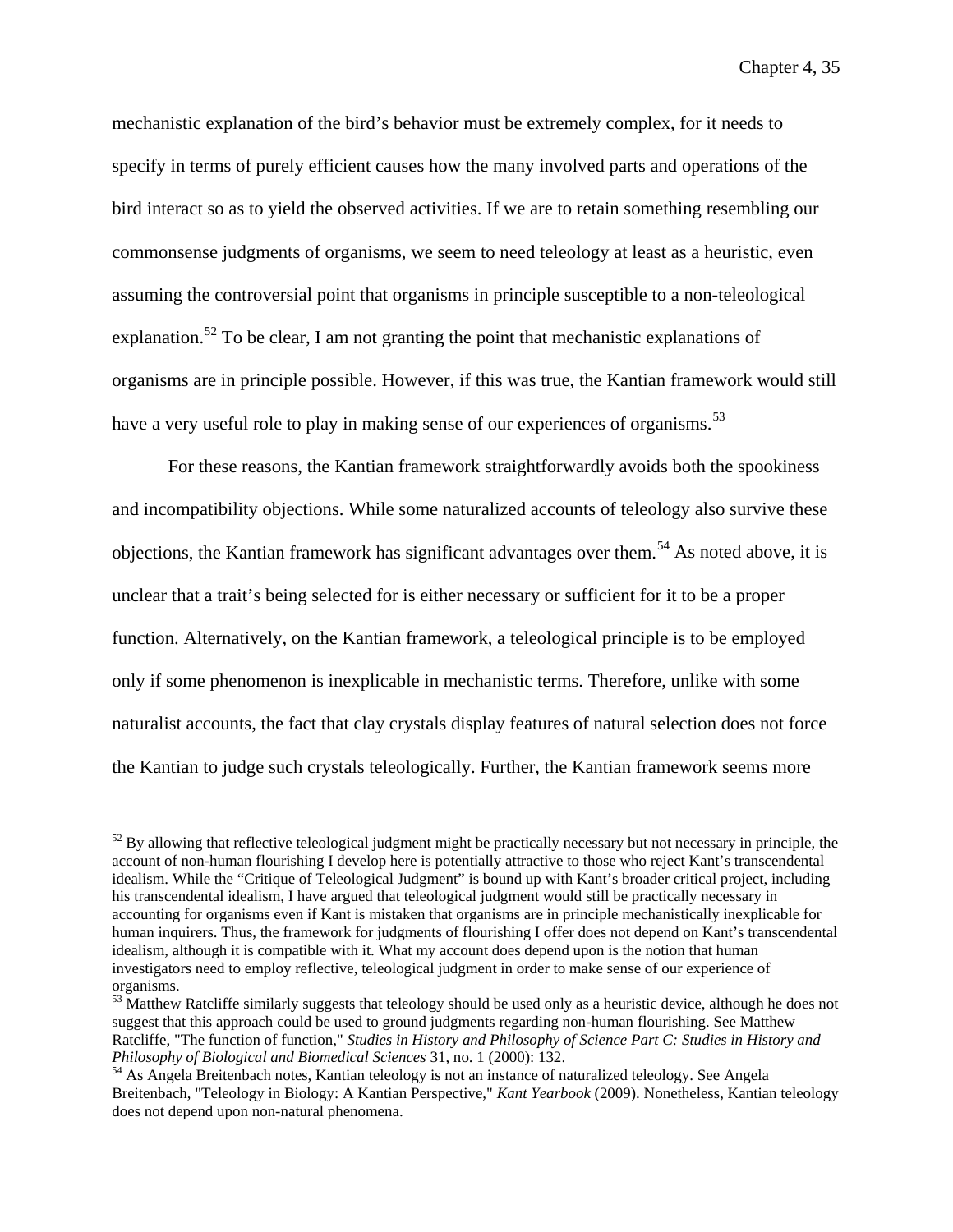promising than naturalized teleology when it comes to accounting for non-human flourishing. As discussed above, on the etiological account, proper functions are reduced to selected for traits. But some selected for traits (e.g., self-sacrifice) are not plausibly taken to be constituents of an organism's flourishing, so the etiological account is unlikely to provide a plausible basis for a non-human flourishing. Conversely, the Kantian framework avoids this problem while remaining compatible with Darwinism, because it can distinguish between selected for traits and those functions constitutive of flourishing. For example, the Kantian can allow that male self-sacrifice was naturally selected in some species of arachnid (e.g., due to its promotion of reproductive success) but also hold that self-sacrifice is contrary to the flourishing of individual spiders. One possible form this might take is accepting that natural selection explains many of the parts and operations of organisms while denying that selected for traits are necessarily proper functions perhaps proper functions are all and only those features that earn a place in some organism's normative standard (i.e., perhaps some feature is a proper function if and only if it is a natural good). While I am not committing myself to this view, it does illustrate that the Kantian teleologist can distinguish natural goods from selected for traits without transgressing Darwinian commitments.

However, we should consider a new objection, one that may apply specifically to the Kantian version of teleology that I have presented:

The Objection to Reflective Teleology: At a minimum, any account of non-human flourishing should establish that non-humans actually are capable of flourishing. But teleological accounts of organisms that are merely reflective do not establish that organisms are *actually* teleological. Thus, any account of non-human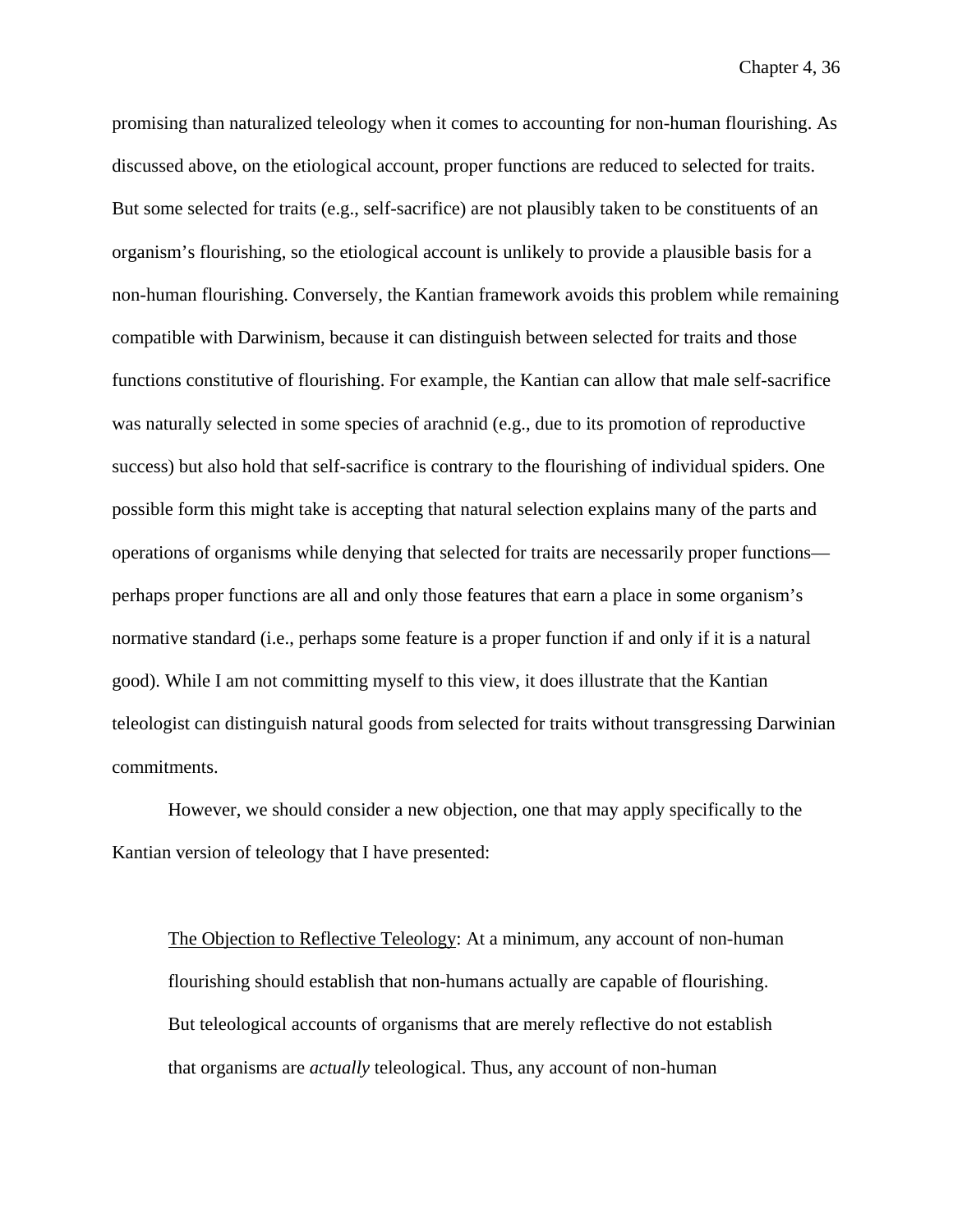flourishing solely dependent upon reflective teleology will fail to establish that organisms are actually capable of flourishing. Accordingly, reflective teleological accounts of non-human flourishing should be rejected, because they fail to meet this minimum requirement.

Since the Kantian approach I have suggested here holds that we should not attribute teleological properties or relations to organisms as a matter of determinative judgment, one could contend that my approach fails to meet a necessary condition for being an adequate account of nonhuman flourishing. In short, the Kantian framework allegedly fails to show that organisms judged to be flourishing are *really* flourishing at all, since judgments of non-human flourishing are merely reflective.

There are plausible responses available to this objection. To begin with, it should be noted that my approach does not entail fictionalism about non-human flourishing. In making reflective teleological judgments regarding the natural goods of organisms, one is not pretending to believe something that one takes to be false.<sup>[55](#page-169-0)</sup> My approach does not *deny* that non-humans may be teleological in their own right—rather, following Kant, we simply are not in a position to know whether or not organisms are in themselves teleological. Thus, a reflective teleological framework would not have us rendering judgments that we know to be false, for it might be the case that organisms are teleological in their own right, despite our inability to know this.

More importantly, it should be noted that teleological judgments are not merely optional on the Kantian approach—rather, they are at least *practically* necessary for making sense of our experience of organisms as flourishing and defective, including the experiences of relevant

<span id="page-169-0"></span><sup>&</sup>lt;sup>55</sup> Nor is one working with an implicit fiction operator when one makes such judgments, as would be made explicit in the utterance, "Within the fiction of teleology, it is the case that the healthy penguin is flourishing."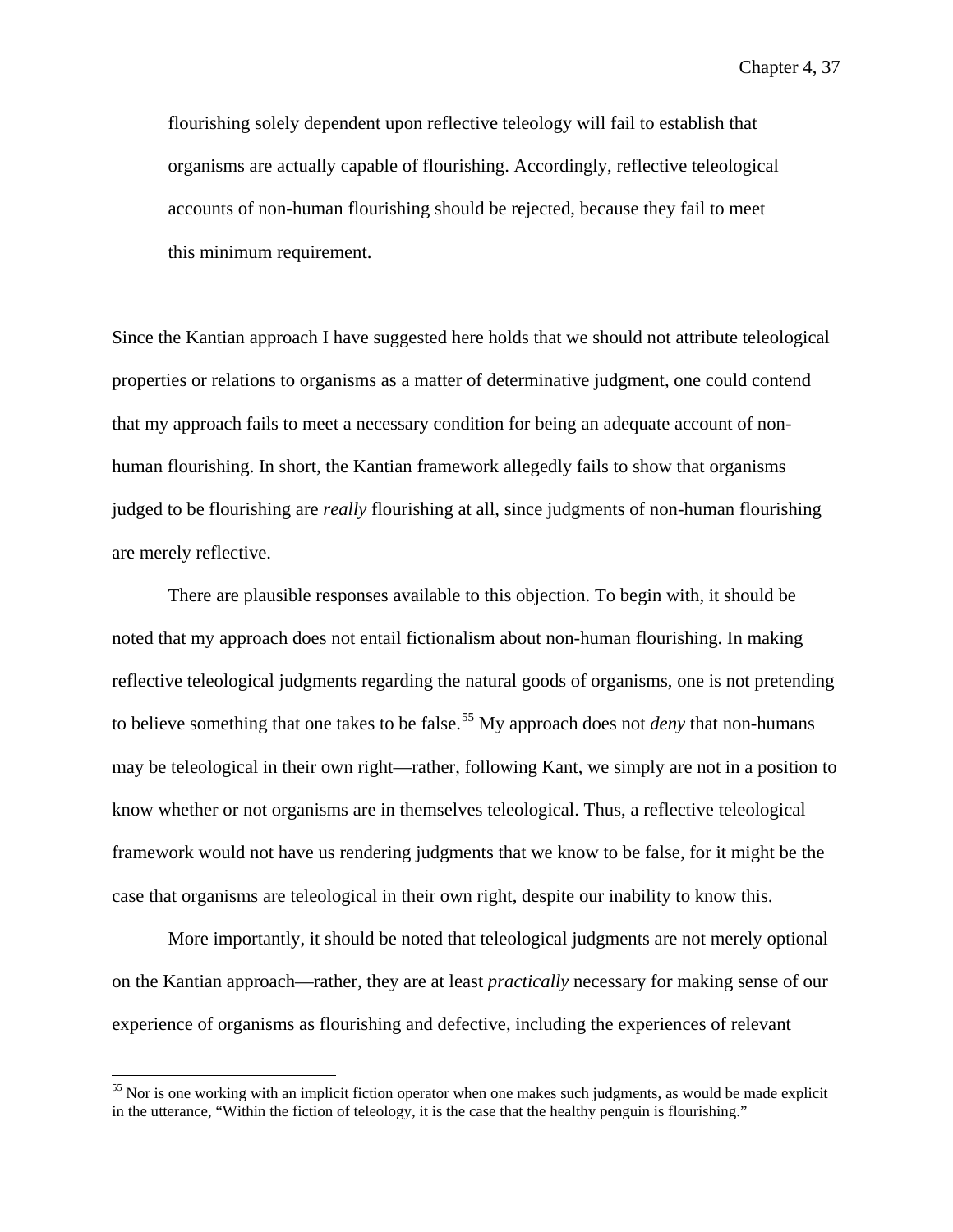experts investigating biological phenomena. Teleological judgments can be either determinative or reflective. Yet as we have seen, there are reasons to be skeptical of determinative teleological judgments regarding flourishing. Non-naturalized versions (e.g., Plantinga's) are subject to the spookiness objection and the incompatibility with Darwinism objection, whereas naturalized, etiological versions may license very implausible judgments (e.g., that self-sacrifice is constitutive of an organism's flourishing). Alternatively, reflective teleological judgments regarding flourishing are not prone to these difficulties. Accordingly, unless there are other problems with them, we have good reason to prefer such reflective judgments over determinatives ones. Moreover, if it is true that we *need* teleology in our judgments regarding organisms, then we should not simply abandon teleological judgment of organisms—rather, we should search for some framework that preserves the teleological judgments we need while averting the problematic features of other teleological frameworks. The Kantian framework does just this.

Now in developing a teleological account of non-human flourishing, perhaps it would be optimal to establish that organisms are capable of flourishing and being defective in their own right while also avoiding the problems often encountered by naturalized and non-naturalized teleology. However, there are good reasons to think this goal cannot be achieved. This would require making determinative teleological judgments, and it is difficult to see either how we would be warranted in doing so or how doing so would avoid common objections to teleology without yielding implausible results. Absent a framework that deals with these difficulties in a satisfying way, a reflective framework becomes very appealing. If we cannot help but view organisms teleologically, and if we are unwarranted in making determinative teleological judgments, then the best we can do is view organisms *as if* they were teleological. While this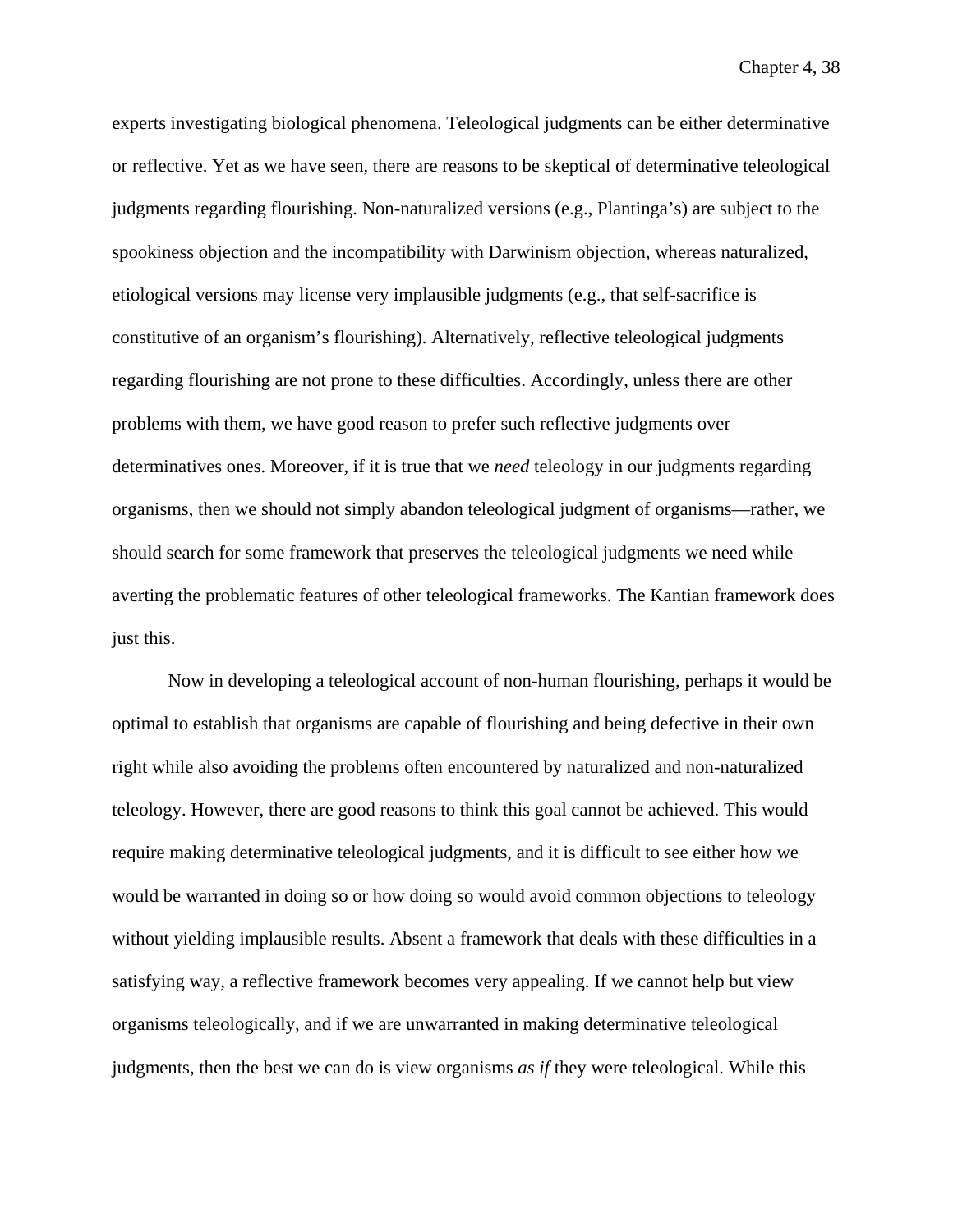does not fully deliver on the demand made by the objection, it does suggest that this demand cannot be satisfied. If we are to have a teleological account of non-human flourishing, the Kantian framework becomes very attractive.

## Natural Goods and Environmental Ethics

Appeals to the goods or flourishing of non-humans is common among philosophers interested in animal ethics and environmental ethics, and such goods are often thought to be possessed by all living beings, including non-sentient ones.<sup>[56](#page-171-0)</sup> On the framework I have offered, an organism's natural goods are all and only those functions that, given sufficient time and resources, a relevant community of experts would identify as belonging to the normative standard for the kind of organism in question. A competing, non-teleological approach is to employ a normalcy criterion of flourishing, where an organism's goods are taken to be equivalent to those features that are "normal" for its kind.<sup>[57](#page-171-1)</sup> On one permutation of this criterion, normal features are fixed by statistical averages, which can be known through empirical investigation. One might hold, for example, that some species' normal features just are those characteristics displayed by most of its members. On this criterion, an abnormal organism would be defective, since it would lack the normal features supposed to be constitutive of its flourishing.

But this "majority rules" approach would seem to sanction very implausible judgments. Imagine an animal species in which, during a typical year, 60% of individual organisms experience protracted pain and eventual death due to starvation. This would be normal for the

<span id="page-171-1"></span><span id="page-171-0"></span><sup>&</sup>lt;sup>56</sup> O'Neill, Holland, and Light, *Environmental Values*: 102.<br><sup>57</sup> As is mentioned by John O'Neill, Alan Holland, and Andrew Light: "A living thing can be said to flourish if it develops those characteristics which are normal to the species to which it belongs in the normal conditions for that species." Ibid., 103.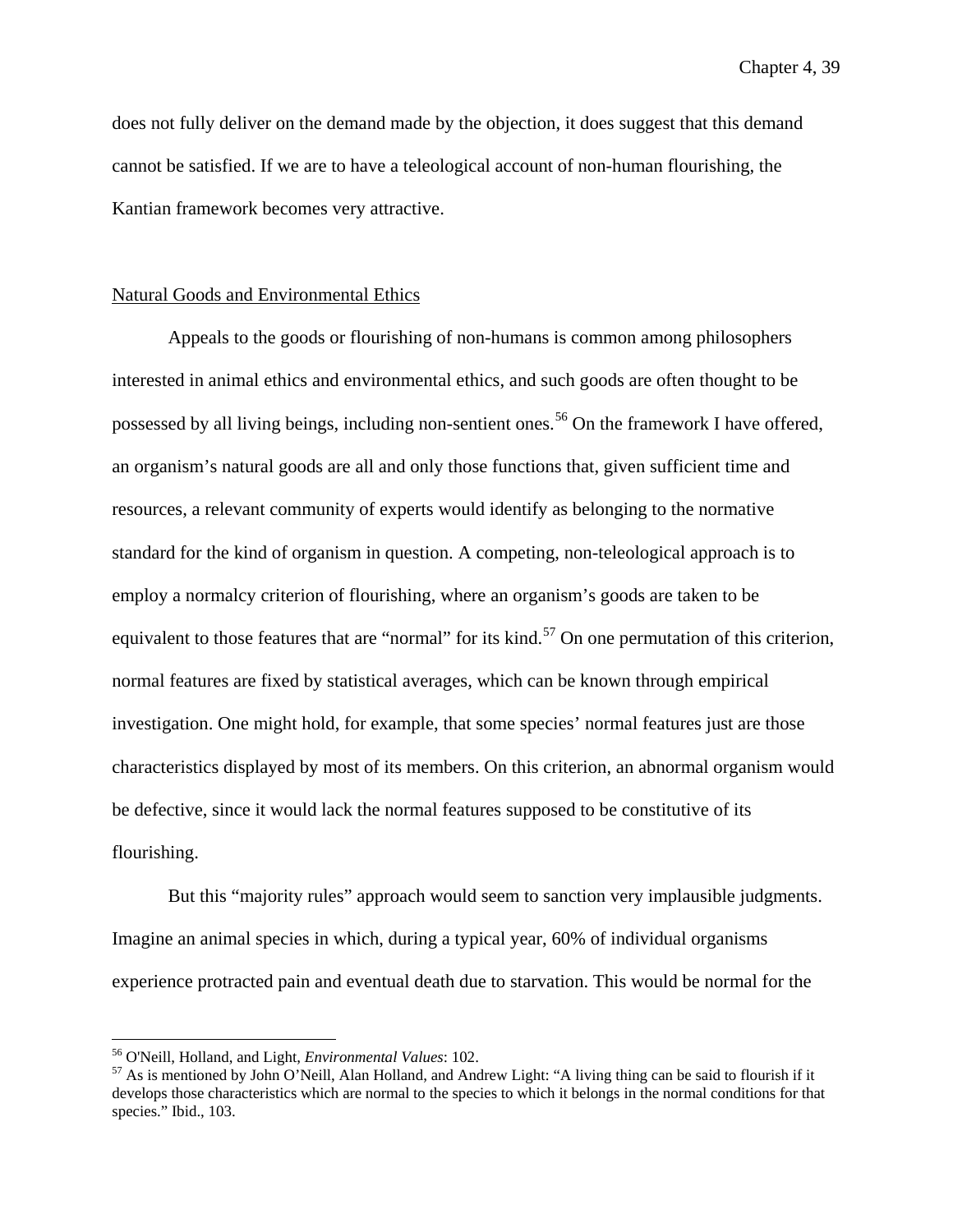species, whereas avoiding starvation would be abnormal. Relying on a normalcy criterion of flourishing, we seem forced to take the starving animals to be flourishing and the nourished animals not to be flourishing. This would be a quite implausible view. Rather, it seems that a normalcy criterion does not provide an adequate benchmark for the flourishing of organisms, because in cases like this it fails to track our considered judgments. Further, it is plausible to hold that some species fare better in novel conditions than they do in conditions that are normal for them. For example, an increase in atmospheric aerosols due to anthropogenic pollution might enhance photosynthesis in some plant species by causing higher levels of diffuse sunlight.<sup>[58](#page-172-0)</sup> Such plants would be abnormal compared to their present day counterparts, but it would be implausible to suppose that, all else being equal, the abnormal plants are not flourishing to a greater degree.

The Kantian framework for non-human flourishing fares much better here. Judging some organism to be flourishing or defective involves a comparison of the actual organism to a normative standard of its kind, and this standard is not fixed by what happens to be normal for members of that kind. It is plausible to take the normative standard for a given kind of animal to include freedom from pain, so we may judge animals of that kind to be defective to the extent that they are experiencing protracted pain, even if they constitute a majority. This harmonizes with commonsense judgments, and we can reasonably expect expert judgments to converge on this as well. Moreover, the Kantian framework can account well for the view that some organisms flourish better in novel conditions than in their normal conditions, since natural goods are distinct from the extrinsic conditions that might promote or inhibit their achievement. The performance of photosynthesis is plausibly taken to be a natural good for plants. This allows one

<span id="page-172-0"></span> <sup>58</sup> Lina M. Mercado et al., "Impact of changes in diffuse radiation on the global land carbon sink," *Nature* 458, no. 7241 (2009).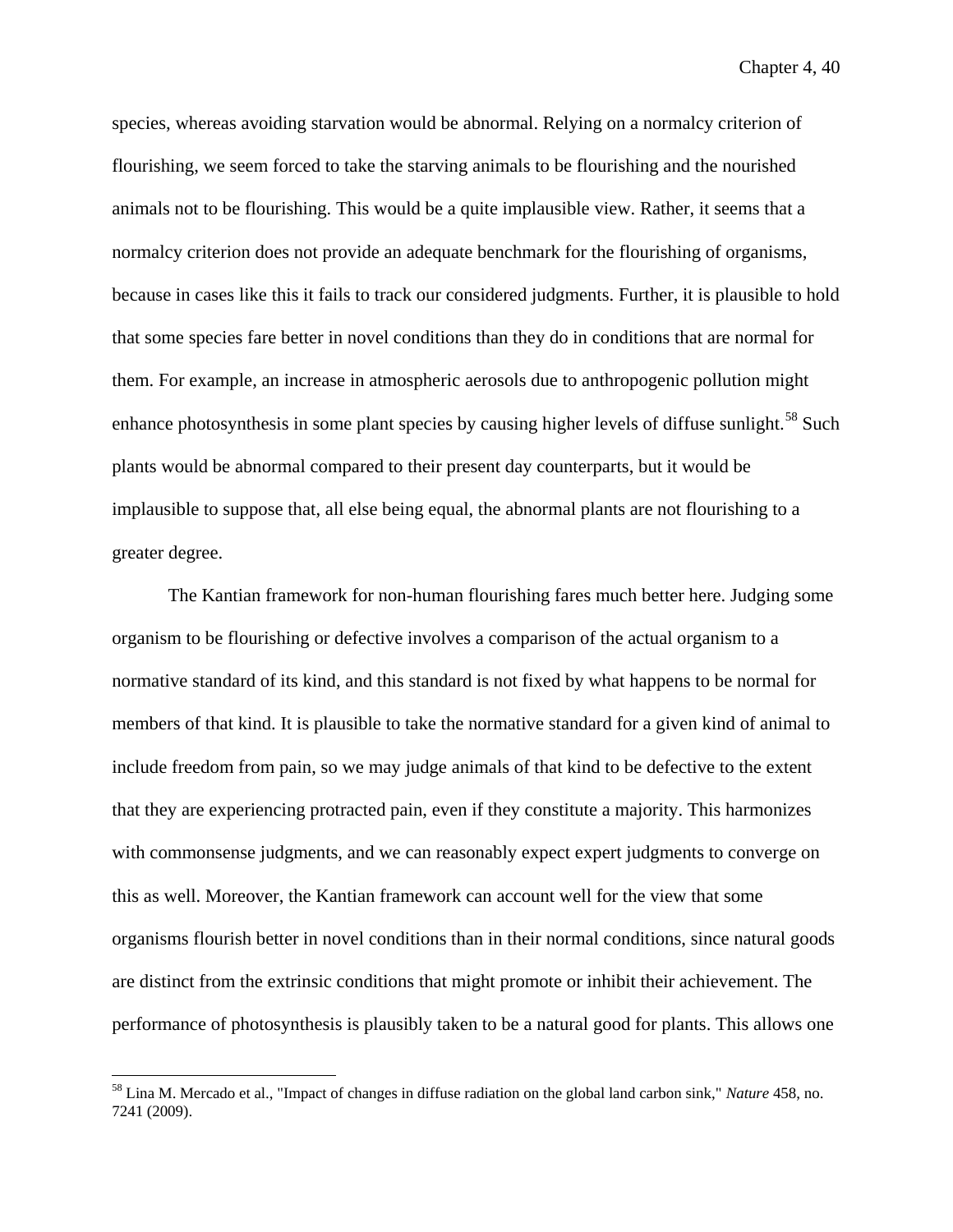to judge that a plant with enhanced photosynthesis thanks to higher levels of diffuse sunlight is flourishing more than other members of its kind, even when the former resides in abnormal conditions compared to its counterparts.

The Kantian framework has these advantages because it is teleological, tying flourishing to features that some kind of organism ought to have rather than to features that actual organisms happen to possess. This framework also has advantages over other teleological accounts of nonhuman flourishing. As we have seen, Taylor holds that any living entity is a "teleological center of life," meaning that its functioning is directed toward the goals of survival, reproduction, and adaptability to changing conditions. Taylor adds, "It is the coherence and unity of these functions of an organism, all directed toward the realization of its good, that make it one teleological center of activity."[59](#page-173-0) This account avoids the problems that beset a normalcy criterion, for it makes no appeal to what is normal for actual members of some species, and its recognition of adaptability accommodates the possibility that organisms might flourish in novel conditions. Nonetheless, there are two other potential problems with Taylor's view.

First, it remains indeterminate what counts as an organism's good. Taylor mentions that an organism's goals of survival, reproduction, and adaptability are themselves "directed toward the realization of its good."<sup>[60](#page-173-1)</sup> It is open to interpretation whether Taylor means that these goals are constitutive of an organism's flourishing or whether they are only instrumental to an organism's flourishing. If the latter, then Taylor's account is incomplete, since it does not specify what the other constituents of flourishing are. If the former, it is unclear whether or not these goals exhaustively constitute an organism's well-being. Is a living entity guaranteed to be flourishing simply if it is able to survive, reproduce, and adapt? This would have some

<span id="page-173-1"></span><span id="page-173-0"></span> $^{59}$  Taylor, *Respect for Nature: A Theory of Environmental Ethics*: 121-22.  $^{60}$  Ibid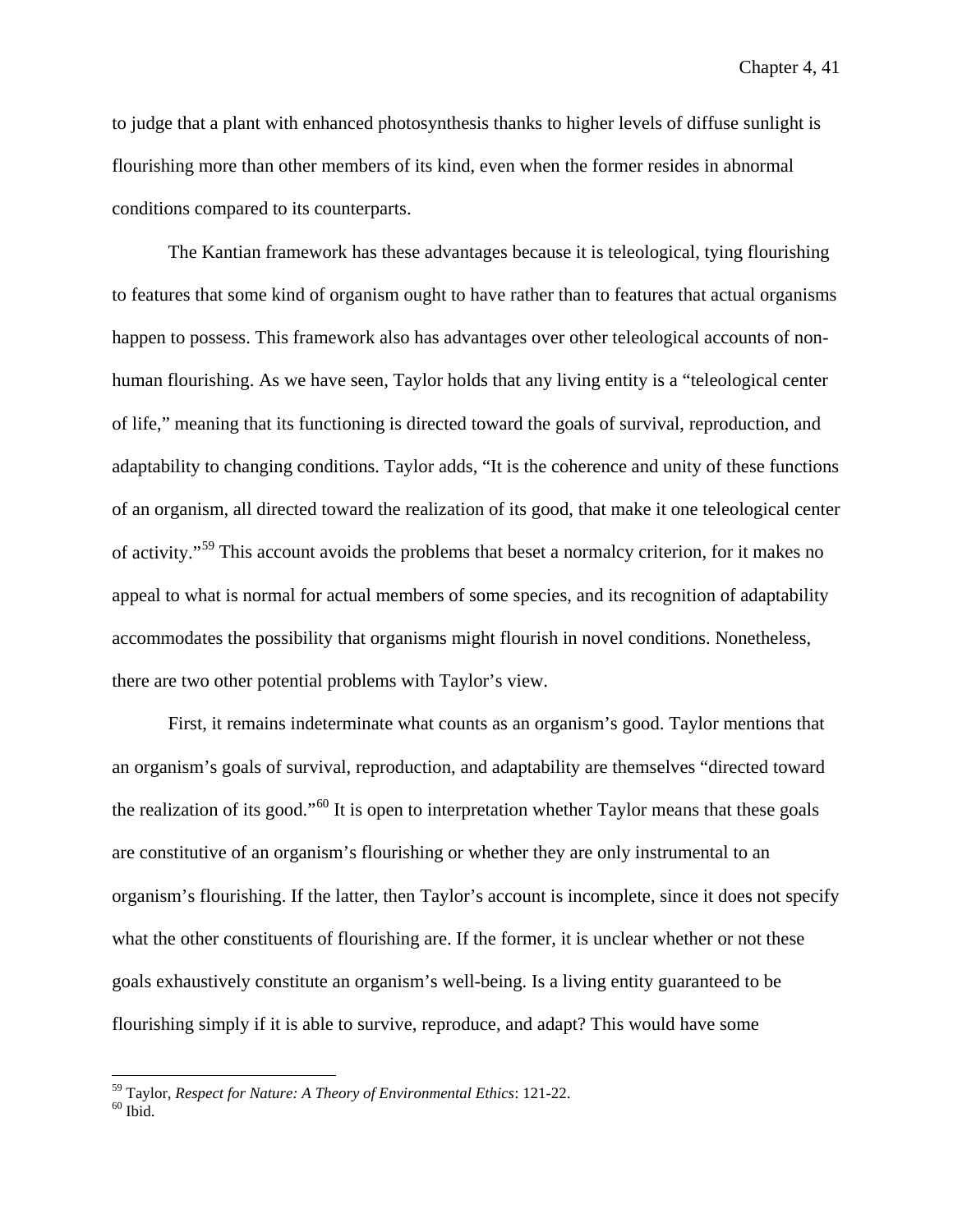implausible implications. For example, is the function or activity of playing not constitutive of a bonobo's flourishing simply because play is distinct from survival, reproduction, and adaptability?<sup>[61](#page-174-0)</sup> Conversely, if the goals of survival, reproduction, and adaptation are not constitutive of flourishing but only instrumental for achieving it, then it is remains unclear what actually constitutes an organism's good. On the Kantian framework, an organism is flourishing insofar as it possesses the functions contained in the normative standard converged upon by expert judgment.

Second, Taylor's account lacks a justification for attributing teleological purposiveness to natural entities. He seems to be making a determinative judgment about what organisms are in themselves, taking purposiveness to be a constitutive principle and thus attributing teleological properties or relations to the natural world, which runs into difficulties due to the spookiness and incompatibility with Darwinism objections. Taylor does not explain how teleological attributions avoid involving metaphysically bizarre phenomena, nor does he say whether and how teleological purposiveness in organisms is consistent with the view that organisms are the result of natural selection. Of course, it would be open to a proponent of this view to accept some naturalized version of teleology that might be both non-spooky and compatible with Darwinism, but we have already seen reasons to doubt that naturalized teleology can offer a compelling account of judgments regarding non-human flourishing.<sup>[62](#page-174-1)</sup> All else being equal, we have good reason to prefer an account of non-human flourishing that avoids these two broad problems, which the Kantian framework does thanks to its reliance on reflective judgment.

<span id="page-174-0"></span> $61$  It is open to Taylor to hold that play is instrumentally good for bonobos insofar as it might promote one of the three goals specified, but it might be plausible to hold the stronger view that play is constitutive of bonobo flourishing.

<span id="page-174-1"></span> $62$  Taylor's position also seems to be in tension with his own claim that his "biocentric outlook," which includes the tenet that organisms are teleological centers of life, is consistent with empirical knowledge. It is at least unclear how teleology and empirical knowledge are compatible here, since the empirical knowledge provided by the biological sciences consists of mechanistic explanations for many organic operations, such as growth and reproduction. Taylor, *Respect for Nature: A Theory of Environmental Ethics*: 99-100, 58-59.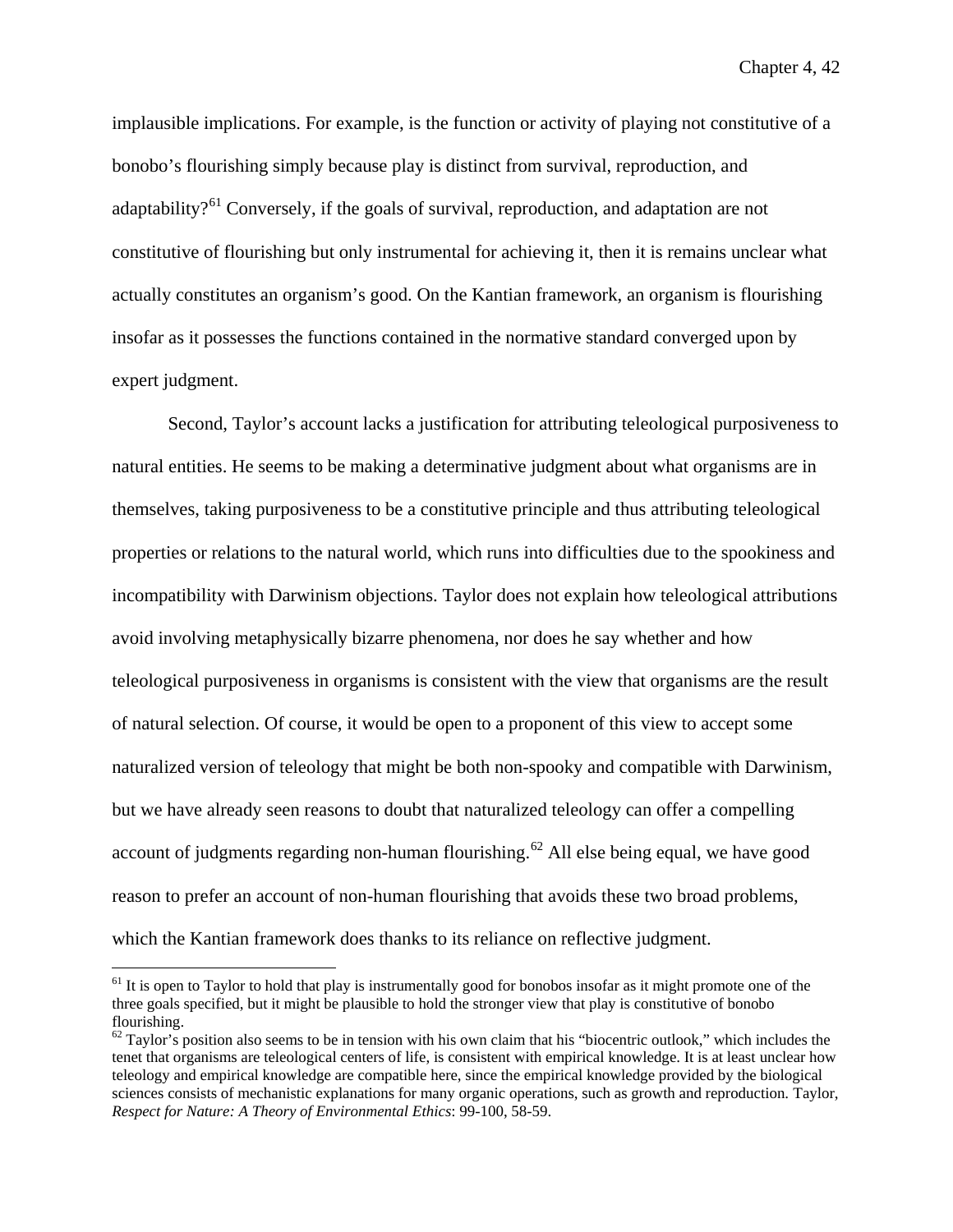While I have argued that human investigators must reflectively judge non-human organisms to have natural goods and to be capable of flourishing, it does not automatically follow from this that non-human organisms have moral standing, or that they deserve moral consideration from moral agents. While our teleological judgments about organisms are normative, they are not *morally* normative. That is, such judgments concern what an organism ought to be given the relevant normative standard, but they concern neither how moral agents ought to value organisms nor how moral agents ought to act regarding them. Conversely, some environmental ethicists seem to treat having goods as sufficient for an entity to deserve moral consideration from moral agents. On such a view, the mere fact that some entity can flourish is by itself enough to establish that moral agents have direct moral obligations to that entity.<sup>[63](#page-175-0)</sup> However, it is unclear that the fact that an entity has a good of its own is by itself a sufficient condition for that entity to have moral standing. It is at least coherent to admit that some entity is capable of flourishing while also denying that this entity is deserving of moral consideration. The fact that there is nothing incoherent about this stance suggests that it is at least not a conceptual truth that having a good of one's own is sufficient for something to deserve moral consideration. In other words, there is nothing about the concept of capacity for flourishing that entails moral standing on the part of entities with that capacity.

Of course, one could claim that it is nonetheless true (albeit not conceptually) that the class of entities capable of flourishing is equivalent to the class of entities with moral standing. But if this is the case, the connection needs to be made via some further argument. As we have seen, however, taking non-humans to have moral standing is beset by serious problems. We are better off viewing our obligations vis-à-vis non-human nature to be indirect duties. As I argued

<span id="page-175-0"></span> $63$  For example, Robin Attfield writes that "moral standing or considerability belongs to whatever has a good of its own, and that… this class is comprised by individual living organisms…" See Attfield, *A Theory of Value and Obligation*: 21-22.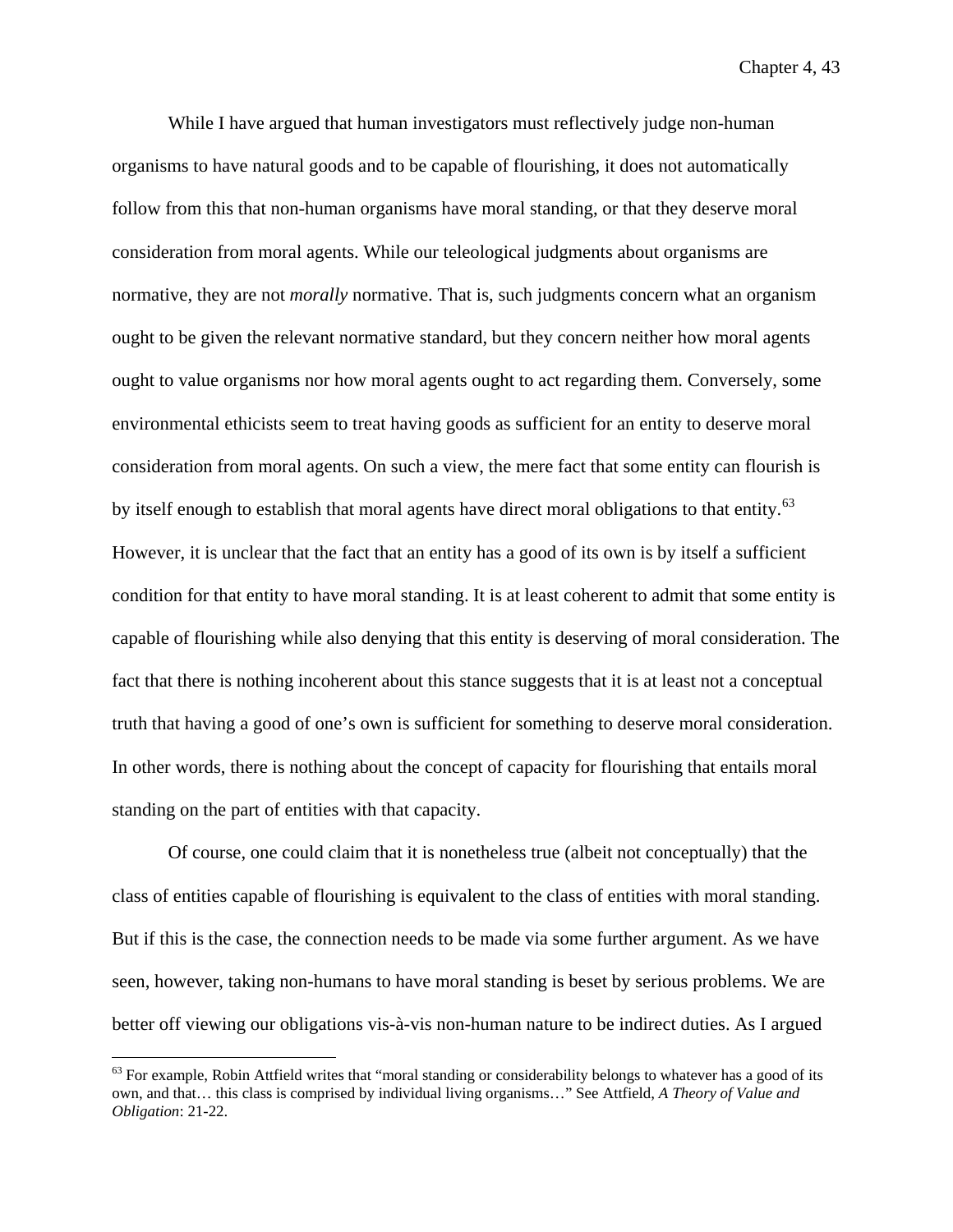in chapter three, we are morally prohibited from causing unnecessary harm to non-human organisms, and we have excellent moral reason both to benefit them and to value their flourishing for its own sake. The Kantian framework for non-human flourishing allows us to fill in these claims. Because plants and animals must be reflectively judged as purposively directed toward achievement of their respective normative standards, we likewise should view them as susceptible to being harmed or benefited through inhibition or promotion of their natural goods, respectively. This framework also affords us a plausible and non-arbitrary way to distinguish between natural entities capable of being harmed and benefited and those not so capable. The former class encompasses all and only those natural entities we must judge teleologically, namely organisms.<sup>[64](#page-176-0)</sup> The latter class encompasses all and only those natural entities that we need not judge teleologically, including non-living entities. Accordingly, our interactions with organisms carry a special moral salience, since harmful or beneficial actions are intimately tied to the vices or virtues that we harbor as moral beings, a matter to which I turn in the next chapter.

<span id="page-176-0"></span> $64$  Again, arguably we should micro-organisms from this class, since their simplicity makes it plausible to suppose that mechanistic explanation is adequate in their case, and we are not warranted in viewing something teleologically if we can explain it mechanistically. For a different reason, we also should exclude wholes (e.g., species as such) from this class. First, it is unclear that wholes exist—for example, the species *Gorilla gorilla* is arguably a taxonomical artifact rather than a natural kind. Second, even if wholes do exist, it is unclear that we are warranted in viewing them teleologically, because it is not clear that we must take them to be purposively directed toward certain ends.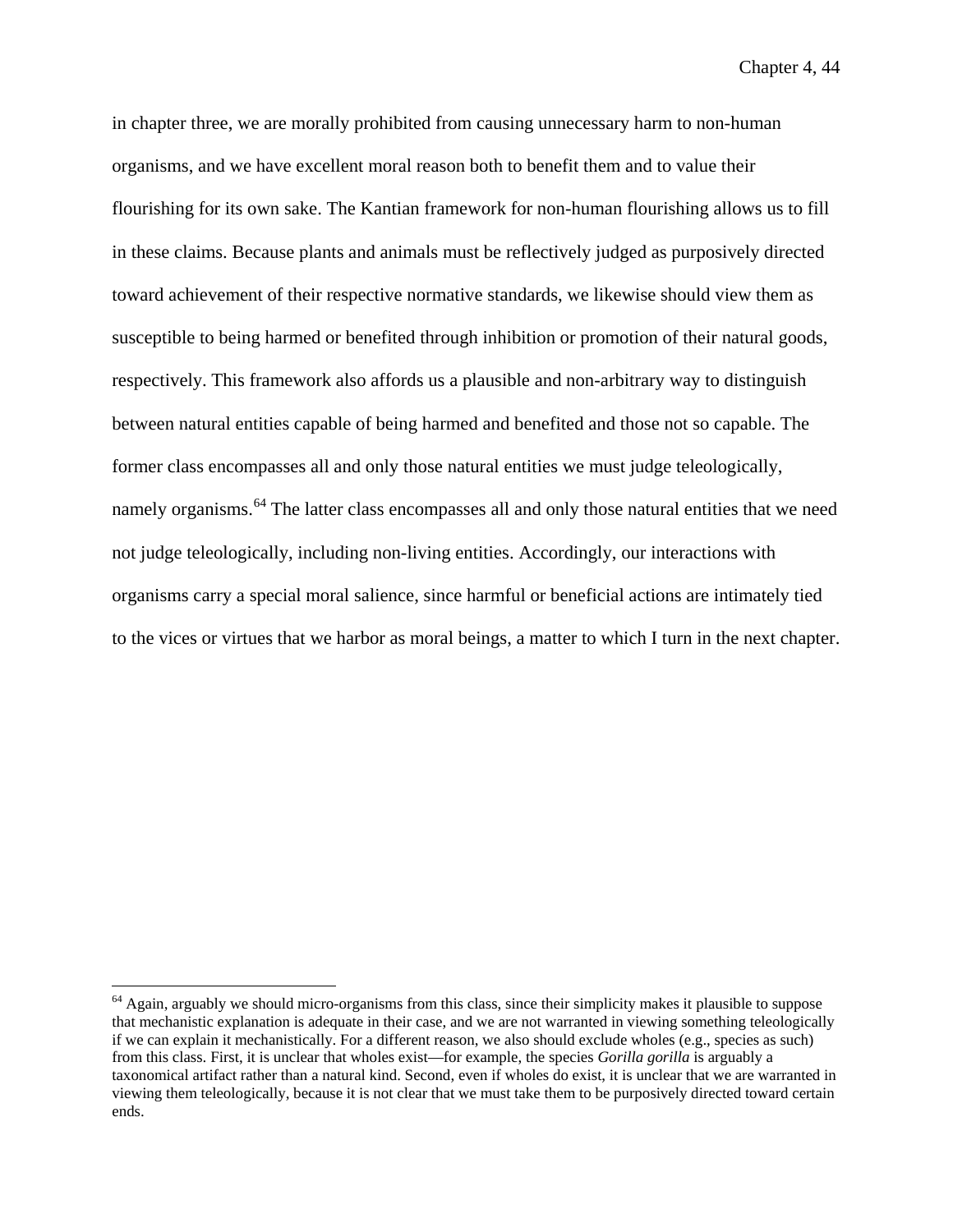Chapter 5, 1

# Chapter Five: A Kantian Environmental Virtue Ethic

In chapter three, I argued for an interpretation of Kant's *Doctrine of Virtue* that treats cruelty to animals and wanton destruction of flora as violations of one's duty to increase her own moral perfection, since these actions damage one's moral perfection by mitigating virtues or developing vices, specifically because they cause unnecessary harm to those organisms. Moreover, actions that benefit non-human organisms enhance one's moral perfection by cultivating virtues, and thus such actions contribute to a fulfillment of the duty to moral perfection. This is why it was important in chapter four to provide an account of what it is to harm and benefit non-human organisms. Animals and plants must be reflectively judged as naturally purposive, which involves taking them to have natural goods that can be promoted or inhibited. It is because animals and plants can be harmed or benefited through inhibition or promotion of their natural goods that actions regarding them have a special degree of moral salience, since harmful or beneficial actions are closely tied to the virtuous or vicious dispositions we possess.

With these accounts of duties regarding non-human organisms and of the natural goods of non-human organisms, I finally can present a framework for a Kantian environmental ethic. This is a virtue-oriented environmental ethic, or one that takes our interactions and attitudes with non-human nature to be morally governed by considerations of virtue and vice. Central commitments of this approach include both that we are morally prohibited from treating nonhumans in ways that either erode virtue or develop vice and that we have excellent moral reasons to treat non-humans in ways that enhance virtue. The former commitment entails that it is morally wrong to cause unnecessary harm to non-human organisms. The latter commitment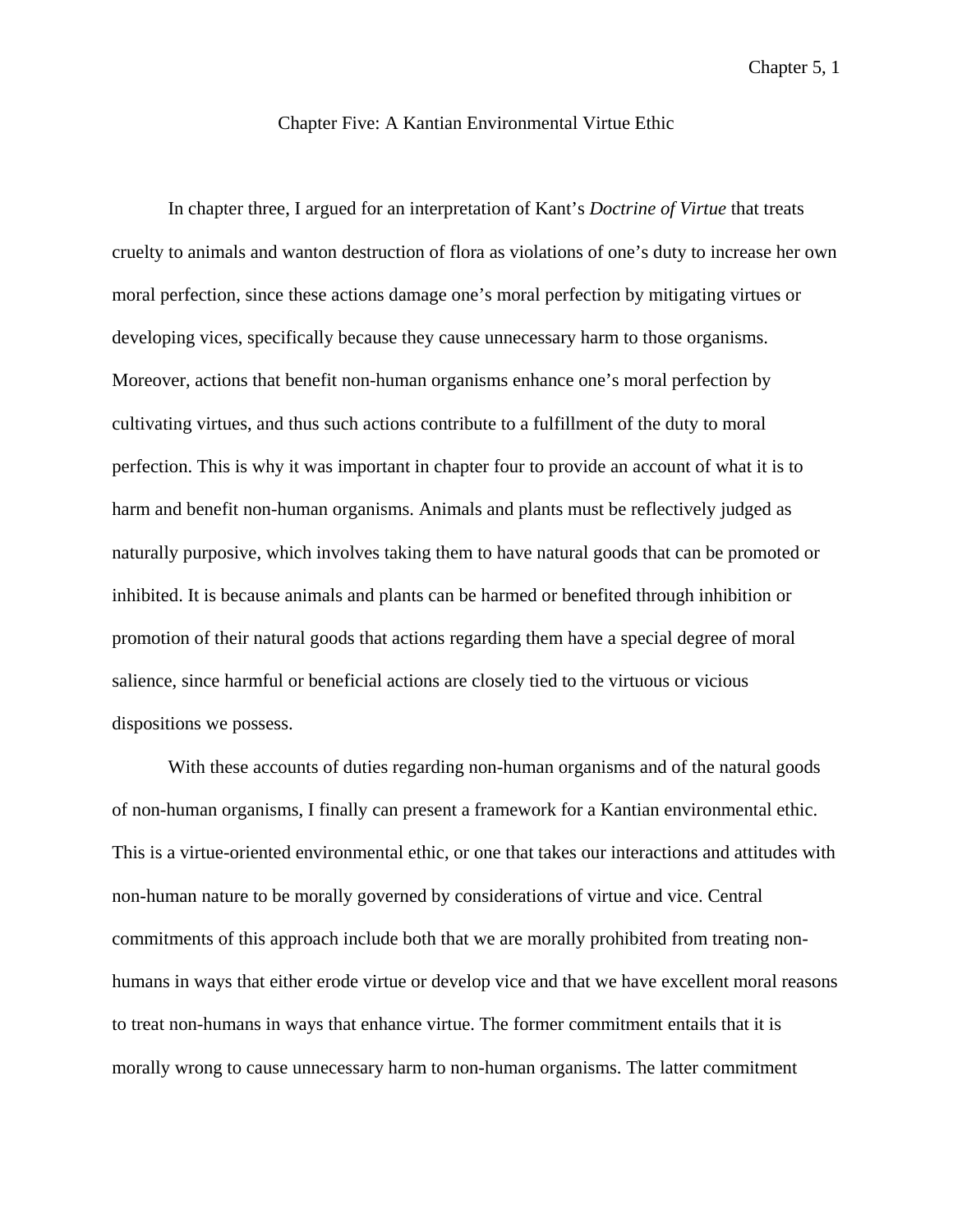Chapter 5, 2

entails that we have excellent moral reason to benefit non-human organisms and to value their flourishing. As I will show, these commitments generate a robust environmental ethic, one that both recognizes strong moral checks on what actions are environmentally permissible while also providing moral agents good reason to promote the flourishing of organisms.

Of course, many questions remain to be addressed. What counts as *unnecessary* harm to organisms? What reason is there to believe that some dispositions regarding nature are *genuinely* virtuous or vicious? What distinguishes environmental virtue or vice from virtue or vice more generally? And does the Kantian environmental virtue ethic survive common objections to environmental virtue ethics?<sup>[1](#page-178-0)</sup> Addressing these questions will both fill in the content of the Kantian environmental ethic and show that it is an attractive option.

## Distinguishing Necessary from Unnecessary Harm

The Kantian environmental ethic prohibits all actions that cause unnecessary harm to organisms, where causing harm is taken to be interfering with the realization of an organism's natural goods. The proviso of "unnecessary" is important here. The position I defend does not prohibit all harm to organisms *simpliciter*. Such a position would be untenable since many actions that are essential to human life cause some harm for non-human organisms, such as converting some animal habitat for agricultural use, harvesting timber for building materials, and using plants for food. It is virtually impossible for human beings to live such that they cause no harm whatsoever to organisms. Intuitively, there are cases in which harm to organisms is unavoidable and thus morally permissible.

But what counts as unnecessary harm? Without a clear answer to this question, it might often be indeterminate whether or not a particular action that harms an organism is permissible.

<span id="page-178-0"></span> <sup>1</sup> For a broad range of work on environmental virtue and vice, see Cafaro and Sandler, *Environmental Virtue Ethics*.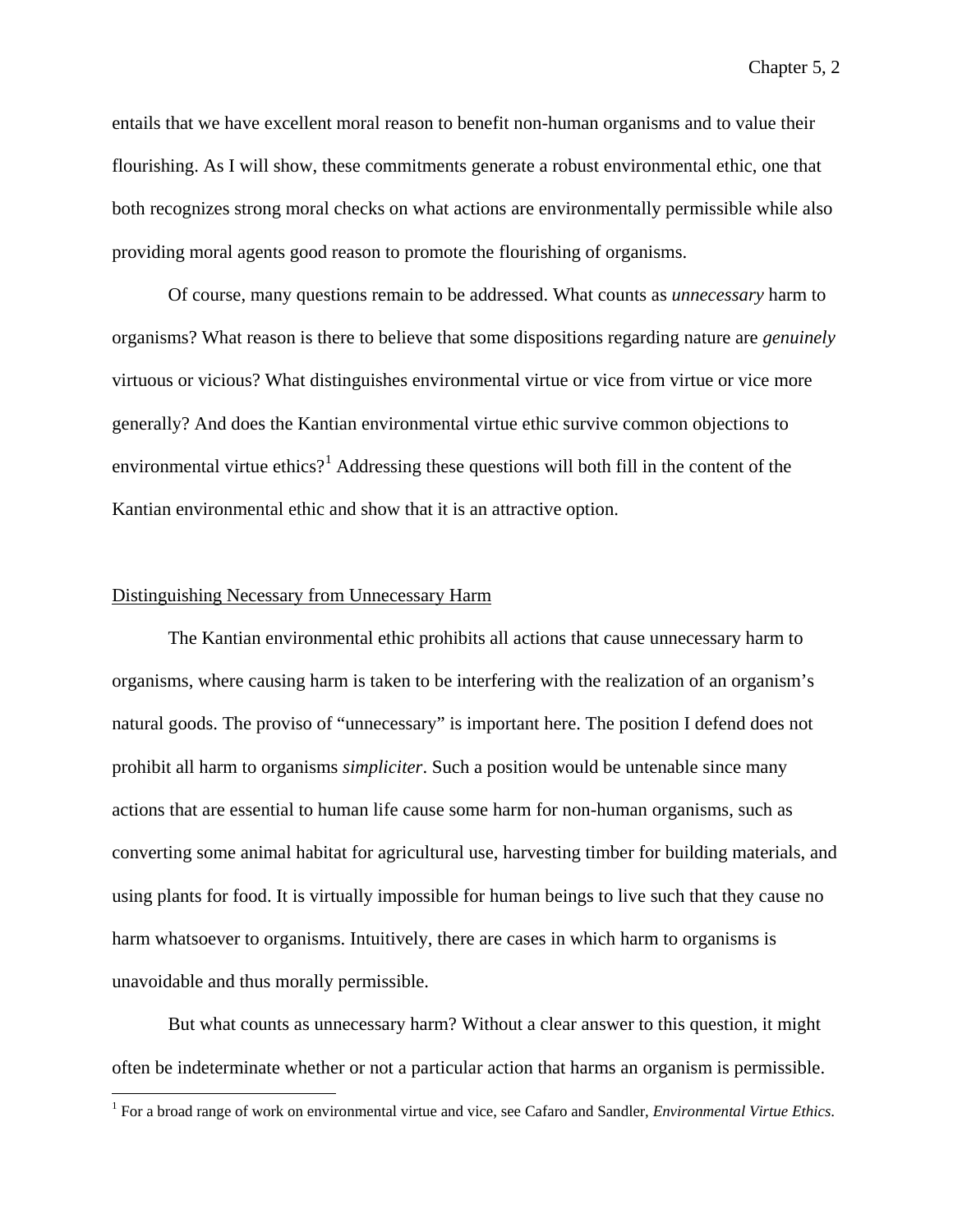Chapter 5, 3

If the Kantian approach I have developed is to offer adequate guidance for action, one must know what distinguishes permissible from impermissible harm, such that one can recognize and avoid causing the latter. Here I defend the view that an action causing harm to a non-human organism is morally permissible only if (1) that action does not violate any of one's various duties aside from the duty to moral perfection, (2) the end of that action could not be achieved by harmless means, (3) the end of that action could not be achieved by less harmful means, and (4) the end of that action is not trivial (see figure 5.1 below).<sup>[2](#page-179-0)</sup> But in order to be helpful, we must become clear on what counts as unnecessary harm.

First, an action causes unnecessary harm to organisms if the end of that action could have been achieved by other means that do not cause harm to organisms. Suppose that one's end is the enjoyment of some recreational activity in a wilderness setting and that either hunting game for sport or hiking would achieve this end equally well. The harm of sport hunting in this case counts as unnecessary harm because one's end could be just as well achieved by an activity that causes no harm to non-human organisms. If one nonetheless chooses to hunt, one engages in an optional activity that causes harm. Accordingly, one way of determining whether an action causes unnecessary harm to organisms is to determine whether the end of that action could be achieved instead by harmless means.

Unfortunately, it is often not the case that harmless actions are available for achieving some end. Suppose that one's end is to acquire suitable nourishment. This often requires killing and consuming organisms, which clearly involve inhibiting their natural goods. At least given current food technologies, it is not typically feasible for a human being to acquire suitable

<span id="page-179-0"></span><sup>&</sup>lt;sup>2</sup> While (2) already is entailed by (3), it is helpful for purposes of discussion to distinguish them here.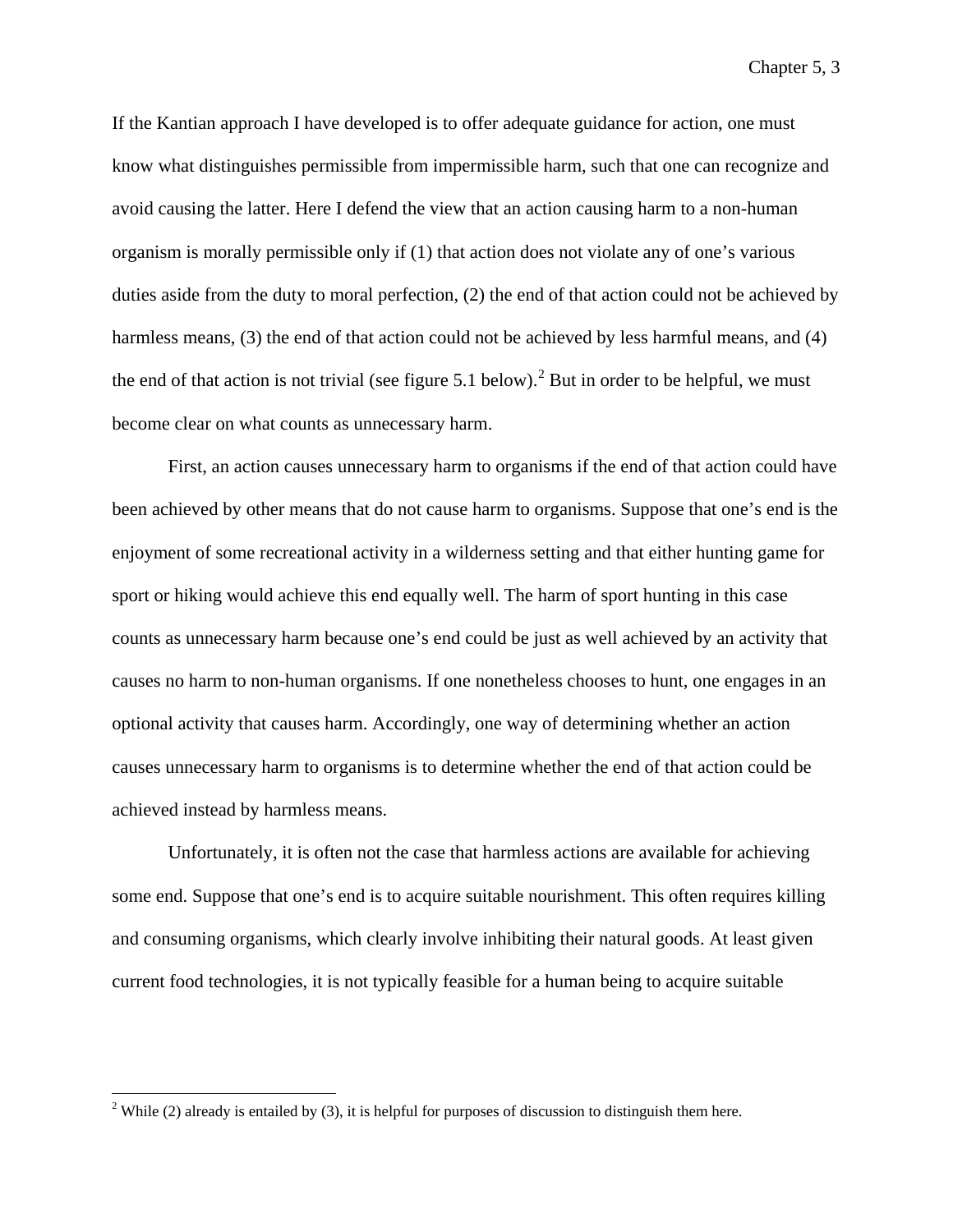nourishment without causing some harm to plant-life or animals.<sup>[3](#page-180-0)</sup> When all feasible actions involve harm to organisms, a plausible principle is that we ought to adopt that course of action which achieves one's end while causing the least possible harm to organisms.<sup>[4](#page-180-1)</sup> By following this principle, one causes only as much harm as is necessary in order to achieve her end, thus avoiding needless harm to organisms. Assuming that this action does not violate some other duty that one has, and assuming that the end of this action is not trivial (see below), such an action is morally permissible because it does not cause unnecessary harm.<sup>[5](#page-180-2)</sup>

Relying on this principle to the case just mentioned, one should act to acquire nourishment in such a way that one minimizes harm to non-human organisms, since additional harm is not necessary for achieving her end. This implies that, if possible, one ought not to support agricultural practices that cause excessive harm to organisms, which would seem to proscribe reliance on factory farming practices in which animals suffer from severe over-crowding and painful procedures, such as the debeaking in the case of chickens.<sup>[6](#page-180-3)</sup> Further, it seems that one ought to minimize or, if possible, eliminate one's reliance on animal products, such as meat and dairy items. This is because the production of such items, even outside factory farms, often relies on practices that clearly inhibit the natural goods of animals: confinement,

<span id="page-180-0"></span> $3$  I am assuming that it is not feasible (at least for a large number of humans) to follow a kind of fruitarian diet that averts killing or otherwise harming plant-life while also meeting all our nutritional needs.<br><sup>4</sup> One might object that this principle has an implausible implication, namely that minimizing harm to organisms

<span id="page-180-1"></span>could in some cases be too demanding by requiring one to impose excessive burdens on oneself. There are various replies to make to this objection. First, the mere fact that some moral principle is demanding is not by itself a convincing objection—it might well be the case that morality is more demanding than we typically suppose. Second, although the duty to moral perfection does not have a lesser deontic status than other duties, it must be remembered that the principle of minimizing harm is constrained by the various other duties one has, such as respecting persons and promoting their happiness. Hence, one is not obligated (indeed, one ought not) to minimize harm to organisms if doing so involves violating one of these other duties.<br><sup>5</sup> In assessing the plausibility of this, it is important to consider what is actually harmful to non-human organisms

<span id="page-180-2"></span>and what is not. For example, from my claim that one ought to minimize harm to non-human organisms in acting for some end, it does not follow that one may not step on grass in walking between two points. This is because such an action is not plausibly taken as harmful to the grass, since merely stepping on it is not plausibly taken to inhibit any natural good of the grass, such as its health or physical integrity.<br><sup>6</sup> See Peter Singer and Jim Mason, *The Ethics of What We Eat: Why Our Food Choices Matter* (Emmaus: Rodale,

<span id="page-180-3"></span><sup>2006), 40.</sup>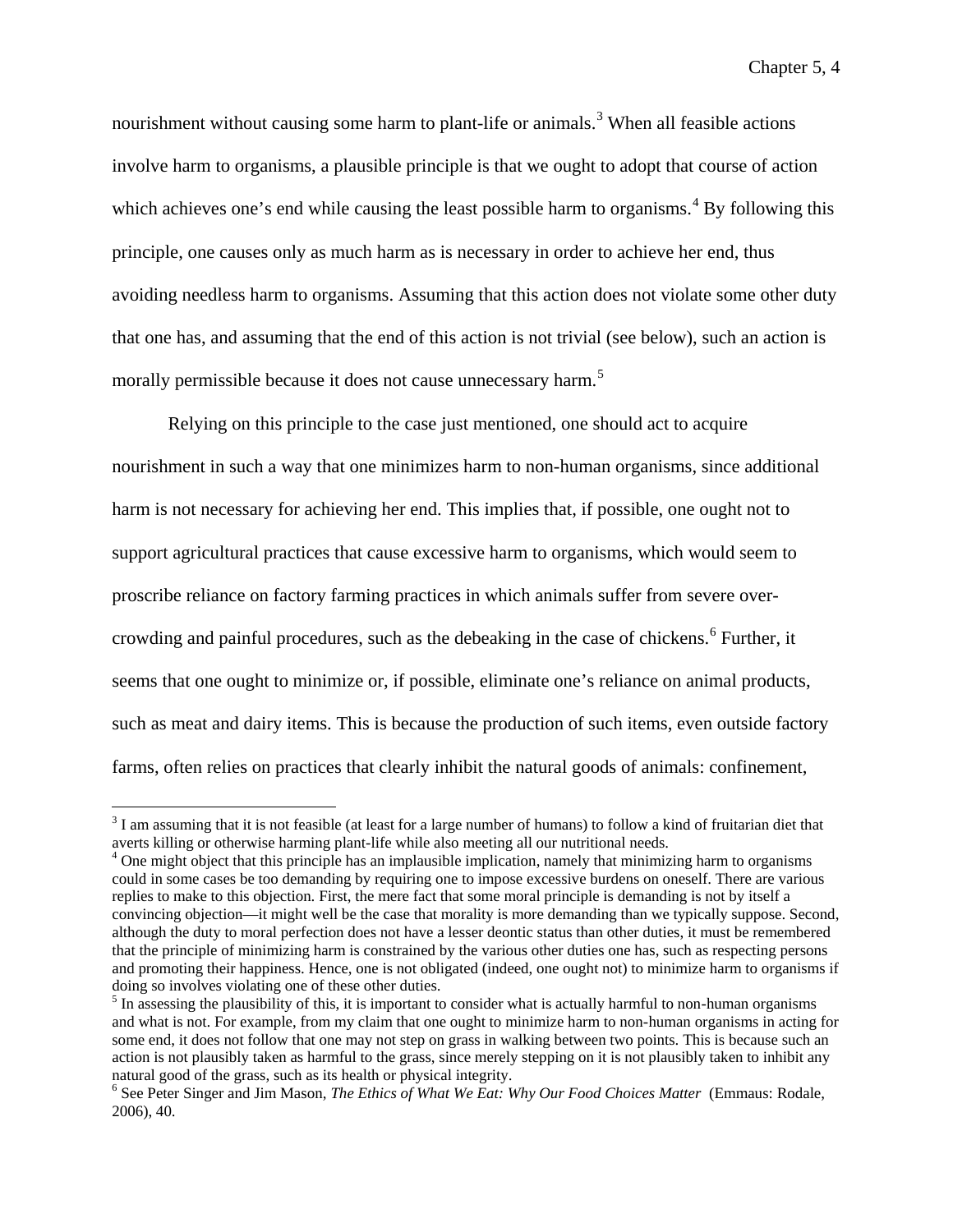pain, and premature death. If one is able to adopt a vegan diet but persists in consuming animal products, then one makes a causal contribution (e.g., by purchasing such products) to a process that causes needless harm to non-human animals. By adopting a healthy plant-based diet, one could achieve one's end by less harmful means, and so on the Kantian environmental virtue ethic one is obligated to adopt a vegan diet if one is able.

Of course, a vegan diet typically inhibits the natural goods of plant-life, and thus one might ask why it is on balance less harmful than a diet based on animal products. One answer is that the latter results in the destruction of—and hence harm to—many more organisms than does a plant-based diet. This is because livestock typically are fed vast amounts of grain in order to be raised and maintained in the course of providing meat, eggs, and dairy products, thereby harming many plants in the process.<sup>[7](#page-181-0)</sup> This is not only an inefficient way to produce food, but it also means that more organisms are harmed in order to support an animal-based diet than a plantbased diet. Thus, we can reasonably expect to cause less total harm if we consume plants directly than if we consume meat or other products from animals that are fed plants. This means that, if able, one ought to rely on a vegan diet, because a diet of meat or animal products results in unnecessary harm to organisms.

The proviso of "if able" is an important one. It might be the case that one's economic, dietary, or geographical circumstances put severe limits on the degree to which one is able to minimize the harm caused to organisms while still achieving the end of acquiring suitable nourishment. Humans who suffer from absolute poverty might be unable to afford a nutritious vegan diet. In such a case, eating animal products might not inflict unnecessary harm on organisms, since some diet consisting of animal products might be the least harmful means available to achieving this end. Given possibilities like this, I do not defend a prohibition on any

<span id="page-181-0"></span> <sup>7</sup> For a similar point, see Singer, *Animal Liberation*: 236.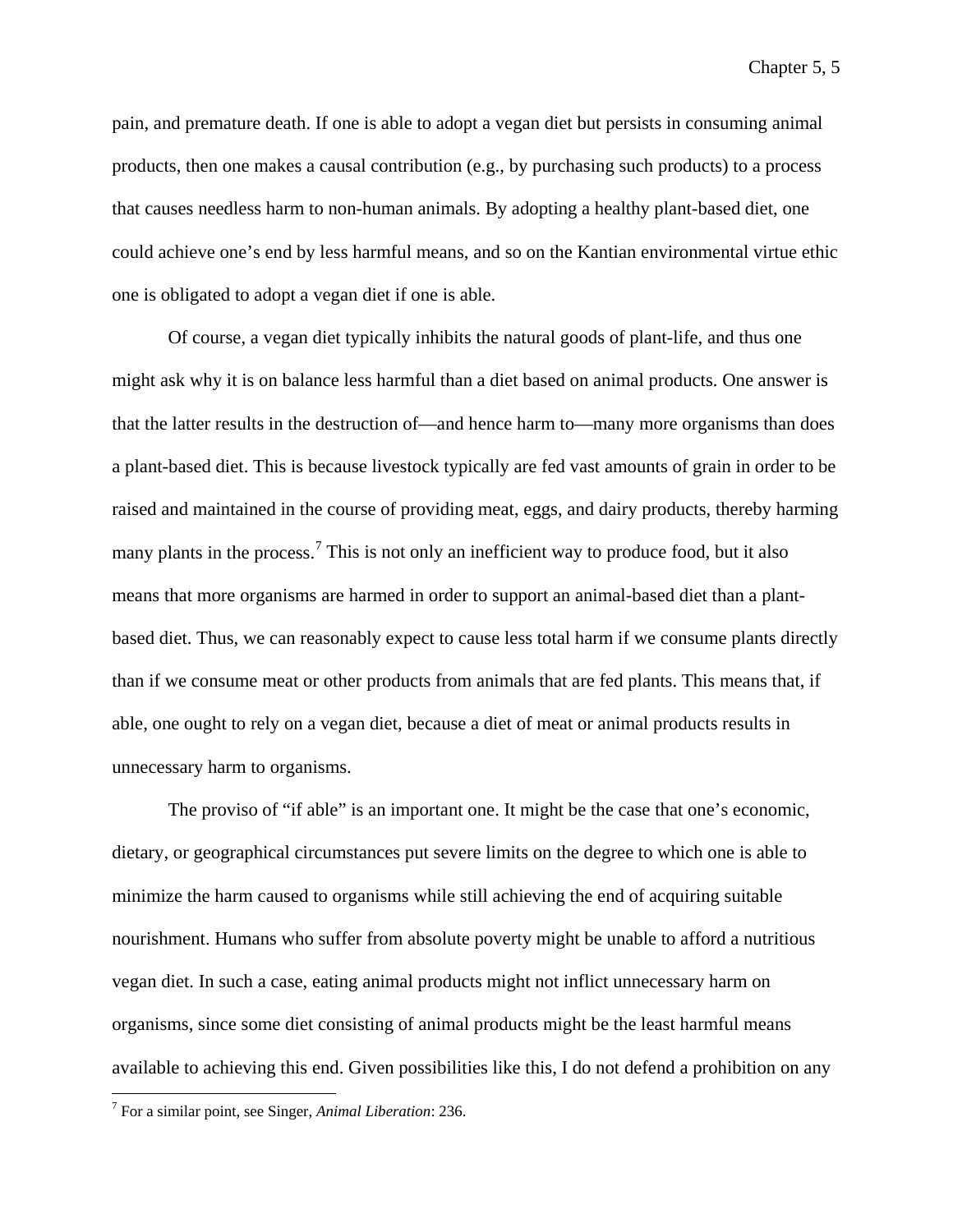particular activity that is harmful to organisms, but rather a prohibition on causing *unnecessary* harm to organisms. What actions count as necessarily or unnecessarily harmful depends in part on various facts regarding one's circumstances.

Finally, an action causes unnecessary harm to an organism if the end of that action is trivial. I suggest that an agent's end is trivial if it is not necessary for survival or some important aspect of some person's or organism's flourishing. Acting for the sake of some whimsical preference, for example, is an action whose end is trivial. Satisfying one's preference in this case is neither necessary for survival nor is it plausibly taken to contribute to an important aspect of one's flourishing.<sup>[8](#page-182-0)</sup> There is nothing necessarily wrong with acting for the sake of trivial ends such actions need not violate any moral duty. However, if acting for the sake of a trivial end involves causing harm to organisms, it is plausible to view that harm as unnecessary, since it is not justified by some important end. If so, then such an action is morally impermissible on the Kantian environmental virtue ethic. Some of the ends of human beings are non-trivial, such as nourishment, access to shelter, interpersonal relationships, happiness, and so on. Achieving such ends sometimes involves causing harm to non-human organisms, such as in acquiring food or building materials. Such harm is morally permissible if it is required in order for humans to survive and flourish. Other ends of human beings, however, are trivial. Imagine someone who removes the limbs of a tree solely because he dislikes the shape of its leaves. This person inhibits the natural goods of the tree in pursuit of an end that is trifling, for that end is not plausibly taken

<span id="page-182-0"></span><sup>&</sup>lt;sup>8</sup> Whatever the best account of human flourishing might be (e.g., objective list, hedonistic, or preference-satisfaction theories), a matter on which I remain agnostic here, it could differ markedly from the account of *non-human*  flourishing I offered in chapter four. At any rate, I am not assuming that the flourishing of humans consists solely of the achievement of their natural goods. Particular ends might be trivial because they are not on a plausible objective list of human goods, but particular ends alternatively might be trivial because they do not contribute significantly to one's pleasure or to the satisfaction of one's preferences. For a discussion of these three theories of well-being, see Derek Parfit, *Reasons and persons* (Oxford University Press, 1986), 493-502; Sondøe, "Quality of life - three competing views."; Roger Crisp, "Hedonism Reconsidered," *Philosophy and Phenomenological Research* 73, no. 3 (2006).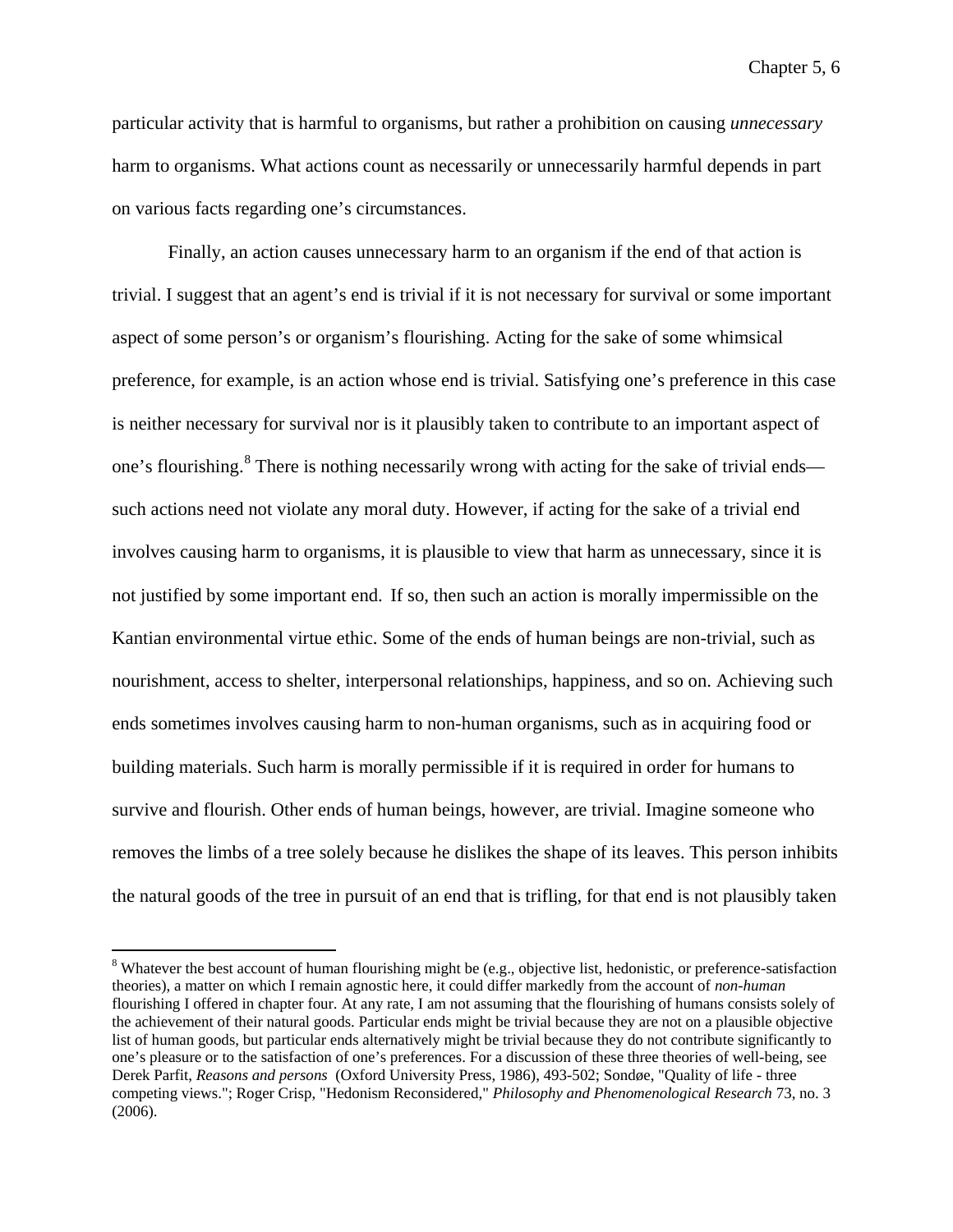to be either necessary for survival or constitutive of anyone's flourishing. Here the agent values an unimportant end above the flourishing of the affected organism, and for that reason the harm caused is plausibly taken to be unnecessary, and so that action is impermissible.<sup>[9](#page-183-0)</sup>

What counts as a trivial or non-trivial end might not be completely clear cut, of course. There may be cases of vagueness in which reasonable, sincere, and informed persons disagree as to whether or not some end is trivial. Consequently, these persons could likewise disagree on whether some action that harms non-human organisms is morally permissible. Whether or not there is a determinate fact of the matter regarding who is correct in such cases, a certain amount of vagueness might be an ineliminable feature of moral life.<sup>[10](#page-183-1)</sup> Yet in many cases this matter is reasonably clear. Trivial ends plausibly include satisfying momentary whims and achieving goals that are by one's own judgment unimportant. Non-trivial ends plausibly include survival, having meaningful interpersonal relationships, and health. In such clear cut cases, a momentary whim or goal taken to be unimportant does not justify harm to non-human organisms, whereas any of the non-trivial ends mentioned could justify such harm, provided that the end could not be achieved by harmless or less harmful means, and provided that the action does not violate some other duty. Importantly, a non-trivial end need be in service to oneself, since one might act to promote the survival or flourishing of other persons or other organisms. For this reason, harming one

<span id="page-183-0"></span><sup>&</sup>lt;sup>9</sup> While I have focused so far on the wrongfulness of causing harm to non-human organisms under certain conditions, it might be asked whether it also can be wrong to *allow* them to be harmed. On my account, the duty to moral perfection does not strictly prescribe that one actively benefit non-humans, although doing so is one way (often among many) to increase one's moral perfection. However, this duty does proscribe courses of action that decrease one's moral perfection. Thus, if some case of allowing a non-human to be harmed involves a mitigation of one's moral perfection, then allowing that harm to occur is wrong. Imagine a person who encounters a lost and injured dog in one's neighborhood, but neither helps the animal nor alerts someone else who can help it. Even though this person did not cause the dog to be harmed, allowing it to suffer arguably involves a mitigation of one's virtue and hence a reduction in one's moral perfection. So it seems that allowing harm to occur to non-humans can be morally wrong, provided that doing so involves a decrease in one's moral perfection.

<span id="page-183-1"></span><sup>&</sup>lt;sup>10</sup> See Rosalind Hursthouse, "Normative Virtue Ethics," *How Should One Live?* 1, no. 9 (1998): 19-37.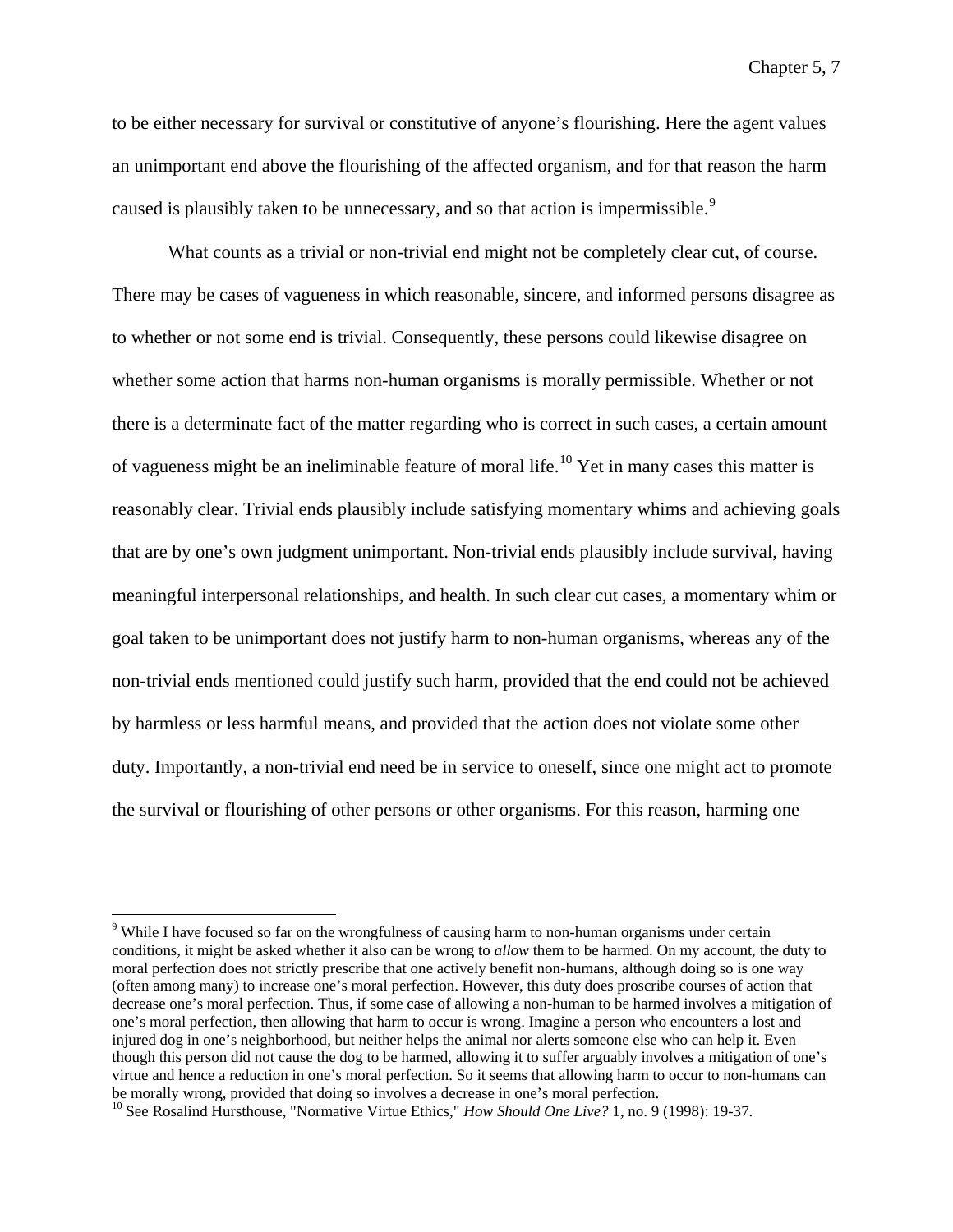organism to benefit another might be permissible, such as in causing slight harm to the former in order to secure the survival of the latter.

Now one might object that my account of non-triviality and permissible harm is implausibly lax in some respects and implausibly demanding in others. Specifically, one might worry that my account permits too much harm to non-humans in cases in which one has some non-trivial end, and one might also worry that my account implausibly prohibits very minor harm to non-humans in cases in which one has some trivial end. The former concern can be assuaged if we remember that factors other than non-triviality are relevant for whether an action is permissible, such as whether the action violates some duty other than the duty to moral perfection and whether some less harmful action is available for achieving the end in question. On my account, it is certainly not the case that any action harming non-human organisms is automatically permissible if it is in the service of a non-trivial end. Even granting this, however, one might still worry that there will be cases in which the least harmful action for the sake of some non-trivial end causes harm to non-human organisms that is so substantial that it is counter-intuitive to hold that such an action is permissible.

Yet this worry can be allayed by viewing the non-triviality criterion as relative to the amount of harm caused rather than as an absolute criterion. That is, one and the same end might count as trivial with respect to some actions but not to others, depending on how harmful the respective actions are and how important the end is in some context. For example, the end of enjoying a gourmet meal might be non-trivial if it involves little harm but trivial if it involves substantial harm.<sup>[11](#page-184-0)</sup> Imagine a case in which an action for the sake of the end of enjoying a gourmet meal causes harm to non-human organisms, does not violate some duty other than the

<span id="page-184-0"></span> $11$  For the sake of this illustration, suppose in each case that the least harmful means available in that scenario is chosen.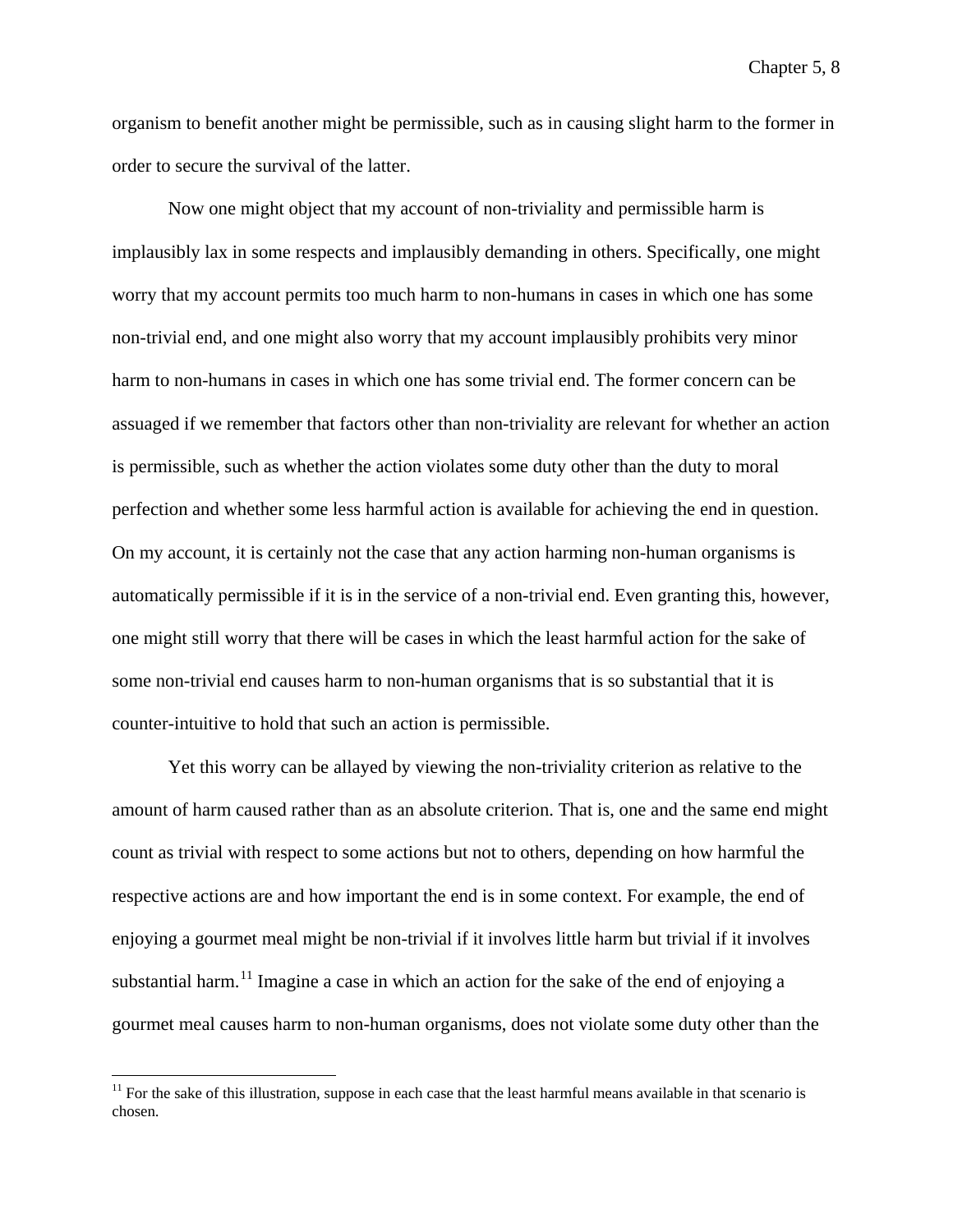duty to moral perfection, and is the least harmful means available for achieving that end. Whether the action is permissible depends on whether the end is trivial, and this depends on a consideration of both the amount of harm caused by the action and the importance of the end in question. If enjoying a gourmet meal in some case can come only at the cost of causing massive harm to non-human organisms, then I hold that the end is in this case trivial and thus that the action is impermissible. Alternatively, if the action causes only minor harm to non-humans, then the end may be non-trivial, in which case the action would be permissible. By understanding the triviality criterion in this non-absolute sense, my account can avoid being too demanding. Further, my account avoids being too lax, such as by permitting massive harm to non-humans for the sake of absolutely non-trivial ends. Again, whether some end is non-trivial is partly determined by how harmful its corresponding action is. If in some context enjoying a gourmet meal would require extensive harm to organisms, that end would become (relatively) trivial.<sup>[12](#page-185-0)</sup>

The foregoing concerns what counts as morally impermissible *action* with respect to nonhuman organisms, but we should not forget that this is grounded in consideration of virtuous dispositions. As we saw in chapter three, actions that cause unnecessary harm are impermissible because they involve virtue-erosion or vice-formation. The Kantian environmental ethic is grounded in the commitments that there are genuine environmental virtues constitutive of our moral perfection and that there are genuine environmental vices inconsistent with our moral perfection. I turn now to a consideration of environmental virtuous and vicious dispositions.

<span id="page-185-0"></span> $12$  Of course, introducing a relative conception of triviality may invite yet more disagreement about what ends are trivial or non-trivial in various cases. However, in practice, it might be rare that this difficult matter needs to be settled, as it may often be obvious that, even taking into account their relative importance, some ends (e.g., those based on whims) are trivial while others (e.g., those necessary for survival or flourishing) are non-trivial. Moreover, in cases where this is not obvious, the permissibility or impermissibility of some action often will hinge on other considerations, such as whether some less harmful action is available for achieving the end.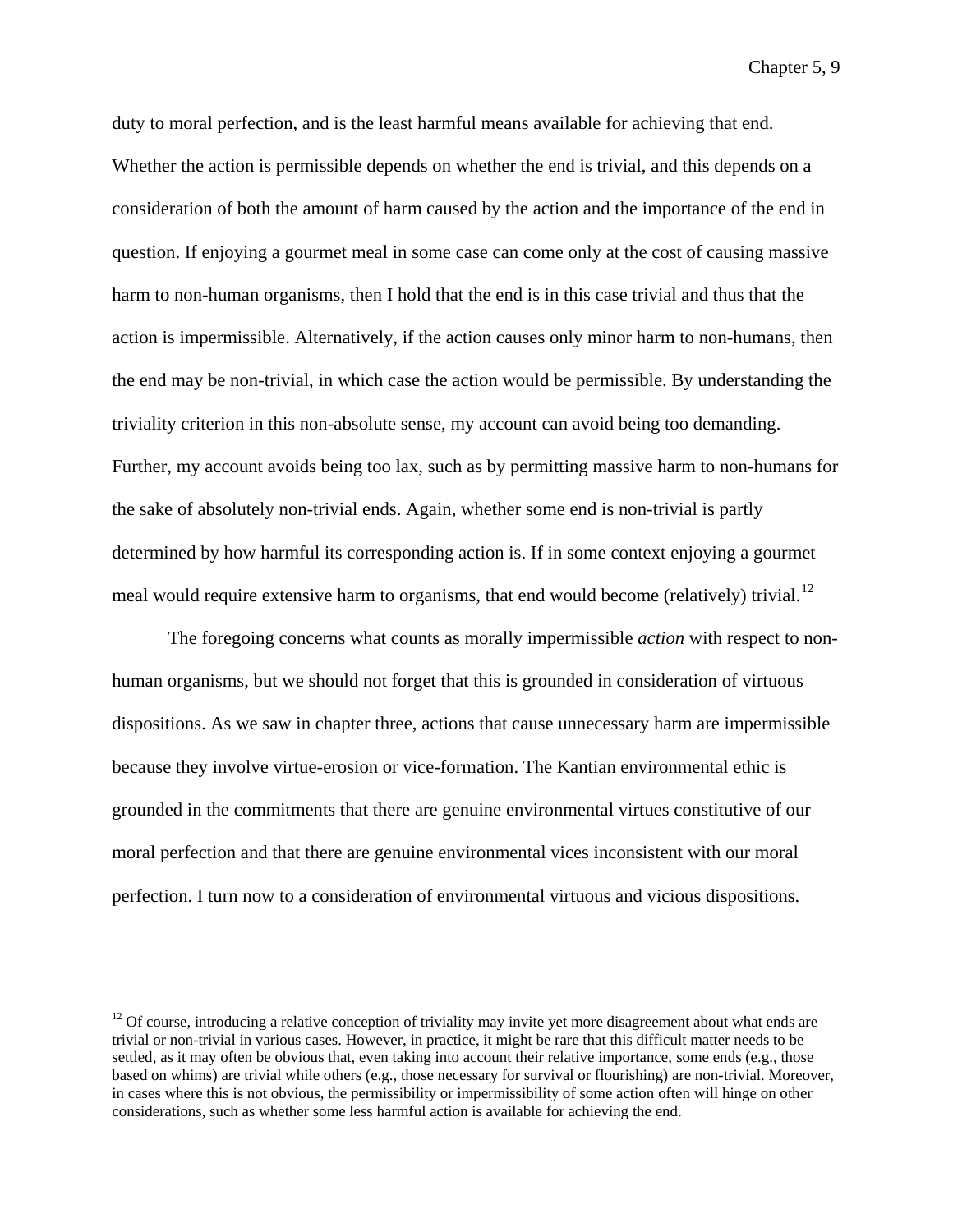# Environmental Virtue and the Last Person Argument

As we saw in chapter one, Richard Routley argues that a radically new, environmental ethic is needed to ground intuitions that the last person on Earth would act wrongly in destroying the biosphere. This is because Routley holds that traditional ethics are committed to human chauvinism, and thus the last person would not act wrongly by the lights of such ethics.<sup>[13](#page-186-0)</sup> However, it does not seem correct that all traditional ethics would deem such actions permissible. For example, John O'Neill suggests that an Aristotelian virtue ethic can provide a framework by which the last person's actions are impermissible.<sup>[14](#page-186-1)</sup> The thought here is that every human being has a duty to cultivate the moral and intellectual virtues that constitute a flourishing life, and this might involve letting non-humans flourish as well as valuing their flourishing for its own sake. Wantonly destroying non-human natural entities is contrary to this end, and so the last person's actions are impermissible. As an analogue to this, O'Neill suggests Aristotle's account of friendship.<sup>[15](#page-186-2)</sup> A flourishing human life partly consists of valuing others for their own sake and not merely as means to one's own satisfaction. A relationship in which one does not value another for her own sake is not a case of genuine friendship. Someone who lacks genuine friends would be missing an important component of a flourishing life. Analogously, someone who fails to value non-humans for their own sake is arguably lacking an important component of a flourishing life. $16$ 

It is not clear whether O'Neill's account provides a compelling counter-example to Routley's claim that the last person scenario demonstrates the need for a radically new kind of

<span id="page-186-1"></span><span id="page-186-0"></span><sup>&</sup>lt;sup>13</sup> Sylvan, "Is There a Need for a New, an Environmental Ethic?."<br><sup>14</sup> O'Neill writes, "The flourishing of many other living things ought to be promoted because they are constitutive of our own flourishing. [...] It is compatible with an Aristotelian ethic that we value items in the natural world for their<br>own sake, not simply as an external means to our own satisfaction." O'Neill, "The Varieties of Intri

<span id="page-186-3"></span><span id="page-186-2"></span><sup>&</sup>lt;sup>15</sup> Aristotle and T. Irwin, *Nicomachean ethics* (Hackett Pub. Co., 1999), 119-53.<br><sup>16</sup> O'Neill notes: "the last man's act of vandalism reveals the man to be leading an existence below that which is best for a human being, for it exhibits a failure to recognize the goods of non-humans." O'Neill, "The Varieties of Intrinsic Value," 133.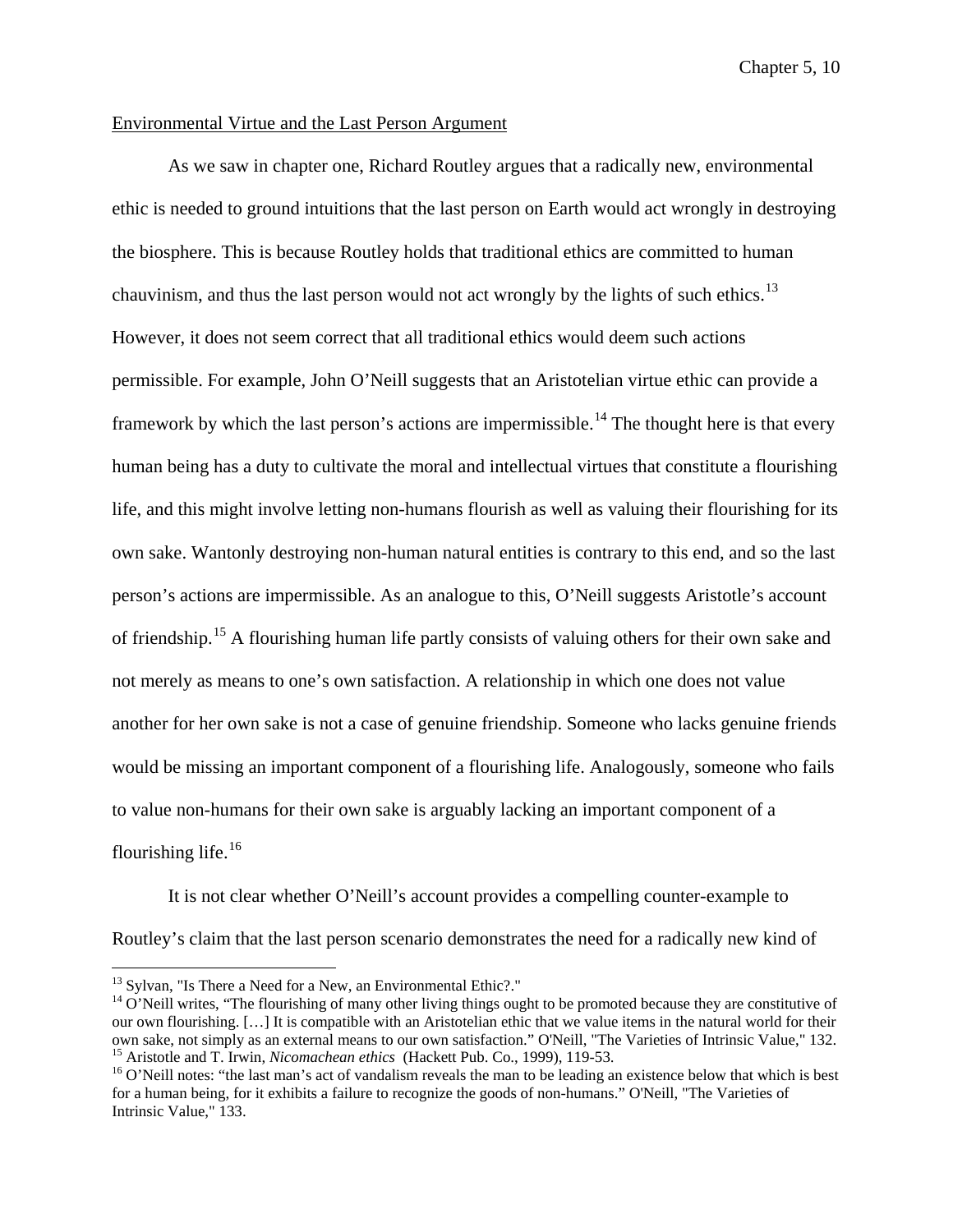ethic. Perhaps concern for non-human nature can be grounded in a traditional virtue ethic roughly along the lines of that defended by Aristotle. Yet we may ask whether valuing nonhuman nature for its own sake is required by traditionally recognized virtues or whether it is required by new, distinctively environmental virtues.<sup>[17](#page-187-0)</sup> If the former, then we could maintain that an Aristotelian environmental ethic is not a radically new kind of ethic but rather an application of a traditional virtue ethic to environmental issues. Here one might rely on an Aristotelian catalogue of the virtues and vices, showing that certain actions and attitudes regarding nonhuman nature involve virtue while others involve vice. The unique feature of this approach would be to stress that—contrary to what we might expect—how one treats or views nature partly determines the virtues or vices that one possesses, which in turn partly determine whether one is leading a flourishing life. If all this goes through, we would have a traditional ethic that is capable of accounting for the wrongness of the last person's actions, and so we would have a reason to reject Routley's claim that a radically new, environmental ethic is needed. But perhaps it is the case that traditionally recognized virtues and vices do not have much relevance in the last person scenario, such that an Aristotelian ethic proscribes the last person's actions only if it brings in new, distinctively environmental virtues not typically recognized by Aristotelians. Perhaps such an ethic would count as an example of the new, environmental ethic called for by Routley, for this ethic would involve identifying new dispositions as virtuous.

For these reasons, an adequate defense of an environmental virtue ethic must show not only (1) *that* some actions or attitudes regarding non-human nature are genuinely virtuous or vicious—it must also (2) clarify which virtues and vices are involved in relevant actions or attitudes regarding non-human nature, in particular specifying whether these are traditional or

<span id="page-187-0"></span><sup>&</sup>lt;sup>17</sup> O'Neill says that his account of an Aristotelian environmental ethic is only "a promissory note" and that his approach still "requires detailed defence." Ibid.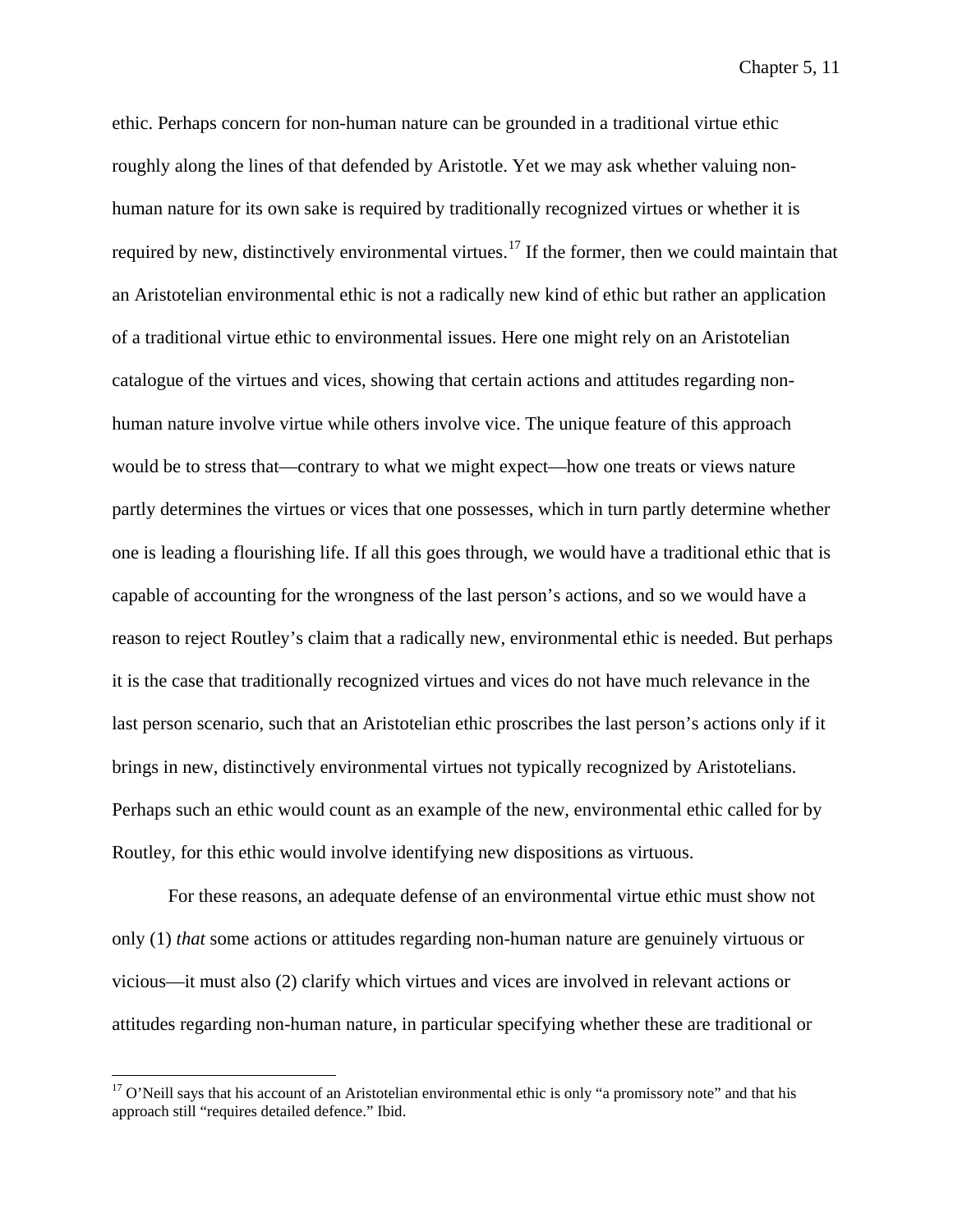new virtues and vices. An account of an environmental virtue ethic that does not address these issues would be significantly incomplete for two reasons. First, environmental virtue ethics rely fundamentally on the claim that there are genuine virtues and vices vis-à-vis nature, but it is not immediately obvious that this view is true. If this is not true, then environmental virtue ethics are in trouble, since they crucially depend on this view. Second, it is a controversial matter whether or not environmental virtues and vices are reducible to certain non-environmental virtues and vices. Failure to settle this issue may leave it unclear what dispositions an environmental virtue ethic directs us to cultivate. Thus, I treat (1) and (2) as tasks to be completed, given that they pose important but difficult questions about the possibility and character of an environmental virtue ethic.

## Task (1): Establishing Genuine Environmental Virtues

Thomas Hill argues that what I refer to as the first task is not accomplished by environmental virtue ethicists. He contends that certain attitudes regarding non-sentient nature, although providing a "natural basis" for virtue, are not themselves genuine virtues.<sup>[18](#page-188-0)</sup> While one should generally seek to promote attitudes such as cherishing non-sentient nature for its own sake, there is nothing necessarily vicious about lacking such an attitude, such as by being indifferent with regard to non-sentient entities.<sup>[19](#page-188-1)</sup> Indifference to non-sentient nature "is likely to reflect either ignorance, a self-importance, or a lack of self-acceptance that we must overcome to have [the virtue of] proper humility."<sup>[20](#page-188-2)</sup> One way these virtue-mitigating traits are likely to be

<span id="page-188-0"></span><sup>&</sup>lt;sup>18</sup> Hill brackets consideration of sentient non-human nature, such as mammals and birds.

<span id="page-188-1"></span><sup>&</sup>lt;sup>19</sup> Hill writes that "although indifference to nonsentient nature does not *necessarily* reflect the absence of virtues, it often signals the absence of certain traits that we want to encourage because they are, in most cases, a natural basis for the development of certain virtues." Hill, "Ideals of Human Excellence and Preserving Natural Environments," 51.

<span id="page-188-2"></span> $20$  Ibid., 56.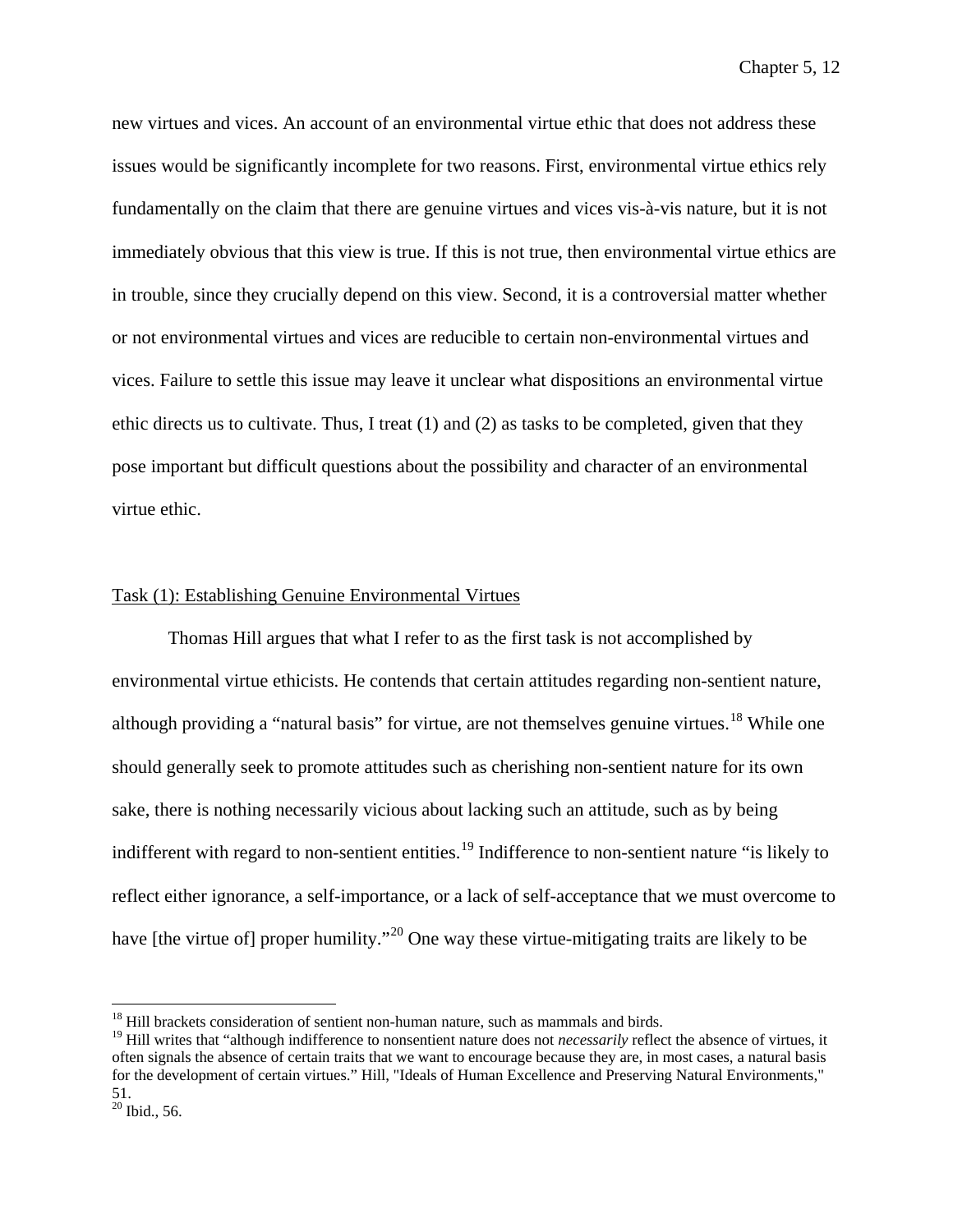developed is through indifference to non-sentient nature. Conversely, one who does cherish nonsentient nature, all else being equal, is less likely to develop the traits of ignorance, selfimportance, and a lack of self-acceptance. Thus there is often a contingent connection between cherishing non-sentient nature and possessing virtue. We might for this reason take cherishing non-sentient nature to be propaedeutic to virtue, since this attitude is not properly a virtue but can help us develop proper virtue.

Environmental virtue ethicists need to explain why, contra Hill, certain dispositions regarding nature are themselves genuinely virtuous rather than merely propaedeutic to virtue. This is because virtue-oriented approaches to environmental ethics depend on the claims that there are genuine environmental virtues (or vices) and that certain actions or stances vis-à-vis non-human nature are themselves genuinely virtuous (or vicious). If Hill's account goes through, then these claims are mistaken, presumably a fatal result for environmental virtue ethics. Two clear approaches are available for in pursuing this task. First, one might question Hill's claim that there is nothing necessarily vicious about indifference toward non-sentient nature. Obviously, this would need to include an argument that such indifference is indeed vicious in its own right. Second, one might grant that indifference toward nature is not a genuine vice but argue that there are nonetheless genuine virtues regarding non-sentient nature. Unless some disposition counts as a genuine virtue only if its absence would entail a genuine vice, it is open to the environmental virtue ethicist to argue that cherishing non-sentient nature is genuinely virtuous even if indifference toward non-sentient nature is not necessarily vicious.<sup>[21](#page-189-0)</sup> While only one of these two approaches need be successful in order to establish that there are genuine environmental virtues, I will suggests routes for pursuing both.

<span id="page-189-0"></span> $21$  This is compatible with the view that other dispositions regarding nature, such as malevolence, may be genuinely vicious.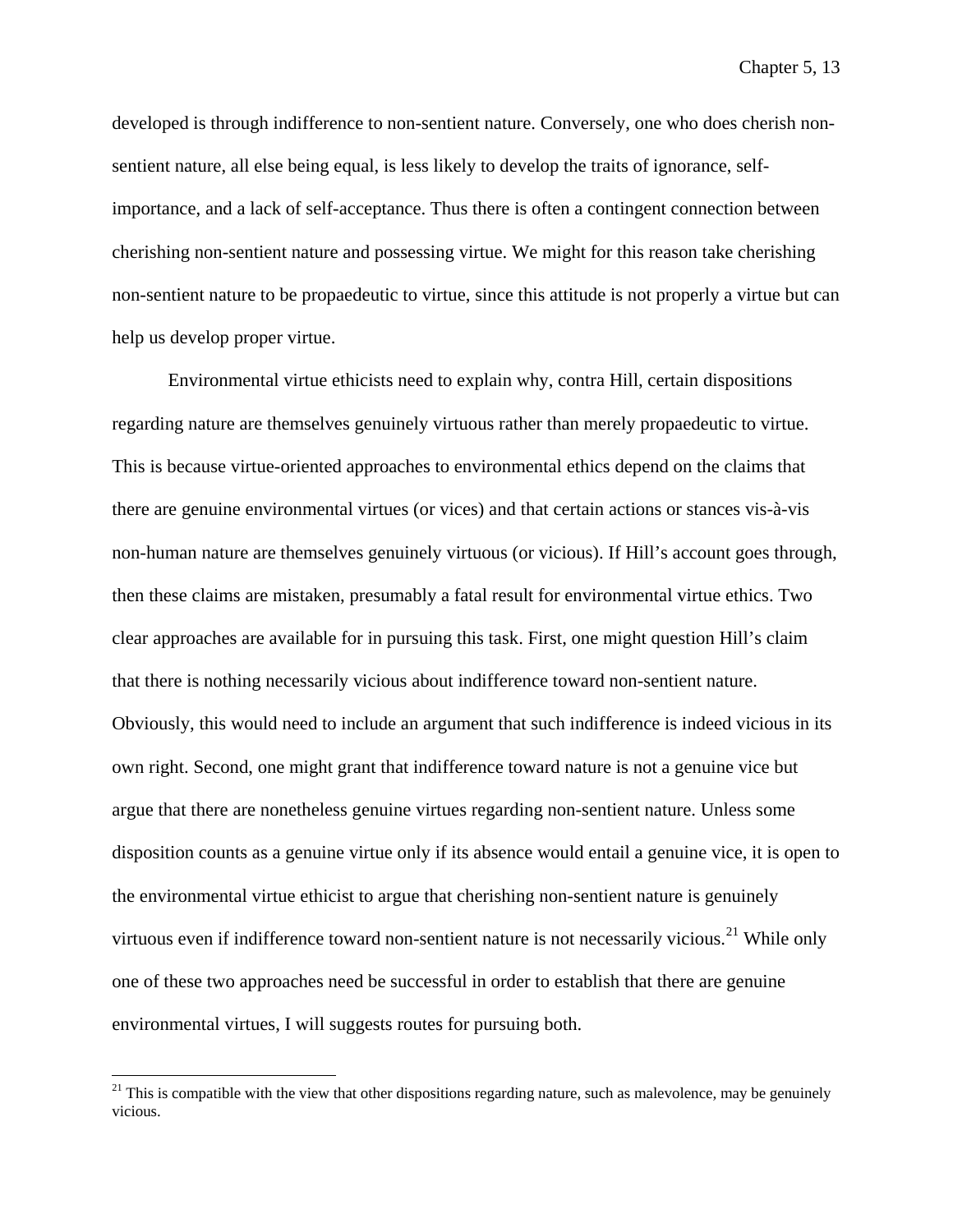The first approach must show that indifference toward non-sentient nature is a genuine vice. This view gains some plausibility if we consider that such indifference is very likely to involve harm to non-sentient nature. If I do not care either way whether my actions harm or benefit (say) non-sentient organisms, then the recognized fact that some action would be harmful to a non-sentient organism provides me no motivation whatsoever to reconsider performing that action. We may reasonably expect that this indifference often will lead to harm, since avoiding or reducing harm to non-sentient organisms is often inconvenient. Imagine that one could avoid harm to a stand of trees on a lot of land by building a house on a different but slightly more expensive lot. All else being equal, one will not be motivated to pay the extra cost if he is indifferent to non-sentient nature, since by his lights the harm to the trees does not count for anything. Admittedly, this indifference does not count as malevolence toward nature, for if I am genuinely indifferent I do not care if my actions should happen to harm *or* benefit non-sentient nature. Nonetheless, we might think that indifference to non-sentient nature is a vice precisely because it is likely to involve such harm, just as indifference to other persons seems vicious insofar as it is likely to cause them harm.

It is *prima facie* plausible to think that at least some dispositions qualify as vices because they involve causing harm, including harm to non-sentient organisms capable of flourishing.<sup>[22](#page-190-0)</sup> As O'Neill, Holland, and Light contend, "the specification of ethical virtues requires references to other goods and harms… One cannot state why a virtue like courage is a virtue without mentioning that it involves standing firm against certain independently defined harmful states of affairs."<sup>[23](#page-190-1)</sup> This of course fits well with my accounts of duties regarding nature and the flourishing of non-human organisms. Non-sentient organisms must be viewed as being

<span id="page-190-1"></span><span id="page-190-0"></span><sup>&</sup>lt;sup>22</sup> See Philip Cafaro, "Gluttony, Arrogance, Greed, and Apathy: An Exploration of Environmental Vice," in *Environmental Virtue Ethics*, ed. Philip Cafaro and Ronald Sandler (Lanham: Rowman and Littlefield, 2005), 139.<br><sup>23</sup> O'Neill et al., 82.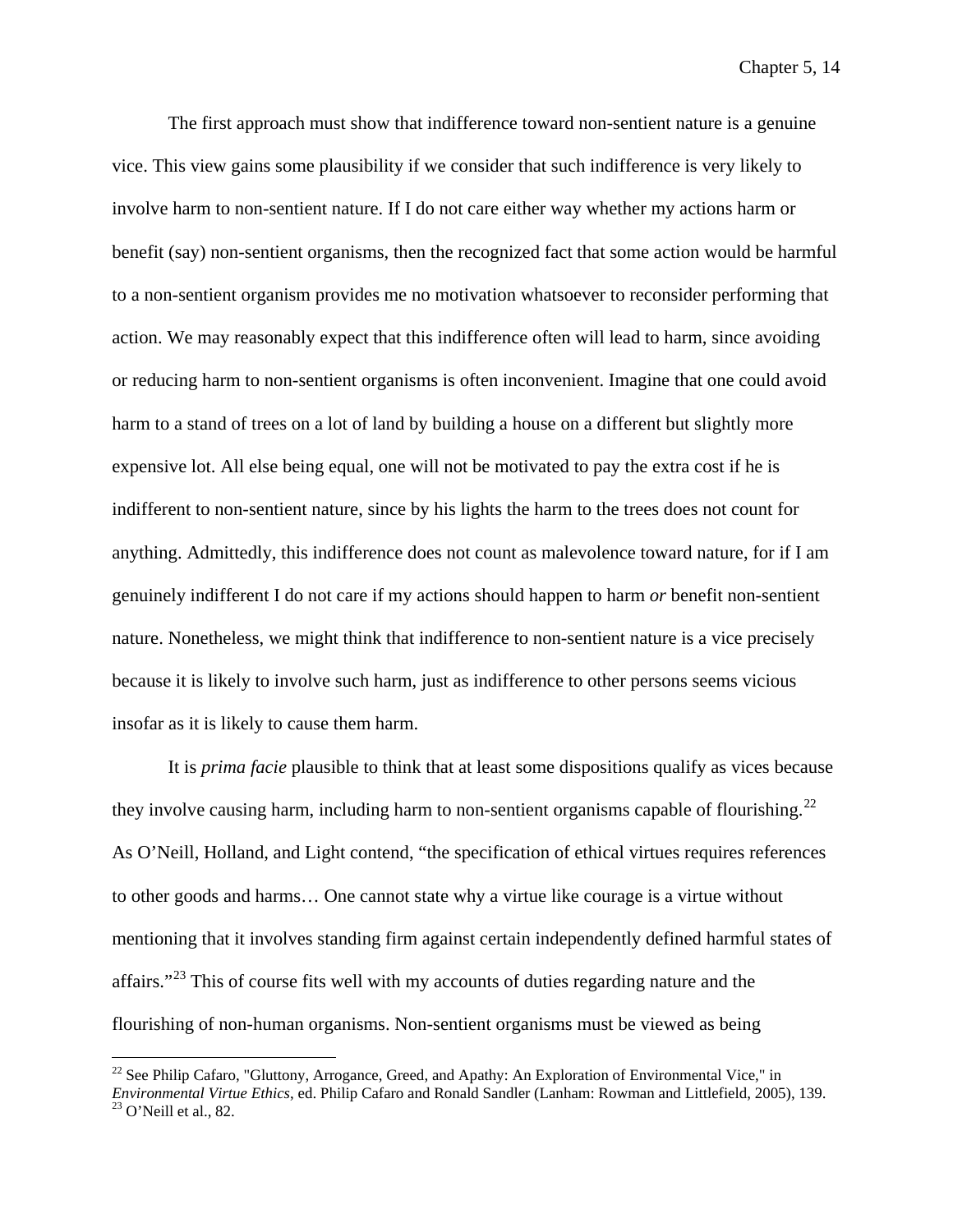susceptible harm, or as having natural goods that can be inhibited. We may reasonably expect indifference to non-sentient organisms sometimes to result in easily avoidable harm to them. But as I argued in chapter three, causing unnecessary harm erodes virtuous dispositions and may develop vicious dispositions. Arguably, indifference to non-sentient nature is such a vicious disposition, because it reliably results in unnecessary harm to organisms. Thus, it is not true that indifference to non-sentient nature is not a proper vice. This is one way to address the first task. The appeal to harm offers an account of why certain dispositions regarding the environment are genuinely vicious rather than merely propaedeutic to vice.

The second approach to contesting Hill's position involves showing that the attitude of cherishing non-sentient nature is a genuine virtue even if its absence is not a genuine vice. Assuming for the moment that indifference toward nature is not a vice, it does not follow that the attitude of cherishing nature is not a virtue. In general, it seems that merely lacking some virtue is insufficient to entail the possession of some corresponding vice. For example, simply lacking benevolence does not necessarily make one malevolent. Now one might respond that while merely lacking benevolence is not a sufficient condition for possessing malevolence, lacking benevolence entails possession of some other (possibly nameless) vice. Perhaps, for example, indifference toward the well-being of other persons is vicious despite the fact that such indifference does not constitute malevolence. But if that is the case, then it is unclear why indifference toward non-sentient nature is not likewise a vice. This is not sufficient to show that there are genuine environmental virtues, of course. The second approach to task (1) also requires some positive argument. This is a matter to which I return below, after arguing for an generalist view of putative environmental virtues. I will suggest that many virtues and vices are plausibly defined in sufficiently general terms that they are pertinent in a variety of non-human cases,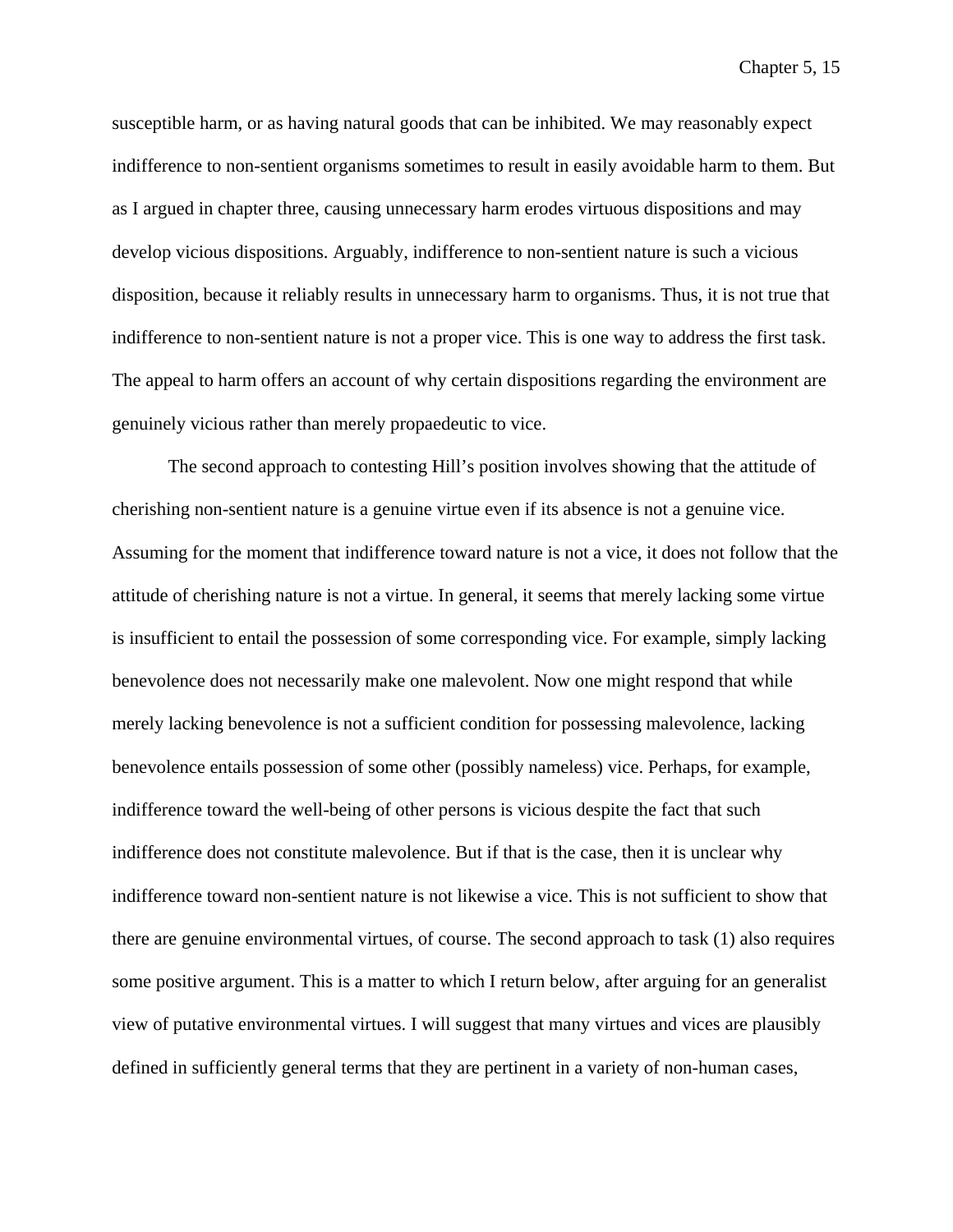giving us good reason to suppose that there are genuine virtues and vices with respect to nonhuman nature.

#### Task (2): Characterizing Environmental Virtue and Vice

The second task is to determine the nature of environmental virtues and vices, such as by specifying whether they are mere extensions of traditional virtues and vices or new, distinctively environmental ones. The difference between a *genuine* environmental virtue and a *distinctively* environmental virtue is important. A disposition counts as a genuine environmental virtue if and only if it is a genuine virtue that is operative in our interactions with non-human natural entities. A virtue counts as distinctively environmental if and only if necessarily it is operative *only* in our interactions with non-human natural entities. Thus a disposition can be a genuine environmental virtue without being distinctively environmental, because some trait could be a genuine virtue that is operative with respect to non-human nature without it being necessary that it is operative only with respect to non-human nature. Consider benevolence. This is a genuine virtue, but *prima facie* it is not operative only in environmental cases, since benevolence also can be operative in our dispositions toward other persons. For that reason, it is not a distinctively environmental virtue. Yet benevolence seems to pertains to environmental cases as well, since we can be disposed to promote the well-being of non-human organisms. Provided that the benevolence in each case is the same disposition—a view for which I argue below—we have an example of a genuine environmental virtue that is not distinctively environmental.

This issue is sometimes cast as a debate between so-called "extensionalist" and "nonextensionalist" view of environmental virtue and vice. On an extensionalist view of some environmental virtue, one argues that "a character disposition considered to be a virtue in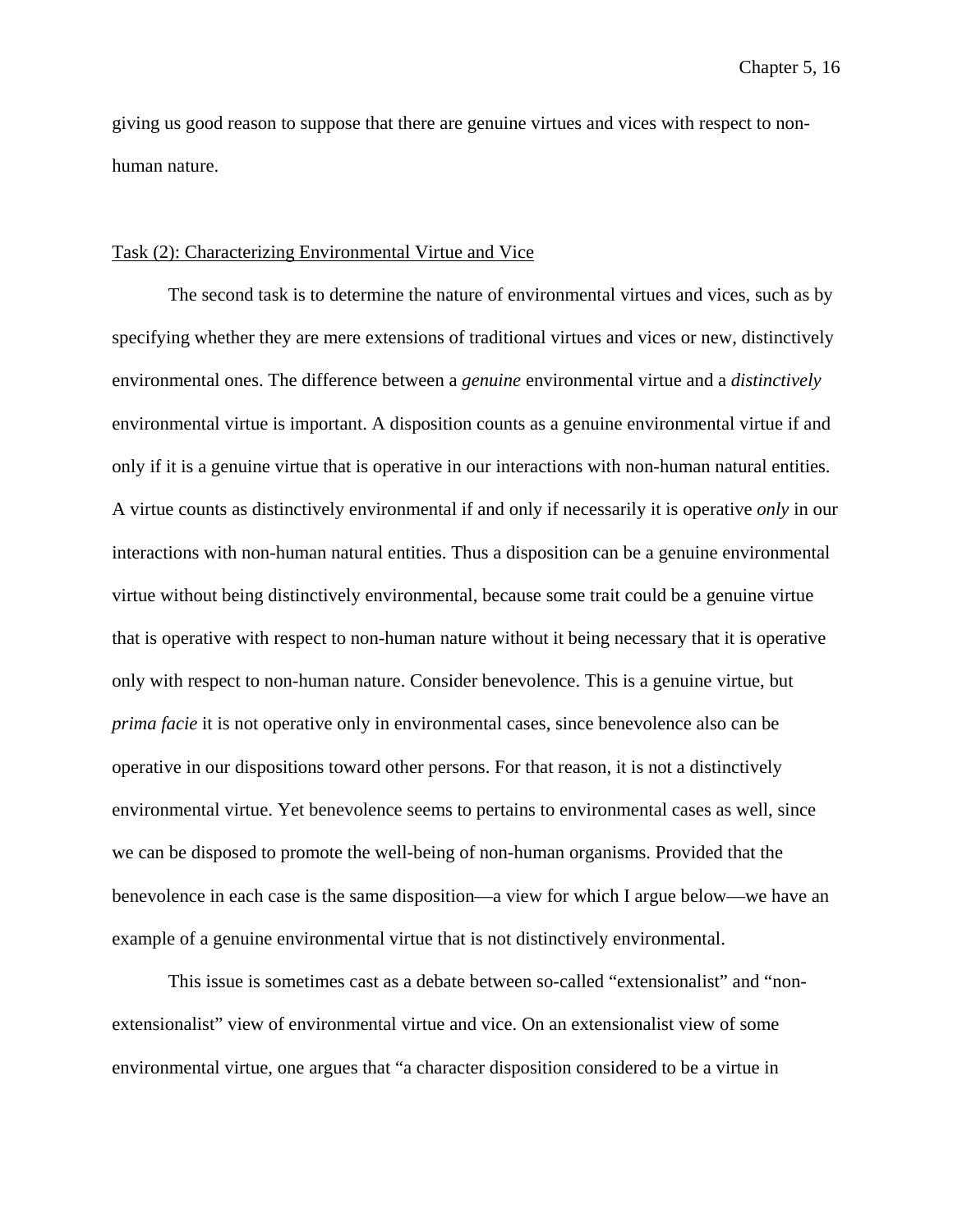interpersonal interactions or relationships" is morally salient in environmental cases as well. $^{24}$  $^{24}$  $^{24}$ Here an environmental virtue is taken to be identical to some interpersonal virtue, differing only in terms of what entities are taken to be appropriate objects of it. An extensionalist analysis is also available for environmental vice. Peter Wenz argues that a consumerist lifestyle involves traditionally recognized interpersonal vices, such as gluttony, envy, intemperance, and selfishness. Assuming that these are genuine environmental vices due to their impact on nonhumans harmed by climate change, pollution, and habitat loss, we might interpret them as nothing more than extensions of the interpersonal vices just mentioned.<sup>[25](#page-193-1)</sup>

As an example of a non-extensionalist environmental virtue, Sandler suggests Paul Taylor's attitude of respect for nature, which "is not reducible to any combination of the conventional interpersonal virtues extended to ecological contexts."[26](#page-193-2) Allegedly, the virtue of respect for nature is distinctively environmental, because it does not consist merely of extending some traditionally recognized, interpersonal virtue to cover environmental cases. It is unclear, however, whether Taylor's respect for nature really is a non-extensionalist environmental virtue, for it is unclear that the respect involved here is distinctively environmental. After all, respect is an attitude that is generally recognized as appropriate to have towards oneself and other persons. Why then is respect for nature not simply an extension of an interpersonal virtue of respect? The putatively distinctive feature Sandler cites about respect for nature is a matter of justification: "The attitude [of respect for nature] is justified by a distinctively biocentric outlook, and central

<span id="page-193-0"></span> <sup>24</sup> Ronald Sandler, "A Virtue Ethics Perspective on Genetically Modified Crops," in *Environmental Virtue Ethics*, ed. Philip Cafaro and Ronald Sandler (Lanham: Rowman and Littlefield, 2005), 219. See also ——, *Character and Environment: A Virtue-Oriented Approach to Environmental Ethics* (Columbia University Press, 2009).

<span id="page-193-1"></span><sup>&</sup>lt;sup>25</sup> Peter Wenz, "Synergistic Environmental Virtues: Consumerism and Human Flourishing," in *Environmental Virtue*<br>*Ethics*, ed. Ronald Sandler and Philip Cafaro (Lanham: Rowman and Littlefield, 2005), 198.

<span id="page-193-2"></span><sup>&</sup>lt;sup>26</sup> Sandler, "A Virtue Ethics Perspective on Genetically Modified Crops," 219-20. See also Taylor, *Respect for Nature: A Theory of Environmental Ethics*.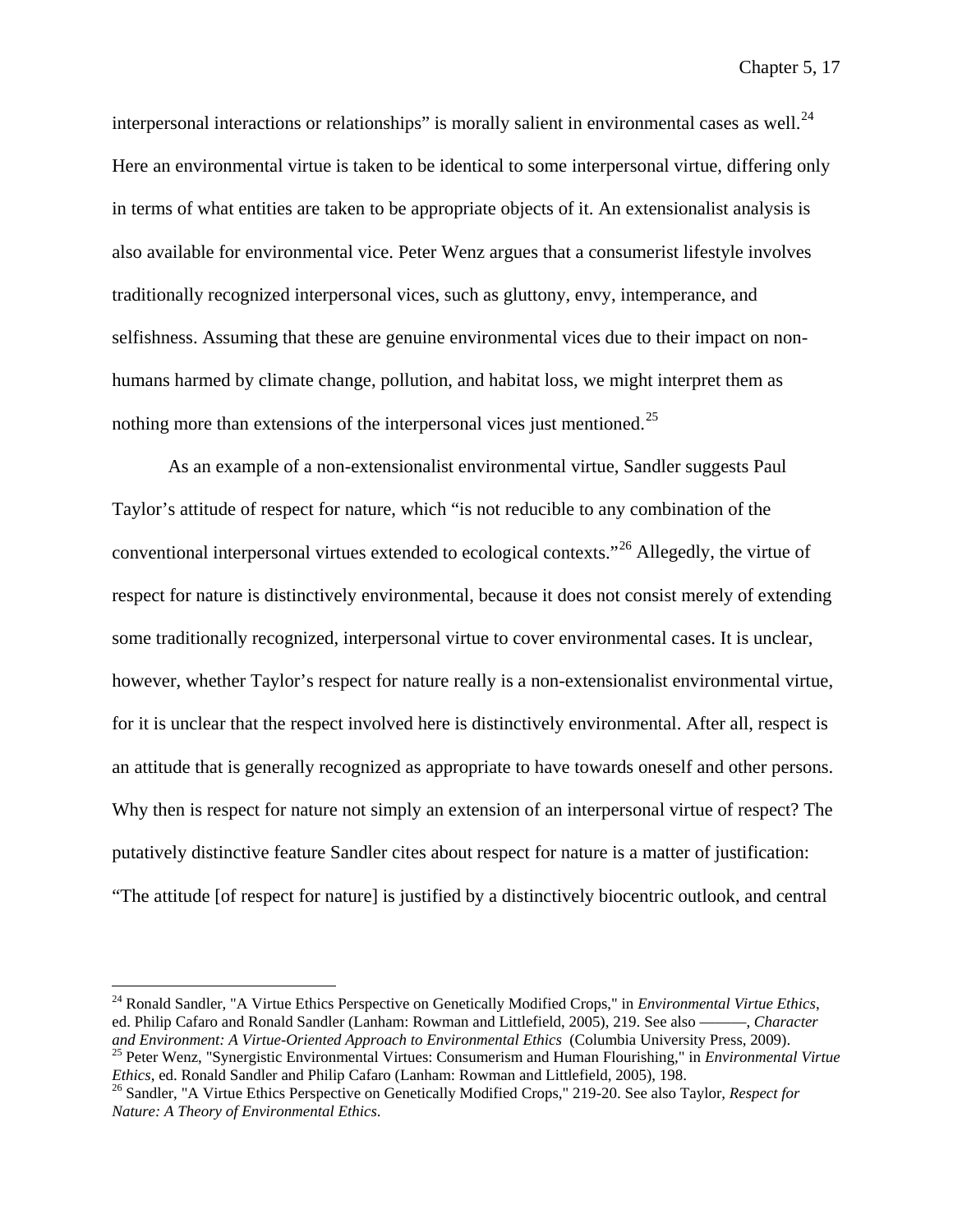to it is the denial of human superiority and the acceptance of species impartiality..."<sup>[27](#page-194-0)</sup> But this does not show that the virtue of respect for nature is distinct from the virtue of respect for persons—it only suggests that the justification for the claim that respect for nature is a virtue presumably would be different from justifications offered for the claim that respect for persons is a virtue. This is not sufficient to establish that respect for nature and respect for persons are different virtues, however, because Taylor's biocentric outlook just as well could be viewed as a justification for why the interpersonal virtue of respect *extends* to cover environmental cases. In order to defend a non-extensionalist interpretation of respect for nature, one would need to show that different *kinds* of respect are involved in interpersonal and environmental cases.

## How the Kantian Environmental Virtue Ethic Accomplishes Both Tasks

We are now in a position to evaluate how my account fares with respect to tasks (1) and (2). I shall begin with the latter for reasons that will become clear.

I suggest that we accept neither an extensionalist nor a non-extensionalist conception of environmental virtue and vice. Instead, I defend a "generalist" conception, according to which virtues and vices are sufficiently general that many of them can have both environmental and non-environmental orientations. To take an example, on my view benevolence vis-à-vis nonhuman organisms is not an extension of interpersonal benevolence, nor is it a distinctively environmental virtue—rather, the virtue of benevolence is a disposition to benefit *simpliciter*. This view rejects the non-extensionalist claim that different dispositions are involved in interpersonal versus environmental benevolence—rather, both interpersonal and environmental orientations of benevolence involve the same disposition. This view also rejects the extensionalist claim that benevolence is first and foremost an interpersonal virtue—rather,

<span id="page-194-0"></span> $27$  Sandler, "A Virtue Ethics Perspective on Genetically Modified Crops," 220.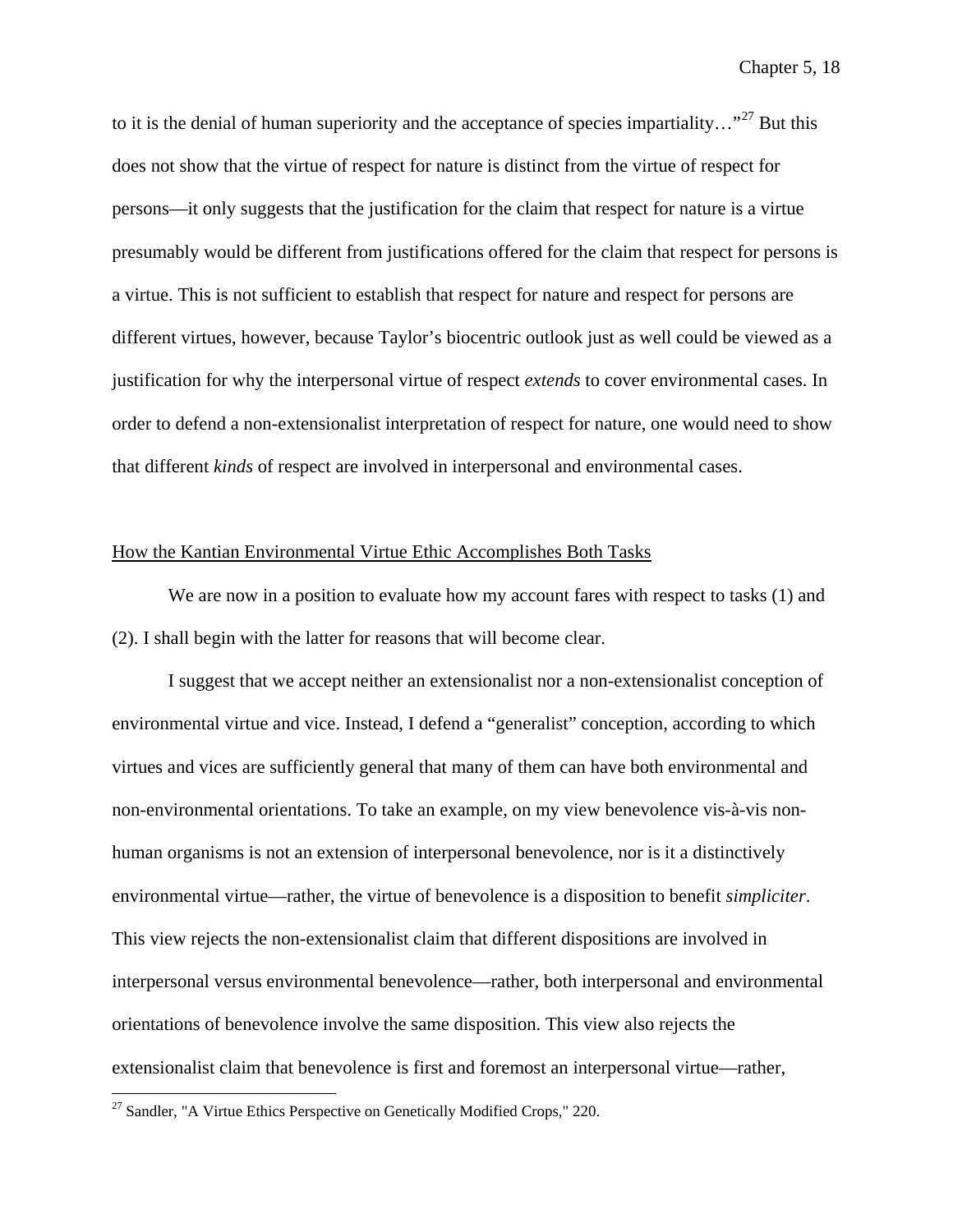benevolence is first of all neither interpersonal nor environmental, but simply a disposition to benefit.

This generalist conception of virtue and vice is attractive in part because it allows us to avoid many of the problems faced by both extensionalists and non-extensionalists. It is difficult to identify a plausible candidate for a non-extensionalist environmental virtue, since most putative environmental virtues seem to name traditionally recognized virtues rather than distinctively environmental ones (and *mutatis mutandis* for environmental vice). It is hard to see why respect for nature should be deemed different in kind from respect for persons, or environmental arrogance different in kind from interpersonal arrogance. This consideration might seem to favor extensionalism, but that view faces the difficulty of explaining why we should view virtues as first and foremost interpersonal traits. After all, there are many virtues we do not typically define in interpersonal terms, and in some cases it would seem ill-advised to try. Courage, for example, does not appear to be an *inter*personal disposition, because it is possible for an individual to be courageous even in isolation from other persons, such as when one braves frightening conditions in order to save one's own life. This suggests that there is nothing essentially interpersonal about some virtues. If that is correct, then extensionalism might be on the wrong track, for it takes environmental virtues and vices to be extensions of interpersonal ones. A generalist conception seems more plausible here, because it can allow that some virtues and vices are not interpersonal.

This generalist conception of virtue affords an attractive approach to task (1) as well. If some general disposition is a genuine virtue, then particular orientations of that disposition are likewise genuine virtues. On a generalist conception, in specifying what counts as a virtue or vice no reference need be made to the class of entities that might be involved in certain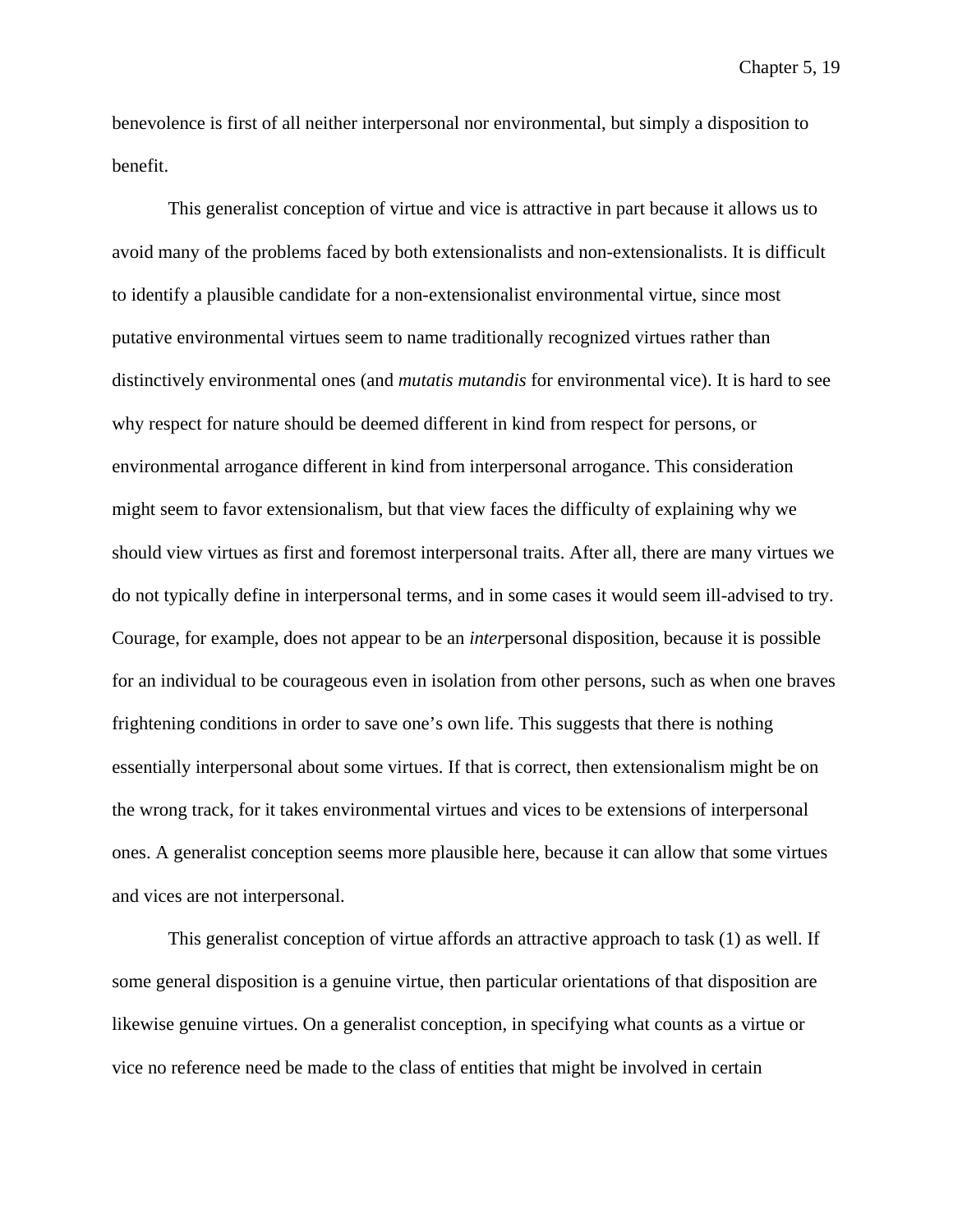orientations of that virtue or vice. If a disposition to benefit *simpliciter* is a genuine virtue, then that disposition is a virtue when oriented toward any entity that can be benefited. Thus, a disposition to benefit non-human organisms is a genuine virtue. This is so for the same reason that a disposition to benefit humans is a genuine virtue: both humans and non-human organisms are susceptible to being benefited, and so it is possible for one's actions to benefit members of either class. Accordingly, if the genuine virtue of benevolence is simply a general disposition to benefit, then it does not matter whether the objects of that disposition are human or non-human. Environmental benevolence is thus a genuine virtue, just as interpersonal benevolence is a genuine virtue, since both are particular guises of benevolence in general. If this generalist conception is correct, then certain dispositions regarding non-human organisms are not mere propaedeutics to virtue and vice but rather genuine virtues and vices.

Hill's challenge is a serious problem for both extensionalist and non-extensionalist accounts of environmental virtue and vice. Given the extensionalist view, it is at least puzzling why we should extend interpersonal virtues to cover interactions with non-human entities. If benevolence is defined as a disposition to benefit other persons, then why would it be appropriate to extend that benevolence to non-persons? Indeed, if benevolence is by definition interpersonal, it might not be possible to extend it to non-persons. After all, if benevolence is necessarily (because by definition) a disposition to benefit *persons*, then it would seem to be a category mistake to extend benevolence to non-persons. An extensionalist should not respond that benevolence vis-à-vis non-persons is only an analogue to interpersonal benevolence, for in that case environmental benevolence would not be an extension of that virtue. At best, it would be some other virtue, or perhaps just an imitation of genuine benevolence.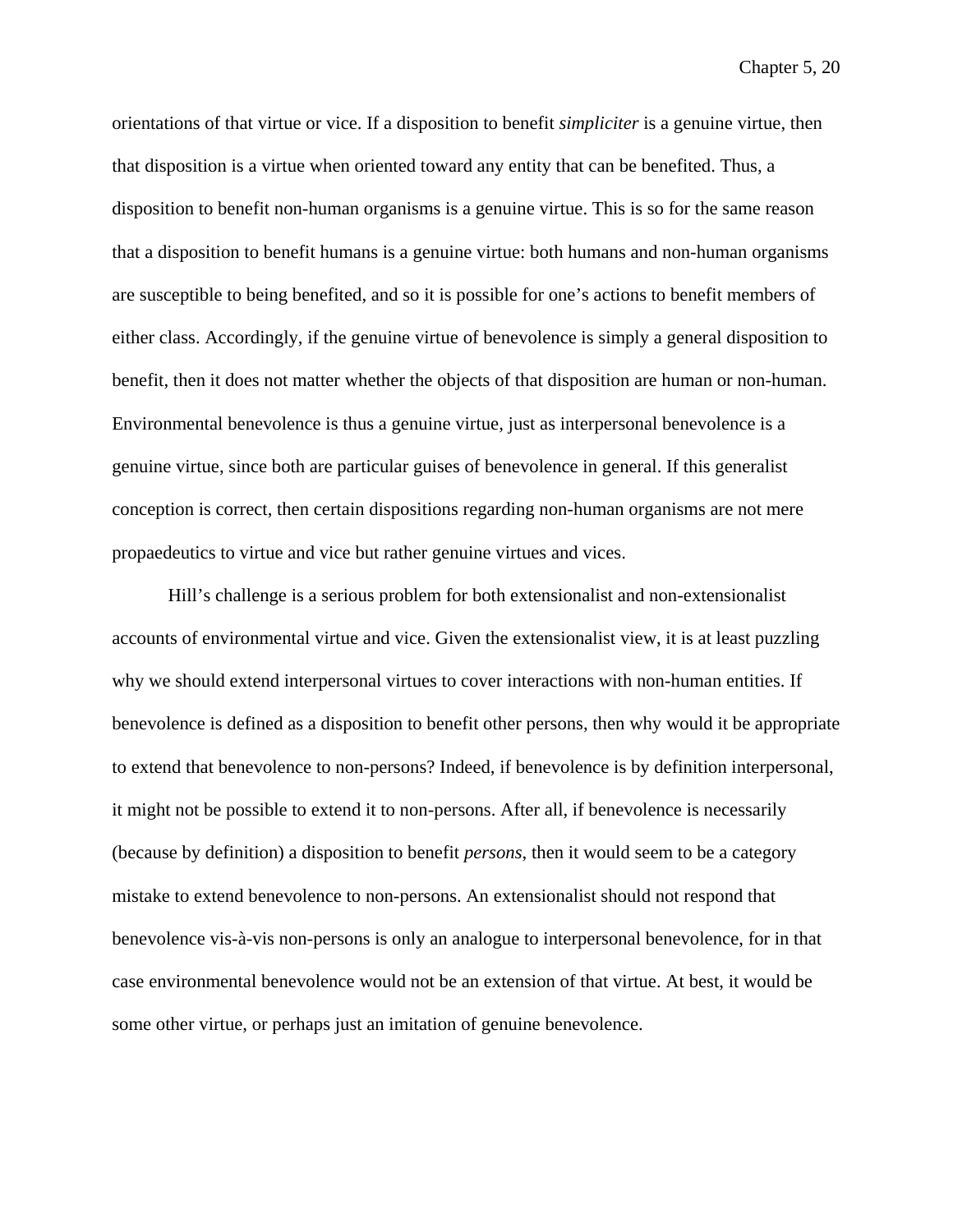Hill's challenge is likewise important for non-extensionalist accounts of environmental virtue and vice. Defenders of such accounts must explain why some disposition regarding nonhuman nature is virtuous or vicious in its own right. Yet even if plausible *candidates* for nonextensionalist environmental virtue or vice can be found, it would remain to argue that the dispositions in question are genuinely virtuous or vicious. Taylor does so by appealing to his "biocentric outlook," according to which non-human organisms deserve respect because they are teleological centers of life. Hence, respect for non-human organisms is allegedly a genuine virtue because it is the morally appropriate stance to adopt toward such entities. It would be unfortunate, however, if the genuineness of some environmental virtue or vice were made to stand or fall along with some substantive moral theory. If we do not accept the biocentric outlook, for example, then Taylor's argument will not convince us that respect for non-human organisms is a genuine environmental virtue. Alternatively, my generalist approach is much more stable. It relies on two claims: that many proper virtues and vices are sufficiently general that they are defined in neither interpersonal nor environmental terms, and that some of these general virtues and vices pertain to environmental cases.

My reason for holding that there are genuine environmental virtues therefore does not depend on the other moral views I have defended in this book. One may, for example, reject my account of indirect duties regarding organisms while still accepting my view that there are genuine environmental virtues. Nonetheless, my account of genuine environmental virtue fits well with this account of indirect duties. This is because promoting the natural goods of organisms is plausibly taken to develop dispositions commonly recognized as (general) virtues, whereas unnecessarily inhibiting the natural goods of non-human organisms weakens such dispositions or develops dispositions commonly recognized as (general) vices. A generalist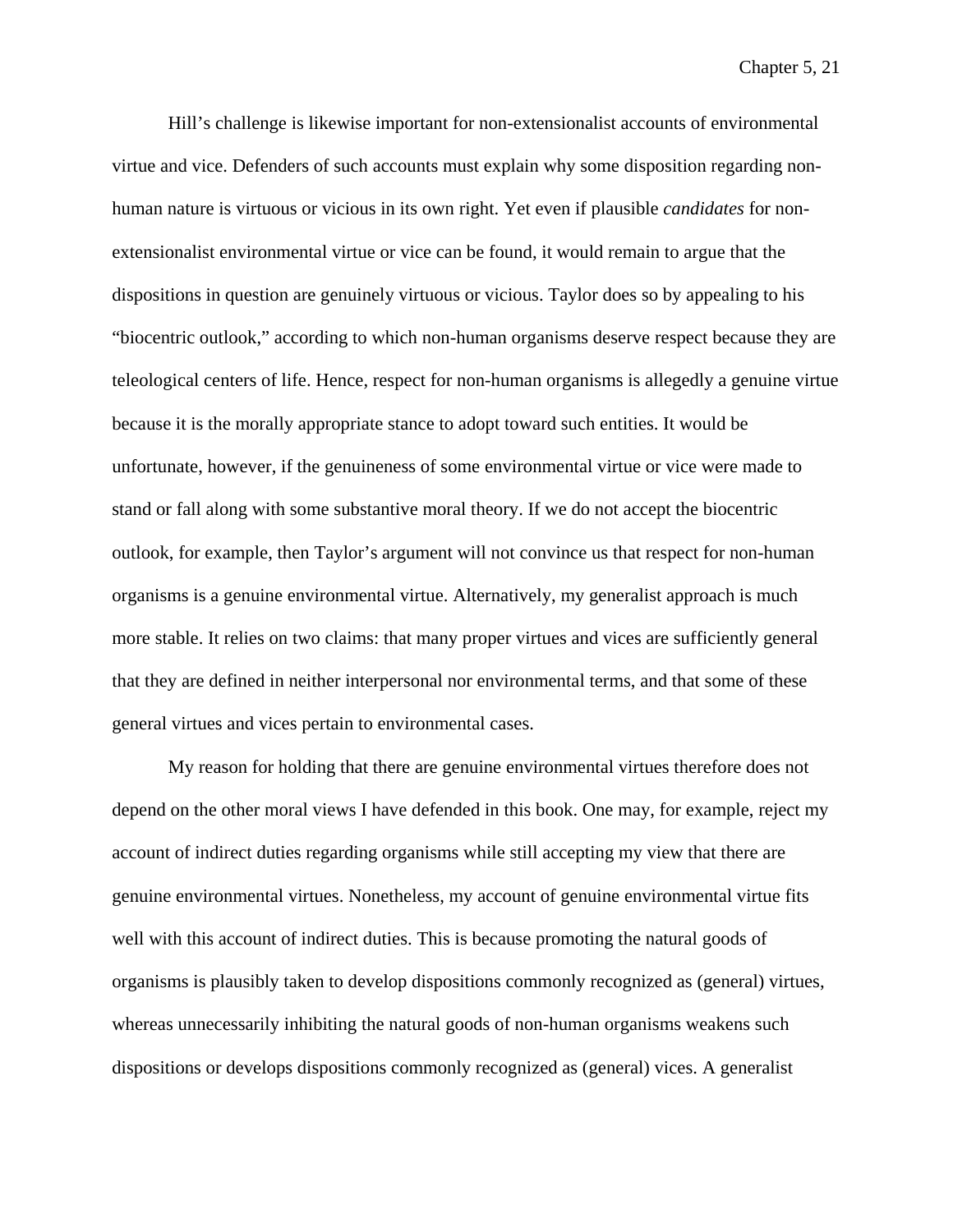conception of virtue provides a straightforward account of why this is the case. A disposition to benefit *simpliciter* is a genuine virtue and thus constitutive of one's moral perfection. Causing unnecessary harm to some entity is plausibly taken to damage one's general disposition to benefit. Non-human organisms are entities susceptible to being harmed or benefited, because they must be judged to possess natural goods. Thus, causing unnecessary harm to non-human organisms erodes a genuine virtue and thus violates one's duty to moral perfection.

The Kantian approach is well-placed to accomplish tasks (1) and (2) in a plausible fashion, namely by treating environmental virtues and vices as general virtues and vices that are oriented toward non-human nature. Thus, environmental virtues and vices inherit their genuineness from that of the general virtues and vices of which they are particular orientations. Moreover, this account simply sidesteps the controversy of extensionalism and nonextensionalism—as well as the problems each faces—by declining to define virtues and vices as either interpersonal or environmental.

#### A Restricted Environmental Virtue Ethic

Many environmental virtue ethicists seem to be global virtue ethicists, because their virtue-oriented environmental ethics seem to fit within larger normative frameworks that are likewise virtue-oriented. One might be an environmental virtue ethicist because one is a virtue ethicist in general, taking the cultivation and maintenance of virtue to be the central feature of leading a morally good life. For this reason, we might think that accepting an environmental virtue ethic requires one to reject non-virtue-oriented global normative frameworks, including both consequentialist and deontological ones. But this is not so. The Kantian environmental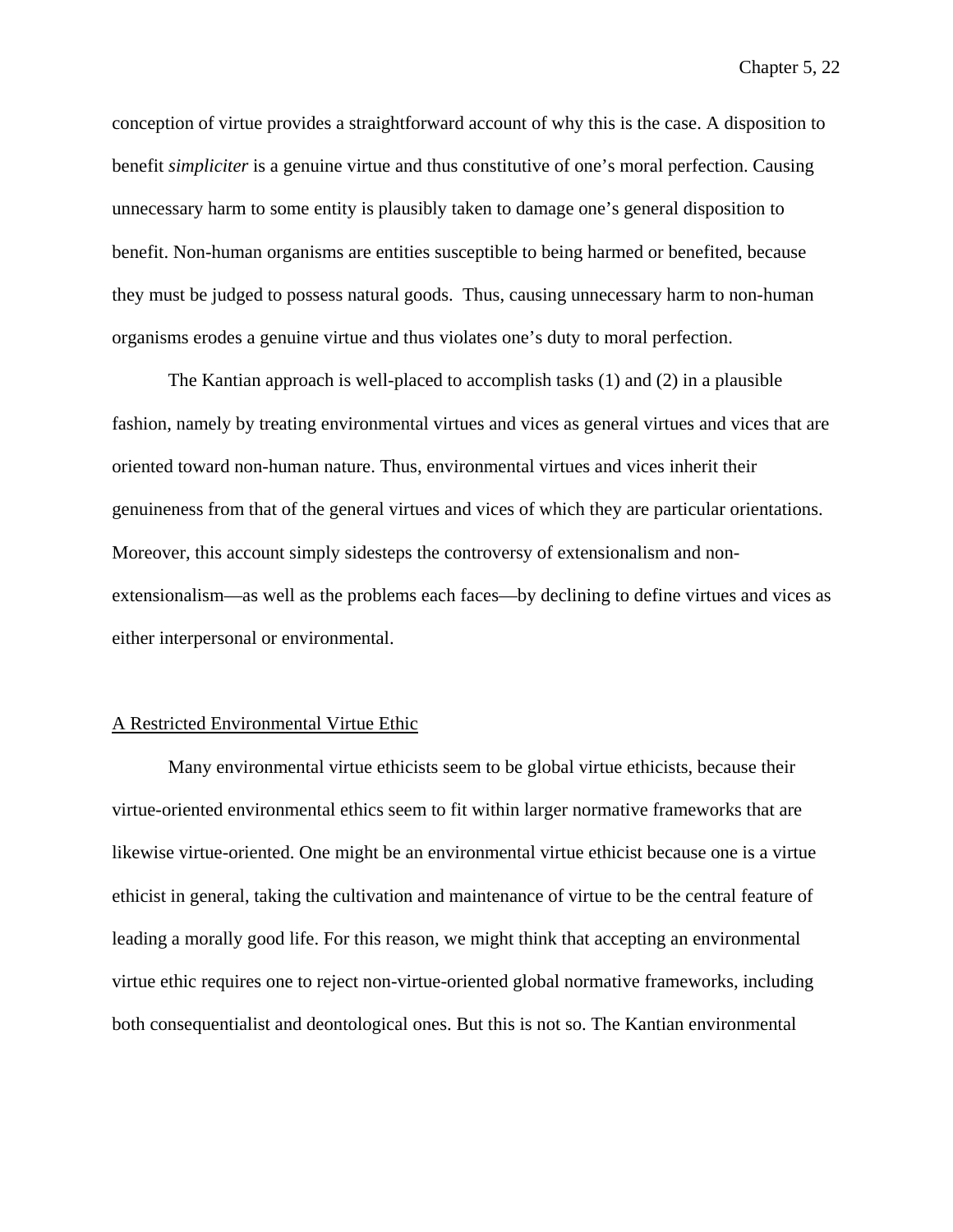virtue ethic I defend here can fit within a broader deontological framework, such as one that emphasizes following the categorical imperative from the motive of duty.

This might seem strange at first. One might wonder how a deontological normative framework should give rise to an environmental virtue ethic. However, this this appears less strange if we recall that virtue plays a prominent role within Kant's deontological framework.<sup>[28](#page-199-0)</sup> While virtue is not foundational in Kant's normative ethical theory, it is indispensable for human beings insofar as we have a duty to develop virtuous dispositions. The duty to moral perfection requires us to cultivate our virtues, or dispositions to follow the moral law from the motive of duty. It is plausible to view this duty as giving rise to an environmental virtue ethic. Assuming we lack direct duties to non-human organisms, our duties regarding them will be unlike our duties to human persons. Nonetheless, given that our actions can harm or benefit them, our treatment of non-human organisms is non-accidentally tied to our duty to moral perfection. This is because that duty directs us to cultivate virtues and eliminate vices, many of which are closely tied to the harms and benefits we cause through our actions. On this account, we have excellent moral reason to cultivate environmental virtues, because these are specific orientations of genuine virtues and thus possessing them contributes to our moral perfection. Likewise, we are morally prohibited from either weakening environmental virtues or developing environmental vices, again because doing so weakens genuine virtues or develops genuine vices, either of which damages our moral perfection.<sup>[29](#page-199-1)</sup> One need not be a global virtue ethicist to hold such views.

<span id="page-199-0"></span> $^{28}$  For a discussion of the role played by virtue in deontological and consequentialist ethics, see Martha C. Nussbaum, "Virtue Ethics: A Misleading Category?," *The Journal of Ethics* 3, no. 3 (1999).

<span id="page-199-1"></span> $^{29}$  As discussed in chapter three, virtue-eroding and vice-enhancing actions are incompatible with the obligatory maxim to strive to enhance one's moral perfection. Thus, such actions are not merely missed opportunities for virtue-enhancement—rather, they are morally culpable because they constitute violations of the duty to moral perfection.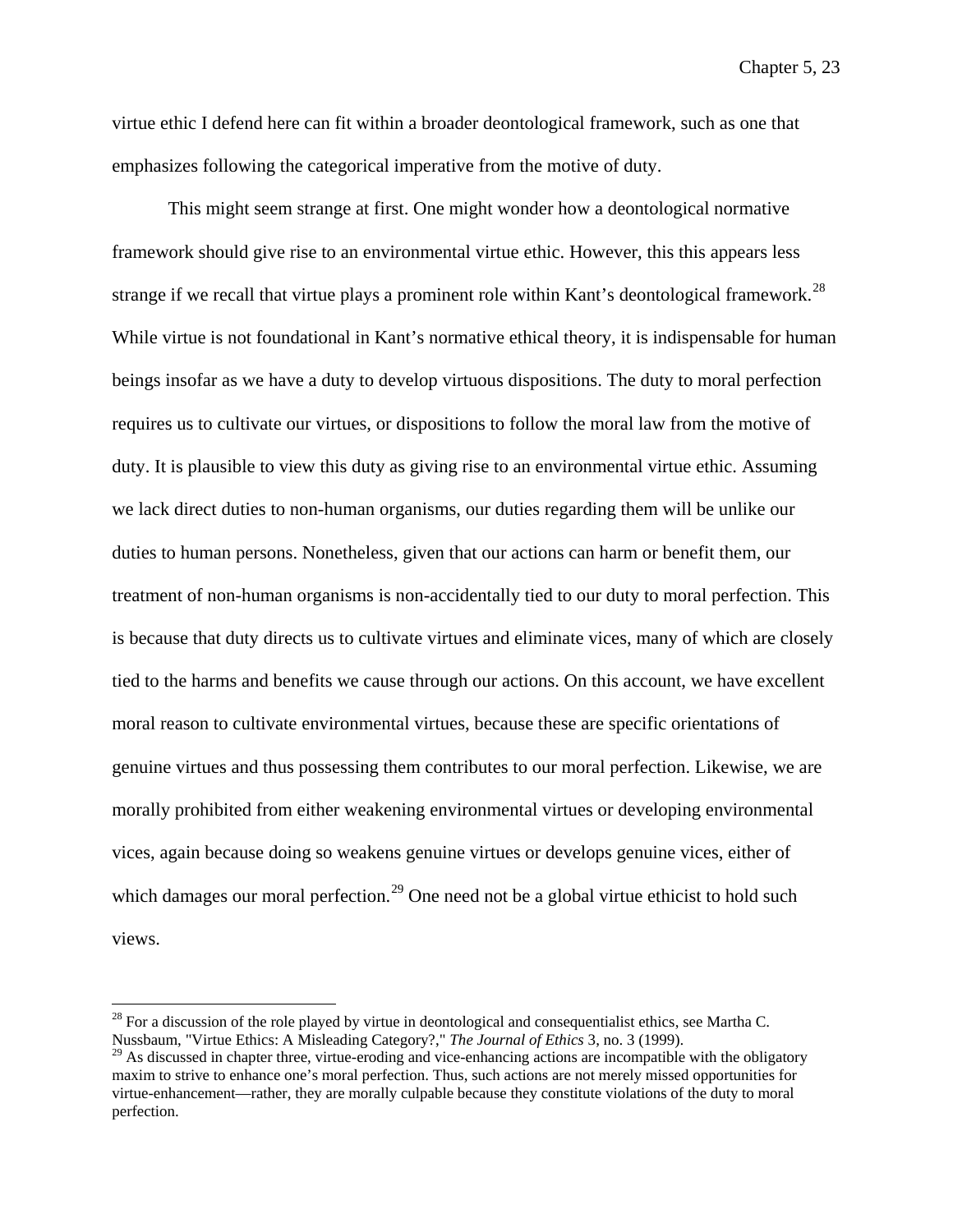We may call the Kantian environmental virtue ethic I am defending a "restricted" virtue ethic, since it pertains to dispositions and associated actions vis-à-vis non-human nature but does not clearly extend beyond that domain.<sup>[30](#page-200-0)</sup> This is because human moral agents have direct duties to themselves and other humans but lack direct duties to non-human organisms. Hence, duties between human beings can be understood in the explicitly deontological terms that Kant's theory affords. As I have argued, however, one's duty to moral perfection both proscribes and prescribes certain treatment of non-human organisms, both because that duty requires one to develop virtuous dispositions in general and because out treatment of non-human organisms is tied to such dispositions.

Consider again the last person on Earth, who lays waste to the biosphere yet avoids harming himself or any other human in the process. Without attributing intrinsic value to nonhuman nature or recognizing direct duties to non-human organisms, the Kantian environmental virtue ethic plausibly accounts for the deep moral wrongness of the last person's action: he greatly damages virtuous dispositions and develops vicious ones by causing enormous unnecessary harm to many non-human organisms. By causing massive unnecessary harm, the last person acts in a fashion that is contrary to the maxim prescribed by the duty to moral perfection. Moreover, the last person's action is plausibly taken to indicate a defective moral character, for it instantiates dispositions plausibly taken to be vices, including arrogance, malevolence, or selfishness. We might say that, acting in character, only a morally vicious person would act as the last person does.

<span id="page-200-0"></span> $30$  As I note below, it is possible that genuine environmental virtues or vices are operative in our interactions with non-organisms, such as species or ecosystems. However, the fact that we must view organisms as susceptible to harm or benefit—combined with the fact that we are not warranted in viewing species or ecosystems in this fashion—renders our actions and dispositions regarding organisms of particular moral interest. As have seen, many virtues and vices, as well as instantiations thereof, seem tied to harms and benefits.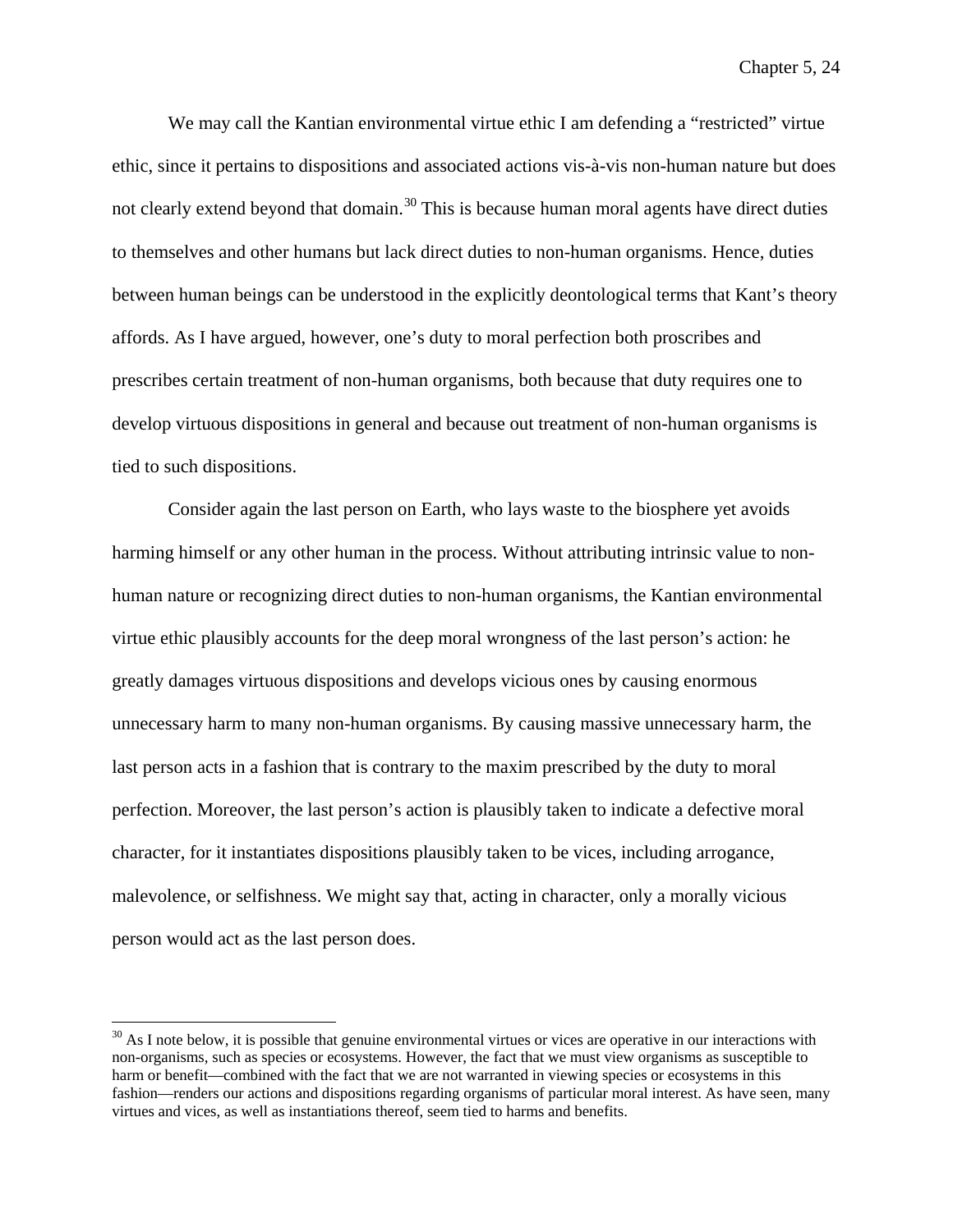The Kantian environmental virtue ethic has both anthropocentric and non-anthropocentric features. As for the former, it denies that human moral agents have direct duties to non-human natural entities, since direct duties are owed only to beings capable of placing one another under obligation via their wills (see 6:422). Since non-human organisms lack this capacity, they also lack moral standing.<sup>[31](#page-201-0)</sup> Yet the Kantian environmental virtue ethic is not exclusively centered on human well-being. Instead, it gives us good moral reason to care about and value non-human organisms themselves, to promote their flourishing, and to cultivate genuine environmental virtues. In these ways, the ethic is non-anthropocentric. Recalling Norton's distinction, my view is neither strongly nor weakly anthropocentric, because it does not depend on either felt or considered preferences.<sup>[32](#page-201-1)</sup> Given weakly anthropocentric commitments, we have moral reasons to preserve natural resources for consumption by future generations of humans, but we do not have moral reasons to care about non-human organisms themselves. Conversely, on the Kantian environmental virtue ethic we do have moral reasons to care about organisms in their own right, given that such an attitude is non-accidentally tied to the possession (or lack thereof) of genuine virtues. These moral reasons are not rooted in our preferences but rather in a duty to develop and maintain virtuous dispositions. Accordingly, if this ethic is anthropocentric, it is not objectionably so.

# Objections to Environmental Virtue Ethics

Despite the recent attention environmental virtue ethics have enjoyed, there is no shortage of objections and concerns that have been raised regarding them. Here I trace some

<span id="page-201-0"></span> $31$  Strictly speaking, this does not entail that only humans have moral standing, since it is possible that there are nonhuman with the requisite capacity to obligate, such as intelligent extra-terrestrial life. <sup>32</sup> See Norton, "Environmental Ethics and Weak Anthropocentrism."

<span id="page-201-1"></span>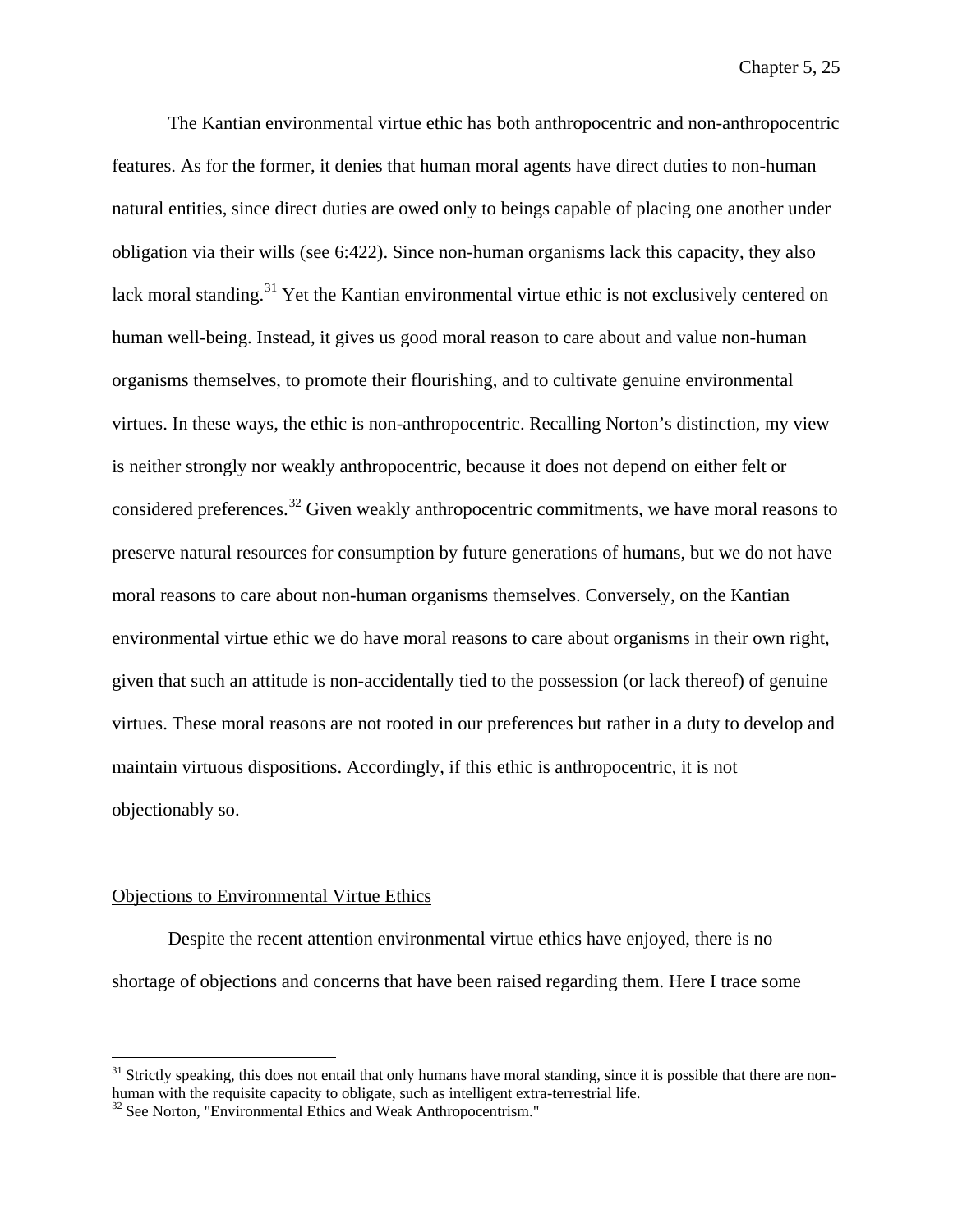responses that the Kantian environmental virtue ethicist can offer to some of the best known of these.

One objection to a virtue-oriented environmental ethic is that it would be objectionably self-regarding.<sup>[33](#page-202-0)</sup> Rolston expresses concern that environmental virtue ethics focus solely on human flourishing, ignoring the value of non-human nature and encouraging an exclusive focus on cultivating oneself. He notes that those who benefit others solely because they are obsessed with acquiring the virtue of nobility "miss the mark," since they lack a genuine concern for the well-being of others, a concern they morally ought to possess.<sup>[34](#page-202-1)</sup> Similarly, a person who acts to preserve wilderness areas solely because doing so increases her own virtue allegedly fails to possess a genuine concern for non-human nature. The potential problem here is that environmental virtue ethics may treat non-human nature merely as a "moral resource" for human beings to develop excellent character traits, taking non-human nature to be nothing more than an occasion for the practice or development of virtue. This raises a question for the Kantian environmental virtue ethic: in pursuing our duty to moral perfection vis-à-vis non-human organisms, is non-human nature treated merely as a moral resource for acquiring virtuous dispositions, and if so is that morally problematic?

Yet Rolston's objection overlooks the fact that many environmental virtue ethicists take the stance of valuing nature for its own sake as itself virtuous.<sup>[35](#page-202-2)</sup> While valuing nature for its own sake may be conducive to human flourishing, this does not entail that an environmentally virtuous person may treat non-humans as mere resources for his own self-improvement. Indeed, someone who does so seems to lack important environmental virtues. Environmental

<span id="page-202-0"></span><sup>&</sup>lt;sup>33</sup> See my discussion of this objection in Svoboda, "A Reconsideration of Indirect Duties Regarding Non-Human Organisms."

<span id="page-202-1"></span><sup>34</sup> Holmes Rolston, "Environmental Virtue Ethics: Half the Truth but Dangerous as a Whole," in *Environmental Virtue Ethics*, ed. Philip Cafaro and Ronald Sandler (Lanham: Rowman and Littlefield, 2005), 70. <sup>35</sup> See, for example, O'Neill, "The Varieties of Intrinsic Value," 132.

<span id="page-202-2"></span>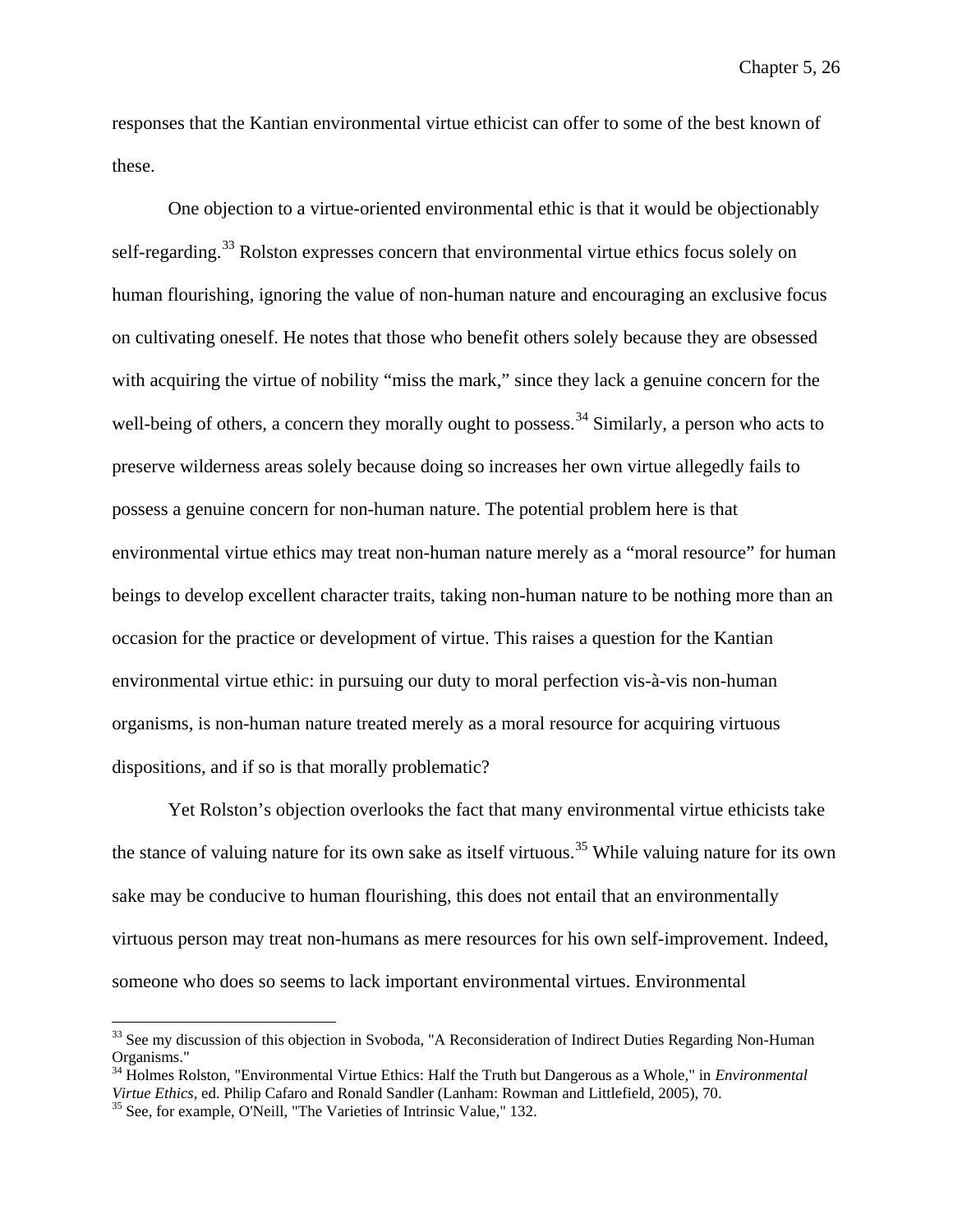benevolence, for example, is a disposition to benefit non-human organisms. In order to be a genuine disposition, this requires that one actually care about the well-being of organisms and that one be motivated to promote their well-being, which entails having genuine concern for organisms. Someone who does not care about organisms' well-being lacks a necessary condition for environmental benevolence. If one is environmentally benevolent, necessarily one has a genuine regard for non-human organisms. The kind of person Rolston imagines, who views nonhuman nature merely as an opportunity for the practice or development of environmental virtue, is engaged in a self-defeating project, attempting to develop environmental virtue without actually being environmentally virtuous. On the Kantian environmental virtue ethic, environmental virtues are constitutive of one's moral perfection because they are orientations of general virtues. Thus, in cultivating environmental virtues, one increases her moral perfection. Yet this is not objectionably self-regarding, because having environmental virtue involves a genuine regard for non-human organisms. One who views organisms merely as resources to be used in pursuing her own moral perfection undermines her own end. The pursuit of moral perfection through interactions with non-human nature requires that we value organisms themselves.

A second objection is that virtue-oriented environmental ethics—and virtue ethics in general—do not provide adequate action-guidance. This is because virtue ethics are sometimes thought to lack rules of action, unlike consequentialist or deontological ethics, which allegedly specify clear principles "of a suitably algorithmic character" for how moral agents ought to act.<sup>[36](#page-203-0)</sup> After all, it is one thing to identify various dispositions as being virtues or vices, but quite another to specify how one ought to act in light of this identification. For example, van Wensveen identifies numerous environmental virtues that we may assume are morally good to

<span id="page-203-0"></span> <sup>36</sup> David Solomon, "Internal Objections to Virtue Ethics," *Midwest Studies In Philosophy* 13, no. 1 (1988): 432.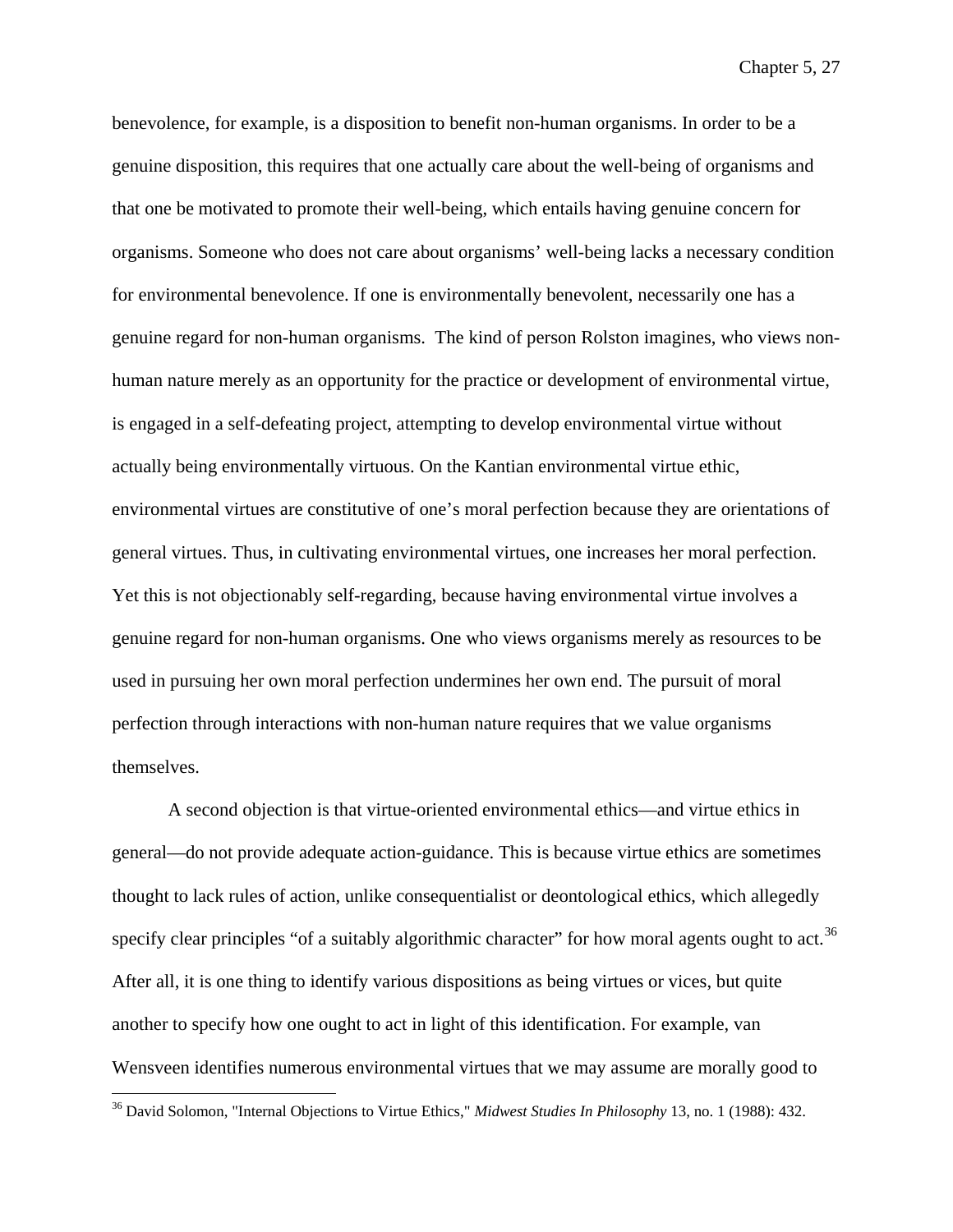possess and numerous environmental vices that we may assume are morally bad to possess, listing 189 virtues and 174 vices discussed in the "environmental literature" between 1970 and  $2000$ <sup>[37](#page-204-0)</sup> Yet recognizing that these dispositions are genuine virtues and vices is compatible with a variety of view regarding how we ought to act in light of them. Whereas consequentialist and deontological theories provides rules for how one ought to act, virtue-theoretic theories allegedly do not. However, virtue ethics can indeed guide action by specifying certain "virtue rules." Hursthouse suggests the principle, "An action is right iff it is what a virtuous agent would characteristically (i.e., acting in character) do in the circumstances," where a virtuous agent is one who "has and exercises the virtues."[38](#page-204-1) Of course, in order to be a helpful guide to action, this principle needs to be supplemented with an account of what the virtues are, and competing virtue ethics offer different accounts. Yet Hursthouse's general point is plausible: a virtue ethic need not fail to be action-guiding, because it can offer rules that specify right or wrong action in addition to specifying what the virtues are. Of course, whether a *particular* virtue ethic is satisfactorily action-guiding will depend on the details of how its normative rules are worked out.[39](#page-204-2)

Much work in environmental virtue ethics is concerned with the admittedly important task of identifying what counts as environmental virtue and vice, as well as identifying particular environmental virtues and vices.<sup>[40](#page-204-3)</sup> Yet accomplishing these tasks is not sufficient to provide determinate action-guidance. Aside from the minimal point that we have moral reasons to

<span id="page-204-0"></span> <sup>37</sup> Louke Wensveen, *Dirty Virtues: The Emergence of Ecological Virtue Ethics* (Amherst: Humanity Books, 2000), 163-67.<br><sup>38</sup> Hursthouse, "Normative Virtue Ethics," 19-37.

<span id="page-204-1"></span>

<span id="page-204-2"></span> $39$  For example, Michael Slote attempts this by comparing rules of virtue to Kantian imperfect duties. See Slote, From Morality to Virtue: 104-16.

<span id="page-204-3"></span><sup>&</sup>lt;sup>40</sup> See Cafaro, "Gluttony, Arrogance, Greed, and Apathy: An Exploration of Environmental Vice."; Geoffrey Frasz, "Benevolence as an Environmental Virtue," in *Environmental Virtue Ethics*, ed. Philip Cafaro and Ronald Sandler (Lanham: Rowman and Littlefield, 2005); Wenz, "Synergistic Environmental Virtues: Consumerism and Human Flourishing."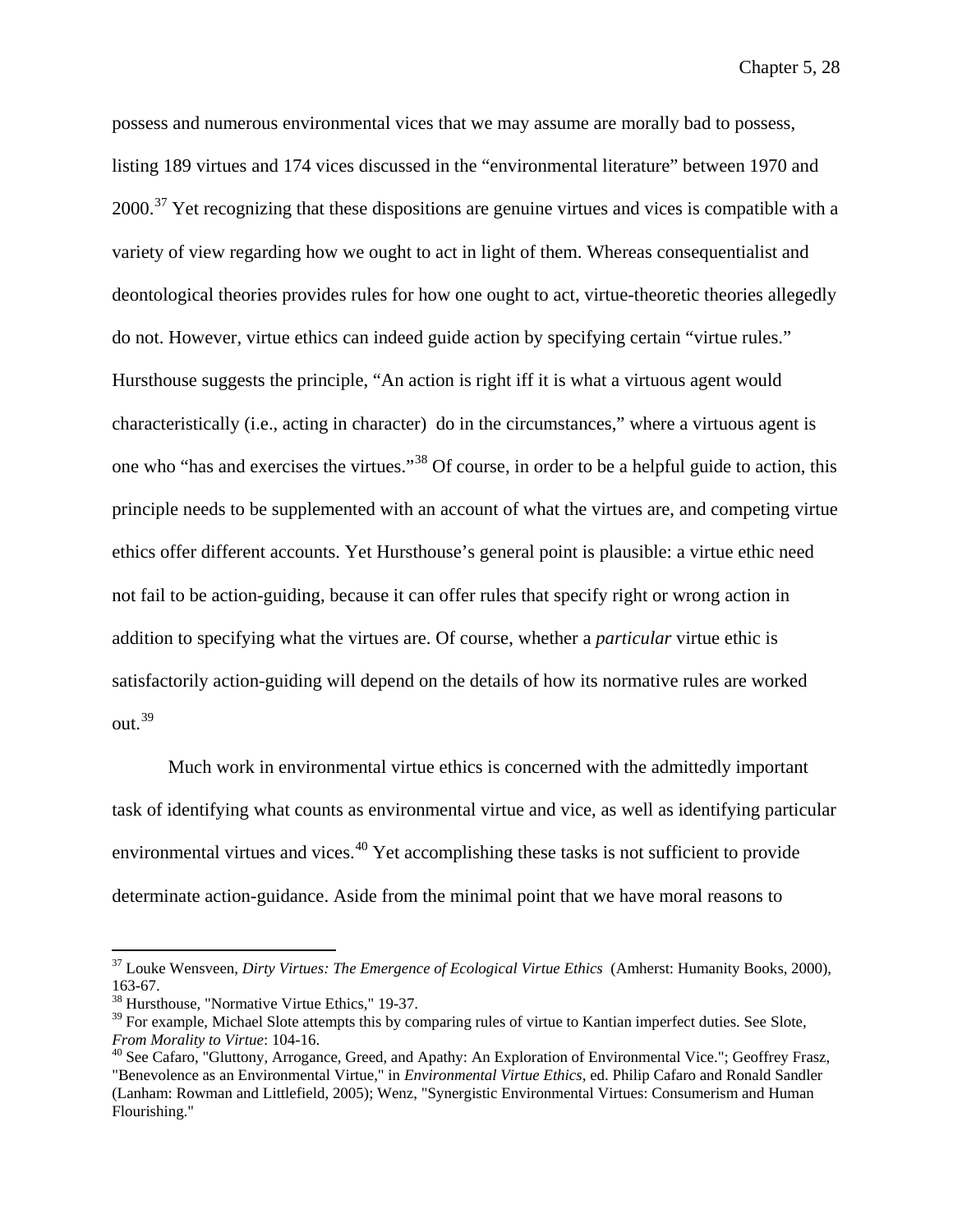cultivate environmental virtues and to eschew environmental vices, it remains indeterminate to what extent we are obligated to cultivate environmental virtue, how we ought to act if there is apparent conflict involved in instantiating environmental virtue (e.g., when benevolence toward some organisms seems incompatible with benevolence toward others), whether instantiating environmental vice is always impermissible, and so on. Perhaps existing accounts of environmental virtue ethics could offer good replies to the action-guiding objection, but at present those replies have not been made explicit.

The Kantian environmental virtue ethic fares well on this score, providing clear actionguidance. This ethic does not merely contain the vague instruction that human moral agents ought to harbor environmental virtues—it also specifies determinate rules for what that entails. First, it includes a clear moral proscription: one ought not to cause unnecessary harm to nonhuman organisms. Second, the criteria for determining whether some particular action causes unnecessary harm (see figure 5.1) reduce the ambiguity involved in acting according to this rule in actual circumstances. Third, the Kantian environmental virtue ethic includes a clear (although not strictly obligatory) moral prescription: one has good moral reason to benefit non-human organisms and to value their flourishing for its own sake.<sup>[41](#page-205-0)</sup> It also should be noted that the action guiding features of my account do not come at the cost of instituting implausibly rigid rules. By including a proscription against causing *unnecessary* harm, the Kantian approach is flexible insofar as the context of some harmful action is relevant for determining whether or not it is virtue-eroding and thus whether or not it is permissible. However, this approach is not arbitrarily flexible, insofar as it contains clear criteria for determining whether some action is unnecessarily

<span id="page-205-0"></span><sup>&</sup>lt;sup>41</sup> Recall from chapter three that this prescription is non-obligatory because opting not to benefit non-human organisms need not entail a *violation* of one's duty to moral perfection. One violates this duty only if she fails to adopt—or acts contrary to—the maxim of increasing her own moral perfection. Since one could adopt this maxim without benefiting non-human organisms, benefiting non-humans is not obligatory but rather one way of acting on that maxim.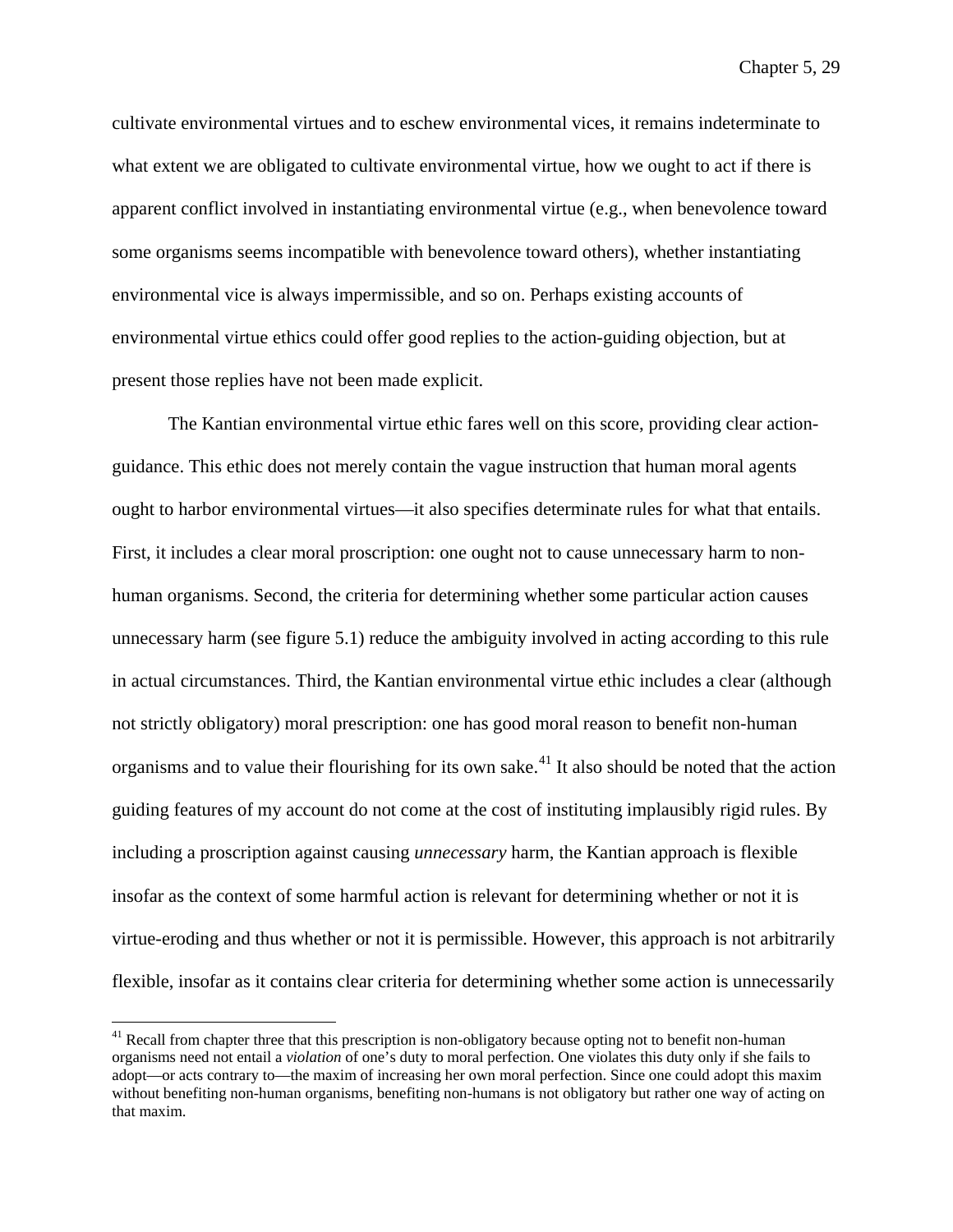harmful (see figure 5.1). Taken together, these components make the Kantian approach an attractive one in terms of action-guidance. This grants the Kantian environmental virtue ethic a major advantage over those environmental virtue ethics that do not provide clear guidance for action.

A third objection is that the Kantian environmental virtue ethic in particular might allow one to dodge responsibilities to other humans for the sake of enhancing his own environmental virtues. Take, for example, someone who ignores the pressing material needs of his children in order to build turtle platforms at a nearby pond, an activity me may assume has the non-trivial effect of benefiting the turtles that live there. We might worry that the Kantian environmental virtue ethic wrongly permits such behavior, even though it would result in serious harm to one's children by disregarding their basic needs. In general, the worry here is that moral selfimprovement might swamp other duties that are *prima facie* more important. However, my account does not permit such an activity if it comes at the cost of violating other duties. Since one's duties regarding nature are grounded in the imperfect duty to moral perfection, the person in this example would do no wrong in opting not to benefit the turtles, given that this would not by itself erode his environmental virtue , enhance environmental, nor instantiate any environmental vice. Moreover, this person would be free to enhance his environmental virtue via other means or at other times. By instead benefiting non-humans at the cost of ignoring the needs of one's dependents, one presumably violates one's duties to those dependents. If so, then it is not permissible to ignore their needs in order to focus on one's moral perfection.

Fourth, one might object that the Kantian environmental virtue ethic fails to recognize environmental virtues or vices oriented toward non-organisms in nature, such as natural landforms, species as wholes, ecosystems, or nature itself. While it is controversial to hold this,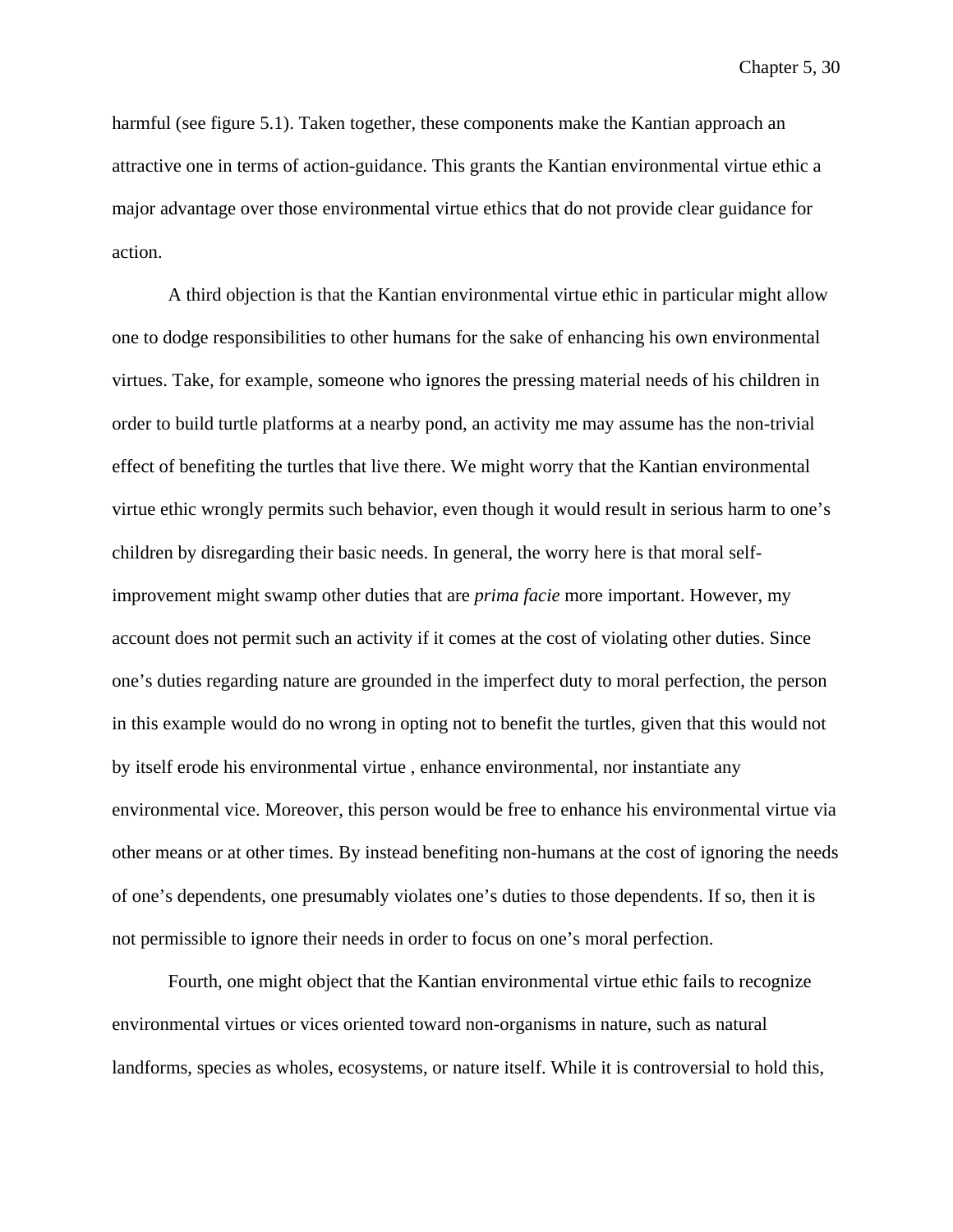perhaps (contra Hill) cherishing nature itself is genuinely virtuous, and perhaps indifference toward an endangered species (rather than toward members of that species) is genuinely vicious. But the Kantian environmental virtue ethic is not incompatible with granting these controversial points. I have suggested that at least many virtues and vices are sufficiently general as to allow for various orientations of them. Just as some virtues and vices may be operative in both our interactions with humans and non-human organisms, so might some virtues and vices be operative in our interactions with landforms, ecosystems, species, and nature as a whole. Perhaps the virtue of humility and the vice of arrogance are genuine environmental virtues that we can have with respect to non-organisms. I have not denied this possibility, although neither have I advocated it.

What I have argued for is that our interactions with organisms carry a special moral salience, because they are entities that we must reflectively judge as capable of flourishing and thus of being harmed or benefited. That we must view organisms in this way opens a wide range for virtue and vice. It is possible to be benevolent or malevolent with respect to plants and animals, for example, but it does not seem possible to harbor this virtue or vice toward landforms, ecosystems, species, or nature itself, for we have no basis for judging these things teleologically, and so we have no basis for taking them to have natural goods that we could be disposed to promote or inhibit. Given that many virtues and vices seem closely tied to harms and benefits, the dispositions we harbor toward organisms will enhance or erode our moral perfection more frequently and reliably than the dispositions we harbor toward non-organisms in nature.

Yet the Kantian environmental virtue ethicist still has good moral reason to preserve threatened species or ecosystems, even when genuine virtues toward such wholes are not in play, since the extinction of some species or collapse of some ecosystem will almost certainly harm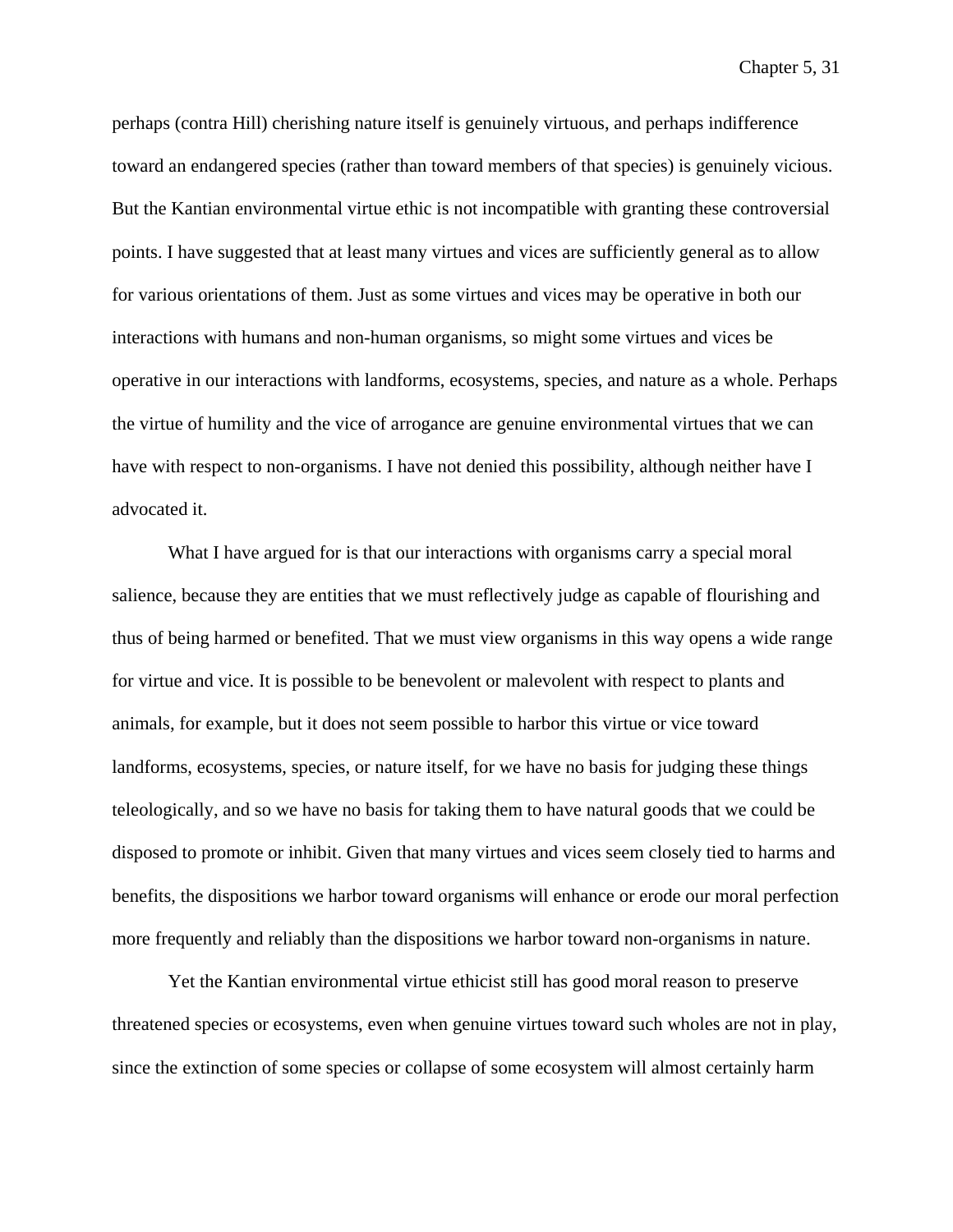individual plants and animals that rely on them. Benevolence toward individual organisms includes some motivation to avert harm to them. Similarly, we are prohibited from making a causal contribution to any process that results in unnecessary harm to individual organisms, since doing so involves virtue-erosion or vice-formation. Further, something close to Hill's account may well be true of dispositions regarding non-organisms in nature, insofar as attitudes regarding them might be propaedeutic to virtue or vice. Perhaps cherishing ecosystems or landforms is to be encouraged because it prepares the way for genuine virtue. If so, then one has good reason to cherish non-organisms in nature, even though doing so is not itself a genuine virtue.

We have seen that the Kantian environmental virtue ethic is a coherent environmental ethic, and it should be attractive to those who are already inclined to accept an environmental virtue ethic. However, I have yet to argue that the Kantian environmental virtue ethic should be accepted over other environmental ethics. In particular, I have yet to address directly whether and why the Kantian environmental virtue ethic is preferable to either non-anthropocentric or anthropocentric ethics. In the next, concluding chapter, I argue that the Kantian environmental virtue ethic has major advantages over these other approaches, a task that involves returning to the critiques of these positions offered in chapter one. We will see that there are compelling reasons to accept the Kantian environmental virtue ethic over its competitors.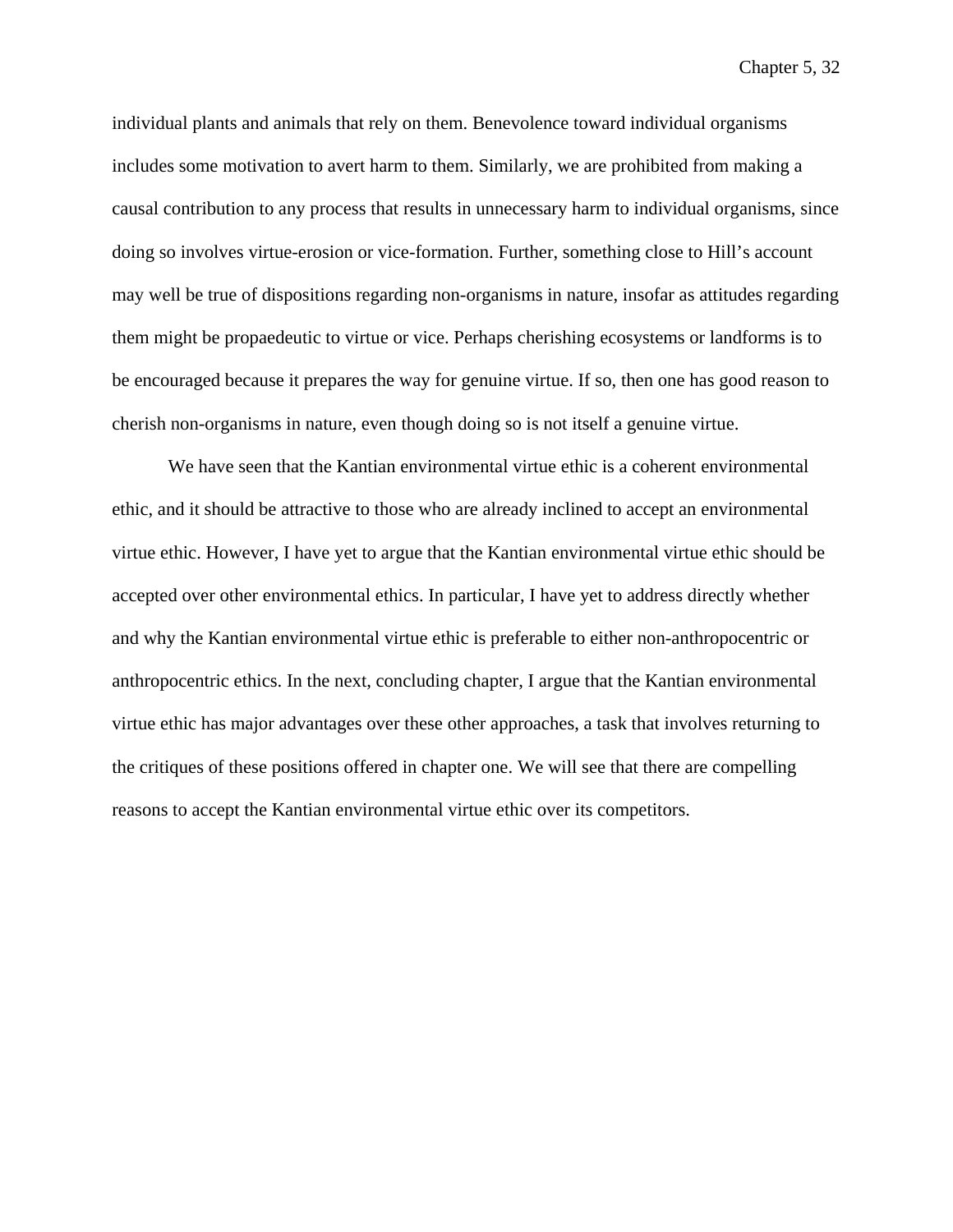

Figure 5.1: Determining what counts as unnecessary harm.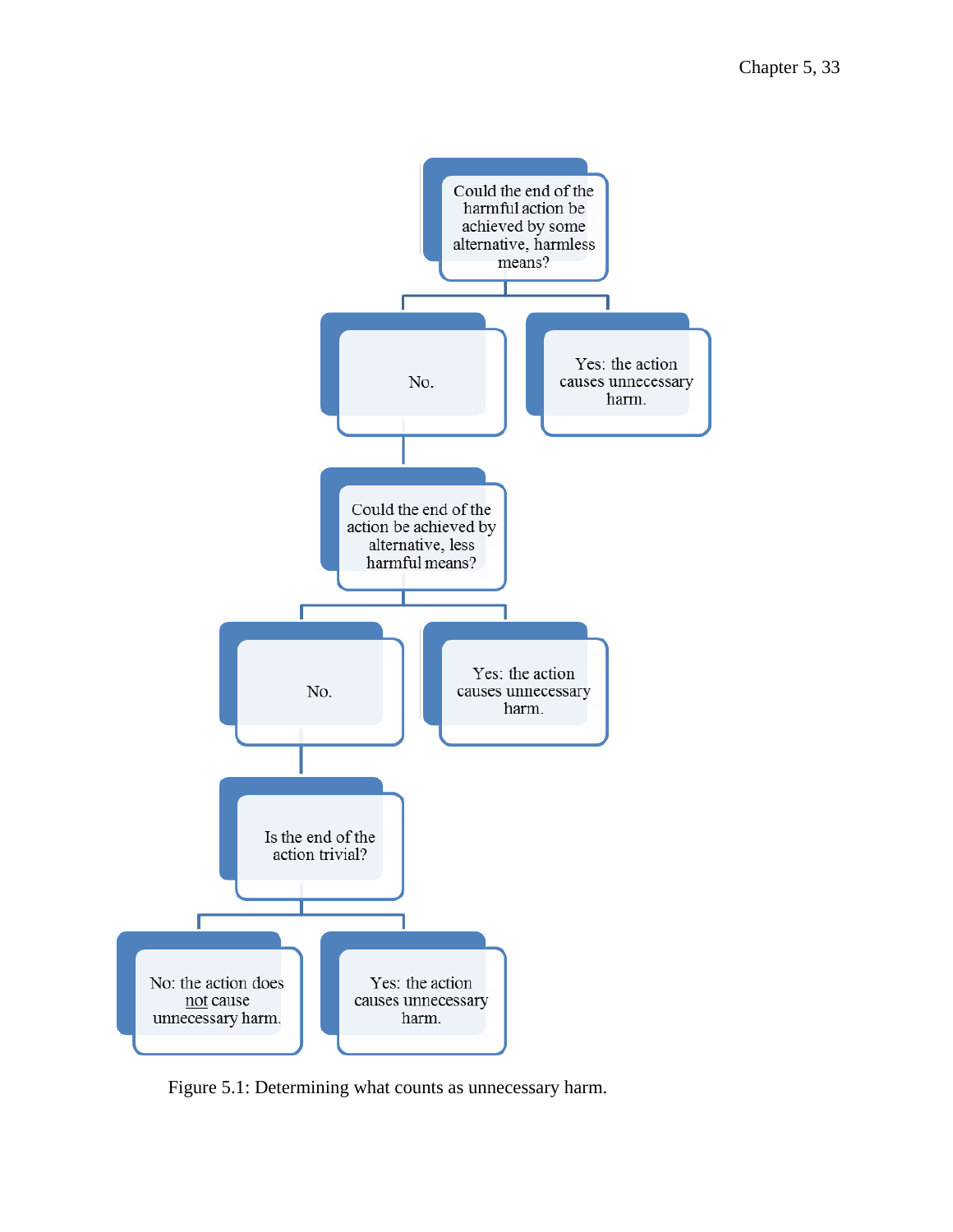Conclusion: Advantages of the Kantian Environmental Virtue Ethic

I have sought in the preceding chapters to develop a Kantian environmental ethic. This involved showing that such an ethic is coherent, plausible, and robust. Yet this is not sufficient to show that we ought to accept the Kantian environmental virtue ethic, for it might be the case that some other environmental ethic is, all things considered, preferable to the coherent, plausible, and robust environmental ethic I have developed.<sup>[1](#page-210-0)</sup> We should consider whether or not there is good reason to prefer the Kantian environmental virtue ethic over other environmental ethics that have been defended, and this would involve comparing the respective advantages and disadvantages of competing views. Here I will argue that the Kantian environmental virtue ethic both avoids many of the major problems faced by other approaches and fits well with our moral intuitions regarding both cases and principles. The implication of this is that we have good reasons not only to find the Kantian environmental virtue ethic compelling, but also to accept it. To be clear, I do not attempt to demonstrate here that the Kantian environmental virtue ethic is to be preferred over all comers—a task of that magnitude would require a separate book. However, I do show that the Kantian environmental virtue ethic is very attractive because it has distinct advantages over some major competitors.

We have already observed some merits of the Kantian environmental virtue ethic. For one, as we saw in chapter four, it relies on an attractive framework of non-human flourishing, utilizing reflective teleological judgment to avoid problems faced by other frameworks while still managing to ground robust judgments pertaining to non-human flourishing. For another, the Kantian environmental virtue ethic provides clear action-guidance, including guidelines for determining whether some action involves unnecessary harm to organisms. But the Kantian

<span id="page-210-0"></span><sup>&</sup>lt;sup>1</sup> For reasons discussed in the introduction to this book, I am supposing here that we need *some* environmental ethic.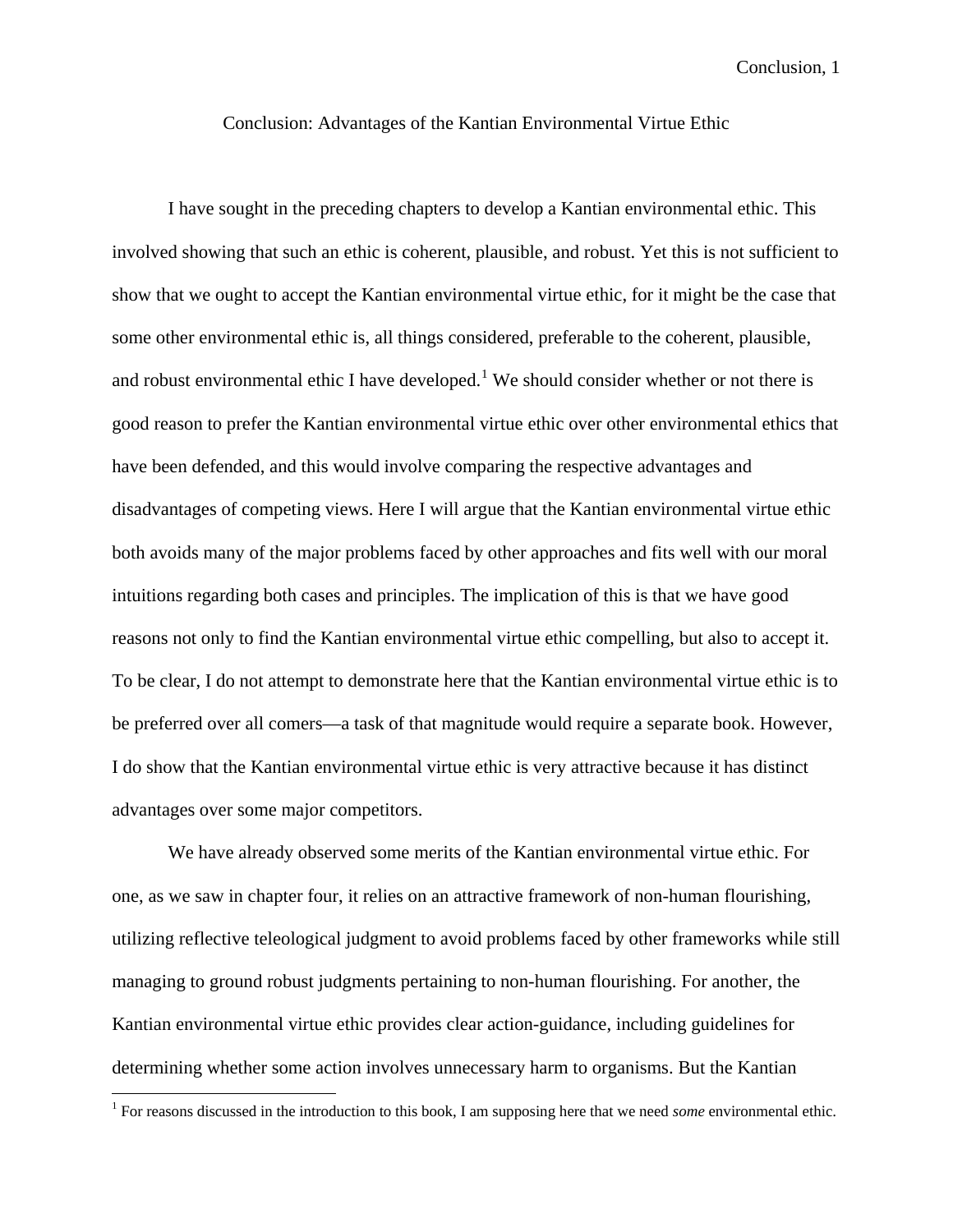environmental virtue ethic has additional merits. Unlike certain influential positions discussed in chapter one, my approach avoids problems related to both intrinsic value and deontic conflict, and it does so while fitting with our moral intuitions.

# Genuine Regard for Entities without Intrinsic Value

Unlike some approaches environmental ethics, mine does not rely upon the putative intrinsic value of non-human natural entities. This has the advantage of averting the myriad problems that arise as a result of attributing intrinsic value of various kinds to non-humans. Realist intrinsic value—a mind-independent value property allegedly possessed by non-human natural entities—faces deep epistemological problems.<sup>[2](#page-211-0)</sup> In chapter one, I presented an argument against Rolston's view that non-human entities have realist intrinsic value. Briefly, this argument contends that we do not directly intuit intrinsic value, since we lack a special faculty of intuition that would allow us to do so; nor are we warranted in inferring the existence of realist intrinsic value from our experiences, since the world as we experience it would be qualitatively identical with or without that property, for we can conceive a world identical to ours but lacking the property of intrinsic value; therefore human inquirers cannot have evidence for the existence of realist intrinsic value.<sup>[3](#page-211-1)</sup> If this argument goes through, then while it is possible that realist intrinsic value exists in nature, we can have no reason to believe that it does. This is a serious problem for environmental ethics that depend upon realist intrinsic value, because it means they depend upon a commitment that cannot be justified. My environmental ethic does not fall victim to this epistemological problem, of course, because it does not attribute realist intrinsic value to non-humans. This is an advantage of my approach. Although on the Kantian environmental

<span id="page-211-1"></span><span id="page-211-0"></span> $2^2$  See Norton, "Epistemology and Environmental Values."<br> $3$  See also Svoboda, "Why there is No Evidence for the Intrinsic Value of Non-Humans."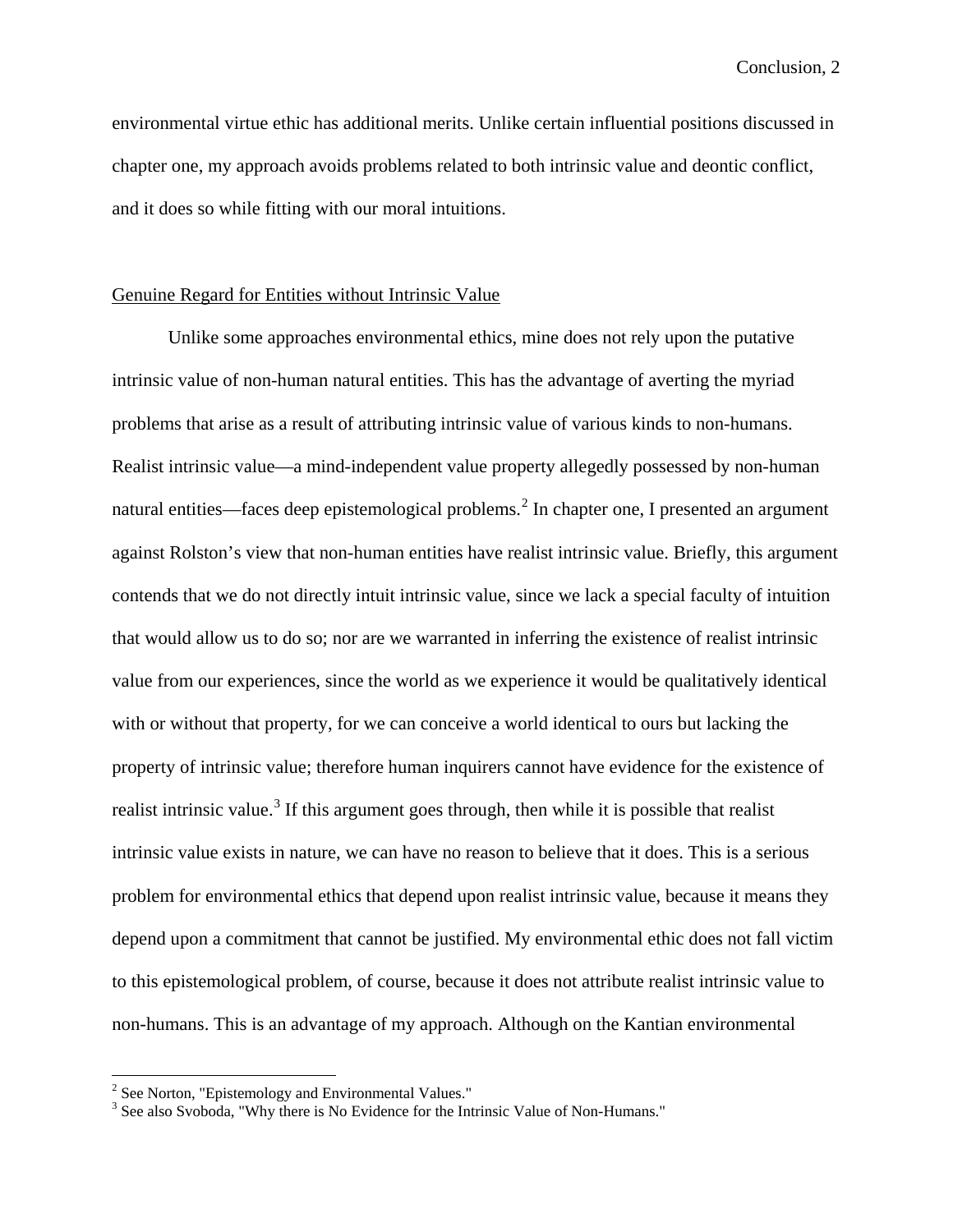virtue ethic we have good moral reason *to value* non-human organisms and their flourishing, this does not commit us to the existence of mind-independent value properties in nature. As Hill points out, valuing nature for its own sake does not imply "metaphysical value realism," for it is possible to value natural entities in a non-instrumental sense.[4](#page-212-0)

The variety of intrinsic value defended by Callicott avoids the epistemological problems of Rolston's realist position, because Callicott takes intrinsic value to be something bestowed or projected by human valuers onto non-human natural entities. On this view, intrinsic value is not some mind-independent, metaphysical property to be discovered—rather, it is a mind-dependent feature rooted in the human activity of valuing. Yet it is unclear what, if anything, warrants bestowing such intrinsic value on non-humans.<sup>[5](#page-212-1)</sup> I argued in chapter one that Callicott's position is a species of metaethical constructivism, given that he rejects realism about intrinsic value and instead views intrinsic value as dependent upon human valuers. Yet it is unclear whether or why human valuers should bestow intrinsic value on non-human entities, and this is deeply problematic for a constructivist theory of intrinsic value. Lacking such an account, we are left merely with the controversial assertion that we ought or must value non-humans intrinsically, or as ends-in-themselves. This is a severe disadvantage of Callicott's approach. All else being equal, an environmental ethic that avoids these difficulties is to be preferred to one that is mired in them. Again, my own approach avoids this problem, for it does not attribute value *properties*  to organisms, yet it provides a plausible ground for why human beings should harbor practical attitudes of *valuing* organisms. On the Kantian environmental virtue ethic, we have excellent moral reason to value the flourishing of non-human organisms, because our valuing the flourishing of non-humans is tied to one or more of the virtuous dispositions we have a duty to

<span id="page-212-1"></span><span id="page-212-0"></span><sup>&</sup>lt;sup>4</sup> Hill, "Finding value in nature," 336-37.<br><sup>5</sup> See J. Baird Callicott, "Intrinsic Value in Nature: A Metaethical Analysis," in *Beyond the Land Ethic: More Essays in Environmental Philosophy* (Albany: State University of New York Press, 1999).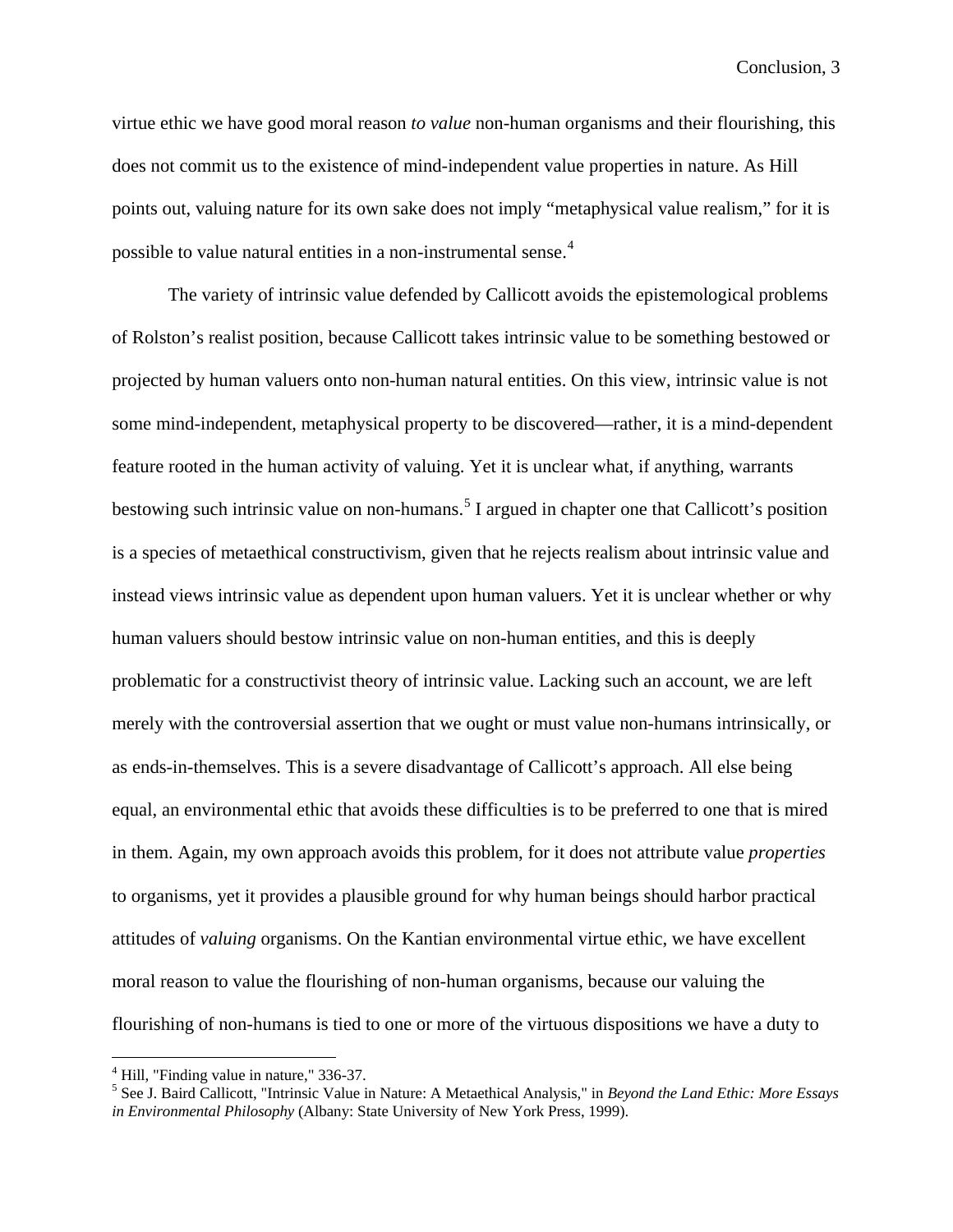cultivate. For this reason, the Kantian environmental virtue ethicist has a good answer to the question of why we should value non-human flourishing.

A potential objection to my position is that, although the Kantian environmental virtue ethic avoids problems associated with intrinsic value, it also undercuts our moral reasons to care about the well-being or flourishing of non-humans. After all, if non-human organisms are not intrinsically valuable, why should we mind if our actions cause them harm? At least one motivation for holding that non-humans have intrinsic value is provided by intuitions that certain kinds of treatment of non-humans are morally assessable, and one could straightforwardly account for this by holding that non-human entities have intrinsic value, Perhaps it is morally wrong for the last person to destroy the biosphere both because its constituents are intrinsically valuable and because it is *prima facie* wrong to destroy entities with intrinsic value. One might worry that, if non-humans are thought to lack intrinsic value of any kind, we would not be able to account for such intuitions, since we would allegedly lack moral reasons to care about nonhumans. Accordingly, perhaps it is a serious flaw for any environmental ethic not to include a commitment to the intrinsic value of non-human nature.

The Kantian environmental virtue ethicist can offer a compelling answer to this objection. While my approach does not rely on the putative intrinsic value of non-humans, it nonetheless requires us to have a genuine regard for the flourishing of non-human organisms. As we saw in chapter five, the enhancement or maintenance of certain virtues is non-accidentally tied to how we regard and treat organisms, for some virtues have environmental orientations, particularly with respect to those entities capable of being harmed or benefited. Importantly, this requires us to care about organisms in their own right, especially in regard to their flourishing and how our actions impact them. That such entities are taken to lack intrinsic value does not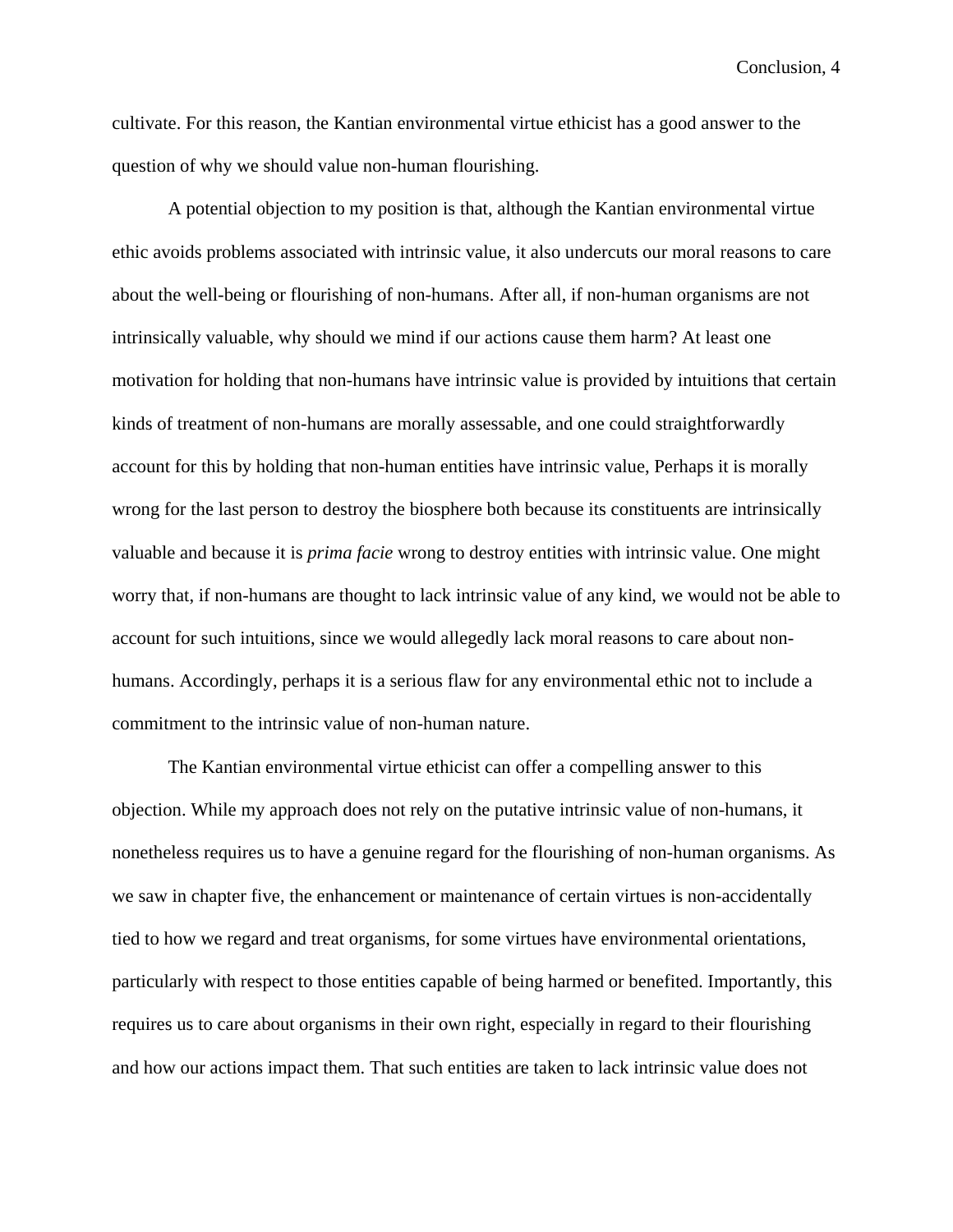change the fact that I must view them as capable of flourishing, and so my attitudes and actions regarding them must be consistent with my obligation to enhance and maintain virtuous dispositions, including those operative in interactions with entities susceptible to harm and benefit. I thus have excellent moral reason to value the flourishing of these entities, even though they are taken to lack intrinsic value.<sup>[6](#page-214-0)</sup>

One might object that my account nonetheless fails to afford an adequate *kind* of concern for non-humans, given that our moral reasons to care about them are inextricably bound up with a duty to cultivate our own virtues. In particular, one might worry that this takes non-human organisms to be merely resources that serve the instrumental purpose of allowing human beings to become virtuous.<sup>[7](#page-214-1)</sup> However, this would be to misunderstand the Kantian environmental virtue ethic. As we saw in chapter five, seeking to cultivate virtue vis-à-vis some organism while simultaneously failing to care about that organism is a self-defeating project. Benevolence, for example, involves a genuine regard for the well-being of others. In cultivating environmental benevolence with respect to plants and animals, I must actually care about the well-being of those organisms. Someone who viewed non-human organisms merely as objects to be exploited *en route* to attaining virtue would be missing the point. While we have good moral reason to cultivate genuine environmental virtues, such virtues involve caring about non-human organisms in their own right.

For these reasons, the Kantian environmental virtue ethic can ground our various intuitions that certain actions and attitudes vis-à-vis non-human nature are morally assessable, and it can do so without incurring the various costs of intrinsic value approaches. At first this might seem a surprising result for an environmental ethic grounded on indirect duties and which

<span id="page-214-0"></span> $6$  For a discussion of why rejecting value realism regarding non-human nature need not be objectionably anthropocentric, see also Hill, "Finding value in nature,"  $337-39$ .

<span id="page-214-1"></span><sup>&</sup>lt;sup>7</sup> See Rolston, "Environmental Virtue Ethics: Half the Truth but Dangerous as a Whole."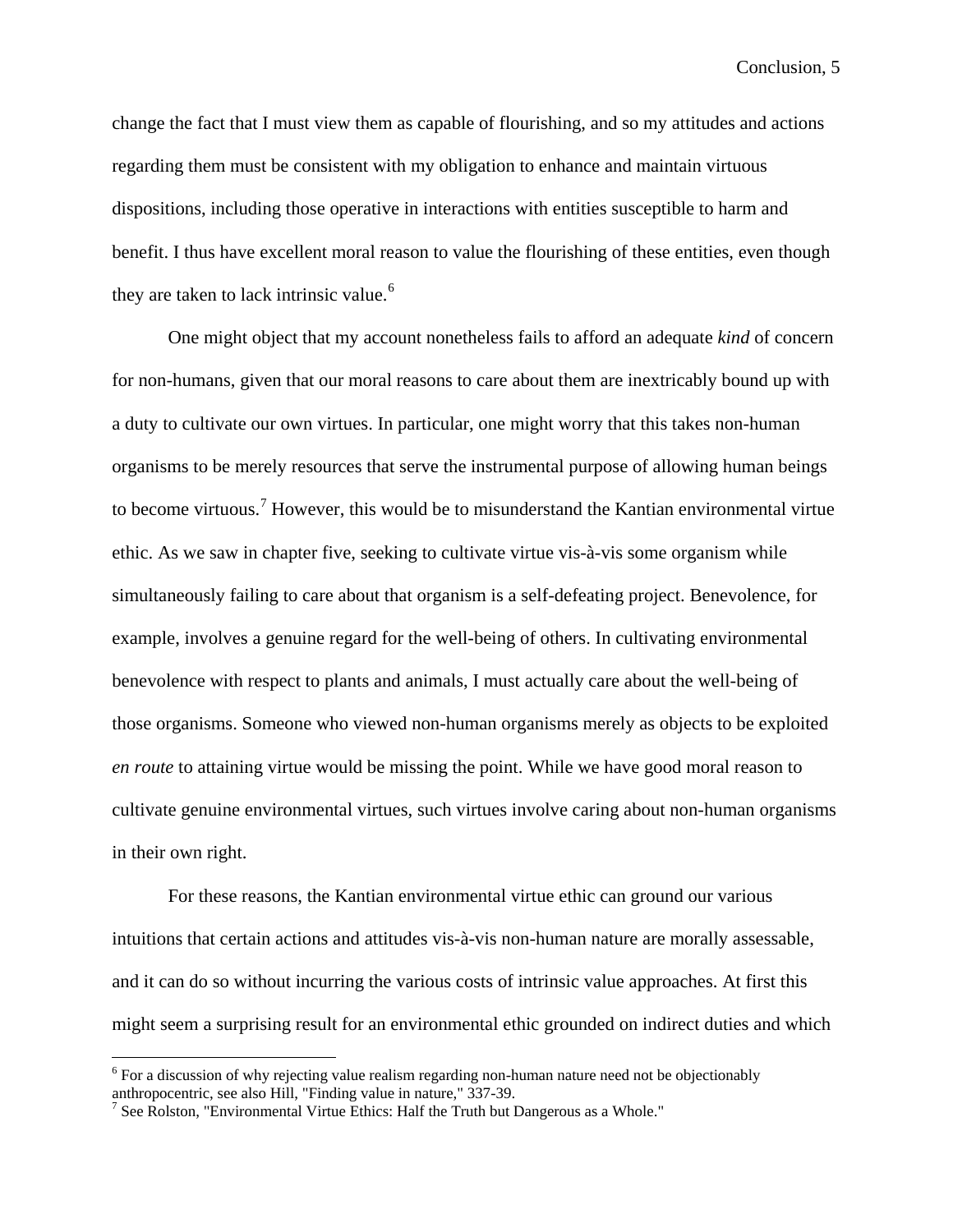disavows both the intrinsic value and moral standing of non-human natural entities. Yet as I have argued, Kant's account of indirect duties regarding non-human organisms is far more robust than is often thought, and it is plausibly taken to ground an environmental virtue ethic that direct us to have such genuine regard for non-human organisms. Accordingly, the Kantian environmental virtue ethic does not avoid problems related to intrinsic value only at the cost of extirpating our reasons for caring about non-humans. Fortunately, we can have it both ways, maintaining moral reasons to care about organisms while declining to take on the difficulties attending attributions of intrinsic value.

On this point, the Kantian environmental virtue ethic also has an advantage over Norton's weak anthropocentrism.<sup>[8](#page-215-0)</sup> While Norton also eschews intrinsic value, and while our moral obligations to present and future humans give us good reason to preserve natural resources, this anthropocentric view does not accommodate any moral reason to care about organisms themselves. This runs contrary to many of our intuitions regarding cases: that animal cruelty is wrong in its own right, that the last person's actions indicate moral vice, that non-human flourishing is something to be valued even when it does not benefit humans, and so on. The Kantian environmental virtue ethic can do justice to these intuitions without attributing intrinsic value to non-human nature. Of course, Norton could hold that we should reject such intuitions, but this would require some plausible reason for why we should do so. This reason cannot be that genuine regard for non-human organisms requires belief in some metaphysically objectionable property in nature, such as mind-independent value. As seen in the case of the Kantian environmental virtue ethic, we can have good moral reasons to care about non-human organisms in their own right while also declining to believe that they have intrinsic value. All else being

<span id="page-215-0"></span> <sup>8</sup> Norton, "Environmental Ethics and Weak Anthropocentrism."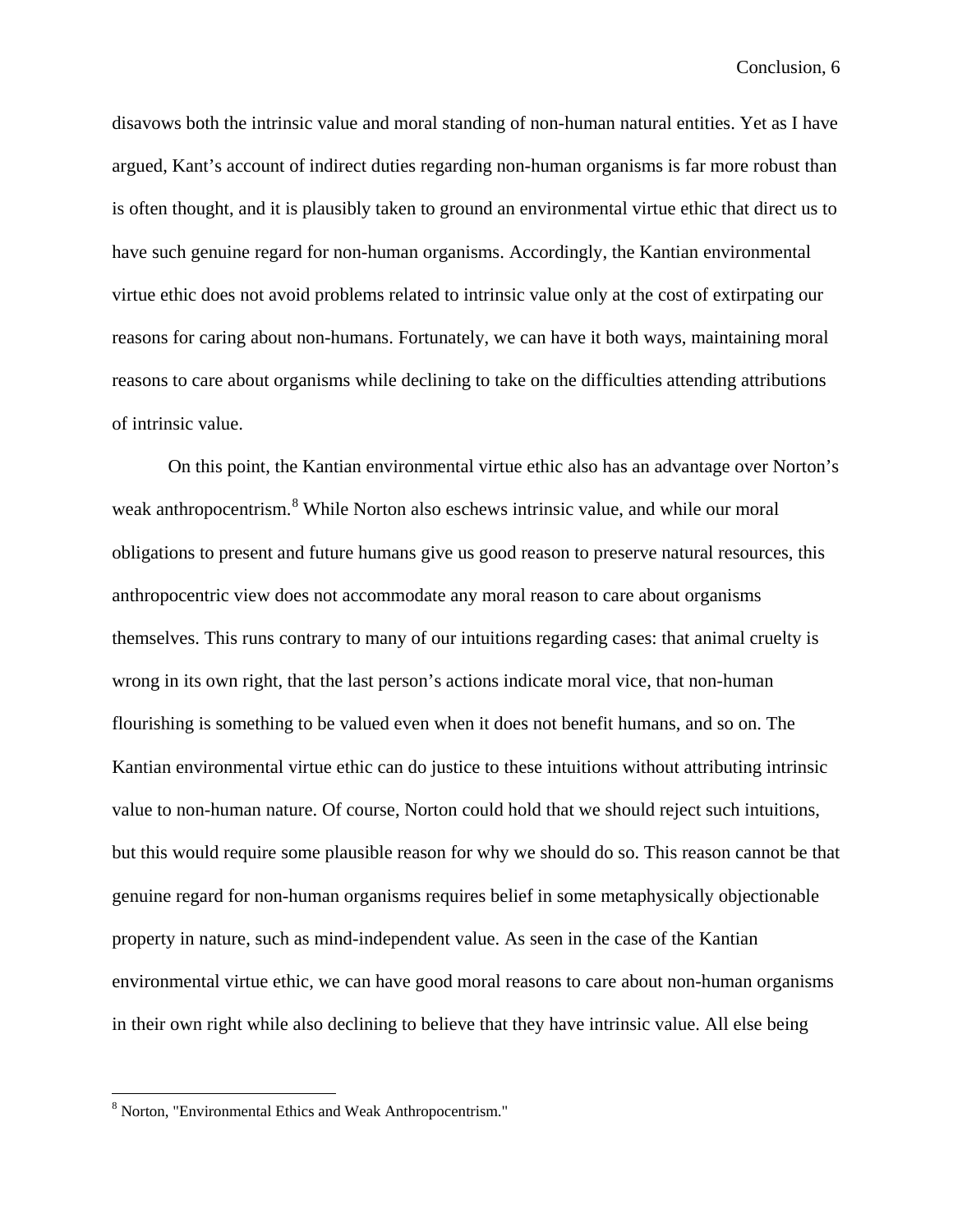equal, the Kantian environmental virtue ethic seems preferable to Norton's weak anthropocentrism, since the former accounts for moral intuitions regarding environmental cases.

## Avoiding Deontic Conflict

Another advantage of the Kantian environmental virtue ethic is that it straightforwardly averts deontic conflict, and it does so without sacrificing determinate action-guidance. Nonanthropocentric environmental ethicists often hold that some non-human natural entities have moral standing and so a human moral agent has direct duties to such entities. But as we saw in chapter one, this quickly leads to (at least apparent) conflict among our moral duties and threatens to make moral dilemmas implausibly commonplace.<sup>[9](#page-216-0)</sup> In order to ease this problem, some proponents of direct duties to non-humans have introduced various principles meant to prioritize some duties over others.<sup>[10](#page-216-1)</sup> Yet as we also in chapter one, such priority principles run a high risk of being *ad hoc*, and in many cases it might be unclear how to apply them. While proponents of direct duties might find suitable solutions to it, the problem of deontic conflict poses a serious challenge.

Alternatively, the Kantian environmental virtue ethic does not lead to deontic conflict. Since it recognizes only indirect duties regarding non-humans, it does not introduce new direct duties that might conflict with others. Thus, there is no need for (potentially *ad hoc*) priority principles to organize our duties vis-à-vis nature into some hierarchy. For example, following the normative rules presented in chapter five, it is morally permissible to harm non-human organisms under certain conditions, such as cases in which no less harmful means is available to achieve some non-trivial end. In such scenarios, it is not the case that some duties take priority

<span id="page-216-0"></span> <sup>9</sup> See also my discussion in chapter two of Korsgaard's Kantian view, which faces this difficulty as well. Korsgaard, "Fellow Creatures: Kantian Ethics and Our Duties to Animals."

<span id="page-216-1"></span><sup>10</sup> See Taylor, *Respect for Nature: A Theory of Environmental Ethics*: 172-92.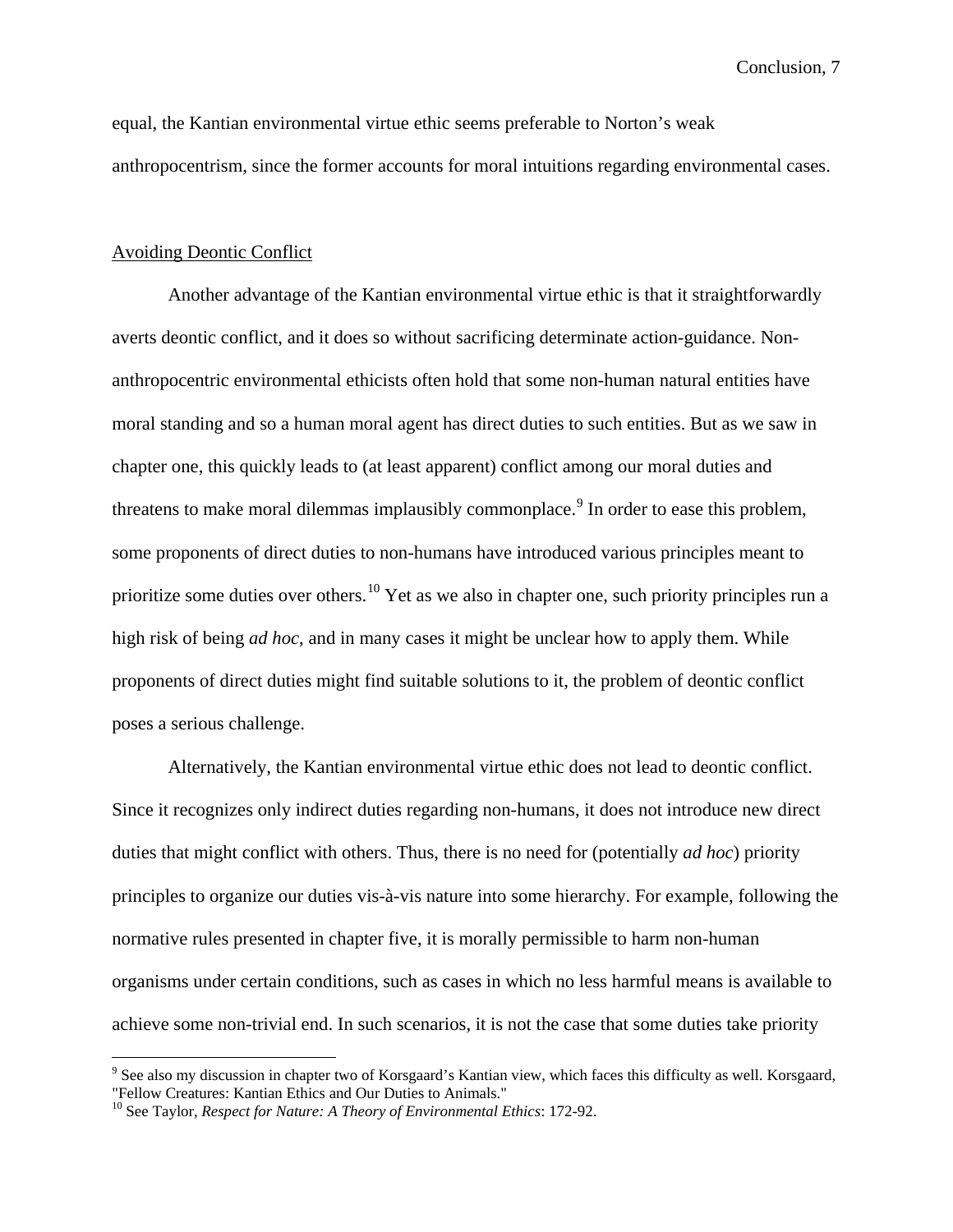over others, as if a duty to achieve some end outweighed a duty not to harm organisms. Rather, human moral agents always have a duty to abstain from causing unnecessary harm to non-human organisms. As I have noted, what counts as *unnecessary* harm will, of course, depend on certain conditions, but the status of this duty remains constant across various scenarios. This is an advantage of my approach. By avoiding deontic conflict in the first place, we need not solve the thorny problems such conflict would create.

A major reason why the Kantian environmental virtue ethic is able to avoid deontic conflict is that it rests on an imperfect duty, thus affording a fair degree of flexibility. Since the imperfect duty to moral perfection obligates us to adopt a *maxim* whereby we strive to cultivate virtuous dispositions, we have ample freedom in deciding when, where, and how to perform actions pursuant to that end. Importantly, we may curb pursuit of this end when some other duty is pertinent. For example, if some perfect duty requires some immediate action, I may—indeed, I ought to—put on hold my beneficent activities vis-à-vis organisms. Yet this would not be a case of the perfect duty outweighing the imperfect duty. Since the latter directs me only to adopt some maxim, I can be in compliance with that duty even when I am not performing actions in keeping with that maxim. Admittedly, if I sincerely adopt some maxim, then I will perform actions in keeping with it, but I may—again, I ought to—perform those actions in a fashion that does not run contrary to my other obligations. Given this flexibility, we can reasonably expect that indirect duties regarding organisms will not entail conflict with other duties, since it is possible to maintain the obligatory maxim of increasing one's moral perfection while performing actions required by other duties. Nonetheless, as we saw in chapter three, indirect duties regarding nature are not weakened by this flexibility. Because we have a duty to maintain the maxim just mentioned, we are morally prohibited from acting *contrary* to it, such as by unnecessarily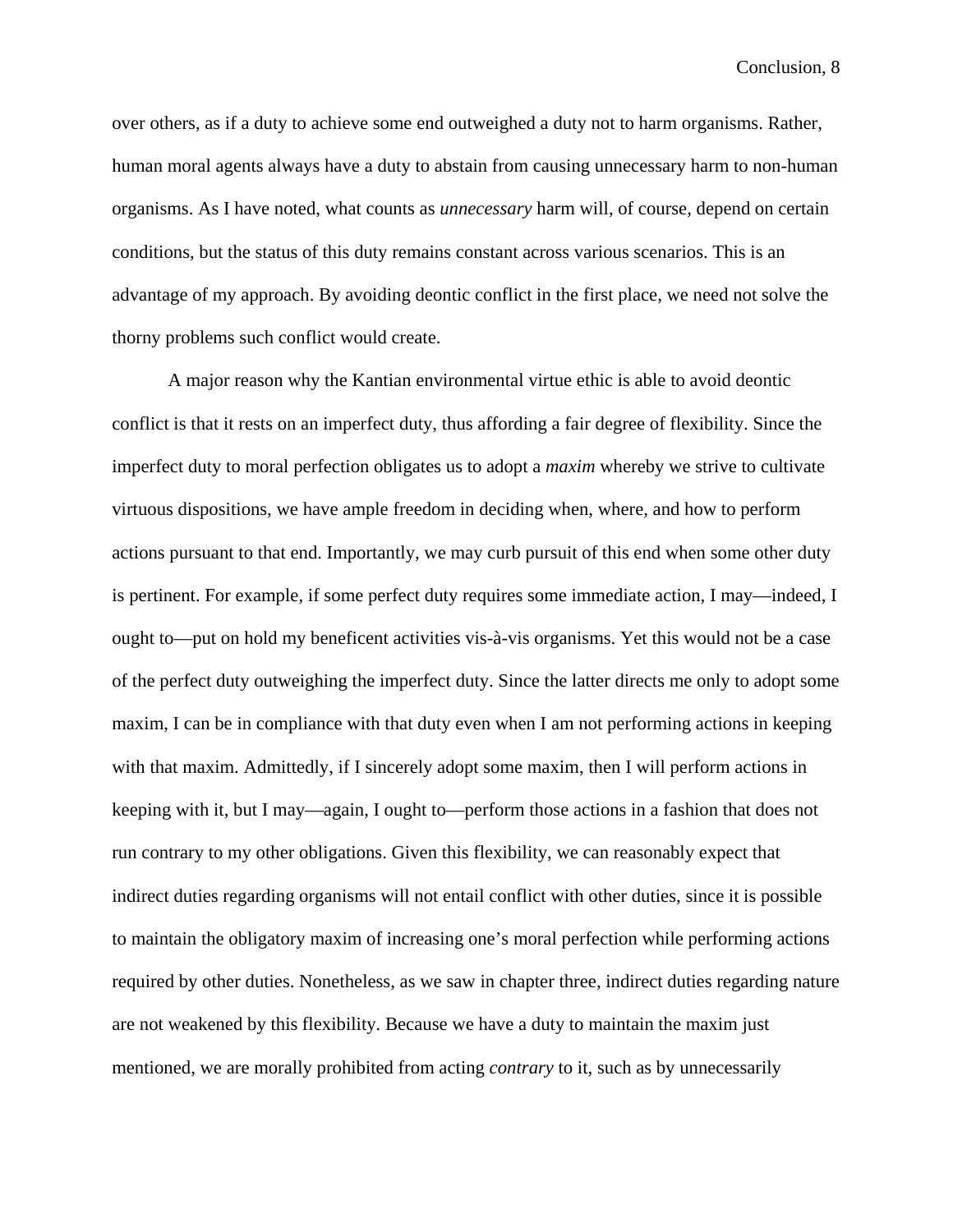harming organisms. More generally, the duty to moral perfection strictly requires that we not treat organisms in virtue-eroding or vice-enhancing ways. This duty also directs us treat and regard organisms in virtue-enhancing ways, but it affords a large amount of latitude in deciding how to do this, and this is cause for optimism regarding the avoidance of deontic conflict.

One might object once again that my account avoids the problem of conflicting duties at an unacceptable cost. By recognizing only indirect duties vis-à-vis non-human nature, perhaps the Kantian environmental virtue ethic clashes with our intuitions that non-human organisms deserve direct moral consideration.<sup>[11](#page-218-0)</sup> Again, given intuitions regarding the moral assessability of our interactions with them, it might be thought that organisms have moral standing, a fact that my approach fails to countenance. However, as I have argued explicitly since chapter three, such criticisms underestimate how robust an indirect duties approach can be. The Kantian environmental virtue ethic can ground the moral assessability of actions and attitudes regarding organisms, taking such to be intimately tied to our virtues and vices. Contrary to the traditional interpretation of Kant on this issue, indirect duties regarding nature are neither weak nor easily overridden. On the contrary, although they depend on the direct duty to oneself, these indirect duties have far-reaching implications, including a strict moral prohibition against causing unnecessary harm to non-human organisms. On this environmental ethic, we may assess actions and attitudes regarding organisms as morally blameworthy or praiseworthy, permissible or impermissible, and so on.

## Seeking Reflective Equilibrium

My purpose has not merely been to list various advantages of the Kantian environmental ethic I have developed, but rather to prepare the way for an argument that various features of my

<span id="page-218-0"></span><sup>&</sup>lt;sup>11</sup> See Skidmore, "Duties to Animals: The Failure of Kant's Moral Theory."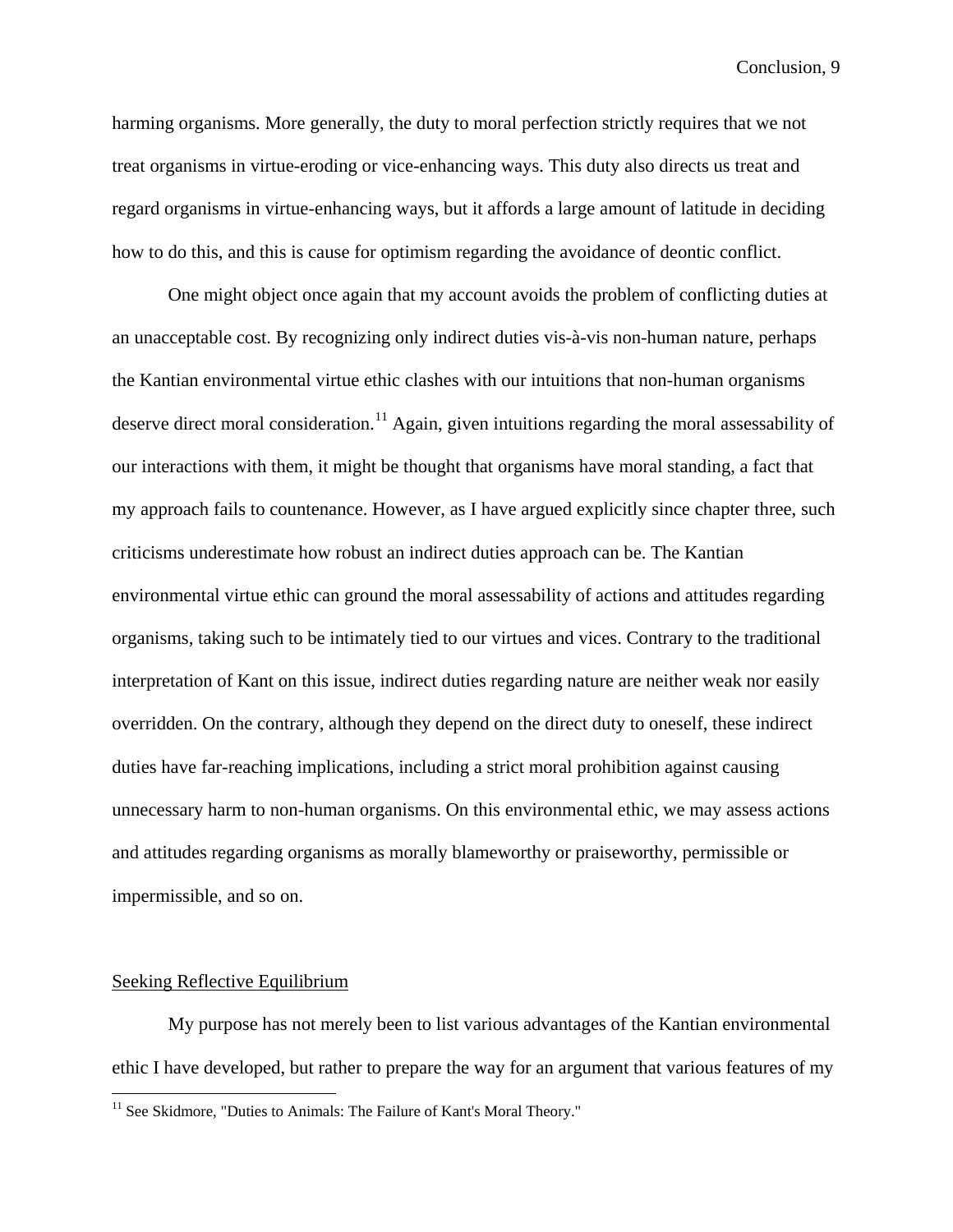position can help us reach a state of reflective equilibrium, establishing coherence among our moral intuitions.<sup>[12](#page-219-0)</sup> These include intuitions about cases (e.g., that of the last person) and about moral principles (e.g., that moral agents have a duty to cultivate virtuous dispositions). I suggest that the Kantian environmental virtue ethic does well not only in consistently accounting for our intuitions, but also in showing how these various intuitions mutually support one another.

First, the Kantian environmental virtue ethic coherently grounds various intuitions about cases, including those pertaining to morally assessable actions vis-à-vis *both* non-humans and human beings. That is, the Kantian account encompasses intuitions that we ought to treat nonhuman nature in certain ways, but it does so without running contrary to intuitions that we ought to treat human beings in certain ways as well. For example, my account can explain why animal cruelty or the destruction of the biosphere is morally wrong, namely that such actions violate one's duty to moral perfection by eroding virtues, enhancing vices, and/or indicating vices already present in one's character. Yet in accounting for intuitions that such actions are indeed morally wrong, my position does not have counter-intuitive implications for how we may treat human beings. For example, since it recognizes various direct duties to oneself and other humans—such as to respect others as ends-in-themselves and to promote their happiness—this environmental ethic does not sanction "misanthropic" attitudes or actions. Hence, although indirect duties regarding nature are far-reaching and require a genuine regard for organisms, these are limited by our non-environmental duties. This contrasts with some non-anthropocentric views, such as Callicott's (see chapter one), which seems to permit substantially harming or killing individual human beings in the course of fulfilling one's duties to ecological wholes.<sup>[13](#page-219-1)</sup> While such holistic views might do well in accounting for moral intuitions pertaining to how we

<span id="page-219-0"></span><sup>&</sup>lt;sup>12</sup> See Daniels, "Wide Reflective Equilibrium and Theory Acceptance in Ethics." <sup>13</sup> Callicott, "Holistic Environmental Ethics and the Problem of Ecofascism."

<span id="page-219-1"></span>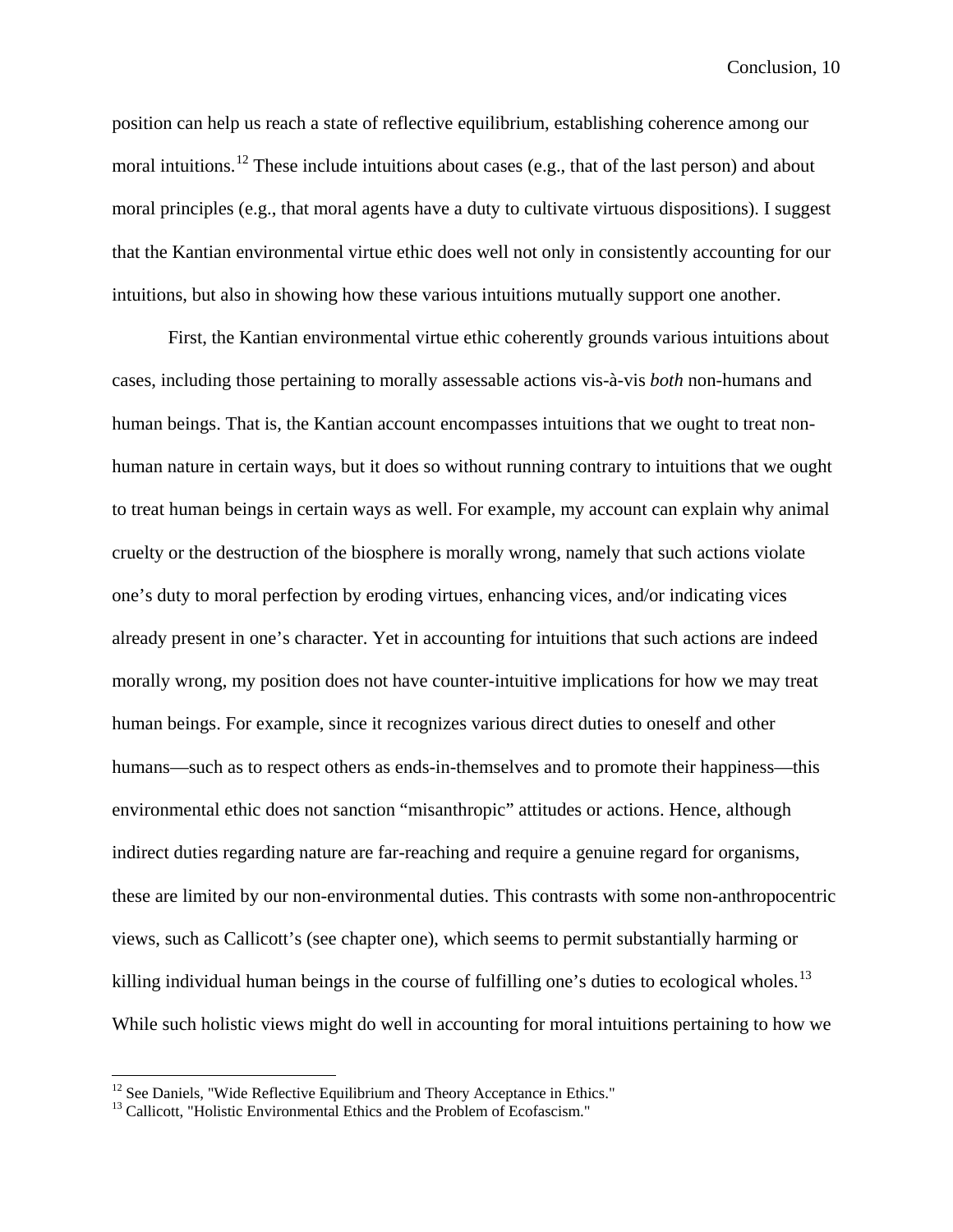ought to treat and regard non-human nature, they seem to violate moral intuitions pertaining to how we ought to treat human beings. Conversely, my Kantian approach can accommodate both intuitions that we ought to treat and regard non-humans in certain ways and intuitions that "misanthropic" actions are morally impermissible.<sup>[14](#page-220-0)</sup> This Kantian approach to environmental ethics has the resources to balance plausible moral requirements vis-à-vis both humans and nonhumans.

Second, the Kantian environmental virtue ethic relies on moral principles that cohere well both with one another and with intuitions about cases. Perhaps most importantly, the principle that human beings ought to increase their own moral perfection—along with its corollary that humans ought not to act in ways that decrease their moral perfection—provides a far-reaching yet plausible ground for duties regarding non-human nature. This principle is plausible because it directs us to cultivate and maintain dispositions that are both *prima facie* morally good and support the performance of obligatory and supererogatory actions. To see why this principle coheres well with our intuitions about cases, consider that this principle is not merely consistent with our intuitions about cases but also provides support for those intuitions. For example, we may judge animal cruelty to be morally wrong *because* the unnecessary harm it inflicts erodes the virtue of benevolence or develops the vice of malevolence, either of which is strictly proscribed by the duty to moral perfection.

Moreover, this moral principle is compatible with various other moral principles, such as one's imperfect duty to promote the happiness of others and one's perfect duty not to lie. While strictly prohibiting actions that cause unnecessary harm, the principle that one ought to increase one's own moral perfection still has a great deal of flexibility. As an imperfect duty, Kant holds

<span id="page-220-0"></span><sup>&</sup>lt;sup>14</sup> For a discussion of the "vice" of misanthropy, see Lisa Gerber, "What Is So Bad about Misanthropy?," *Environmental Ethics* 24, no. 1 (2002).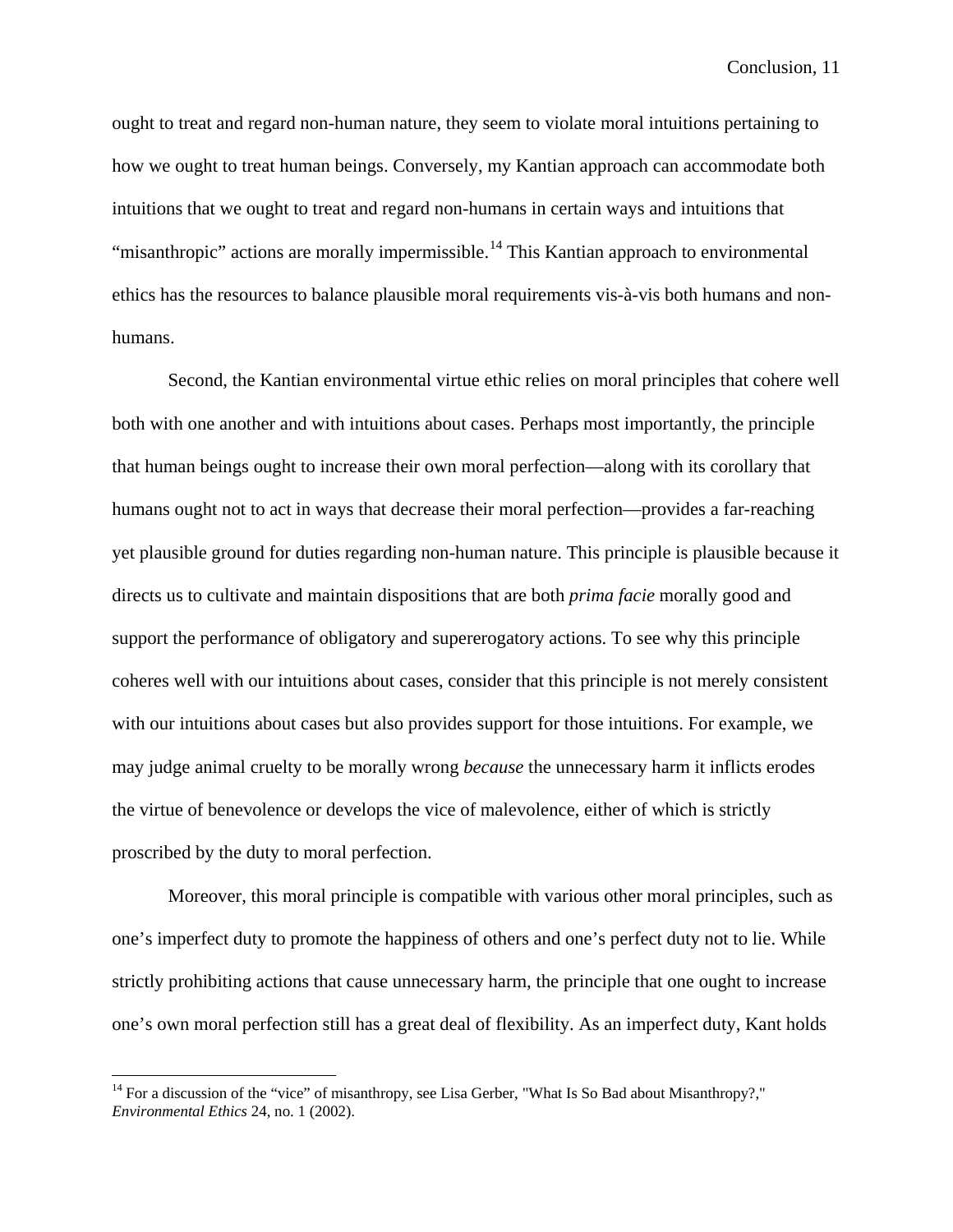that one has a fair degree of latitude in choosing when and how to increase one's moral perfection (see 6:388-9). This helps ease conflicts that might otherwise arise among one's various duties. For example, the duty to moral perfection does not implausibly require us always to prioritize our own moral perfection over other moral commitments, for adopting the maxim of increasing one's own moral perfection does not require that one always act for the sake of this end. Indeed, adopting this maxim is compatible both with adopting the maxims required by one's other imperfect duties (e.g., to increase the happiness of others) and with performing actions required by one's perfect duties (e.g., to abstain from lying). This flexibility on the part of the duty to moral perfection helps make reflective equilibrium a reasonable goal, for we can consistently accept that we have both far-reaching indirect duties regarding non-human organisms and direct duties to human beings. Similarly, the guidelines offered in chapter five for determining what counts as unnecessary harm are plausible in part because they help to establish balance among our intuitions. By permitting harm to non-humans in cases in which no less harmful means is available for achieving some non-trivial end, my account fits well with the intuition that it is often morally permissible to harm non-human organisms, such as when it is necessary for one's survival or flourishing. A less nuanced account, such as one that starkly prohibited harming animals in any scenario, would have difficulty accounting for intuitions of this kind.

On the whole, the Kantian environmental virtue ethic affords robust moral proscriptions and prescriptions regarding our treatment of organisms, and it recognizes genuine environmental virtues and vices that we have good moral reason to cultivate and extirpate, respectively. This environmental ethic averts common problems associated with other influential approaches, while also establishing a satisfying state of reflective equilibrium among our moral intuitions regarding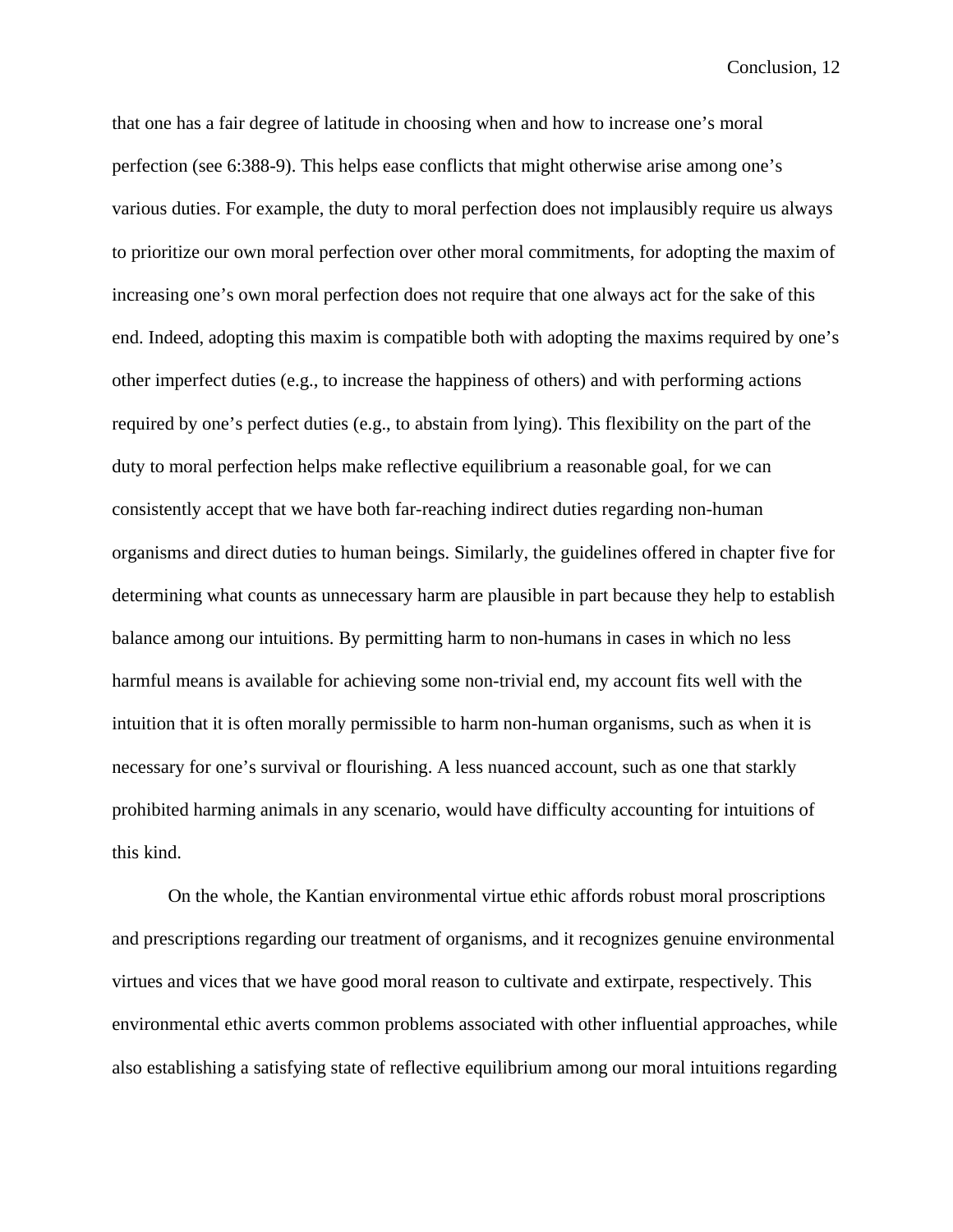cases and principles. For these reasons, the Kantian approach I have developed is not merely a coherent environmental ethic but a very attractive one.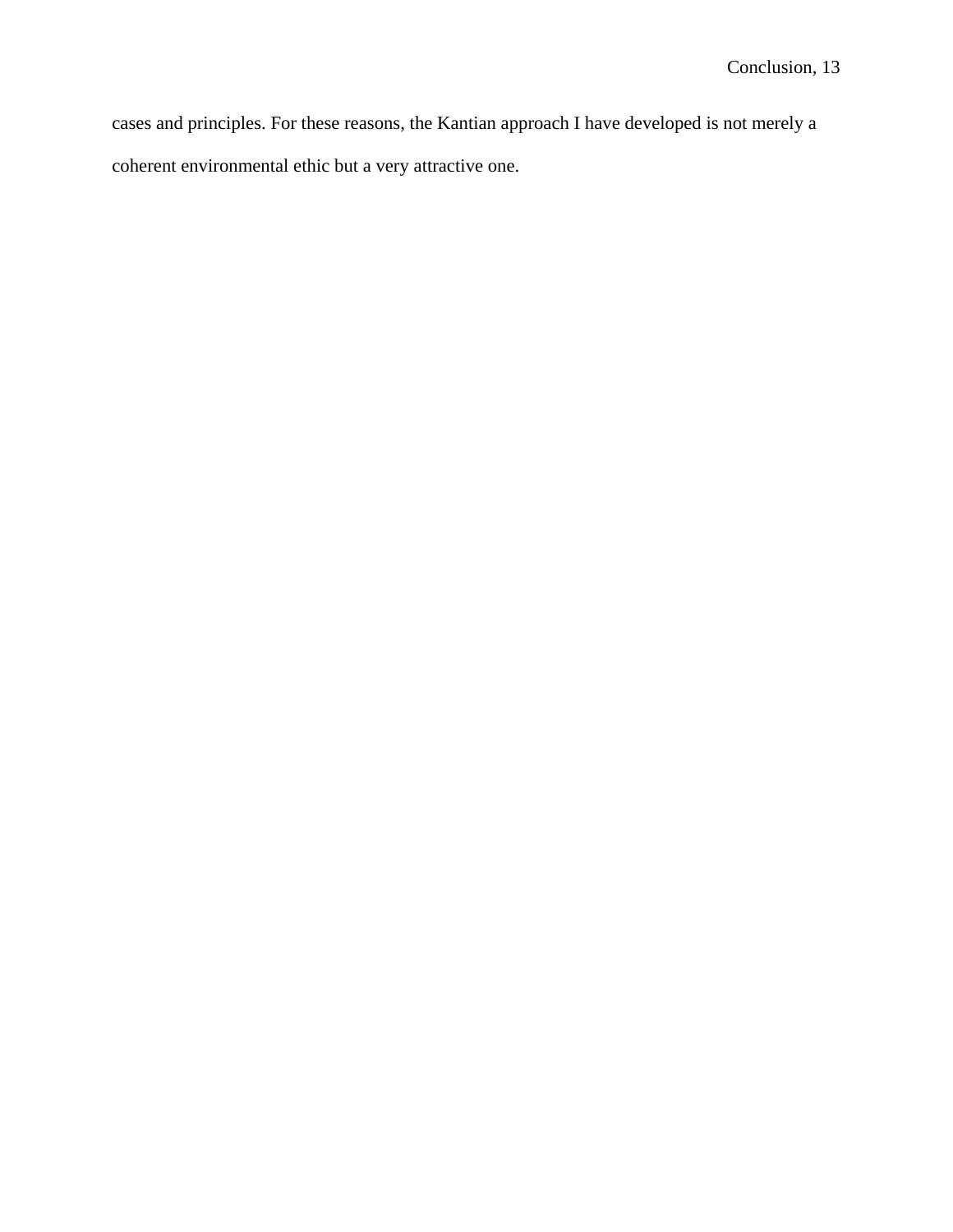References

- Altman, Matthew. *Kant and Applied Ethics: The Uses and Limits of Kant's Practical Philosophy*. London: Blackwell, 2011.
- Aristotle, and T. Irwin. *Nicomachean Ethics*: Hackett Pub. Co., 1999.
- Attfield, Robin. *A Theory of Value and Obligation*. London: Croom Helm, 1987.
- Bagnoli, Carla. "Constructivism in Metaethics." In *Stanford Encyclopedia of Philosophy*, edited by Edward N. Zalta. Stanford: Metaphysics Research Lab, 2011.
- Baranzke, Heike. "Does Beast Suffering Count for Kant: A Contextual Examination of §17 in the Doctrine of Virtue." *Essays in Philosophy* 5, no. 2 (2004).
	- -. "Tierethik, Tiernatur Und Moralanthropologie Im Kontext Von § 17, Tugendlehre." *Kant-Studien* 96, no. 3 (2005): 336-63.

Baxley, Anne Margaret. *Kant's Theory of Virtue: The Value of Autocracy*. New York: Cambridge University Press, 2010.

Bedau, Mark. "Can Biological Teleology Be Naturalized?" *The Journal of Philosophy* 88, no. 11 (1991).

———. "Where's the Good in Teleology?" *Philosophy and Phenomenological Research* 52, no. 4 (1992): 781-806.

- Bigelow, John, and Robert Pargetter. "Functions." *The Journal of Philosophy* 84, no. 4 (1987): 181-96.
- Blackburn, Simon. "Filling in Space." *Analysis* 50, no. 2 (1990): 62-65.
- Breitenbach, Angela. "Teleology in Biology: A Kantian Perspective." *Kant Yearbook* (2009): 31-56.
- Brennan, Andrew, and Yeuk-Sze Lo. "Environmental Ethics." In *Stanford Encyclopedia of Philosophy*, edited by Edward N. Zalta. Stanford: Metaphysics Research Lab, 2008.
- Brink, D.O. *Moral Realism and the Foundations of Ethics*: Cambridge University Press, 1989.
- Broadie, Alexander, and Elizabeth M. Pybus. "Kant's Treatment of Animals." *Philosophy* 49, no. 190 (1974): 375-83.
- Broome, John. "The Ethics of Climate Change." *Scientific American* 298, no. 6 (2008): 96-102.
- Cafaro, Philip. "Gluttony, Arrogance, Greed, and Apathy: An Exploration of Environmental Vice." In *Environmental Virtue Ethics*, edited by Philip Cafaro and Ronald Sandler, 135- 58. Lanham: Rowman and Littlefield, 2005.
- Cafaro, Philip, and Ronald Sandler, eds. *Environmental Virtue Ethics*. Lanham: Rowman and Littlefield, 2005.

Callicott, J. B. "The Pragmatic Power and Promise of Theoretical Environmental Ethics: Forging a New Discourse." *Environmental Values* 11, no. 1 (2002): 3-25.

Callicott, J. Baird. "Environmental Philosophy Is Environmental Activism: The Most Radical and Effective Kind." In *Environmental Philosophy and Environmental Activism*, edited by Don Marietta and Lester Embree, 19-35. Lanham: Rowman and Littlefield, 1995.

———. "Holistic Environmental Ethics and the Problem of Ecofascism." In *Beyond the Land Ethic: More Essays in Environmental Philosophy*, 59-76. Albany: SUNY Press, 1999.

———. "Intrinsic Value in Nature: A Metaethical Analysis." In *Beyond the Land Ethic: More Essays in Environmental Philosophy*, 239-61. Albany: State University of New York Press, 1999.

———. "Non-Anthropocentric Value Theory and Environmental Ethics." *American Philosophical Quarterly* 21, no. 4 (1984): 299-309.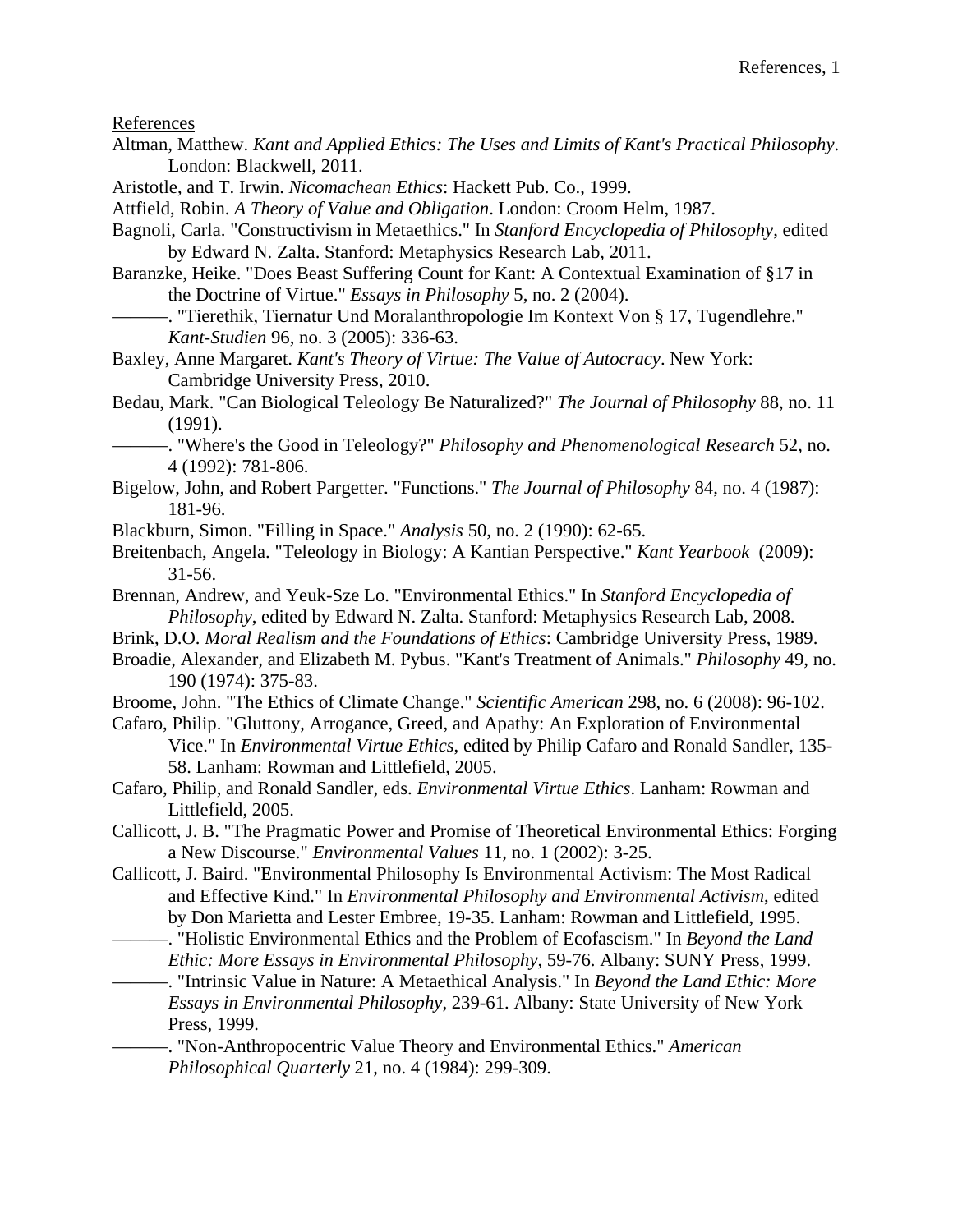———. "Rolston on Intrinsic Value: A Deconstruction." *Environmental Ethics: An Interdisciplinary Journal Dedicated to the Philosophical Aspects of Environmental Problems* 14, no. 2 (1992): 129-44.

- Callicott, JB. *In Defense of the Land Ethic: Essays in Environmental Philosophy*: State University of New York Press, 1989.
- Cameron, Richard. "How to Be a Realist About Sui Generis Teleology yet Feel at Home in the 21st Century." *The Monist* 87, no. 1 (2004): 72+.
- Crisp, Roger. "Hedonism Reconsidered." *Philosophy and Phenomenological Research* 73, no. 3 (2006): 619-45.
- Cummins, Robert. "Neo-Teleology." *Philosophy of Biology: An Anthology* (2010): 164-74.
- Cutter, Susan L. "Race, Class and Environmental Justice." *Progress in Human Geography* 19, no. 1 (1995): 111-22.
- Daniels, Norman. "Reflective Equilibrium." In *The Stanford Encyclopedia of Philosophy*, edited by Edward N. Zalta. Stanford: Metaphysics Research Lab, 2003.
	- ———. "Reflective Equilibrium and Archimedean Points." *Canadian Journal of Philosophy* 10, no. 1 (1980): 83-103.
	- ———. "Wide Reflective Equilibrium and Theory Acceptance in Ethics." *The Journal of Philosophy* 76, no. 5 (1979): 256-82.
- Denis, Lara. "Kant's Conception of Duties Regarding Animals: Reconstruction and Reconsideration." *History of Philosophy Quarterly* 17, no. 4 (2000): 405-23.
- Doney, Scott C., V. J. Fabry, R. A. Feely, and J. A. Kleypas. "Ocean Acidification: The Other Co2 Problem." *Annual Review of Marine Science* 1 (2009): 169-92.
- Ereshefsky, Marc. "Species Pluralism and Anti-Realism." *Philosophy of Science* 65, no. 1 (1998): 103-20.
- Foellmer, Matthias W, and Daphne J Fairbairn. "Spontaneous Male Death During Copulation in an Orb-Weaving Spider." *Proceedings of the Royal Society of London. Series B: Biological Sciences* 270, no. Suppl 2 (2003): S183-S85.
- Foot, P. *Natural Goodness*: Clarendon Press, 2001.
- Frasz, Geoffrey. "Benevolence as an Environmental Virtue." In *Environmental Virtue Ethics*, edited by Philip Cafaro and Ronald Sandler, 121-34. Lanham: Rowman and Littlefield, 2005.
- Gerber, Lisa. "What Is So Bad About Misanthropy?" *Environmental Ethics* 24, no. 1 (2002): 41- 55.
- Ginsborg, Hannah. "Kant on Aesthetic and Biological Purposiveness." In *Reclaiming the History of Ethics: Essays for John Rawls*, edited by Andrews Reath, Barbara Herman and Christine Korsgaard. Cambridge: Cambridge University Press, 1997.
	- ———. "Kant on Understanding Organisms as Natural Purposes." In *Kant and the Sciences*, edited by Eric Watkins. Oxford: Oxford University Press, 2001.
- Goodpaster, Kenneth. "On Being Morally Considerable." *The Journal of Philosophy* 75, no. 6 (1978): 308-25.
- Guyer, Paul. "Duties Regarding Nature." In *Kant and the Experience of Freedom*, 304-34. Cambridge: Cambridge University Press, 1993.
	- ———. "From Nature to Morality: Kant's New Argument in the 'Critique of Teleological Judgment'." In *Kant's System of Nature and Freedom: Selected Essays*, 314-42. Oxford: Oxford University Press, 2005.
	- ———. *Kant and the Experience of Freedom*. Cambridge: Cambridge University Press, 1993.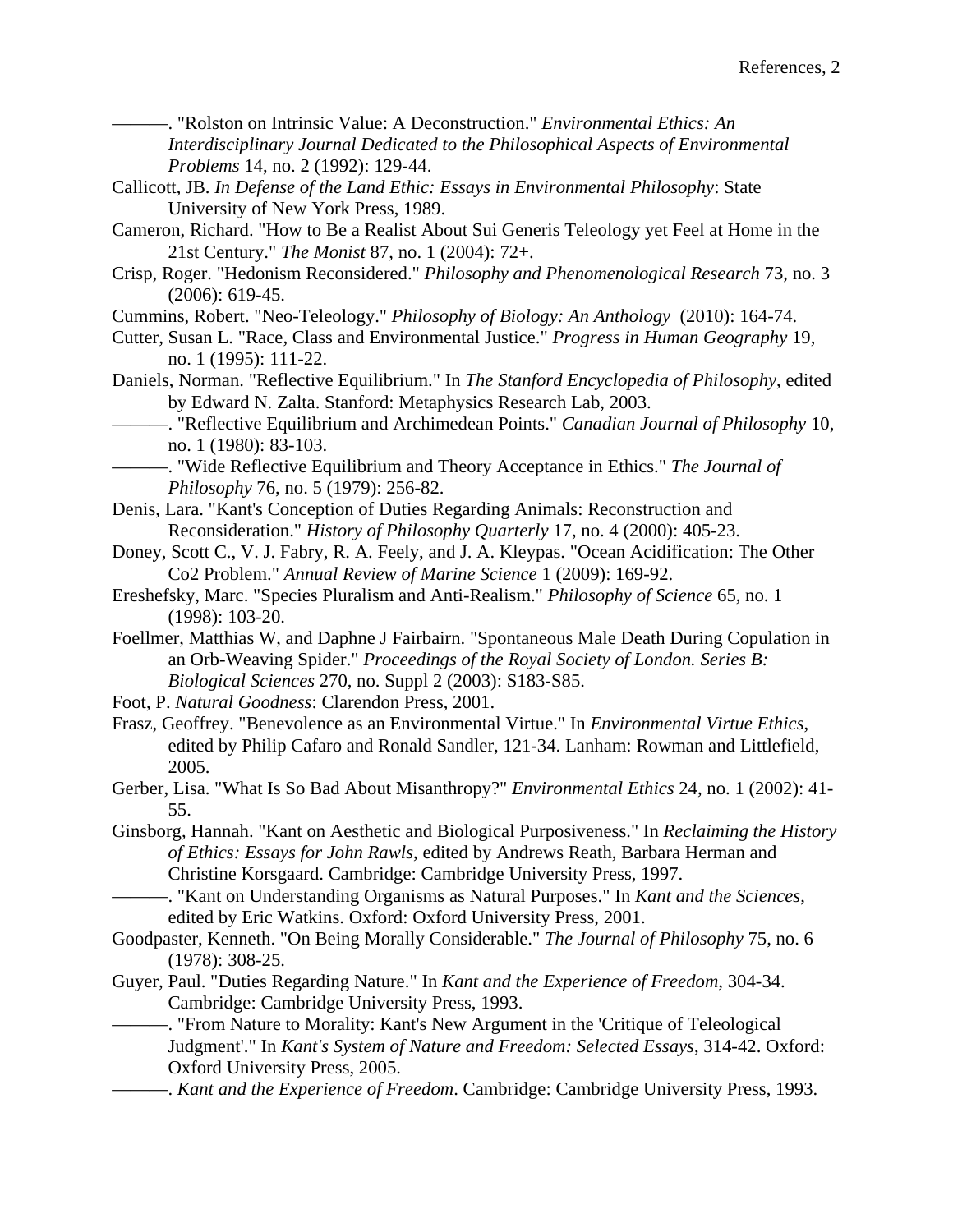———. "Organisms and the Unity of Science." In *Kant's System of Nature and Freedom*. Oxford: Clarendon Press, 2005.

———. "Purpose in Nature: What Is Living and What Is Dead in Kant's Teleology?" In *Kant's System of Nature and Freedom: Selected Essays*. Oxford: Oxford University Press, 2005.

Halwani, Raja. "Care Ethics and Virtue Ethics." *Hypatia* 18, no. 3 (2003): 161-92.

- Harman, Gilbert. *The Nature of Morality: An Introduction to Ethics*: Oxford University Press, USA, 1977.
- Hayward, Tim. "Anthropocentrism: A Misunderstood Problem." *Environmental Values* 6, no. 1 (1997): 49-63.
- Hill, Thomas. "Finding Value in Nature." *Environmental Values* 15, no. 3 (2006): 331-41. ———. "Ideals of Human Excellence and Preserving Natural Environments." In *Environmental Virtue Ethics*, edited by Philip Cafaro and Ronald Sandler, 47-59. Lanham: Rowman and Littlefield, 2005.
	- ———. "Kantian Virtue and Virtue Ethics." In *Kant's Ethics of Virtues*, edited by Monika Betzler: Walter De Gruyter, 2008.
- Hoegh-Guldberg, O., P. J. Mumby, A. J. Hooten, R. S. Steneck, P. Greenfield, E. Gomez, C. D. Harvell, P. F. Sale, A. J. Edwards, K. Caldeira, N. Knowlton, C. M. Eakin, R. Iglesias-Prieto, N. Muthiga, R. H. Bradbury, A. Dubi, and M. E. Hatziolos. "Coral Reefs under Rapid Climate Change and Ocean Acidification." *Science* 318, no. 5857 (2007): 1737-42.
- Holldobler, Bert, and Edward Wilson. *The Ants*: Belknap Press of Harvard University Press, 1990.
- Hursthouse, R. *On Virtue Ethics*: OUP Oxford, 1999.
- Hursthouse, Rosalind. "Environmental Virtue Ethics." In *Working Virtue: Virtue Ethics and Contemporary Moral Problems*, edited by R.L. Walker and P.J. Ivanhoe: Clarendon Press, 2007.
	- ———. "Normative Virtue Ethics." *How Should One Live?* 1, no. 9 (1998): 19-37.
- Kain, Patrick. "Duties Regarding Animals." In *Kant's Metaphysics of Morals: A Critical Guide*, edited by Lara Denis, 210-33. New York: Cambridge University Press, 2010.
- Kant, Immanuel. *Akademie-Ausgabe: I. Kant, Gesammelte Werke*. Edited by königlich preußische (später deutsche) Akademie der Wissenschaften. 29 vols. Berlin: Georg Reimer (later Walter de Gruyter), 1900-.
- ———. *Critique of Judgment*. Translated by Werner Pluhar. Indianapolis: Hackett, 1987.
- ———. *Critique of Pure Reason*. Translated by Norman Kemp Smith. New York: Palgrave MacMillan., 2003.
- ———. *Lectures on Ethics*. Translated by Peter Heath. Edited by J. B. Schneewind. Cambridge: Cambridge University Press, 1997.
	- ———. *Practical Philosophy*. Translated by Mary J. Gregor. Cambridge: Cambridge University Press, 1999.

———. *Religion and Rational Theology*. Translated by G. di Giovanni. Edited by Allen Wood: Cambridge University Press, 2001.

Komor, Ewald, Abdelaleim ElSayed, and Axel Lehrer. "Sugarcane Yellow Leaf Virus Introduction and Spread in Hawaiian Sugarcane Industry: Retrospective Epidemiological Study of an Unnoticed, Mostly Asymptomatic Plant Disease." *European Journal of Plant Pathology* 127, no. 2 (2010): 207-17.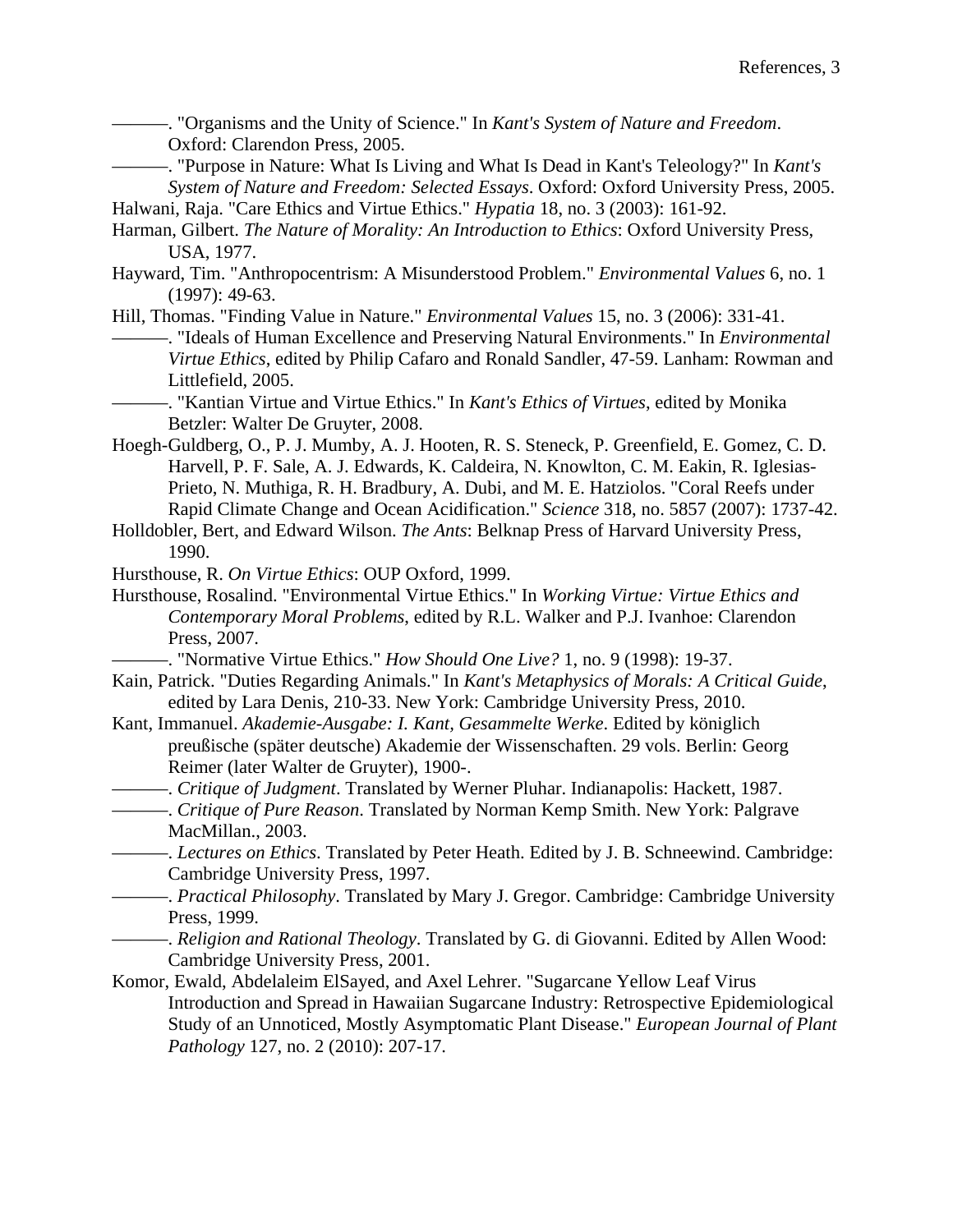- Korsgaard, Christine. "Fellow Creatures: Kantian Ethics and Our Duties to Animals." In *The Tanner Lectures on Human Values*, edited by Grethe Peterson. Salt Lake City: Utah University Press, 2004.
	- ———. *The Sources of Normativity*. Cambridge: Cambridge University Press, 1996.
- Langton, Rae. *Kantian Humility: Our Ignorance of Things in Themselves*: Oxford University Press, 1998.
- Lennox, James G. "Darwin Was a Teleologist." *Biology and Philosophy* 8, no. 4 (1993): 409-21.
- Leopold, Aldo. *A Sand County Almanac*. Oxford: Oxford University Press, 1981.
- Light, A., and E. Katz, eds. *Environmental Pragmatism*: Routledge, 1996.
- Light, Andrew. "Contemporary Environmental Ethics: From Metaethics to Public Philosophy." *Metaphilosophy* 33, no. 4 (2002): 426-49.
- Louden, Robert B. "Kant's Virtue Ethics." *Philosophy* 61, no. 238 (1986): 473-89.
- McConnell, Terrance. "Moral Dilemmas." In *The Stanford Encyclopedia of Philosophy*, edited by Edward N. Zalta. Stanford: The Metaphysics Research Lab, 2010.
- McShane, Katie. "Anthropocentrism Vs. Nonanthropocentrism: Why Should We Care?" *Environmental Values* 16, no. 2: 169-86.
- ———. "Convergence, Noninstrumental Value and the Semantics of 'Love': Reply to Norton." *Environmental Values* 17, no. 1 (2008): 15-22.
	- ———. "Why Environmental Ethics Shouldn't Give up on Intrinsic Value." *Environmental Ethics: An Interdisciplinary Journal Dedicated to the Philosophical Aspects of Environmental Problems* 29, no. 1 (2007): 43-61.
- Mercado, Lina M., Nicolas Bellouin, Stephen Sitch, Olivier Boucher, Chris Huntingford, Martin Wild, and Peter M. Cox. "Impact of Changes in Diffuse Radiation on the Global Land Carbon Sink." *Nature* 458, no. 7241 (2009): 1014-17.
- Mill, John Stuart. "Utilitarianism." In *Utilitarianism and on Liberty*, 181-235: Blackwell Publishing Ltd, 2008.
- Millikan, Ruth Garrett. "In Defense of Proper Functions." *Philosophy of Science* 56, no. 2 (1989): 288-302.
- Moore, G. E. "A Reply to My Critics." In *The Philosophy of G. E. Moore*, edited by Paul Schilpp, 533-688. Evanston: Northwestern University Press, 1942.
- Neander, Karen. "Functions as Selected Effects: The Conceptual Analyst's Defense." *Philosophy of Science* 58 (1991): 168-84.
- Norton, Bryan. "Convergence, Noninstrumental Value and the Semantics of 'Love': Comment on Mcshane." *Environmental Values* 17, no. 1 (2008): 5-14.
	- ———. "Environmental Ethics and Weak Anthropocentrism." In *Environmental Ethics*, edited by Andrew Light and Holmes Rolston. Malden: Blackwell, 2003.
		- ———. "Environmental Ethics and Weak Anthropocentrism." In *Environmental Ethics: An Anthology*, edited by Andrew Light and Holmes Rolston. Malden: Blackwell, 2003.
		- ———. "Epistemology and Environmental Values." *Monist: An International Quarterly Journal of General Philosophical Inquiry* 75, no. 2 (1992): 208-26.
	- ———. "Review of *Conserving Natural Value* by Holmes Rolston." *Environmental Ethics* 18, no. 2 (1996): 209.
	- ———. *Sustainability: A Philosophy of Adaptive Ecosystem Management*: University of Chicago Press, 2005.
	- ———. *Toward Unity among Environmentalists*. New York: Oxford University Press, 1991.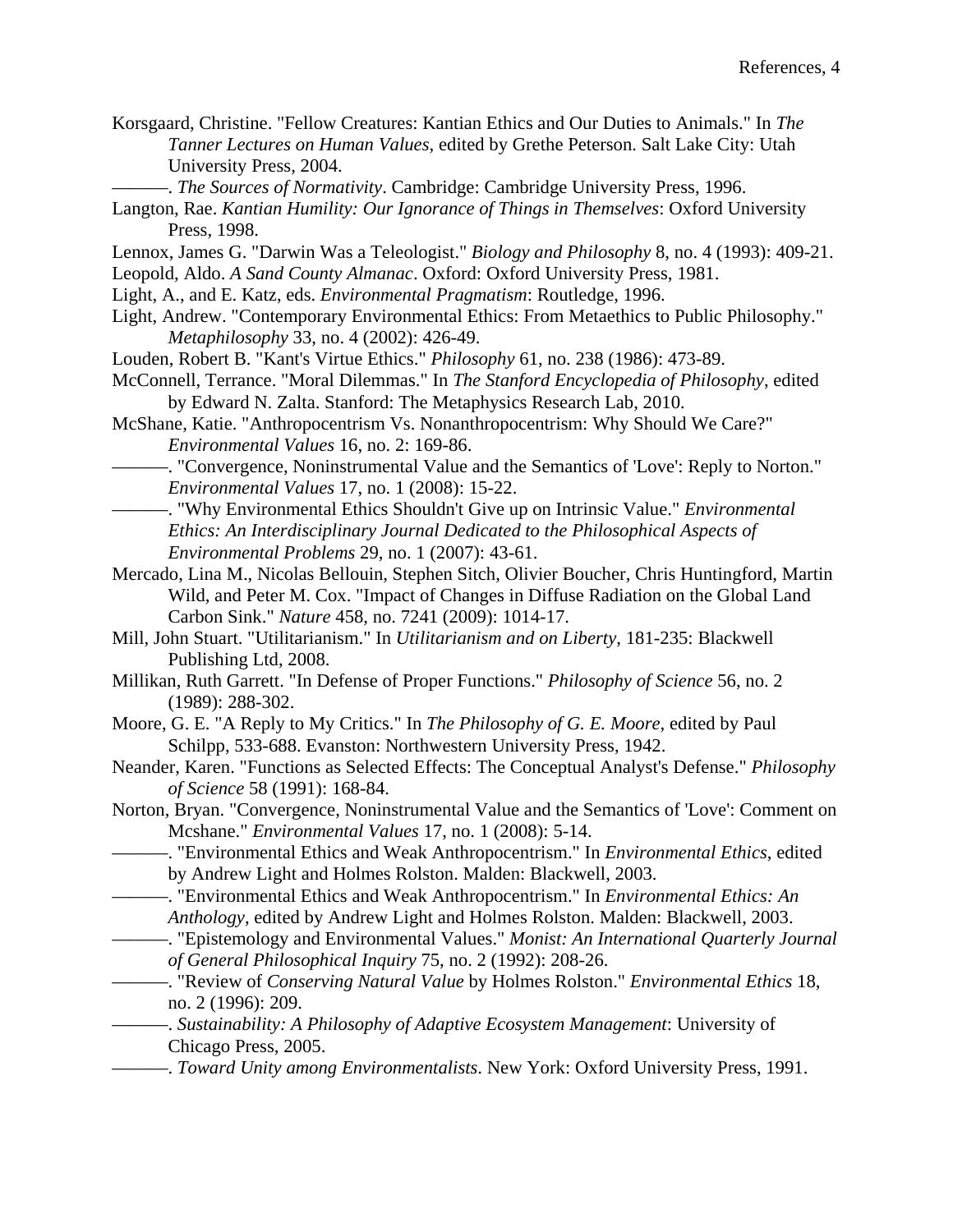- Nussbaum, Martha. "Beyond 'Compassion and Humanity': Justice for Nonhuman Animals." In *Animal Rights: Current Debates and New Directions*, edited by M.C. Nussbaum and C.R. Sunstein, 299-320. New York: Oxford University Press, 2004.
- Nussbaum, Martha C. "Virtue Ethics: A Misleading Category?" *The Journal of Ethics* 3, no. 3 (1999): 163-201.
- O'Neill, John. "The Varieties of Intrinsic Value." *Monist* 75, no. 2 (1992): 119-37.
- O'Neill, John, Alan Holland, and Andrew Light. *Environmental Values*. London and New York: Routledge, 2008.
- O'Neill, Onora. *Autonomy and Trust in Bioethics*: Cambridge University Press, 2002.
- ———. "Environmental Values, Anthropocentrism and Speciesism." *Environmental Values* 6, no. 2 (1997): 127-42.
- ———. "Kant's Virtues." *How Should One Live?* 1, no. 9 (1998): 77-99.
- ———. "Necessary Anthropocentrism and Contingent Speciesism." *Aristotelian Society Supplementary Volume* 72, no. 1 (1998).
- Ott, Konrad. "A Modest Proposal of How to Proceed in Order to Solve the Problem of Inherent Moral Value in Nature." In *Reconciling Human Existence with Ecological Integrity: Science, Ethics, Economics and Law*, edited by L. Westra, K. Bosselmann and R. Westra: Earthscan, 2008.
- Parfit, Derek. *Reasons and Persons*: Oxford University Press, 1986.
- Perlman, Mark. "The Modern Philosophical Resurrection of Teleology." *The Monist* 87, no. 1 (2004): 3-51.
- Plantinga, A. *Warrant and Proper Function*: Oxford University Press, USA, 1993.
- Pope, C. Arden, Majid Ezzati, and Douglas W. Dockery. "Fine-Particulate Air Pollution and Life Expectancy in the United States." *New England Journal of Medicine* 360, no. 4 (2009): 376-86.
- Preston, Christopher J. "Epistemology and Intrinsic Values: Norton and Callicott's Critiques of Rolston." *Environmental Ethics: An Interdisciplinary Journal Dedicated to the Philosophical Aspects of Environmental Problems* 20, no. 4 (1998): 409-28.
- Quine, W. V. O. *From a Logical Point of View*: Harvard University Press, 1953.
- Ratcliffe, Matthew. "The Function of Function." *Studies in History and Philosophy of Science Part C: Studies in History and Philosophy of Biological and Biomedical Sciences* 31, no. 1 (2000): 113-33.
- Rawls, John. "Kantian Constructivism in Moral Theory." *The Journal of Philosophy* 77, no. 9 (1980): 515-72.
- Regan, Tom. "Broadie and Pybus on Kant." *Philosophy* 51, no. 198 (1976): 471-72. ———. *The Case for Animal Rights*. 2nd ed. Berkeley and Los Angeles: University of California Press, 2004.
- Ritz, Beate, Fei Yu, Scott Fruin, Guadalupe Chapa, Gary M. Shaw, and John A. Harris. "Ambient Air Pollution and Risk of Birth Defects in Southern California." *American Journal of Epidemiology* 155, no. 1 (2002): 17-25.
- Rolston, Holmes. "Are Values in Nature Subjective or Objective?" *Environmental Ethics* 4, no. 2 (1982): 121-51.
	- ———. *Conserving Natural Value*. Vol. 18: Columbia Univ Pr, 1994.
- ———. *Environmental Ethics: Duties to and Values in the Natural World*. Philadelphia: Temple University Press, 1989.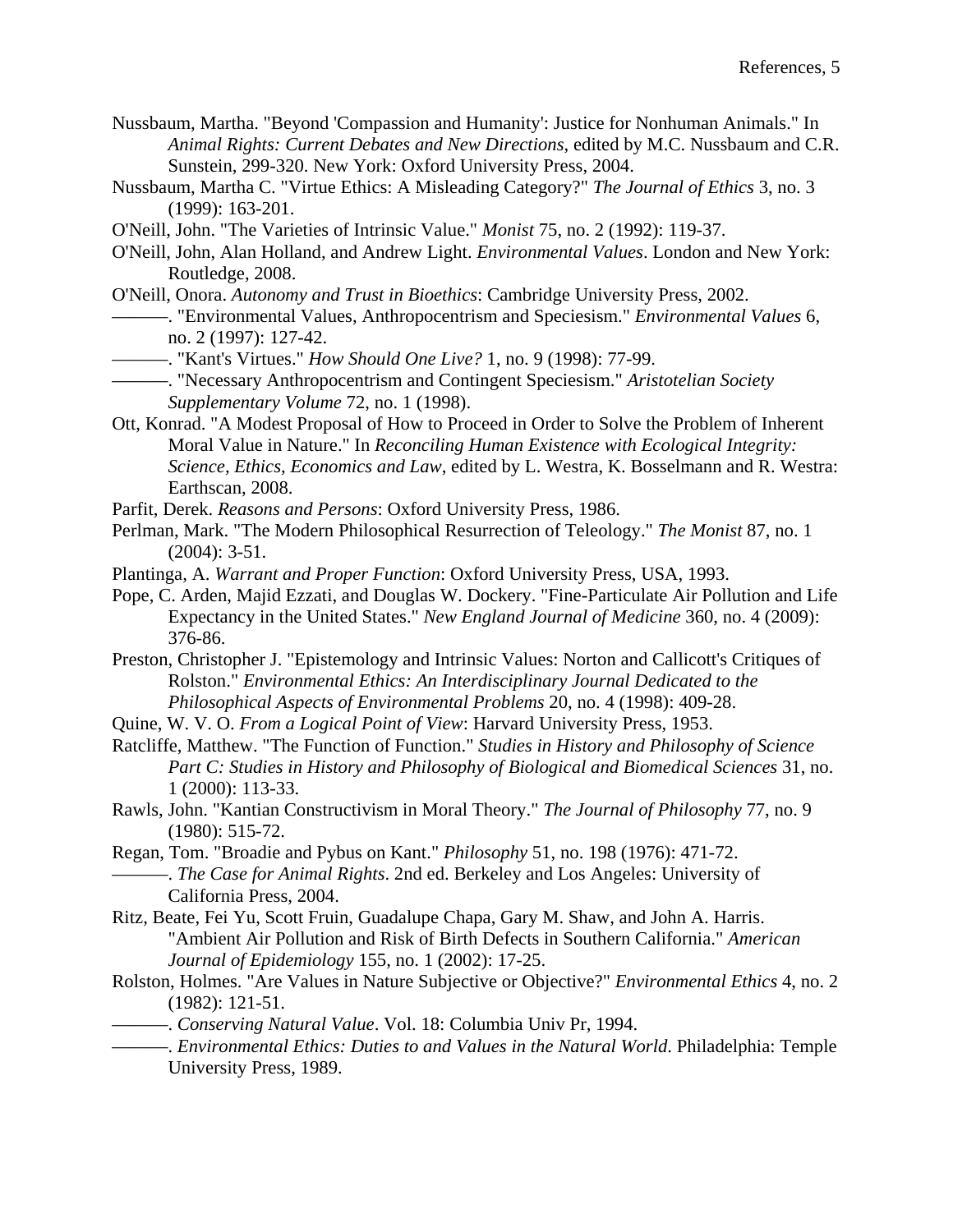———. "Environmental Virtue Ethics: Half the Truth but Dangerous as a Whole." In *Environmental Virtue Ethics*, edited by Philip Cafaro and Ronald Sandler. Lanham: Rowman and Littlefield, 2005.

- Sala, Osvaldo E., F. Stuart Chapin , Juan J. Armesto, Eric Berlow, Janine Bloomfield, Rodolfo Dirzo, Elisabeth Huber-Sanwald, Laura F. Huenneke, Robert B. Jackson, Ann Kinzig, Rik Leemans, David M. Lodge, Harold A. Mooney, Martín Oesterheld, N. LeRoy Poff, Martin T. Sykes, Brian H. Walker, Marilyn Walker, and Diana H. Wall. "Global Biodiversity Scenarios for the Year 2100." *Science* 287, no. 5459 (2000): 1770-74.
- Samuelsson, Lars. "On the Possibility of Evidence for Intrinsic Value in Nature." *Ethics & the Environment* 18, no. 2 (2013): 101-14.
- Sandler, Ronald. *Character and Environment: A Virtue-Oriented Approach to Environmental Ethics*: Columbia University Press, 2009.
	- ———. "A Virtue Ethics Perspective on Genetically Modified Crops." In *Environmental Virtue Ethics*, edited by Philip Cafaro and Ronald Sandler, 215-32. Lanham: Rowman and Littlefield, 2005.
- Scanlon, T. *What We Owe to Each Other*: Belknap Press of Harvard University Press, 1998.
- Schmidtz, David. "Respect for Everything\*." *Ethics, Policy & Environment* 14, no. 2 (2011): 127-38.
- Sellars, Wilfred. "Empiricism and the Philosophy of Mind." In *Minnesota Studies in the Philosophy of Science, Volume 1: The Foundations of Science and the Concepts of Psychology and Psychoanalysis*, edited by Herbert Feigl and Michael Scriven, 253-329. Minneapolis: University of Minnesota Press, 1956.
- Shafer-Landau, R. *Moral Realism: A Defence*. Oxford: Clarendon, 2003.
- Shafer-Landau, Russ, ed. *Ethical Theory: An Anthology*. Malden: Blackwell, 2007.
- Sherman, Nancy. *Making a Necessity of Virtue: Aristotle and Kant on Virtue*. Cambridge: Cambridge University Press, 1997.
- Shrader-Frechette, Kristin. "Individualism, Holism, and Environmental Ethics." *Ethics and the Environment* 1, no. 1 (1996): 55-69.
- Singer, Peter. *Animal Liberation*. New York: Harper Perennial, 2009.
- ———. "Ethics and Intuitions." *The Journal of Ethics* 9, no. 3-4 (2005): 331-52.
- ———. "Not for Humans Only: The Place of Nonhumans in Environmental Issues." In *Environmental Ethics: An Anthology*, edited by Andrew Light and Holmes Rolston, 55- 64. Malden: Blackwell, 2003.
- Singer, Peter, and Jim Mason. *The Ethics of What We Eat: Why Our Food Choices Matter*. Emmaus: Rodale, 2006.
- Skidmore, J. "Duties to Animals: The Failure of Kant's Moral Theory." *The Journal of Value Inquiry* 35, no. 4 (2001): 541-59.
- Slote, Michael. *From Morality to Virtue*: Oxford University Press, 1995.
- ———. "Utilitarian Virtue." *Midwest Studies In Philosophy* 13, no. 1 (1988): 384-97.
- Solomon, David. "Internal Objections to Virtue Ethics." *Midwest Studies In Philosophy* 13, no. 1 (1988): 428-41.
- Sondøe, Peter. "Quality of Life Three Competing Views." *Ethical Theory and Moral Practice*  2, no. 1 (1999): 11-23.
- Stich, Stephen. "Reflective Equilibrium, Analytic Epistemology and the Problem of Cognitive Diversity." *Synthese* 74, no. 3 (1988): 391-413.